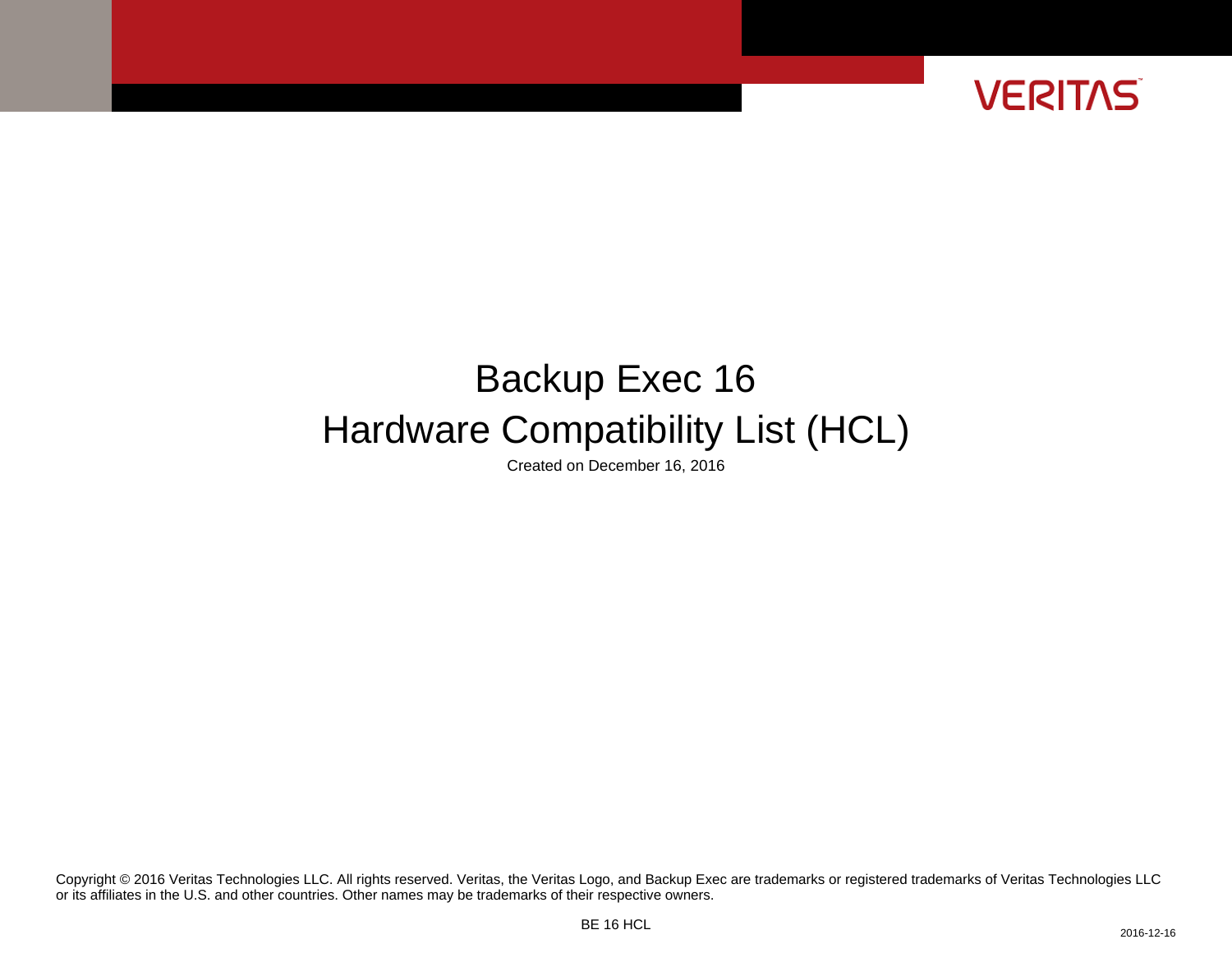# Introduction

This Hardware Compatibility List (HCL) document contains information for all editions of Backup Exec 16. All hardware must be present on this HCL for support, unless a section clearly states that the devices listed are not the only devices supported (such as the Disk Target section). If your tape drive, tape library, or virtual tape library is not properly detected, please update your system using the latest Feature Pack before calling Support. Updating the drivers frequently resolves device related issues. This update can be found on our support site. [<https://www.veritas.com/support/en\\_US/15047.html>](https://www.veritas.com/support/en_US/15047.html)

Backup Exec support policy is that all of the vendors involved (both hardware and software) must support all the pieces involved. For example, the Host Bus Adapter must be supported by the hardware vendor and the operating system vendor in order for Veritas to provide support. Always consult the hardware manufacturer's support list and the operating system vendor's support list when troubleshooting or planning a data protection installation. All entries were believed to be fully supported by all parties involved when they were added to this Veritas list, but if a vendor drops their support after this list was published, Veritas support will be on a reasonable-effort basis.

Hardware is selected and prioritized for certification based on market research and input from the field, including customer feedback. If a customer would like to have their hardware considered for inclusion on this HCL, simply submit the request via an email <Backup Exec HCL@veritas.com> . Requests will be reviewed by the appropriate Veritas Product Management team members for possible certification, with final decisions based on the overall fit with the product, target market, and frequency of request.

**Some notes about drivers:** Veritas Kernel-mode Tape drivers and tapeinst.exe are no longer installed if Backup Exec 16 is installed on Windows Server 2012 or later. There are no devices on this Backup Exec 16 Hardware Compatibility List (HCL) that require Veritas Kernel-mode drivers. USB tape devices still require a Microsoft or vendor Kernel-mode driver, in addition to the Veritas User-mode driver. Users of very old, unsupported, tape devices should investigate and test before using Windows Server 2012 or later to determine the functionality as kernel-mode drivers may be required. All supported tape devices are now accessed by Veritas User-mode drivers. Most tape devices have been accessed by User-mode drivers for multiple previous versions of Backup Exec.

User-mode drivers are not visible in the Windows Device Manager. When no Kernel-mode drivers are installed, the Windows Device Manager may show the tape drive with a yellow exclamation mark. This is acceptable and does NOT prevent the device from being used with Backup Exec and the User-mode drivers. Kernel-mode drivers from Microsoft or the tape hardware vendor are generally acceptable to be installed. Backup Exec will continue to access the tape devices via User-mode drivers.

Tapeinst.exe is the program that installs Veritas Kernel-mode tape class drivers. When using Windows Server 2008 R2 or earlier, tapeinst.exe can be invoked manually or via the "Install Tape Device Drivers" wizard (under the "Configure Storage" menu). When using Windows Server 2012 or later, the ability to run the "Install Tape Device Drivers" wizard (under the Configure Storage menu) is no longer present and is not needed.

**Some notes about tape drive block sizes:** Please be sure to consult this technote when using tape drive block sizes above the 64KB default size. [<http://www.veritas.com/docs/000035564>](http://www.veritas.com/docs/000035564)

**Alternative Configurations:** Our Licensed Software is designed to interoperate with many types of systems, applications, and hardware. Sometimes a customer may choose to use our Licensed Software in an **"Alternative Configuration"**, namely, an environment that has not been validated, approved or verified to operate with our Licensed Software or which does not support such Licensed Software or only supports limited functionality. In most cases, we do not support Alternative Configurations, and we have no obligation to provide Support Services to Licensed Software in an Alternative Configuration. Veritas makes no warranty with respect to use of Licensed Software in an Alternative Configuration and any such use is at your own risk. A **"Supported Configuration"** might be converted into an Alternative Configuration where a vendor modifies one of its components that is part of the original Supported Configuration. As a consequence, your Licensed Software would then be operating in an Alternative Configuration. If you experience a problem with the Licensed Software in an Alternative Configuration or if your issue deals with script that was not developed by Veritas or an authorized consulting partner, then we may ask you to reproduce the problem in a Supported Configuration environment. Please note we have no obligation to attempt to resolve problems that cannot be replicated in a Supported Configuration. However, if the problem can be replicated in a Supported Configuration, we will investigate the problem in that Supported Configuration and attempt to resolve it. If the problem cannot be replicated in a Supported Configuration,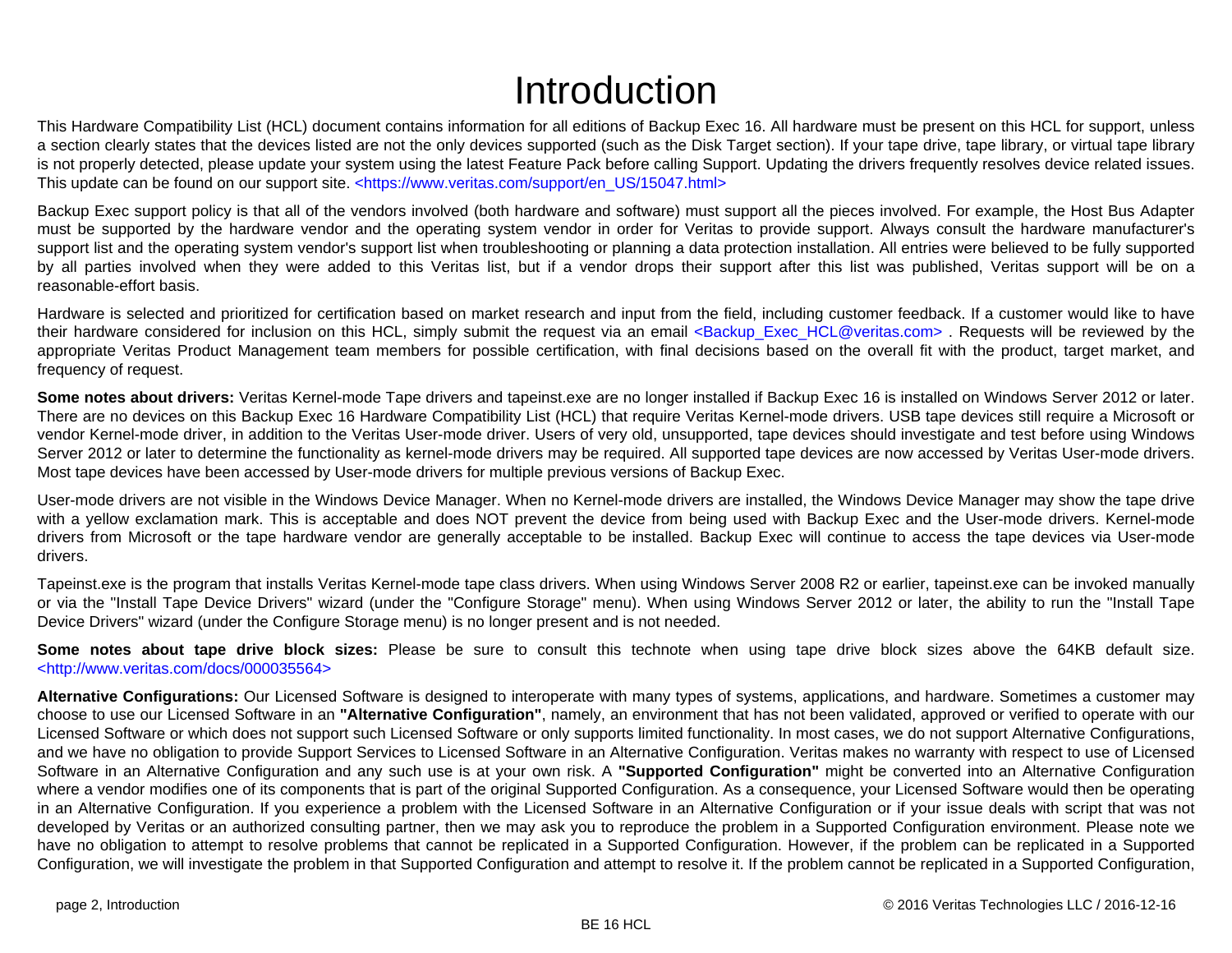then we may elect not to work on that problem.

Configuring a tape device with a virtual machine is considered an "Alternative Configuration". For more details on the configuration of virtual machines with tape<br>devices, see the following related articles, <http://www.ve devices, see the following related articles, [<http://www.veritas.com/docs/000007409> ,](http://www.veritas.com/docs/000007409) [<http://www.veritas.com/docs/000010619>](http://www.veritas.com/docs/000010619) , and [<http://www.veritas.com/docs/000038480> .](http://www.veritas.com/docs/000038480)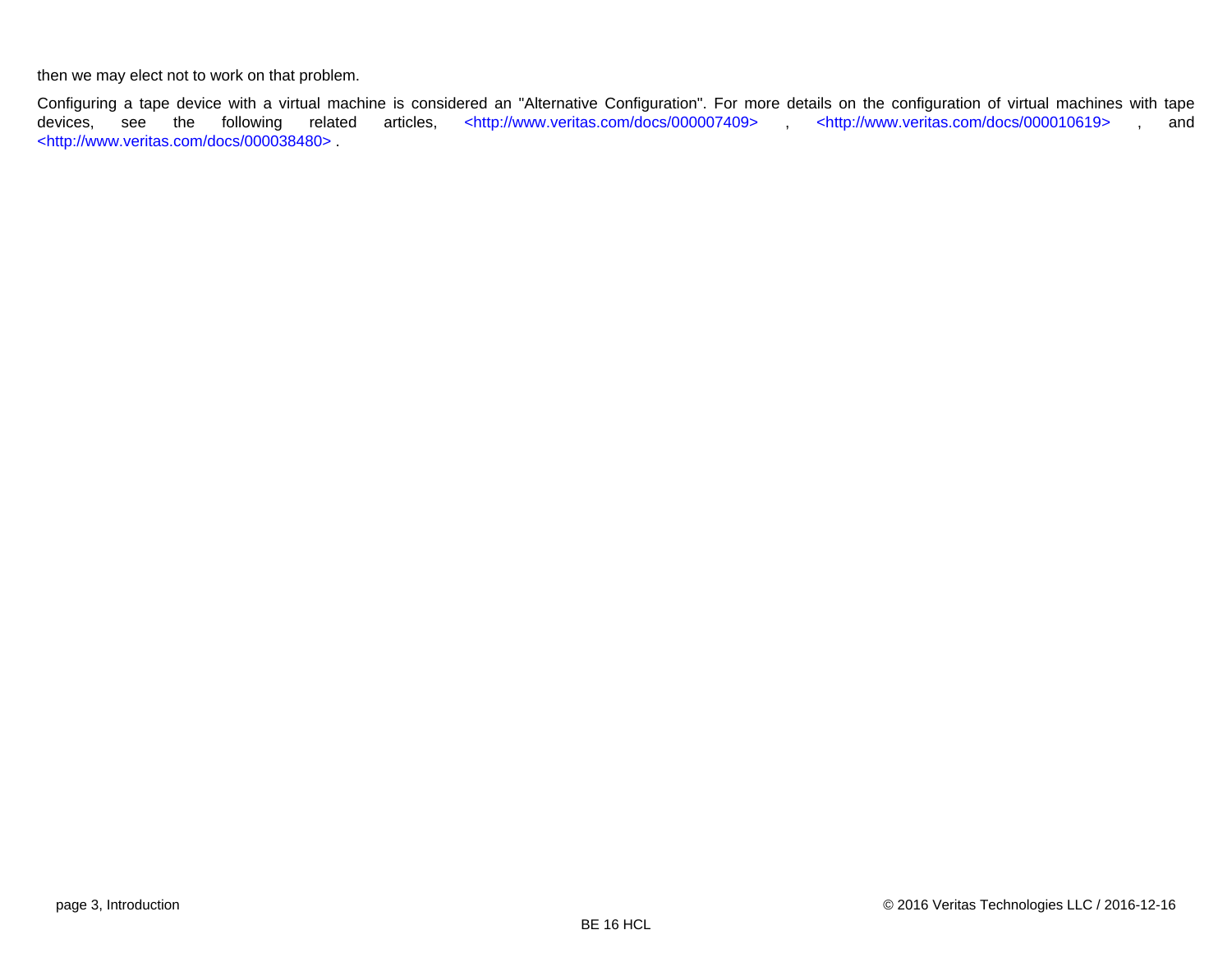# Backup Exec Documentation

| Item                                                | Location                                                |
|-----------------------------------------------------|---------------------------------------------------------|
| Backup Exec 16 Administrator's Guide                | <http: 000116155="" docs="" www.veritas.com=""></http:> |
| Backup Exec 16 Command Line Interface Help Download | <http: 000116189="" docs="" www.veritas.com=""></http:> |
| Backup Exec 16 Tuning and Performance Guide         | <http: 000003283="" docs="" www.veritas.com=""></http:> |
| Backup Exec 16 Readme                               | <http: 000116164="" docs="" www.veritas.com=""></http:> |
| Backup Exec 16 Software Compatibility List (SCL)    | <http: 000115689="" docs="" www.veritas.com=""></http:> |

| Contents                             |                                           |                      |  |  |  |
|--------------------------------------|-------------------------------------------|----------------------|--|--|--|
|                                      |                                           |                      |  |  |  |
| <b>Newly-Supported Devices</b>       | agent                                     | <b>Cloud Storage</b> |  |  |  |
| Disk Targets                         | <b>Virtual Tape Libraries with Drives</b> | <b>Tape Drives</b>   |  |  |  |
| <b>Tape Libraries with Drives</b>    | <b>NDMP Platforms</b>                     | <b>NAS Sources</b>   |  |  |  |
| <b>SAN Infrastructure components</b> | <b>Support End-of-Life</b>                |                      |  |  |  |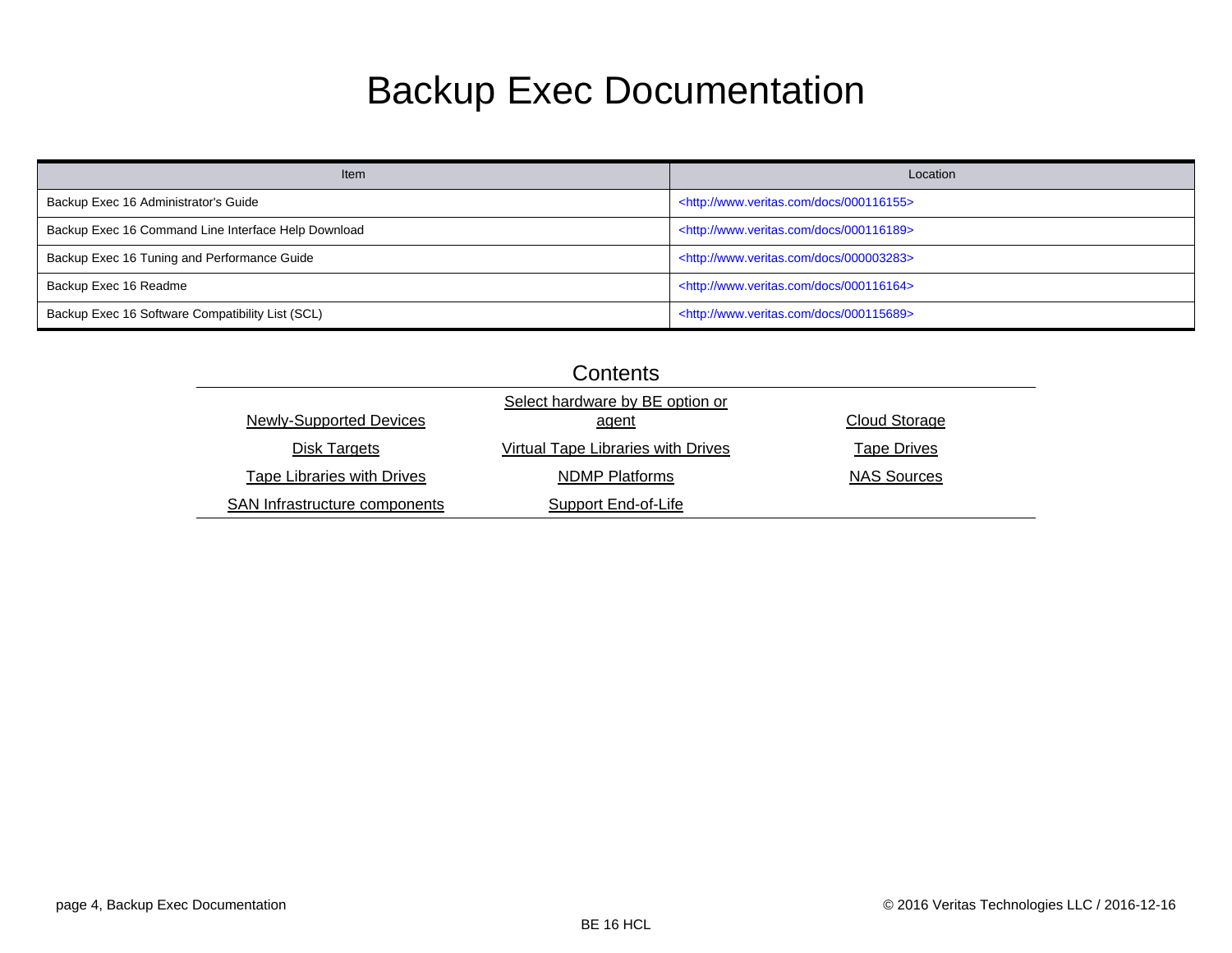# Newly-Supported Devices

<span id="page-4-0"></span>The following new devices have been added to this HCL **since the last time it was created.** The creation date is listed on the first page of this document. See the device in its respective section, via bookmarks, for more details.

LiveUpdate will obtain the latest updates for your BE version.

Your device may require that you download and install a Feature Pack, but it is RECOMMENDED that the latest patches are always used. If a new Feature Pack is utilized, it is required that Simplified Disaster Recovery (SDR) users regenerate the SDR boot media.

#### **New Backup-to-cloud | S3 Cloud connector:**

- 1. Google Cloud Nearline
- 2. Google Cloud Coldline

#### **New Backup-to-cloud:**

1. NetApp AltaVault

#### **New Backup-to-Disk | Basic:**

1. NetApp AltaVault - CIFS

#### **New tape libraries:**

- 1. Qualstar Q24/Q48 with IBM LTO7 FC
- 2. Qualstar Q24/Q48 with IBM LTO7 SAS
- 3. Qualstar Q80 with IBM LTO7 FC
- 4. Qualstar Q80 with IBM LTO7 SAS
- 5. Qualstar RLS-8500 series with IBM LTO7 FC
- 6. Qualstar RLS-8500 series with IBM LTO7 SAS
- 7. Qualstar XLS series with IBM LTO7 FC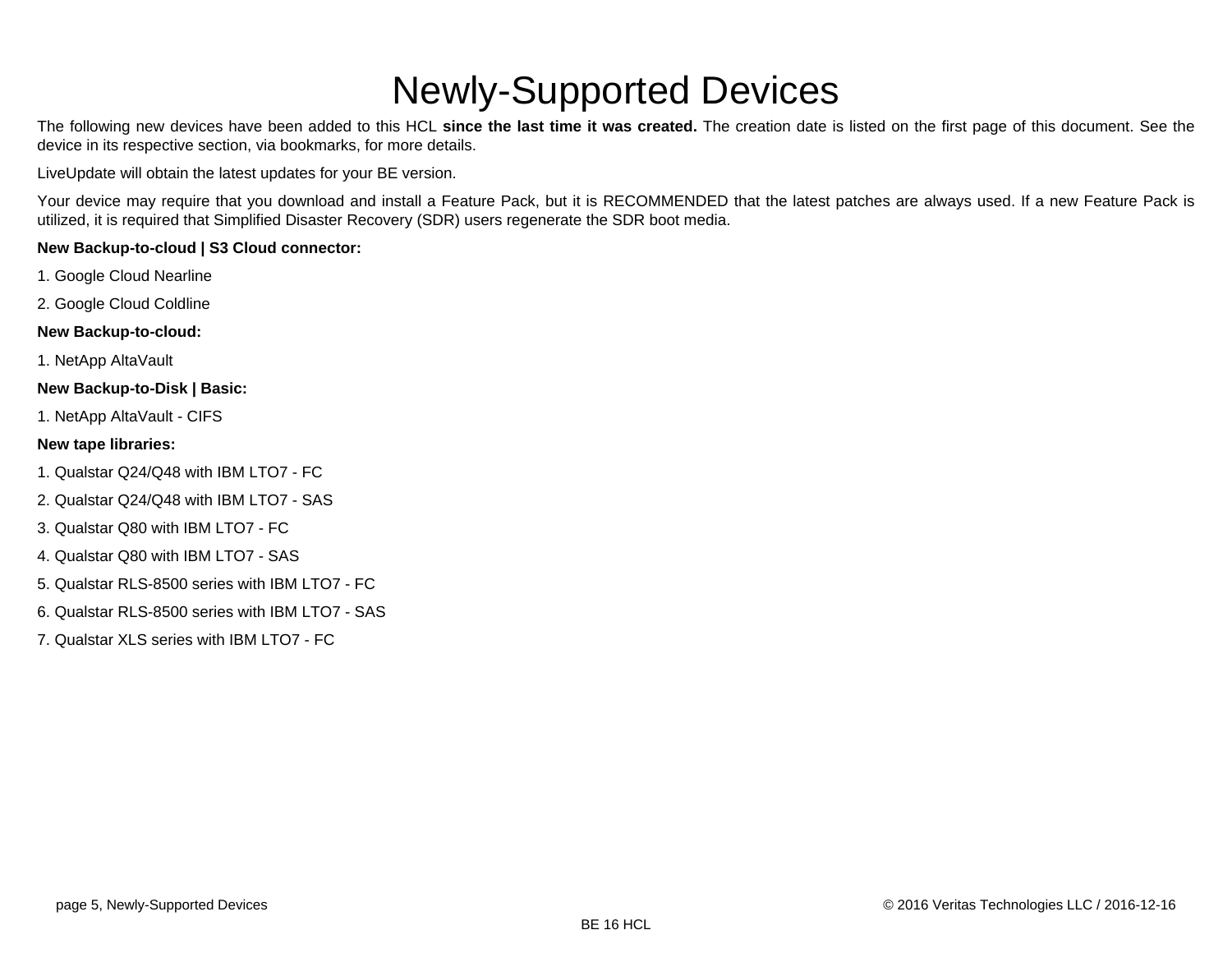# Select hardware by BE option or agent

<span id="page-5-0"></span>The listed options and agents have hardware requirements. They are included here for the purpose of helping choose the appropriate hardware for the selected agent/option.

# Advanced Disk-based Backup Option

The Advanced Disk-based Backup Option (ADBO, included with the Enterprise Server Option), as it relates to hardware devices in this HCL, can be seen in the [VSS](#page-39-0) [Providers for Offhost backup s](#page-39-0)ection.

# Deduplication Option

The Deduplication Option support information is included with the Disk Targets sections. There are two basic options to choose from:

1. Backup Exec Deduplication Option Storage. To find tested devices, search by storage device vendor in the [Disk Targets | Disk Storage section ,](#page-15-0) then model, then look for a check  $\lceil \nu \rceil$  in the "dedup" column for tested disk devices.

2. Deduplication Appliance - sometimes referred to as OpenStorage devices from our hardware/software partners. See the [OST-Appliance section](#page-34-0) .

# Simplified Disaster Recovery Option

The Simplified Disaster Recovery (SDR) Option is supported on tape libraries, tape drives, virtual tape libraries, and disk devices (present at system start time) unless otherwise mentioned in a footnote, or section header paragraph.

For compatibility information on physical tape libraries with SDR, please refer to the [Tape Libraries with Drives Section o](#page-74-0)f this document.

For compatibility information on virtual tape libraries (VTLs) with SDR, please refer to the [Virtual Tape Libraries with Drives Section](#page-49-0) of this document.

For compatibility information on tape drives with SDR, please refer to the [Tape Drives Section o](#page-62-0)f this document.

# NDMP Option

The storage devices supported by the NDMP option are included with the Tape Library / Virtual Tape Library sections. Please refer to the NDMP-specific notes in the "NDMP Platforms" section. These notes can be found as footnotes, per NDMP vendor / device combination. These notes apply to the "Virtual Tape Libraries with Drives" and "Tape Libraries with Drives Section" sections. Search by storage device vendor, then model, then look for a check [V] in the NDMP column for support. Please note that the presence of a check means that Veritas will support the storage device and NDMP combination IF and ONLY IF the NDMP vendor also supports the library / drive combination. Please refer to the NDMP vendors' documentation for storage device support.

For compatibility information on NDMP platforms supported, please refer to the [NDMP Platforms Section o](#page-127-0)f this document.

For compatibility information on physical tape libraries with NDMP, please refer to the [Tape Libraries with Drives Section](#page-74-0) of this document.

For compatibility information on virtual tape libraries (VTLs) with NDMP, please refer to the [Virtual Tape Libraries with Drives Section o](#page-49-0)f this document.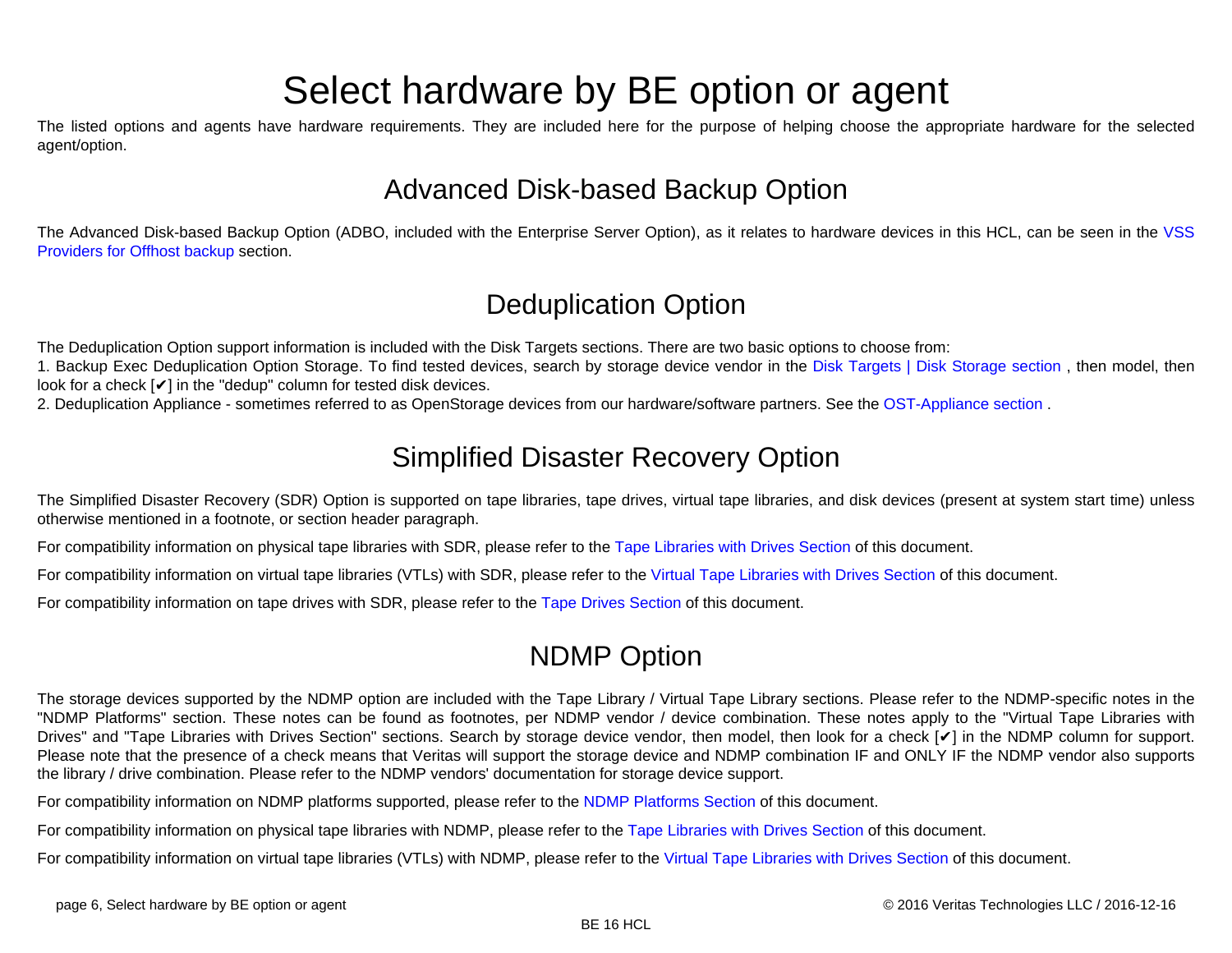# Remote Media Agent for Linux

The Remote Media Agent for Linux (RMAL) support information is included with the Tape Library / Virtual Tape Library / Tape Drives sections. Search by storage device vendor, then model, then look for a check [✔] in the RMAL column for support.

For compatibility information on physical tape libraries with RMAL, please refer to the [Tape Libraries with Drives Section](#page-74-0) of this document.

For compatibility information on virtual tape libraries (VTLs) with RMAL, please refer to the [Virtual Tape Libraries with Drives Section o](#page-49-0)f this document.

For compatibility information on tape drives with RMAL, please refer to the [Tape Drives Section](#page-62-0) of this document.

# Enterprise Server Option for use with SAN shared storage

The SAN Shared Storage Option is now available as part of the Enterprise Server Option in Backup Exec 2012, Backup Exec 2014, Backup Exec 15 & Backup Exec 16. All references to SSO on the HCL are now replaced with ESO due to the change. If you used the SAN Shared Storage Option in a previous version of Backup Exec, the SAN primary server will be upgraded to a Central Administration Server. SAN secondary servers will be upgraded to Managed Backup Exec Servers and will have the Managed Backup Exec Server option installed and the Unrestricted access to catalogs and backup sets for restore option selected.

The Enterprise Server Option (ESO) hardware support information is included with the Tape Library / Virtual Tape Library sections. Search by storage device vendor, then model, then look for a check  $[**V**]$  in the ESO column for support.

For compatibility information on physical tape libraries with ESO, please refer to the [Tape Libraries with Drives Section o](#page-74-0)f this document.

For compatibility information on virtual tape libraries (VTLs) with ESO, please refer to the [Virtual Tape Libraries with Drives Section](#page-49-0) of this document.

For compatibility information on storage area network (SAN) components with ESO, inlcuding fibre-channel and iSCSI components, please refer to the [SAN](#page-139-0) [Infrastructure components Section](#page-139-0) of this document.

# Library Expansion Option

The Library Expansion Option (LEO) supported hardware configurations, including tape library and tape drive combinations, can be seen in the [Tape Libraries with](#page-74-0) [Drives](#page-74-0) section.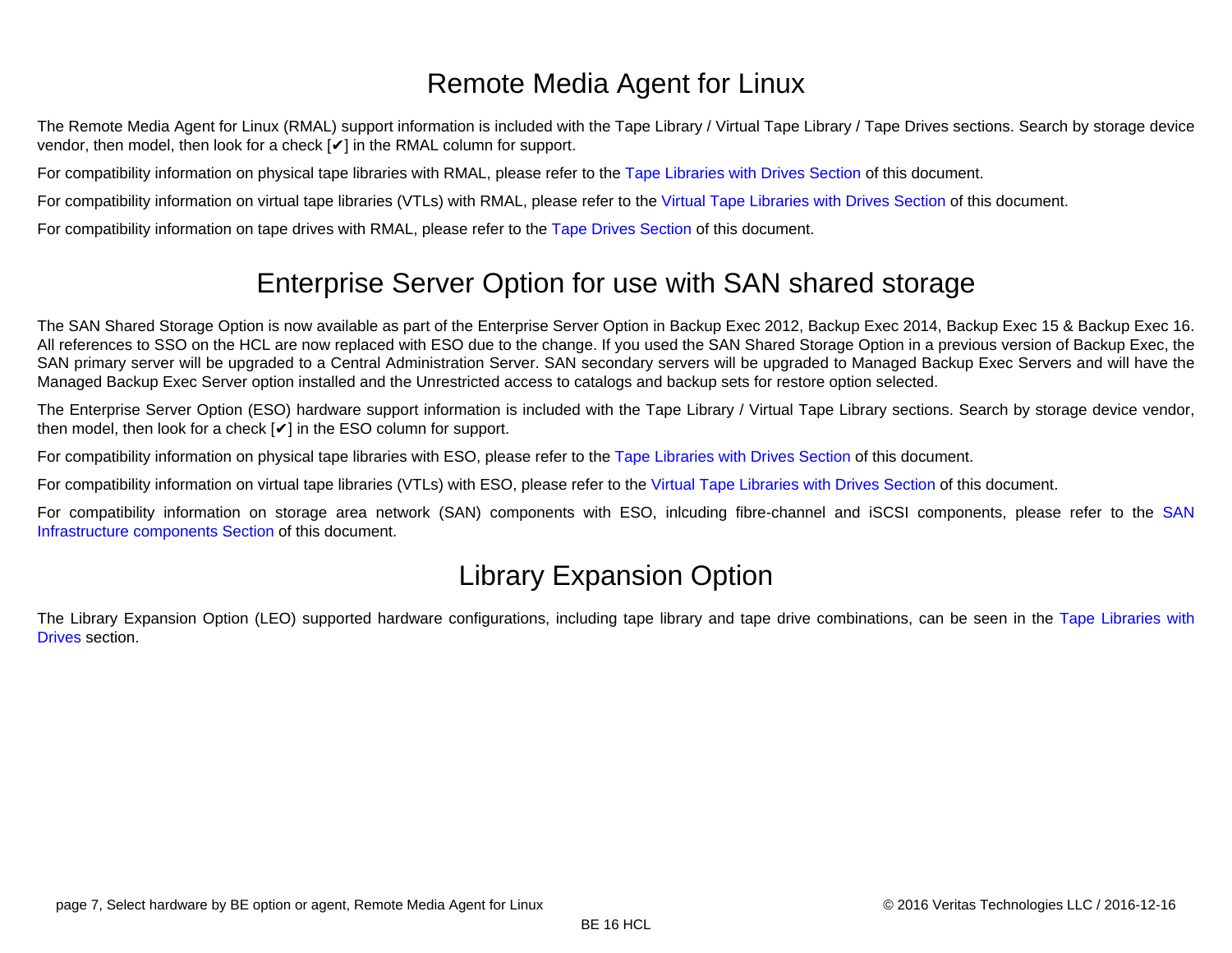# Virtual Tape Library Unlimited Drive Option

The Virtual Tape Library Unlimited Drive Option (VUDO) supported hardware configurations, including virtual tape library and virtual tape drive combinations, can be seen in the [Virtual Tape Libraries with Drives](#page-49-0) section.

Often, a single VTL can be configured with a variable number of tape drives and tape libraries. VUDO allows for the variance in drives per physical VTL, not logical VTL. In other words, creating more than one logical VTL will require the need for multiple VUDO licenses.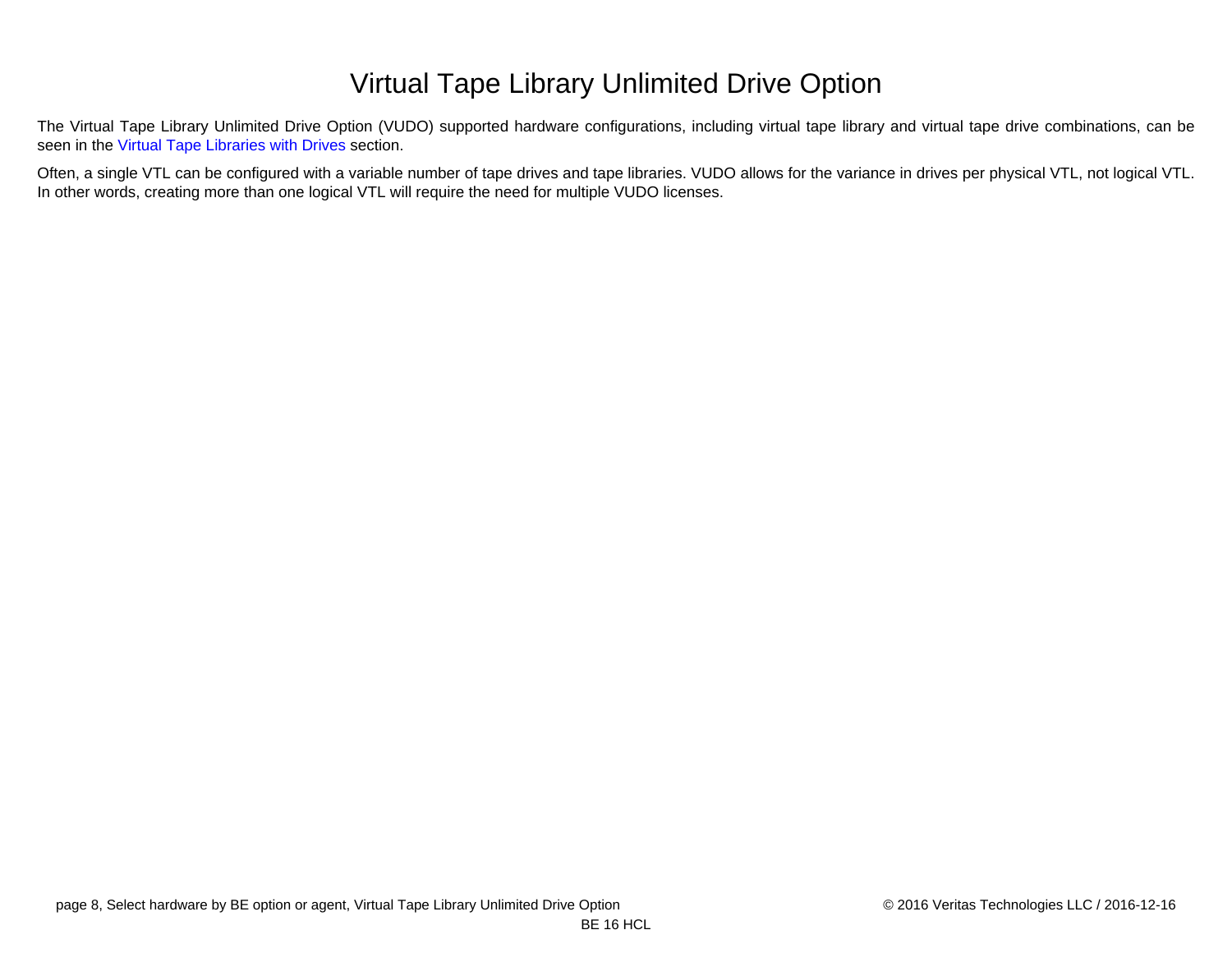# Cloud Storage

<span id="page-8-0"></span>Please see the "Best Practices for Using the Veritas Backup Exec Cloud Connector" at [<http://www.veritas.com/docs/000108140>](http://www.veritas.com/docs/000108140)

Backup Exec supports Cloud-based storage providers using a variety of technology methods, described below.

1) Azure Storage - This method uses the Backup Exec "Azure Cloud Connector" (a plugin included with Backup Exec). This target appears in Backup Exec with a Storage Type of "Cloud Storage".

2) S3 Storage - This method uses the Backup Exec "S3 Cloud Connector" (a plugin included with Backup Exec). This target appears in Backup Exec with a Storage Type of "Cloud Storage".

3) OST - This method uses a third-party Open Storage Technology plugin. This methods requires a Deduplication license in Backup Exec. This target appears in BE with a Storage Type of "OpenStorage".

4) Disk Targets - This method uses third-party hardware or software to make the cloud appear as a "regular" disk volume to Windows and Backup Exec. This target appears in Backup Exec with a Storage Type of "Disk storage".

5) VTL - This method uses third-party software to present the Cloud as if it was a VTL (Virtual Tape Library) to Windows and Backup Exec. A BE VUDO license is suggested. This target appears in Backup Exec with a Storage Type of "Robotic Library".

| <b>Cloud Provider</b>                           | Technology method                 |
|-------------------------------------------------|-----------------------------------|
| Amazon Simple Storage Service (S3) Standard     | Backup Exec S3 Cloud connector    |
| Amazon Simple Storage Service (S3) Standard     | Riverbed Appliance                |
| Amazon Simple Storage Service (S3) Standard     | NetApp AltaVault                  |
| Amazon Simple Storage Service and Glacier       | Amazon AWS VTL                    |
| Amazon Web Services                             | Amazon Gateway-Cached Volume      |
| Private S3 Cloud Storage                        | Backup Exec S3 Cloud connector    |
| Google Cloud Multi-Regional                     | Backup Exec S3 Cloud connector    |
| Google Cloud Nearline                           | Backup Exec S3 Cloud connector    |
| Google Cloud Coldline                           | Backup Exec S3 Cloud connector    |
| Google Cloud Durable Reduced Availability (DRA) | Backup Exec S3 Cloud connector    |
| Microsoft Azure                                 | Backup Exec Azure Cloud connector |
| Microsoft Azure                                 | <b>Riverbed Appliance</b>         |

#### Cloud Providers and Technology Methods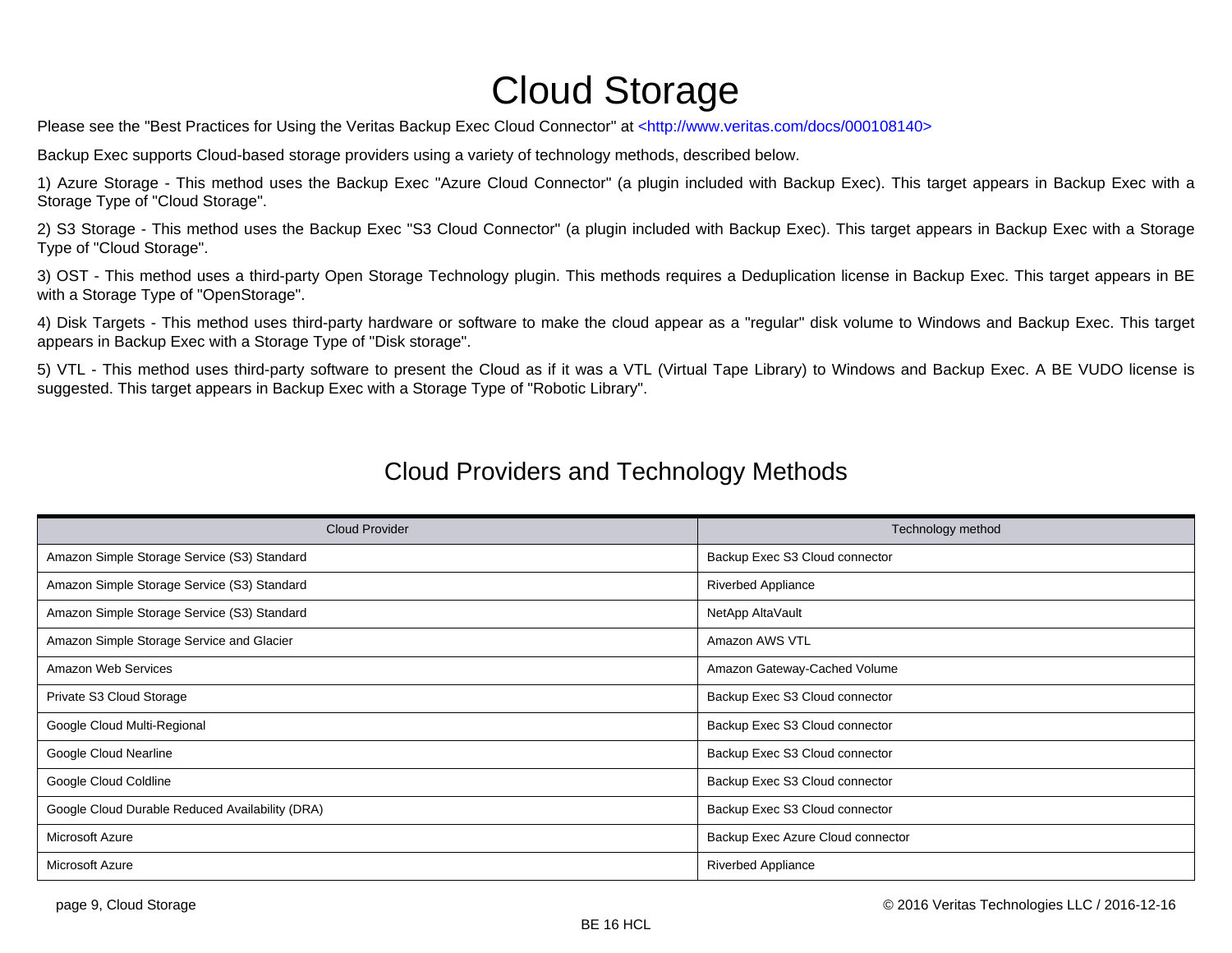### Cloud Providers and Technology Methods

| Cloud Provider                  | Technology method           |
|---------------------------------|-----------------------------|
| Quantum Q-Cloud Protect for AWS | Quantum-provided OST plugin |

# Azure Cloud

You can use the Azure Cloud Connector to back up data to Microsoft Azure cloud storage.

## **Microsoft**

| <b>Cloud Storage Solution</b> | Backup Exec Version Containing Plug-in | Windows Server 2008 | Windows Server 2012 | Windows Server 2016 | <b>Supported Regions</b> |
|-------------------------------|----------------------------------------|---------------------|---------------------|---------------------|--------------------------|
| Azure [1]                     | Backup Exec 16                         |                     |                     |                     | All, China               |

<span id="page-9-0"></span>1. Hot-tier and cool-tier are supported.

# S3 Storage

You can use the S3 Cloud Connector to back up data to a supported S3-compatible cloud storage.

The below section lists the S3-compatible cloud storage solutions that are currently supported by Backup Exec and the Feature Pack (FP) required for support.

#### Amazon

| Cloud Storage Solution                              | First Backup Exec<br><b>Version Containing</b><br>Plug-in | Windows Server 2008 | Windows Server 2012 | Windows Server 2016 | <b>Supported Regions</b>                                                                                               |
|-----------------------------------------------------|-----------------------------------------------------------|---------------------|---------------------|---------------------|------------------------------------------------------------------------------------------------------------------------|
| Simple Storage Service (S3)<br>Standard [1] [2] [3] | Backup Exec 15 FP2                                        |                     |                     | V                   | US Standard, Oregon, Northern California, Ireland,<br>Singapore, Tokyo, Sydney, Sao Paulo, Seoul, Frankfurt,<br>Mumbai |

<span id="page-9-1"></span>1. To configure this cloud storage for use with Backup Exec, see the following article [<http://www.veritas.com/docs/000081253>](http://www.veritas.com/docs/000081253)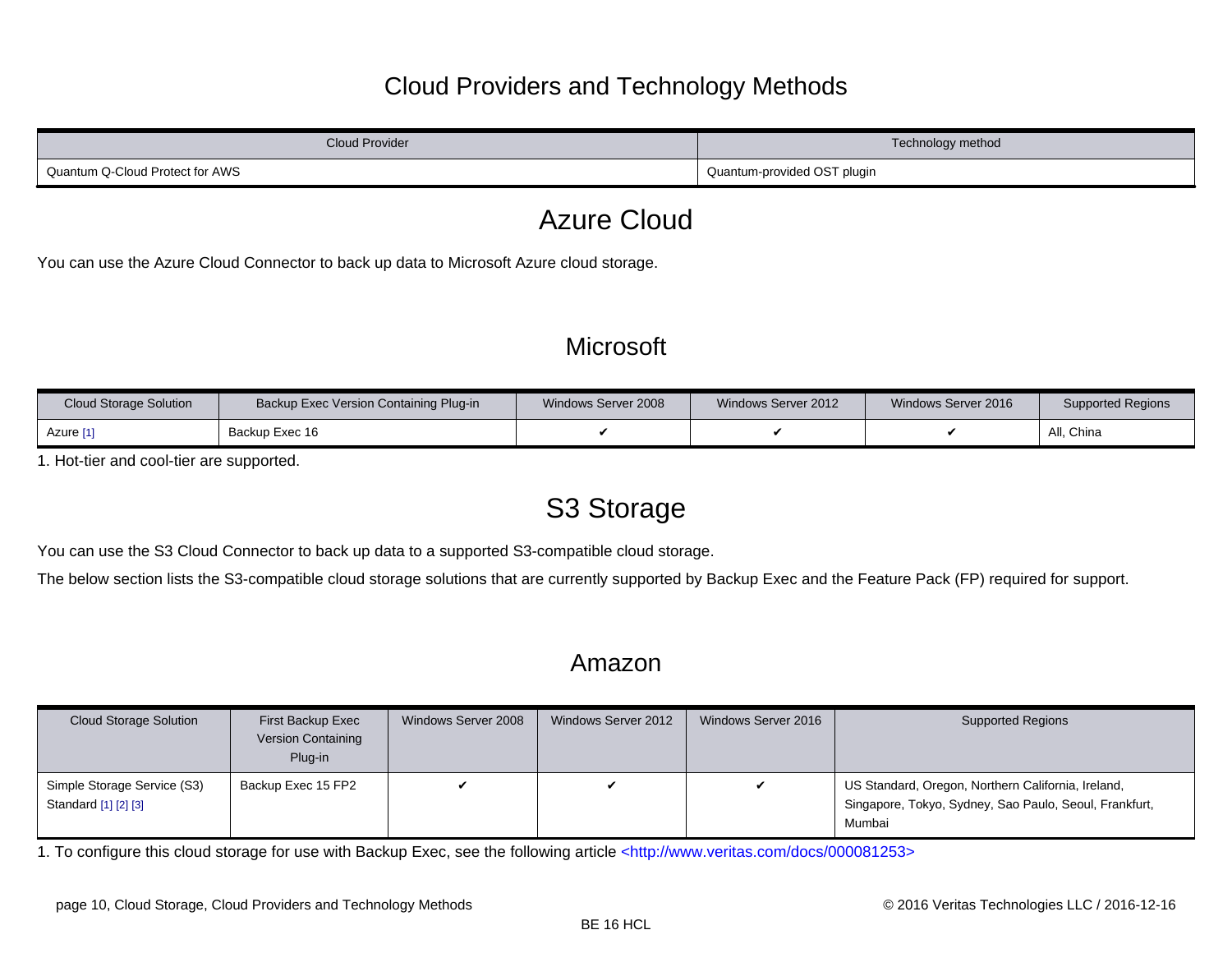<span id="page-10-0"></span>2. To get started with AWS S3, go to the following link [<http://aws.amazon.com/s3>](http://aws.amazon.com/s3)

<span id="page-10-1"></span>3. Amazon S3 Standard is supported. Amazon S3-IA and Amazon Glacier are NOT supported.

# Private S3 Cloud Storage

| <b>Cloud Storage Solution</b>      | First Backup Exec Version Containing Plug-in | Windows Server 2008 | Windows Server 2012 | Windows Server 2016 | Supported Region |
|------------------------------------|----------------------------------------------|---------------------|---------------------|---------------------|------------------|
| Cloudian HyperStore Object Storage | Backup Exec 15 FP5                           |                     |                     |                     | On Premise       |

### Google

| <b>Cloud Storage Solution</b>                              | First Backup Exec Version<br>Containing Plug-in | Windows Server 2008 | Windows Server 2012 | Windows Server 2016 | <b>Supported Locations</b>          |
|------------------------------------------------------------|-------------------------------------------------|---------------------|---------------------|---------------------|-------------------------------------|
| Google Cloud Multi-Regional [1] [2]                        | Backup Exec 15 FP2                              |                     |                     |                     | Asia, European Union, United States |
| Google Cloud Nearline [1] [2]                              | Backup Exec 16                                  |                     |                     |                     | Asia, European Union, United States |
| Google Cloud Coldline [1] [2]                              | Backup Exec 16                                  |                     |                     |                     | Asia, European Union, United States |
| Google Cloud Durable Reduced<br>Availability (DRA) [1] [2] | Backup Exec 15 FP2                              |                     |                     |                     | Asia, European Union, United States |

<span id="page-10-2"></span>1. To configure this cloud storage for use with Backup Exec, see the following article [<http://www.veritas.com/docs/000097974>](http://www.veritas.com/docs/000097974)

<span id="page-10-3"></span>2. Regional locations are NOT supported. For example, US-East1, US-Central1, Europe-West1 and Asia-East1 are NOT supported.

# **OST**

Backup Exec OpenStorage (OST) Cloud Storage plug-ins enable Veritas data protection applications to access Cloud Storage Solutions. Either the storage vendor or Veritas provides a software plug-in, which is installed on each Backup Exec server that is connected to the cloud solution. If you do not see OST support for your desired Cloud Storage Solution provider / Backup Exec Server OS platform, please contact that Storage Server appliance vendor to request OST support for that platform. Please see the Backup Exec System Administrator's Guide for more information on how to use OST.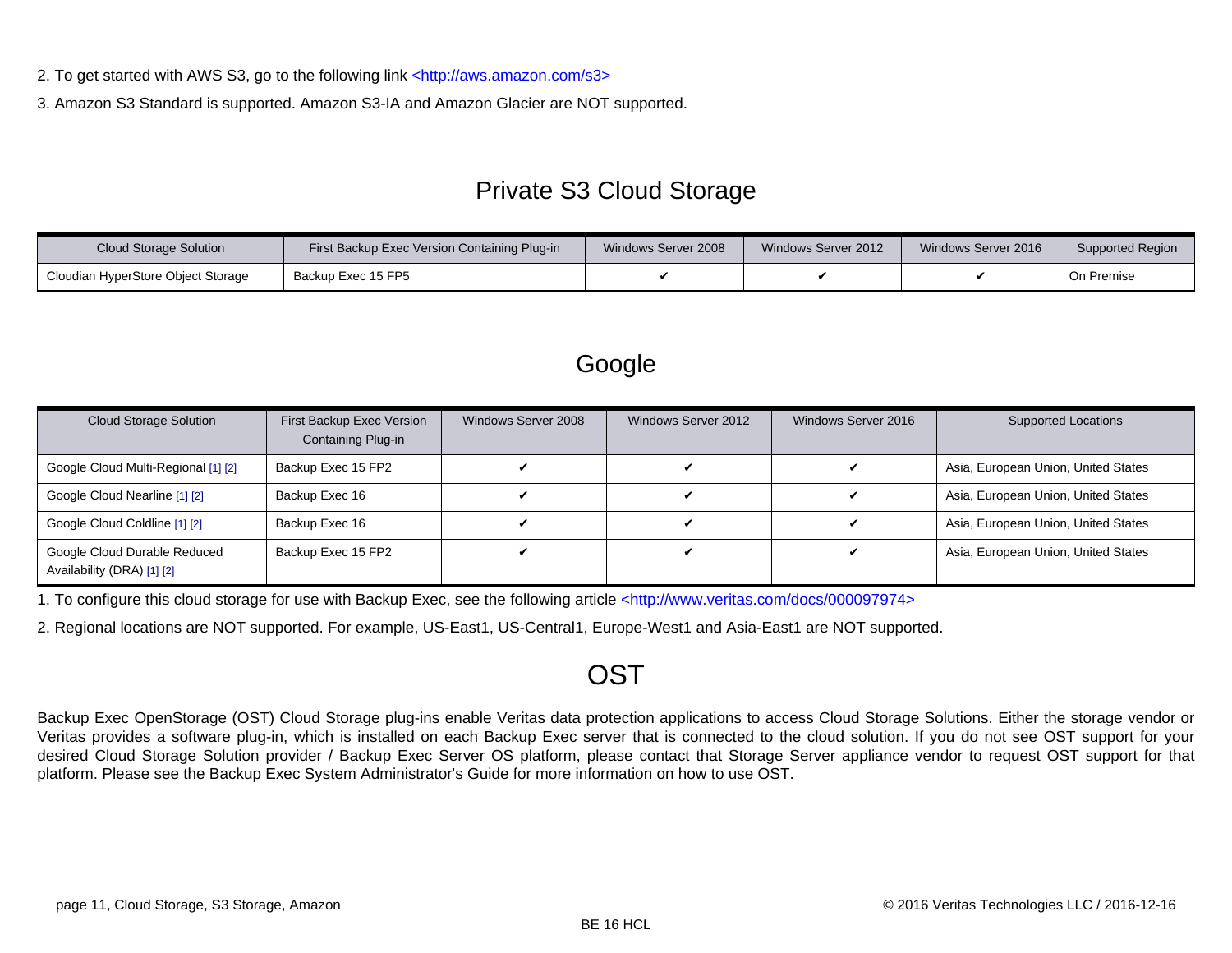#### Quantum

<span id="page-11-7"></span><span id="page-11-0"></span>

|             | <b>Cloud Storage Solution</b> |                                     |           | Cloud API Version<br>Quantum Plug-in version |    | Windows Server 2008<br>Windows Server 2012 |         |                                                                                                                                                                                   |      |        |       | Windows Server 2016 |  |
|-------------|-------------------------------|-------------------------------------|-----------|----------------------------------------------|----|--------------------------------------------|---------|-----------------------------------------------------------------------------------------------------------------------------------------------------------------------------------|------|--------|-------|---------------------|--|
|             |                               | Q-Cloud Protect for AWS [1] [2] [3] |           | DXi Software 3.1.1                           |    | 3.1                                        |         |                                                                                                                                                                                   |      |        |       |                     |  |
|             | For                           | information                         | <b>on</b> | how                                          | to | setup                                      | Q-Cloud | Protect                                                                                                                                                                           | with | Backup | Exec. | aoto                |  |
|             |                               |                                     |           |                                              |    |                                            |         | <http: index.aspx="" serviceandsupport="" softwareanddocumentationdownloads="" www.quantum.com=""> select the appropriate DXi product, select the "Documentation" tab, in</http:> |      |        |       |                     |  |
|             |                               |                                     |           |                                              |    |                                            |         | the best practices section select "DXi-Series and Best Practices Guide for Backup Exec from Symantec". Once you enter the appropriate serial number, search for                   |      |        |       |                     |  |
| Appendix A. |                               |                                     |           |                                              |    |                                            |         |                                                                                                                                                                                   |      |        |       |                     |  |

<span id="page-11-1"></span>2. DXi server model DXi8500 (3TB) or DXi6802 is required to support Data-at-Rest encryption.

<span id="page-11-2"></span>3. See the [Quantum OST appliance](#page-38-0) section also

# Disk Targets

The disk target software versions listed in this section are the minimum software levels that are supported. Where more than one software level is listed, this implies a newer version has been tested. The earlier software version is the minumum version required.

Cloud storage providers will be individually certified for use with Backup Exec, therefore, additional Cloud providers will be added as they are certified.

#### Amazon Web Services

| Storage Gateway                   | Release Date | Connectivity | Virtualization Platform              |
|-----------------------------------|--------------|--------------|--------------------------------------|
| Gateway-Cached Volume [1] [2] [3] | 16-Dec-2014  | <b>iSCS</b>  | VMware ESXi<br>Microsoft Hyper-V [4] |

<span id="page-11-3"></span>1. The Gateway-Cached Volume is offered as a service and therefore specific software versions are not available. Please refer to release dates: [<http://aws.amazon.com/releasenotes/AWS-Storage-Gateway>](http://aws.amazon.com/releasenotes/AWS-Storage-Gateway)

<span id="page-11-4"></span>2. Backup Exec Simplified Disaster Recovery (SDR) is not supported.

<span id="page-11-5"></span>3. See the [Amazon Disk Targets s](#page-16-0)ection also

<span id="page-11-6"></span>4. Please refer to AWS documentation for hypervisor and host requirements: [<http://docs.aws.amazon.com/storagegateway/latest/userguide/Requirements.html>](http://docs.aws.amazon.com/storagegateway/latest/userguide/Requirements.html)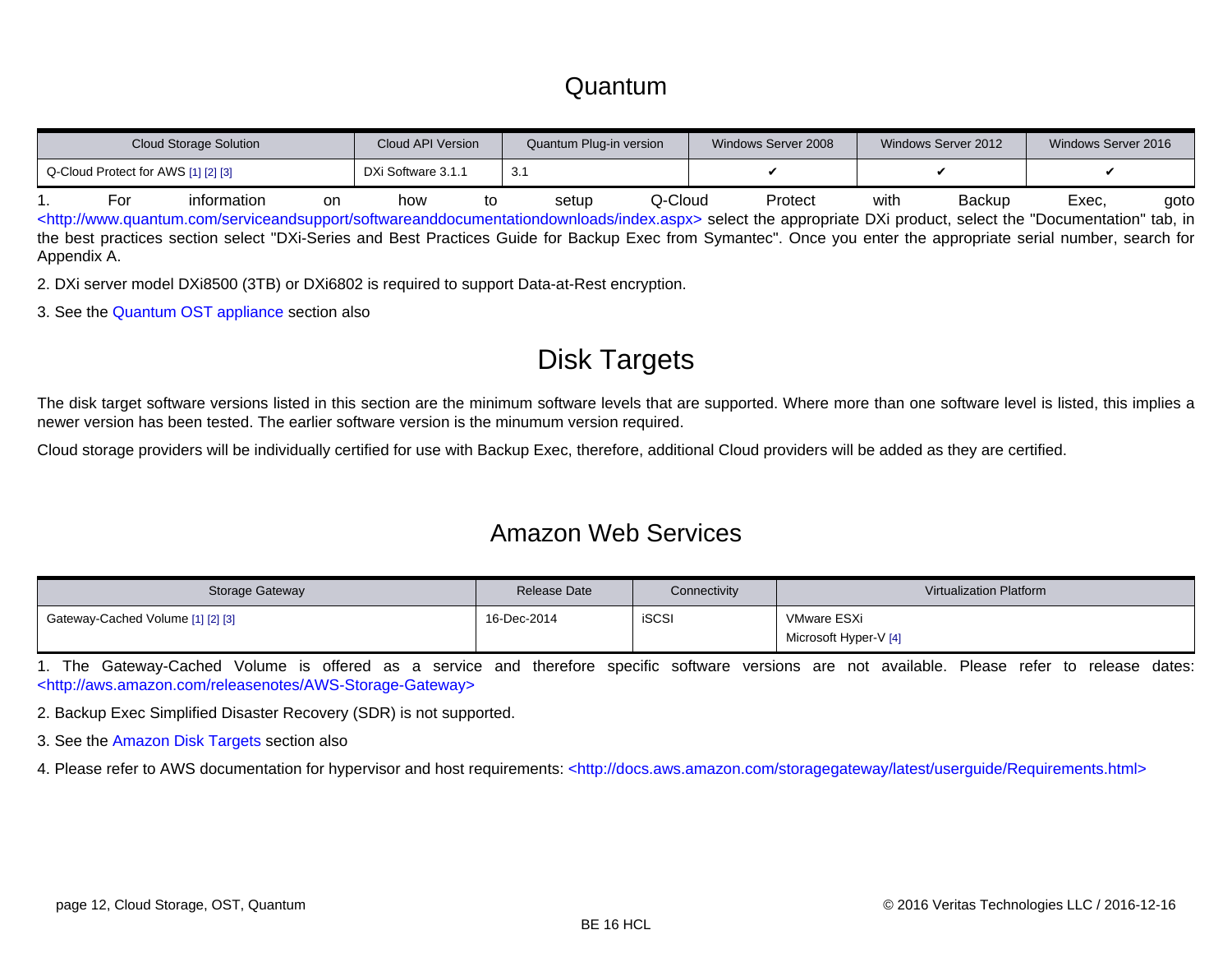# **NetApp**

<span id="page-12-6"></span>

| Family                                  | <b>Family Members</b>             | Software Tested | <b>Supported Cloud Providers</b> | Connectivity | Basic B2D | <b>GRT Tested</b> |
|-----------------------------------------|-----------------------------------|-----------------|----------------------------------|--------------|-----------|-------------------|
| AltaVault Appliance [1] [2] [3]         | AVA-400, AVA-800                  | 4.2.2           | Amazon S3                        | <b>CIFS</b>  |           |                   |
| AltaVault Virtual Appliance [1] [2] [3] | AAVA-v2, AVA-v8, AVA-v16, AVA-v32 | 4.2.2           | Amazon S3                        | <b>CIFS</b>  |           |                   |
| AltaVault Cloud Appliance [1] [2] [3]   | AVA-c4, AVA-c8, AVA-c16           | 4.2.2           | Amazon S3                        | <b>CIFS</b>  |           |                   |

<span id="page-12-0"></span>1. Backup Exec Simplified Disaster Recovery (SDR) is not supported. Refer to the AltaVault docs for recovery instructions.

<span id="page-12-1"></span>2. NetApp AltaVault Cloud Integrated Storage Deployment Guide 4.0.1: [<https://library.netapp.com/ecm/ecm\\_download\\_file/ECMP12510036>](https://library.netapp.com/ecm/ecm_download_file/ECMP12510036)

<span id="page-12-2"></span>3. See the [NetApp Disk Targets](#page-26-0) section also

#### Riverbed

| Family                                             | <b>Family Members</b>                                                                                                      | <b>Software Tested</b>               | <b>Supported Cloud Providers</b> | Connectivity | Basic B2D | <b>GRT Tested</b> |
|----------------------------------------------------|----------------------------------------------------------------------------------------------------------------------------|--------------------------------------|----------------------------------|--------------|-----------|-------------------|
| SteelStore Appliance [1] [2]<br>$[3]$              | WWA730, WWA2030, WWA3030                                                                                                   | SteelStore OS<br>3.0.2, 3.1.2a, 3.3  | Amazon S3, Microsoft Azure       | <b>CIFS</b>  | ັ         |                   |
| <b>SteelStore Virtual</b><br>Appliance [1] [2] [3] | SteelStore Virtual 110, SteelStore Virtual 210, SteelStore Virtual<br>410, SteelStore Virtual 810, SteelStore Virtual 1610 | SteelStore OS<br>3.1.1a, 3.1.2a, 3.3 | Amazon S3, Microsoft Azure       | <b>CIFS</b>  |           |                   |
| Whitewater Appliance [1] [2]<br>$[3]$              | WWA510, WWA710, WWA2010, WWA3010                                                                                           | SteelStore OS<br>3.0.2, 3.1.2a, 3.3  | Amazon S3, Microsoft Azure       | <b>CIFS</b>  |           |                   |

<span id="page-12-3"></span>1. Backup Exec Simplified Disaster Recovery (SDR) is not supported. Refer to the SteelStore docs for recovery instructions.

<span id="page-12-4"></span>2. SteelStore Solution Guide: [<http://media-cms.riverbed.com/documents/Solution+Guide+-+SteelStore+with+Backup+Exec+3.1.1.pdf>](http://media-cms.riverbed.com/documents/Solution+Guide+-+SteelStore+with+Backup+Exec+3.1.1.pdf)

<span id="page-12-5"></span>3. See the [Riverbed Disk Targets](#page-29-0) section also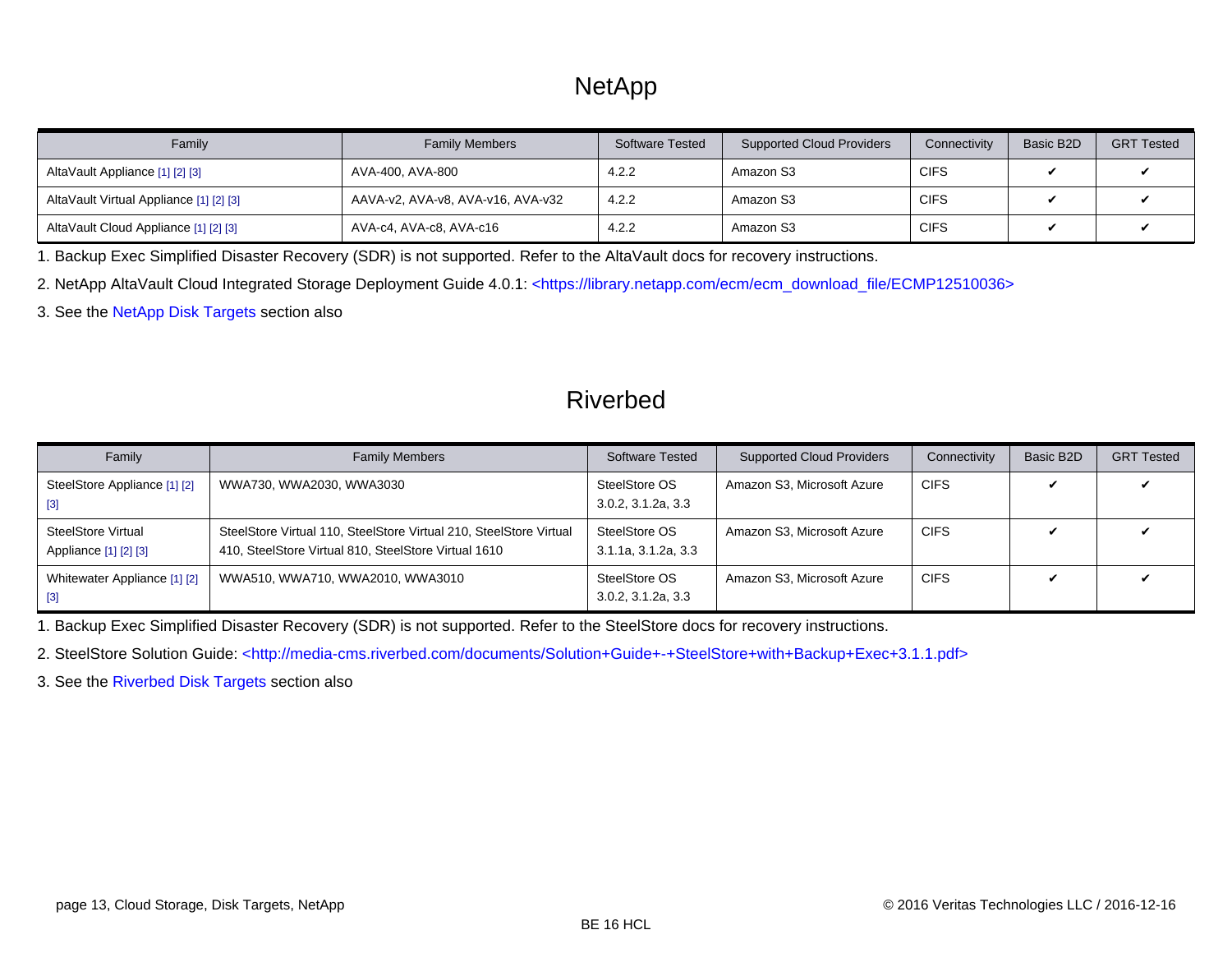# VTL

The Cloud Virtual Tape Library (VTL) device support information is listed below. Please Note:

1. Configure the virtual device with the unique inquiry string as listed in this document. Emulating other devices is not supported.

2. Tested iSCSI versions of virtual tape libraries are listed in the "iSCSI Solutions" section, under the "SAN Infrastructure components" bookmark. Please reference the limitations listed in that section.

#### Amazon Web Services

| Storage Gateway                                  | Release Date | Connectivity | Virtualization Platform                             | Library Inquiry<br>Drive Inquiry           |
|--------------------------------------------------|--------------|--------------|-----------------------------------------------------|--------------------------------------------|
| Gateway-Virtual Tape Library [1] [2] [3] [4] [5] | 16-Dec-2014  | <b>iSCSI</b> | VMware ESXi<br>Microsoft Hyper-V<br>AWS EC2 [6] [7] | AWS^^^^^Gateway-VTL<br>IBM^^^^^ULT3580-TD5 |

<span id="page-13-0"></span>1. Please read through the Best Practice guide for the Gateway-VTL before deployment: [<http://www.veritas.com/docs/000024278>](http://www.veritas.com/docs/000024278)

<span id="page-13-1"></span>2. The Storage Gateway is offered as a service and therefore specific software versions are not available. Please refer to release dates: [<http://aws.amazon.com/releasenotes/AWS-Storage-Gateway>](http://aws.amazon.com/releasenotes/AWS-Storage-Gateway)

<span id="page-13-2"></span>3. For the AWS Storage Gateway-VTL user guide, please refer to: [<http://docs.aws.amazon.com/storagegateway/latest/userguide/gateway-vtl.html>](http://docs.aws.amazon.com/storagegateway/latest/userguide/gateway-vtl.html)

<span id="page-13-3"></span>4. Backup Exec Simplified Disaster Recovery (SDR) is not supported.

<span id="page-13-4"></span>5. See the [Amazon iSCSI VTL](#page-152-0) section also

<span id="page-13-5"></span>6. Please refer to AWS documentation for hypervisor and host requirements: [<http://docs.aws.amazon.com/storagegateway/latest/userguide/Requirements.html>](http://docs.aws.amazon.com/storagegateway/latest/userguide/Requirements.html)

<span id="page-13-6"></span>7. For information on the AWS Storage Gateway in EC2 please refer to the following documentation: [<https://aws.amazon.com/marketplace/pp/B00AZ4Q6MM>](https://aws.amazon.com/marketplace/pp/B00AZ4Q6MM)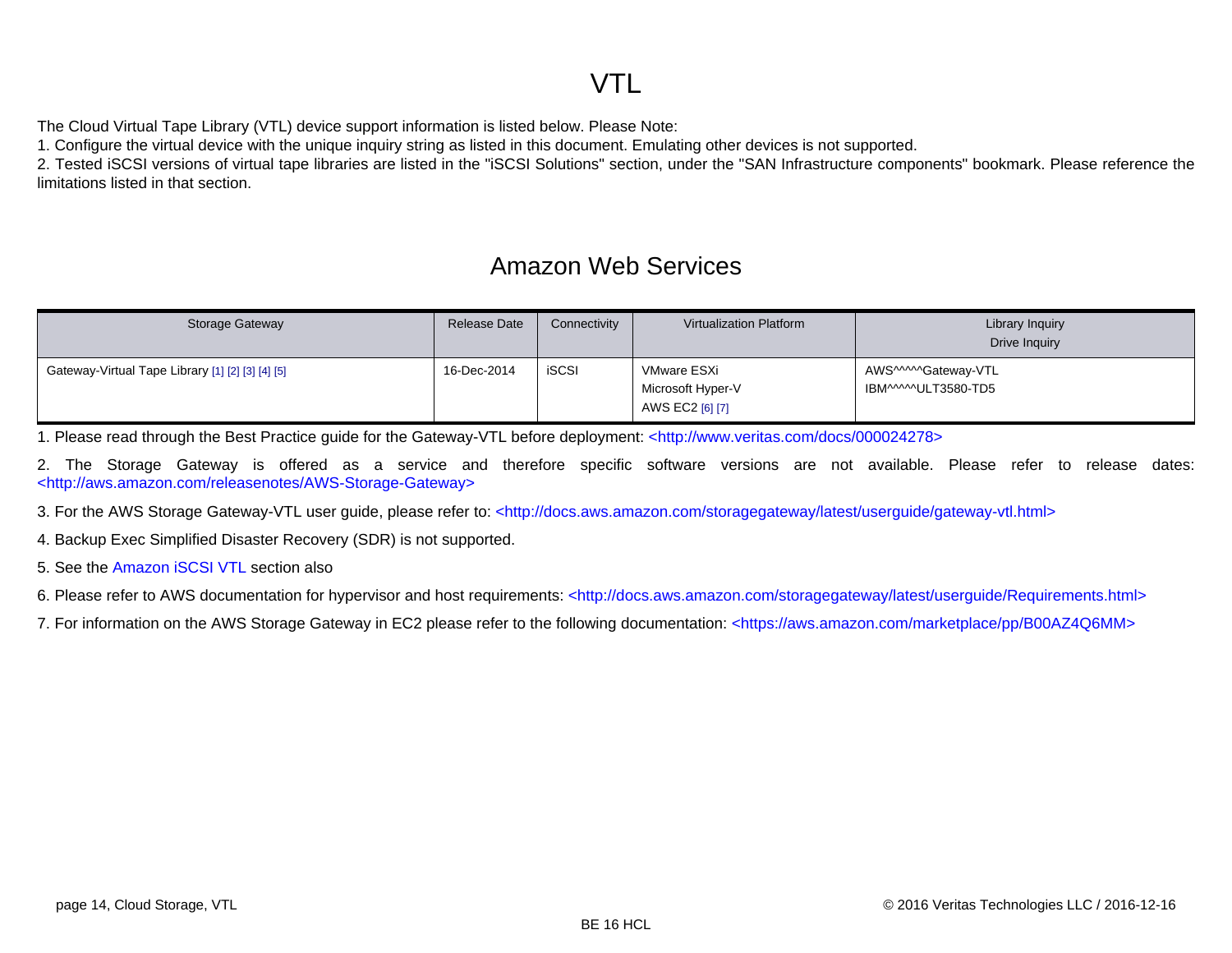# Disk Targets

<span id="page-14-0"></span>**For this basic support, any device recognized and supported by the Windows platform should work with Backup Exec.** Mapped network drives are not supported. UNC paths are supported. The disk devices listed in these two sections have been tested with Backup Exec as a result of a formal joint business agreement and OEM relationship, **but are not intended to be a complete list of compatible devices.**

For "basic" disk storage capabilities, Backup Exec does not exclude or block recognition for disk devices. Basic disk storage devices can be seen in the [Disk Storage](#page-15-0) and [Disk Cartridge](#page-31-0) sections. This information is organized by vendor and provides information on the storage devices tested, the Inquiry Strings (if applicable), the type of interface, media type, and any special notes on a per device basis.

If the desired device is not already listed in this section, customers are encouraged to run the B2D test tool to verify their desired device's level of functionality. If Backup Exec is not already installed, the B2D test tool can be downloaded from [<http://www.veritas.com/docs/000037869.> I](http://www.veritas.com/docs/000037869.)nstructions for use are in that same technote. Backup Exec Technical Support will be unable to offer assistance if the device experiences failures during the B2Dtest and the customer should contact the hardware vendor for advice and assistance.

Devices running the Windows Unified Data Storage Server OS which provides iSCSI target functionality are supported per the Software Compatibility List. See [<http://www.veritas.com/docs/000115689> f](http://www.veritas.com/docs/000115689)or supported operating system details.

Devices running the Windows Storage Server OS (sometimes referred to as a NAS) can be used as a Backup Exec Media Server if the operating system version is on the Software Compatibility List (SCL). Some examples are the Dell NX3200, the HPE StoreEasy series, and others. If the server meets the prerequisites for adding the Backup Exec Deduplication Option, then that server's local disks can be used for deduplication by that Backup Exec Media Server. See [<http://www.veritas.com/docs/000115689> f](http://www.veritas.com/docs/000115689)or supported operating system details.

If the server vendor supports the server as an iSCSI target, then it can be supported for remote deduplication storage from other Backup Exec Media Servers. Refer to the HCL Disk Storage section for tested systems, but other systems would be supported also. Please see the deduplication best practices document at [<http://www.veritas.com/docs/00006822>](http://www.veritas.com/docs/00006822)

A server running Windows Storage Server is NOT supported for OpenStorage (OST) target storage use, unless that server/appliance appears in the OST section of the HCL. A server running Windows Storage Server may be used with the Remote Agent for Windows Servers (RAWS) to send data to an OST appliance.

For more advanced disk capabilities, refer to the [OST-Appliance section o](#page-34-0)r [VSS Providers for Offhost backup](#page-39-0) sections. The presence of the disk device in these advanced sections is required for support.

#### Granular Restore Technology (GRT) support, per deduplication type

| Deduplication type                                     | <b>GRT</b> support method                                                                                                                                                                                                                                                                                              |
|--------------------------------------------------------|------------------------------------------------------------------------------------------------------------------------------------------------------------------------------------------------------------------------------------------------------------------------------------------------------------------------|
| <b>Backup Exec Deduplication</b><br>Disk Storage       | Non-GRT and GRT backups are supported and no staging is needed for GRT restores.                                                                                                                                                                                                                                       |
| Hardware based deduplication<br>OpenStorage appliances | 1. Non-GRT and GRT backup are supported but staging is needed at time of GRT restores. Backups will be faster and restores slower (due to staging).<br>2. Alternately if the device supports it then one can create B2D using CIFS share and then run backups. Backups will be slower but GRT restores will be faster. |
| NBU50x0 appliance                                      | Non-GRT and GRT backups are supported and no staging is needed for GRT restores.                                                                                                                                                                                                                                       |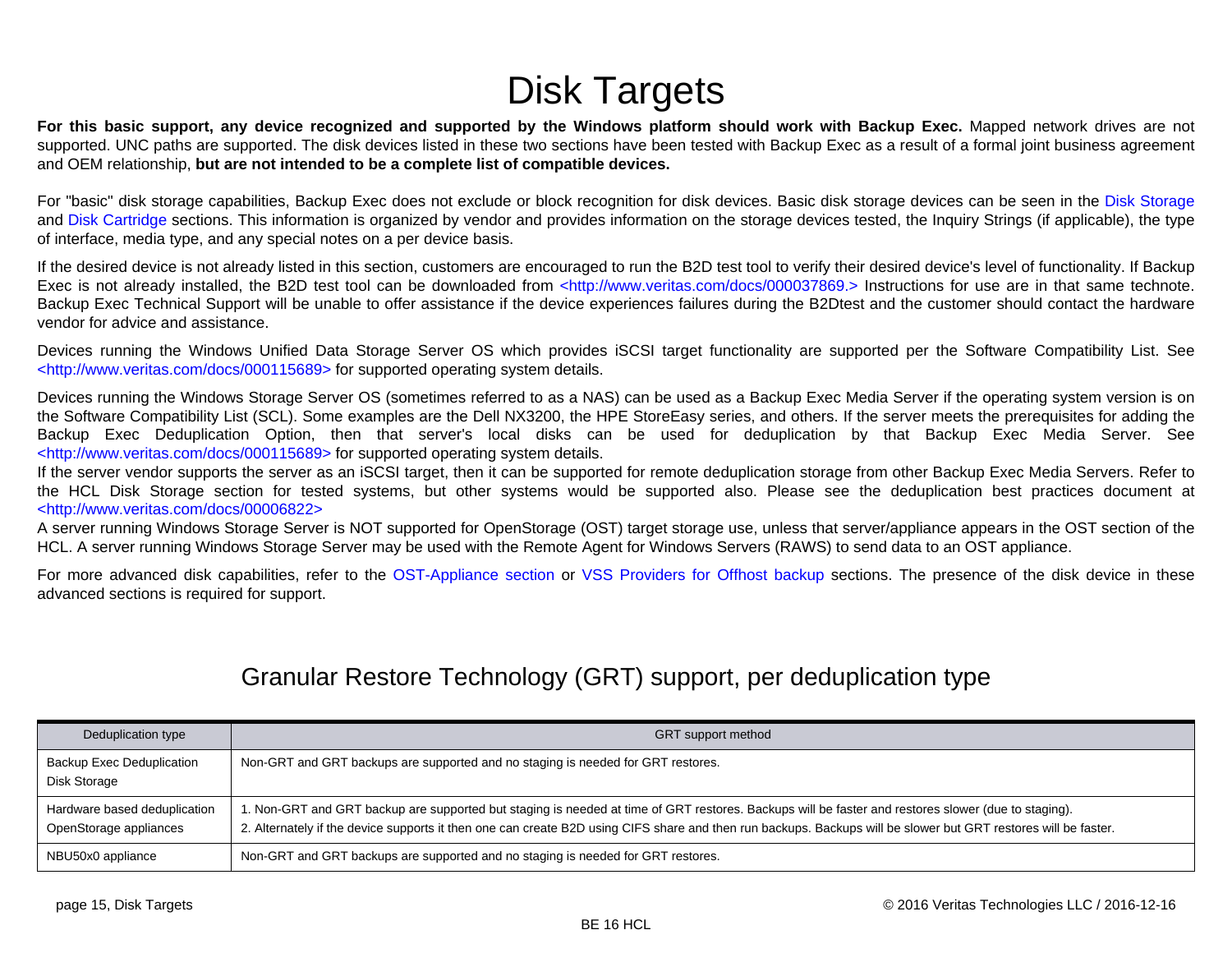# Granular Restore Technology (GRT) support, per deduplication type

<span id="page-15-0"></span>

| Deduplication type                                      | <b>GRT</b> support method                                                        |
|---------------------------------------------------------|----------------------------------------------------------------------------------|
| Pure Disk appliance, also<br>known as Classic Pure Disk | Non-GRT and GRT backups are supported and no staging is needed for GRT restores. |

# Disk Storage

# Disk Device Legend

| Value             | Meaning                                                                                                                                                                                                                                                                                                                                                                                                                                                                                                                                                                                                                                                                                                                                                                                                                                                                                                                                                                                                                                                                                                                                                                                                                                                     |
|-------------------|-------------------------------------------------------------------------------------------------------------------------------------------------------------------------------------------------------------------------------------------------------------------------------------------------------------------------------------------------------------------------------------------------------------------------------------------------------------------------------------------------------------------------------------------------------------------------------------------------------------------------------------------------------------------------------------------------------------------------------------------------------------------------------------------------------------------------------------------------------------------------------------------------------------------------------------------------------------------------------------------------------------------------------------------------------------------------------------------------------------------------------------------------------------------------------------------------------------------------------------------------------------|
| Connectivity      | The method by which the device communicates with the Backup Exec server.                                                                                                                                                                                                                                                                                                                                                                                                                                                                                                                                                                                                                                                                                                                                                                                                                                                                                                                                                                                                                                                                                                                                                                                    |
| ✓                 | Character used to denote successful completion of acceptance testing for the item listed in the column.                                                                                                                                                                                                                                                                                                                                                                                                                                                                                                                                                                                                                                                                                                                                                                                                                                                                                                                                                                                                                                                                                                                                                     |
| Basic B2D         | Basic functionality of a device as it relates to being used as a Backup-to-Disk device (Disk Storage) in Backup Exec. Backup Exec's Granular Restore Technology (GRT) is not included in<br>Basic B2D.                                                                                                                                                                                                                                                                                                                                                                                                                                                                                                                                                                                                                                                                                                                                                                                                                                                                                                                                                                                                                                                      |
| <b>GRT Tested</b> | Granular Restore Technology (GRT) has been validated specifically for this device.<br>The presence of a checkmark $\triangleright$ in this column indicates that no staging is needed for GRT restores.<br>The presence of an "S" in this column indicates that staging may be needed at time of GRT restores. This is typically exhibited with CIFS connectivity.                                                                                                                                                                                                                                                                                                                                                                                                                                                                                                                                                                                                                                                                                                                                                                                                                                                                                          |
| <b>BEDedup</b>    | Backup Exec Deduplication is the native method for deduplication - enabled via an additional "Backup Exec Deduplication Option", and referred to as "Backup Exec Deduplication Disk<br>Storage".<br>Only Local disks may be used for deduplication storage. Removable interfaces like USB and FireWire are also not supported due to the perceived temporary connection method and issues<br>that can arise from a device that is unsafely removed or appears on a different path. For Devices with a supported interface the absence of a check here does not signify that the device will<br>not be supported, merely that deduplication tests have not been run in combination with this device. See comments above regarding, "not intended to be a complete list of compatible<br>devices". The Backup Exec Deduplication Option is recommended for use on a dedicated / non-removable volume as the location to store the deduplication disk storage. For this reason,<br>there are no dedup checkboxes in the Disk Cartridge device section.<br>While possible, the usage of the "Backup Exec Deduplication Option" with USB, FireWire, and remote disks implies the customer is doing so at their own risk and without official Veritas<br>support. |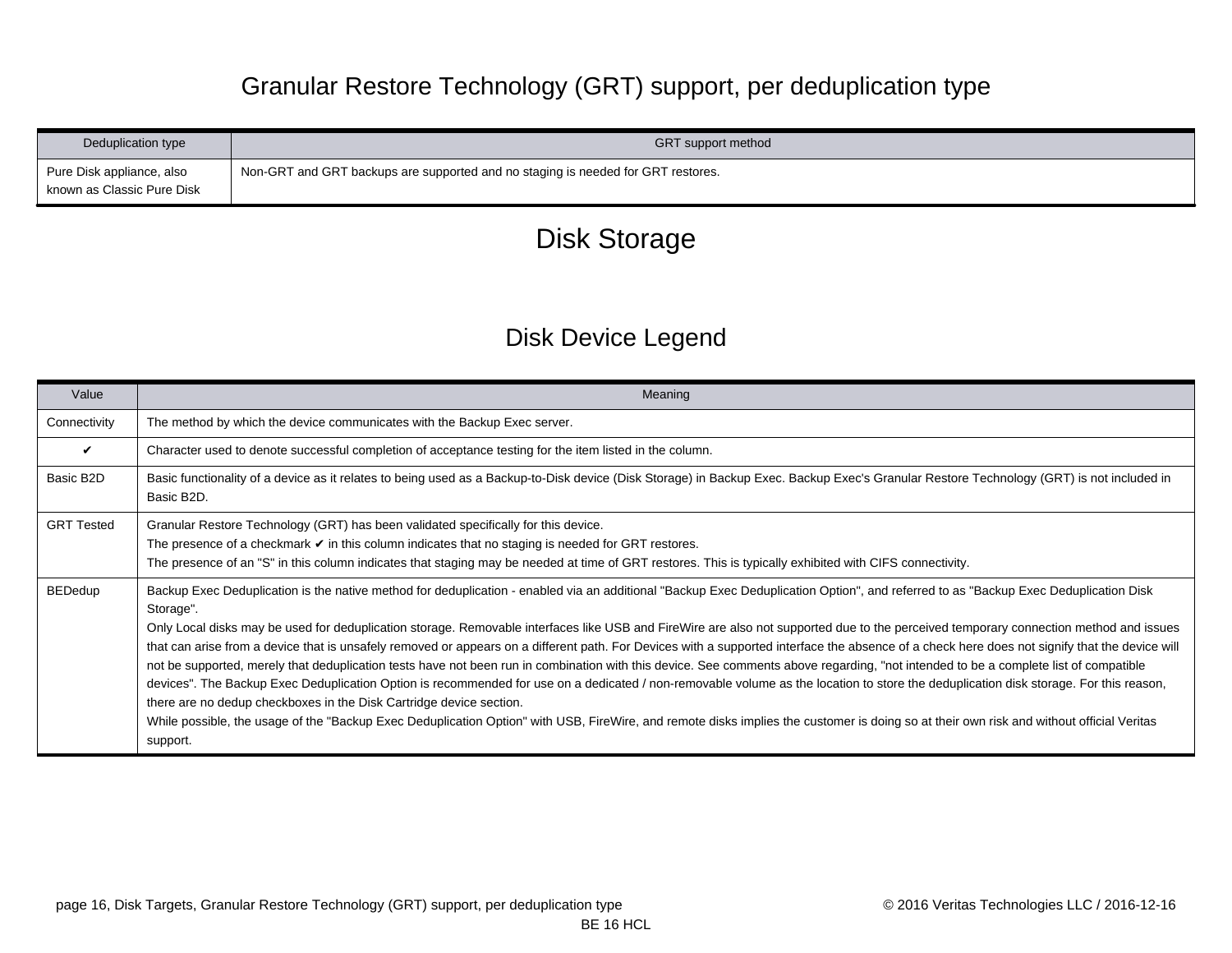<span id="page-16-0"></span>

|                | Contents                          |                                |  |  |  |  |  |  |  |
|----------------|-----------------------------------|--------------------------------|--|--|--|--|--|--|--|
| Amazon         | <b>BlueArc</b>                    | <b>Buffalo</b>                 |  |  |  |  |  |  |  |
| Data Domain    | Dell                              | Drobo (formerly Data Robotics) |  |  |  |  |  |  |  |
| <b>EMC</b>     | Exablox                           | <b>ExaGrid</b>                 |  |  |  |  |  |  |  |
| <b>Fujitsu</b> | <b>Hewlett Packard Enterprise</b> | Hitachi                        |  |  |  |  |  |  |  |
| Huawei         | <b>IBM</b>                        | Imation                        |  |  |  |  |  |  |  |
| Infortrend     | LaCie                             | <b>NEC</b>                     |  |  |  |  |  |  |  |
| <b>NetApp</b>  | <b>NETGEAR</b>                    | Nexsan                         |  |  |  |  |  |  |  |
| Oracle         | Overland Storage                  | QNAP                           |  |  |  |  |  |  |  |
| Quantum        | <b>Riverbed</b>                   | Synology                       |  |  |  |  |  |  |  |
| Tandberg       |                                   |                                |  |  |  |  |  |  |  |

#### Amazon

| Family                        | <b>Connectivity</b> | Basic B2D | <b>GRT Tested</b> | <b>Devices</b>            | <b>BEDedup</b> |
|-------------------------------|---------------------|-----------|-------------------|---------------------------|----------------|
| AWS Gateway-Cached Volume [1] | <b>iSCSI</b>        |           |                   | AWS Gateway-Cached Volume |                |

<span id="page-16-1"></span>1. This device includes Cloud features. Please see the [Amazon Cloud Storage s](#page-11-7)ection for specifics.

### **BlueArc**

| Family         | Connectivity | Basic B2D | <b>GRT Tested</b> | <b>Devices</b>          | <b>BEDedup</b> |
|----------------|--------------|-----------|-------------------|-------------------------|----------------|
| Mercury series | <b>CIFS</b>  |           |                   | Mercury 50, Mercury 100 |                |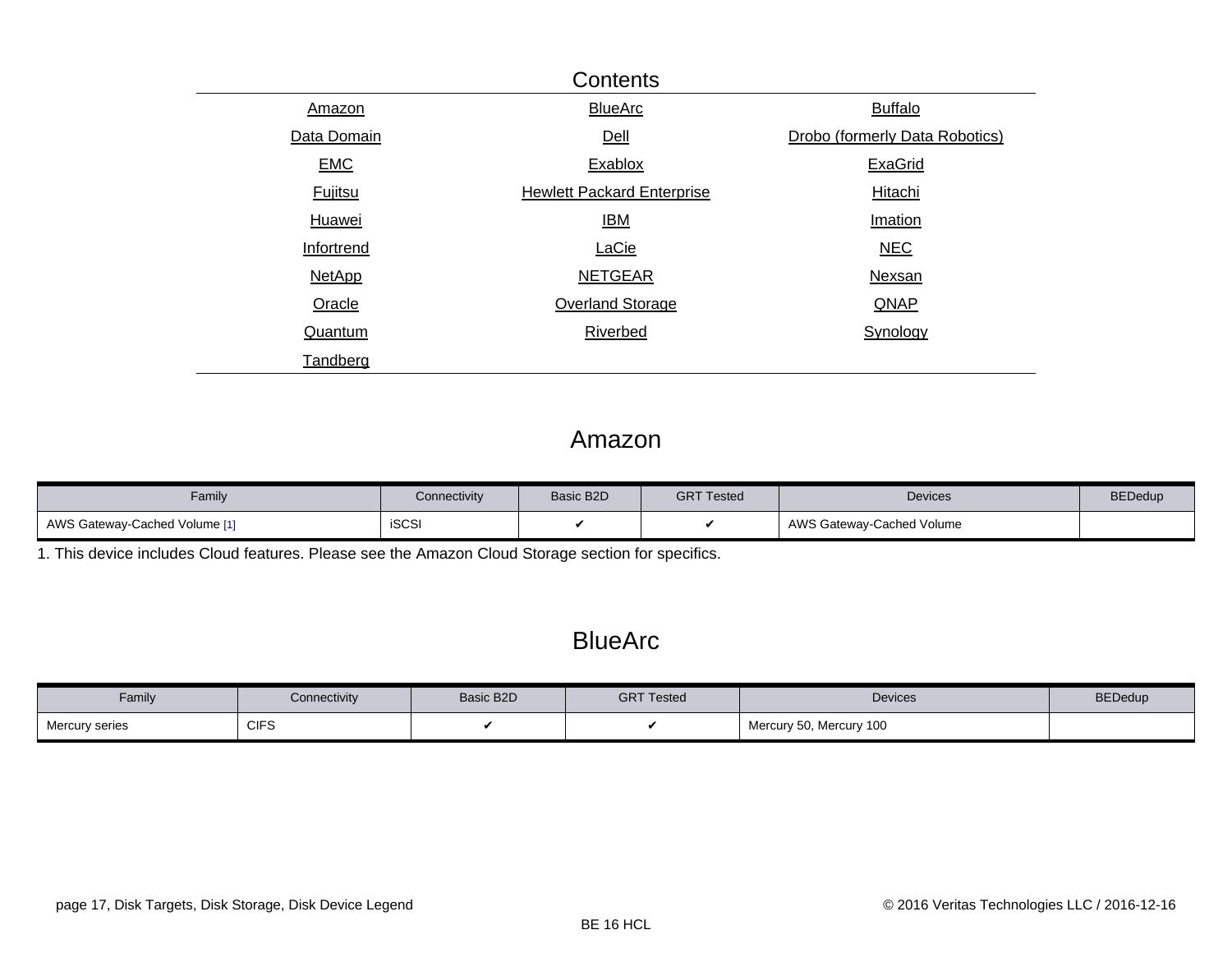# Buffalo

<span id="page-17-0"></span>

| Family                            | Connectivity | Basic B2D | <b>GRT Tested</b> | <b>Devices</b>                                                                                      | <b>BEDedup</b> |
|-----------------------------------|--------------|-----------|-------------------|-----------------------------------------------------------------------------------------------------|----------------|
| <b>LinkStation 400 Series</b>     | <b>CIFS</b>  | V         | S                 | LinkStation 410, LinkStation 420, LinkStation 420s, LinkStation 421, LinkStation 441                |                |
| <b>LinkStation Pro/DUO Series</b> | <b>CIFS</b>  | V         | S                 | LinkStation Pro DUO Enclosure, LS-WVL, LS-WXL                                                       |                |
| Quad - HD-QLSU2R5                 | eSATA        | ✓         | V                 | Quad - HD-QLSU2R5                                                                                   |                |
| TeraStation 3000                  | <b>CIFS</b>  | V         | S                 | TeraStation 3400, TeraStation 3400r Rackmount                                                       |                |
| TeraStation 3000                  | <b>iSCSI</b> | ✓         | $\checkmark$      | TeraStation 3400, TeraStation 3400r Rackmount                                                       | V              |
| TeraStation 5000                  | <b>CIFS</b>  | V         | S                 | TeraStation 5200, TeraStation 5400, TeraStation 5400r Rackmount, TeraStation 5600, TeraStation 5800 |                |
| TeraStation 5000                  | <b>iSCSI</b> | V         | V                 | TeraStation 5200, TeraStation 5400, TeraStation 5400r Rackmount, TeraStation 5600, TeraStation 5800 |                |
| TeraStation 7000                  | <b>CIFS</b>  | V         | S                 | TeraStation 7120r, TeraStation 7120r Enterprise                                                     |                |
| TeraStation 7000                  | <b>iSCSI</b> | V         | V                 | TeraStation 7120r, TeraStation 7120r Enterprise                                                     | ✓              |
| <b>TeraStation III</b>            | <b>CIFS</b>  | V         | S                 | TS-RXL/R5, TS-XL/R5                                                                                 |                |
| <b>TeraStation III ISCSI</b>      | <b>iSCSI</b> | V         | V                 | TS-IXL/R5, TS-RIXL/R5                                                                               | V              |
| <b>TeraStation Pro</b>            | <b>CIFS</b>  | V         | S                 | <b>TeraStation Pro</b>                                                                              |                |

### Data Domain

| Family           | Connectivity | Basic B2D | <b>GRT Tested</b> | <b>Devices</b>                                                                                                                                                                         | <b>BEDedup</b> |
|------------------|--------------|-----------|-------------------|----------------------------------------------------------------------------------------------------------------------------------------------------------------------------------------|----------------|
| Appliance series | <b>CIFS</b>  |           |                   | DD120, DD140, DD160, DD510, DD530, DD560, DD565, DD580, DD610, DD620, DD630, DD640, DD660, DD670,<br>DD690, DD860, DD880, DD890, DD990, DD2200, DD2500, DD4200, DD4500, DD7200, DD9500 |                |
| Virtual Edition  | <b>CIFS</b>  |           |                   | Virtual Edition                                                                                                                                                                        |                |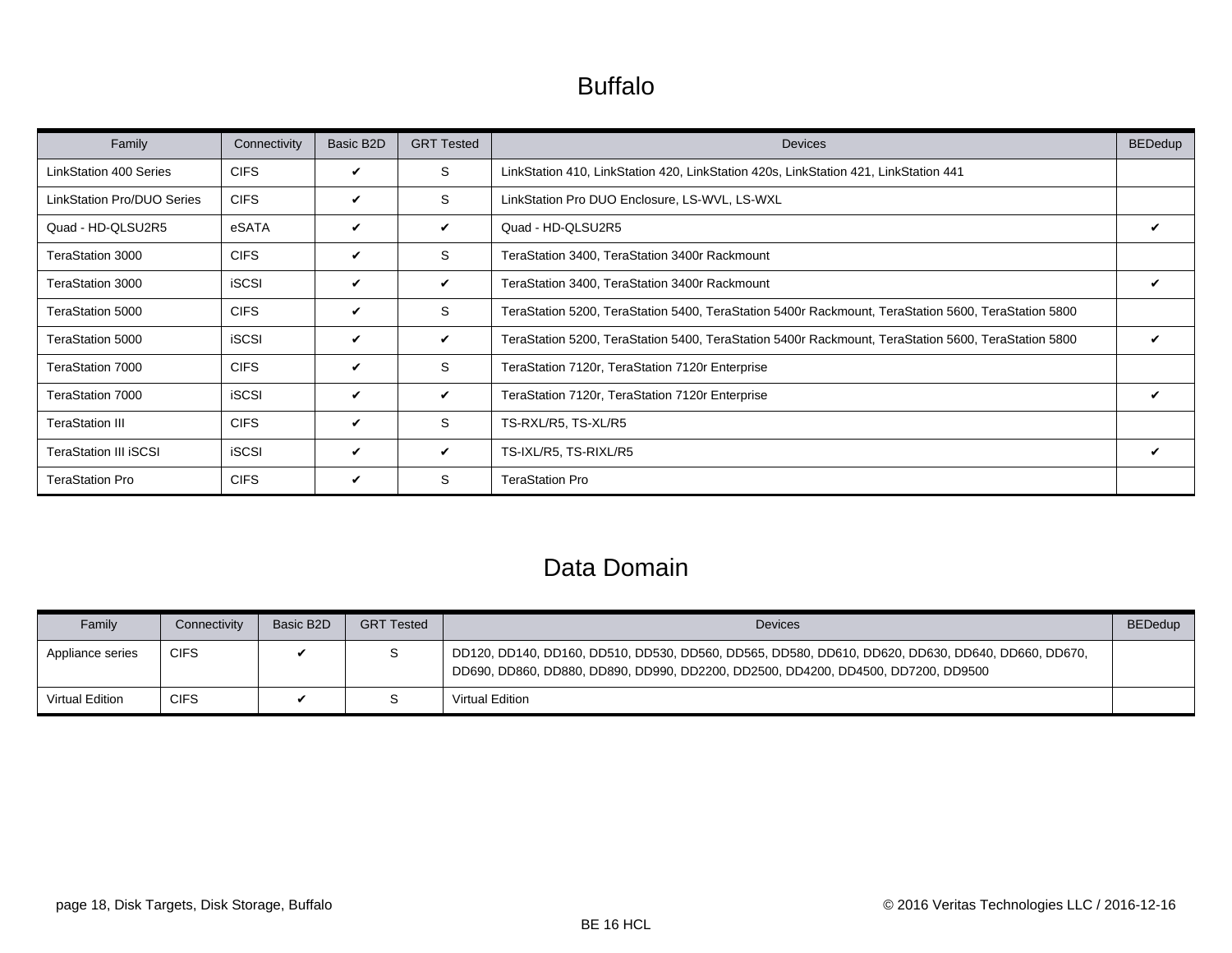<span id="page-18-0"></span>

| Family                             | Connectivity         | Basic<br>B <sub>2</sub> D | <b>GRT</b><br><b>Tested</b> | <b>Devices</b>                                                                                                                                                                                                                                                                                                                                                                                                                                                      | <b>BEDedup</b>     |
|------------------------------------|----------------------|---------------------------|-----------------------------|---------------------------------------------------------------------------------------------------------------------------------------------------------------------------------------------------------------------------------------------------------------------------------------------------------------------------------------------------------------------------------------------------------------------------------------------------------------------|--------------------|
| Compellent<br>FS8600               | <b>CIFS</b>          | V                         | S                           | Compellent FS8600                                                                                                                                                                                                                                                                                                                                                                                                                                                   |                    |
| Compellent<br>Storage Center 5     | <b>Fibre Channel</b> | $\checkmark$              | $\checkmark$                | Compellent Storage Center 5.2, Compellent Storage Center 5.3, Compellent Storage Center 5.4                                                                                                                                                                                                                                                                                                                                                                         | ✓                  |
| Compellent<br>Storage Center 5     | <b>iSCSI</b>         | $\checkmark$              | $\checkmark$                | Compellent Storage Center 5.2, Compellent Storage Center 5.3, Compellent Storage Center 5.4                                                                                                                                                                                                                                                                                                                                                                         | $\boldsymbol{\nu}$ |
| DR Series                          | <b>CIFS</b>          | $\checkmark$              | S                           | DR4000, DR4100, DR6000                                                                                                                                                                                                                                                                                                                                                                                                                                              |                    |
| EqualLogic<br>FS7500               | <b>CIFS</b>          | V                         | S                           | EqualLogic FS7500                                                                                                                                                                                                                                                                                                                                                                                                                                                   |                    |
| EqualLogic<br><b>FS7600</b>        | <b>CIFS</b>          | V                         | S                           | EqualLogic FS7600                                                                                                                                                                                                                                                                                                                                                                                                                                                   |                    |
| EqualLogic<br>FS7610               | <b>CIFS</b>          | V                         | S                           | EqualLogic FS7610                                                                                                                                                                                                                                                                                                                                                                                                                                                   |                    |
| EqualLogic<br>PS3000 series        | <b>iSCSI</b>         | V                         | $\checkmark$                | EqualLogic PS3000E, EqualLogic PS3000X, EqualLogic PS3000XV                                                                                                                                                                                                                                                                                                                                                                                                         | $\checkmark$       |
| EqualLogic<br>PS4000 series        | <b>iSCSI</b>         | V                         | $\checkmark$                | EqualLogic PS4000E, EqualLogic PS4000X, EqualLogic PS4000XV, EqualLogic PS4100E, EqualLogic PS4100X, EqualLogic<br>PS4100XV, EqualLogic PS4100XV3.5"                                                                                                                                                                                                                                                                                                                | V                  |
| EqualLogic<br>PS5000 series        | <b>iSCSI</b>         | V                         | $\checkmark$                | EqualLogic PS5000E, EqualLogic PS5000X, EqualLogic PS5000XV, EqualLogic PS5500E                                                                                                                                                                                                                                                                                                                                                                                     | $\checkmark$       |
| EqualLogic<br>PS6000 series        | <b>iSCSI</b>         | $\checkmark$              | $\checkmark$                | EqualLogic PS6000E, EqualLogic PS6000S, EqualLogic PS6000X, EqualLogic PS6000XV, EqualLogic PS6000XVS,<br>EqualLogic PS6010E, EqualLogic PS6010S, EqualLogic PS6010X, EqualLogic PS6010XV, EqualLogic PS6010XVS,<br>EqualLogic PS6100E, EqualLogic PS6100X, EqualLogic PS6100XV, EqualLogic PS6100XV3.5", EqualLogic PS6500E,<br>EqualLogic PS6500X, EqualLogic PS6500XV, EqualLogic PS6510E, EqualLogic PS6510X, EqualLogic PX6100S, EqualLogic<br><b>PX6100XS</b> | V                  |
| PowerVault<br>DL2000               | SAS                  | V                         | $\checkmark$                | PowerVault DL2000                                                                                                                                                                                                                                                                                                                                                                                                                                                   | $\mathbf{v}$       |
| <b>PowerVault</b><br>DL2100        | SAS                  | V                         | $\checkmark$                | PowerVault DL2100                                                                                                                                                                                                                                                                                                                                                                                                                                                   | $\boldsymbol{\nu}$ |
| <b>PowerVault</b><br><b>DL2200</b> | SAS                  | V                         | $\checkmark$                | PowerVault DL2200                                                                                                                                                                                                                                                                                                                                                                                                                                                   | V                  |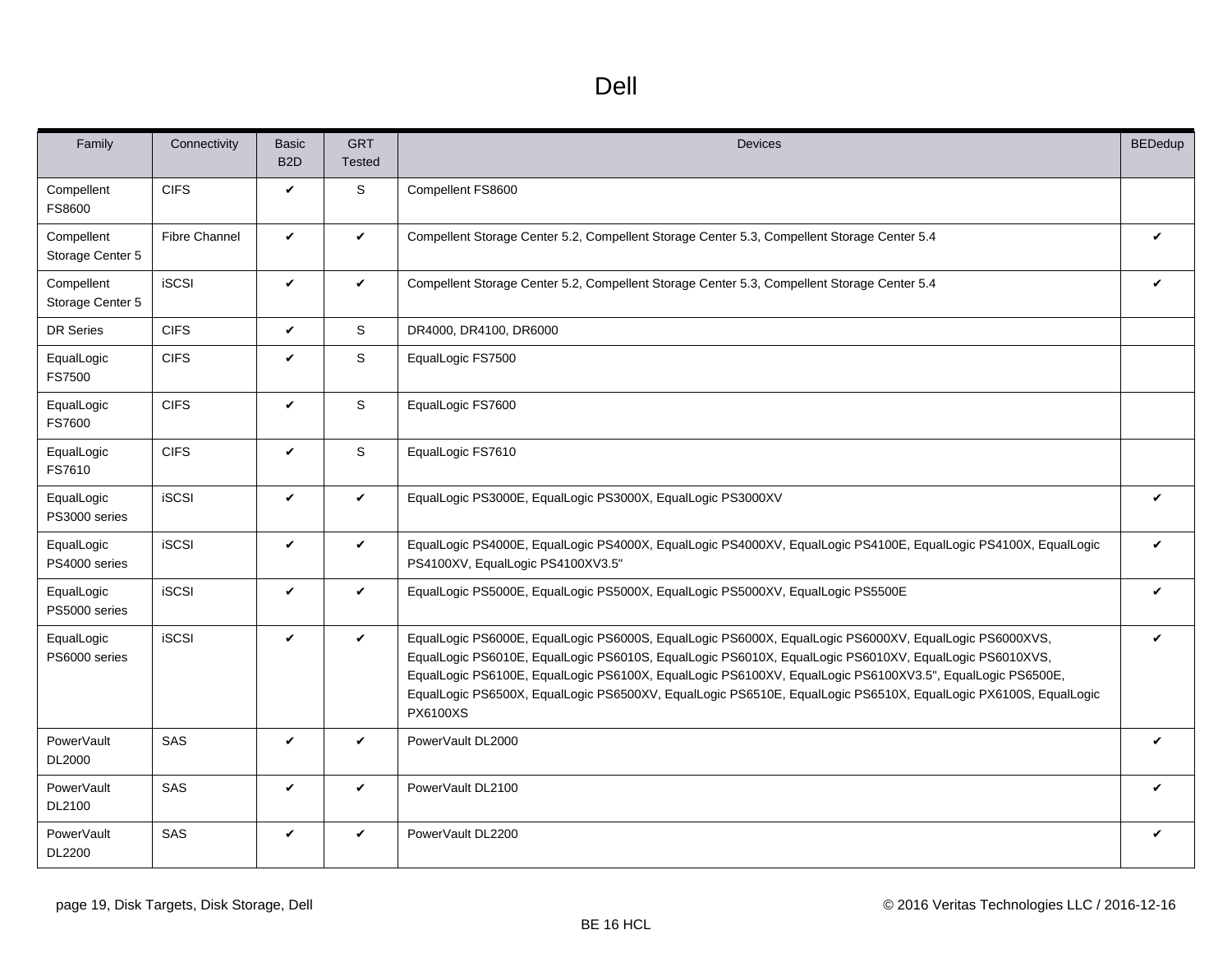<span id="page-19-0"></span>

| Family                      | Connectivity | Basic<br>B <sub>2</sub> D | <b>GRT</b><br>Tested | Devices                               | <b>BEDedup</b> |
|-----------------------------|--------------|---------------------------|----------------------|---------------------------------------|----------------|
| PowerVault<br>MD30xx Series | <b>iSCSI</b> | V                         | $\checkmark$         | PowerVault MD3000, PowerVault MD3000i | V              |
| PowerVault<br>MD30xx Series | SAS          | V                         | $\checkmark$         | PowerVault MD3000, PowerVault MD3000i | V              |
| PowerVault<br>MD1000        | SAS          | V                         | $\checkmark$         | PowerVault MD1000                     | ✓              |
| PowerVault<br>MD1200        | SAS          | V                         | $\checkmark$         | PowerVault MD1200                     | V              |
| PowerVault<br>NX3500        | <b>CIFS</b>  | V                         | S                    | PowerVault NX3500                     |                |
| PowerVault<br>NX3600        | <b>CIFS</b>  | V                         | S                    | PowerVault NX3600                     |                |
| PowerVault<br>NX3610        | <b>CIFS</b>  | V                         | S                    | PowerVault NX3610                     |                |

# Drobo (formerly Data Robotics)

| Family        | Connectivity | Basic B2D          | <b>GRT Tested</b> | Devices       | <b>BEDedup</b> |
|---------------|--------------|--------------------|-------------------|---------------|----------------|
| 5N            | <b>CIFS</b>  | ✓                  |                   | 5N            |                |
| <b>B800i</b>  | <b>iSCSI</b> | ✓                  | ✓                 | <b>B800i</b>  |                |
| <b>B810i</b>  | <b>iSCSI</b> | ✓                  | ✓                 | <b>B810i</b>  |                |
| <b>B810n</b>  | <b>CIFS</b>  | V                  | 5                 | <b>B810n</b>  |                |
| <b>B1200i</b> | <b>iSCSI</b> | $\checkmark$       | V                 | <b>B1200i</b> | ັ              |
| Drobo         | <b>USB</b>   | $\mathbf{v}$       | $\checkmark$      | Drobo         |                |
| DroboElite    | <b>iSCSI</b> | $\boldsymbol{\nu}$ | $\checkmark$      | DroboElite    | ັ              |
| DroboElite    | <b>USB</b>   | ✓                  | ✓                 | DroboElite    |                |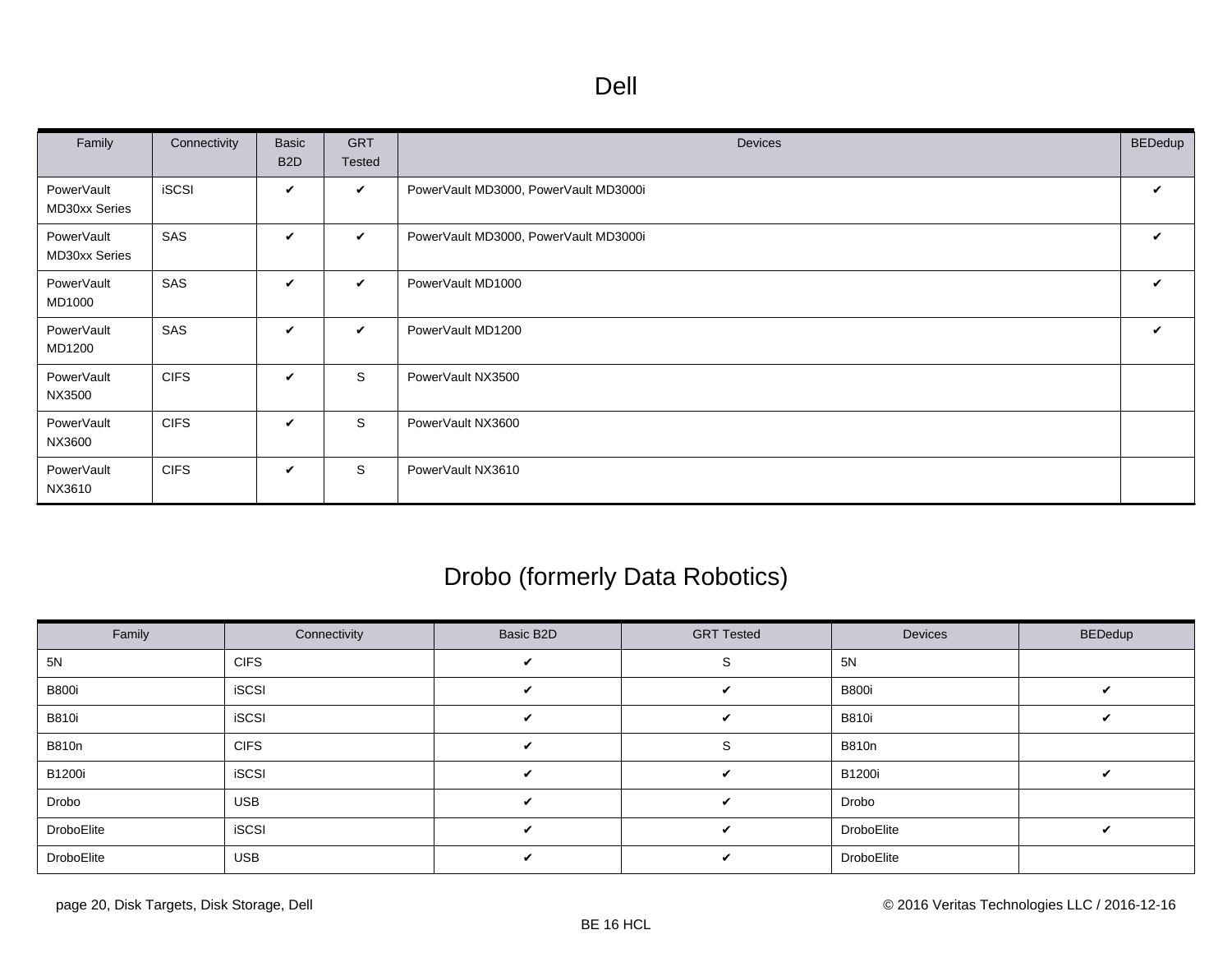# Drobo (formerly Data Robotics)

<span id="page-20-0"></span>

| Family   | Connectivity | Basic B2D | <b>GRT Tested</b> | Devices  | <b>BEDedup</b> |
|----------|--------------|-----------|-------------------|----------|----------------|
| DroboPro | <b>iSCSI</b> |           |                   | DroboPro |                |
| DroboPro | <b>USB</b>   |           |                   | DroboPro |                |

#### EMC

| Family                                      | Connectivity | Basic B2D | <b>GRT Tested</b> | <b>Devices</b>                                                                                                        | <b>BEDedup</b> |
|---------------------------------------------|--------------|-----------|-------------------|-----------------------------------------------------------------------------------------------------------------------|----------------|
| DL3D series                                 | <b>CIFS</b>  |           | S                 | DL1500, DL3000                                                                                                        |                |
| Iomega StorCenter ix series network storage | <b>CIFS</b>  |           |                   | Iomega StorCenter ix2-200, Iomega StorCenter ix4-200d, Iomega<br>StorCenter ix12-300r, Iomega StorCenter Pro ix4-200r |                |
| Iomega StorCenter px series network storage | <b>iSCSI</b> |           |                   | Iomega StorCenter px4-300d, Iomega StorCenter px4-300r, Iomega<br>StorCenter px6-300d, Iomega StorCenter px12-350r    |                |
| VNX2e series                                | <b>CIFS</b>  |           |                   | VNXe1600, VNXe3200                                                                                                    |                |

### Exablox

| Family  | Connectivity | Basic B2D | <b>GRT Tested</b> | Devices | <b>BEDedup</b> |
|---------|--------------|-----------|-------------------|---------|----------------|
| OneBlox | <b>CIFS</b>  |           |                   | OneBlox |                |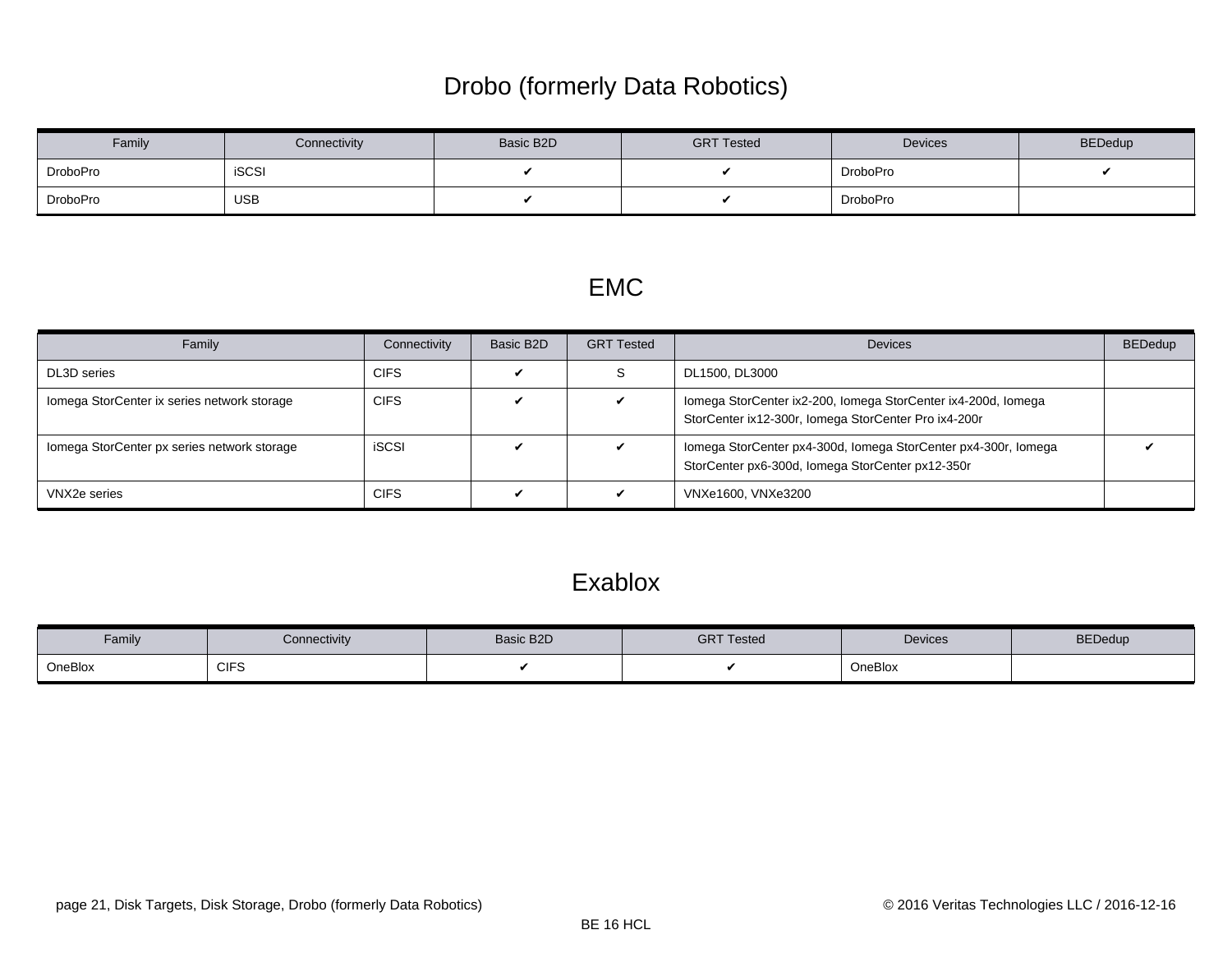### **ExaGrid**

<span id="page-21-0"></span>

| Family           | <b>Connectivity</b> | Basic B2D | <b>GRT Tested</b> | <b>Devices</b>                                                                                                                                                                        | <b>BEDedup</b> |
|------------------|---------------------|-----------|-------------------|---------------------------------------------------------------------------------------------------------------------------------------------------------------------------------------|----------------|
| <b>EX</b> series | <b>CIFS</b>         |           |                   | EX1000, EX2000, EX3000, EX4000, EX5000, EX7000, EX7000-SEC, EX10000E, EX10000E-SEC, EX13000E,<br>EX13000E-SEC, EX21000E, EX21000E-SEC, EX32000E, EX32000E-SEC, EX40000E, EX40000E-SEC |                |

# Fujitsu

| Family                     | Connectivity | Basic B <sub>2</sub> D | <b>GRT Tested</b> | <b>Devices</b>                                      | <b>BEDedup</b> |
|----------------------------|--------------|------------------------|-------------------|-----------------------------------------------------|----------------|
| ETERNUS DX100/DX200 series | <b>CIFS</b>  |                        |                   | ETERNUS DX60 S3, ETERNUS DX100 S3, ETERNUS DX200 S3 |                |
| ETERNUS DX500/DX600 series | <b>CIFS</b>  |                        |                   | ETERNUS DX500 S3, ETERNUS DX600 S3                  |                |

# Hewlett Packard Enterprise

| Family                                               | Connectivity         | Basic B2D    | <b>GRT Tested</b> | <b>Devices</b>                                                                                                                                    | <b>BEDedup</b> |
|------------------------------------------------------|----------------------|--------------|-------------------|---------------------------------------------------------------------------------------------------------------------------------------------------|----------------|
| D2D4xxx iSCSI series                                 | <b>iSCSI</b>         | ✓            | V                 | D2D4106i Backup System                                                                                                                            |                |
| D <sub>2</sub> D <sub>4</sub> xx <sub>series</sub>   | <b>CIFS</b>          | ✓            | ✓                 | D2D4004fc Backup System, D2D4104fc Backup System, D2D4106fc Backup System,<br>D2D4112 Backup System, D2D4312 Backup System, D2D4324 Backup System |                |
| D <sub>2</sub> D <sub>25</sub> x <sub>x</sub> series | <b>CIFS</b>          | V            | S                 | D2D2502i Backup System, D2D2503i Backup System, D2D2504i Backup System                                                                            |                |
| D2D4100 G2 Backup System                             | <b>CIFS</b>          | ✓            | S.                | D2D4106fc G2 Backup System, D2D4106i G2 Backup System, D2D4112 G2 Backup System                                                                   |                |
| EVA4400/6400/8400                                    | <b>Fibre Channel</b> | $\checkmark$ | V                 | EVA4400, EVA6400, EVA8400                                                                                                                         |                |
| P2000 G3 MSA series                                  | <b>Fibre Channel</b> | $\checkmark$ | V                 | P2000 G3 FC, P2000 G3 FC/iSCSI, P2000 G3 iSCSI, P2000 G3 SAS                                                                                      | v              |
| P2000 G3 MSA series                                  | <b>iSCSI</b>         | V            | V                 | P2000 G3 FC, P2000 G3 FC/iSCSI, P2000 G3 iSCSI, P2000 G3 SAS                                                                                      |                |
| P2000 G3 MSA series                                  | <b>SAS</b>           | $\checkmark$ | V                 | P2000 G3 FC, P2000 G3 FC/iSCSI, P2000 G3 iSCSI, P2000 G3 SAS                                                                                      |                |
| StoreEasy 1640 Storage Server                        | <b>CIFS</b>          | ✓            | S.                | StoreEasy 1640 Storage Server                                                                                                                     |                |
| StoreEasy 1640 Storage Server                        | <b>iSCSI</b>         | $\checkmark$ | V                 | StoreEasy 1640 Storage Server                                                                                                                     | ✓              |
| StoreEasy 3840 Storage Server                        | <b>CIFS</b>          | V            | S                 | StoreEasy 3840 Storage Server                                                                                                                     |                |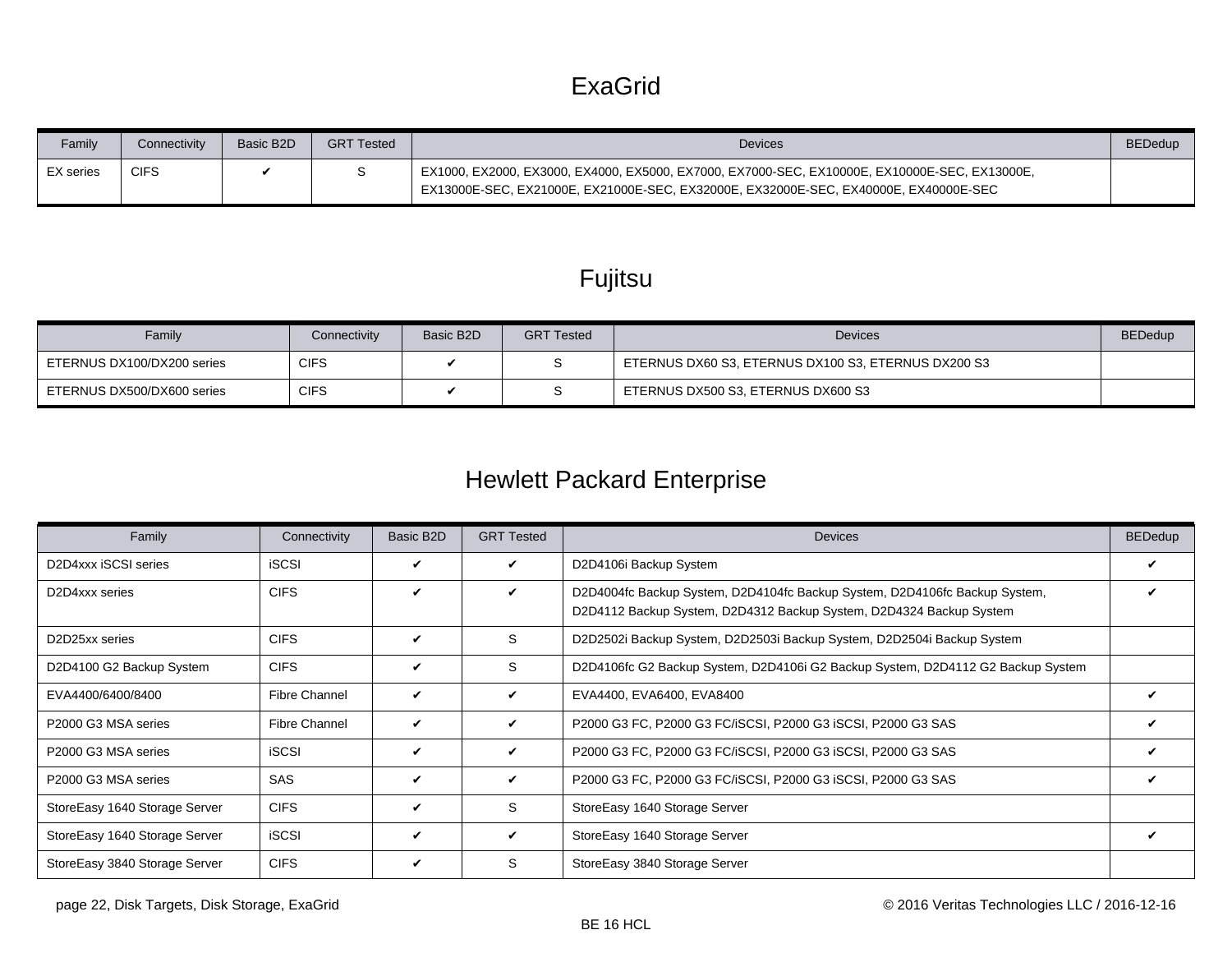### Hewlett Packard Enterprise

<span id="page-22-0"></span>

| Family                        | Connectivity | Basic B2D    | <b>GRT Tested</b> | <b>Devices</b>                                                                                                                       | <b>BEDedup</b> |
|-------------------------------|--------------|--------------|-------------------|--------------------------------------------------------------------------------------------------------------------------------------|----------------|
| StoreEasy 3840 Storage Server | <b>iSCSI</b> | V            | V                 | StoreEasy 3840 Storage Server                                                                                                        |                |
| StoreOnce 2000                | <b>CIFS</b>  | ✓            | S                 | StoreOnce 2620, StoreOnce 2700, StoreOnce 2900                                                                                       |                |
| StoreOnce 3000                | <b>CIFS</b>  | $\checkmark$ | S                 | StoreOnce 3100                                                                                                                       |                |
| StoreOnce 3500                | <b>CIFS</b>  | $\checkmark$ | <sub>S</sub>      | StoreOnce 3520, StoreOnce 3540                                                                                                       |                |
| StoreOnce 4000                | <b>CIFS</b>  | $\checkmark$ | S                 | StoreOnce 4210fc, StoreOnce 4210i, StoreOnce 4220, StoreOnce 4420, StoreOnce 4430,<br>StoreOnce 4500, StoreOnce 4700, StoreOnce 4900 |                |
| StoreOnce 5000                | <b>CIFS</b>  | $\checkmark$ | S.                | StoreOnce 5100, StoreOnce 5500                                                                                                       |                |
| StoreOnce 6000                | <b>CIFS</b>  | ✓            | S                 | StoreOnce 6500, StoreOnce 6600, StoreOnce B6200                                                                                      |                |
| StoreOnce VSA [1] [2]         | <b>CIFS</b>  | V            | S                 | StoreOnce VSA                                                                                                                        |                |

<span id="page-22-1"></span>1. StoreOnce VSA is a virtual appliance supported on ESX v5.x. For device details and platform support refer to: [<http://bizsupport1.austin.hp.com/bc/docs/support/SupportManual/c03822673/c03822673.pdf>](http://bizsupport1.austin.hp.com/bc/docs/support/SupportManual/c03822673/c03822673.pdf)

<span id="page-22-2"></span>2. StoreOnce VSA is a virtual appliance supported on Windows Server 2012 R2 with Hyper-V. For device details and platform support refer to: [<http://www8.hp.com/h20195/v2/GetDocument.aspx?docname=c04328820>](http://www8.hp.com/h20195/v2/GetDocument.aspx?docname=c04328820)

| Hitachi |  |
|---------|--|
|         |  |

| Family                             | Connectivity         | Basic B2D | <b>GRT Tested</b> | <b>Devices</b>                                                                                                     | <b>BEDedup</b> |
|------------------------------------|----------------------|-----------|-------------------|--------------------------------------------------------------------------------------------------------------------|----------------|
| Capacity Optimization (HCO) [1]    | <b>CIFS</b>          | V         | S                 | HCO 210, HCO 230                                                                                                   |                |
| Data Ingestor (HDI)                | <b>CIFS</b>          | V         | S                 | Data Ingestor (HDI)                                                                                                |                |
| NAS Platform, 4000 and 3000 Series | <b>CIFS</b>          | ✓         | V                 | HNAS 3080 (M1), HNAS 3090 (M2), HNAS 4040, HNAS 4060, HNAS 4080,<br><b>HNAS 4100</b>                               |                |
| NAS Platform F1000 (HNAS F1000)    | <b>CIFS</b>          | V         | S                 | <b>HNAS F1120, HNAS F1140</b>                                                                                      |                |
| SMS/AMS2000 series                 | <b>Fibre Channel</b> | ✓         | V                 | AMS2100, AMS2300, AMS2500, SMS100                                                                                  |                |
| Virtual File Platform (VFP)        | <b>CIFS</b>          | V         | S                 | VFP 50, VFP 70, VFP 80, VFP 100N, VFP 110, VFP 200N, VFP 300N, VFP<br>500N, VFP 600N, VFP 2010, VFP 2100, VFP 2300 |                |

<span id="page-22-3"></span>1. GRT is not recommended when the microcode version of HCO is 2.1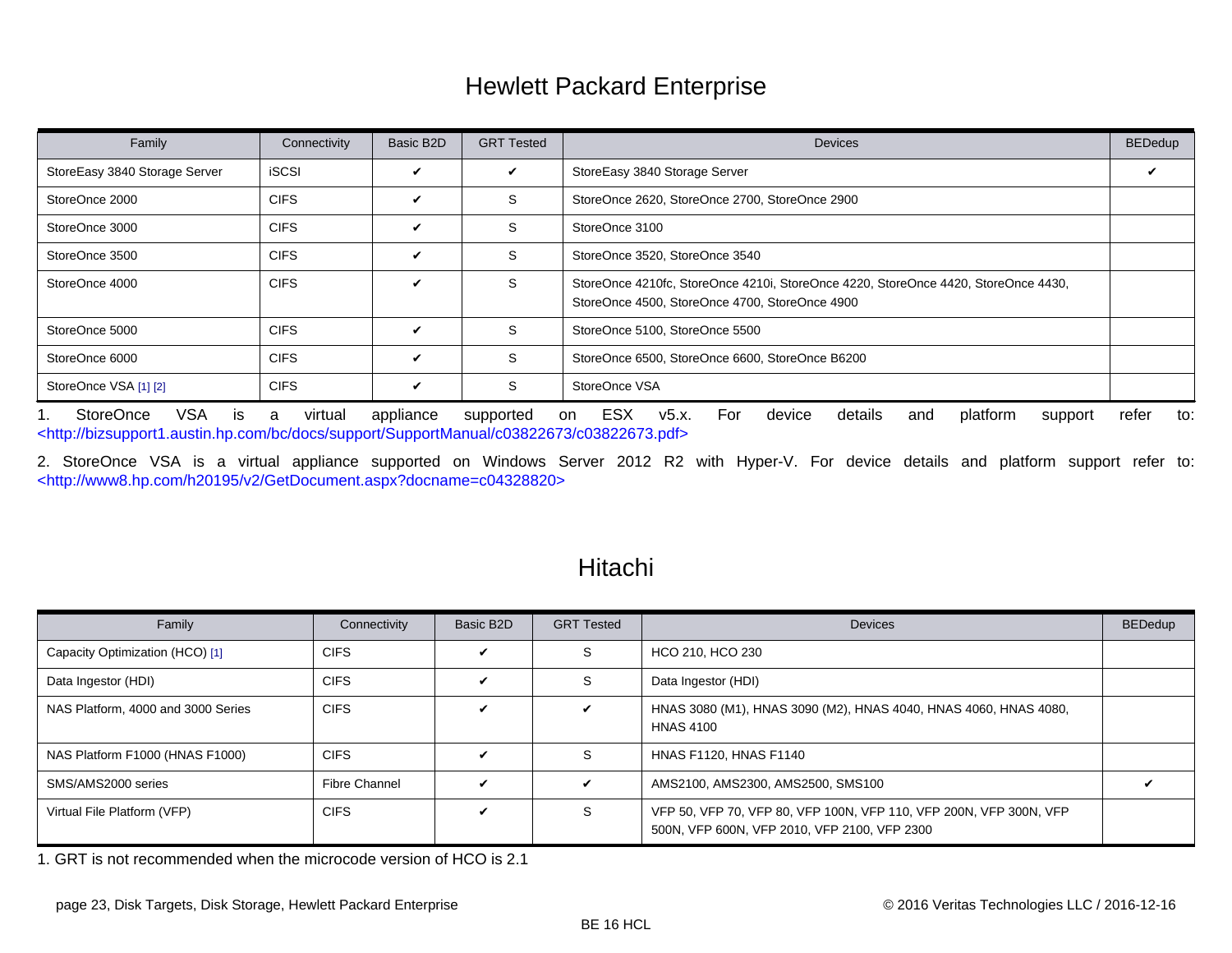#### Huawei

<span id="page-23-0"></span>

| Family           | Connectivity         | Basic<br>B <sub>2</sub> D | <b>GRT</b><br><b>Tested</b> | <b>Devices</b>                                                                                                                                                                                                                                                                                                                                                                                                               | <b>BEDedup</b> |
|------------------|----------------------|---------------------------|-----------------------------|------------------------------------------------------------------------------------------------------------------------------------------------------------------------------------------------------------------------------------------------------------------------------------------------------------------------------------------------------------------------------------------------------------------------------|----------------|
| 9000             | <b>CIFS</b>          | V                         | S                           | 9000                                                                                                                                                                                                                                                                                                                                                                                                                         |                |
| 18000<br>series  | <b>CIFS</b>          | ✓                         | S                           | 18500, 18800, 18800F, HVS85T, HVS88T                                                                                                                                                                                                                                                                                                                                                                                         |                |
| 18000<br>series  | <b>Fibre Channel</b> | V                         | ✓                           | 18500, 18800, 18800F, HVS85T, HVS88T                                                                                                                                                                                                                                                                                                                                                                                         |                |
| 18000<br>series  | <b>iSCSI</b>         | ✓                         | V                           | 18500, 18800, 18800F, HVS85T, HVS88T                                                                                                                                                                                                                                                                                                                                                                                         |                |
| N8500            | <b>CIFS</b>          | V                         | S                           | N8500                                                                                                                                                                                                                                                                                                                                                                                                                        |                |
| S5000T<br>series | <b>CIFS</b>          | ✓                         | S                           | Dorado2100, Dorado2100G2, Dorado5100, OceanStor 2200 V3, OceanStor 2600 V3, OceanStor 5300 V3, OceanStor 5500 V3,<br>OceanStor 5600 V3, OceanStor 5800 V3, OceanStor 6800 V3, OceanStor 6900 V3, OceanStor 18500 V3, OceanStor 18800 V3,<br>S2200T, S2600T, S2600T V2, S3900-M100, S3900-M200, S3900-M300, S5500T, S5500T V2, S5600T, S5600T V2, S5800T,<br>S5800T V2, S5900-M100, S5900-M200, S6800T, S6800T V2, S6900-M100 |                |
| S5000T<br>series | <b>Fibre Channel</b> | ✓                         | V                           | Dorado2100, Dorado2100G2, Dorado5100, OceanStor 2200 V3, OceanStor 2600 V3, OceanStor 5300 V3, OceanStor 5500 V3,<br>OceanStor 5600 V3, OceanStor 5800 V3, OceanStor 6800 V3, OceanStor 6900 V3, OceanStor 18500 V3, OceanStor 18800 V3,<br>S2200T, S2600T, S2600T V2, S3900-M100, S3900-M200, S3900-M300, S5500T, S5500T V2, S5600T, S5600T V2, S5800T,<br>S5800T V2, S5900-M100, S5900-M200, S6800T, S6800T V2, S6900-M100 |                |
| S5000T<br>series | <b>iSCSI</b>         | V                         | $\checkmark$                | Dorado2100, Dorado2100G2, Dorado5100, OceanStor 2200 V3, OceanStor 2600 V3, OceanStor 5300 V3, OceanStor 5500 V3,<br>OceanStor 5600 V3, OceanStor 5800 V3, OceanStor 6800 V3, OceanStor 6900 V3, OceanStor 18500 V3, OceanStor 18800 V3,<br>S2200T, S2600T, S2600T V2, S3900-M100, S3900-M200, S3900-M300, S5500T, S5500T V2, S5600T, S5600T V2, S5800T,<br>S5800T V2, S5900-M100, S5900-M200, S6800T, S6800T V2, S6900-M100 | ✓              |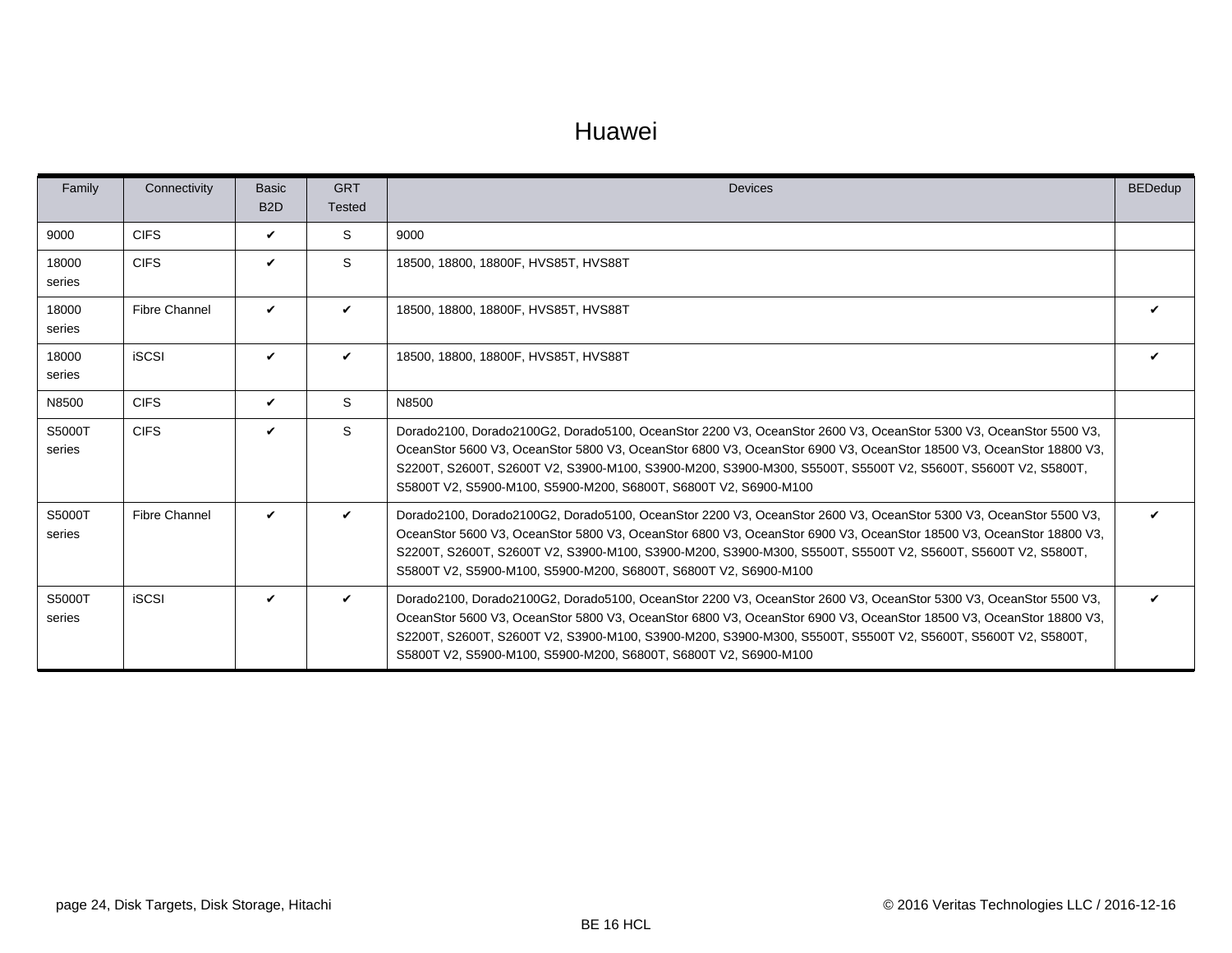<span id="page-24-0"></span>

| Family                                       | Connectivity | Basic B2D | <b>GRT Tested</b> | Devices                                                                 | <b>BEDedup</b> |
|----------------------------------------------|--------------|-----------|-------------------|-------------------------------------------------------------------------|----------------|
| System Storage TS7600 series with ProtecTIER | <b>CIFS</b>  |           |                   | System Storage TS7620, System Storage TS7650AP1, System Storage TS7650G |                |

## Imation

| Family                    | Connectivity         | Basic B2D    | <b>GRT Tested</b> | <b>Devices</b>                                                                 | <b>BEDedup</b> |
|---------------------------|----------------------|--------------|-------------------|--------------------------------------------------------------------------------|----------------|
| DataGuard Appliances      | <b>CIFS</b>          | V            | S                 | <b>R4, T5R</b>                                                                 |                |
| DataGuard Appliances      | <b>iSCSI</b>         | $\checkmark$ | $\checkmark$      | <b>R4, T5R</b>                                                                 |                |
| Nexsan E-Series Systems   | <b>Fibre Channel</b> | $\checkmark$ | $\checkmark$      | Nexsan E18, Nexsan E48, Nexsan E60                                             | V              |
| Nexsan E-Series Systems   | <b>iSCSI</b>         | $\checkmark$ | $\checkmark$      | Nexsan E18, Nexsan E48, Nexsan E60                                             | ✓              |
| Nexsan E-Series V Systems | <b>Fibre Channel</b> | $\checkmark$ | V                 | Nexsan E18V System, Nexsan E32V System, Nexsan E48V System, Nexsan E60V System |                |
| Nexsan E-Series V Systems | <b>iSCSI</b>         | $\checkmark$ | $\checkmark$      | Nexsan E18V System, Nexsan E32V System, Nexsan E48V System, Nexsan E60V System | V              |
| Nexsan NST5000            | <b>CIFS</b>          | $\checkmark$ | S                 | Nexsan NST5000                                                                 |                |
| Nexsan NST5000            | <b>iSCSI</b>         | $\checkmark$ | $\checkmark$      | Nexsan NST5000                                                                 | ✓              |
| Nexsan NST6000            | <b>CIFS</b>          | $\checkmark$ | S                 | Nexsan NST6000                                                                 |                |
| Nexsan NST6000            | <b>iSCSI</b>         | V            | V                 | Nexsan NST6000                                                                 |                |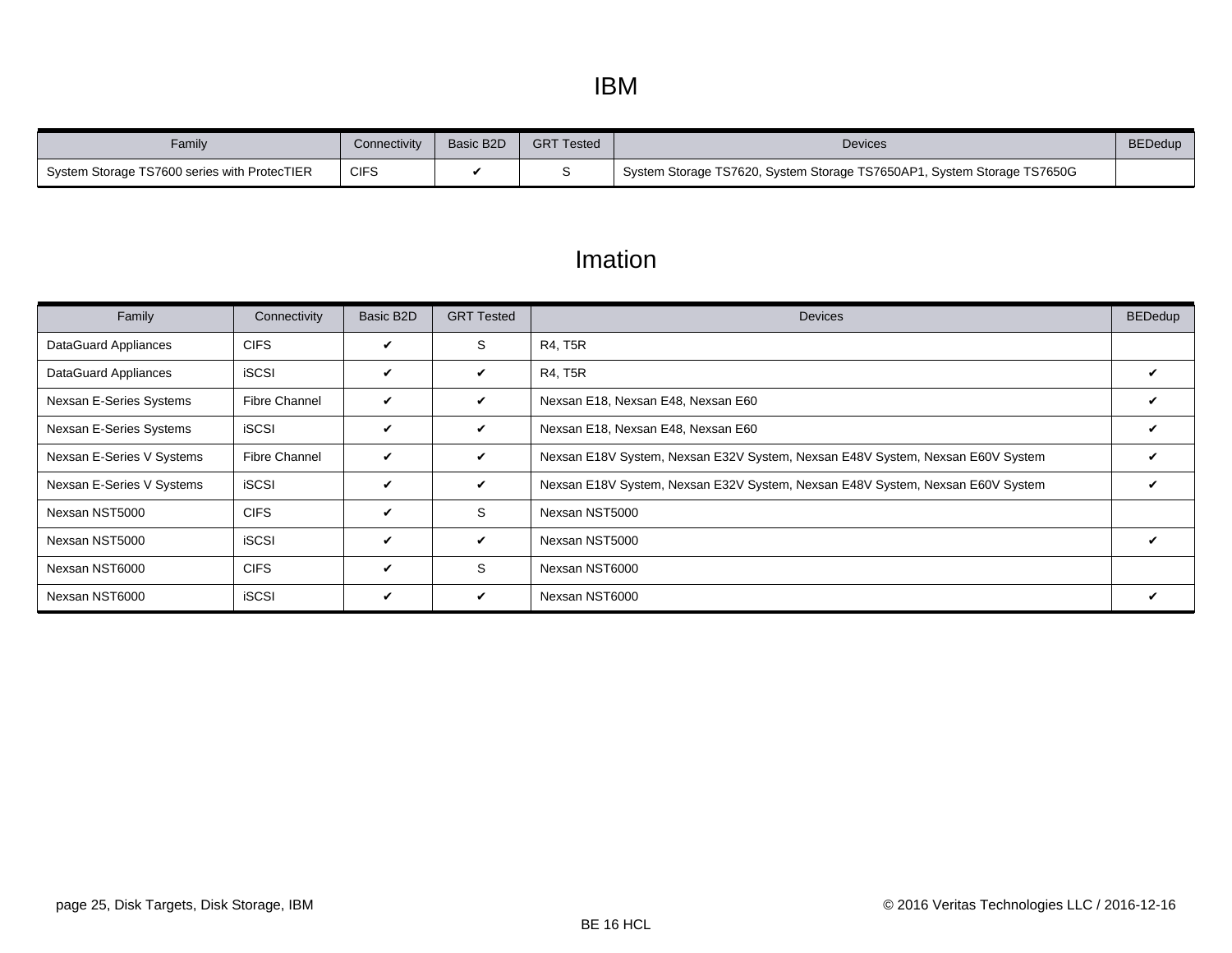### Infortrend

<span id="page-25-0"></span>

| Family                  | Connectivity  | Basic B2D | <b>GRT Tested</b> | <b>Devices</b>          | <b>BEDedup</b> |
|-------------------------|---------------|-----------|-------------------|-------------------------|----------------|
| EonNAS 3000 series      | CIFS.         |           |                   | EonNAS 3000 series      |                |
| EonStor DS FC series    | Fibre Channel |           |                   | EonStor DS FC series    |                |
| EonStor DS iSCSI series | <b>iSCSI</b>  |           |                   | EonStor DS iSCSI series |                |

#### LaCie

| Family              | Connectivity | Basic B2D | <b>GRT Tested</b> | <b>Devices</b>      | <b>BEDedup</b> |
|---------------------|--------------|-----------|-------------------|---------------------|----------------|
| 5big Storage Server | <b>iSCSI</b> |           |                   | 5big Storage Server |                |
| 12big Rack Network  | <b>iSCSI</b> |           |                   | 12big Rack Network  |                |
| 12big Rack Network  | <b>USB</b>   |           |                   | 12big Rack Network  |                |

# NEC

| Family                                                                                                      | Connectivity | <b>Basic</b><br>B <sub>2</sub> D | <b>GRT</b><br>Tested | <b>Devices</b>                                                                                                                                                                                                                                     | <b>BEDedup</b> |
|-------------------------------------------------------------------------------------------------------------|--------------|----------------------------------|----------------------|----------------------------------------------------------------------------------------------------------------------------------------------------------------------------------------------------------------------------------------------------|----------------|
| HYDRAstor HS3 and HS8 (2nd Gen) and<br>iStorage HS3 and HS8 (2nd Gen)                                       | <b>CIFS</b>  |                                  | S                    | HYDRAstor HS3-210, HYDRAstor HS8-2002S, HYDRAstor HS8-2004R, HYDRAstor HS8-2004S,<br>HYDRAstor HS8-2010R, HYDRAstor HS8-2020R, HYDRAstor HS8-2110R, iStorage HS3-20T,<br>iStorage HS8-20R, iStorage HS8-20S                                        |                |
| HYDRAstor HS3 and HS8 (3rd Gen),<br>iStorage HS3 and HS8 (3rd Gen) and NEC<br>Storage HS3 (3rd Gen)         | <b>CIFS</b>  | ✓                                | S                    | HYDRAstor HS3-310, HYDRAstor HS8-3002S, HYDRAstor HS8-3004R, HYDRAstor HS8-3004S,<br>HYDRAstor HS8-3010R, HYDRAstor HS8-3020R, HYDRAstor HS8-3110R, iStorage HS3-30T,<br>iStorage HS3-30T2, iStorage HS8-30R, iStorage HS8-30S, NEC Storage HS3-30 |                |
| HYDRAstor HS3 and HS8 (4th Gen),<br>iStorage HS3 and HS8 (4th Gen) and NEC<br>Storage HS3 and HS8 (4th Gen) | <b>CIFS</b>  | ✔                                | S                    | HYDRAstor HS3-410, HYDRAstor HS8-4001S, HYDRAstor HS8-4002S, HYDRAstor HS8-4006R,<br>HYDRAstor HS8-4165, iStorage HS3-40, iStorage HS8-40, NEC Storage HS3-40, NEC Storage<br><b>HS8-40</b>                                                        |                |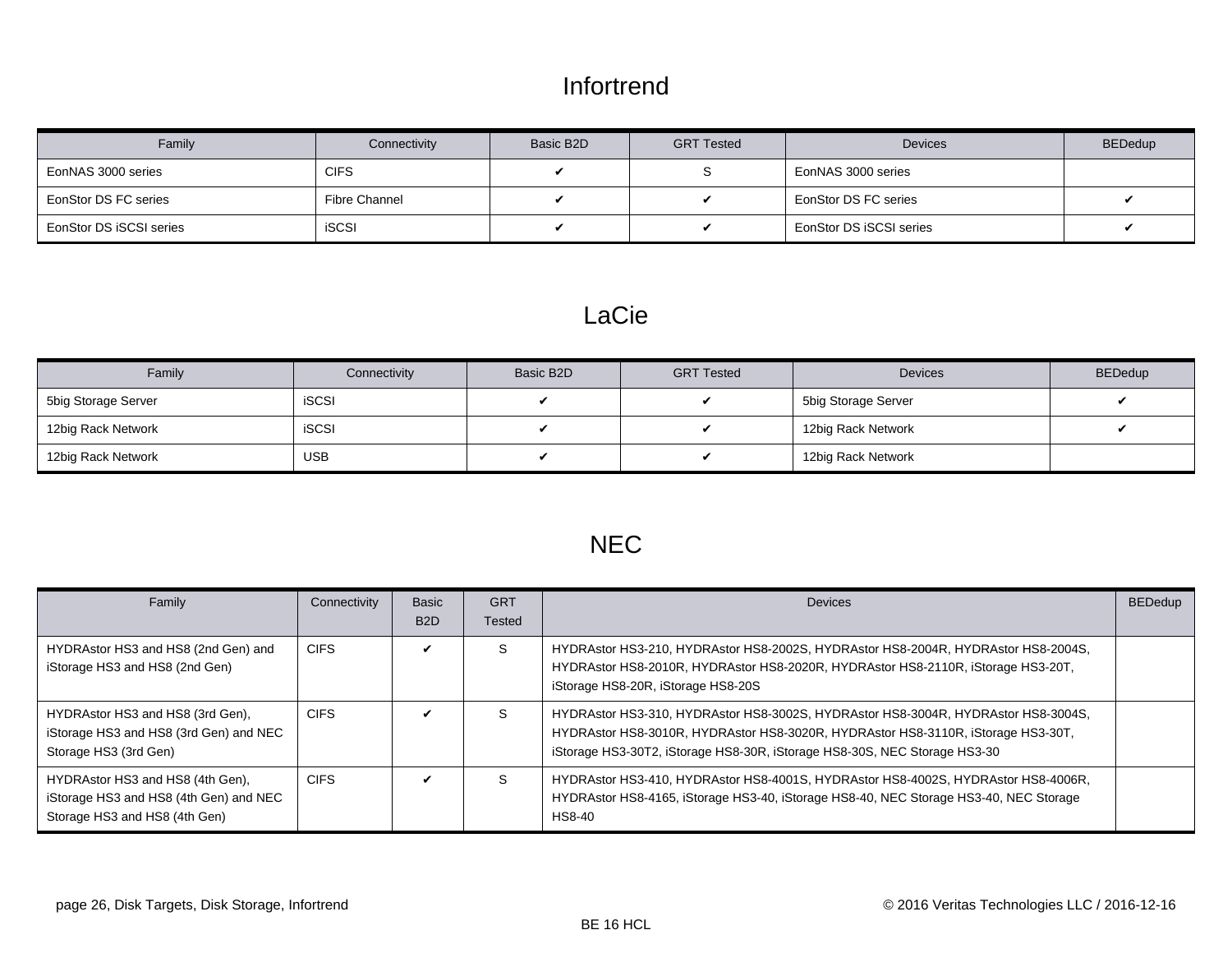# **NetApp**

<span id="page-26-0"></span>

| Family                | Connectivity | Basic B <sub>2</sub> D | <b>GRT Tested</b> | <b>Devices</b>                                                              | <b>BEDedup</b> |
|-----------------------|--------------|------------------------|-------------------|-----------------------------------------------------------------------------|----------------|
| AltaVault [1] [2] [3] | <b>CIFS</b>  |                        |                   | AVA-400, AVA-800, AVA-c4, AVA-c8, AVA-c16, AVA-v2, AVA-v8, AVA-v16, AVA-v32 |                |

<span id="page-26-1"></span>1. Backup Exec Simplified Disaster Recovery (SDR) is not supported. Refer to the NetApp AltaVault docs for recovery instructions.

<span id="page-26-2"></span>2. NetApp AltaVault Cloud Integrated Storage Deployment Guide 4.0.1: [<https://library.netapp.com/ecm/ecm\\_download\\_file/ECMP12510036>](https://library.netapp.com/ecm/ecm_download_file/ECMP12510036)

<span id="page-26-3"></span>3. This device includes Cloud features. Please see the [NetApp Cloud Storage](#page-12-6) section for specifics.

| Family               | Connectivity | Basic B2D | <b>GRT Tested</b> | <b>Devices</b>                           | <b>BEDedup</b> |
|----------------------|--------------|-----------|-------------------|------------------------------------------|----------------|
| $N V +$              | <b>CIFS</b>  | V         | V                 | $NV+$                                    |                |
| ReadyNAS 100 Series  | <b>CIFS</b>  | V         | S                 | ReadyNAS 102, ReadyNAS 104               |                |
| ReadyNAS 100 Series  | <b>iSCSI</b> | V         | $\checkmark$      | ReadyNAS 102, ReadyNAS 104               | ✓              |
| ReadyNAS 300 Series  | <b>CIFS</b>  | V         | S                 | ReadyNAS 312, ReadyNAS 314, ReadyNAS 316 |                |
| ReadyNAS 300 Series  | <b>iSCSI</b> | V         | $\checkmark$      | ReadyNAS 312, ReadyNAS 314, ReadyNAS 316 | ✓              |
| ReadyNAS 500 Series  | <b>CIFS</b>  | V         | S                 | ReadyNAS 516                             |                |
| ReadyNAS 500 Series  | <b>iSCSI</b> | V         | V                 | ReadyNAS 516                             | ✓              |
| ReadyNAS 700 Series  | <b>CIFS</b>  | V         | S                 | ReadyNAS 716                             |                |
| ReadyNAS 700 Series  | <b>iSCSI</b> | V         | V                 | ReadyNAS 716                             | ✓              |
| ReadyNAS 1100        | <b>CIFS</b>  | V         | S                 | ReadyNAS 1100                            |                |
| ReadyNAS 2000 Series | <b>CIFS</b>  | V         | S                 | ReadyNAS 2120                            |                |
| ReadyNAS 2000 Series | <b>iSCSI</b> | V         | V                 | ReadyNAS 2120                            | ✓              |
| ReadyNAS 2100        | <b>CIFS</b>  | V         | S                 | ReadyNAS 2100                            |                |
| ReadyNAS 2100        | <b>iSCSI</b> | V         | V                 | ReadyNAS 2100                            | ✓              |
| ReadyNAS 3000 Series | <b>CIFS</b>  | V         | S                 | ReadyNAS 3220                            |                |
| ReadyNAS 3000 Series | <b>iSCSI</b> | V         | V                 | ReadyNAS 3220                            | V              |

#### NETGEAR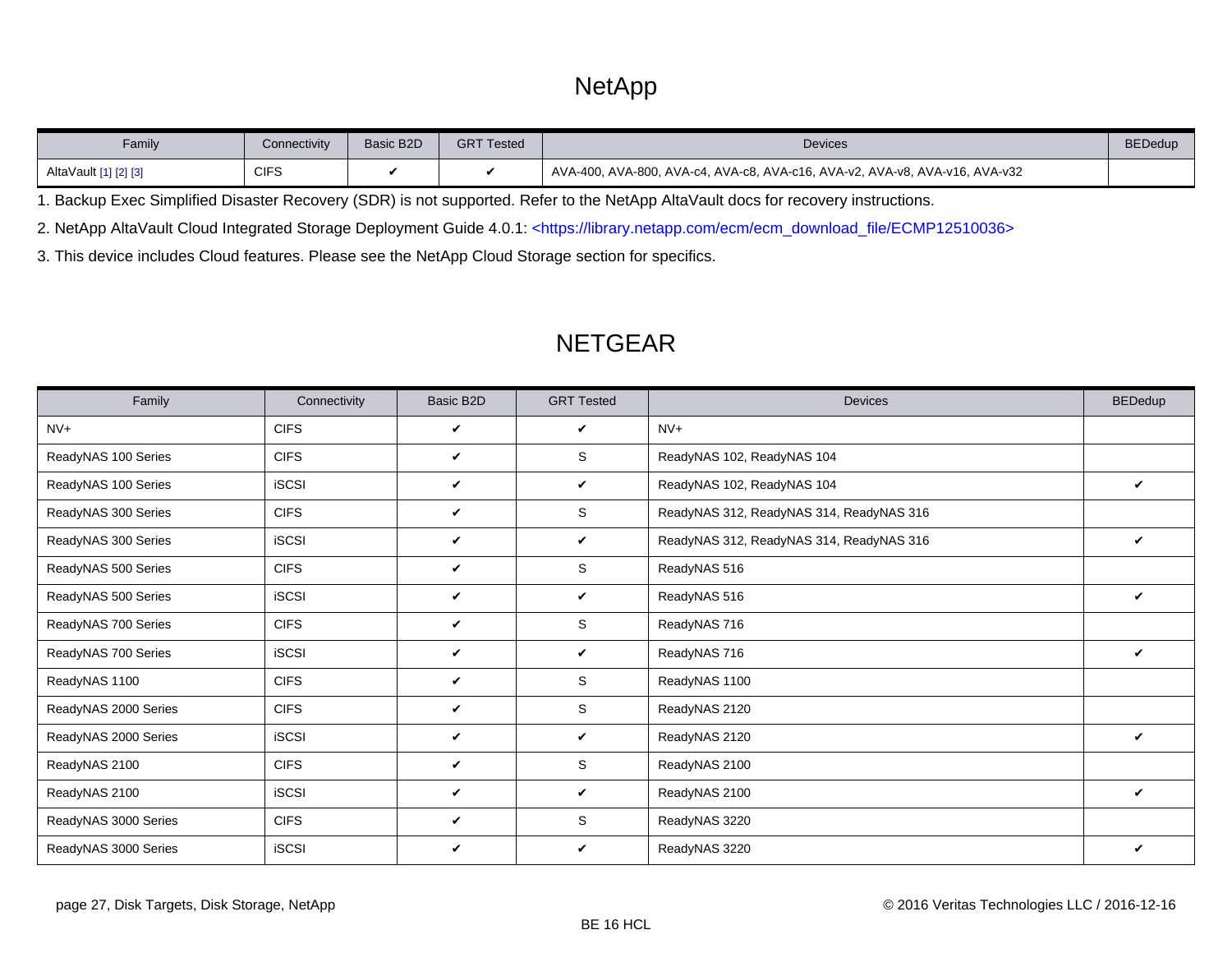# NETGEAR

<span id="page-27-0"></span>

| Family               | Connectivity | Basic B2D    | <b>GRT Tested</b> | <b>Devices</b> | <b>BEDedup</b> |
|----------------------|--------------|--------------|-------------------|----------------|----------------|
| ReadyNAS 3100        | <b>CIFS</b>  | V            | S                 | ReadyNAS 3100  |                |
| ReadyNAS 3100        | <b>iSCSI</b> | V            | V                 | ReadyNAS 3100  | V              |
| ReadyNAS 3200        | <b>CIFS</b>  | V            | S                 | ReadyNAS 3200  |                |
| ReadyNAS 3200        | <b>iSCSI</b> | V            | V                 | ReadyNAS 3200  | V              |
| ReadyNAS 4000 Series | <b>CIFS</b>  | V            | S                 | ReadyNAS 4220  |                |
| ReadyNAS 4000 Series | <b>iSCSI</b> | V            | V                 | ReadyNAS 4220  | V              |
| ReadyNAS 4200        | <b>CIFS</b>  | V            | S                 | ReadyNAS 4200  |                |
| ReadyNAS 4200        | <b>iSCSI</b> | V            | V                 | ReadyNAS 4200  | V              |
| ReadyNAS NVX         | <b>CIFS</b>  | V            | S                 | ReadyNAS NVX   |                |
| ReadyNAS NVX         | <b>iSCSI</b> | $\checkmark$ | V                 | ReadyNAS NVX   | V              |
| ReadyNAS Pro         | <b>CIFS</b>  | V            | S                 | ReadyNAS Pro   |                |
| ReadyNAS Pro         | <b>iSCSI</b> | V            | V                 | ReadyNAS Pro   | ✓              |

#### Nexsan

| Family               | Connectivity  | Basic B2D | <b>GRT Tested</b> | <b>Devices</b>                  | <b>BEDedup</b> |
|----------------------|---------------|-----------|-------------------|---------------------------------|----------------|
| <b>Beast Systems</b> | Fibre Channel | ✓         |                   | SASBeast, SATABeast, SATABeast2 |                |
| <b>Beast Systems</b> | iSCSI         | ✔         |                   | SASBeast, SATABeast, SATABeast2 |                |
| <b>Boy Systems</b>   | Fibre Channel | ✔         |                   | SASBoy, SATABoy2                |                |
| <b>Boy Systems</b>   | iSCSI         |           |                   | SASBoy, SATABoy2                |                |
| SATABoy              | Fibre Channel | ✓         |                   | SATABoy                         |                |
| SATABoy              | <b>iSCSI</b>  | "         |                   | SATABoy                         |                |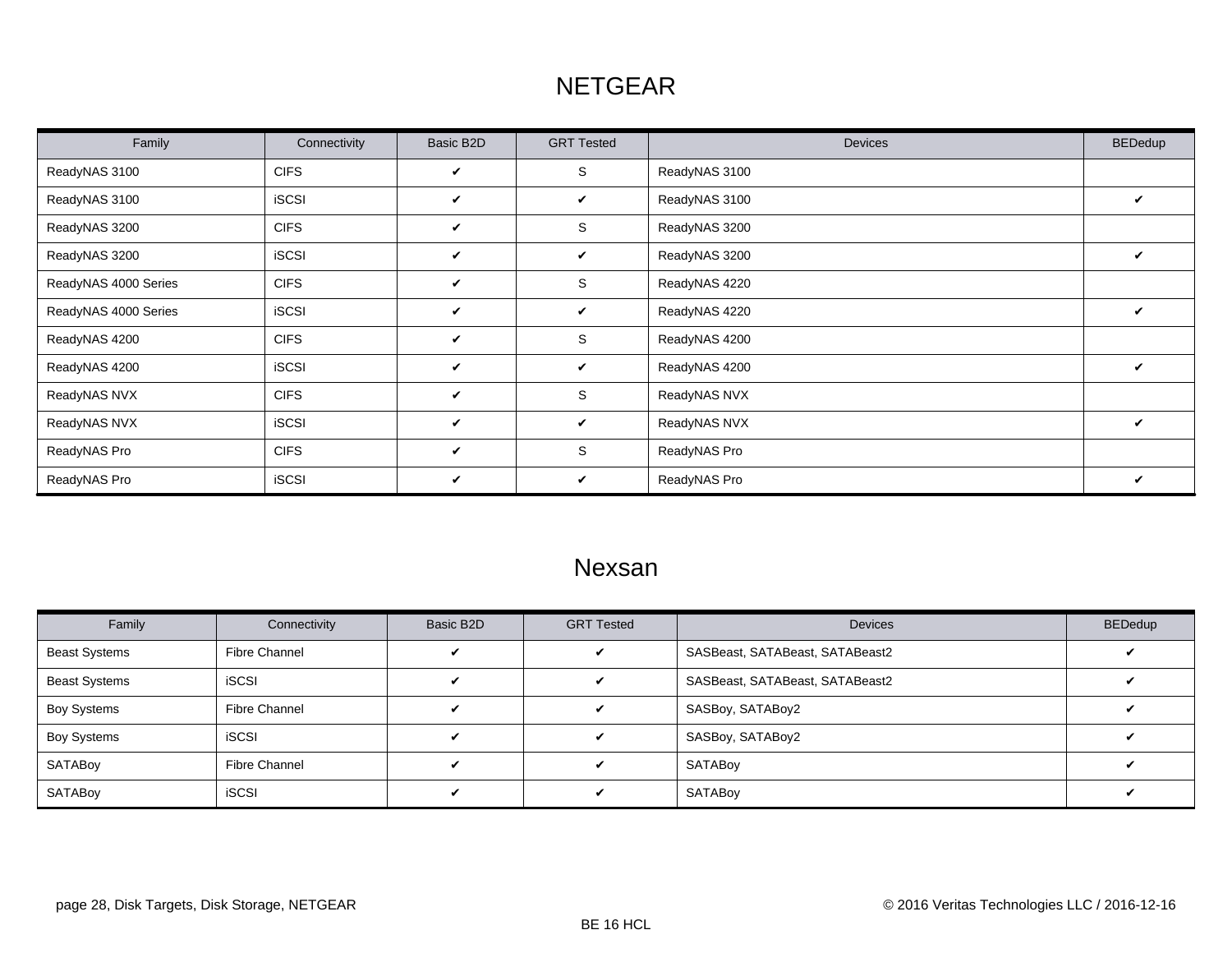#### **Oracle**

<span id="page-28-0"></span>

| Family                                 | Connectivity | <b>Basic</b><br>B <sub>2</sub> D | <b>GRT</b><br>Tested | <b>Devices</b>                                                                                                                                                                                                                            | <b>BEDedup</b> |
|----------------------------------------|--------------|----------------------------------|----------------------|-------------------------------------------------------------------------------------------------------------------------------------------------------------------------------------------------------------------------------------------|----------------|
| <b>ZFS Storage</b><br>Appliance series | <b>CIFS</b>  |                                  |                      | Oracle ZFS Storage 7110, Oracle ZFS Storage 7120, Oracle ZFS Storage 7210, Oracle ZFS Storage 7310, Oracle ZFS Storage<br>7320, Oracle ZFS Storage 7410, Oracle ZFS Storage 7420, ZFS Storage ZS3-2, ZFS Storage ZS3-4, ZFS Storage ZS4-4 |                |

# Overland Storage

| Family        | Connectivity | Basic B2D | <b>GRT Tested</b> | <b>Devices</b>                                                                           | <b>BEDedup</b> |
|---------------|--------------|-----------|-------------------|------------------------------------------------------------------------------------------|----------------|
| SnapServer DX | <b>CIFS</b>  |           |                   | SnapServer DX1, SnapServer DX2, SnapServer XSD 40, SnapServer XSR 40, SnapServer XSR 120 |                |
| SnapServer DX | <b>iSCSI</b> |           |                   | SnapServer DX1, SnapServer DX2, SnapServer XSD 40, SnapServer XSR 40, SnapServer XSR 120 |                |

#### QNAP

| Family              | Connectivity | Basic B2D | <b>GRT Tested</b> | <b>Devices</b>                                                            | <b>BEDedup</b> |
|---------------------|--------------|-----------|-------------------|---------------------------------------------------------------------------|----------------|
| Business NAS series | <b>CIFS</b>  |           |                   | TS-809 series, TS-x39 series, TS-x59 series, TS-x69 series, TS-x79 series |                |
| Business NAS series | <b>iSCSI</b> |           |                   | TS-809 series, TS-x39 series, TS-x59 series, TS-x69 series, TS-x79 series |                |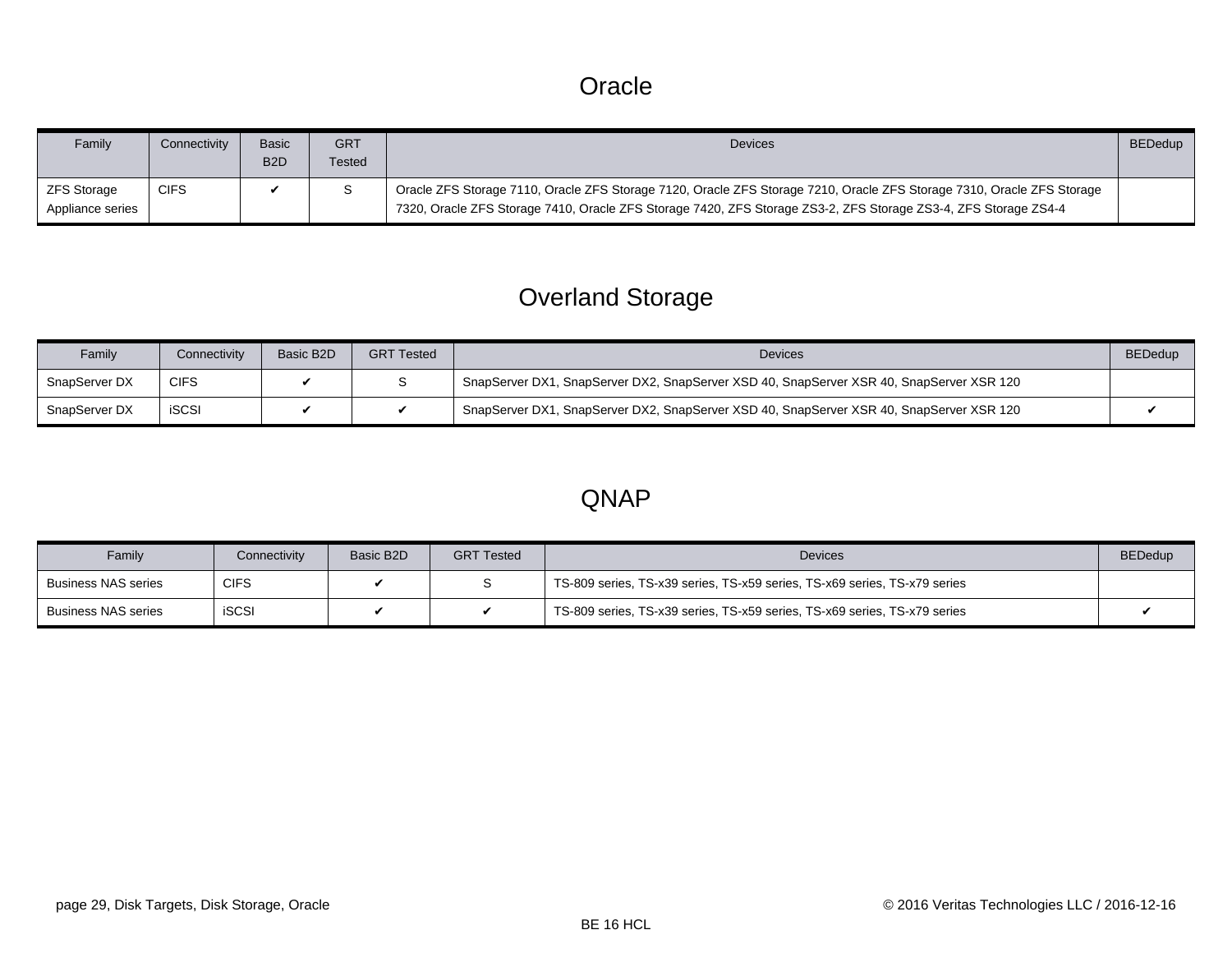#### Quantum

<span id="page-29-0"></span>

| Family           | Connectivity | Basic B2D    | <b>GRT Tested</b> | <b>Devices</b>                                 | <b>BEDedup</b> |
|------------------|--------------|--------------|-------------------|------------------------------------------------|----------------|
| DXi4000 Series   | <b>CIFS</b>  | V            | S                 | DXi4510, DXi4520, DXi4601                      |                |
| DXi4700 Series   | <b>CIFS</b>  | V            | S                 | DXi4701                                        |                |
| <b>DXi5500</b>   | <b>CIFS</b>  | $\checkmark$ | S                 | <b>DXi5500</b>                                 |                |
| DXi6000 Series   | <b>CIFS</b>  | V            | S                 | DXi6510, DXi6520, DXi6530, DXi6540, DXi6550    |                |
| DXi6700 Series   | <b>CIFS</b>  | V            | S                 | DXi6700, DXi6701, DXi6702                      |                |
| DXi6800 Series   | <b>CIFS</b>  | $\checkmark$ | S                 | DXi6802                                        |                |
| DXi6900 Series   | <b>CIFS</b>  | V            | S                 | DXi6900, DXi6900-S                             |                |
| DXi7500 Series   | <b>CIFS</b>  | V            | S                 | DXi7500 Enterprise, DXi7500 Express, DXi7500-N |                |
| DXi8500 Series   | <b>CIFS</b>  | V            | S                 | DXi8500, DXi8500 2TB, DXi8500 3TB              |                |
| DXi V Series [1] | <b>CIFS</b>  | V            | S                 | DXi V1000, DXi V2000, DXi V4000                |                |

<span id="page-29-1"></span>1. This device is a virtual appliance. Representative VMware-supported ESX4, ESXi4, or ESXi5 servers/storage were tested. Refer to [<http://downloads.quantum.com/dxiv1000/6-67611-01\\_DXi\\_V1000\\_QuickStartGuide\\_RevA.pdf>](http://downloads.quantum.com/dxiv1000/6-67611-01_DXi_V1000_QuickStartGuide_RevA.pdf)

## Riverbed

| Family                                   | Connectivity | Basic B <sub>2</sub> D | <b>GRT Tested</b>       | <b>Devices</b>                                                                                                             | <b>BEDedup</b> |
|------------------------------------------|--------------|------------------------|-------------------------|----------------------------------------------------------------------------------------------------------------------------|----------------|
| SteelStore Series [1] [2] [3]            | <b>CIFS</b>  |                        |                         | SteelStore 730, SteelStore 2030, SteelStore 3030                                                                           |                |
| SteelStore Virtual Appliance [1] [2] [3] | CIFS         |                        | v                       | SteelStore Virtual 110, SteelStore Virtual 210, SteelStore Virtual 410,<br>SteelStore Virtual 810, SteelStore Virtual 1610 |                |
| WhiteWater Series [1] [2] [3]            | <b>CIFS</b>  |                        | $\overline{\mathbf{v}}$ | WhiteWater 510, WhiteWater 710, WhiteWater 2010, WhiteWater 3010                                                           |                |

<span id="page-29-2"></span>1. Backup Exec Simplified Disaster Recovery (SDR) is not supported. Refer to the SteelStore docs for recovery instructions.

<span id="page-29-3"></span>2. SteelStore Solution Guide: [<http://media-cms.riverbed.com/documents/Solution+Guide+-+SteelStore+with+Backup+Exec+3.1.1.pdf>](http://media-cms.riverbed.com/documents/Solution+Guide+-+SteelStore+with+Backup+Exec+3.1.1.pdf)

<span id="page-29-4"></span>3. This device includes Cloud features. Please see the [Riverbed Cloud Storage s](#page-12-6)ection for specifics.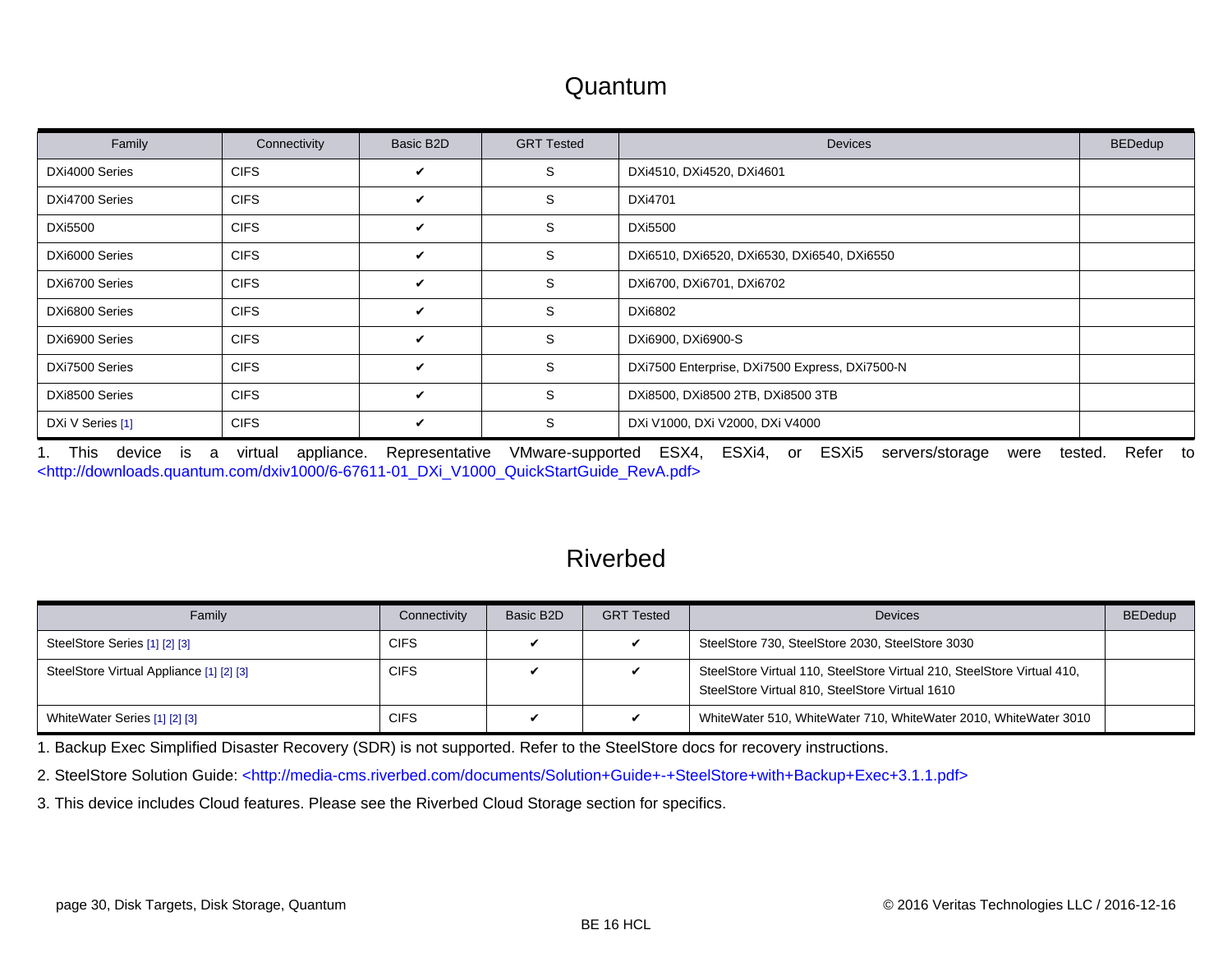# Synology

<span id="page-30-0"></span>

| Family                           | Connectivity | Basic B2D    | <b>GRT Tested</b> | <b>Devices</b>                                                                                                                                               | <b>BEDedup</b> |
|----------------------------------|--------------|--------------|-------------------|--------------------------------------------------------------------------------------------------------------------------------------------------------------|----------------|
| Home to Business Workgroup       | <b>CIFS</b>  | $\checkmark$ | S.                | DS114, DS214, DS214play, DS414, DS415play, RS214, RS814                                                                                                      |                |
| Home to Business Workgroup       | <b>iSCSI</b> | V            | V                 | DS114, DS214, DS214play, DS414, DS415play, RS214, RS814                                                                                                      |                |
| Home to small office             | <b>CIFS</b>  | V            | S                 | DS115j, DS213air, DS213j, DS214se, DS414j, DS414slim, DS715                                                                                                  |                |
| Home to small office             | <b>iSCSI</b> | $\checkmark$ | $\checkmark$      | DS115j, DS213air, DS213j, DS214se, DS414j, DS414slim, DS715                                                                                                  |                |
| Large Scale Business             | <b>CIFS</b>  | V            | S                 | DS3612xs, RC18015xs+, RS3412RPxs, RS3412xs, RS3413xs+, RS3614RPxs, RS3614xs,<br>RS3614xs+, RS10613xs+                                                        |                |
| Large Scale Business             | <b>iSCSI</b> | $\checkmark$ | $\checkmark$      | DS3612xs, RC18015xs+, RS3412RPxs, RS3412xs, RS3413xs+, RS3614RPxs, RS3614xs,<br>RS3614xs+, RS10613xs+                                                        |                |
| <b>Small and Medium Business</b> | <b>CIFS</b>  | $\checkmark$ | S.                | DS112+, DS213+, DS214+, DS215+, DS412+, DS415+, DS713+, DS1513+, DS1813+, DS1815+,<br>DS2413+, RS812+, RS812RP+, RS814, RS814+, RS814RP+, RS2414+, RS2414RP+ |                |
| <b>Small and Medium Business</b> | <b>iSCSI</b> | $\checkmark$ | $\checkmark$      | DS112+, DS213+, DS214+, DS215+, DS412+, DS415+, DS713+, DS1513+, DS1813+, DS1815+,<br>DS2413+, RS812+, RS812RP+, RS814, RS814+, RS814RP+, RS2414+, RS2414RP+ |                |

# Tandberg

| Family             | Connectivity | Basic B2D | <b>GRT Tested</b> | <b>Devices</b>                                     | <b>BEDedup</b> |
|--------------------|--------------|-----------|-------------------|----------------------------------------------------|----------------|
| BizNAS D400/R400   | CIFS         |           |                   | BizNAS D400, BizNAS D408, BizNAS R400, BizNAS R408 |                |
| BizNAS D400/R400   | <b>iSCSI</b> |           |                   | BizNAS D400, BizNAS D408, BizNAS R400, BizNAS R408 |                |
| DPS2000 Series NAS | <b>CIFS</b>  |           |                   | DPS2040, DPS2140, DPS2142                          |                |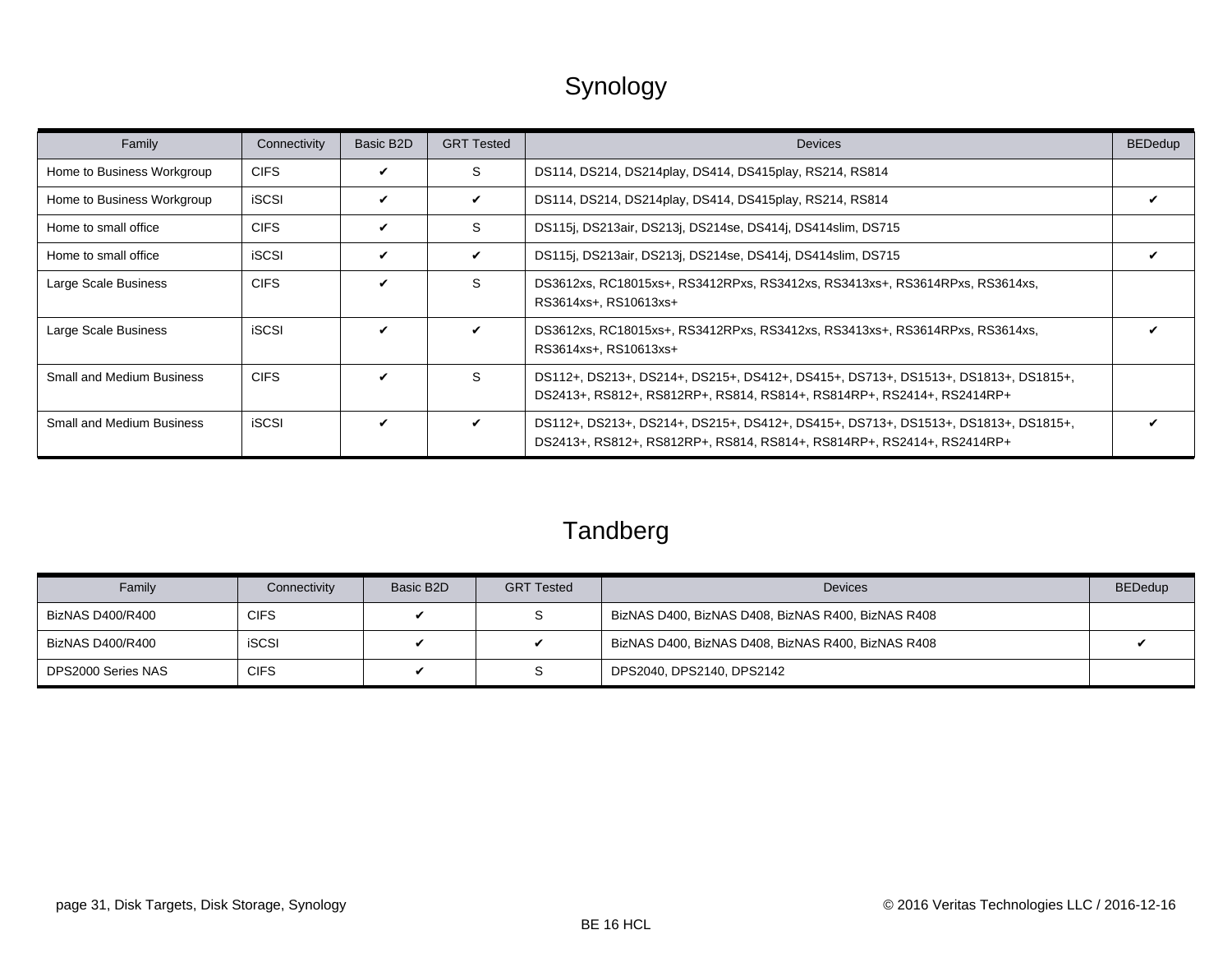# Disk Cartridge

<span id="page-31-0"></span>**Note:** Granular Restore Technology (GRT) is not supported on disk cartridge devices if the backup spans media.

**Note:** USB 3.0 devices are supported (when available from the vendor).

Note: To view the disk inquiry string: Open Computer Management, Go to Device Manager | Disk drives, Double click on the RDX drive, Click on the Details tab, For the Property drop-down, select 'Hardware Ids', View the inquiry string in the Value section

# Disk Device Legend

| Value  | Meaning                                                                                                                                                                                                                        |
|--------|--------------------------------------------------------------------------------------------------------------------------------------------------------------------------------------------------------------------------------|
|        | Character used to denote a space in the INQUIRY STRING.                                                                                                                                                                        |
|        | Character used to denote support for the item listed in the column.                                                                                                                                                            |
| WinBES | The listed device is supported directly attached to a Windows Backup Exec Server platform. See the SCL ( <http: 000115689="" docs="" www.veritas.com="">) for supported Windows Server<br/>Operating System platforms.</http:> |

#### actidata

| <b>Device</b> | <b>Inquiry String</b> | Drive Interface | Media | WinBES |
|---------------|-----------------------|-----------------|-------|--------|
| actiDisk RDX  | IMATION^RDX           | <b>SATA</b>     | disk  |        |
| actiDisk RDX  | <b>IMATION^RDX</b>    | <b>USB</b>      | disk  |        |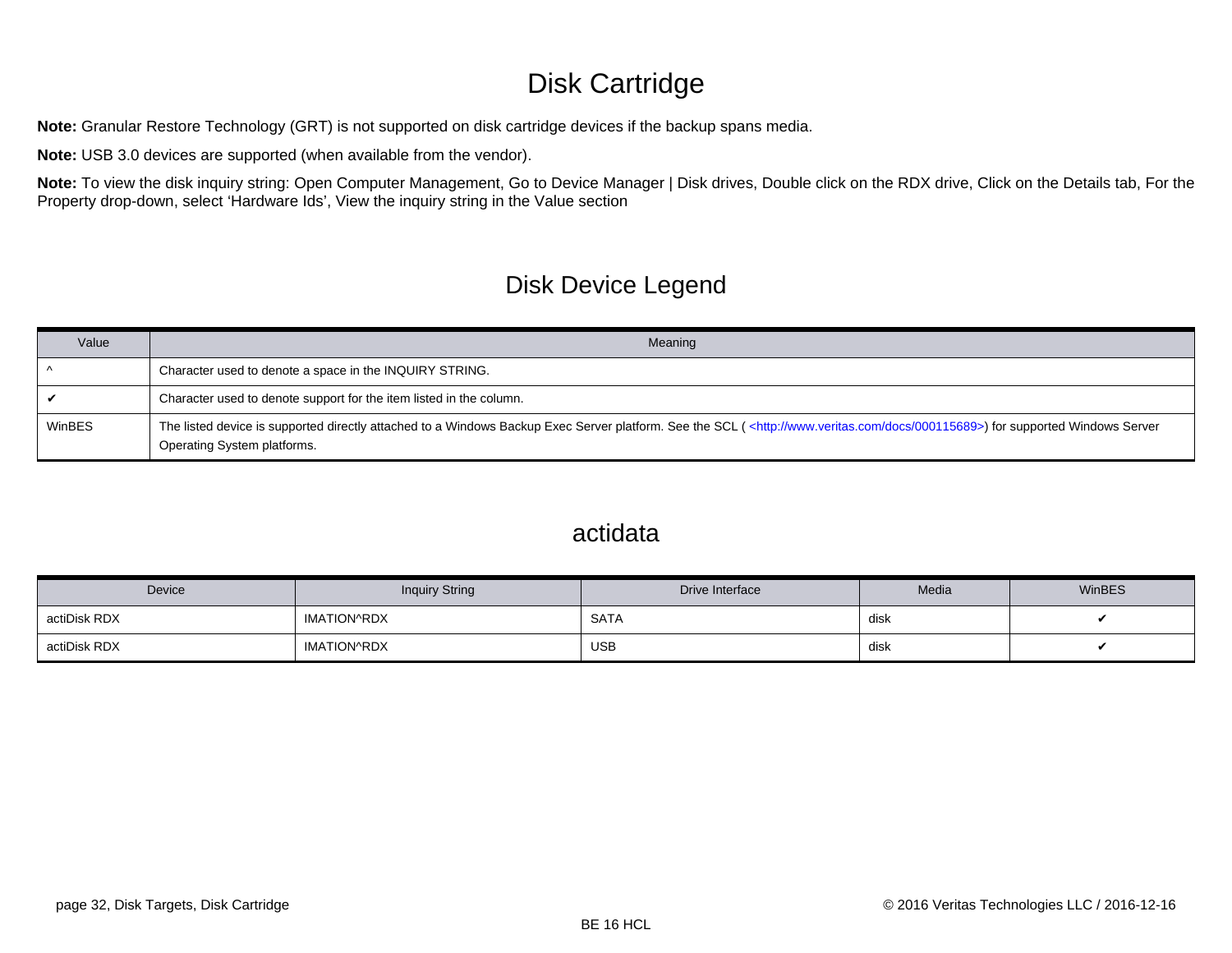| Device        | inquiry String | Drive Interface | Media | WinBES |
|---------------|----------------|-----------------|-------|--------|
| <b>RDStor</b> | BDT^^^^^RDX    | iSCSI           | disk  |        |

#### Dell

| Device | <b>Inquiry String</b> | Drive Interface | Media | WinBES |
|--------|-----------------------|-----------------|-------|--------|
| RD1000 | DellWMRD1000          | <b>SATA</b>     | disk  |        |
| RD1000 | DellWMRD1000          | <b>USB</b>      | disk  |        |

# Hewlett Packard Enterprise

| Device     | <b>Inquiry String</b> | Drive Interface | Media | WinBES |
|------------|-----------------------|-----------------|-------|--------|
| <b>RDX</b> | wwRDX<br><b>HDW</b>   | <b>USB</b>      | disk  |        |

<span id="page-32-0"></span>1. Requires the use of the HPE RDX utility from [<http://www.hp.com/support/rdx>](http://www.hp.com/support/rdx) for proper eject functionality.

#### IBM

| Device     | <b>Inquiry String</b> | Drive Interface | Media | WinBES |
|------------|-----------------------|-----------------|-------|--------|
| <b>RDX</b> | IBM^^^^RDX            | <b>USB</b>      | disk  |        |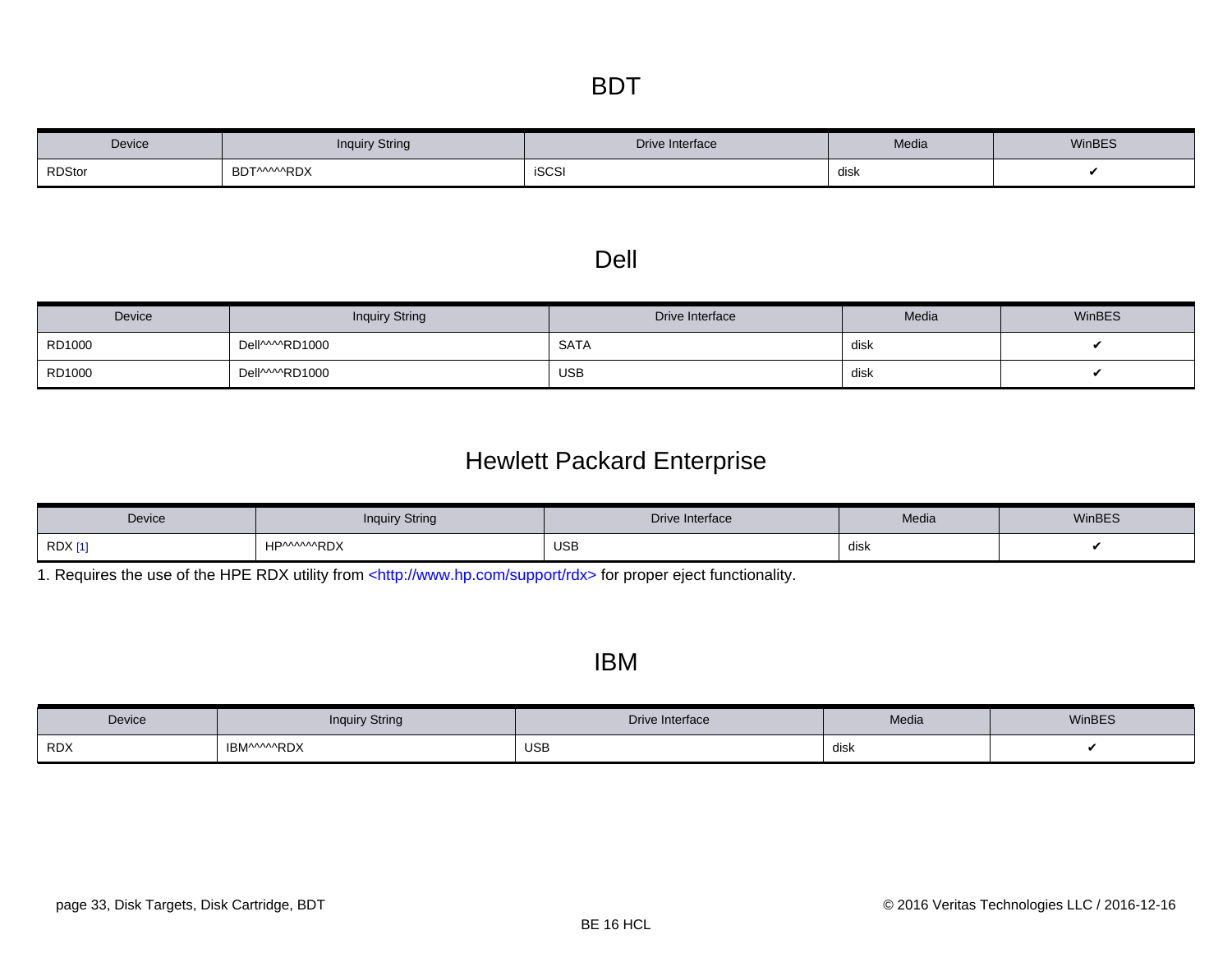### Imation

| Device                          | <b>Inquiry String</b> | Drive Interface | Media | <b>WinBES</b> |
|---------------------------------|-----------------------|-----------------|-------|---------------|
| LR1100 RDX 1U Storage Enclosure | IMATION^RDX-USB3      | <b>USB</b>      | disk  |               |
| RDX A8                          | IMATION^RDX^A8        | <b>iSCSI</b>    | disk  |               |
| RDX Removable HDD System        | <b>IMATION^RDX</b>    | <b>SATA</b>     | disk  |               |
| RDX Removable HDD System        | IMATION^RDX           | <b>USB</b>      | disk  |               |
| RDX USB 3.0                     | IMATION^RDX-USB3      | <b>USB</b>      | disk  |               |

#### Lenovo

| Device           | <b>Inquiry String</b> | Drive Interface | Media | WinBES |
|------------------|-----------------------|-----------------|-------|--------|
| Internal USB RDX | ENOVOMRDX             | <b>USB</b>      | dısk  |        |

# ProStor

| Device     | inquiry String | Drive Interface | Media | WinBES |
|------------|----------------|-----------------|-------|--------|
| <b>RDX</b> | ProStor^RDX    | <b>SATA</b>     | disk  |        |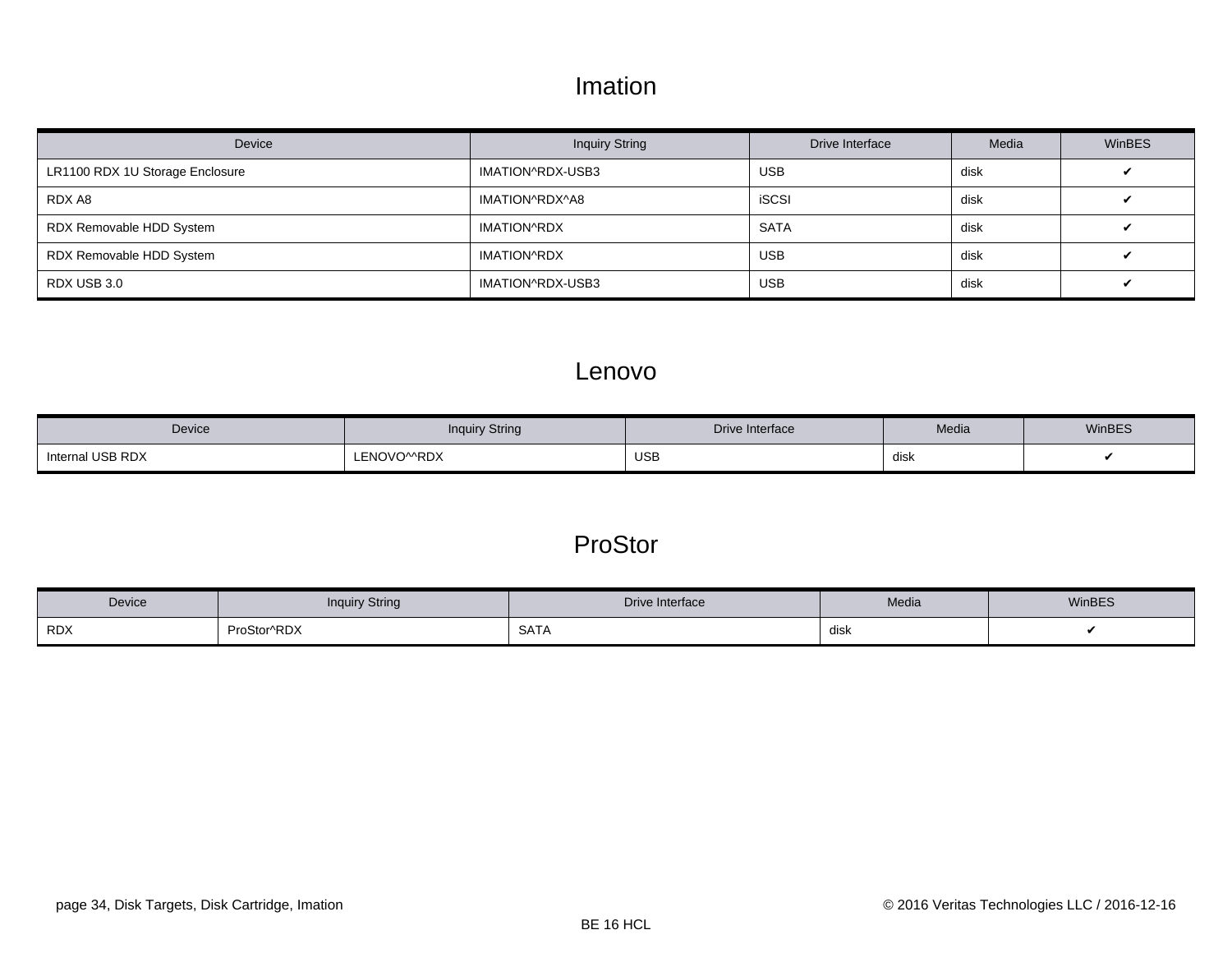#### Quantum

<span id="page-34-0"></span>

| Device          | <b>Inquiry String</b> | Drive Interface | Media | <b>WinBES</b> |
|-----------------|-----------------------|-----------------|-------|---------------|
| <b>RDX</b>      | QUANTUM^RDX           | <b>USB</b>      | disk  |               |
| <b>RDX 8000</b> | QUANTUM^RDX8000       | <b>iSCSI</b>    | disk  |               |
| RDX USB 3.0     | QUANTUM^RDX-USB3      | <b>USB</b>      | disk  |               |

#### **Tandberg**

| Device                      | <b>Inquiry String</b> | Drive Interface | Media | <b>WinBES</b> |
|-----------------------------|-----------------------|-----------------|-------|---------------|
| <b>RDX</b>                  | TANDBERGRDX           | <b>SATA</b>     | disk  |               |
| <b>RDX</b>                  | TANDBERGRDX           | USB             | disk  |               |
| <b>RDX QuikStation</b>      | VRDX^^^^RMVBL_VDISK   | <b>iSCSI</b>    | disk  |               |
| <b>RDX QuikStation 4</b>    | VRDX^^^^RMVBL VDISK   | <b>iSCSI</b>    | disk  |               |
| <b>RDX QuikStation 8</b>    | VRDX^^^^RMVBL VDISK   | <b>iSCSI</b>    | disk  |               |
| RDX QuikStor External USB3+ | TANDBERGRDX           | <b>USB</b>      | disk  |               |

# OST-Appliance

OpenStorage Servers are intelligent storage devices that interface to Backup Exec Servers and Remote Agents for Windows (with Direct Access) via the Veritas OpenStorage (OST) API. The vendor supplying the Storage Server appliance provides a software Plug-in, which is installed on each Backup Exec Server and Remote Agent for Windows (with Direct Access) that is attached to the OpenStorage Server.

OST functionality is available on supported Windows Backup Exec 16 Backup Exec Server and Remote Agent for Windows platforms.

Please see the Backup Exec System Administrator's Guide for more information on how to use OST.

**Attention: OpenStorage (OST) appliance users:** Backup Exec 16 may require a new OST plug-in from your appliance vendor. Please contact your vendor for access to this new plug-in. If needed, the required Backup Exec 16 plug-in details will be listed as a footnote in the "Storage Server Family" column, per vendor.

In the tables below, "Basic Duplication" refers to server-side or client-side deduplication.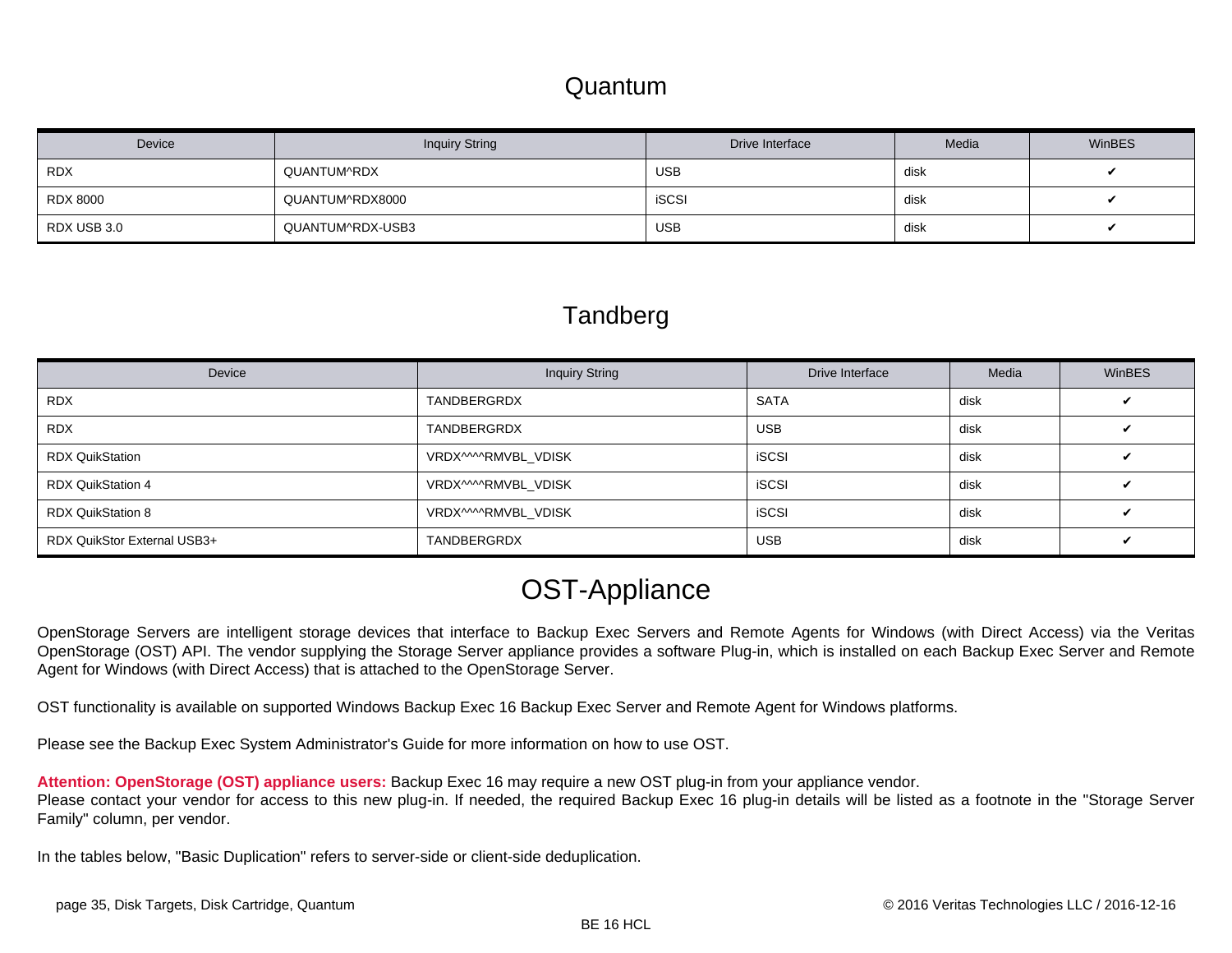Where support is shown for Windows Server 2008, Windows Server 2012, or Windows Server 2016, please reference the Software Compatibility List ( [<http://www.veritas.com/docs/000115689> \)](http://www.veritas.com/docs/000115689) for supported operating system versions.

#### Data Domain

| <b>Storage Server</b><br>Family | <b>Storage Server Family Members</b>                                                                                                                                                      | Plug-in | Data Interface | <b>Windows</b><br>Server 2008 | <b>Windows</b><br>Server 2012 | <b>Supported OpenStorage</b><br>Functionality               |
|---------------------------------|-------------------------------------------------------------------------------------------------------------------------------------------------------------------------------------------|---------|----------------|-------------------------------|-------------------------------|-------------------------------------------------------------|
| Appliance<br>series [1]         | DD120, DD140, DD160, DD510, DD530, DD560, DD565, DD580, DD610, DD620,<br>DD630, DD640, DD660, DD670, DD690, DD860, DD880, DD890, DD990, DD2200,<br>DD2500, DD4200, DD4500, DD7200, DD9500 | 3.1     | Ethernet       |                               | ✓                             | Basic Deduplication,<br><b>Optimized Duplication</b>        |
| Appliance<br>series [1]         | DD120, DD140, DD160, DD510, DD530, DD560, DD565, DD580, DD610, DD620,<br>DD630, DD640, DD660, DD670, DD690, DD860, DD880, DD890, DD990, DD2200,<br>DD2500, DD4200, DD4500, DD7200, DD9500 | 3.2     | Ethernet       |                               | ✓                             | Basic Deduplication,<br><b>Optimized Duplication</b>        |
| Virtual Edition                 | Virtual Edition                                                                                                                                                                           | 3.1     | Ethernet       |                               | V                             | Basic Deduplication,<br><b>Optimized Duplication</b>        |
| Virtual Edition                 | Virtual Edition                                                                                                                                                                           | 3.2     | Ethernet       | $\checkmark$                  | V                             | <b>Basic Deduplication,</b><br><b>Optimized Duplication</b> |

<span id="page-35-0"></span>1. See the Backup Exec sections in the DataDomain OST Admin guide for installation and configuration details. (Data Domain Support account and access to the 2.x plug-in release required)

#### Dell

| Storage Server Family | Storage Server Family Members | Plug-in     | Data Interface | Windows Server 2008 | Windows Server 2012 | Supported OpenStorage Functionality        |
|-----------------------|-------------------------------|-------------|----------------|---------------------|---------------------|--------------------------------------------|
| DR Series [1          | DR4000, DR4100, DR6000        | ົດ ຕ<br>ے.ت | Ethernet       |                     |                     | Basic Deduplication, Optimized Duplication |

<span id="page-35-1"></span>1. Plug-in version 4.0 (pending from Dell) (or higher) is required for NEW Backup Exec 16 installations. Older (supported) versions of the plugin are acceptable when Backup Exec is upgraded in-place to Backup Exec 16.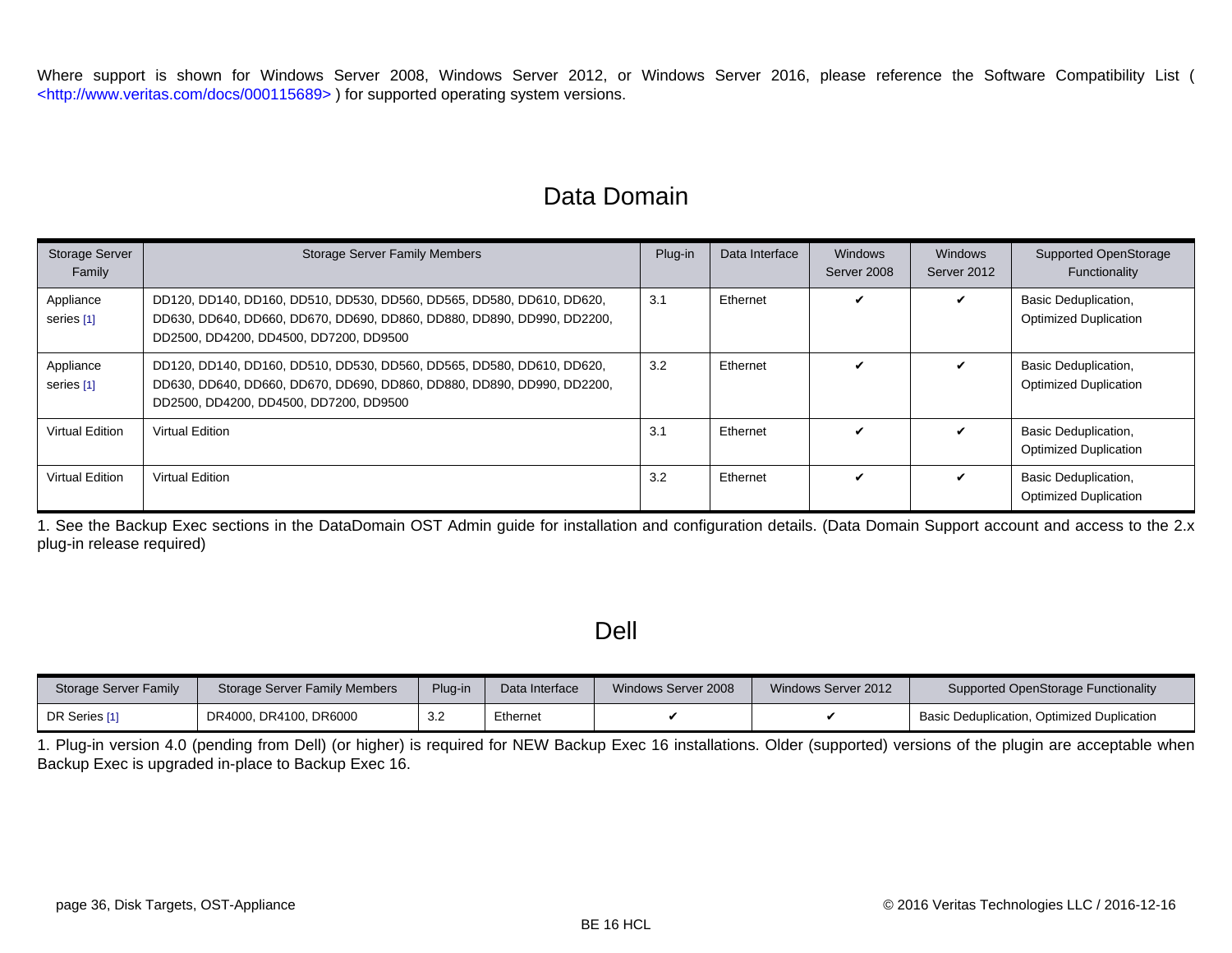# ExaGrid

| Storage Server<br>Family | <b>Storage Server Family Members</b>                                                                                                                                                     | Plug-in | Data<br>Interface | <b>Windows</b><br>Server 2008 | Windows<br>Server 2012 | Windows<br>Server 2016 | Supported OpenStorage<br>Functionality               |
|--------------------------|------------------------------------------------------------------------------------------------------------------------------------------------------------------------------------------|---------|-------------------|-------------------------------|------------------------|------------------------|------------------------------------------------------|
| EX series [1] [2] [3]    | EX1000, EX2000, EX3000, EX4000, EX5000, EX7000, EX7000-SEC,<br>EX10000E, EX10000E-SEC, EX13000E, EX13000E-SEC, EX21000E,<br>EX21000E-SEC, EX32000E, EX32000E-SEC, EX40000E, EX40000E-SEC | V11.4.0 | Ethernet          |                               |                        |                        | Basic Deduplication,<br><b>Optimized Duplication</b> |

<span id="page-36-0"></span>1. Browse to the Help->Online Library in the ExaGrid administrative interface and view/download Using Symantec Backup Exec™ with an ExaGrid System.

<span id="page-36-1"></span>2. ExaGrid OS version 4.6.4 P12 (or higher) is required.

<span id="page-36-2"></span>3. For more information, see here: [<http://www.exagrid.com/backup\\_applications/Symantec\\_VERITAS\\_Backup\\_Exec.asp>](http://www.exagrid.com/backup_applications/Symantec_VERITAS_Backup_Exec.asp)

<span id="page-36-3"></span>4. Plug-in version V11.4.0.45.542 (or higher) is required for NEW Backup Exec 16 installations. Older (supported) versions of the plugin are acceptable when Backup Exec is upgraded in-place to Backup Exec 16.

### **FalconStor**

| Storage Server Family  | <b>Storage Server Family Members</b> | Plug-in            | Data Interface | Windows Server 2008 | Windows Server 2012 | Supported OpenStorage Functionality               |
|------------------------|--------------------------------------|--------------------|----------------|---------------------|---------------------|---------------------------------------------------|
| FDS series [1] [2] [3] | FDS 100, FDS 300, FDS 600            | $\Omega$<br>$\sim$ | Ethernet       |                     |                     | <b>Basic Deduplication, Optimized Duplication</b> |

<span id="page-36-4"></span>1. FDS Server version 2.10 (or newer) is required for usage with BE 16.

<span id="page-36-5"></span>2. Please contact FalconStor for procedure and requirements for large chunk size (block size) support. The block size used for the FDS must match the selected "data stream chunk size" in the Advanced Property section for the OST storage device.

<span id="page-36-6"></span>3. The OpenStorage plug-in can be obtained through Falconstor Professional Services.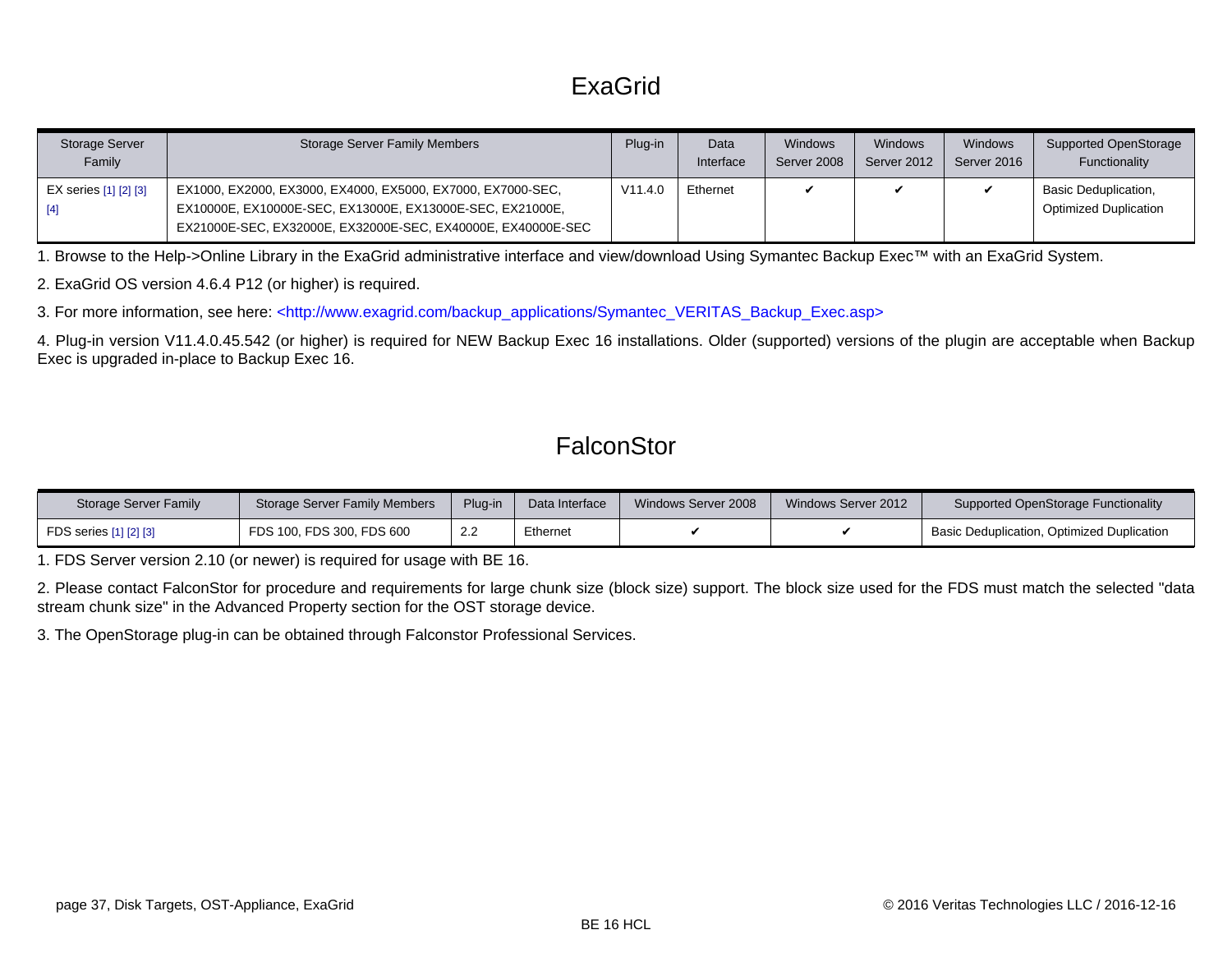# Fujitsu

| Storage Server Family    | <b>Storage Server Family Members</b> | Plug-in | Data Interface | Windows Server 2008 | Windows Server 2012 | <b>Supported OpenStorage Functionality</b> |
|--------------------------|--------------------------------------|---------|----------------|---------------------|---------------------|--------------------------------------------|
| ETERNUS CS800 S4 [1] [2] | ETERNUS CS800 S4                     | 3.0.1   | Ethernet       |                     |                     | Basic Deduplication, Optimized Duplication |
| ETERNUS CS800 S5 [1] [2] | ETERNUS CS800 S5                     | 3.0.1   | Ethernet       |                     |                     | Basic Deduplication, Optimized Duplication |
| ETERNUS CS800 S6 [1] [3] | ETERNUS CS800 S6                     | 3.1.    | Ethernet       |                     |                     | Basic Deduplication, Optimized Duplication |

<span id="page-37-0"></span>1. For more information, see [<http://support.ts.fujitsu.com/Download/> T](http://support.ts.fujitsu.com/Download/)hen, fill in the following values in the "Driver and Downloads" section: select "Storage solutions", then select "ETERNUS CS/CentricStor", then select "ETERNUS CS800"

<span id="page-37-1"></span>2. Plug-in version 3.1.2 (pending from Fujitsu) (or higher) is required for NEW Backup Exec 16 installations. Older (supported) versions of the plugin are acceptable when Backup Exec is upgraded in-place to Backup Exec 16.

<span id="page-37-2"></span>3. Plug-in version 3.1.2 (pending from Fujitsu) (or higher) is required for NEW Backup Exec 16 installations. Older (supported) versions of the plugin are acceptable when Backup Exec is upgraded in-place to Backup Exec 16.

| Storage Server<br>Family   | <b>Storage Server Family Members</b>                                                                                                 | Plug-in | Data Interface | Windows<br>Server 2008 | Windows<br>Server 2012 | Windows<br>Server 2016 | Supported OpenStorage<br>Functionality               |
|----------------------------|--------------------------------------------------------------------------------------------------------------------------------------|---------|----------------|------------------------|------------------------|------------------------|------------------------------------------------------|
| StoreOnce 2000             | StoreOnce 2620, StoreOnce 2700, StoreOnce 2900                                                                                       | 2.0     | Ethernet       | ✓                      | ✓                      |                        | Basic Deduplication,<br><b>Optimized Duplication</b> |
| StoreOnce 3000<br>$[1]$    | StoreOnce 3100                                                                                                                       | 2.0     | Ethernet       | ✓                      | ✓                      | ✓                      | Basic Deduplication,<br><b>Optimized Duplication</b> |
| StoreOnce 3500<br>$[1]$    | StoreOnce 3520, StoreOnce 3540                                                                                                       | 2.0     | Ethernet       | ✓                      | ✓                      | ✓                      | Basic Deduplication,<br><b>Optimized Duplication</b> |
| StoreOnce 4000             | StoreOnce 4210fc, StoreOnce 4210i, StoreOnce 4220, StoreOnce 4420,<br>StoreOnce 4430, StoreOnce 4500, StoreOnce 4700, StoreOnce 4900 | 2.0     | Ethernet       | ✓                      | ✓                      | ✓                      | Basic Deduplication,<br><b>Optimized Duplication</b> |
| StoreOnce 5000<br>$[1]$    | StoreOnce 5100, StoreOnce 5500                                                                                                       | 2.0     | Ethernet       | ✓                      | ✓                      | v                      | Basic Deduplication,<br><b>Optimized Duplication</b> |
| StoreOnce 6000             | StoreOnce 6500, StoreOnce 6600, StoreOnce B6200                                                                                      | 2.0     | Ethernet       | $\checkmark$           | ✓                      | ✓                      | Basic Deduplication,<br><b>Optimized Duplication</b> |
| StoreOnce VSA<br>$[2] [3]$ | StoreOnce VSA                                                                                                                        | 2.0     | Ethernet       | V                      | ✓                      | ✓                      | Basic Deduplication,<br><b>Optimized Duplication</b> |

#### Hewlett Packard Enterprise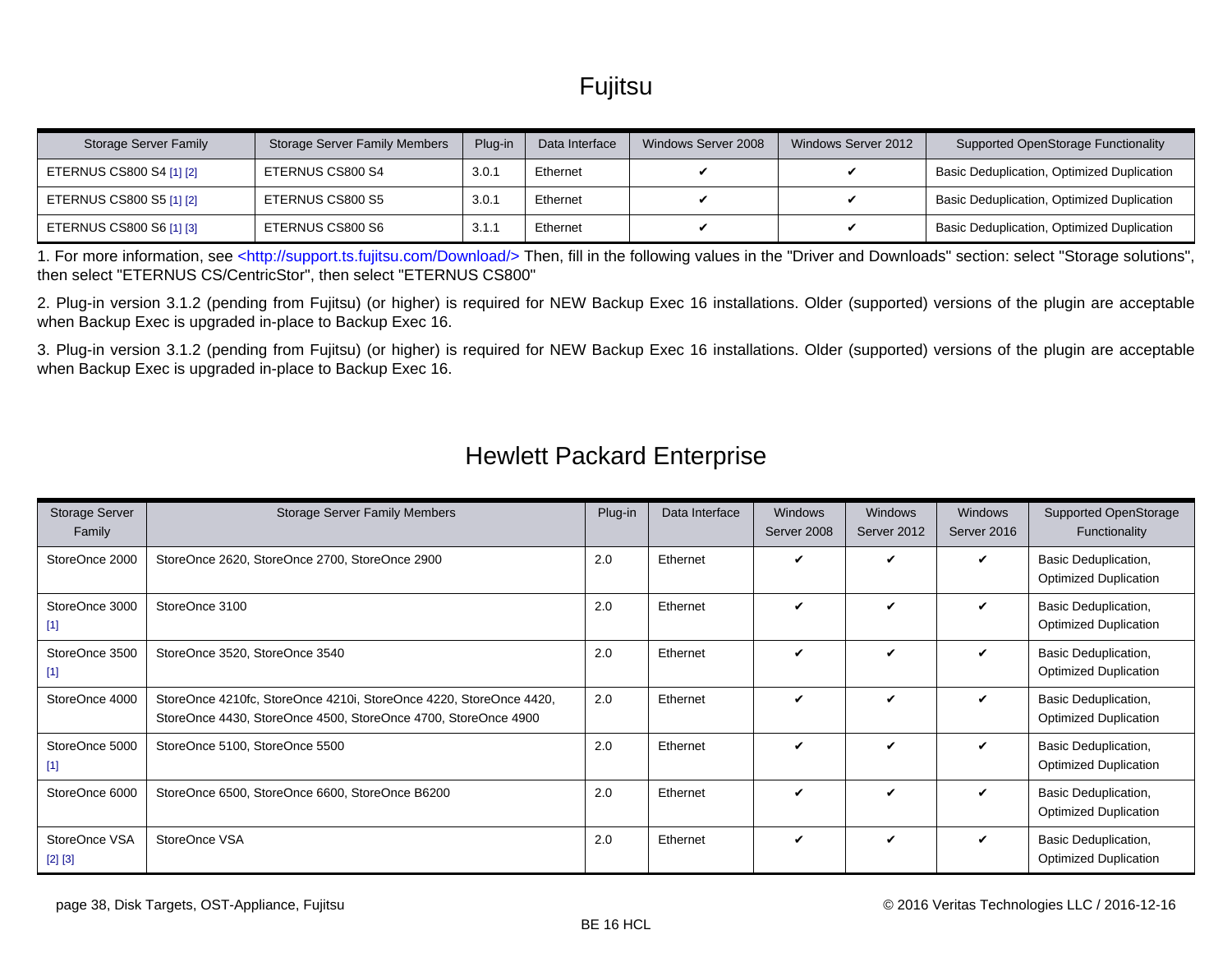<span id="page-38-0"></span>1. Version 3.14 code is the minimum required for the StoreOnce 3100, 3520, 3540, 5100, or 5500 devices. The code is not backwards compatible with earlier versions of StoreOnce hardware. For more information, please contact Hewlett Packard Enterprise.

<span id="page-38-1"></span>2. StoreOnce VSA is a virtual appliance supported on ESX v5.x. For device details and platform support refer to: [<http://bizsupport1.austin.hp.com/bc/docs/support/SupportManual/c03822673/c03822673.pdf>](http://bizsupport1.austin.hp.com/bc/docs/support/SupportManual/c03822673/c03822673.pdf)

<span id="page-38-2"></span>3. StoreOnce VSA is a virtual appliance supported on Windows Server 2012 R2 with Hyper-V. For device details and platform support refer to: [<http://www8.hp.com/h20195/v2/GetDocument.aspx?docname=c04328820>](http://www8.hp.com/h20195/v2/GetDocument.aspx?docname=c04328820)

| <b>Storage Server Family</b> | <b>Storage Server Family</b><br><b>Members</b>           | Plug-in | Data Interface | Windows Server 2008 | Windows Server 2012 | Supported OpenStorage Functionality        |
|------------------------------|----------------------------------------------------------|---------|----------------|---------------------|---------------------|--------------------------------------------|
| DXi4000 Series [1] [2] [3]   | DXi4510, DXi4520,<br>DXi4601                             | 3.1     | Ethernet       | ✓                   | ✓                   | Basic Deduplication, Optimized Duplication |
| DXi4700 Series [1] [2] [3]   | DXi4701                                                  | 3.1     | Ethernet       | V                   | ✓                   | Basic Deduplication, Optimized Duplication |
| DXi6000 Series [1] [2] [3]   | DXi6510, DXi6520,<br>DXi6530, DXi6540,<br><b>DXi6550</b> | 3.1     | Ethernet       | ✓                   | V                   | Basic Deduplication, Optimized Duplication |
| DXi6700 Series [1] [2] [3]   | DXi6700, DXi6701,<br>DXi6702                             | 3.1     | Ethernet       | ✓                   | ✓                   | Basic Deduplication, Optimized Duplication |
| DXi6800 Series [1] [2] [3]   | DXi6802                                                  | 3.1     | Ethernet       | ✓                   | ✓                   | Basic Deduplication, Optimized Duplication |
| DXi6900 Series [1] [2] [3]   | DXi6900, DXi6900-S                                       | 3.1     | Ethernet       | V                   | V                   | Basic Deduplication, Optimized Duplication |
| DXi7500 Series [1] [2] [3]   | DXi7500 Enterprise,<br>DXi7500 Express,<br>DXi7500-N     | 3.1     | Ethernet       | ✓                   | ✓                   | Basic Deduplication, Optimized Duplication |
| DXi8500 Series [1] [2] [3]   | DXi8500, DXi8500 2TB,<br><b>DXi8500 3TB</b>              | 3.1     | Ethernet       | V                   | ✓                   | Basic Deduplication, Optimized Duplication |
| DXi V Series [1] [2] [3] [4] | DXi V1000, DXi V2000,<br><b>DXi V4000</b>                | 3.1     | Ethernet       | ✓                   | V                   | Basic Deduplication, Optimized Duplication |

#### Quantum

<span id="page-38-3"></span>1. For more information, see [<http://www.quantum.com/ServiceandSupport/SoftwareandDocumentationDownloads/OSTClientPlugIn/Index.aspx>](http://www.quantum.com/ServiceandSupport/SoftwareandDocumentationDownloads/OSTClientPlugIn/Index.aspx)

<span id="page-38-4"></span>2. Plug-in version 3.1.2 (pending from Quantum) (or higher) is required for NEW Backup Exec 16 installations. Older (supported) versions of the plugin are acceptable when Backup Exec is upgraded in-place to Backup Exec 16.

<span id="page-38-5"></span>3. The Quantum hostname and storage server name needs to be different to avoid connection issues.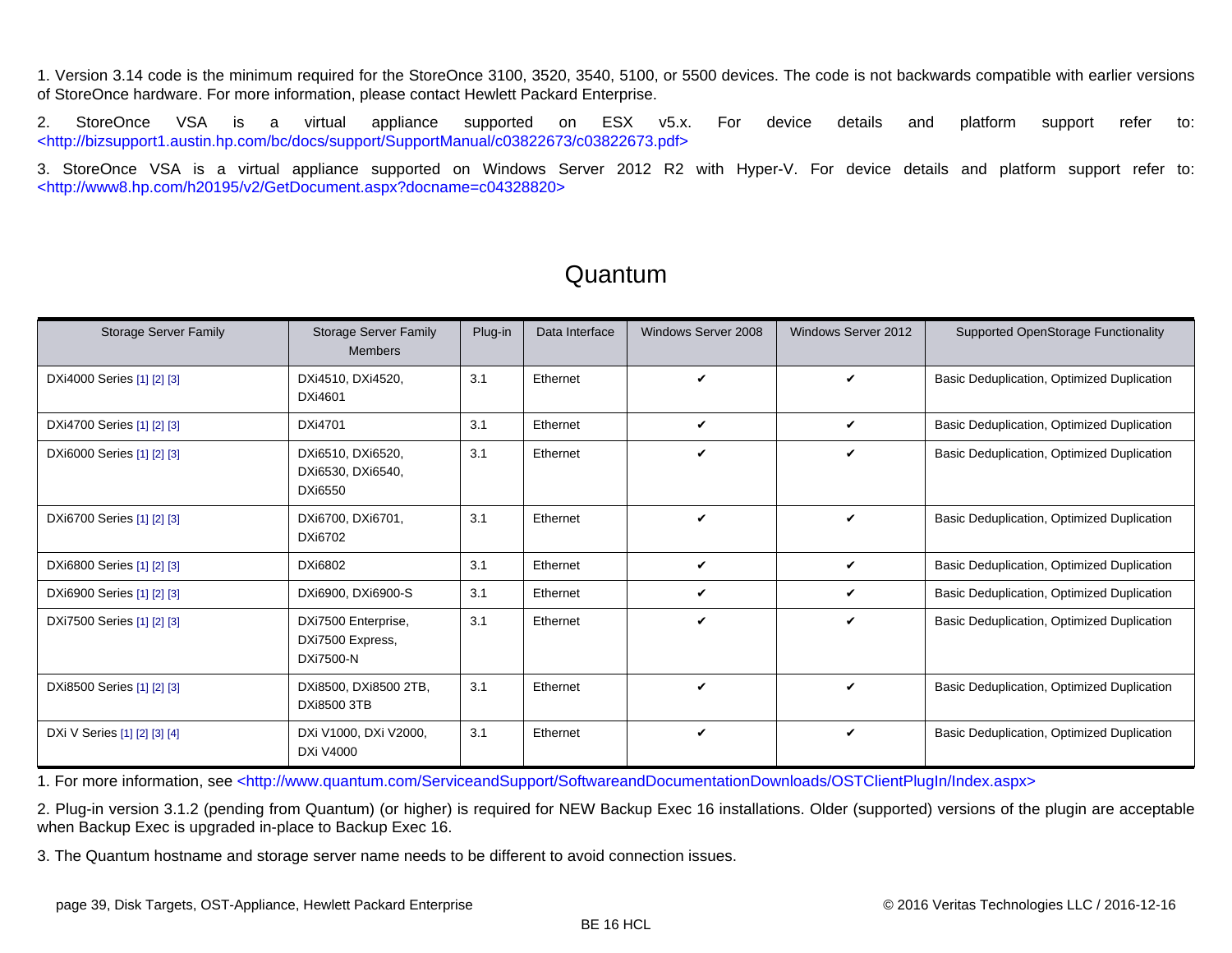<span id="page-39-0"></span>4. This device is a virtual appliance. Representative VMware-supported ESX4, ESXi4, or ESXi5 servers/storage were tested. Refer to [<http://downloads.quantum.com/dxiv1000/6-67611-01\\_DXi\\_V1000\\_QuickStartGuide\\_RevA.pdf>](http://downloads.quantum.com/dxiv1000/6-67611-01_DXi_V1000_QuickStartGuide_RevA.pdf)

#### Veritas

| Storage Server Family               | <b>Storage Server Family Members</b> | Plug-in | Data Interface | Windows Server 2008 | Windows Server 2012 | Supported OpenStorage Functionality        |
|-------------------------------------|--------------------------------------|---------|----------------|---------------------|---------------------|--------------------------------------------|
| NetBackup 5000 [1] [2] [3]<br>$[4]$ | NetBackup 5000                       | 6.6.5   | Ethernet       |                     |                     | Basic Deduplication, Optimized Duplication |
| NetBackup 5020 [1] [2] [3]<br>$[4]$ | NetBackup 5020                       | 6.6.5   | Ethernet       |                     |                     | Basic Deduplication, Optimized Duplication |
| NetBackup 5030 [1] [2] [4]          | NetBackup 5030                       | 6.6.5   | Ethernet       |                     |                     | Basic Deduplication, Optimized Duplication |

<span id="page-39-1"></span>1. BE 2012 introduced optimized duplication (opt-dupe) operations for GRT backup sets. If a NetBackup 50x0 is specified as the source of a GRT opt-dupe, the operation will fall back to the previous BE 2010 behavior of rehydrating all of the data from the NetBackup 50x0 to the media server before transmitting only the unique data to the target server.

<span id="page-39-2"></span>2. If a NetBackup 50x0 is specified as the source of an optimized duplication (opt-dupe) operation, only 1 opt-dupe on that media server will execute at a time. Other opt-dupe, backup, verify, and restore operations will be blocked from running until that opt-dupe job finishes.

<span id="page-39-3"></span>3. NBU 5000/5020 software versions v1.4.3.1, or newer, are strongly recommended.

<span id="page-39-4"></span>4. The required plug-in for this appliance is included with Backup Exec. When adding the NBU 50x0 OpenStorage device, select the "PureDisk" option. Note: the PureDisk installation log-on screen references plug-ins. These are not needed since Backup Exec includes the plug-in natively.

# VSS Providers for Offhost backup

This list of tested Volume Shadow Copy Service (VSS) components represents what has been tested in Veritas labs, or in Veritas-supervised partner labs. To ensure compatibility, Veritas, the device manufacturers, and the operating system vendor must support the combination of VSS components. Note: The Backup Exec Advanced Disk Based Backup Option, now part of the Enterprise Server Option, is required for VSS. See the Administrator's Guide for more details on usage of the VSS provider.

#### **Please Note:**

1. The provider version and array firmware listed in this section are the **minimum** levels that are supported. Where more than one entry level is listed in these "Minimum" columns, this implies a newer version has been tested. The earlier versions are the minimum versions required. The hardware vendor may specify rules for pairing of the provider and firmware versions.

2. The Array Firmware listed in this section are the **minimum** levels that are supported.

3. The Advanced Open File job options are not supported for use with Dynamic Disk Snapshots.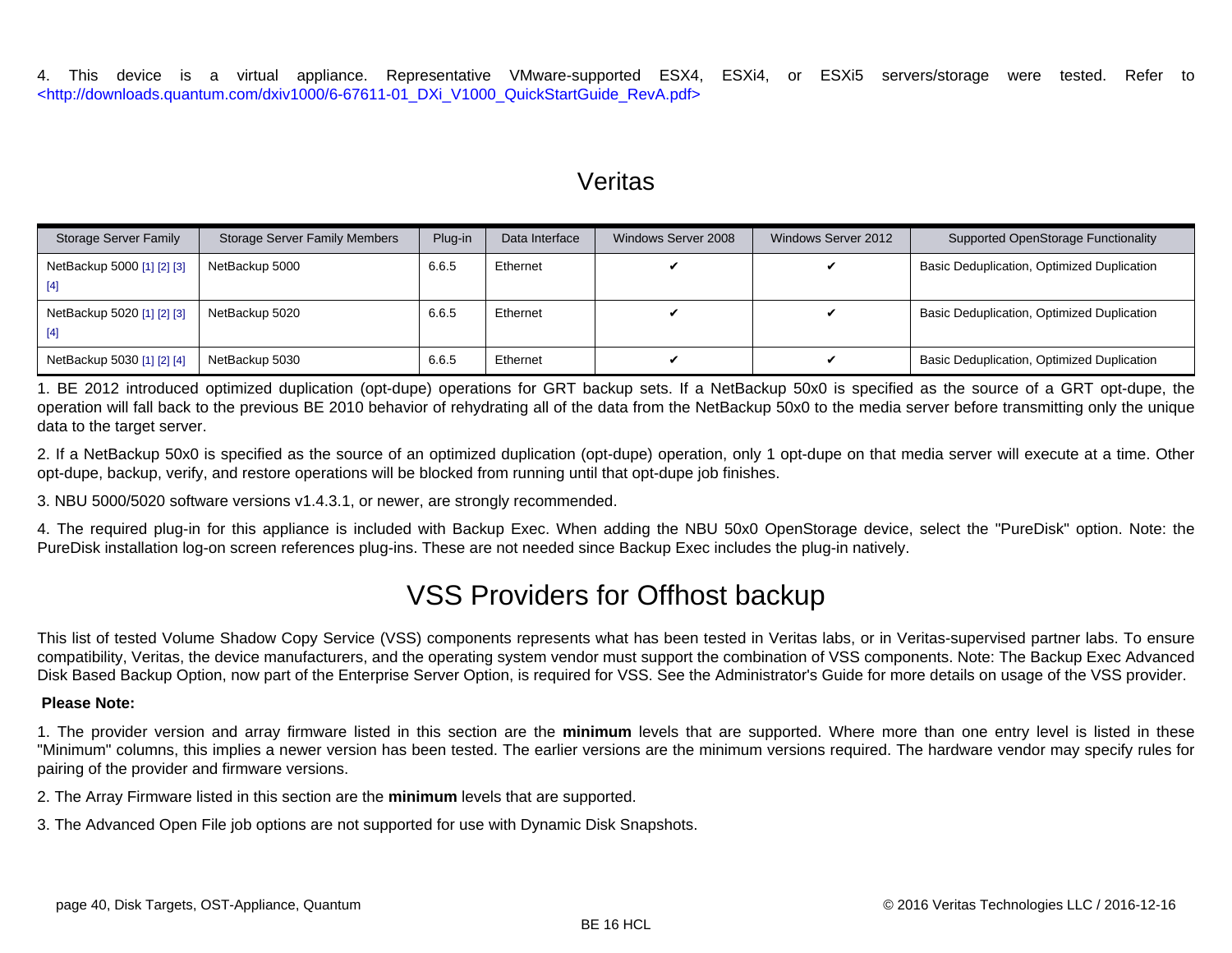| ۰.<br>۰, |
|----------|
|----------|

| Device Family                            | <b>Device Family Members</b>                                                                                                                                                                                                                                                                                                                                                                                                                                    | Interface                         | Minimum Array<br>Firmware                  | <b>Provider Name</b>                        | Minimum Provider<br>Version        |
|------------------------------------------|-----------------------------------------------------------------------------------------------------------------------------------------------------------------------------------------------------------------------------------------------------------------------------------------------------------------------------------------------------------------------------------------------------------------------------------------------------------------|-----------------------------------|--------------------------------------------|---------------------------------------------|------------------------------------|
| Compellent<br>Storage Center 5           | Compellent Storage Center 5.2, Compellent Storage Center 5.3, Compellent Storage Center 5.4                                                                                                                                                                                                                                                                                                                                                                     | Fibre<br>Channel,<br><b>iSCSI</b> | 5.4.3                                      | Replay Manager<br><b>VSS Provider</b>       | 06.00.02.002.<br>06.01.00.010      |
| Compellent<br>Storage Center<br>6.5      | Compellent Storage Center 6.5                                                                                                                                                                                                                                                                                                                                                                                                                                   | Fibre<br>Channel,<br><b>iSCSI</b> | 6.5.10                                     | Replay Manager<br><b>VSS Provider</b>       | 07.00.00.008                       |
| EqualLogic<br>PS3000 series              | EqualLogic PS3000E, EqualLogic PS3000X, EqualLogic PS3000XV                                                                                                                                                                                                                                                                                                                                                                                                     | <b>iSCSI</b>                      | V4.3.0 (R104535)                           | <b>VSS Provider</b>                         | 3.3.0.4883                         |
| EqualLogic<br>PS4000 series              | EqualLogic PS4000E, EqualLogic PS4000X, EqualLogic PS4000XV, EqualLogic PS4100E,<br>EqualLogic PS4100X, EqualLogic PS4100XV, EqualLogic PS4100XV3.5"                                                                                                                                                                                                                                                                                                            | <b>iSCSI</b>                      | V4.3.0 (R104535)                           | <b>VSS Provider</b>                         | 3.3.0.4883                         |
| EqualLogic<br>PS5000 series              | EqualLogic PS5000E, EqualLogic PS5000X, EqualLogic PS5000XV, EqualLogic PS5500E                                                                                                                                                                                                                                                                                                                                                                                 | <b>iSCSI</b>                      | V4.3.0 (R104535)                           | <b>VSS Provider</b>                         | 3.3.0.4883                         |
| EqualLogic<br>PS6000 series              | EqualLogic PS6000E, EqualLogic PS6000S, EqualLogic PS6000X, EqualLogic PS6000XV,<br>EqualLogic PS6000XVS, EqualLogic PS6010E, EqualLogic PS6010S, EqualLogic PS6010X,<br>EqualLogic PS6010XV, EqualLogic PS6010XVS, EqualLogic PS6100E, EqualLogic PS6100X,<br>EqualLogic PS6100XV, EqualLogic PS6100XV3.5", EqualLogic PS6500E, EqualLogic PS6500X,<br>EqualLogic PS6500XV, EqualLogic PS6510E, EqualLogic PS6510X, EqualLogic PX6100S,<br>EqualLogic PX6100XS | <b>iSCSI</b>                      | V4.3.0 (R104535)                           | <b>VSS Provider</b>                         | 3.3.0.4883                         |
| PowerVault<br>MD30xx Series [1]<br>$[2]$ | PowerVault MD3000, PowerVault MD3000i                                                                                                                                                                                                                                                                                                                                                                                                                           | <b>iSCSI, SAS</b>                 | 06.17.77.60,<br>7.35.00.00,<br>06.70.10.60 | <b>VSS Provider</b><br><b>SmVssProvider</b> | 09.17.05,<br>10.70.08,<br>09.70.02 |
| <b>PowerVault</b><br>MD32xx Series [1]   | PowerVault MD3200, PowerVault MD3200i, PowerVault MD3220, PowerVault MD3220i                                                                                                                                                                                                                                                                                                                                                                                    | <b>iSCSI, SAS</b>                 | 7.70.00.00                                 | <b>VSS Provider</b><br>SmVssProvider        | 10.70.08                           |

<span id="page-40-0"></span>1. Only basic disks are supported, per the VSS provider.

<span id="page-40-1"></span>2. The MD3000/MD3000i does not support concurrent multi-volume snapshot (includes Mount Points).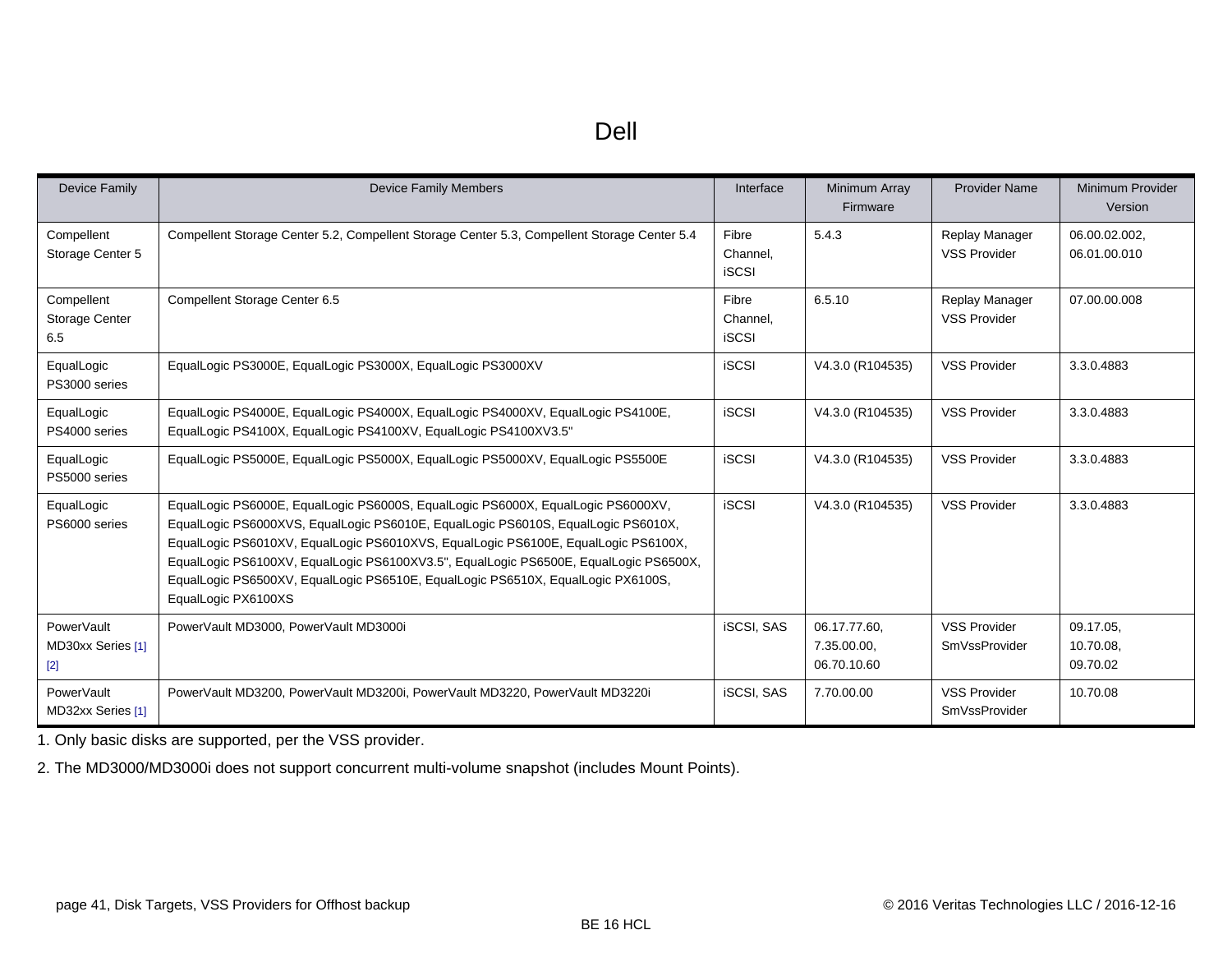| Device Family             | <b>Device Family Members</b>                                                                      | Interface            | Minimum Array Firmware | <b>Provider Name</b>                          | Minimum Provider Version |
|---------------------------|---------------------------------------------------------------------------------------------------|----------------------|------------------------|-----------------------------------------------|--------------------------|
| <b>CLARION CX3 series</b> | CLARIION CX3 Model 10, CLARIION CX3 Model 20,<br>CLARIION CX3 Model 40, CLARIION CX3 Model 80     | <b>Fibre Channel</b> | FLARE 26               | <b>Solutions Enabler</b><br>with VSS Provider | 4.0.1                    |
| CLARION CX4 series [1]    | CLARIION CX4 Model 120, CLARIION CX4 Model 240,<br>CLARIION CX4 Model 480, CLARIION CX4 Model 960 | <b>Fibre Channel</b> | FLARE 28               | <b>Solutions Enabler</b><br>with VSS Provider | 4.1.2                    |
| CLARION CX series [2]     | CLARIION CX300, CLARIION CX400, CLARIION CX500,<br>CLARIION CX600, CLARIION CX700                 | <b>Fibre Channel</b> | 02.19.500.5.016        | <b>CLARIION VSS</b><br>Provider               | 1.5.0.3.8                |
| CLARION CX series [2]     | CLARIION CX300, CLARIION CX400, CLARIION CX500,<br>CLARIION CX600, CLARIION CX700                 | Fibre Channel        | FLARE 26               | <b>Solutions Enabler</b><br>with VSS Provider | 4.0.1                    |

<span id="page-41-0"></span>1. Only basic disks are supported, per the VSS provider.

<span id="page-41-1"></span>2. For the older provider (CLARiiON VSS Provider), only Snapshots are supported. Clones are not supported. The newer provider (Solutions Enabler with VSS Provider) does not have this limitation.

# EqualLogic

| Device Family | <b>Device Family Members</b> | Interface    | Minimum Array Firmware             | <b>Provider Name</b> | Minimum Provider Version             |
|---------------|------------------------------|--------------|------------------------------------|----------------------|--------------------------------------|
| PS series [1] | <b>PS100E</b>                | <b>iSCSI</b> | $V2.2.3$ (R75),<br>V4.0.2 (R83937) | <b>VSS Provider</b>  | 2.0.0.0<br>2.2.1,<br>3.0,<br>3.1.2.0 |

<span id="page-41-2"></span>1. Only basic disks are supported, per the VSS provider.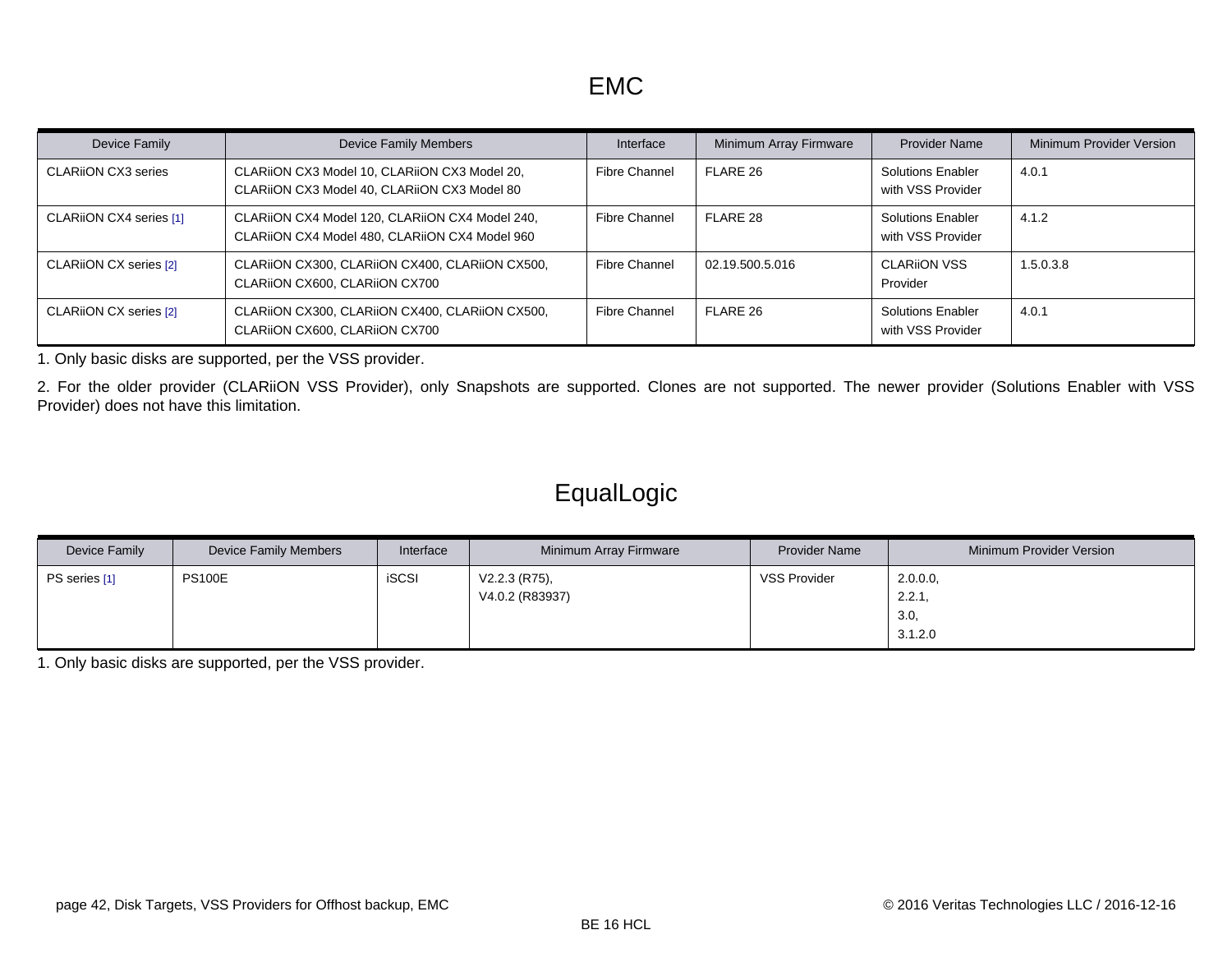# Fujitsu

| Device Family                                | <b>Device Family Members</b>                                                                                                                                              | Interface               | Minimum Array<br>Firmware | <b>Provider Name</b>                    | <b>Minimum</b><br><b>Provider Version</b> |
|----------------------------------------------|---------------------------------------------------------------------------------------------------------------------------------------------------------------------------|-------------------------|---------------------------|-----------------------------------------|-------------------------------------------|
| ETERNUS4000 series [1]                       | ETERNUS4000 Model 80, ETERNUS4000 Model 100, ETERNUS4000 Model<br>300, ETERNUS4000 Model 400, ETERNUS4000 Model 500, ETERNUS4000<br>Model 600                             | Fibre Channel           | V20L21-0000               | Eternus VSS<br>Hardware Provider        | 1.3.0                                     |
| ETERNUS8000 series [1]                       | ETERNUS8000 Model 700, ETERNUS8000 Model 800, ETERNUS8000 Model<br>900, ETERNUS8000 Model 1100, ETERNUS8000 Model 1200, ETERNUS8000<br>Model 2100, ETERNUS8000 Model 2200 | Fibre Channel           | N/A                       | Eternus VSS<br>Hardware Provider        | 1.3.0                                     |
| ETERNUS DX60/DX80/DX90<br>series [1] [2] [3] | ETERNUS DX60, ETERNUS DX60 S2, ETERNUS DX60 S3, ETERNUS DX80,<br>ETERNUS DX80 S2, ETERNUS DX90, ETERNUS DX90 S2                                                           | Fibre Channel.<br>iSCSI | N/A.<br>V10L22-3000       | Eternus VSS<br><b>Hardware Provider</b> | 1.3.0<br>2.1.0                            |
| ETERNUS DX400 series [1] [2]                 | ETERNUS DX410, ETERNUS DX410 S2, ETERNUS DX440, ETERNUS DX440<br>S <sub>2</sub>                                                                                           | <b>iSCSI</b>            | N/A                       | Eternus VSS<br>Hardware Provider        | 2.1.0                                     |
| ETERNUS DX8000 series [1] [2]                | ETERNUS DX8100, ETERNUS DX8100 S2, ETERNUS DX8400, ETERNUS<br>DX8700, ETERNUS DX8700 S2                                                                                   | <b>iSCSI</b>            | N/A                       | Eternus VSS<br>Hardware Provider        | 2.1.0                                     |

<span id="page-42-0"></span>1. Only basic disks are supported, per the VSS provider.

<span id="page-42-1"></span>2. Series S2 platforms require a v2.x provider.

<span id="page-42-2"></span>3. The ETERNUS DX60 S2 requires a v1.x provider.

# Hewlett Packard Enterprise

| Device Family                           | <b>Device Family Members</b>                                      | Interface                 | Minimum Array Firmware    | <b>Provider Name</b>         | Minimum Provider Version  |
|-----------------------------------------|-------------------------------------------------------------------|---------------------------|---------------------------|------------------------------|---------------------------|
| 2000 G2 series                          | MSA2312fc, MSA2312i, MSA2312sa,<br>MSA2324fc, MSA2324i, MSA2324sa | Fibre Channel, iSCSI, SAS | M110R21                   | P2000/MSA2000 VSS Provider   | 2.7.0.0                   |
| EVA4000/6000/8000                       | EVA4000, EVA6000, EVA8000                                         | <b>Fibre Channel</b>      | XCS 5.031                 | <b>EVA VSS Provider</b>      | 3.0.6                     |
| EVA4100/6100/8100                       | EVA4100, EVA6100, EVA8100                                         | Fibre Channel, iSCSI      | XCS 5.031                 | <b>EVA VSS Provider</b>      | 3.0.6                     |
| EVA4400/6400/8400 [1]<br>$[2]$          | EVA4400, EVA6400, EVA8400                                         | Fibre Channel, iSCSI      | XCS 9.5011,<br>XCS 9.5012 | <b>EVA VSS Provider</b>      | 4.03.00.02,<br>5.01.00.02 |
| LeftHand P4000 Virtual<br>San Appliance | LeftHand P4300, LeftHand P4500                                    | <b>iSCSI</b>              | 8.1.00.0047.0             | <b>SAN/iO Solutions Pack</b> | 8.1.00.0047.0             |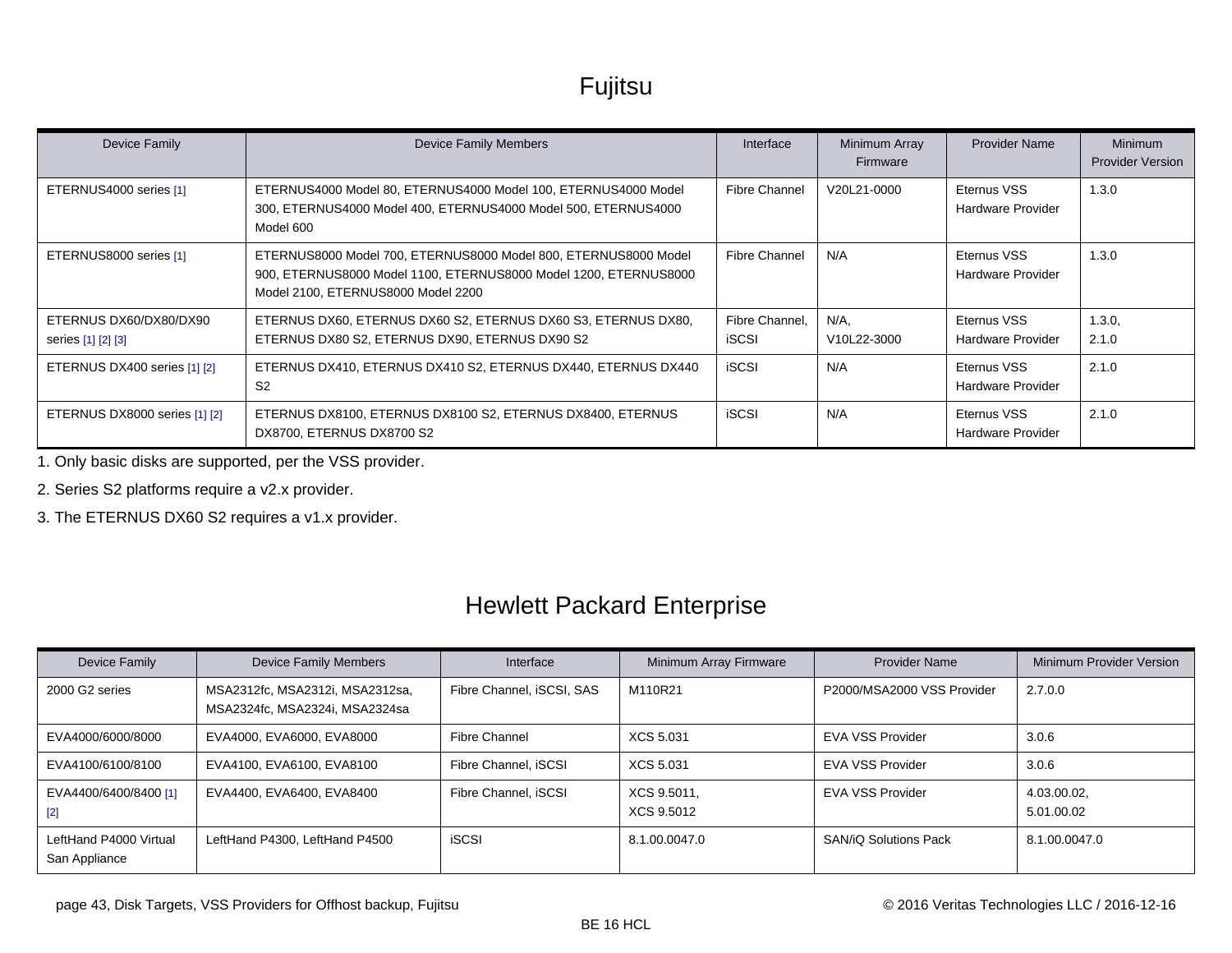# Hewlett Packard Enterprise

| Device Family       | Device Family Members                                           | Interface                 | Minimum Array Firmware | <b>Provider Name</b>       | Minimum Provider Version |
|---------------------|-----------------------------------------------------------------|---------------------------|------------------------|----------------------------|--------------------------|
| P2000 G3 MSA series | P2000 G3 FC, P2000 G3 FC/iSCSI,<br>P2000 G3 iSCSI, P2000 G3 SAS | Fibre Channel, iSCSI, SAS | TS200R021              | P2000/MSA2000 VSS Provider | 2.7.0.0                  |

<span id="page-43-0"></span>1. Only basic disks are supported, per the VSS provider.

<span id="page-43-1"></span>2. The minimum VSS provider for Windows 2008 is 5.01.00.02.

#### Hitachi

| Device Family          | <b>Device Family Members</b>         | Interface                 | Minimum Array Firmware   | <b>Provider Name</b>          | Minimum Provider Version |
|------------------------|--------------------------------------|---------------------------|--------------------------|-------------------------------|--------------------------|
| AMS/WMS series         | AMS200, AMS500,<br>AMS1000, WMS100   | Fibre Channel, iSCSI      | 0772/D-S                 | Shadow Copy Provider Software | v3.0.0.0                 |
| AMS/WMS series         | AMS200, AMS500,<br>AMS1000, WMS100   | <b>Fibre Channel</b>      | 0893/E-X                 | VSS Hardware Provider         | 4.3.5                    |
| BR1200 [1]             | BR1200                               | Fibre Channel, iSCSI, SAS | 7.77.19.00               | VSS Provider SmVssProvider    | 10.77.30                 |
| Lightning 9900V series | 9970V, 9980                          | Fibre Channel             | 21-09-15-00/00           | RM ShadowCopy Provider        | 01-02-03/01              |
| SMS/AMS2000 series [1] | AMS2100, AMS2300,<br>AMS2500, SMS100 | Fibre Channel, iSCSI      | 0843/B-S                 | RM ShadowCopy Provider        | 01.01.0003.0000          |
| SMS/AMS2000 series [1] | AMS2100, AMS2300,<br>AMS2500, SMS100 | Fibre Channel, iSCSI      | $1811/A - A$<br>0843/B-S | Shadow Copy Provider Software | v3.0.0.0,<br>V3.2.0      |
| SMS/AMS2000 series [1] | AMS2100, AMS2300,<br>AMS2500, SMS100 |                           | 0893/E-X                 | VSS Hardware Provider         | 4.3.5                    |

<span id="page-43-2"></span>1. Only basic disks are supported, per the VSS provider.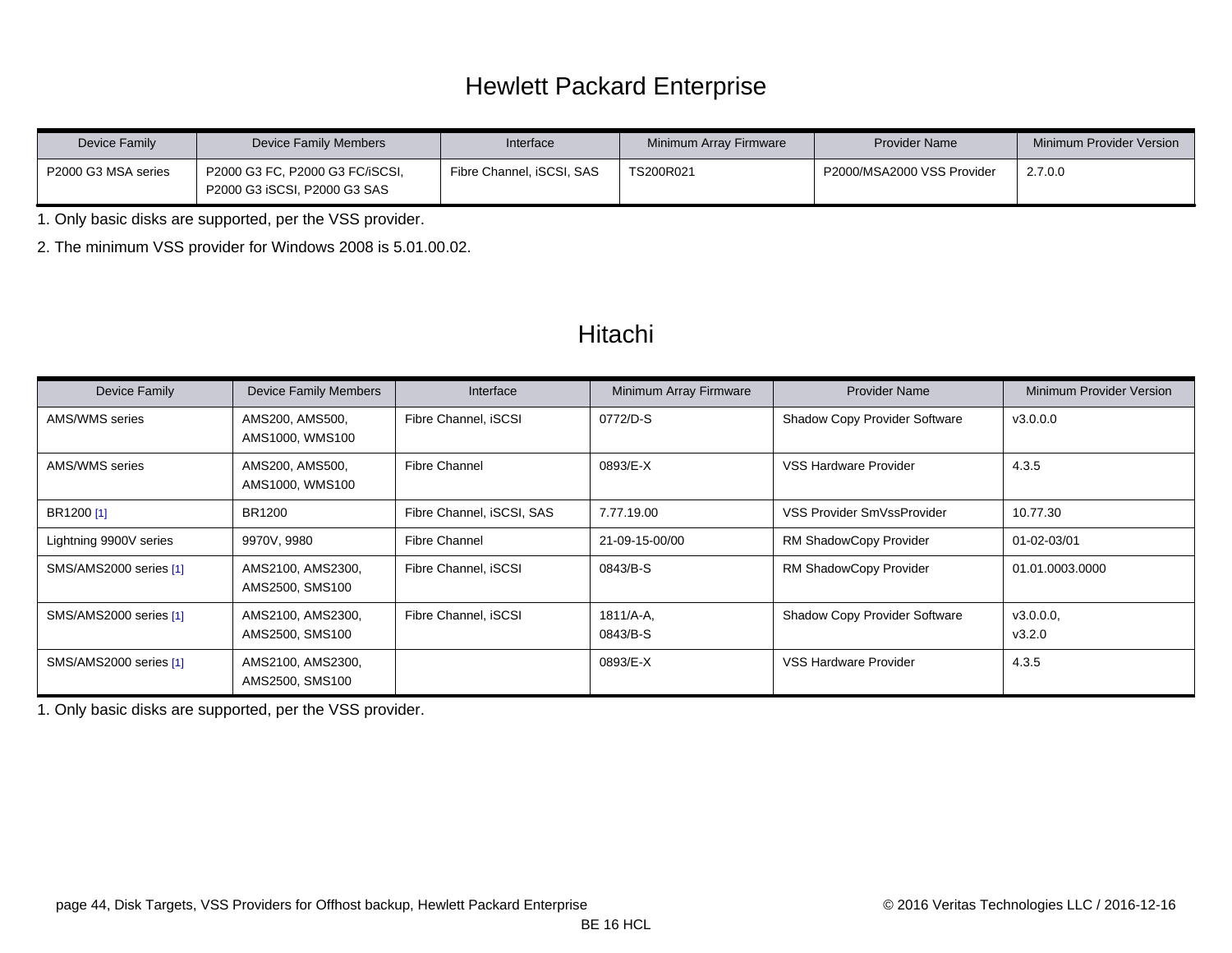### IBM

| <b>Device Family</b>                       | <b>Device Family Members</b>                                                                          | Interface                           | Minimum Array Firmware                                                  | <b>Provider Name</b>                             | Minimum<br>Provider<br>Version |
|--------------------------------------------|-------------------------------------------------------------------------------------------------------|-------------------------------------|-------------------------------------------------------------------------|--------------------------------------------------|--------------------------------|
| DS3950 [1]                                 | <b>DS3950</b>                                                                                         | Fibre Channel.<br><b>iSCSI</b>      | 7.70.00.00                                                              | <b>VSS Provider</b><br>SmVssProvider             | 10.70.08                       |
| DS5020 [1]                                 | <b>DS5020</b>                                                                                         | <b>Fibre Channel</b>                | 7.70.00.00                                                              | <b>VSS Provider</b><br><b>SmVssProvider</b>      | 10.70.08                       |
| <b>System Storage</b><br>DS3000 series [1] | DS3200, DS3300, DS3400                                                                                | Fibre Channel,<br><b>iSCSI, SAS</b> | 07.35.42,<br>7.35.00.00                                                 | <b>VSS Provider</b><br><b>SmVssProvider</b>      | 09.70.06,<br>10.70.08          |
| <b>System Storage</b><br>DS3500 series [1] | DCS3700, DS3512, DS3524                                                                               | Fibre Channel,<br><b>iSCSI, SAS</b> | 7.70.00.00                                                              | <b>VSS Provider</b><br><b>SmVssProvider</b>      | 10.70.08                       |
| <b>System Storage</b><br>DS5000 series [1] | DS5100, DS5300                                                                                        | Fibre Channel,<br><b>iSCSI</b>      | 7.70.00.00                                                              | <b>VSS Provider</b><br><b>SmVssProvider</b>      | 10.70.08                       |
| <b>System Storage</b><br>DS6000 series [2] | DS6000 (1750-511), DS6800                                                                             | <b>Fibre Channel</b>                | 5.0.6.0041                                                              | <b>TotalStorage Hardware</b><br>Provider for VSS | 2.4.2.0116                     |
| <b>System Storage</b><br>DS8000 series [2] | DS8000, DS8100, DS8300, DS8700, DS8800, DS8870                                                        | <b>Fibre Channel</b>                | 5.1                                                                     | <b>TotalStorage Hardware</b><br>Provider for VSS | 3.2.1.0319                     |
| TotalStorage DS4000<br>series [1] [3]      | DS4100 (FAStT100), DS4200, DS4300 (FAStT600), DS4400<br>(FAStT700), DS4500 (FAStT900), DS4700, DS4800 | <b>Fibre Channel</b>                | 04.10.22.00,<br>7.60.40.00,<br>6.60.00.00,<br>7.60.00.00,<br>6.12.00.00 | <b>VSS Provider</b><br><b>SmVssProvider</b>      | 09.70.06,<br>10.70.08          |

<span id="page-44-0"></span>1. Only basic disks are supported, per the VSS provider.

<span id="page-44-1"></span>2. Only Snapshots are supported. Clones are not currently supported.

<span id="page-44-2"></span>3. In order to use the ADBO VSS feature, the IBM "Flash Copy" Premium Feature must be purchased.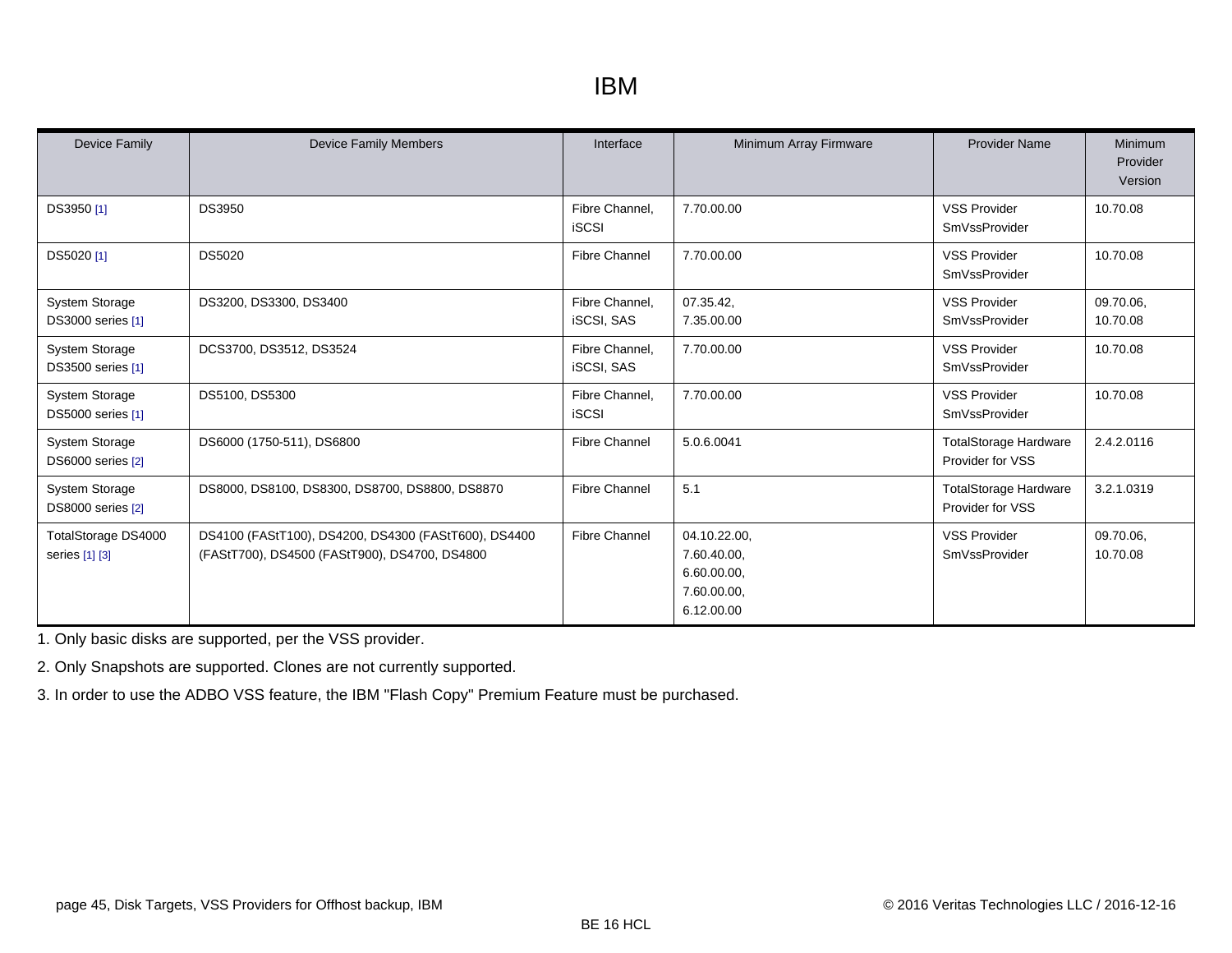#### Imation

| Device Family             | <b>Device Family Members</b>                                                      | Interface            | Minimum Array Firmware | <b>Provider Name</b>  | Minimum Provider Version |
|---------------------------|-----------------------------------------------------------------------------------|----------------------|------------------------|-----------------------|--------------------------|
| Nexsan E-Series Systems   | Nexsan E18, Nexsan E48, Nexsan E60                                                | Fibre Channel, iSCSI | Q011.1101.7            | VSS Hardware Provider | 1.6.33                   |
| Nexsan E-Series V Systems | Nexsan E18V System, Nexsan E32V System,<br>Nexsan E48V System, Nexsan E60V System | Fibre Channel, iSCSI | R011.1201.3            | VSS Hardware Provider | 1.6.33                   |
| Nexsan NST2000            | Nexsan NST2000                                                                    | <b>iSCSI</b>         | N/A                    | VSS Hardware Provider | 1.1.0                    |
| Nexsan NST4000            | Nexsan NST4000                                                                    | <b>iSCSI</b>         | N/A                    | VSS Hardware Provider | 1.1.0                    |
| Nexsan NST5000            | Nexsan NST5000                                                                    | <b>iSCSI</b>         | N/A                    | VSS Hardware Provider | 1.1.0                    |
| Nexsan NST6000            | Nexsan NST6000                                                                    | <b>iSCSI</b>         | 3.1.2.55157            | VSS Hardware Provider | 1.1.0                    |

### LeftHand Networks

| Device Family  | Device Family Members | Interface    | Minimum Array Firmware | <b>Provider Name</b>  | Minimum Provider Version |
|----------------|-----------------------|--------------|------------------------|-----------------------|--------------------------|
| <b>NSM 150</b> | <b>NSM 150</b>        | <b>iSCSI</b> | 6.6.00.0099.0          | SAN/iQ Solutions Pack | 1.3.0.44                 |

# LSI Logic

| Device Family    | Device Family Members | Interface            | Minimum Array Firmware | <b>Provider Name</b>       | Minimum Provider Version |
|------------------|-----------------------|----------------------|------------------------|----------------------------|--------------------------|
| Engenio 1932 [1] | Engenio 1932          | <b>Fibre Channel</b> | 07.35.42.00            | VSS Provider SmVssProvider | 09.70.06,<br>10.70.08    |

<span id="page-45-0"></span>1. Only basic disks are supported, per the VSS provider.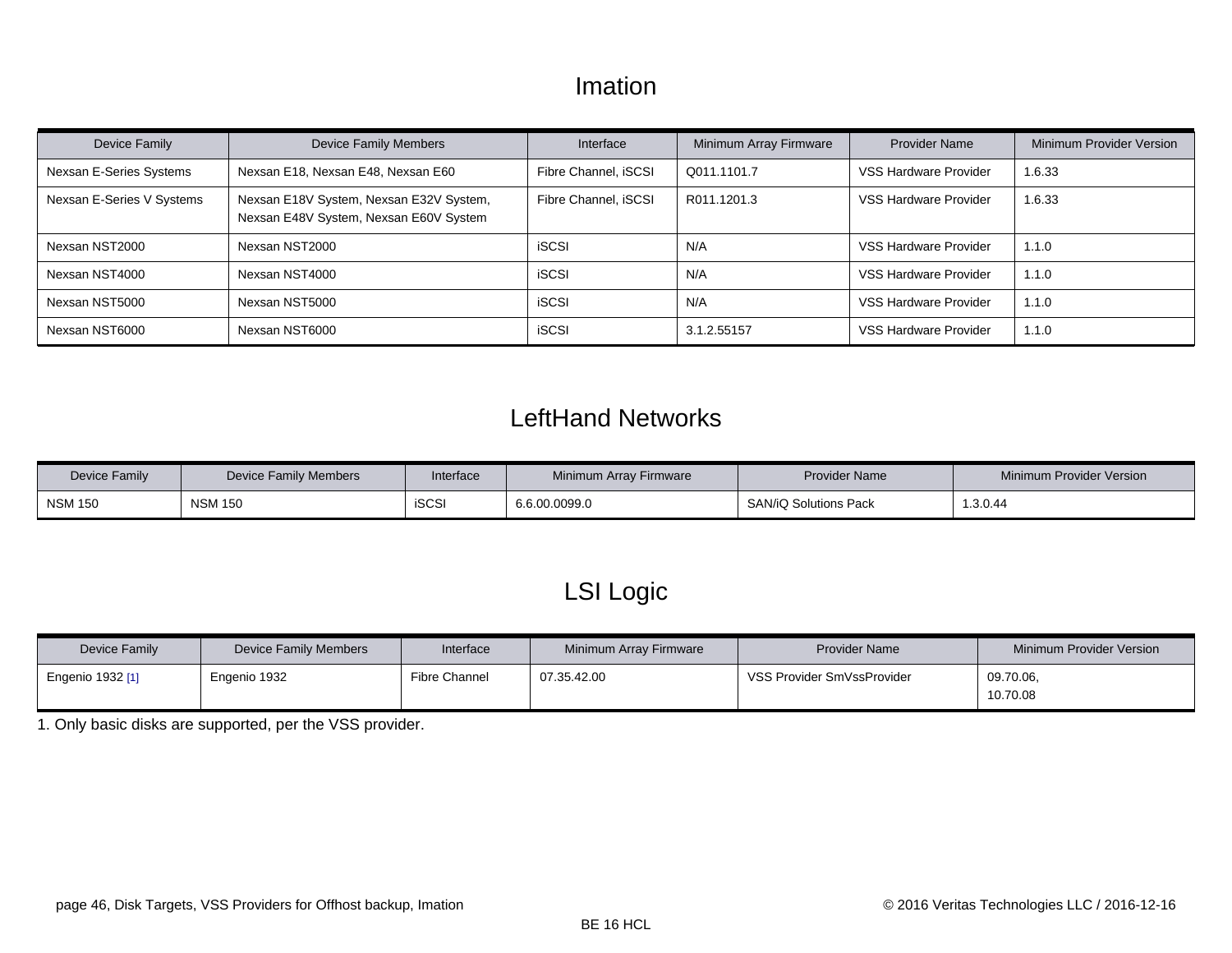| Device Family             | Device Family Members                                                                             | Interface     | Minimum Array Firmware | <b>Provider Name</b>                          | Minimum Provider Version |
|---------------------------|---------------------------------------------------------------------------------------------------|---------------|------------------------|-----------------------------------------------|--------------------------|
| iStorage S2000 series [1] | iStorage S2100, iStorage S2300, iStorage S2400,<br>iStorage S2500, iStorage S2800, iStorage S2900 | Fibre Channel | 010A                   | Storage VSS Provider -<br>iStorage S/A Series | 1.1.1.3                  |

<span id="page-46-0"></span>1. Only Replication Control (full copy method) is supported.

#### **Oracle**

| Device Family                    | <b>Device Family Members</b>                                                                                                 | Interface                 | Minimum Array<br>Firmware  | <b>Provider Name</b>                 | Minimum Provider Version |
|----------------------------------|------------------------------------------------------------------------------------------------------------------------------|---------------------------|----------------------------|--------------------------------------|--------------------------|
| Storage 6580/6780<br>series [1]  | Sun Storage 6580 array, Sun Storage 6780 array                                                                               | <b>Fibre Channel</b>      | 7.70.00.00                 | <b>VSS Provider</b><br>SmVssProvider | 10.70.08                 |
| StorageTek 2500<br>series [1]    | StorageTek 2510 array, StorageTek 2530 array, StorageTek 2540<br>array, Sun Storage 2530-M2 array, Sun Storage 2540-M2 array | Fibre Channel, iSCSI, SAS | 6.70.54.11,<br>7.35.00.00  | VSS Provider<br>SmVssProvider        | 09.70.06,<br>10.70.08    |
| StorageTek 6140<br>array [1] [2] | StorageTek 6140 array                                                                                                        | Fibre Channel             | 07.10.22.00,<br>7.60.00.00 | <b>VSS Provider</b><br>SmVssProvider | 09.70.06.<br>10.70.08    |
| Sun Storage 6180<br>array [1]    | Sun Storage 6180 array                                                                                                       | <b>Fibre Channel</b>      | 7.70.00.00                 | <b>VSS Provider</b><br>SmVssProvider | 10.70.08                 |

<span id="page-46-1"></span>1. Only basic disks are supported, per the VSS provider.

<span id="page-46-2"></span>2. Requires Sun 'Data Snapshot' Software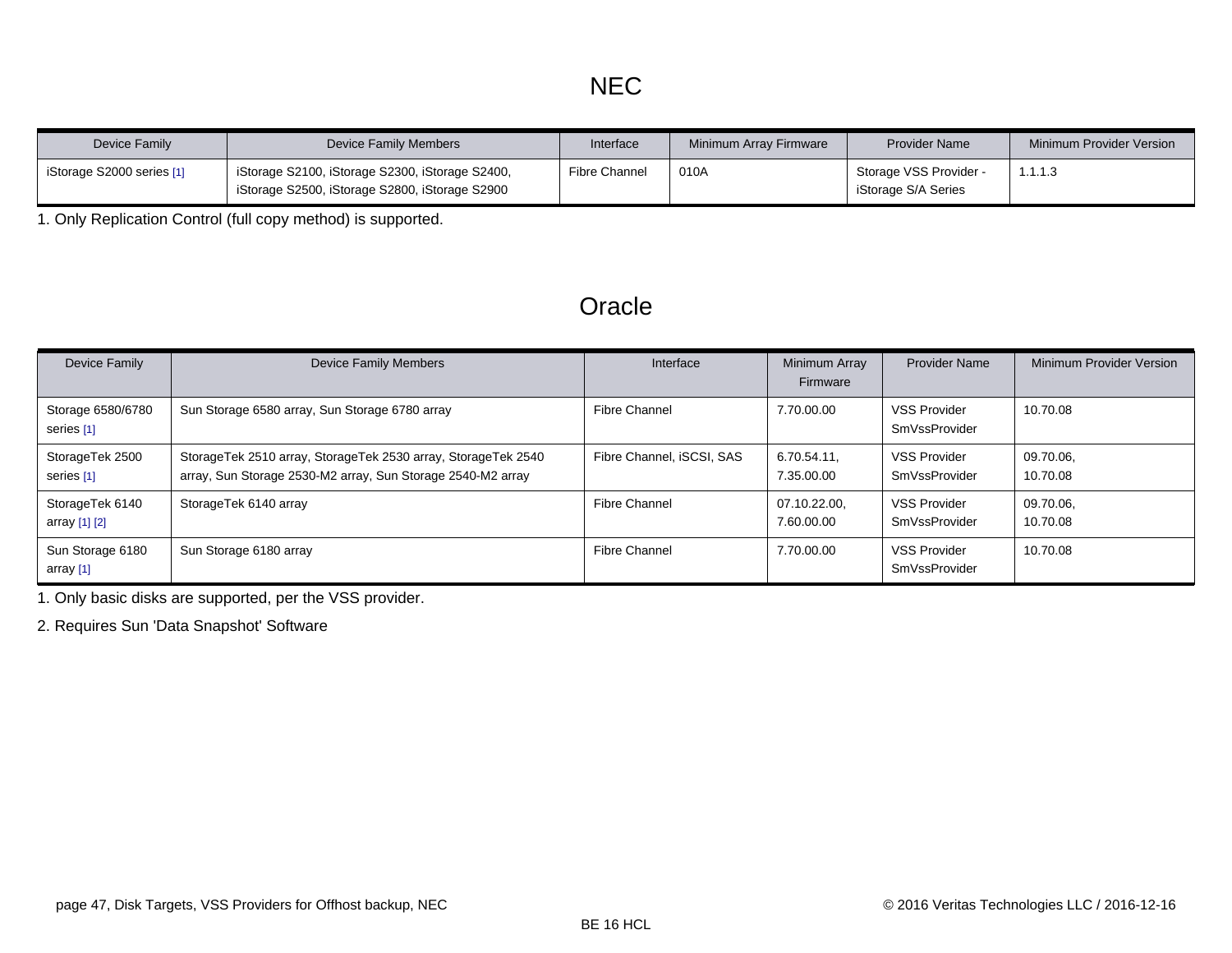| Device Family                 | <b>Device Family Members</b> | Interface            | Minimum Array Firmware     | <b>Provider Name</b>       | Minimum Provider Version |
|-------------------------------|------------------------------|----------------------|----------------------------|----------------------------|--------------------------|
| InfiniteStorage $350$ [1] [2] | InfiniteStorage 350          | <b>Fibre Channel</b> | 04.10.22.00,<br>7.60.00.00 | VSS Provider SmVssProvider | 09.70.06,<br>10.70.08    |
| InfiniteStorage 4000 [1] [2]  | InfiniteStorage 4000         | <b>Fibre Channel</b> | 04.10.22.00,<br>7.60.00.00 | VSS Provider SmVssProvider | 09.70.06,<br>10.70.08    |
| InfiniteStorage 4500 [2]      | InfiniteStorage 4500         | <b>Fibre Channel</b> | 04.10.22.00                | VSS Provider SmVssProvider | 09.70.06                 |
| TP9500 [1]                    | TP9500                       | <b>Fibre Channel</b> | 6.60.00.00                 | VSS Provider SmVssProvider | 10.70.08                 |

<span id="page-47-0"></span>1. Only basic disks are supported, per the VSS provider.

<span id="page-47-1"></span>2. Requires SGI 'SnapCopy' Software

# StorageTek

| Device Family               | Device Family Members            | Interface            | Minimum Array Firmware | <b>Provider Name</b>       | Minimum Provider Version |
|-----------------------------|----------------------------------|----------------------|------------------------|----------------------------|--------------------------|
| FlexLine 200/300 series [1] | FlexLine FLX280, FlexLine FLX380 | <b>Fibre Channel</b> | 6.60.00.00             | VSS Provider SmVssProvider | 10.70.08                 |
| OPENstorage 9176/9170 [1]   | OPENstorage 9176/9170            | <b>Fibre Channel</b> | 6.12.00.00             | VSS Provider SmVssProvider | 10.70.08                 |

<span id="page-47-2"></span>1. Only basic disks are supported, per the VSS provider.

#### Sun

| Device Family            | <b>Device Family Members</b> | Interface     | Minimum Array Firmware     | <b>Provider Name</b>       | Minimum Provider Version |
|--------------------------|------------------------------|---------------|----------------------------|----------------------------|--------------------------|
| Storage Tek 6130 [1] [2] | StorageTek 6130              | Fibre Channel | 07.10.22.00,<br>6.60.00.00 | VSS Provider SmVssProvider | 09.70.06,<br>10.70.08    |
| StorageTek 6540 [1] [2]  | StorageTek 6540              | Fibre Channel | 07.10.22.00,<br>7.60.00.00 | VSS Provider SmVssProvider | 09.70.06,<br>10.70.08    |
| StorageTek 9176 [2]      | StorageTek 9176              | Fibre Channel | 07.10.22.00                | VSS Provider SmVssProvider | 09.70.06                 |

<span id="page-47-3"></span>1. Only basic disks are supported, per the VSS provider.

page 48, Disk Targets, VSS Providers for Offhost backup, SGI **Disk Controller Controller Controller** CONS Veritas Technologies LLC / 2016-12-16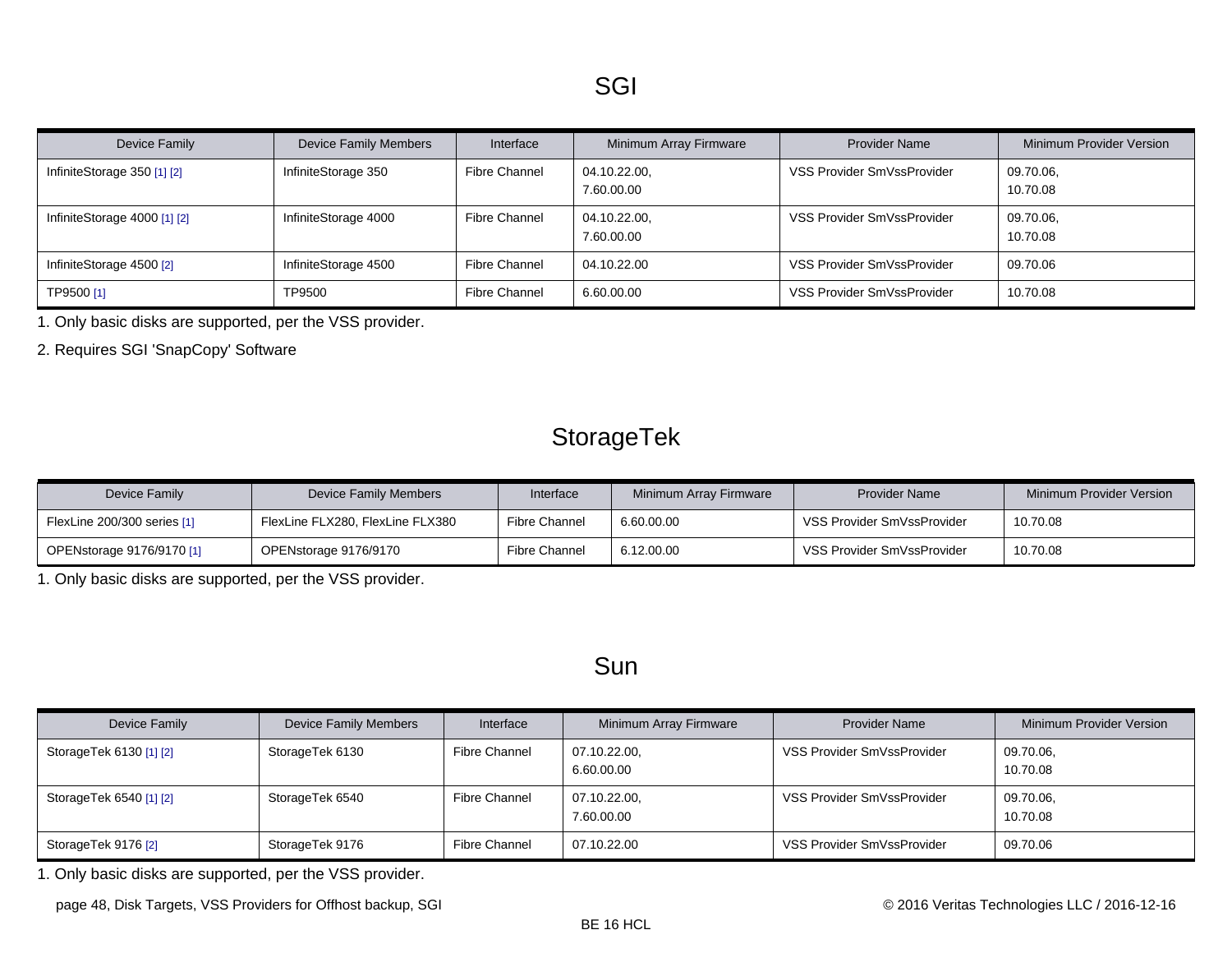#### Xiotech

<span id="page-48-0"></span>

| Device Family | Device Family Members | Interface     | Minimum Array Firmware | <b>Provider Name</b>         | Minimum Provider Version |
|---------------|-----------------------|---------------|------------------------|------------------------------|--------------------------|
| Magnitude 3D  | Magnitude 3D          | Fibre Channel | 0503                   | DataScale SP VSS HW Provider | 4.1.0.44                 |

# Xyratex

| Device Family | Device Family Members | Interface     | Minimum Array Firmware | <b>Provider Name</b>  | Minimum Provider Version |
|---------------|-----------------------|---------------|------------------------|-----------------------|--------------------------|
| RS-1220       | RS-1220               | Fibre Channel | N/A                    | VSS Hardware Provider | 0.0.1.01                 |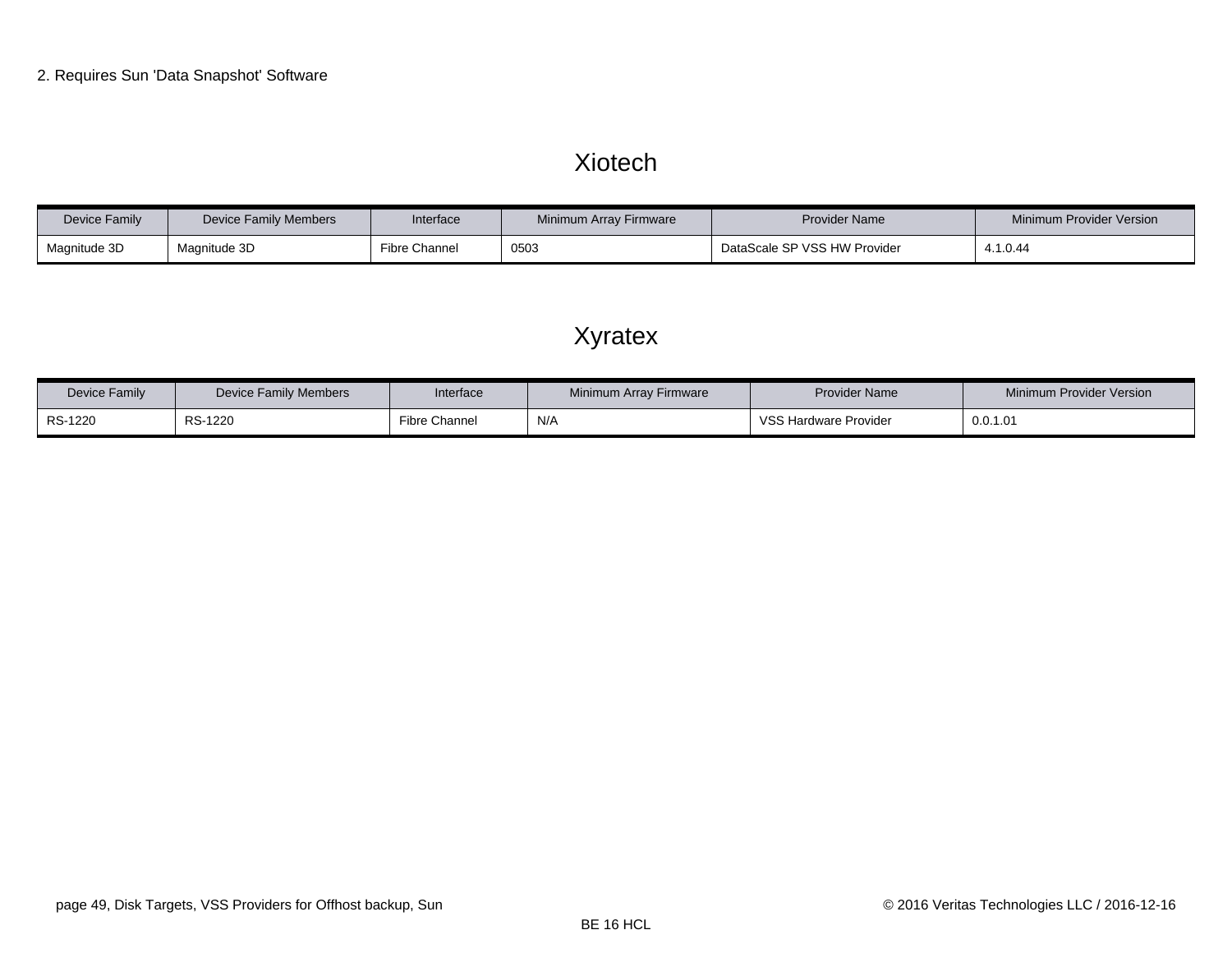# Virtual Tape Libraries with Drives

The virtual tape device support information is listed below. This information is organized by vendor and provides information on the level of software tested, inquiry string (vendor ID + product ID), and any other important notes about the hardware and its compatibility.

#### **Please Note:**

1. The virtual tape device software listed in this section are the **minimum** software levels that are supported. Where more than one software level is listed, this implies a newer version has been tested. The earlier software version is the minimum version required.

2. Configure the virtual device with the unique inquiry string as listed in this document. Emulating other devices is not supported.

3. For each virtual library only the virtual tape drives that are listed are supported. This information can be found with each virtual section. Other virtual tape drive types are not supported even if the real device is supported with Backup Exec.

4. Do not fill up the disk space on a virtual device. Doing so may cause unpredictable behavior of the device. The device vendor will then have to recover from any errors that result from a full disk.

5. When moving virtual volumes to physical media it works best if the virtual device has a volume size that is dynamic. Make sure that the virtual volume is slightly smaller than the physical volume. When you migrate the data to physical media you will need to ensure that there is enough space on the physical device in order to accommodate the virtual volume size.

6. It is highly recommended that Backup Exec move virtual volumes to physical media so that the data can be restored directly from physical media rather than needing to utilize the virtual device as an intermediary restoration point. If the virtual tape library moves virtual volumes to physical media Backup Exec is not aware of the physical media and may not be able to recover that data directly from that physical media.

7. When a virtual volume becomes overwriteable, the virtual device is not aware that the data is no longer needed. When Backup Exec overwrites that virtual volume the virtual library is aware that the rest of the data is not needed and it can free up the disk space. Because of this, the virtual device may appear to be much closer to capacity than it really is.

8. Tested iSCSI versions of virtual tape libraries are listed in the "iSCSI Solutions" section, under the "SAN Infrastructure components" bookmark. Please reference the limitations listed in that section.

9. The software versions documented here are obtained from the library interface (web or physical) and may not match the firmware version logged in the adamm.log.

10. All VTLs shared with the Linux server(s) must be approved for both RMAL and ESO. Zoning or LUN masking are possible methods of preventing Linux servers from seeing a VTL not approved for RMAL.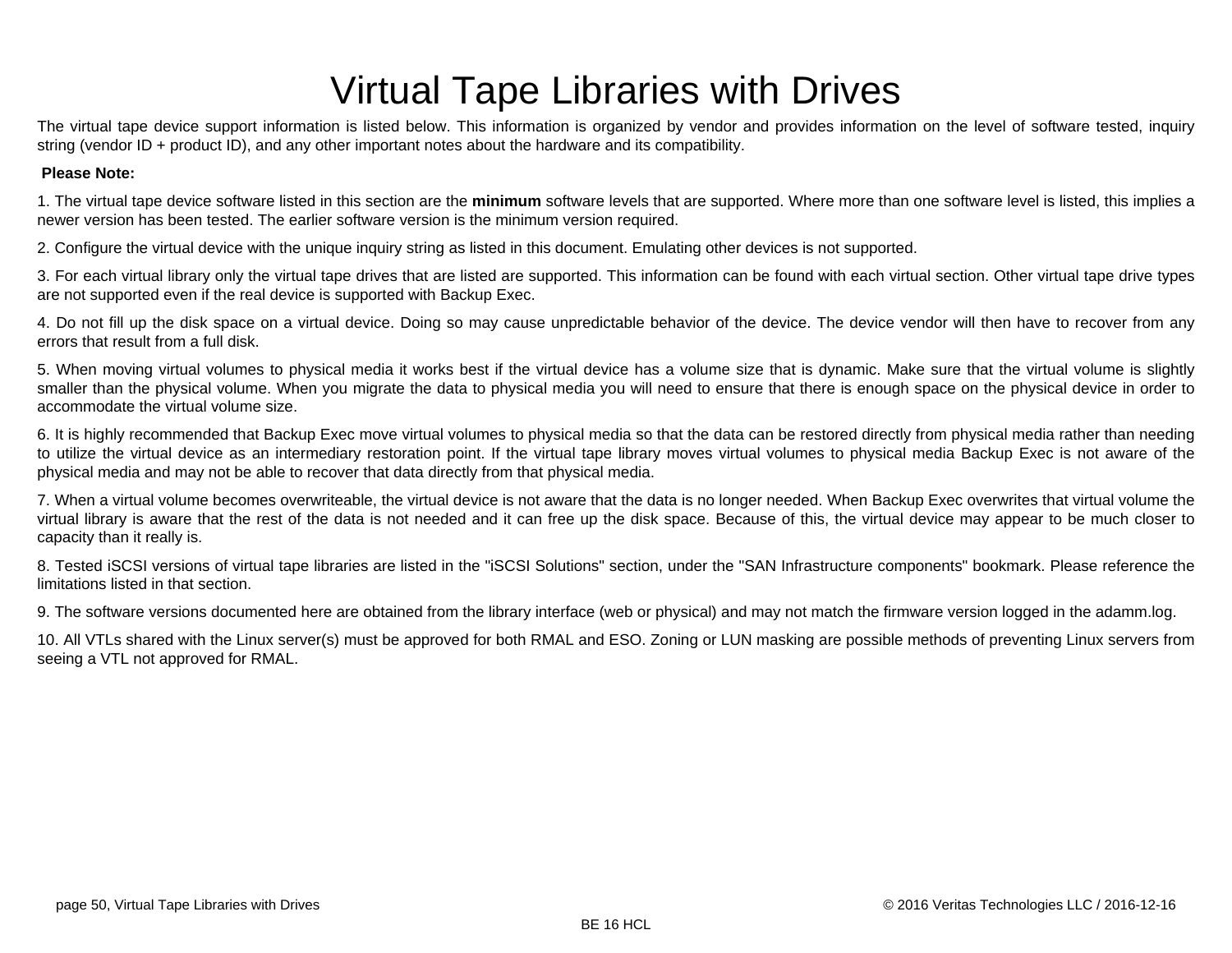# Virtual Tape Library/Drive Legend

| Value       | Meaning                                                                                                                                                                                                                                                           |
|-------------|-------------------------------------------------------------------------------------------------------------------------------------------------------------------------------------------------------------------------------------------------------------------|
| $\wedge$    | Character used to denote a space in the INQUIRY STRING.                                                                                                                                                                                                           |
| V           | Character used to denote support for the item listed in the column.                                                                                                                                                                                               |
| WinBES      | The listed device is supported in a Windows Backup Exec Server platform. Shareability is determined by the<br>ESO column. See the SCL ( <http: 000115689="" docs="" www.veritas.com="">) for supported Backup Exec Server<br/>Operating System platforms.</http:> |
| <b>RMAL</b> | The listed device is supported in a Remote Media Agent for Linux platform. Shareability is determined by the<br>ESO column. See the SCL ( <http: 000115689="" docs="" www.veritas.com="">) for supported Remote Media Agent for<br/>Linux platforms.</http:>      |
| <b>NDMP</b> | The listed device is supported for use with NDMP. See the "NDMP Option" section for platform specific details.<br>Shareability is determined by the ESO column.                                                                                                   |
| <b>ESO</b>  | The listed device is supported by the Enterprise Server Option using Fibre Channel. ESO refers to WinBES, and<br>optionally RMAL or NDMP.                                                                                                                         |

|                | Contents                             |            |
|----------------|--------------------------------------|------------|
| Data Domain    | <b>EMC</b>                           | FalconStor |
| <b>Fujitsu</b> | <b>Hewlett Packard Enterprise</b>    | <u>IBM</u> |
| <b>NetApp</b>  | <b>Overland Storage</b>              | Quantum    |
| <b>SEPATON</b> | <b>Virtual Tape Library Families</b> |            |
|                |                                      |            |

#### Data Domain

<span id="page-50-0"></span>

| Device                               | Minimum Software Version | Library Interface    | Drive Mfr.                       | <b>Drive Model</b> | Library Inquiry<br>Drive Inquiry                | <b>WinBES</b> | <b>RMAL</b> | <b>NDMP</b> | ESO |
|--------------------------------------|--------------------------|----------------------|----------------------------------|--------------------|-------------------------------------------------|---------------|-------------|-------------|-----|
| <b>Appliance Series</b><br>(members) | 5.3                      | <b>Fibre Channel</b> | Hewlett<br>Packard<br>Enterprise | Ultrium 960 LTO3   | D DOMAINRESTORER L180<br>HP^^^^^^Ultrium^3-SCSI |               |             |             |     |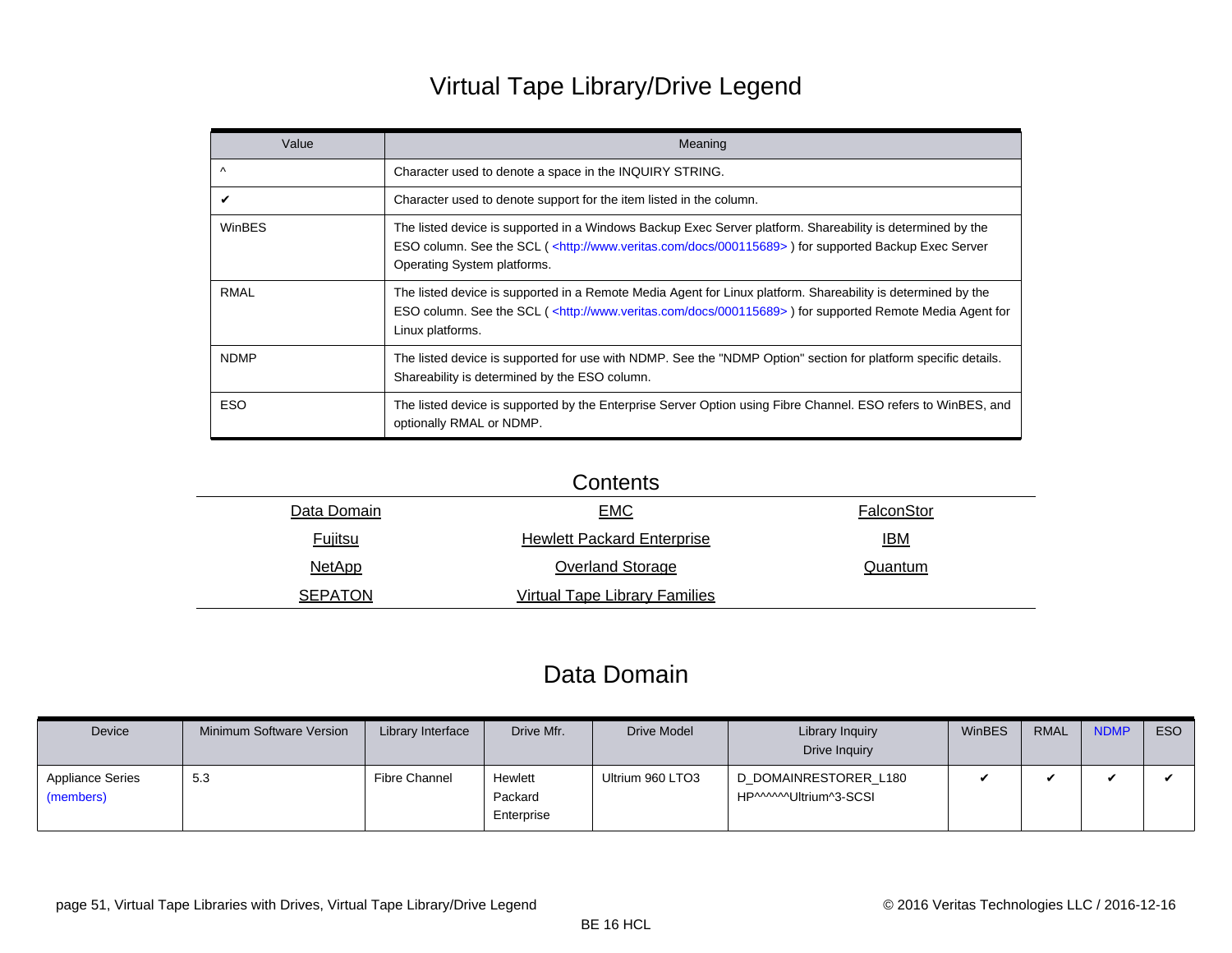# Data Domain

<span id="page-51-0"></span>

| Device                                     | Minimum Software Version | Library Interface    | Drive Mfr.                       | <b>Drive Model</b> | <b>Library Inquiry</b><br>Drive Inquiry         | <b>WinBES</b>              | <b>RMAL</b> | <b>NDMP</b>                | ESO |
|--------------------------------------------|--------------------------|----------------------|----------------------------------|--------------------|-------------------------------------------------|----------------------------|-------------|----------------------------|-----|
| <b>Appliance Series</b><br>(members)       | 5.3                      | <b>Fibre Channel</b> | Hewlett<br>Packard<br>Enterprise | Ultrium 1840 LTO4  | D DOMAINRESTORER L180<br>HP^^^^^Ultrium^4-SCSI  |                            | ✓           | $\boldsymbol{\mathcal{U}}$ |     |
| <b>Appliance Series</b><br>$(members)$ [1] | 5.5                      | <b>Fibre Channel</b> | Hewlett<br>Packard<br>Enterprise | Ultrium 3280 LTO5  | D DOMAINRESTORER L180<br>HP^^^^^^Ultrium^5-SCSI | ✓                          | ✓           |                            |     |
| <b>Appliance Series</b><br>(members)       | 4.5.1.2                  | <b>Fibre Channel</b> | IBM                              | Ultrium 1          | D DOMAINRESTORER L180<br>IBM^^^^ULTRIUM-TD1     | ✓                          | ✓           | ✔                          |     |
| <b>Appliance Series</b><br>(members)       | 5.3                      | <b>Fibre Channel</b> | <b>IBM</b>                       | Ultrium 4          | D DOMAINRESTORER L180<br>IBM^^^^ULTRIUM-TD4     | ✓                          | ✓           | ✓                          |     |
| DD400 Series<br>(members) [2]              | 4.1.5.0                  | <b>Fibre Channel</b> | IBM                              | Ultrium 1          | D DOMAINRESTORER L180<br>IBM^^^^ULTRIUM-TD1     | $\boldsymbol{\mathcal{U}}$ | V           |                            |     |

<span id="page-51-3"></span><span id="page-51-1"></span>1. Both the "D\_DOMAINRESTORER\_L180" and "EMC^^^^^DDVTL" library inquiry strings are supported when using DDOS 5.5 (or higher).

<span id="page-51-2"></span>2. VTLs are not shareable between servers. Each VTL must be configured with LUN masking so that it can only be seen by 1 server to prevent interference.

#### EMC

<span id="page-51-5"></span><span id="page-51-4"></span>

| Device                                  | <b>Minimum Software Version</b> | Library Interface    | Drive Mfr. | <b>Drive Model</b>          | Library Inquiry<br>Drive Inquiry            | WinBES | <b>RMAL</b>  | <b>NDMP</b> | ESO |
|-----------------------------------------|---------------------------------|----------------------|------------|-----------------------------|---------------------------------------------|--------|--------------|-------------|-----|
| CDL300 Series<br>(members)              |                                 | <b>Fibre Channel</b> | <b>IBM</b> | TotalStorage 3580 Ultrium 1 | EMC^^^^^Disk^Library<br>IBM^^^^^ULT3580-TD1 |        |              | ✓           |     |
| <b>Disk Library Series</b><br>(members) | 2.1.5 build 1175                | <b>Fibre Channel</b> | IBM        | TotalStorage 3580 Ultrium 1 | EMC^^^^^Disk^Library<br>IBM^^^^^ULT3580-TD1 |        | $\checkmark$ | ✓           |     |
| <b>Disk Library Series</b><br>(members) | 2.1.5 build 1175                | <b>Fibre Channel</b> | <b>IBM</b> | Ultrium 2                   | EMC^^^^^Disk^Library<br>IBM^^^^ULTRIUM-TD2  |        | ✓            | ✓           |     |
| NDMP2D                                  | 5.5                             | <b>NDMP</b>          | <b>EMC</b> | <b>EMC DLT</b>              | EMC^^^^^svtlrobot<br>EMC^^^^^svtlDrive      |        |              | ✓           |     |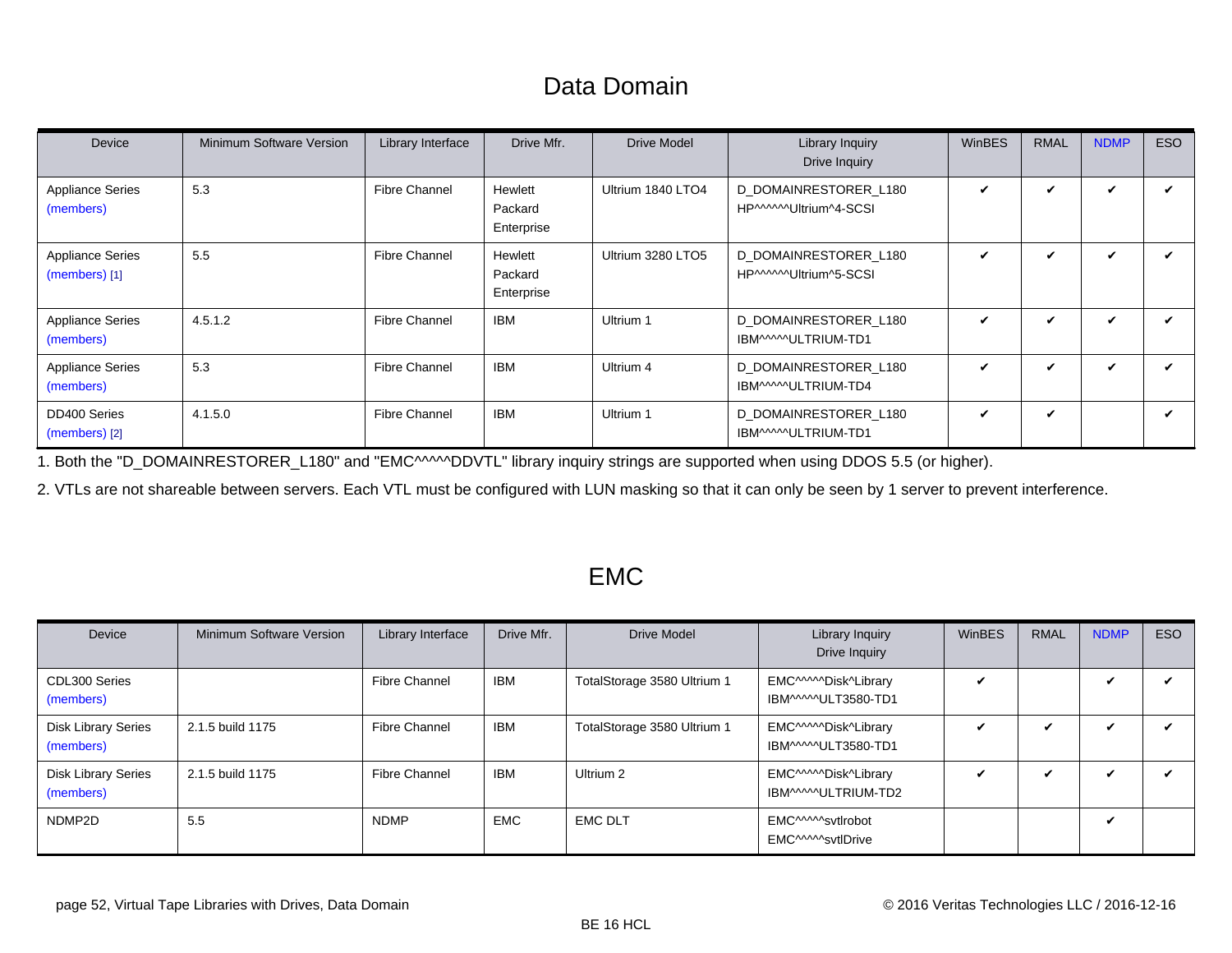### **FalconStor**

<span id="page-52-0"></span>

| Device                                                       | Minimum Software Version | Library Interface    | Drive Mfr. | <b>Drive Model</b> | Library Inquiry<br>Drive Inquiry   | WinBES | <b>RMAL</b> | <b>NDMP</b> | <b>ESO</b> |
|--------------------------------------------------------------|--------------------------|----------------------|------------|--------------------|------------------------------------|--------|-------------|-------------|------------|
| VirtualTape Library (RedHat 5.3<br>VTL Server Platform)      | 5.20                     | <b>Fibre Channel</b> | <b>IBM</b> | Ultrium 3          | FALCON^^VTL<br>IBM^^^^^ULTRIUM-TD3 | ✔      |             |             |            |
| VirtualTape Library (RedHat 5.3<br>VTL Server Platform)      | 5.21                     | <b>Fibre Channel</b> | <b>IBM</b> | Ultrium 4          | FALCON^^VTL<br>IBM^^^^^ULTRIUM-TD4 | ✔      |             |             |            |
| VirtualTape Library (RedHat AS<br>Linux VTL Server Platform) | 3.00.1047 EE             | <b>Fibre Channel</b> | <b>IBM</b> | Ultrium 1          | FALCONMVTL<br>IBM^^^^ULTRIUM-TD1   | ✔      |             |             |            |

# Fujitsu

<span id="page-52-1"></span>

| Device                                 | Minimum Software Version | Library Interface    | Drive Mfr.                           | <b>Drive Model</b> | Library Inquiry<br>Drive Inquiry       | <b>WinBES</b> | <b>RMAL</b>  | <b>NDMP</b> | ESO |
|----------------------------------------|--------------------------|----------------------|--------------------------------------|--------------------|----------------------------------------|---------------|--------------|-------------|-----|
| <b>ETERNUS CS (members)</b><br>[1] [2] | 4.1A4040-SP00-P130       | <b>Fibre Channel</b> | <b>IBM</b>                           | Ultrium 2          | FSC^^^^^CS-TL<br>IBM^^^^ULTRIUM-TD2    | ✓             | ✓            | V           |     |
| <b>ETERNUS CS (members)</b><br>[1] [2] | 5.0A                     | <b>Fibre Channel</b> | <b>IBM</b>                           | Ultrium 4          | FSC^^^^^CS-TL<br>IBM^^^^ULTRIUM-TD4    | ✓             | $\checkmark$ | ✓           |     |
| ETERNUS CS800 S2 [3] [4]<br>$[5]$      | $1.4.1\_800$             | <b>Fibre Channel</b> | <b>Hewlett Packard</b><br>Enterprise | Ultrium 1840 LTO4  | FSC^^^^^CS-TL<br>HP^^^^^Ultrium^4-SCSI | ✓             | V            | ✓           |     |
| ETERNUS CS800 S3 [3] [4]<br>$[5]$      | 2.0.2_800, 2.3.0.1_S3    | <b>Fibre Channel</b> | <b>Hewlett Packard</b><br>Enterprise | Ultrium 3280 LTO5  | FSC^^^^^CS-TL<br>HP^^^^^Ultrium^5-SCSI | ✓             | ✓            | ✓           |     |
| ETERNUS CS800 S4 [3] [4]<br>$[5]$      | 2.2, 2.3.0.1 S4          | <b>Fibre Channel</b> | <b>IBM</b>                           | Ultrium 5          | FSC^^^^^CS-TL<br>IBM^^^^ULTRIUM-TD5    | ✓             | ✓            | V           |     |
| ETERNUS CS800 S5 [3] [4]<br>$[5]$      | 2.3.1                    | <b>Fibre Channel</b> | <b>Hewlett Packard</b><br>Enterprise | Ultrium 3280 LTO5  | FSC^^^^^CS-TL<br>HP^^^^^Ultrium^5-SCSI | ✓             | V            | ✓           |     |
| ETERNUS CS800 S6 [3] [4]<br>$[5]$      | 3.2.1                    | <b>Fibre Channel</b> | <b>Hewlett Packard</b><br>Enterprise | Ultrium 3280 LTO5  | FSC^^^^^CS-TL<br>HP^^^^^Ultrium^5-SCSI | ✓             | V            | ✓           |     |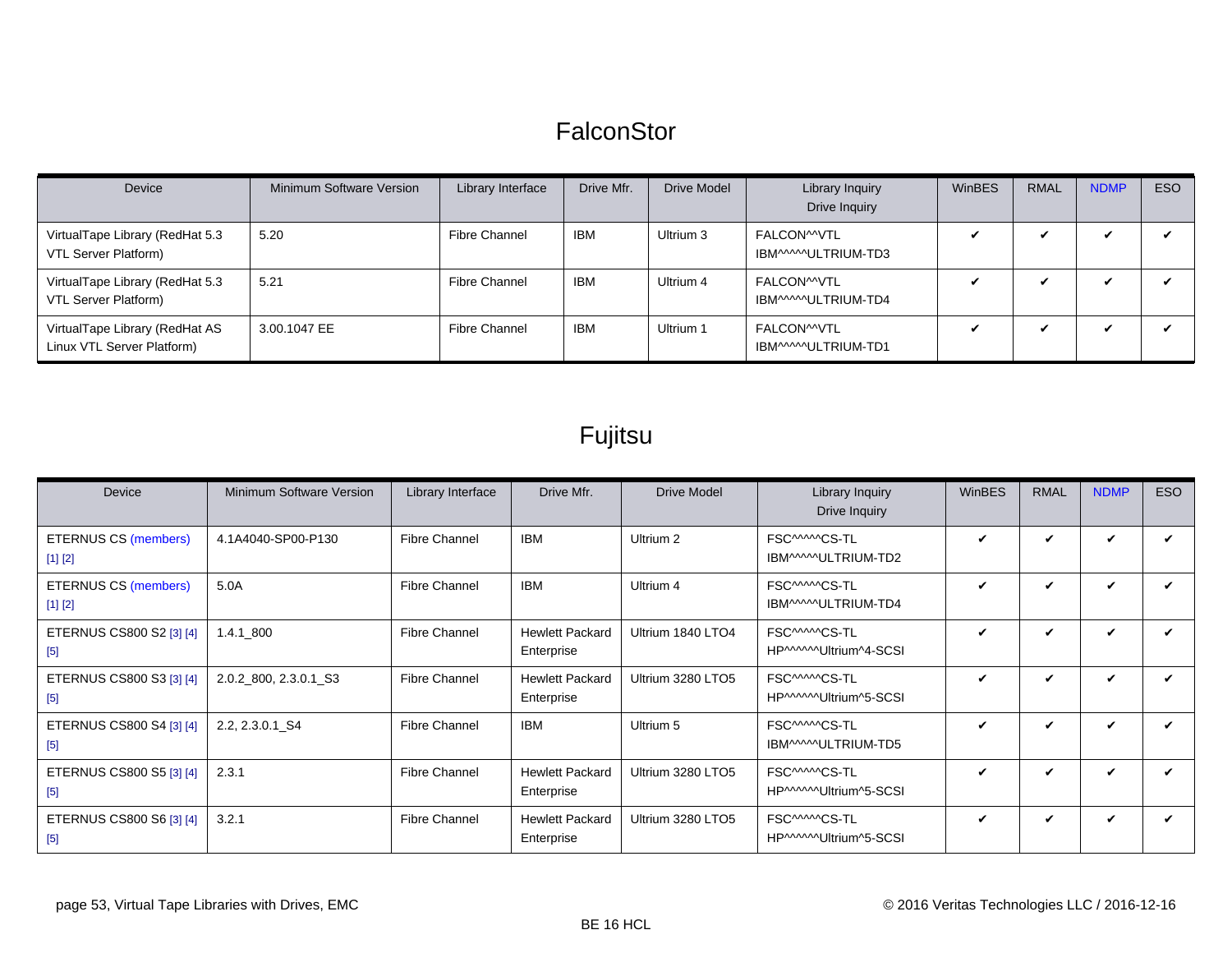# **Fujitsu**

<span id="page-53-0"></span>

| Device                    | Minimum Software Version | Library Interface    | Drive Mfr.                           | Drive Model       | Library Inquiry<br>Drive Inquiry        | WinBES | <b>RMAL</b> | <b>NDMP</b> | ESO |
|---------------------------|--------------------------|----------------------|--------------------------------------|-------------------|-----------------------------------------|--------|-------------|-------------|-----|
| ETERNUS CS800 [3] [4] [5] | 1.4.1 800                | <b>Fibre Channel</b> | <b>Hewlett Packard</b><br>Enterprise | Ultrium 1840 LTO4 | FSC^^^^^CS-TL<br>HP^^^^^^Ultrium^4-SCSI |        |             |             |     |

<span id="page-53-1"></span>1. Capacity and compression reporting is not currently supported for this device.

<span id="page-53-2"></span>2. The ETERNUS line was previously known as the CentricStor.

<span id="page-53-3"></span>3. Backup Exec supports Fujitsu's Path-to-Tape (PTT) feature available on this VTL. PTT enables Backup Exec duplication jobs to move data directly from virtual tape to physical tape while off-loading the actual copying of data from the Backup Exec server to the VTL. This is referred to as "DirectCopy to tape" in the Backup Exec Administrator's Guide.

<span id="page-53-4"></span>4. The default port for Backup Exec remote agents may conflict with the NDMP port used for the Path-to-Tape feature. Refer to the following technote to change the default port: [<http://www.veritas.com/docs/000025898>](http://www.veritas.com/docs/000025898)

<span id="page-53-5"></span>5. This VTL also supports the following emulated tape drives: HPE Ultrium 1-SCSI, HPE Ultrium 2-SCSI, HPE Ultrium 3-SCSI, HPE Ultrium 4-SCSI, HPE Ultrium 5-SCSI, IBM ULTRIUM-TD1, IBM ULTRIUM-TD2, IBM ULTRIUM-TD3, IBM ULTRIUM-TD4, and the IBM ULTRIUM-TD5. Older device software versions may not support newer emulated drive generations.

<span id="page-53-9"></span><span id="page-53-8"></span><span id="page-53-7"></span><span id="page-53-6"></span>

| <b>Device</b>                                    | Minimum Software Version | Library Interface    | Drive Mfr.                       | <b>Drive Model</b> | <b>Library Inquiry</b><br>Drive Inquiry | WinBES       | <b>RMAL</b>  | <b>NDMP</b> | ESO |
|--------------------------------------------------|--------------------------|----------------------|----------------------------------|--------------------|-----------------------------------------|--------------|--------------|-------------|-----|
| D2D4000 Series Backup System<br>$(members)$ [1]  | pf86                     | Fibre Channel        | Hewlett<br>Packard<br>Enterprise | Ultrium 1840 LTO4  | HP^^^^^D2DBS<br>HP^^^^^^Ultrium^4-SCSI  | $\checkmark$ | V            | ✓           |     |
| D2D4100 G2 Series Backup<br>System (members)     | 2.2.10                   | Fibre Channel        | Hewlett<br>Packard<br>Enterprise | Ultrium 3280 LTO5  | HP^^^^^D2DBS<br>HP^^^^^^Ultrium^5-SCSI  | ✓            | $\mathbf{v}$ | ✓           |     |
| D2D4100 Series Backup System<br>$(members)$ [1]  |                          | <b>Fibre Channel</b> | Hewlett<br>Packard<br>Enterprise | Ultrium 1840 LTO4  | HP^^^^^D2DBS<br>HP^^^^^Ultrium^4-SCSI   | V            | ✓            | ✓           |     |
| D2D4300 G2 Series Backup<br>System (members) [1] |                          | <b>Fibre Channel</b> | Hewlett<br>Packard<br>Enterprise | Ultrium 3280 LTO5  | HP^^^^^D2DBS<br>HP^^^^^Ultrium^5-SCSI   | V            | ✓            | V           |     |

#### Hewlett Packard Enterprise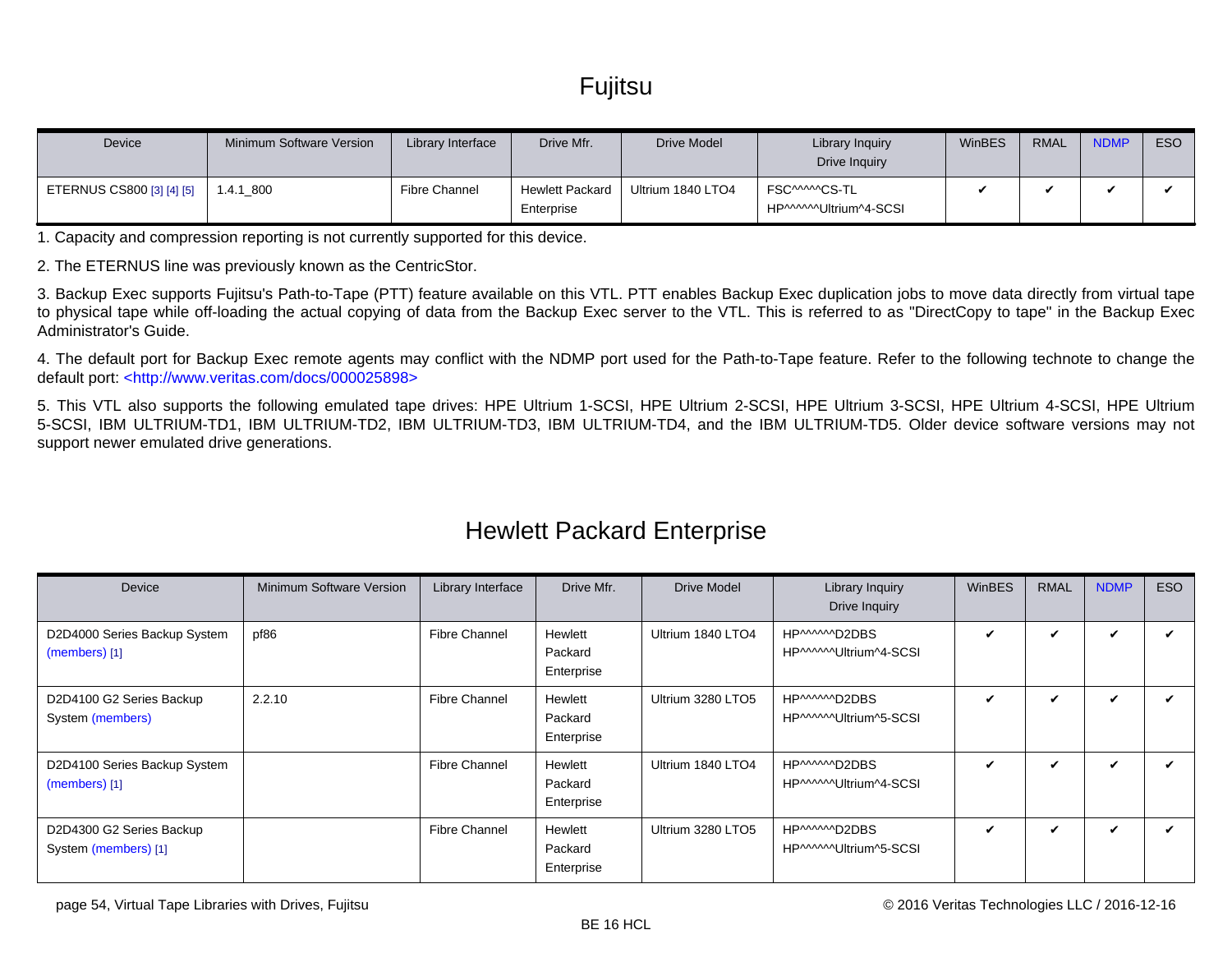# Hewlett Packard Enterprise

<span id="page-54-4"></span><span id="page-54-3"></span><span id="page-54-2"></span><span id="page-54-1"></span><span id="page-54-0"></span>

| Device                        | Minimum Software Version | Library Interface    | Drive Mfr.                       | <b>Drive Model</b> | Library Inquiry<br>Drive Inquiry           | WinBES       | <b>RMAL</b>  | <b>NDMP</b>  | <b>ESO</b>   |
|-------------------------------|--------------------------|----------------------|----------------------------------|--------------------|--------------------------------------------|--------------|--------------|--------------|--------------|
| StoreOnce 3500 (members) [2]  |                          | <b>Fibre Channel</b> | Hewlett<br>Packard<br>Enterprise | Ultrium 3280 LTO5  | HP^^^^^D2DBS<br>HP^^^^^Ultrium^5-SCSI      | $\checkmark$ | V            | $\checkmark$ | $\checkmark$ |
| StoreOnce 4000 (members) [3]  |                          | <b>Fibre Channel</b> | Hewlett<br>Packard<br>Enterprise | Ultrium 3280 LTO5  | HP^^^^^^D2DBS<br>HP^^^^^Ultrium^5-SCSI     | $\checkmark$ | V            | $\checkmark$ | V            |
| StoreOnce 5000 (members) [2]  |                          | <b>Fibre Channel</b> | Hewlett<br>Packard<br>Enterprise | Ultrium 3280 LTO5  | HP^^^^^D2DBS<br>HP^^^^^Ultrium^5-SCSI      | $\checkmark$ | V            | $\checkmark$ | V            |
| StoreOnce 6000 (members)      | 3.0.0-1146.6             | Fibre Channel        | Hewlett<br>Packard<br>Enterprise | Ultrium 3280 LTO5  | HP^^^^^D2DBS<br>HP^^^^^Ultrium^5-SCSI      | $\checkmark$ | V            | $\checkmark$ | $\checkmark$ |
| VLS 300 EVA Gateway [4]       |                          | <b>Fibre Channel</b> | Hewlett<br>Packard<br>Enterprise | Ultrium 230 LTO1   | <b>HPMMMVLS</b><br>HP^^^^^Ultrium^1-SCSI   | $\checkmark$ | $\checkmark$ | $\checkmark$ | $\checkmark$ |
| VLS 300 EVA Gateway [4]       |                          | <b>Fibre Channel</b> | Hewlett<br>Packard<br>Enterprise | Ultrium 460 LTO2   | <b>HPAAAAAVLS</b><br>HP^^^^^Ultrium^2-SCSI | $\checkmark$ | V            | $\checkmark$ | V            |
| VLS 300 EVA Gateway [4]       | 1.1.0                    | <b>Fibre Channel</b> | Hewlett<br>Packard<br>Enterprise | Ultrium 960 LTO3   | <b>HPMMMVLS</b><br>HP^^^^^Ultrium^3-SCSI   | $\checkmark$ | $\checkmark$ | $\checkmark$ | ✓            |
| VLS 6000 Series (members) [4] | 1.1.0                    | <b>Fibre Channel</b> | Hewlett<br>Packard<br>Enterprise | Ultrium 230 LTO1   | <b>HPMMMVLS</b><br>HP^^^^^Ultrium^1-SCSI   | $\checkmark$ | $\checkmark$ | $\checkmark$ | ✓            |
| VLS 6000 Series (members) [4] | 1.1.0                    | <b>Fibre Channel</b> | Hewlett<br>Packard<br>Enterprise | Ultrium 460 LTO2   | <b>HPMMMVLS</b><br>HP^^^^^Ultrium^2-SCSI   | $\checkmark$ | V            | $\checkmark$ | $\checkmark$ |
| VLS 6000 Series (members) [4] | 1.0.4, 1.1.0, 2.0        | <b>Fibre Channel</b> | Hewlett<br>Packard<br>Enterprise | Ultrium 960 LTO3   | <b>HPMMMVLS</b><br>HP^^^^^Ultrium^3-SCSI   | $\checkmark$ | V            | $\checkmark$ | $\checkmark$ |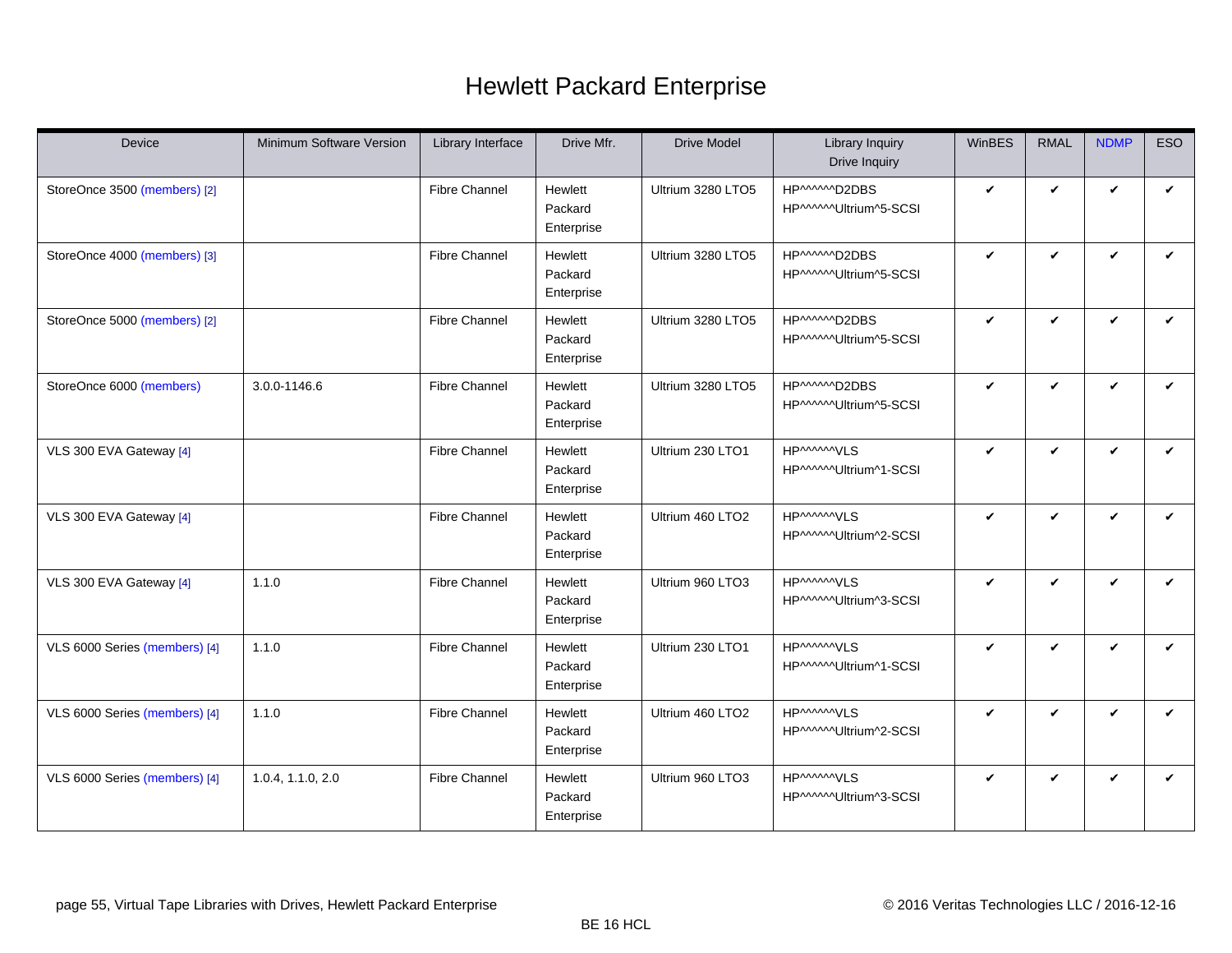# Hewlett Packard Enterprise

| Device                     | <b>Minimum Software Version</b> | Library Interface    | Drive Mfr.                       | <b>Drive Model</b> | Library Inquiry<br>Drive Inquiry            | WinBES       | <b>RMAL</b>  | <b>NDMP</b>  | <b>ESO</b> |
|----------------------------|---------------------------------|----------------------|----------------------------------|--------------------|---------------------------------------------|--------------|--------------|--------------|------------|
| <b>VLS 9000 Series [4]</b> | 2.1                             | <b>Fibre Channel</b> | Hewlett<br>Packard<br>Enterprise | Ultrium 230 LTO1   | <b>HP^^^^^VLS</b><br>HP^^^^^Ultrium^1-SCSI  | $\checkmark$ | ✓            | V            | ✓          |
| <b>VLS 9000 Series [4]</b> | 2.1                             | <b>Fibre Channel</b> | Hewlett<br>Packard<br>Enterprise | Ultrium 460 LTO2   | HPMMMVIS<br>HP^^^^^Ultrium^2-SCSI           | $\checkmark$ | V            | $\checkmark$ | ✓          |
| <b>VLS 9000 Series [4]</b> | 2.1                             | <b>Fibre Channel</b> | Hewlett<br>Packard<br>Enterprise | Ultrium 960 LTO3   | <b>HPMMMVLS</b><br>HP^^^^^Ultrium^3-SCSI    | $\checkmark$ | $\checkmark$ | $\checkmark$ | ✓          |
| <b>VLS 9200 Series [4]</b> | 6.0.0, 6.0.0.2                  | <b>Fibre Channel</b> | Hewlett<br>Packard<br>Enterprise | Ultrium 1840 LTO4  | <b>HP^^^^^VLS</b><br>HP^^^^^Ultrium^4-SCSI  | $\checkmark$ | $\checkmark$ | $\checkmark$ | V          |
| VLS 12000 EVA Gateway [4]  | 2.0                             | <b>Fibre Channel</b> | Hewlett<br>Packard<br>Enterprise | Ultrium 230 LTO1   | <b>HP^^^^^VLS</b><br>HP^^^^^Ultrium^1-SCSI  | $\checkmark$ | V            | V            | ✓          |
| VLS 12000 EVA Gateway [4]  | 2.0                             | <b>Fibre Channel</b> | Hewlett<br>Packard<br>Enterprise | Ultrium 460 LTO2   | <b>HP^^^^^VLS</b><br>HP^^^^^Ultrium^2-SCSI  | $\checkmark$ | V            | V            | ✓          |
| VLS 12000 EVA Gateway [4]  | 2.0                             | <b>Fibre Channel</b> | Hewlett<br>Packard<br>Enterprise | Ultrium 960 LTO3   | <b>HP^^^^^VLS</b><br>HP^^^^^^Ultrium^3-SCSI | $\checkmark$ | V            | $\checkmark$ | V          |

<span id="page-55-0"></span>1. This VTL also supports HPE LTO2, LTO3, LTO4, and LTO5 tape drive emulation. These combinations are also supported.

<span id="page-55-1"></span>2. Version 3.14 code is the minimum required for the StoreOnce 3520, 3540, 5100, & 5500 devices. The code is not backwards compatible with earlier versions of StoreOnce hardware. For more information, please contact Hewlett Packard Enterprise.

<span id="page-55-2"></span>3. This VTL also supports HPE LTO3 and HPE LTO2 tape drive emulation. These combinations are also supported.

<span id="page-55-3"></span>4. HPE supports with maximum block size of 256k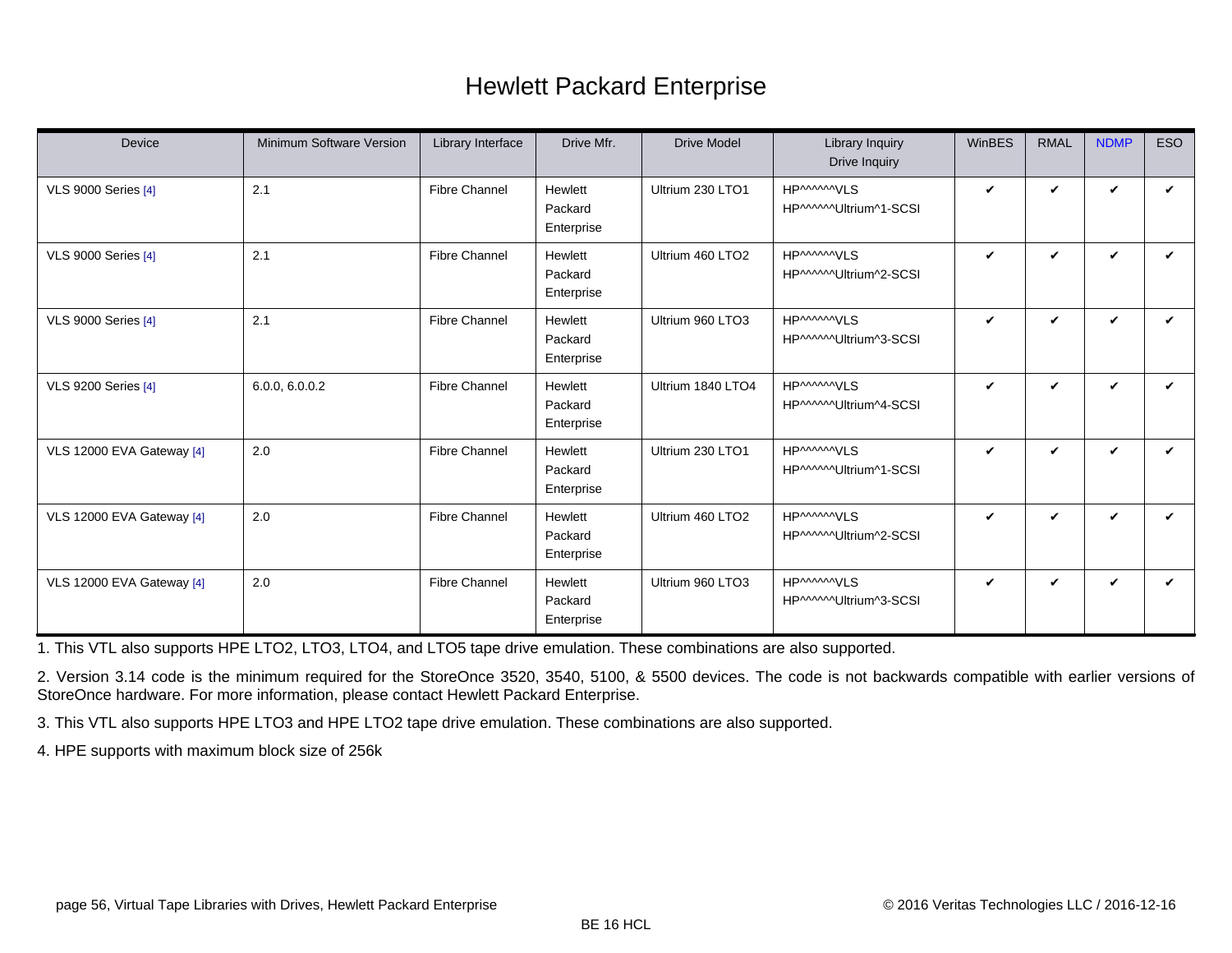<span id="page-56-5"></span><span id="page-56-0"></span>

| Device                                                            | Minimum Software Version   | Library Interface    | Drive Mfr. | Drive Model                               | Library Inquiry<br><b>Drive Inquiry</b> | <b>WinBES</b> | <b>RMAL</b> | <b>NDMP</b> | ESO |
|-------------------------------------------------------------------|----------------------------|----------------------|------------|-------------------------------------------|-----------------------------------------|---------------|-------------|-------------|-----|
| System Storage TS7600 series with<br>ProtecTIER (members) [1] [2] | 2.2.3.16, 3.3.0.0, 3.4.0.0 | <b>Fibre Channel</b> | IBM        | TotalStorage 3580<br>Ultrium 3            | IBM^^^^^V3584L32<br>IBM^^^^^ULT3580-TD3 |               |             |             |     |
| Virtualization Engine TS7530 [3] [4]                              | 1.10                       | <b>Fibre Channel</b> | <b>IBM</b> | <b>System Storage</b><br>TS2340 Ultrium 4 | IBM^^^^^TS7530<br>IBM^^^^^ULT3580-TD4   |               |             |             |     |

<span id="page-56-1"></span>1. Capacity and compression reporting is not currently supported for this device.

- <span id="page-56-2"></span>2. Minimum firmware level of 2.2.3.16 is required.
- <span id="page-56-3"></span>3. Consult with IBM for their "Best Practices" configuration, which is required for ESO.
- <span id="page-56-4"></span>4. The maximum Buffer/Block size supported for this device is 128K.

### **NetApp**

<span id="page-56-6"></span>

| Device                                      | Minimum Software Version | Library Interface | Drive Mfr. | <b>Drive Model</b> | Library Inquiry<br>Drive Inquiry   | WinBES | <b>RMAL</b> | <b>NDMP</b> | ESO |
|---------------------------------------------|--------------------------|-------------------|------------|--------------------|------------------------------------|--------|-------------|-------------|-----|
| NearStore Virtual Tape<br>Library (members) | 4.1.2, 5.2.3 (VTL OS)    | Fibre Channel     | <b>IBM</b> | Ultrium 2          | NETAPP^^VTL<br>IBM^^^^^ULTRIUM-TD2 |        |             |             |     |
| NearStore Virtual Tape<br>Library (members) | 6.0.1P2                  | Fibre Channel     | <b>IBM</b> | Ultrium 4          | NETAPP^^VTL<br>IBM^^^^^ULTRIUM-TD4 |        |             |             |     |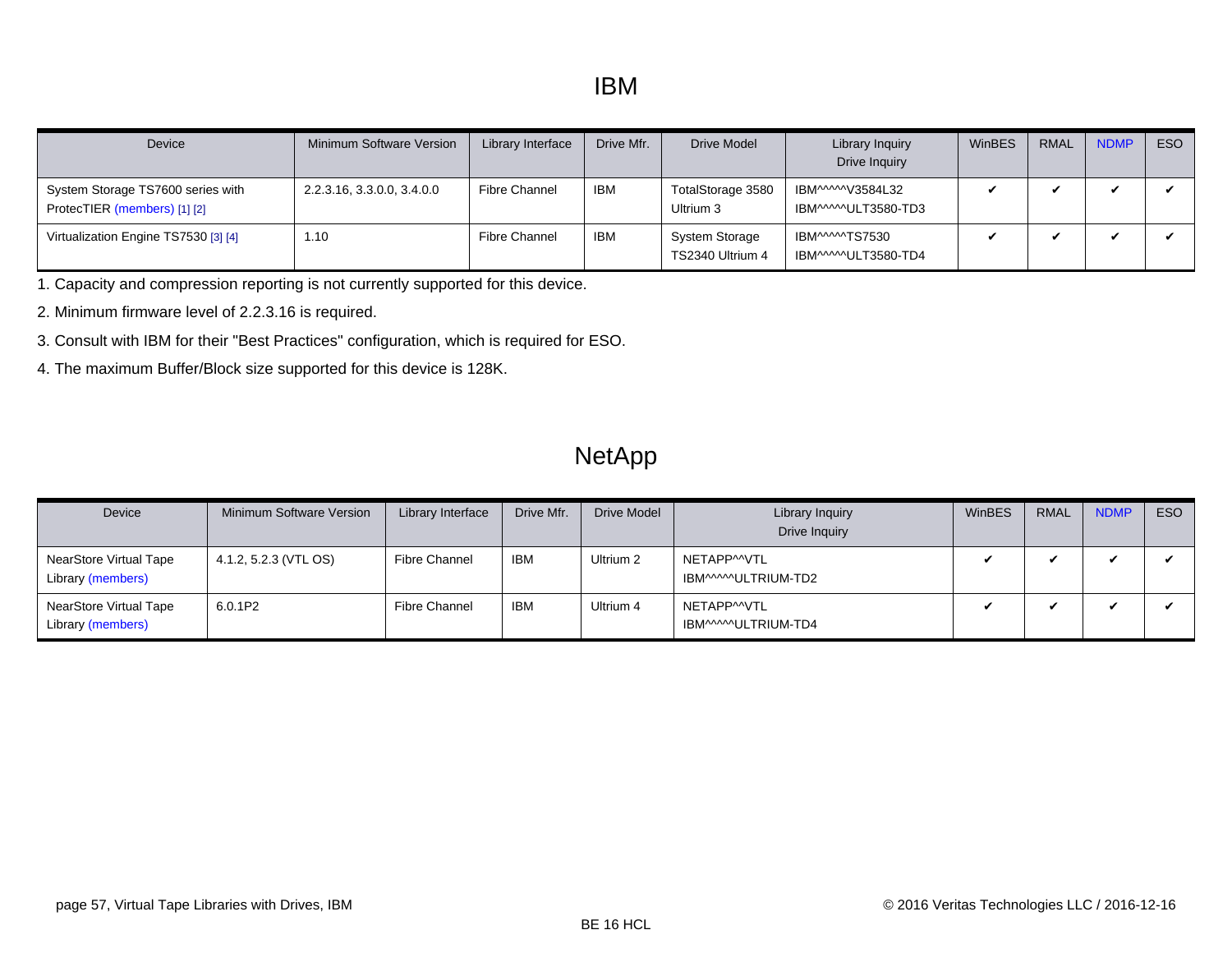# Overland Storage

<span id="page-57-0"></span>

| <b>Device</b>   | <b>Minimum Software Version</b> | Library Interface    | Drive Mfr.                        | Drive Model      | Library Inquiry<br>Drive Inquiry            | WinBES | <b>RMAL</b> | <b>NDMP</b> | ESO |
|-----------------|---------------------------------|----------------------|-----------------------------------|------------------|---------------------------------------------|--------|-------------|-------------|-----|
| <b>REO 4600</b> |                                 | <b>Fibre Channel</b> | <b>Hewlett Packard Enterprise</b> | Ultrium 460 LTO2 | OVERLANDREO^Series<br>HP^^^^^Ultrium^2-SCSI |        |             |             |     |

#### Quantum

<span id="page-57-5"></span><span id="page-57-4"></span><span id="page-57-3"></span>

| Device                                        | Minimum<br>Software<br>Version   | Library Interface    | Drive Mfr.                        | <b>Drive Model</b> | Library Inquiry<br>Drive Inquiry     | WinBES       | <b>RMAL</b> | <b>NDMP</b>        | <b>ESO</b> |
|-----------------------------------------------|----------------------------------|----------------------|-----------------------------------|--------------------|--------------------------------------|--------------|-------------|--------------------|------------|
| DXi3500/DXi5500 Dxi Series<br>(members)       | 04.00.114,<br>04.00.123,<br>0400 | <b>Fibre Channel</b> | Quantum                           | <b>DLT 7000</b>    | QUANTUM^DXi<br>QUANTUM^DLT7000       | $\checkmark$ | ✓           | V                  |            |
| DXi4700 Series (members) [1]                  | 2.3.1, 3.0                       | <b>Fibre Channel</b> | <b>Hewlett Packard Enterprise</b> | Ultrium 3280 LTO5  | QUANTUM^DXi<br>HP^^^^^Ultrium^5-SCSI | $\checkmark$ | V           | V                  |            |
| DXi6700 Series (members) [1] [2]<br>$[3] [4]$ | 1.4.1, 2.0.1,<br>2.3.0           | Fibre Channel        | <b>Hewlett Packard Enterprise</b> | Ultrium 1840 LTO4  | QUANTUM^DXi<br>HP^^^^^Ultrium^4-SCSI | $\checkmark$ | V           | V                  | ✓          |
| DXi6800 Series (members) [1] [2]<br>$[4]$     | $2.2\_68$                        | <b>Fibre Channel</b> | <b>Hewlett Packard Enterprise</b> | Ultrium 1840 LTO4  | QUANTUM^DXi<br>HP^^^^^Ultrium^4-SCSI | $\checkmark$ | ✓           | $\checkmark$       |            |
| DXi6900 Series (members) [1] [2]<br>$[4]$     | 3.0.0                            | <b>Fibre Channel</b> | <b>Hewlett Packard Enterprise</b> | Ultrium 3280 LTO5  | QUANTUM^DXi<br>HP^^^^^Ultrium^5-SCSI | $\checkmark$ | V           | V                  |            |
| DXi7500 Series (members) [2] [4]<br>$[5]$     | 1.0, 5.1.312b                    | <b>Fibre Channel</b> | <b>Hewlett Packard Enterprise</b> | Ultrium 1840 LTO4  | QUANTUM^DXi<br>HP^^^^^Ultrium^4-SCSI | $\checkmark$ | V           | V                  |            |
| DXi8500 Series (members) [1] [2]<br>$[4]$     | $1.4.2\_85$ ,<br>$1.4.5\_85$     | <b>Fibre Channel</b> | <b>Hewlett Packard Enterprise</b> | Ultrium 1840 LTO4  | QUANTUM^DXi<br>HP^^^^^Ultrium^4-SCSI | $\checkmark$ | V           | $\boldsymbol{\nu}$ |            |

<span id="page-57-9"></span><span id="page-57-8"></span><span id="page-57-7"></span><span id="page-57-6"></span><span id="page-57-1"></span>1. This VTL also supports the following emulated tape drives: HP Ultrium 2-SCSI, HP Ultrium 3-SCSI, HP Ultrium 4-SCSI, HP Ultrium 5-SCSI, IBM ULTRIUM-TD2, IBM ULTRIUM-TD3, IBM ULTRIUM-TD4, and the IBM ULTRIUM-TD5.

<span id="page-57-2"></span>2. Backup Exec supports Quantum's Path-to-Tape (PTT) feature available on this VTL. PTT enables Backup Exec duplication jobs to move data directly from virtual tape to physical tape while off-loading the actual copying of data from the Backup Exec server to the VTL. This is referred to as "DirectCopy to tape" in the Backup Exec Administrator's Guide.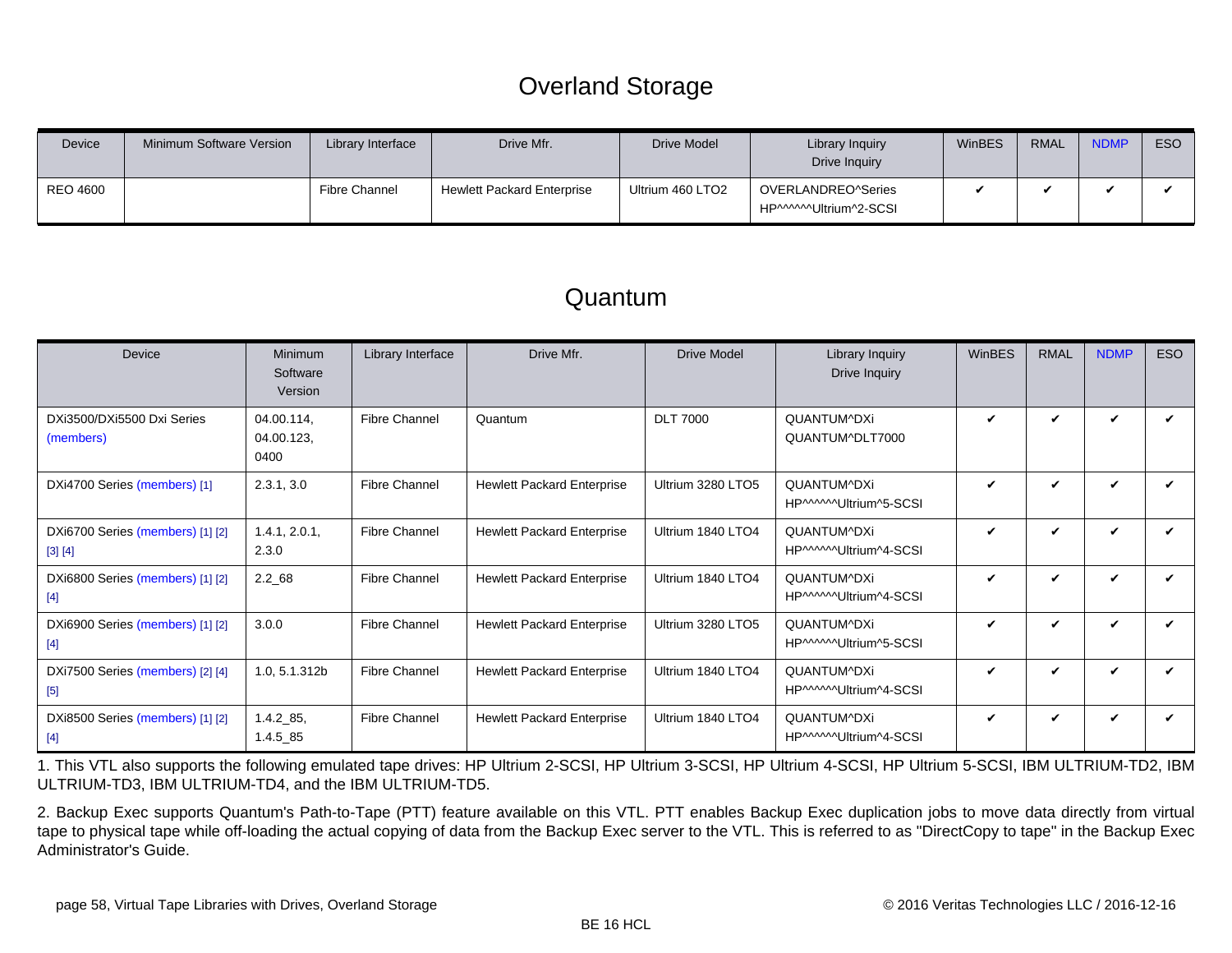<span id="page-58-3"></span><span id="page-58-0"></span>3. In order to support 2TB capacity expansions for the DXi6700, Quantum DXi Software 2.0.1 (or higher) is required. Please contact Quantum Service OSR@Quantum.com

<span id="page-58-4"></span>4. The default port for Backup Exec remote agents may conflict with the NDMP port used for the Path-to-Tape feature. Refer to the following technote to change the default port: [<http://www.veritas.com/docs/000025898>](http://www.veritas.com/docs/000025898)

<span id="page-58-5"></span>5. This VTL also supports the following emulated tape drives: HPE Ultrium 1-SCSI, HPE Ultrium 2-SCSI, HPE Ultrium 3-SCSI, HPE Ultrium 4-SCSI, IBM ULTRIUM-TD1, IBM ULTRIUM-TD2, IBM ULTRIUM-TD3, IBM ULTRIUM-TD4, Quantum LTO-2, Quantum LTO-3, Quantum SDLT 600, and the Quantum DLT-S4.

### **SEPATON**

<span id="page-58-6"></span>

| Device          | Minimum Software Version | Library Interface    | Drive Mfr. | <b>Drive Model</b> | Library Inquiry<br>Drive Inquiry     | WinBES | <b>RMAL</b> | <b>NDMP</b> | ESO |
|-----------------|--------------------------|----------------------|------------|--------------------|--------------------------------------|--------|-------------|-------------|-----|
| S2100 (members) | 2.1.2                    | <b>Fibre Channel</b> | IBM        | Ultrium 1          | SEPATON^S2100<br>IBM^^^^^ULTRIUM-TD1 |        |             |             |     |
| S2100 (members) | 2.1.2, 5.2.2             | <b>Fibre Channel</b> | <b>IBM</b> | Ultrium 3          | SEPATON^S2100<br>IBM^^^^^ULTRIUM-TD3 |        |             |             |     |

# Virtual Tape Library Families

When a hardware family of devices is listed, refer to this section for a definition of family members. Generally speaking, the family name and members are defined by the hardware manufacturer, and share common operational traits. In some cases, a specific member of the family may not be supported in the same fashion as the other members. When this occurs, a footnote in the hardware category section will indentify this limitation.

# Data Domain

<span id="page-58-2"></span><span id="page-58-1"></span>

| <b>Backtrack</b> | Family                  | Interface            | <b>Family Members</b>                                                                                                                                                             |
|------------------|-------------------------|----------------------|-----------------------------------------------------------------------------------------------------------------------------------------------------------------------------------|
| <b>Backtrack</b> | <b>Appliance Series</b> | <b>Fibre Channel</b> | DD140, DD160, DD510, DD530, DD560, DD565, DD580, DD610, DD620, DD630, DD640, DD660, DD670, DD690, DD860, DD880, U<br>DD890, DD990, DD2200, DD2500, DD4200, DD4500, DD7200, DD9500 |
| <b>Backtrack</b> | DD400 Series            | <b>Fibre Channel</b> | DD410, DD430, DD460                                                                                                                                                               |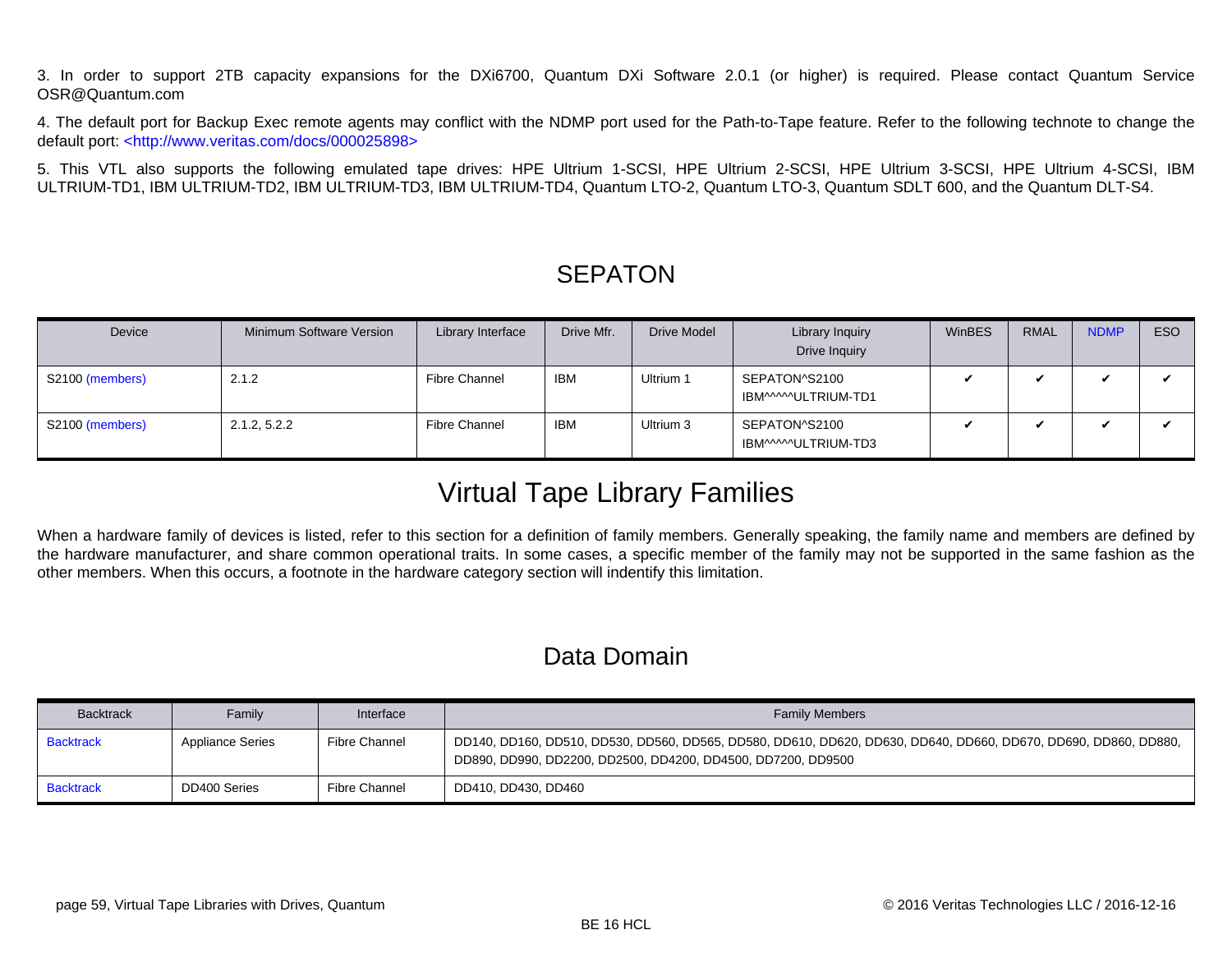<span id="page-59-1"></span><span id="page-59-0"></span>

| <b>Backtrack</b> | Family              | Interface            | <b>Family Members</b>                                                                                      |
|------------------|---------------------|----------------------|------------------------------------------------------------------------------------------------------------|
| <b>Backtrack</b> | CDL300 Series       | <b>Fibre Channel</b> | CDL310                                                                                                     |
| <b>Backtrack</b> | Disk Library Series | Fibre Channel        | CDL210, CDL300 Series, CDL310, CDL700, CDL700 Series, CDL710, CDL720, CDL740, DL4000 Series, DL6000 Series |

# Fujitsu

<span id="page-59-2"></span>

| <b>Backtrack</b> | Family     | Interface            | <b>Family Members</b>                                                                                                                           |
|------------------|------------|----------------------|-------------------------------------------------------------------------------------------------------------------------------------------------|
| <b>Backtrack</b> | ETERNUS CS | <b>Fibre Channel</b> | 「ETERNUS CS50, ETERNUS CS500, ETERNUS CS1000, ETERNUS CS1500, ETERNUS CS2000, ETERNUS CS3000,<br>ETERNUS CS4000, ETERNUS CS5000, ETERNUS CS8000 |

# Hewlett Packard Enterprise

<span id="page-59-11"></span><span id="page-59-10"></span><span id="page-59-9"></span><span id="page-59-8"></span><span id="page-59-7"></span><span id="page-59-6"></span><span id="page-59-5"></span><span id="page-59-4"></span><span id="page-59-3"></span>

| <b>Backtrack</b> | Family                          | Interface            | <b>Family Members</b>                                                                            |
|------------------|---------------------------------|----------------------|--------------------------------------------------------------------------------------------------|
| <b>Backtrack</b> | D2D4000 Series Backup System    | Fibre Channel        | D2D4004fc Backup System, D2D4009fc Backup System                                                 |
| <b>Backtrack</b> | D2D4100 G2 Series Backup System | <b>Fibre Channel</b> | D2D4106fc G2 Backup System, D2D4112 G2 Backup System                                             |
| <b>Backtrack</b> | D2D4100 Series Backup System    | Fibre Channel        | D2D4112fc Backup System                                                                          |
| <b>Backtrack</b> | D2D4300 G2 Series Backup System | <b>Fibre Channel</b> | D2D4312 G2 Backup System, D2D4324 G2 Backup System                                               |
| <b>Backtrack</b> | StoreOnce 3500                  | <b>Fibre Channel</b> | StoreOnce 3520, StoreOnce 3540                                                                   |
| <b>Backtrack</b> | StoreOnce 4000                  | <b>Fibre Channel</b> | StoreOnce 4210fc, StoreOnce 4220, StoreOnce 4420, StoreOnce 4430, StoreOnce 4500, StoreOnce 4700 |
| <b>Backtrack</b> | StoreOnce 5000                  | <b>Fibre Channel</b> | StoreOnce 5100, StoreOnce 5500                                                                   |
| <b>Backtrack</b> | StoreOnce 6000                  | <b>Fibre Channel</b> | StoreOnce 6500, StoreOnce 6600, StoreOnce B6200                                                  |
| <b>Backtrack</b> | VLS 6000 Series                 | Fibre Channel        | VLS6105, VLS6109, VLS6218, VLS6227, VLS6510, VLS6518, VLS6636, VLS6653, VLS6840, VLS6870         |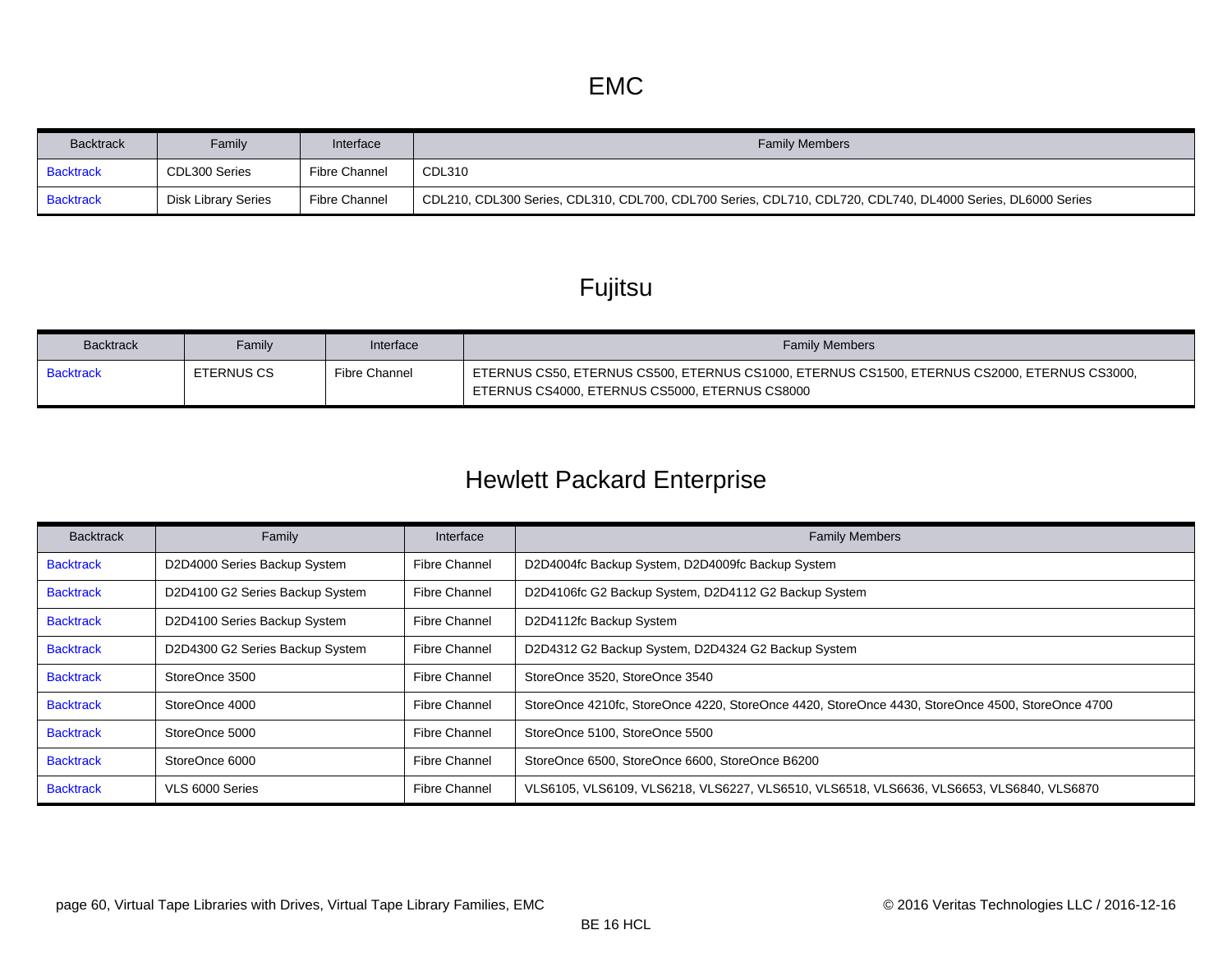### IBM

<span id="page-60-0"></span>

| <b>Backtrack</b> | Family                                       | Interface     | <b>Family Members</b>                                                                                                                                                                           |
|------------------|----------------------------------------------|---------------|-------------------------------------------------------------------------------------------------------------------------------------------------------------------------------------------------|
| <b>Backtrack</b> | System Storage TS7600 series with ProtecTIER | Fibre Channel | System Storage TS7610SM1 ProtecTIER (V-TS3500), System Storage TS7620SM2 ProtecTIER (V-TS3500),<br>System Storage TS7650AP1 ProtecTIER (V-TS3500), System Storage TS7650G ProtecTIER (V-TS3500) |

# NetApp

<span id="page-60-1"></span>

| <b>Backtrack</b> | Family                         | Interface     | <b>Family Members</b>                    |
|------------------|--------------------------------|---------------|------------------------------------------|
| <b>Backtrack</b> | NearStore Virtual Tape Library | Fibre Channel | VTL300, VTL600, VTL700, VTL1200, VTL1400 |

#### Quantum

<span id="page-60-8"></span><span id="page-60-7"></span><span id="page-60-6"></span><span id="page-60-5"></span><span id="page-60-4"></span><span id="page-60-3"></span><span id="page-60-2"></span>

| <b>Backtrack</b> | Family                     | Interface            | <b>Family Members</b>                                   |
|------------------|----------------------------|----------------------|---------------------------------------------------------|
| <b>Backtrack</b> | DXi3500/DXi5500 Dxi Series | <b>Fibre Channel</b> | DXi3500, DXi5500                                        |
| <b>Backtrack</b> | DXi4700 Series             | <b>Fibre Channel</b> | <b>DXi4701</b>                                          |
| <b>Backtrack</b> | DXi6700 Series             | <b>Fibre Channel</b> | DXi6700, DXi6701, DXi6702                               |
| <b>Backtrack</b> | DXi6800 Series             | <b>Fibre Channel</b> | DXi6802                                                 |
| <b>Backtrack</b> | DXi6900 Series             | <b>Fibre Channel</b> | DXi6900, DXi6900-S                                      |
| <b>Backtrack</b> | DXi7500 Series             | <b>Fibre Channel</b> | DXi7500, DXi7500 Enterprise, DXi7500 Express, DXi7500-N |
| <b>Backtrack</b> | DXi8500 Series             | <b>Fibre Channel</b> | DXi8500, DXi8500 2TB, DXi8500 3TB                       |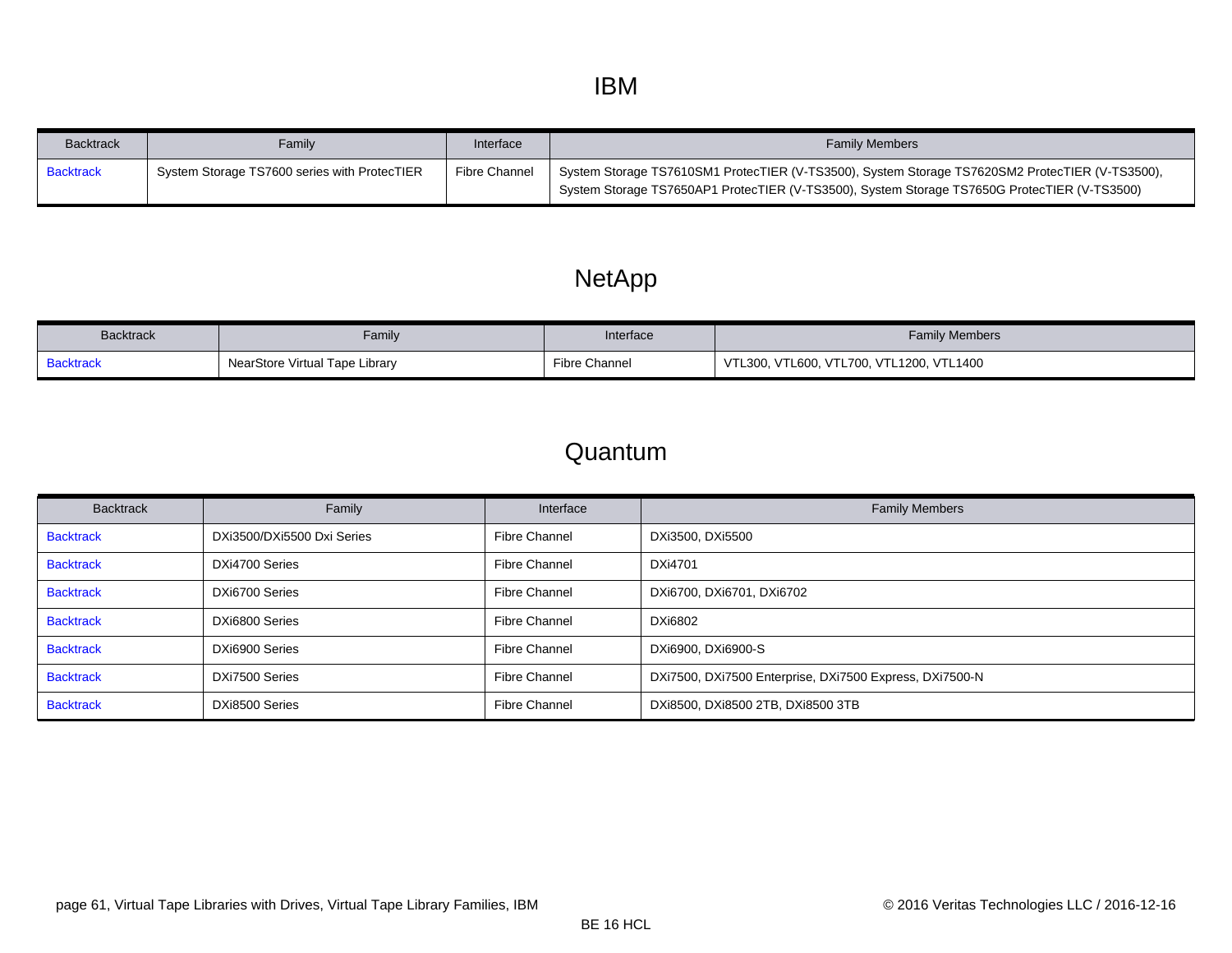# **SEPATON**

<span id="page-61-0"></span>

| <b>Backtrack</b> | Family | Interface     | <b>Family Members</b>                      |
|------------------|--------|---------------|--------------------------------------------|
| <b>Backtrack</b> | S2100  | Fibre Channel | S2100-DS2, S2100-DS3, S2100-ES2, S2100-ES3 |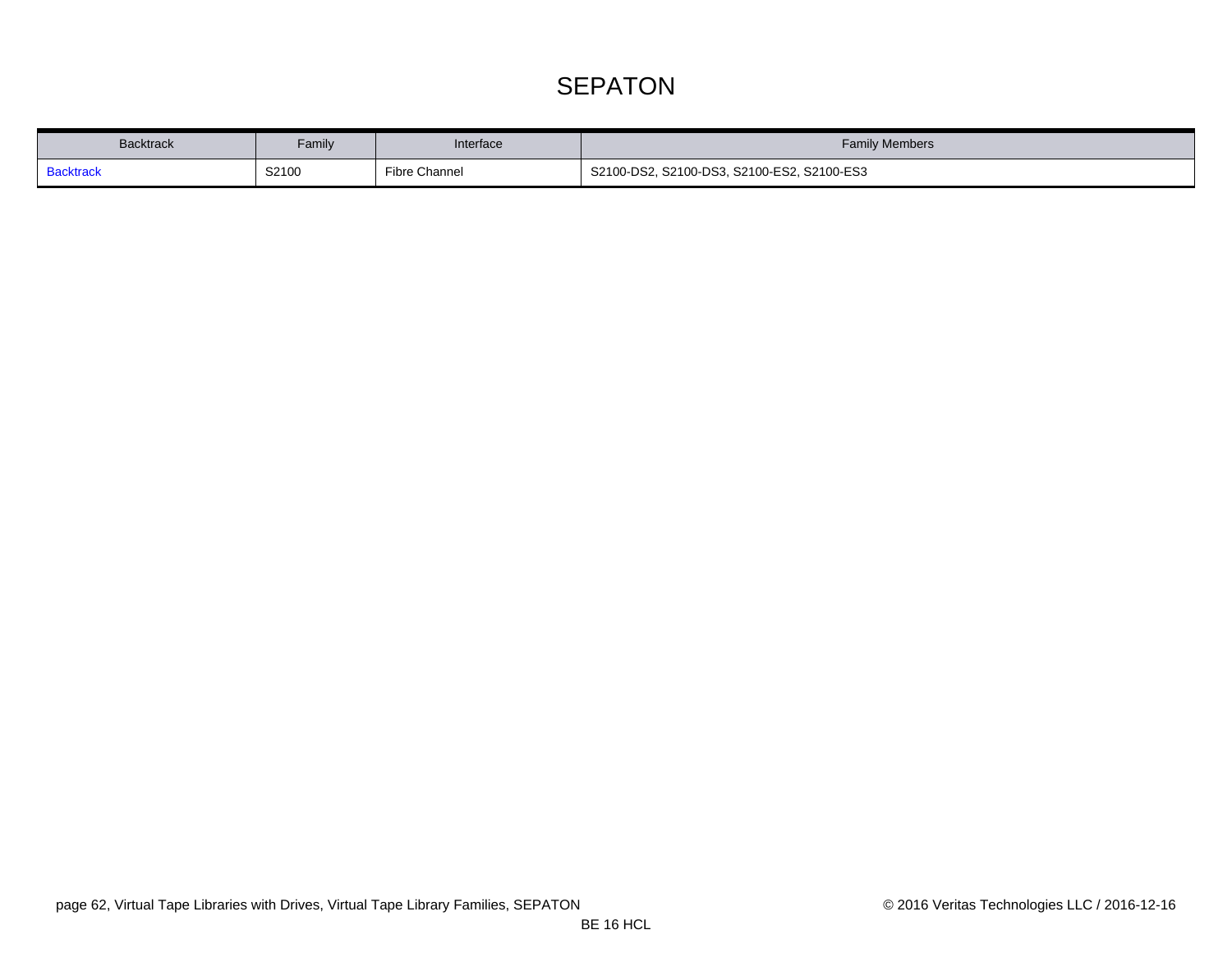# Tape Drives

The tape drive support information is listed below. This information is organized by vendor and provides information on the tape drives tested, the supported Inquiry Strings, the type of interface, media type, and any special notes on a per device basis.

#### **Please Note:**

1. To ensure support, a device must be supported by Veritas and the device manufacturer.

2. Unless otherwise noted, Veritas tape class drivers were used when testing Windows-supported devices.

3. At times the manufacturer may refer to their devices by product name, which differs from the model name.

4. WORM is supported only on tape drives with a footnote indicating WORM support and a possible minimum firmware or software level. These footnotes are documented in this stand-alone tape drive section. To determine if WORM is supported in an automation environment. (i.e. physical tape libraries), please refer to the tape drive manufacturers stand-alone drive section and check for a footnote. If WORM is supported in the manufacturers drive section, then it is supported in all automation, unless documented otherwise in the automation section.

5. Hardware encryption is supported only on tape drives with a footnote indicating hardware encryption support and a possible minimum firmware or software level. These footnotes are documented in this stand-alone tape drive section. To determine if hardware encryption is supported in an automation environment. (i.e. physical tape libraries), please refer to the tape drive manufacturers stand-alone drive section and check for a footnote. If hardware encryption is supported in the manufacturers drive section, then it is supported in all automation, unless documented otherwise in the automation section.

6. The "ULTRIUM-TD" and the "ULT3580-TD" inquiry strings are interchangeable (both are supported), unless otherwise indicated. The "ULTRIUM-HH" and the "ULT3580-HH" inquiry strings are interchangeable (both are supported), unless otherwise indicated.

7. Unless specifically stated in technote article <http://www.veritas.com/docs/000038683>, tape libraries or tape drives attached to a RAID controller are not supported.

8. The HPE One Button Disaster Recovery (OBDR) feature is no longer supported with Backup Exec.

### Tape Drive Legend

| Value         | Meaning                                                                                                                                                                                                         |
|---------------|-----------------------------------------------------------------------------------------------------------------------------------------------------------------------------------------------------------------|
|               | Character used to denote a space in the INQUIRY STRING.                                                                                                                                                         |
|               | Character used to denote support for the item listed in the column.                                                                                                                                             |
| <b>WinBES</b> | The listed device is supported in a Windows Backup Exec Server platform. See the SCL (<br><http: 000115689="" docs="" www.veritas.com="">) for supported Backup Exec Server Operating System platforms.</http:> |
| <b>RMAL</b>   | The listed device is supported in a Remote Media Agent for Linux platform. See the SCL (<br><http: 000115689="" docs="" www.veritas.com="">) for supported Remote Media Agent for Linux platforms.</http:>      |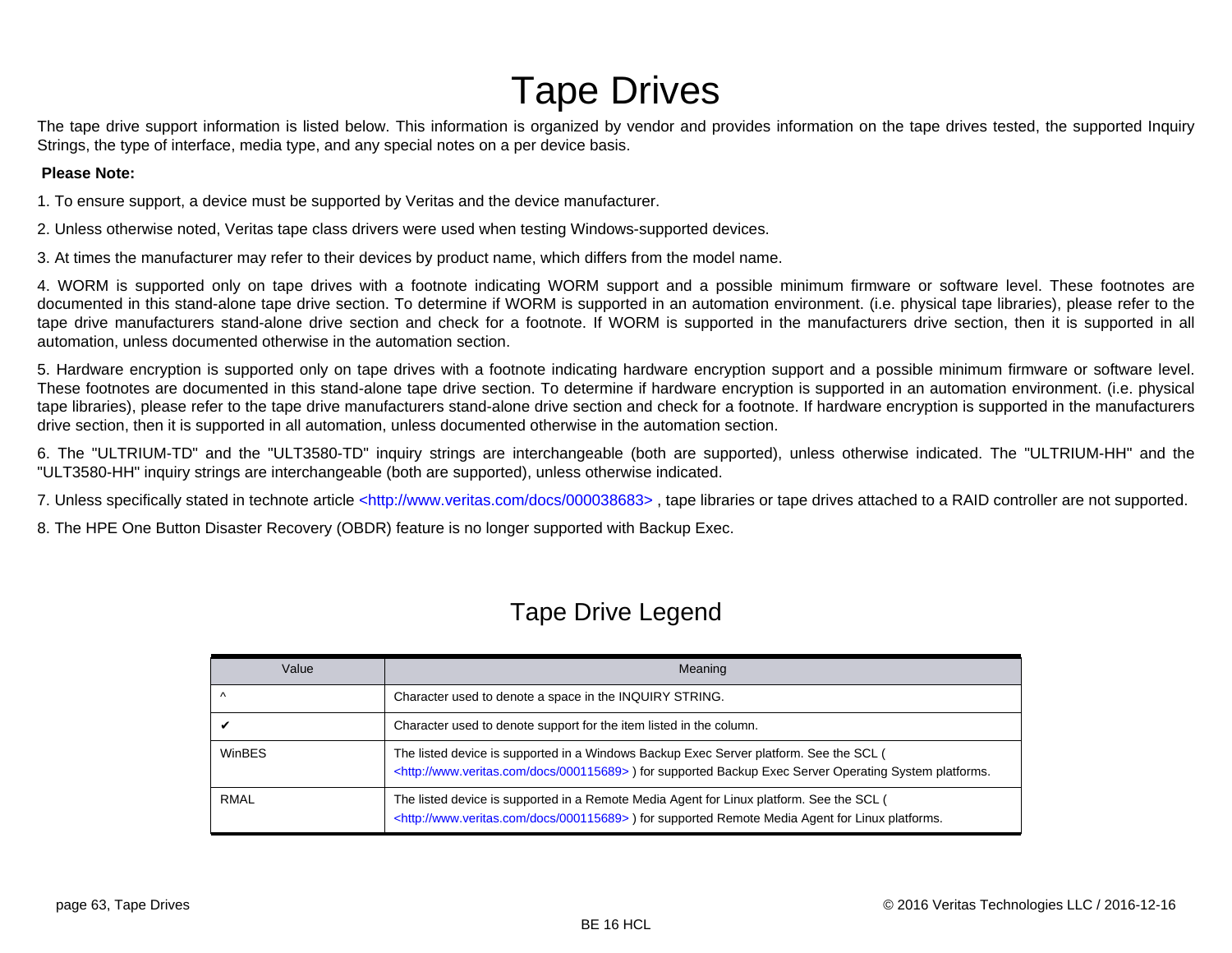|                 | Contents          |                                   |
|-----------------|-------------------|-----------------------------------|
| actidata        | Dell              | <b>Hewlett Packard Enterprise</b> |
| <u>IBM</u>      | Imation           | Oracle                            |
| Quantum         | <b>StorageTek</b> | <b>Sun</b>                        |
| <u>Tandberg</u> | <b>UNITEX</b>     |                                   |

# actidata

| Device                      | <b>Inquiry String</b> | Drive Interface      | Media           | <b>WinBES</b> | <b>RMAL</b> |
|-----------------------------|-----------------------|----------------------|-----------------|---------------|-------------|
| actiTape LTO3 - Half Height | IBM^^^^^ULT3580-HH3   | SCSI                 | LTO <sub></sub> |               |             |
| actiTape LTO4 - Full Height | IBM^^^^^ULT3580-TD4   | <b>Fibre Channel</b> | LTO <sub></sub> |               |             |
| actiTape LTO4 - Full Height | IBM^^^^^ULT3580-TD4   | SCSI                 | <b>LTO</b>      |               |             |
| actiTape LTO4 - Half Height | IBM^^^^^ULT3580-HH4   | <b>SAS</b>           | LTO <sub></sub> |               |             |
| actiTape LTO5 - Full Height | IBM^^^^ULT3580-TD5    | Fibre Channel        | <b>LTO</b>      | ✔             |             |
| actiTape LTO5 - Full Height | IBM^^^^^ULT3580-TD5   | <b>SAS</b>           | LTO <sub></sub> | ✔             |             |

# Dell

| Device                          | <b>Inquiry String</b> | Drive Interface | Media           | <b>WinBES</b>              | <b>RMAL</b>        |
|---------------------------------|-----------------------|-----------------|-----------------|----------------------------|--------------------|
| PowerVault 100T DAT72           | SEAGATE^DAT^DAT72     | SCSI            | 4 <sub>mm</sub> | ✓                          | ✓                  |
| PowerVault 110T LTO2 (Gen2 IBM) | IBM^^^^^ULTRIUM-TD2   | SCSI            | <b>LTO</b>      | ✓                          | $\boldsymbol{\nu}$ |
| PowerVault 110T LTO3 (IBM) [1]  | IBM^^^^^ULTRIUM-TD3   | SCSI            | <b>LTO</b>      | ✓                          | ╯                  |
| PowerVault 110T VS160           | QUANTUM^DLT^VS160     | SCSI            | <b>DLT</b>      | ✔                          | ັ                  |
| PowerVault 112T series [2]      | varies                | SCSI            |                 | $\boldsymbol{\mathcal{U}}$ |                    |
| PowerVault 114T series [2]      | varies                | SAS             |                 | $\boldsymbol{\nu}$         |                    |
| PowerVault 114T series [2]      | varies                | SCSI            |                 | $\boldsymbol{\nu}$         |                    |
| PowerVault 114X series [2]      | varies                | <b>USB 2.0</b>  |                 | ✔                          |                    |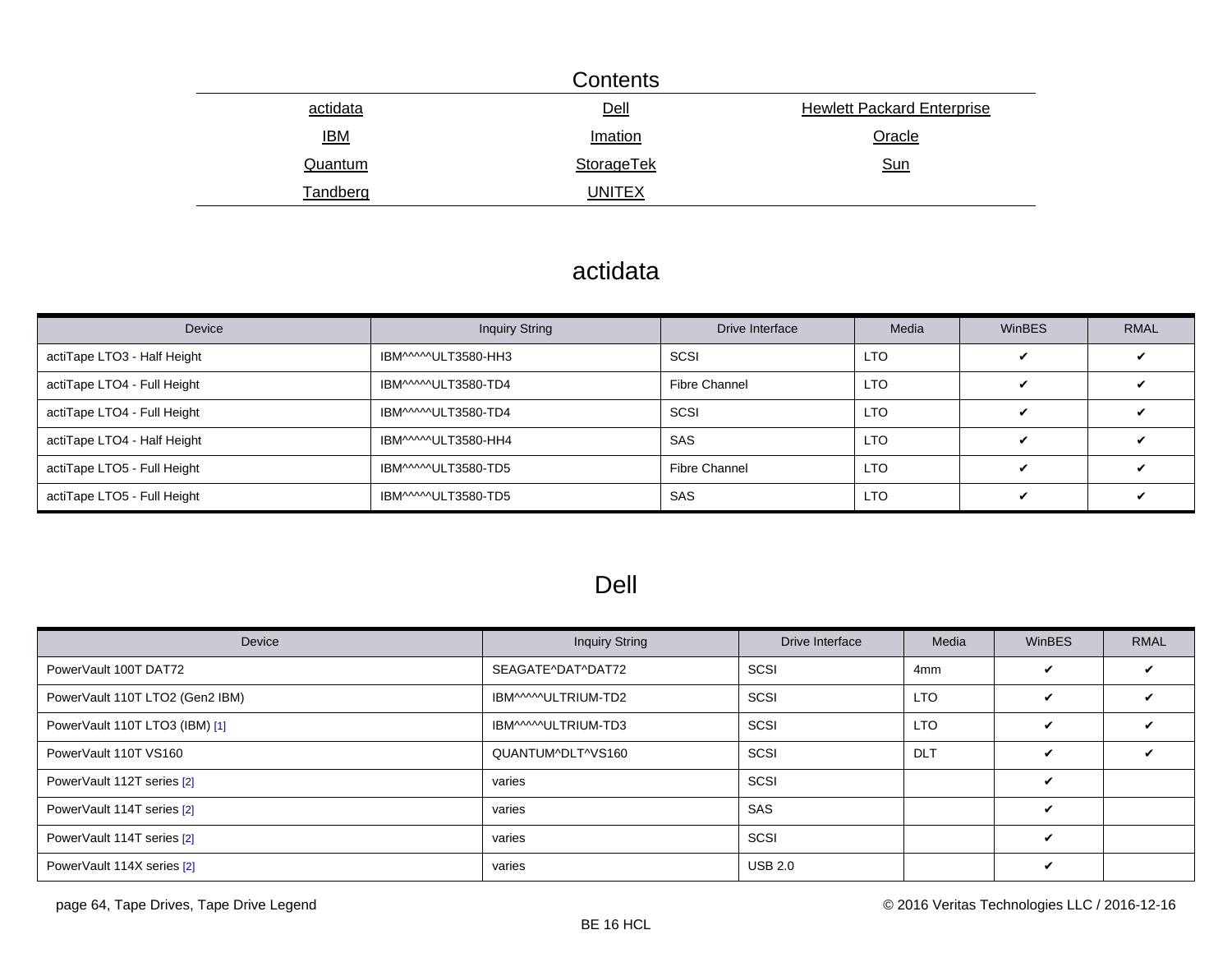### Dell

| Device                                | <b>Inquiry String</b> | Drive Interface | Media      | <b>WinBES</b> | <b>RMAL</b> |
|---------------------------------------|-----------------------|-----------------|------------|---------------|-------------|
| PowerVault 114X series [2]            | various^LTO^drives    | <b>SAS</b>      |            | V             |             |
| PowerVault LTO-6 [3] [4]              | IBM^^^^^ULTRIUM-HH6   | <b>SAS</b>      | <b>LTO</b> | V             | V           |
| PowerVault LTO-7 [3] [4]              | IBM^^^^^ULTRIUM-HH7   | <b>SAS</b>      | <b>LTO</b> | V             | V           |
| PowerVault LTO3-060 (IBM) [3]         | IBM^^^^ULTRIUM-HH3    | SAS             | <b>LTO</b> | V             | V           |
| PowerVault LTO3-060 (IBM) [3]         | IBM^^^^^ULTRIUM-HH3   | <b>SCSI</b>     | <b>LTO</b> | V             | V           |
| PowerVault LTO3-060 (Quantum) [3]     | QUANTUM^ULTRIUM^3     | <b>SAS</b>      | <b>LTO</b> | $\mathbf v$   | V           |
| PowerVault LTO3-060 (Quantum) [5]     | QUANTUM^ULTRIUM^3     | <b>SCSI</b>     | <b>LTO</b> | V             | V           |
| PowerVault LTO3-080 (IBM) [3]         | IBM^^^^ULTRIUM-HH3    | <b>SAS</b>      | <b>LTO</b> | V             | V           |
| PowerVault LTO4-120 (Quantum) [3] [4] | QUANTUM^ULTRIUM^4     | <b>SAS</b>      | <b>LTO</b> | $\mathbf v$   | V           |
| PowerVault LTO4-120 [3] [4]           | IBM^^^^^ULTRIUM-TD4   | <b>SAS</b>      | <b>LTO</b> | V             | ✓           |
| PowerVault LTO4-120HH [3] [4]         | IBM^^^^^ULTRIUM-HH4   | SAS             | <b>LTO</b> | V             | V           |
| PowerVault LTO5-140 [3] [4]           | IBM^^^^^ULTRIUM-HH5   | SAS             | <b>LTO</b> | V             | V           |

<span id="page-64-0"></span>1. WORM tape is supported with initial firmware level 5480

<span id="page-64-1"></span>2. This is a rack mounted enclosure for Dell certified tape drives and should not be confused with actual Dell tape drives.

<span id="page-64-2"></span>3. WORM tape is supported with this drive.

<span id="page-64-3"></span>4. T10 Hardware Encryption is supported.

<span id="page-64-4"></span>5. WORM tape is supported with initial firmware level 1896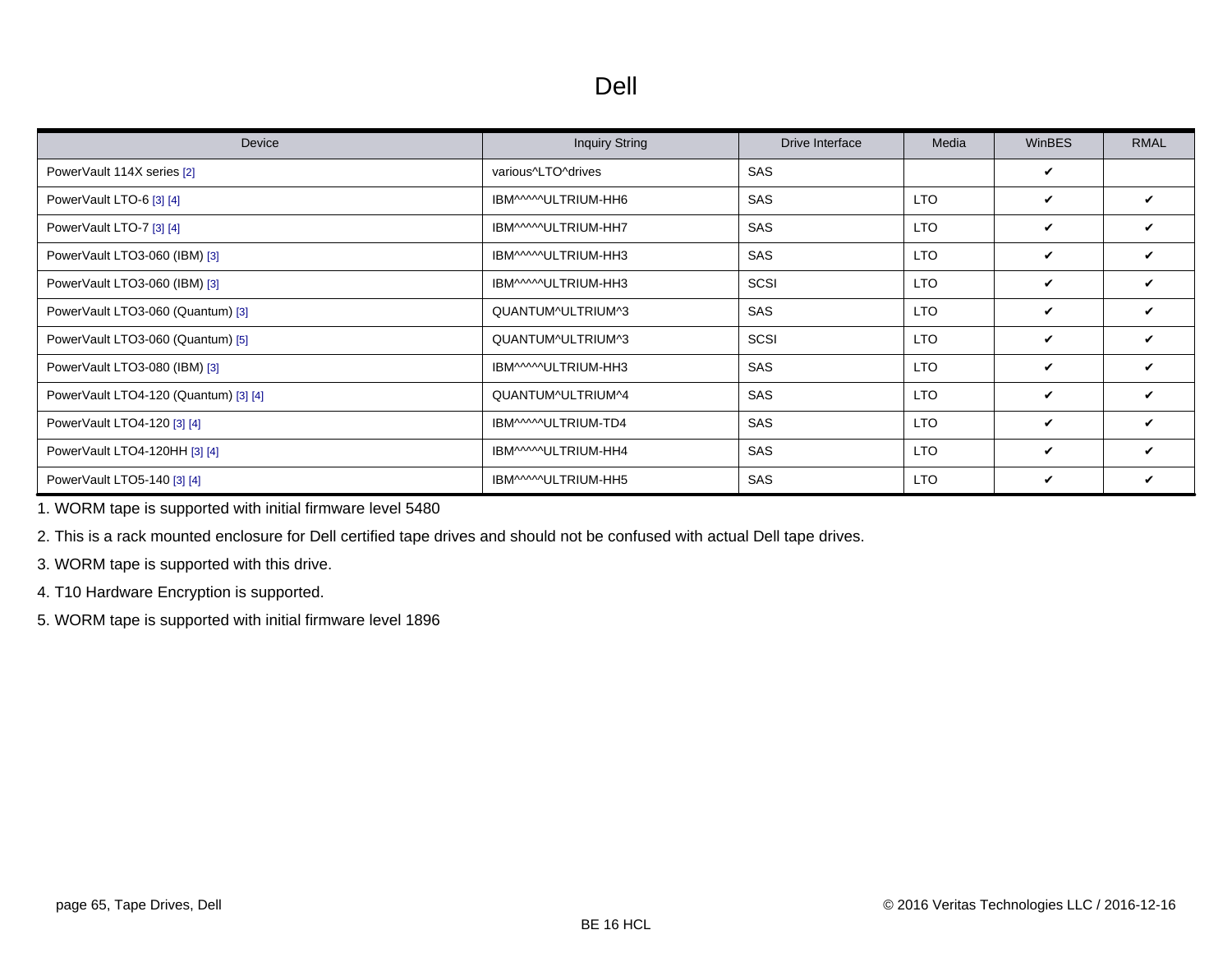# Hewlett Packard Enterprise

<span id="page-65-0"></span>

| Device                            | <b>Inquiry String</b> | Drive Interface      | Media      | WinBES       | <b>RMAL</b> |
|-----------------------------------|-----------------------|----------------------|------------|--------------|-------------|
| <b>DAT 72</b>                     | HP^^^^^^C7438A        | SCSI                 | 4mm        | $\checkmark$ | V           |
| DAT 72 [1]                        | HP^^^^^^C7438A        | <b>USB 2.0</b>       | 4mm        | $\checkmark$ |             |
| DAT 160 [2]                       | HP^^^^^DAT160         | SAS                  | 4mm        | V            | V           |
| DAT 160 [2]                       | HP^^^^^DAT160         | SCSI                 | 4mm        | V            | V           |
| DAT 160 [1] [2]                   | HP^^^^^^DAT160        | <b>USB 2.0</b>       | 4mm        | V            |             |
| DAT 320 [2] [3]                   | HP^^^^^^DAT320        | SAS                  | 4mm        | $\checkmark$ | V           |
| DAT 320 [1] [2] [3]               | HP^^^^^DAT320         | <b>USB 2.0</b>       | 4mm        | V            |             |
| Ultrium 448 LTO2 [4] [5]          | HP^^^^^Ultrium^2-SCSI | SAS                  | <b>LTO</b> | V            | V           |
| Ultrium 448 LTO2 [4] [5]          | HP^^^^^Ultrium^2-SCSI | SCSI                 | <b>LTO</b> | V            | V           |
| Ultrium 460 LTO2                  | HP^^^^^Ultrium^2-SCSI | <b>Fibre Channel</b> | <b>LTO</b> | $\checkmark$ | V           |
| Ultrium 460 LTO2                  | HP^^^^^Ultrium^2-SCSI | SCSI                 | <b>LTO</b> | V            | V           |
| Ultrium 920 LTO3 [2] [4] [5]      | HP^^^^^Ultrium^3-SCSI | SAS                  | <b>LTO</b> | $\checkmark$ | V           |
| Ultrium 920 LTO3 [2] [4] [5]      | HP^^^^^Ultrium^3-SCSI | SCSI                 | <b>LTO</b> | V            | V           |
| Ultrium 960 LTO3 [2]              | HP^^^^^Ultrium^3-SCSI | <b>Fibre Channel</b> | <b>LTO</b> | V            | V           |
| Ultrium 960 LTO3 [2]              | HP^^^^^Ultrium^3-SCSI | SCSI                 | <b>LTO</b> | V            | V           |
| Ultrium 1760 LTO4 [2] [3] [4] [5] | HP^^^^^Ultrium^4-SCSI | <b>Fibre Channel</b> | <b>LTO</b> | V            | V           |
| Ultrium 1760 LTO4 [2] [3] [4] [5] | HP^^^^^Ultrium^4-SCSI | SAS                  | <b>LTO</b> | $\checkmark$ | V           |
| Ultrium 1760 LTO4 [2] [3] [4] [5] | HP^^^^^Ultrium^4-SCSI | SCSI                 | <b>LTO</b> | V            | V           |
| Ultrium 1840 LTO4 [2] [3]         | HP^^^^^Ultrium^4-SCSI | <b>Fibre Channel</b> | <b>LTO</b> | V            | V           |
| Ultrium 1840 LTO4 [2] [3]         | HP^^^^^Ultrium^4-SCSI | SAS                  | <b>LTO</b> | V            | V           |
| Ultrium 1840 LTO4 [2] [3]         | HP^^^^^Ultrium^4-SCSI | SCSI                 | <b>LTO</b> | V            | V           |
| Ultrium 3000 LTO5 [2] [3] [4]     | HP^^^^^Ultrium^5-SCSI | <b>Fibre Channel</b> | <b>LTO</b> | V            | V           |
| Ultrium 3000 LTO5 [2] [3] [4]     | HP^^^^^Ultrium^5-SCSI | SAS                  | <b>LTO</b> | V            | V           |
| Ultrium 3280 LTO5 [2] [3]         | HP^^^^^Ultrium^5-SCSI | <b>Fibre Channel</b> | <b>LTO</b> | $\checkmark$ | V           |
| Ultrium 3280 LTO5 [2] [3]         | HP^^^^^Ultrium^5-SCSI | SAS                  | <b>LTO</b> | V            | V           |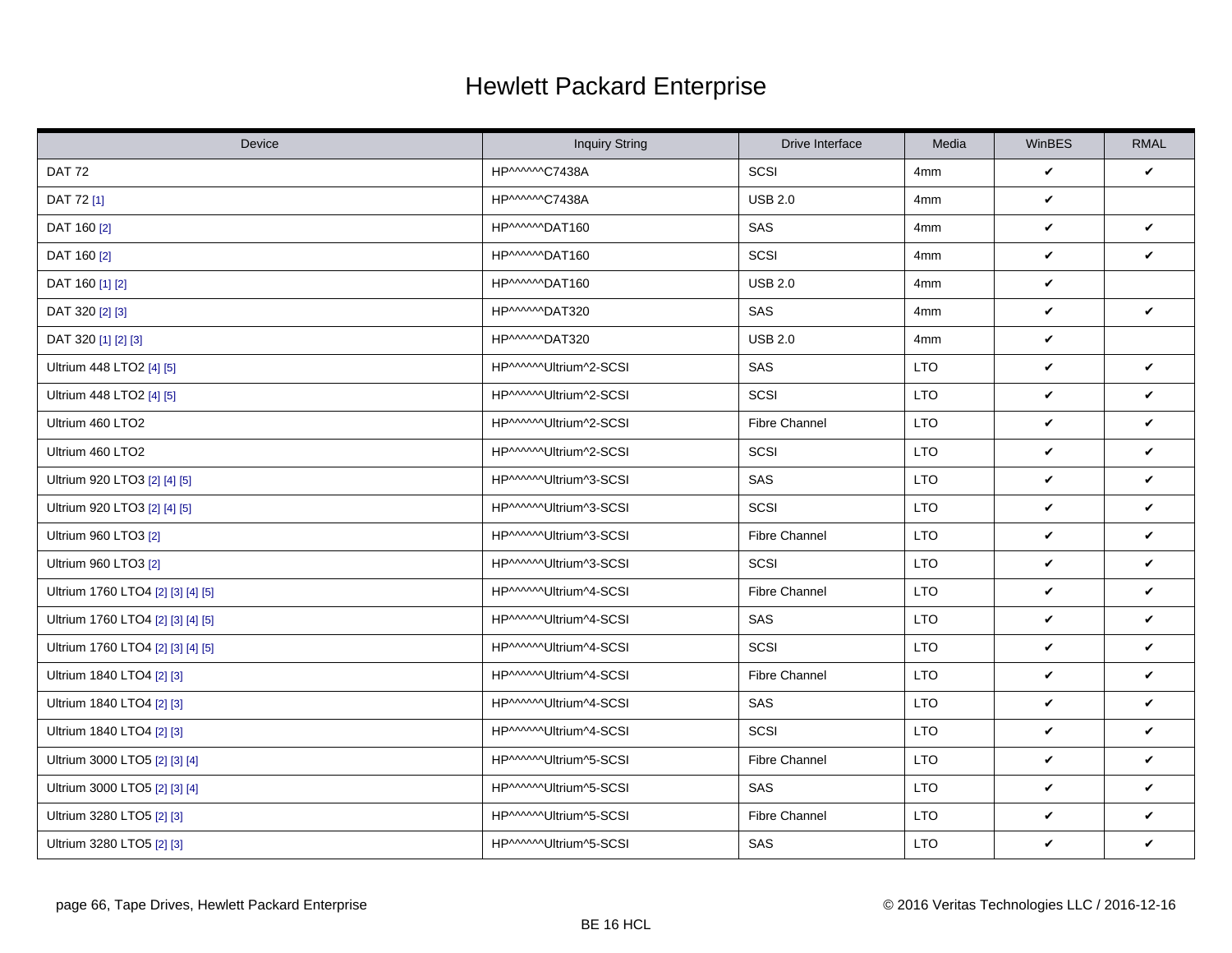### Hewlett Packard Enterprise

<span id="page-66-0"></span>

| Device                         | <b>Inquiry String</b> | Drive Interface      | Media      | WinBES                  | <b>RMAL</b> |
|--------------------------------|-----------------------|----------------------|------------|-------------------------|-------------|
| Ultrium 6250 LTO6 [2] [3] [4]  | HP^^^^^Ultrium^6-SCSI | Fibre Channel        | <b>LTO</b> | ✔                       |             |
| Ultrium 6250 LTO6 [2] [3] [4]  | HP^^^^^Ultrium^6-SCSI | SAS                  | <b>LTO</b> | ✓                       |             |
| Ultrium 6650 LTO6 [2] [3]      | HP^^^^^Ultrium^6-SCSI | Fibre Channel        | <b>LTO</b> | ✔                       |             |
| Ultrium 6650 LTO6 [2] [3]      | HP^^^^^Ultrium^6-SCSI | <b>SAS</b>           | <b>LTO</b> | ✔                       |             |
| Ultrium 15000 LTO7 [3] [4] [6] | HP^^^^^Ultrium^7-SCSI | <b>Fibre Channel</b> | <b>LTO</b> | ✓                       |             |
| Ultrium 15000 LTO7 [3] [4] [6] | HP^^^^^Ultrium^7-SCSI | <b>SAS</b>           | <b>LTO</b> | $\overline{\mathbf{v}}$ |             |
| Ultrium 15750 LTO7 [3] [6]     | HP^^^^^Ultrium^7-SCSI | <b>Fibre Channel</b> | <b>LTO</b> | ✔                       |             |

<span id="page-66-1"></span>1. For all USB tape drives, the vendor's device driver must be loaded prior to starting Backup Exec.

<span id="page-66-2"></span>2. WORM tape is supported with this drive.

- <span id="page-66-3"></span>3. T10 Hardware Encryption is supported.
- <span id="page-66-4"></span>4. Half-Height drive configuration.

<span id="page-66-5"></span>5. Supported in the HPE BladeSystem c-Class chassis.

<span id="page-66-6"></span>6. WORM tape is supported with this drive if using FP5 or higher. [<https://www.veritas.com/docs/TECH100816>](https://www.veritas.com/docs/TECH100816)

#### IBM

| Device                                             | <b>Inquiry String</b> | Drive Interface | Media      | WinBES | <b>RMAL</b> |
|----------------------------------------------------|-----------------------|-----------------|------------|--------|-------------|
| LTO Gen 3 400/800GB (P/N 25R0012 / 39M5657)        | IBM^^^^ULTRIUM-TD3    | SCSI            | <b>LTO</b> |        |             |
| LTO Gen 3 HH (P/N 43W8478/3628L3X/3628N3X) [1]     | IBM^^^^^HH^LTO^Gen^3  | <b>SAS</b>      | <b>LTO</b> | ✔      |             |
| LTO Gen 4 HH (P/N 44E8895/3628L4X/3628N4X) [1] [2] | IBM^^^^^HH^LTO^Gen^4  | <b>SAS</b>      | <b>LTO</b> | ✔      |             |
| LTO Gen 5 HH (P/N 49Y9898/3628L5X/3628N5X) [1] [2] | IBM^^^^^HH^LTO^Gen^5  | <b>SAS</b>      | <b>LTO</b> | ✔      |             |
| LTO Gen 6 HH (P/N 00D8924) [1] [2]                 | IBM^^^^^HH^LTO^Gen^6  | <b>SAS</b>      | <b>LTO</b> | ✔      |             |
| System Storage TS1140 (3592 Model E07) [3] [4]     | IBM^^^^^03592E07      | Fibre Channel   | half inch  | ✓      |             |
| System Storage TS1150 (3592 Model E08) [3] [4]     | IBM^^^^^03592E08      | Fibre Channel   | half inch  | ✓      | ✔           |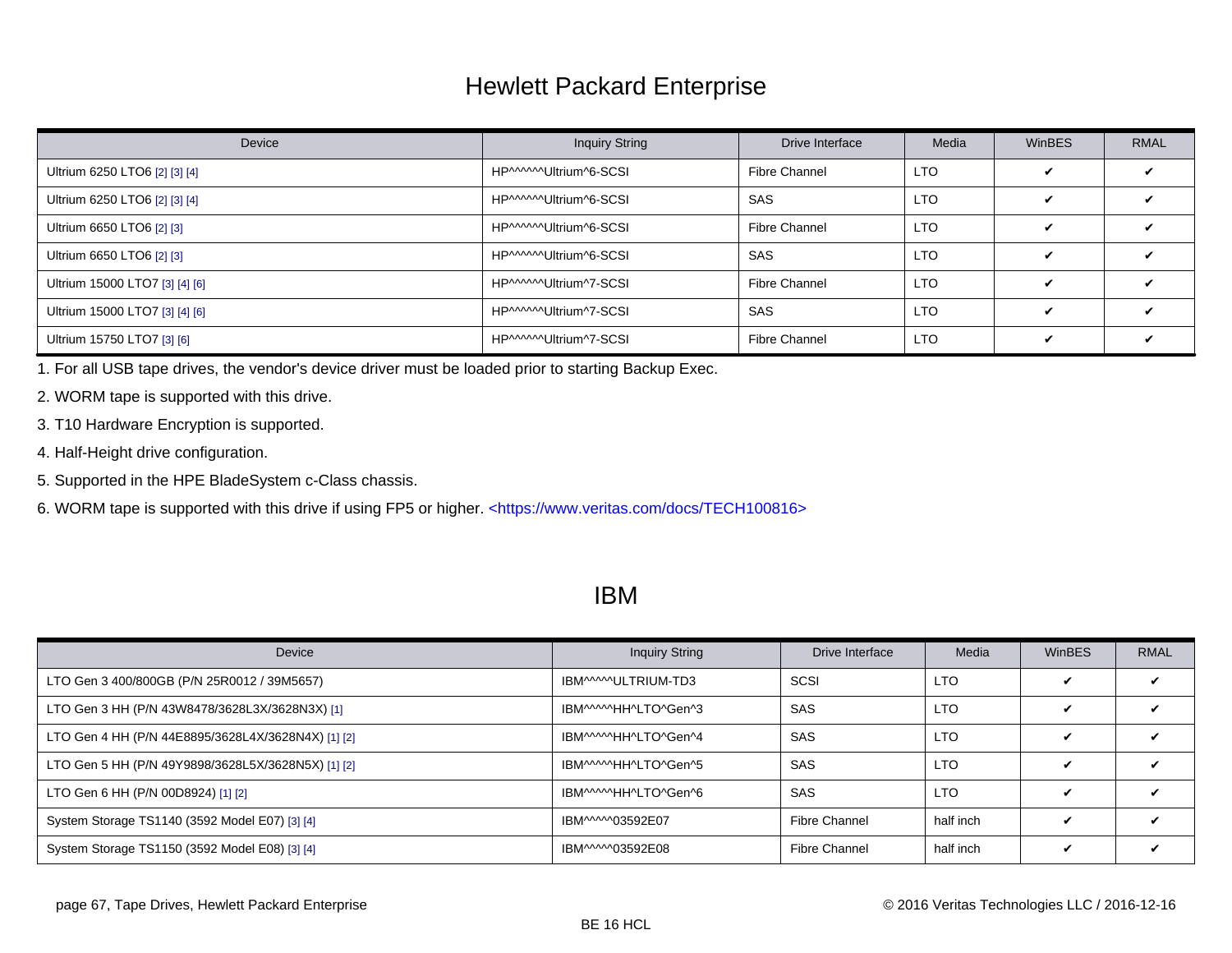# IBM

| Device                                              | <b>Inquiry String</b> | Drive Interface      | Media      | <b>WinBES</b> | <b>RMAL</b>  |
|-----------------------------------------------------|-----------------------|----------------------|------------|---------------|--------------|
| System Storage TS2230 Ultrium 3 Half Height [1]     | IBM^^^^ULT3580-HH3    | <b>SAS</b>           | <b>LTO</b> | $\checkmark$  | $\checkmark$ |
| System Storage TS2230 Ultrium 3 Half Height [1]     | IBM^^^^ULT3580-HH3    | SCSI                 | <b>LTO</b> | $\checkmark$  | ✓            |
| System Storage TS2240 Ultrium 4 Half Height [2]     | IBM^^^^ULT3580-HH4    | <b>Fibre Channel</b> | <b>LTO</b> | $\checkmark$  | ✓            |
| System Storage TS2240 Ultrium 4 Half Height [1] [2] | IBM^^^^ULT3580-HH4    | SAS                  | <b>LTO</b> | $\checkmark$  | ✓            |
| System Storage TS2250 Ultrium 5 Half Height [1] [2] | IBM^^^^ULT3580-HH5    | <b>Fibre Channel</b> | <b>LTO</b> | $\checkmark$  | ✓            |
| System Storage TS2250 Ultrium 5 Half Height [1] [2] | IBM^^^^ULT3580-HH5    | <b>SAS</b>           | <b>LTO</b> | $\checkmark$  | ✓            |
| System Storage TS2260 Ultrium 6 Half Height [1] [2] | IBM^^^^ULT3580-HH6    | <b>Fibre Channel</b> | <b>LTO</b> | $\checkmark$  | ✓            |
| System Storage TS2260 Ultrium 6 Half Height [1] [2] | IBM^^^^ULT3580-HH6    | SAS                  | <b>LTO</b> | $\checkmark$  | V            |
| System Storage TS2270 Ultrium 7 Half Height [1] [2] | IBM^^^^ULT3580-HH7    | <b>Fibre Channel</b> | LTO        | $\checkmark$  | V            |
| System Storage TS2270 Ultrium 7 Half Height [1] [2] | IBM^^^^ULT3580-HH7    | SAS                  | <b>LTO</b> | $\checkmark$  | V            |
| System Storage TS2340 Ultrium 4 [1] [2]             | IBM^^^^^ULT3580-TD4   | <b>Fibre Channel</b> | <b>LTO</b> | $\checkmark$  | V            |
| System Storage TS2340 Ultrium 4 [1] [2]             | IBM^^^^ULT3580-TD4    | SAS                  | <b>LTO</b> | $\checkmark$  | V            |
| System Storage TS2340 Ultrium 4 [1]                 | IBM^^^^^ULT3580-TD4   | SCSI                 | <b>LTO</b> | $\checkmark$  | V            |
| System Storage TS2350 Ultrium 5 [1] [2]             | IBM^^^^ULT3580-TD5    | <b>Fibre Channel</b> | <b>LTO</b> | $\checkmark$  | ✓            |
| System Storage TS2350 Ultrium 5 [1] [2]             | IBM^^^^ULT3580-TD5    | SAS                  | <b>LTO</b> | $\checkmark$  | ✓            |
| System Storage TS2360 Ultrium 6 [1] [2]             | IBM^^^^ULT3580-TD6    | <b>Fibre Channel</b> | <b>LTO</b> | $\checkmark$  | ✓            |
| System Storage TS2360 Ultrium 6 [1] [2]             | IBM^^^^ULT3580-TD6    | SAS                  | <b>LTO</b> | $\checkmark$  | ✓            |
| System Storage TS2370 Ultrium 7 [1] [2]             | IBM^^^^ULT3580-TD7    | <b>Fibre Channel</b> | <b>LTO</b> | $\checkmark$  | ✓            |
| TotalStorage 3580 Ultrium 1                         | IBM^^^^ULT3580-TD1    | SCSI                 | <b>LTO</b> | $\checkmark$  | ✓            |
| TotalStorage 3580 Ultrium 2                         | IBM^^^^ULT3580-TD2    | Fibre Channel        | <b>LTO</b> | $\checkmark$  | ✓            |
| TotalStorage 3580 Ultrium 2 [5]                     | IBM^^^^ULT3580-TD2    | SCSI                 | <b>LTO</b> | $\checkmark$  | V            |
| TotalStorage 3580 Ultrium 3 [6]                     | IBM^^^^ULT3580-TD3    | <b>Fibre Channel</b> | <b>LTO</b> | $\checkmark$  | ✓            |
| TotalStorage 3580 Ultrium 3 [6]                     | IBM^^^^ULT3580-TD3    | SCSI                 | <b>LTO</b> | $\checkmark$  | ✓            |
| Ultrium 1                                           | IBM^^^^ULTRIUM-TD1    | SCSI                 | <b>LTO</b> | $\checkmark$  | V            |
| Ultrium 2                                           | IBM^^^^ULTRIUM-TD2    | <b>Fibre Channel</b> | <b>LTO</b> | $\checkmark$  | V            |
| Ultrium 2                                           | IBM^^^^ULTRIUM-TD2    | SCSI                 | <b>LTO</b> | $\checkmark$  | V            |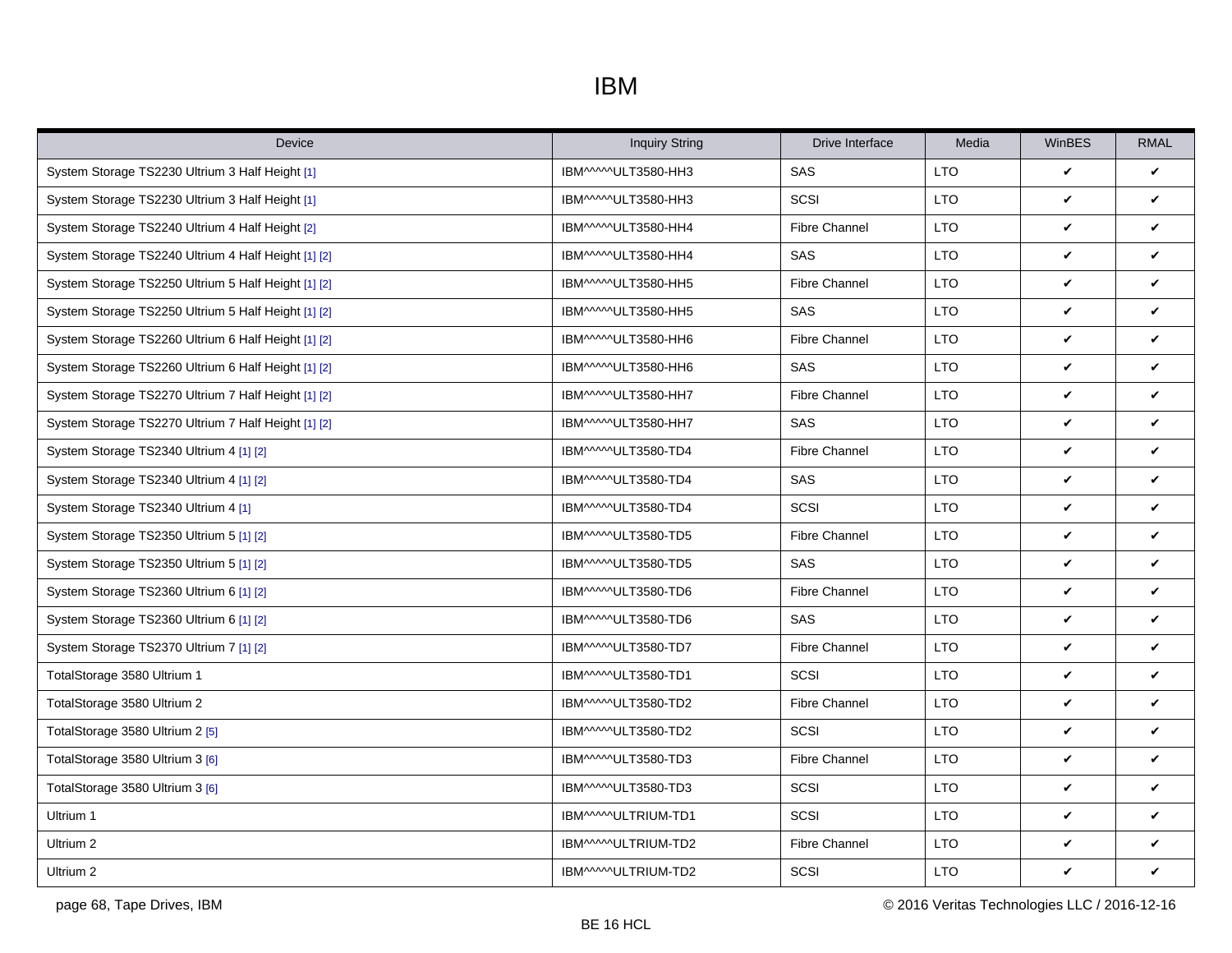### IBM

| Device                               | <b>Inquiry String</b> | Drive Interface      | Media      | WinBES       | <b>RMAL</b>  |
|--------------------------------------|-----------------------|----------------------|------------|--------------|--------------|
| Ultrium 3 Half Height [6]            | IBM^^^^ULTRIUM-HH3    | SAS                  | <b>LTO</b> | $\checkmark$ | $\checkmark$ |
| Ultrium 3 Half Height [6]            | IBM^^^^ULTRIUM-HH3    | SCSI                 | <b>LTO</b> | $\checkmark$ | $\checkmark$ |
| Ultrium 3 [6]                        | IBM^^^^ULTRIUM-TD3    | <b>Fibre Channel</b> | <b>LTO</b> | $\checkmark$ | $\checkmark$ |
| Ultrium 3 [6]                        | IBM^^^^^ULTRIUM-TD3   | SCSI                 | <b>LTO</b> | $\checkmark$ | $\checkmark$ |
| Ultrium 4 (U160) [1]                 | IBM^^^^ULTRIUM-TD4    | SCSI                 | <b>LTO</b> | $\checkmark$ | $\checkmark$ |
| Ultrium 4 (U320) [1] [2]             | IBM^^^^ULTRIUM-TD4    | SCSI                 | <b>LTO</b> | $\checkmark$ | $\checkmark$ |
| Ultrium 4 Half Height (U320) [1] [2] | IBM^^^^^ULTRIUM-HH4   | SCSI                 | <b>LTO</b> | $\checkmark$ | $\checkmark$ |
| Ultrium 4 Half Height [1] [2]        | IBM^^^^^ULTRIUM-HH4   | <b>Fibre Channel</b> | <b>LTO</b> | $\checkmark$ | $\checkmark$ |
| Ultrium 4 Half Height [1] [2]        | IBM^^^^^ULTRIUM-HH4   | SAS                  | <b>LTO</b> | $\checkmark$ | $\checkmark$ |
| Ultrium 4 [1] [2]                    | IBM^^^^^ULTRIUM-TD4   | <b>Fibre Channel</b> | <b>LTO</b> | $\checkmark$ | $\checkmark$ |
| Ultrium 4 [1] [2]                    | IBM^^^^ULTRIUM-TD4    | <b>SAS</b>           | <b>LTO</b> | $\checkmark$ | V            |
| Ultrium 5 Half Height [1] [2]        | IBM^^^^ULTRIUM-HH5    | <b>Fibre Channel</b> | <b>LTO</b> | $\checkmark$ | $\checkmark$ |
| Ultrium 5 Half Height [1] [2]        | IBM^^^^ULTRIUM-HH5    | SAS                  | <b>LTO</b> | $\checkmark$ | $\checkmark$ |
| Ultrium 5 [1] [2]                    | IBM^^^^ULTRIUM-TD5    | Fibre Channel        | <b>LTO</b> | $\checkmark$ | $\checkmark$ |
| Ultrium 5 [1] [2]                    | IBM^^^^ULTRIUM-TD5    | SAS                  | <b>LTO</b> | $\checkmark$ | $\checkmark$ |
| Ultrium 6 Half Height [1] [2]        | IBM^^^^^ULTRIUM-HH6   | <b>Fibre Channel</b> | <b>LTO</b> | V            | $\checkmark$ |
| Ultrium 6 Half Height [1] [2]        | IBM^^^^ULTRIUM-HH6    | SAS                  | <b>LTO</b> | $\checkmark$ | $\checkmark$ |
| Ultrium 6 [1] [2]                    | IBM^^^^ULTRIUM-TD6    | <b>Fibre Channel</b> | <b>LTO</b> | $\checkmark$ | $\checkmark$ |
| Ultrium 6 [1] [2]                    | IBM^^^^ULTRIUM-TD6    | SAS                  | <b>LTO</b> | $\checkmark$ | $\checkmark$ |
| Ultrium 7 Half Height [1] [2]        | IBM^^^^ULTRIUM-HH7    | <b>Fibre Channel</b> | <b>LTO</b> | $\checkmark$ | $\checkmark$ |
| Ultrium 7 Half Height [1] [2]        | IBM^^^^ULTRIUM-HH7    | SAS                  | <b>LTO</b> | V            | $\checkmark$ |
| Ultrium 7 [1] [2]                    | IBM^^^^ULTRIUM-TD7    | <b>Fibre Channel</b> | <b>LTO</b> | V            | V            |

<span id="page-68-0"></span>1. WORM tape is supported with this drive.

<span id="page-68-1"></span>2. T10 Hardware Encryption is supported.

<span id="page-68-2"></span>3. Capacity and compression reporting is not currently supported for this device.

<span id="page-68-3"></span>4. WORM tape is not supported with this drive.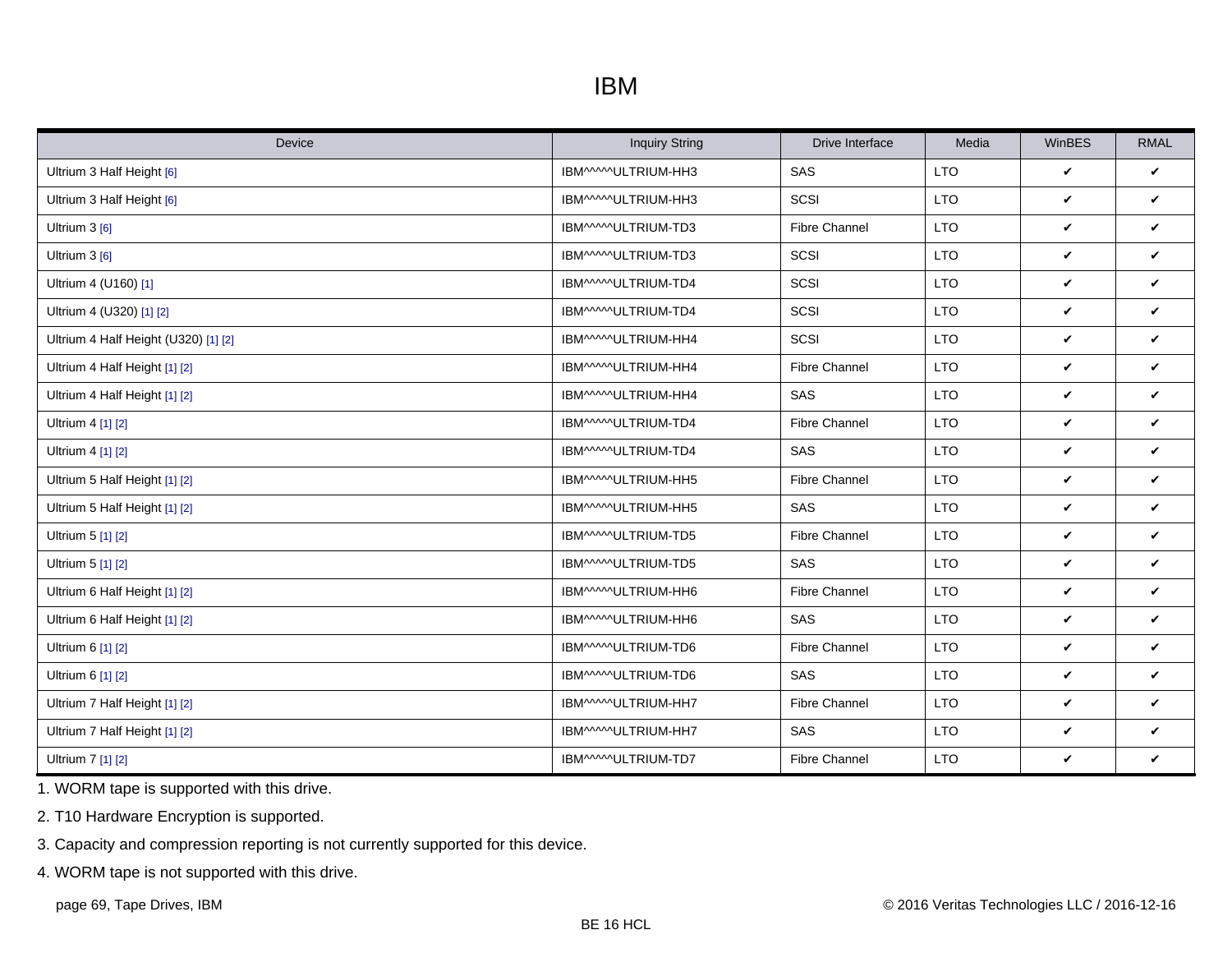#### <span id="page-69-1"></span><span id="page-69-0"></span>5. IBM Part Number 59P6744

<span id="page-69-2"></span>6. WORM tape is supported with initial firmware level 5480

#### Imation

| Device                          | <b>Inquiry String</b> | Drive Interface | Media      | WinBES | <b>RMAL</b> |
|---------------------------------|-----------------------|-----------------|------------|--------|-------------|
| LR1100 LTO 1U Storage Enclosure | varies                | SAS             |            |        |             |
| Ultrium 4 Half Height [1] [2]   | IBM^^^^^ULTRIUM-HH4   | SAS             | <b>LTO</b> |        |             |
| Ultrium 5 Half Height [1] [2]   | IBM^^^^^ULTRIUM-HH5   | SAS             | LTO        |        |             |

<span id="page-69-3"></span>1. WORM tape is supported with this drive.

<span id="page-69-4"></span>2. T10 Hardware Encryption is supported.

#### **Oracle**

| Device                      | <b>Inquiry String</b> | Drive Interface      | Media     | WinBES | <b>RMAL</b> |
|-----------------------------|-----------------------|----------------------|-----------|--------|-------------|
| StorageTek i<br>T10000D [1] | STK^^^^^T10000D       | <b>Fibre Channel</b> | half inch |        |             |

<span id="page-69-5"></span>1. WORM tape is supported with this drive.

#### Quantum

| Device<br><b>Inquiry String</b> |                          | Drive Interface | Media | <b>WinBES</b> | <b>RMAL</b> |
|---------------------------------|--------------------------|-----------------|-------|---------------|-------------|
| DAT 160 [1]                     | QUANTUM^DAT^^^DAT160     | SAS             | 4mm   |               |             |
| DAT 160 [1]                     | QUANTUM^DAT^^^DAT160     | SCSI            | 4mm   |               |             |
| DAT 160 [1] [2]                 | QUANTUM^DAT^^^DAT160     | <b>USB 2.0</b>  | 4mm   |               |             |
| DAT 320 [2] [3]                 | QUANTUM^DAT^^^DAT320-000 | <b>USB 2.0</b>  | 4mm   |               |             |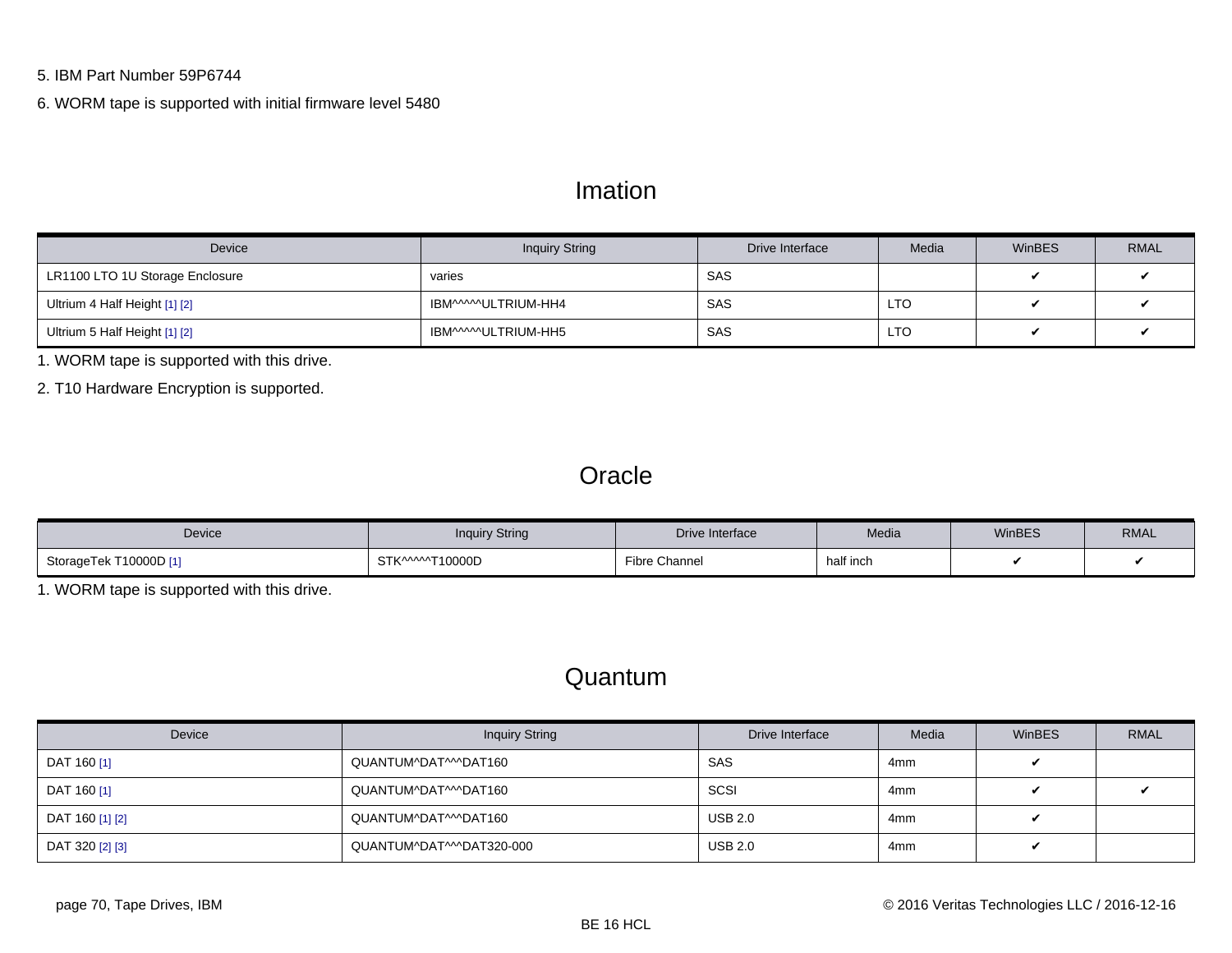#### Quantum

| Device               | <b>Inquiry String</b> | Drive Interface      | Media      | WinBES | <b>RMAL</b>  |
|----------------------|-----------------------|----------------------|------------|--------|--------------|
| <b>DLT-S4</b> [1]    | QUANTUM^DLT-S4        | <b>Fibre Channel</b> | <b>DLT</b> | V      | V            |
| <b>DLT-S4</b> [1]    | QUANTUM^DLT-S4        | SCSI                 | DLT        | V      | V            |
| DLT-V4 [1] [2] [4]   | QUANTUM^DLT-V4        | <b>SATA</b>          | <b>DLT</b> | V      |              |
| DLT-V4 [1]           | QUANTUM^DLT-V4        | SCSI                 | <b>DLT</b> | V      | V            |
| DLT VS160            | QUANTUM^DLT^VS160     | SCSI                 | <b>DLT</b> | V      | V            |
| LTO-3 HH [1]         | QUANTUM^ULTRIUM^3     | <b>Fibre Channel</b> | <b>LTO</b> | V      | V            |
| LTO-3 HH $[1]$       | QUANTUM^ULTRIUM^3     | SAS                  | <b>LTO</b> | V      | V            |
| LTO-3 HH $[5]$       | QUANTUM^ULTRIUM^3     | SCSI                 | <b>LTO</b> | V      | V            |
| LTO-4 HH [1] [3]     | QUANTUM^ULTRIUM^4     | SAS                  | <b>LTO</b> | V      | V            |
| LTO-4 HH [1] [3]     | QUANTUM^ULTRIUM^4     | SCSI                 | <b>LTO</b> | V      | V            |
| LTO-5 FH [1] [3]     | QUANTUM^ULTRIUM^5     | SAS                  | <b>LTO</b> | V      | V            |
| LTO-5 HH [1] [3]     | QUANTUM^ULTRIUM^5     | <b>SAS</b>           | <b>LTO</b> | V      | $\checkmark$ |
| LTO-6 HH [1] [3]     | QUANTUM^ULTRIUM^6     | SAS                  | <b>LTO</b> | V      | V            |
| Ultrium 4 HH [1] [3] | QUANTUM^ULTRIUM-HH4   | SAS                  | <b>LTO</b> | V      | V            |
| Ultrium 5 HH [1] [3] | QUANTUM^ULTRIUM-HH5   | SAS                  | <b>LTO</b> | V      | V            |
| Ultrium 6 HH [1] [3] | QUANTUM^ULTRIUM-HH6   | SAS                  | <b>LTO</b> | V      | $\checkmark$ |
| Ultrium 7 HH [1] [3] | QUANTUM^ULTRIUM-HH7   | SAS                  | <b>LTO</b> | V      | V            |

<span id="page-70-0"></span>1. WORM tape is supported with this drive.

<span id="page-70-1"></span>2. For all USB tape drives, the vendor's device driver must be loaded prior to starting Backup Exec.

<span id="page-70-2"></span>3. T10 Hardware Encryption is supported.

<span id="page-70-3"></span>4. This SATA device is sold with a USB interface option. This option is a Quantum-supplied SATA~USB converter internal to the server. If used, the device appears as a USB tape drive to the OS, thus requiring a QUANTUM-supplied USB tape driver. Any escalations related to the use of the Quantum-supplied driver and/or USB/SATA converter should be handled by Quantum Technical Support.

<span id="page-70-4"></span>5. WORM tape is supported with initial firmware level 1896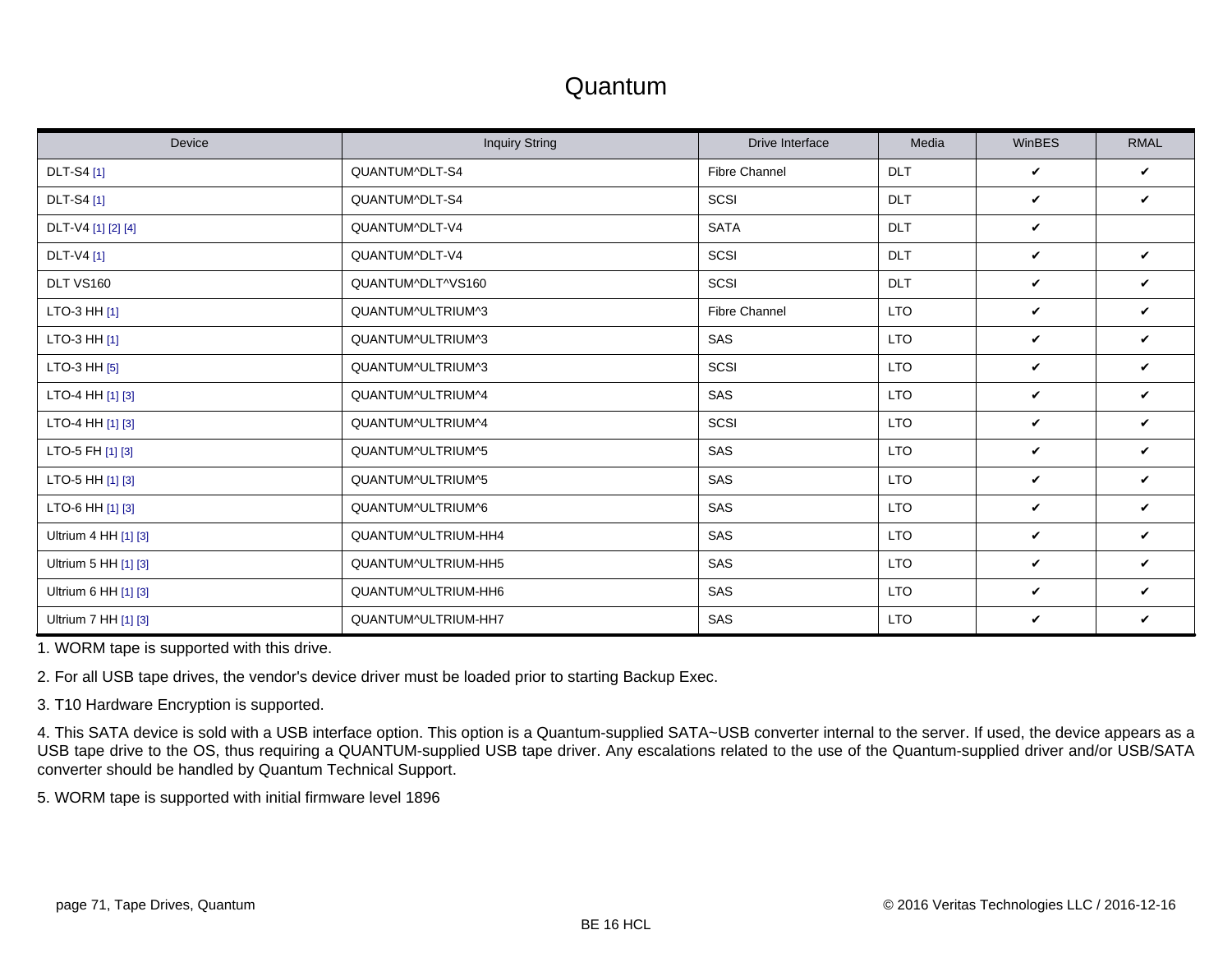# StorageTek

<span id="page-71-0"></span>

| Device     | <b>Inquiry String</b> | Drive Interface | Media     | <b>WinBES</b> | <b>RMAL</b> |
|------------|-----------------------|-----------------|-----------|---------------|-------------|
| T9840C     | STK^^^^^T9840C        | Fibre Channel   | half inch |               |             |
| T10000A4GB | STK^^^^^T10000A       | Fibre Channel   | half inch |               |             |
| T10000B    | STK^^^^^T10000B       | Fibre Channel   | half inch |               |             |
| T10000C    | STK^^^^^T10000C       | Fibre Channel   | half inch |               |             |

# Sun

| Device  | <b>Inquiry String</b>  | Drive Interface | Media      | <b>WinBES</b> | <b>RMAL</b> |
|---------|------------------------|-----------------|------------|---------------|-------------|
| LTO3 HH | HP^^^^^^Ultrium^3-SCSI | SAS             | <b>LTO</b> |               |             |
| LTO3 HH | HP^^^^^Ultrium^3-SCSI  | SCSI            | <b>LTO</b> |               |             |
| LTO4 HH | HP^^^^^^Ultrium^4-SCSI | SAS             | <b>LTO</b> |               |             |
| LTO4 HH | HP^^^^^Ultrium^4-SCSI  | SCSI            | <b>LTO</b> |               |             |

# **Tandberg**

| Device        | <b>Inquiry String</b> | Drive Interface | Media      | <b>WinBES</b> | <b>RMAL</b> |
|---------------|-----------------------|-----------------|------------|---------------|-------------|
| 240LTO        | IBM^^^^ULTRIUM-TD1    | SCSI            | <b>LTO</b> | $\checkmark$  |             |
| 440LTO        | IBM^^^^^ULTRIUM-TD2   | SCSI            | <b>LTO</b> | V             |             |
| 840LTO        | IBM^^^^^ULTRIUM-TD3   | SCSI            | <b>LTO</b> | V             |             |
| 1640LTO [1]   | IBM^^^^ULTRIUM-TD4    | <b>SAS</b>      | <b>LTO</b> | V             |             |
| 1640LTO [1]   | IBM^^^^^ULTRIUM-TD4   | SCSI            | LTO.       | V             |             |
| <b>DAT 72</b> | HP^^^^^^C7438A        | SCSI            | 4mm        | V             |             |
| DAT 72 [2]    | HP^^^^^^C7438A        | <b>USB 2.0</b>  | 4mm        | V             |             |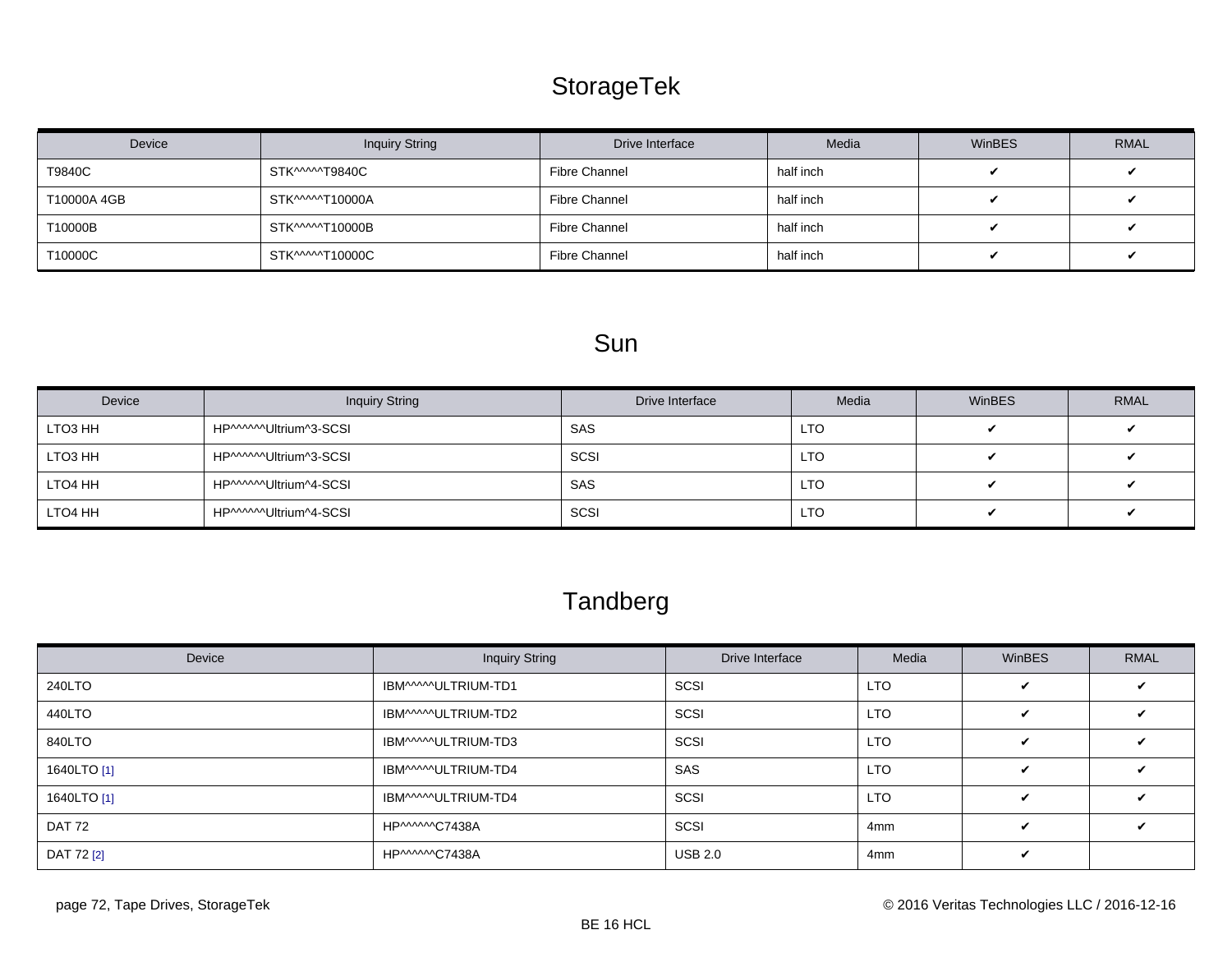#### Tandberg

| Device              | <b>Inquiry String</b> | Drive Interface      | Media      | WinBES | <b>RMAL</b>  |
|---------------------|-----------------------|----------------------|------------|--------|--------------|
| DAT 160 [1]         | HP^^^^^^DAT160        | SCSI                 | 4mm        | V      | V            |
| DAT 160 [1] [2]     | HP^^^^^^DAT160        | <b>USB 2.0</b>       | 4mm        | V      |              |
| DAT 320 [1] [3]     | HP^^^^^DAT320         | SAS                  | 4mm        | V      | V            |
| DAT 320 [1] [2] [3] | HP^^^^^DAT320         | <b>USB 2.0</b>       | 4mm        | V      |              |
| HH LTO 2            | TANDBERGLTO-2^HH      | SAS                  | <b>LTO</b> | V      | V            |
| HH LTO 2            | TANDBERGLTO-2^HH      | SCSI                 | <b>LTO</b> | V      | V            |
| <b>HH LTO 3 [1]</b> | TANDBERGLTO-3^HH      | SAS                  | <b>LTO</b> | V      | $\checkmark$ |
| <b>HH LTO 3 [1]</b> | TANDBERGLTO-3^HH      | SCSI                 | <b>LTO</b> | V      | V            |
| HH LTO 4 [1] [3]    | TANDBERGLTO-4^HH      | SAS                  | <b>LTO</b> | V      | ✓            |
| HH LTO 4 [1] [3]    | TANDBERGLTO-4^HH      | SCSI                 | <b>LTO</b> | V      | V            |
| HH LTO 5 [1] [3]    | TANDBERGLTO-5^HH      | <b>Fibre Channel</b> | <b>LTO</b> | V      | V            |
| HH LTO 5 [1] [3]    | TANDBERGLTO-5^HH      | SAS                  | <b>LTO</b> | V      | V            |
| HH LTO 6 [1] [3]    | TANDBERGLTO-6^HH      | Fibre Channel        | <b>LTO</b> | V      | V            |
| HH LTO 6 [1] [3]    | TANDBERGLTO-6^HH      | SAS                  | <b>LTO</b> | V      | V            |

<span id="page-72-0"></span>1. WORM tape is supported with this drive.

<span id="page-72-1"></span>2. For all USB tape drives, the vendor's device driver must be loaded prior to starting Backup Exec for Windows Servers.

<span id="page-72-2"></span>3. T10 Hardware Encryption is supported.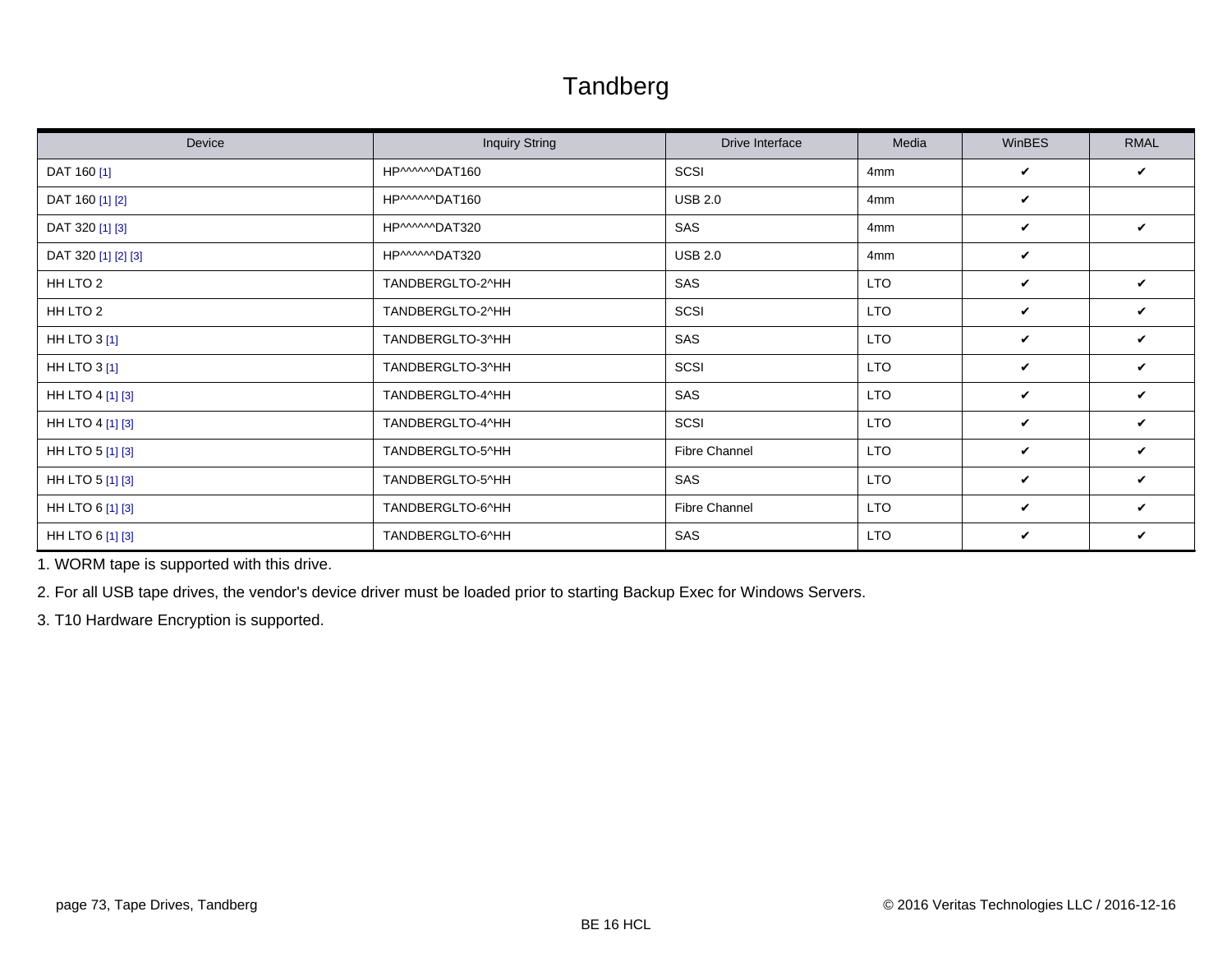#### **UNITEX**

| Device           | <b>Inquiry String</b> | Drive Interface | Media      | WinBES | <b>RMAL</b> |
|------------------|-----------------------|-----------------|------------|--------|-------------|
| LT40 USB [1] [2] | IBM^^^^^HH^LTO^Gen^4  | <b>USB</b>      | <b>LTO</b> |        |             |
| LT50 USB [1] [2] | IBM^^^^^HH^LTO^Gen^5  | <b>USB</b>      | <b>LTO</b> |        |             |
| LT60 USB [1] [2] | IBM^^^^^HH^LTO^Gen^6  | <b>USB</b>      | <b>LTO</b> |        |             |

<span id="page-73-0"></span>1. Backup Exec Simplified Disaster Recovery (SDR) is not supported.

<span id="page-73-1"></span>2. T10 Hardware Encryption is supported.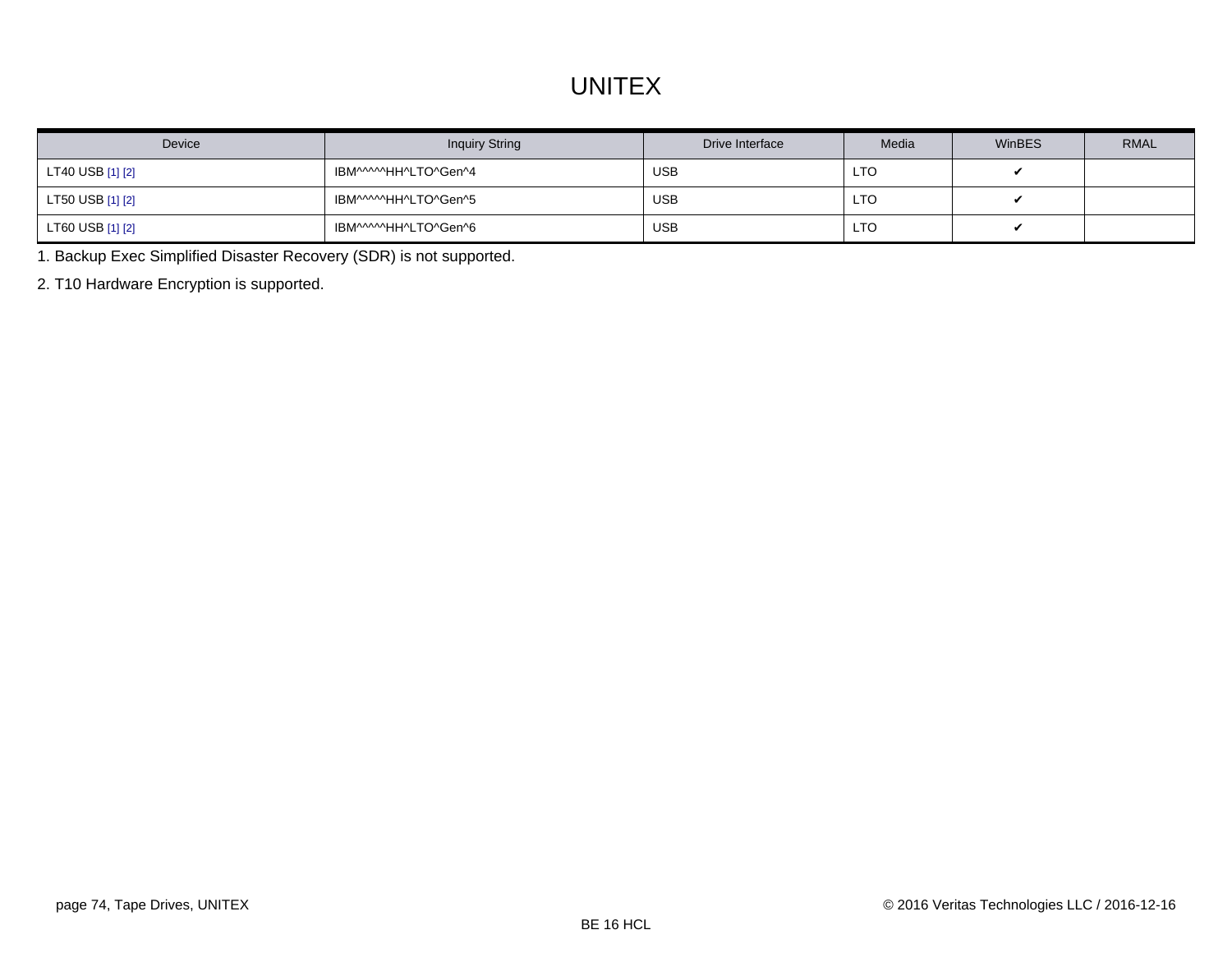# Tape Libraries with Drives

The library support information is listed below. This information is organized by vendor manufacturer/model, inquiry string (vendor ID + product ID), the interface of the library, and any other important notes or information relevant to the hardware and its compatibility.

Partitioning a library using the library management for sharing between applications and/or servers is a hardware specific feature available in certain library storage systems. Customers using this hardware feature with Backup Exec are supported, but due the variations in design and implementation, technical support is provided in a "reasonable effort" basis only. This means that Veritas Technical Support will work with customers to resolve issues associated only with the Backup Exec portion of the shared configurations, and any issues that cannot be duplicated outside of the shared environment will be the responsibility of the OEM hardware vendor to support.

#### **Please Note:**

1. This listing is for library support and the tape drive it was tested with. If a tape library is configured with a drive other than that listed, it has not been tested and will not be supported.

2. Tested iSCSI versions of tape libraries are listed in the "iSCSI Solutions" section, under the "SAN Infrastructure components" bookmark. Please reference the limitations listed in that section.

3. The "ULTRIUM-TD" and the "ULT3580-TD" inquiry strings are interchangeable (both are supported), unless otherwise indicated. The "ULTRIUM-HH" and the "ULT3580-HH" inquiry strings are interchangeable (both are supported), unless otherwise indicated.

4. Unless specifically stated in technote article <http://www.veritas.com/docs/000038683>, tape libraries or tape drives attached to a RAID controller are not supported.

5. Libraries or drives with an interface column of "SCSI" require an interface card or bridge to establish a connection to an FC switch. Please see the "SAN Infrastructure components/Fibre Channel Infrastructure/Bridges and Routers" section for supported devices.

6. Please refer to the stand-alone tape drive section (above) and look under the **drive manufacturer** to determine WORM or hardware encryption support status.

|  | <b>Tape Library Legend</b> |
|--|----------------------------|
|  |                            |

| Value     | Meaning                                                                                                                                                                                                                                                           |
|-----------|-------------------------------------------------------------------------------------------------------------------------------------------------------------------------------------------------------------------------------------------------------------------|
| $\lambda$ | Character used to denote a space in the INQUIRY STRING.                                                                                                                                                                                                           |
|           | Character used to denote support for the item listed in the column.                                                                                                                                                                                               |
| WinBES    | The listed device is supported in a Windows Backup Exec Server platform. Shareability is determined by the<br>ESO column. See the SCL ( <http: 000115689="" docs="" www.veritas.com="">) for supported Backup Exec Server<br/>Operating System platforms.</http:> |
| RMAL      | The listed device is supported in a Remote Media Agent for Linux platform. Shareability is determined by the<br>ESO column. See the SCL ( <http: 000115689="" docs="" www.veritas.com="">) for supported Remote Media Agent for<br/>Linux platforms.</http:>      |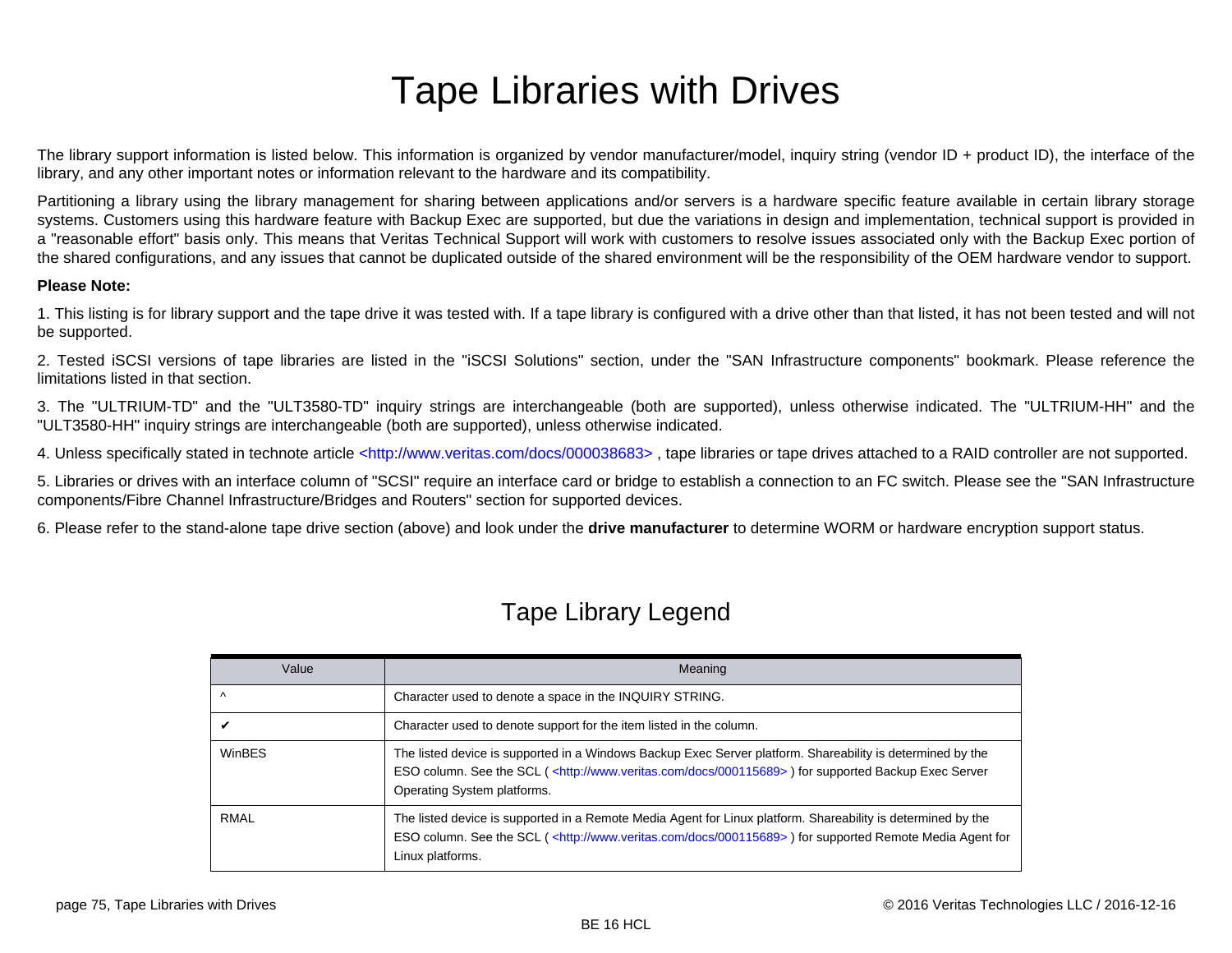# Tape Library Legend

| Value       | Meaning                                                                                                                                                         |
|-------------|-----------------------------------------------------------------------------------------------------------------------------------------------------------------|
| <b>NDMP</b> | The listed device is supported for use with NDMP. See the "NDMP Option" section for platform specific details.<br>Shareability is determined by the ESO column. |
| ESO         | The listed device is supported by the Enterprise Server Option using Fibre Channel. ESO refers to WinBES, and<br>optionally RMAL or NDMP.                       |

|                              | Contents         |                                   |
|------------------------------|------------------|-----------------------------------|
| actidata                     | <b>ADIC</b>      | <b>BDT</b>                        |
| Dell                         | <b>Fujitsu</b>   | <b>Hewlett Packard Enterprise</b> |
| <u>IBM</u>                   | Imation          | <b>NEC</b>                        |
| Oracle                       | Overland Storage | PivotStor                         |
| Qualstar                     | Quantum          | Spectra Logic                     |
| <b>StorageTek</b>            | <b>Sun</b>       | Tandberg                          |
| <b>Tape Library Families</b> |                  |                                   |

#### actidata

| Device         | Library Interface | Drive Mfr.                        | <b>Drive Model</b> | Drive Interface      | Library Inquiry<br>Drive Inquiry              | <b>WinBES</b> | <b>RMAL</b> | <b>NDMP</b> | ESO |
|----------------|-------------------|-----------------------------------|--------------------|----------------------|-----------------------------------------------|---------------|-------------|-------------|-----|
| actiLib series | Fibre Channel     | <b>Hewlett Packard Enterprise</b> | Ultrium 960 LTO3   | Fibre Channel        | BDT^^^^^FlexStor^II<br>HP^^^^^Ultrium^3-SCSI  | ✓             | $\mathbf v$ |             |     |
| actiLib series | Fibre Channel     | <b>Hewlett Packard Enterprise</b> | Ultrium 1760 LTO4  | Fibre Channel        | BDT^^^^^FlexStor^II<br>HP^^^^^Ultrium^4-SCSI  |               | ✔           | ✓           |     |
| actiLib series | Fibre Channel     | <b>Hewlett Packard Enterprise</b> | Ultrium 1840 LTO4  | <b>Fibre Channel</b> | BDT^^^^^FlexStor^II<br>HP^^^^^^Ultrium^4-SCSI | $\checkmark$  | ✓           |             |     |
| actiLib series | Fibre Channel     | <b>Hewlett Packard Enterprise</b> | Ultrium 3280 LTO5  | Fibre Channel        | BDT^^^^^FlexStor^II<br>HP^^^^^\Ultrium^5-SCSI | ✓             | ✔           |             |     |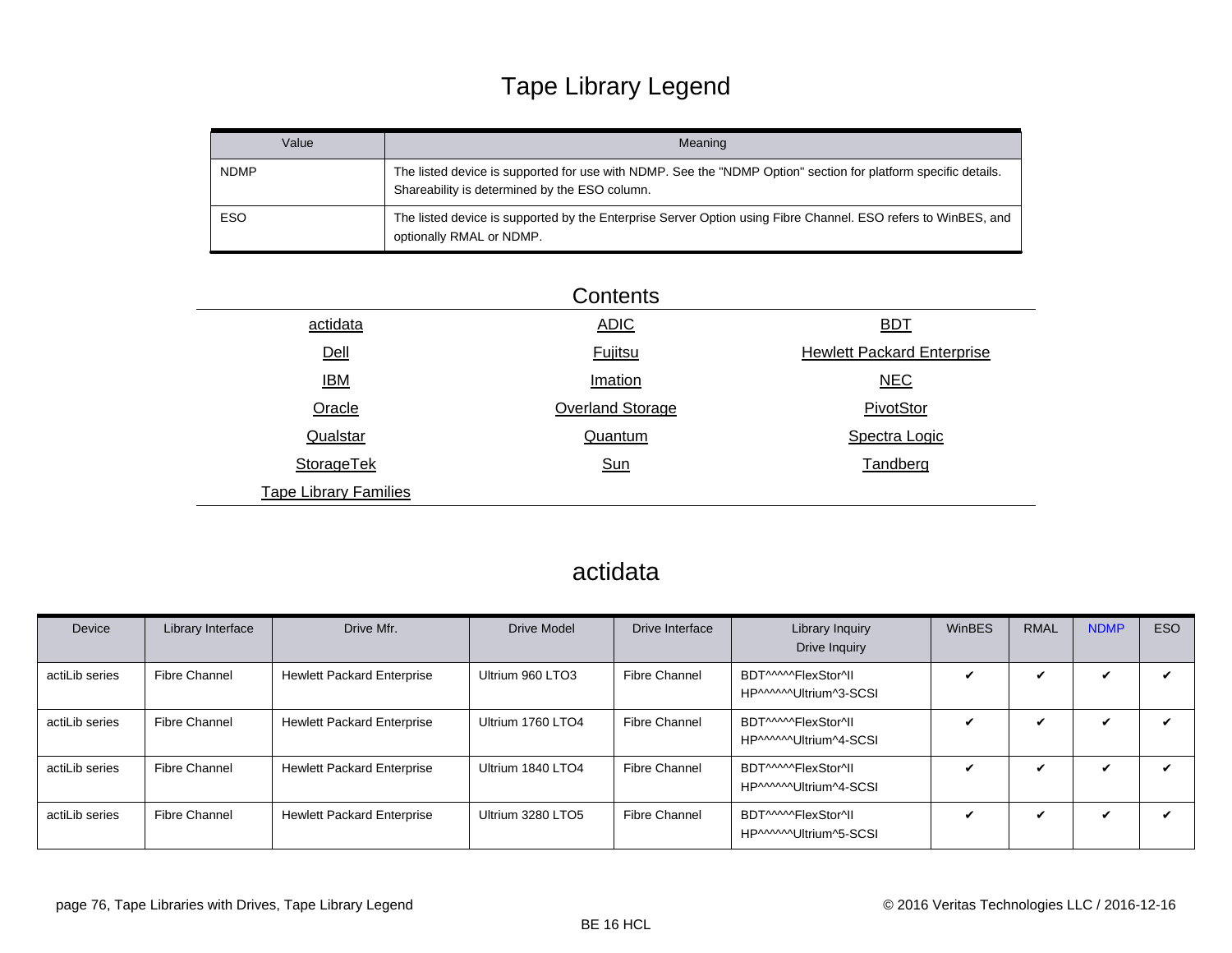#### actidata

| <b>Device</b>  | Library Interface | Drive Mfr.                        | <b>Drive Model</b> | Drive Interface | Library Inquiry<br>Drive Inquiry             | <b>WinBES</b> | <b>RMAL</b>  | <b>NDMP</b> | <b>ESO</b> |
|----------------|-------------------|-----------------------------------|--------------------|-----------------|----------------------------------------------|---------------|--------------|-------------|------------|
| actiLib series | SAS               | <b>Hewlett Packard Enterprise</b> | Ultrium 920 LTO3   | SAS             | BDT^^^^^FlexStor^II<br>HP^^^^^Ultrium^3-SCSI | ✓             | V            |             |            |
| actiLib series | SAS               | <b>Hewlett Packard Enterprise</b> | Ultrium 1760 LTO4  | SAS             | BDT^^^^^FlexStor^II<br>HP^^^^^Ultrium^4-SCSI | ✓             | $\checkmark$ |             |            |
| actiLib series | SAS               | <b>Hewlett Packard Enterprise</b> | Ultrium 1840 LTO4  | SAS             | BDT^^^^^FlexStor^II<br>HP^^^^^Ultrium^4-SCSI | ✓             | V            |             |            |
| actiLib series | SAS               | <b>Hewlett Packard Enterprise</b> | Ultrium 3000 LTO5  | SAS             | BDT^^^^^FlexStor^II<br>HP^^^^^Ultrium^5-SCSI | ✓             | $\checkmark$ |             |            |
| actiLib series | SAS               | <b>Hewlett Packard Enterprise</b> | Ultrium 3280 LTO5  | SAS             | BDT^^^^^FlexStor^II<br>HP^^^^^Ultrium^5-SCSI | ✓             | $\checkmark$ |             |            |
| actiLib series | SCSI              | <b>Hewlett Packard Enterprise</b> | Ultrium 448 LTO2   | SCSI            | BDT^^^^^FlexStor^II<br>HP^^^^^Ultrium^2-SCSI | ✓             | V            | V           |            |
| actiLib series | SCSI              | <b>Hewlett Packard Enterprise</b> | Ultrium 920 LTO3   | SCSI            | BDT^^^^^FlexStor^II<br>HP^^^^^Ultrium^3-SCSI | V             | V            | V           |            |
| actiLib series | SCSI              | <b>Hewlett Packard Enterprise</b> | Ultrium 960 LTO3   | SCSI            | BDT^^^^^FlexStor^II<br>HP^^^^^Ultrium^3-SCSI | ✓             | V            | V           |            |
| actiLib series | SCSI              | <b>Hewlett Packard Enterprise</b> | Ultrium 1760 LTO4  | SCSI            | BDT^^^^^FlexStor^II<br>HP^^^^^Ultrium^4-SCSI | ✓             | V            | ✓           |            |
| actiLib series | SCSI              | <b>Hewlett Packard Enterprise</b> | Ultrium 1840 LTO4  | SCSI            | BDT^^^^^FlexStor^II<br>HP^^^^^Ultrium^4-SCSI | V             | V            | V           |            |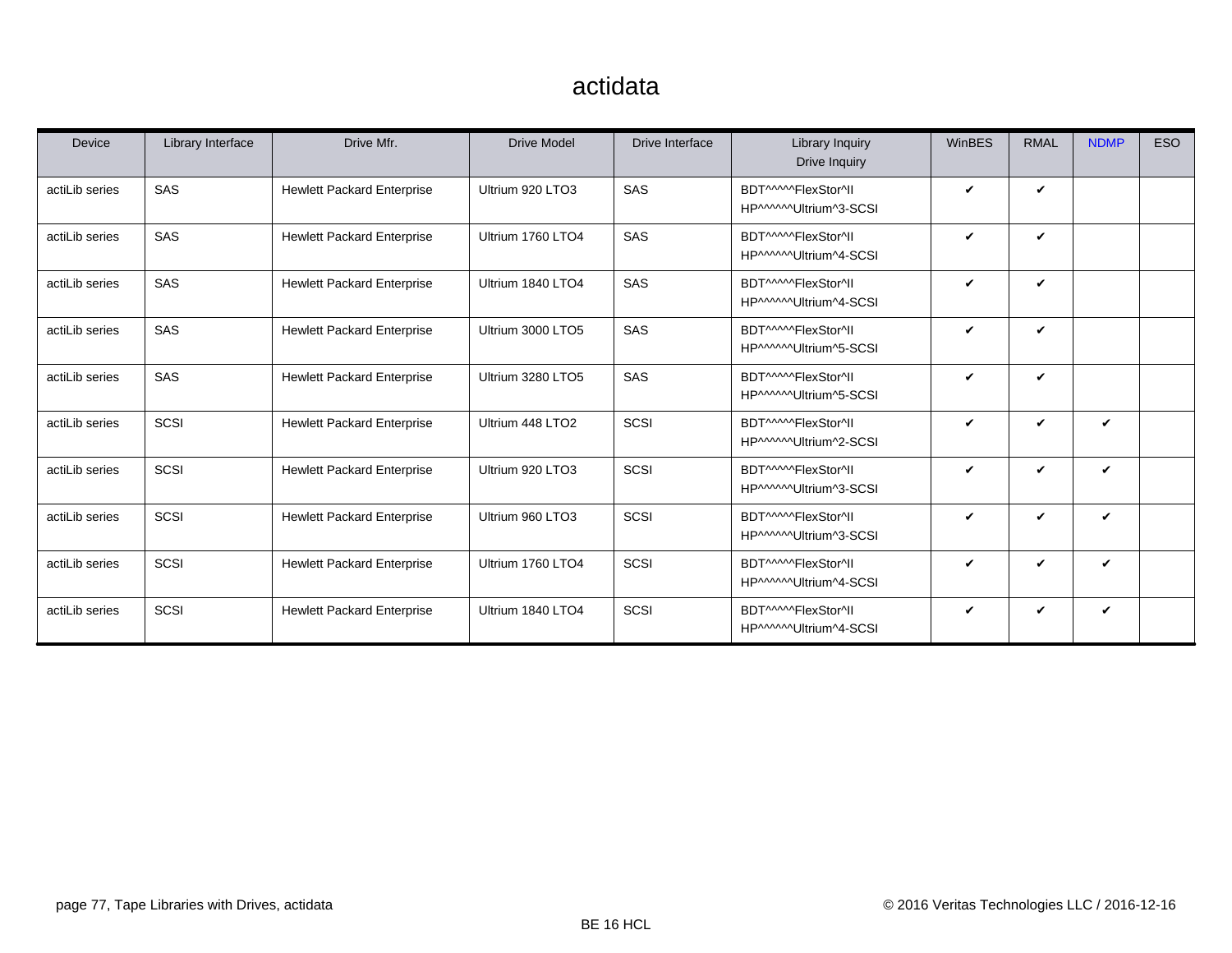#### ADIC

<span id="page-77-0"></span>

| <b>Device</b>    | Library Interface    | Drive Mfr.                        | <b>Drive Model</b>          | Drive Interface      | <b>Library Inquiry</b><br>Drive Inquiry                           | WinBES       | <b>RMAL</b> | <b>NDMP</b>  | <b>ESO</b>   |
|------------------|----------------------|-----------------------------------|-----------------------------|----------------------|-------------------------------------------------------------------|--------------|-------------|--------------|--------------|
| Scalar i500      | <b>Fibre Channel</b> | <b>IBM</b>                        | TotalStorage 3580 Ultrium 3 | <b>Fibre Channel</b> | ADIC^^^^Scalar^i500<br>IBM^^^^ULT3580-TD3                         | V            | V           | V            | V            |
| Scalar i500      | <b>Fibre Channel</b> | <b>IBM</b>                        | Ultrium 3                   | <b>Fibre Channel</b> | ADIC^^^^Scalar^i500<br>IBM^^^^^ULTRIUM-TD3                        | V            | V           | V            | V            |
| Scalar i500 [1]  | <b>Fibre Channel</b> | <b>IBM</b>                        | Ultrium 4                   | Fibre Channel        | ADIC^^^^Scalar^i500<br>IBM^^^^ULTRIUM-TD4                         | V            | ✓           | $\checkmark$ | V            |
| Scalar i500 [1]  | SAS                  | <b>IBM</b>                        | Ultrium 4                   | SAS                  | ADIC^^^^Scalar^i500<br>IBM^^^^^ULTRIUM-TD4                        | ✓            | V           |              |              |
| Scalar i500      | SCSI                 | <b>IBM</b>                        | TotalStorage 3580 Ultrium 3 | SCSI                 | ADIC <sup>^</sup> ^^Scalar^i500<br>IBM^^^^ULT3580-TD3             | $\checkmark$ | V           | $\checkmark$ | $\checkmark$ |
| Scalar i500      | SCSI                 | <b>IBM</b>                        | Ultrium 3                   | SCSI                 | ADIC <sup>MM</sup> Scalar <sup>4</sup> i500<br>IBM^^^^ULTRIUM-TD3 | V            | V           | $\checkmark$ | $\checkmark$ |
| Scalar i500 [1]  | SCSI                 | <b>IBM</b>                        | Ultrium 4 (U160)            | SCSI                 | ADIC^^^^Scalar^i500<br>IBM^^^^^ULTRIUM-TD4                        | V            | V           | $\checkmark$ |              |
| Scalar i2000     | <b>Fibre Channel</b> | <b>Hewlett Packard Enterprise</b> | Ultrium 960 LTO3            | <b>Fibre Channel</b> | ADIC^^^^Scalar^i2000<br>HP^^^^^Ultrium^3-SCSI                     | V            | V           | V            | V            |
| Scalar i2000     | <b>Fibre Channel</b> | <b>Hewlett Packard Enterprise</b> | Ultrium 1840 LTO4           | Fibre Channel        | ADIC^^^^Scalar^i2000<br>HP^^^^^Ultrium^4-SCSI                     | V            | V           | $\checkmark$ | V            |
| Scalar i2000     | <b>Fibre Channel</b> | <b>IBM</b>                        | TotalStorage 3580 Ultrium 3 | <b>Fibre Channel</b> | ADIC^^^^Scalar^i2000<br>IBM^^^^^ULT3580-TD3                       | V            | ✓           | $\checkmark$ | V            |
| Scalar i2000     | <b>Fibre Channel</b> | <b>IBM</b>                        | Ultrium 3                   | <b>Fibre Channel</b> | ADIC^^^^Scalar^i2000<br>IBM^^^^*ULTRIUM-TD3                       | V            | ✓           |              | $\checkmark$ |
| Scalar i2000 [1] | <b>Fibre Channel</b> | <b>IBM</b>                        | Ultrium 4                   | <b>Fibre Channel</b> | ADIC^^^^Scalar^i2000<br>IBM^^^^^ULTRIUM-TD4                       | V            | V           | $\checkmark$ | V            |
| Scalar i2000     | <b>Fibre Channel</b> | Quantum                           | DLT-S4                      | <b>Fibre Channel</b> | ADIC^^^^Scalar^i2000<br>QUANTUM^DLT-S4                            | V            | V           | V            |              |

<span id="page-77-1"></span>1. L1 barcode labels on a cleaning media will cause a cleaning utility job to hang indefinitely. Recommend using L2 (or above) barcode labels for cleaning media.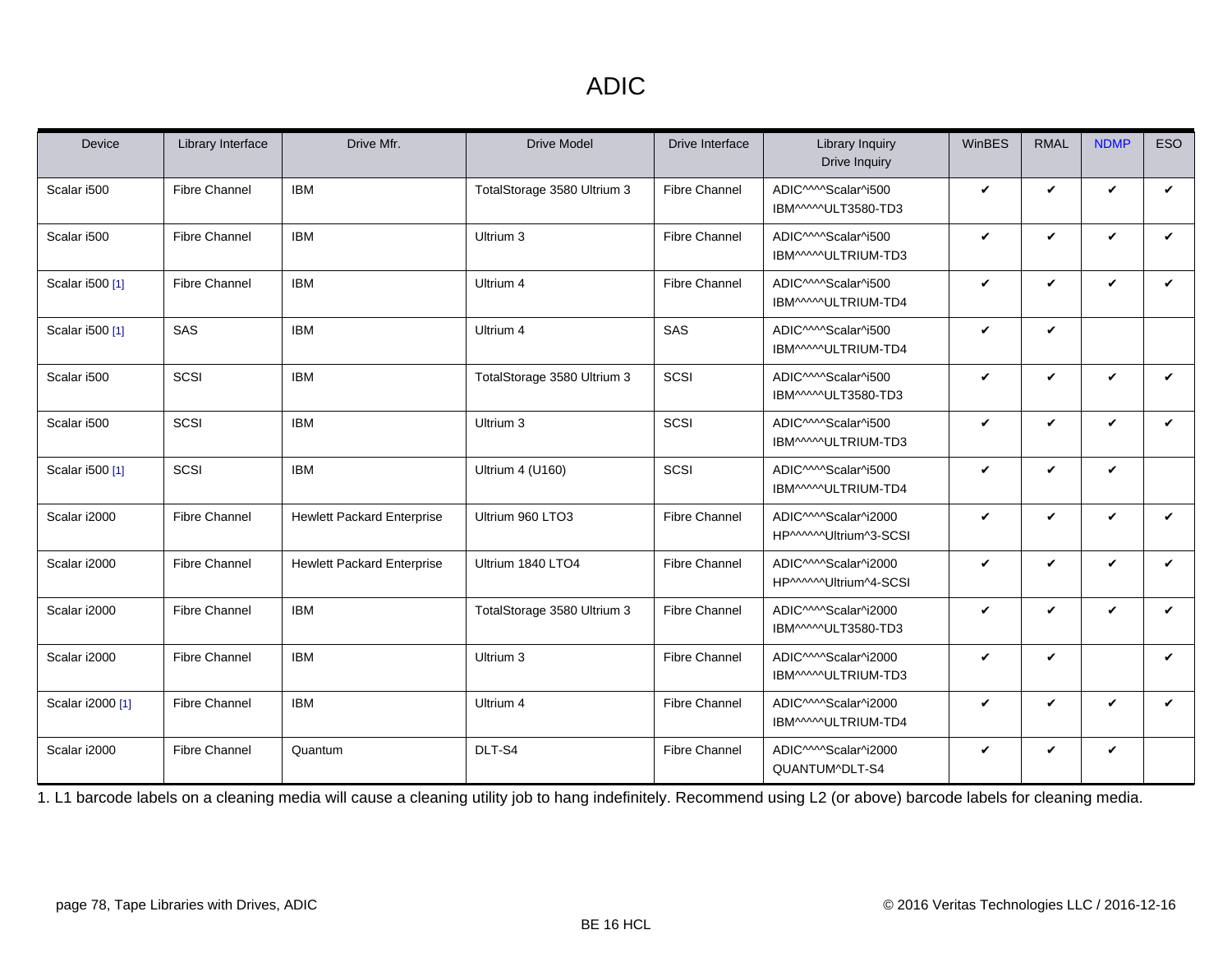<span id="page-78-0"></span>

| Device      | Library Interface    | Drive Mfr.                        | <b>Drive Model</b>    | Drive Interface      | <b>Library Inquiry</b><br>Drive Inquiry       | WinBES       | <b>RMAL</b> | <b>NDMP</b>  | <b>ESO</b> |
|-------------|----------------------|-----------------------------------|-----------------------|----------------------|-----------------------------------------------|--------------|-------------|--------------|------------|
| FlexStor II | <b>Fibre Channel</b> | <b>Hewlett Packard Enterprise</b> | Ultrium 960 LTO3      | <b>Fibre Channel</b> | BDT^^^^^FlexStor^II<br>HP^^^^^Ultrium^3-SCSI  | $\checkmark$ | V           | V            | V          |
| FlexStor II | <b>Fibre Channel</b> | <b>Hewlett Packard Enterprise</b> | Ultrium 1760 LTO4     | <b>Fibre Channel</b> | BDT^^^^^FlexStor^II<br>HP^^^^^Ultrium^4-SCSI  | $\checkmark$ | V           | $\checkmark$ | V          |
| FlexStor II | <b>Fibre Channel</b> | <b>Hewlett Packard Enterprise</b> | Ultrium 1840 LTO4     | <b>Fibre Channel</b> | BDT^^^^^FlexStor^II<br>HP^^^^^^Ultrium^4-SCSI | $\checkmark$ | V           | $\checkmark$ | V          |
| FlexStor II | <b>Fibre Channel</b> | <b>Hewlett Packard Enterprise</b> | Ultrium 3000 LTO5     | <b>Fibre Channel</b> | BDT^^^^^FlexStor^II<br>HP^^^^^^Ultrium^5-SCSI | $\checkmark$ | V           | V            | V          |
| FlexStor II | <b>Fibre Channel</b> | <b>Hewlett Packard Enterprise</b> | Ultrium 3280 LTO5     | <b>Fibre Channel</b> | BDT^^^^^FlexStor^II<br>HP^^^^^Ultrium^5-SCSI  | $\checkmark$ | V           | $\checkmark$ | V          |
| FlexStor II | <b>Fibre Channel</b> | <b>Hewlett Packard Enterprise</b> | Ultrium 6250 LTO6     | <b>Fibre Channel</b> | BDT^^^^^FlexStor^II<br>HP^^^^^Ultrium^6-SCSI  | $\checkmark$ | V           | $\checkmark$ | V          |
| FlexStor II | <b>Fibre Channel</b> | <b>IBM</b>                        | Ultrium 5 Half Height | <b>Fibre Channel</b> | BDT^^^^^FlexStor^II<br>IBM^^^^ULTRIUM-HH5     | $\checkmark$ | V           | $\checkmark$ | V          |
| FlexStor II | <b>Fibre Channel</b> | <b>IBM</b>                        | Ultrium 5             | <b>Fibre Channel</b> | BDT^^^^^FlexStor^II<br>IBM^^^^ULTRIUM-TD5     | $\checkmark$ | V           | $\checkmark$ | V          |
| FlexStor II | <b>Fibre Channel</b> | <b>IBM</b>                        | Ultrium 6 Half Height | <b>Fibre Channel</b> | BDT^^^^^FlexStor^II<br>IBM^^^^^ULTRIUM-HH6    | $\checkmark$ | V           | V            | V          |
| FlexStor II | <b>Fibre Channel</b> | <b>IBM</b>                        | Ultrium 7 Half Height | <b>Fibre Channel</b> | BDT^^^^^FlexStor^II<br>IBM^^^^^ULTRIUM-HH7    | $\checkmark$ | V           | V            | V          |
| FlexStor II | SAS                  | <b>Hewlett Packard Enterprise</b> | Ultrium 920 LTO3      | SAS                  | BDT^^^^^FlexStor^II<br>HP^^^^^Ultrium^3-SCSI  | $\checkmark$ | V           |              |            |
| FlexStor II | SAS                  | <b>Hewlett Packard Enterprise</b> | Ultrium 1760 LTO4     | SAS                  | BDT^^^^^FlexStor^II<br>HP^^^^^Ultrium^4-SCSI  | $\checkmark$ | V           |              |            |
| FlexStor II | SAS                  | <b>Hewlett Packard Enterprise</b> | Ultrium 1840 LTO4     | SAS                  | BDT^^^^^FlexStor^ll<br>HP^^^^^^Ultrium^4-SCSI | $\checkmark$ | V           |              |            |
| FlexStor II | SAS                  | <b>Hewlett Packard Enterprise</b> | Ultrium 3000 LTO5     | SAS                  | BDT^^^^^FlexStor^II<br>HP^^^^^Ultrium^5-SCSI  | $\checkmark$ | V           |              |            |
| FlexStor II | SAS                  | <b>Hewlett Packard Enterprise</b> | Ultrium 3280 LTO5     | SAS                  | BDT^^^^^FlexStor^II<br>HP^^^^^Ultrium^5-SCSI  | $\checkmark$ | V           |              |            |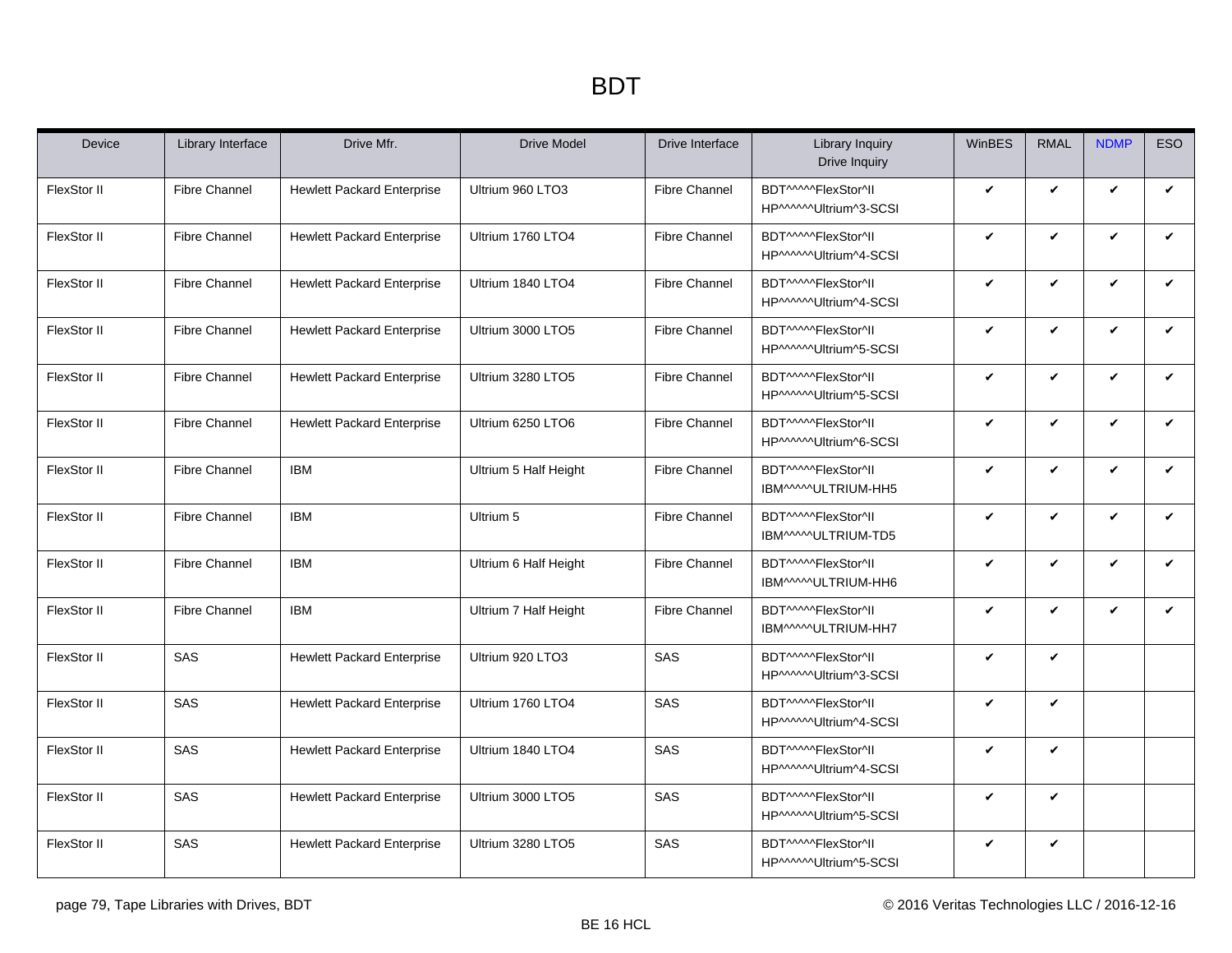| Device           | Library Interface    | Drive Mfr.                        | <b>Drive Model</b>    | Drive Interface      | <b>Library Inquiry</b><br>Drive Inquiry      | WinBES       | <b>RMAL</b>  | <b>NDMP</b>  | ESO          |
|------------------|----------------------|-----------------------------------|-----------------------|----------------------|----------------------------------------------|--------------|--------------|--------------|--------------|
| FlexStor II      | SAS                  | <b>Hewlett Packard Enterprise</b> | Ultrium 6250 LTO6     | SAS                  | BDT^^^^^FlexStor^II<br>HP^^^^^Ultrium^6-SCSI | V            | $\checkmark$ |              |              |
| FlexStor II      | SAS                  | <b>IBM</b>                        | Ultrium 5 Half Height | SAS                  | BDT^^^^^FlexStor^II<br>IBM^^^^*ULTRIUM-HH5   | V            | $\checkmark$ |              |              |
| FlexStor II      | <b>SAS</b>           | <b>IBM</b>                        | Ultrium 5             | SAS                  | BDT^^^^^FlexStor^II<br>IBM^^^^ULTRIUM-TD5    | $\checkmark$ | $\checkmark$ |              |              |
| FlexStor II      | <b>SAS</b>           | <b>IBM</b>                        | Ultrium 6 Half Height | SAS                  | BDT^^^^^FlexStor^II<br>IBM^^^^^ULTRIUM-HH6   | V            | $\checkmark$ |              |              |
| FlexStor II      | SAS                  | <b>IBM</b>                        | Ultrium 7 Half Height | SAS                  | BDT^^^^^FlexStor^II<br>IBM^^^^^ULTRIUM-HH7   | $\checkmark$ | $\checkmark$ |              |              |
| FlexStor II      | SCSI                 | <b>Hewlett Packard Enterprise</b> | Ultrium 448 LTO2      | SCSI                 | BDT^^^^^FlexStor^II<br>HP^^^^^Ultrium^2-SCSI | $\checkmark$ | $\checkmark$ | V            |              |
| FlexStor II      | SCSI                 | <b>Hewlett Packard Enterprise</b> | Ultrium 920 LTO3      | SCSI                 | BDT^^^^^FlexStor^II<br>HP^^^^^Ultrium^3-SCSI | V            | $\checkmark$ | V            |              |
| FlexStor II      | SCSI                 | <b>Hewlett Packard Enterprise</b> | Ultrium 960 LTO3      | SCSI                 | BDT^^^^^FlexStor^II<br>HP^^^^^Ultrium^3-SCSI | $\checkmark$ | $\checkmark$ | V            |              |
| FlexStor II      | SCSI                 | <b>Hewlett Packard Enterprise</b> | Ultrium 1760 LTO4     | SCSI                 | BDT^^^^^FlexStor^II<br>HP^^^^^Ultrium^4-SCSI | $\checkmark$ | $\checkmark$ | V            |              |
| FlexStor II      | SCSI                 | <b>Hewlett Packard Enterprise</b> | Ultrium 1840 LTO4     | SCSI                 | BDT^^^^^FlexStor^II<br>HP^^^^^Ultrium^4-SCSI | $\checkmark$ | $\checkmark$ | V            |              |
| MultiStak        | <b>Fibre Channel</b> | <b>Hewlett Packard Enterprise</b> | Ultrium 3000 LTO5     | <b>Fibre Channel</b> | BDT^^^^MULTISTAK<br>HP^^^^^Ultrium^5-SCSI    | $\checkmark$ | $\checkmark$ | $\checkmark$ | $\checkmark$ |
| MultiStak        | <b>Fibre Channel</b> | <b>Hewlett Packard Enterprise</b> | Ultrium 6250 LTO6     | <b>Fibre Channel</b> | BDT^^^^^MULTISTAK<br>HP^^^^^Ultrium^6-SCSI   | $\checkmark$ | $\checkmark$ | V            | V            |
| MultiStak [1]    | <b>Fibre Channel</b> | <b>IBM</b>                        | Ultrium 5 Half Height | <b>Fibre Channel</b> | BDT^^^^MULTISTAK<br>IBM^^^^*ULTRIUM-HH5      | $\checkmark$ | $\checkmark$ | V            | $\checkmark$ |
| MultiStak [1]    | <b>Fibre Channel</b> | <b>IBM</b>                        | Ultrium 6 Half Height | <b>Fibre Channel</b> | BDT^^^^MULTISTAK<br>IBM^^^^ULTRIUM-HH6       | $\checkmark$ | $\checkmark$ | V            | $\checkmark$ |
| <b>MultiStak</b> | <b>Fibre Channel</b> | <b>IBM</b>                        | Ultrium 7 Half Height | <b>Fibre Channel</b> | BDT^^^^^MULTISTAK<br>IBM^^^^ULTRIUM-HH7      | $\checkmark$ | $\checkmark$ | V            | V            |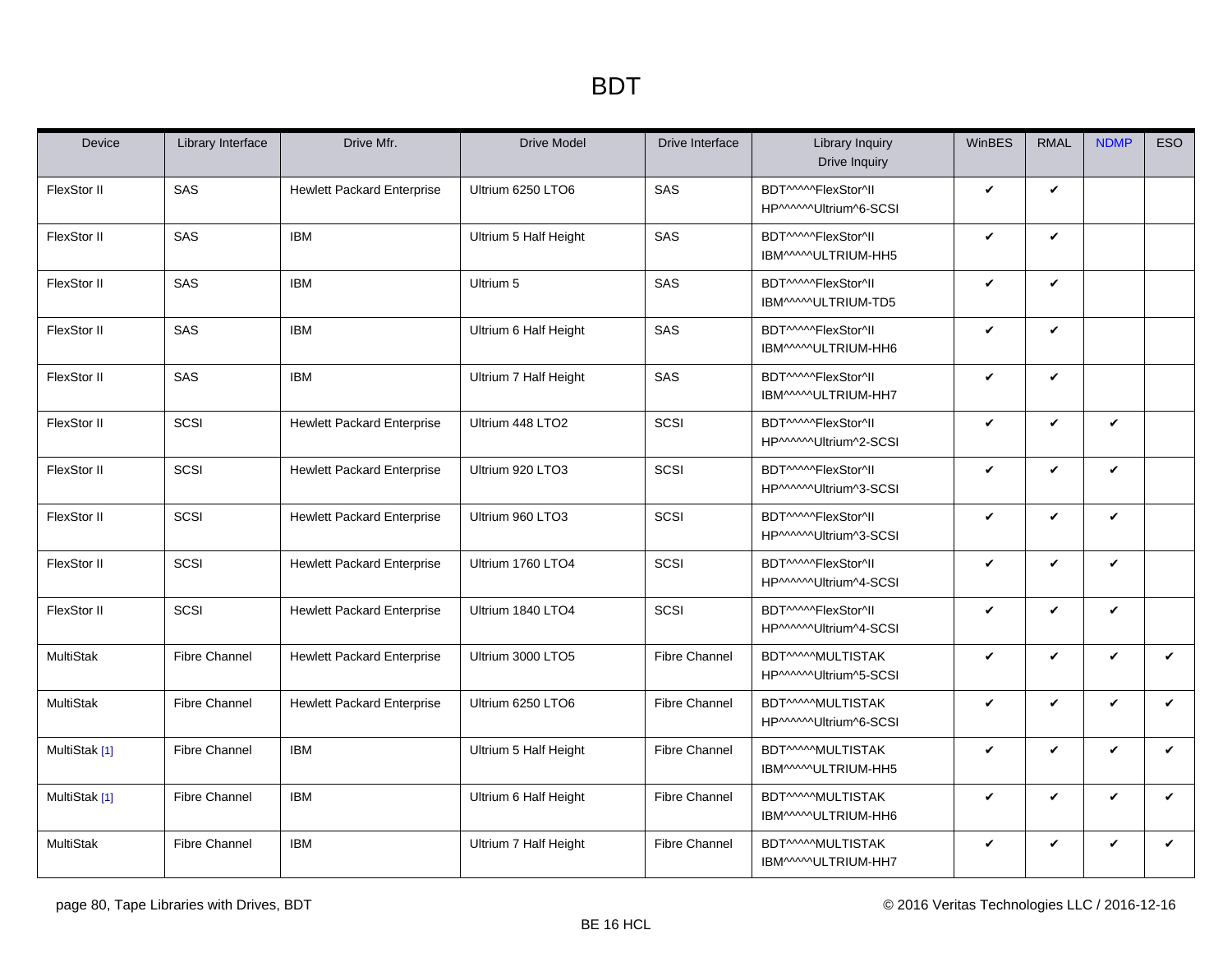| Device                  | Library Interface | Drive Mfr.                        | <b>Drive Model</b>          | Drive Interface | <b>Library Inquiry</b><br>Drive Inquiry           | WinBES | <b>RMAL</b>  | <b>NDMP</b>  | <b>ESO</b> |
|-------------------------|-------------------|-----------------------------------|-----------------------------|-----------------|---------------------------------------------------|--------|--------------|--------------|------------|
| <b>MultiStak</b>        | SAS               | <b>Hewlett Packard Enterprise</b> | Ultrium 3000 LTO5           | SAS             | BDT^^^^MULTISTAK<br>HP^^^^^^Ultrium^5-SCSI        | V      | $\checkmark$ |              |            |
| <b>MultiStak</b>        | SAS               | <b>Hewlett Packard Enterprise</b> | Ultrium 6250 LTO6           | SAS             | BDT^^^^MULTISTAK<br>HP^^^^^^Ultrium^6-SCSI        | V      | V            |              |            |
| MultiStak [1]           | SAS               | <b>IBM</b>                        | Ultrium 5 Half Height       | SAS             | BDT^^^^MULTISTAK<br>IBM^^^^ULTRIUM-HH5            | V      | ✓            |              |            |
| MultiStak [1]           | SAS               | <b>IBM</b>                        | Ultrium 6 Half Height       | SAS             | BDT^^^^MULTISTAK<br>IBM^^^^ULTRIUM-HH6            | V      | $\checkmark$ |              |            |
| <b>MultiStak</b>        | SAS               | <b>IBM</b>                        | Ultrium 7 Half Height       | SAS             | BDT^^^^MULTISTAK<br>IBM^^^^ULTRIUM-HH7            | V      | $\checkmark$ |              |            |
| <b>ThinStorPlus</b>     | SCSI              | <b>Hewlett Packard Enterprise</b> | Ultrium 960 LTO3            | SCSI            | BDT^^^^^ThinStorPlus^AL<br>HP^^^^^Ultrium^3-SCSI  | V      | V            | $\checkmark$ |            |
| <b>ThinStorPlus</b>     | SCSI              | <b>IBM</b>                        | TotalStorage 3580 Ultrium 2 | SCSI            | BDT^^^^^ThinStorPlus^AL<br>IBM^^^^^ULT3580-TD2    | V      | V            | $\checkmark$ |            |
| <b>ThinStorPlus</b>     | SCSI              | <b>IBM</b>                        | TotalStorage 3580 Ultrium 3 | SCSI            | BDT^^^^^ThinStorPlus^AL<br>IBM^^^^ULT3580-TD3     | V      | V            | $\checkmark$ |            |
| <b>ThinStorPlus SM2</b> | SCSI              | <b>Hewlett Packard Enterprise</b> | Ultrium 448 LTO2            | SCSI            | BDT^^^^^ThinStorPlus^SM2<br>HP^^^^^Ultrium^2-SCSI | V      | ✓            | $\checkmark$ |            |
| <b>ThinStorPlus SM2</b> | SCSI              | <b>Hewlett Packard Enterprise</b> | Ultrium 960 LTO3            | SCSI            | BDT^^^^^ThinStorPlus^SM2<br>HP^^^^^Ultrium^3-SCSI | V      | V            | V            |            |
| <b>ThinStorPlus SM2</b> | SCSI              | <b>IBM</b>                        | TotalStorage 3580 Ultrium 3 | SCSI            | BDT^^^^^ThinStorPlus^SM2<br>IBM^^^^ULT3580-TD3    | V      | V            | $\checkmark$ |            |

<span id="page-80-0"></span>1. Library firmware of 2.00 or higher is recommended.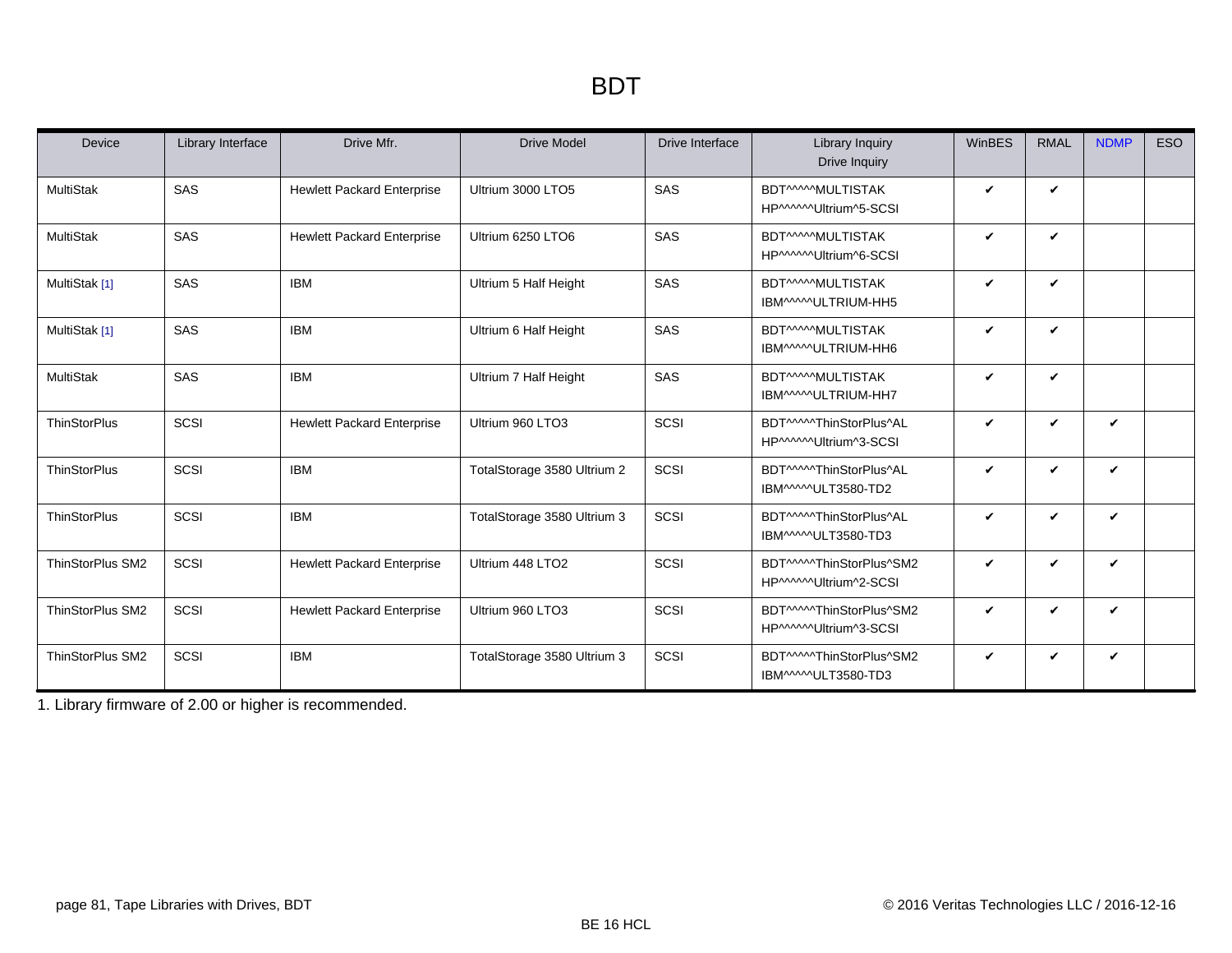<span id="page-81-0"></span>

| Device                                      | Library Interface    | Drive Mfr. | <b>Drive Model</b>                 | Drive Interface      | Library Inquiry<br>Drive Inquiry                                   | WinBES       | <b>RMAL</b>  | <b>NDMP</b>  | <b>ESO</b>   |
|---------------------------------------------|----------------------|------------|------------------------------------|----------------------|--------------------------------------------------------------------|--------------|--------------|--------------|--------------|
| PowerVault 124T                             | <b>SAS</b>           | <b>IBM</b> | Ultrium 3 Half Height              | <b>SAS</b>           | DELL <sub>MMPV-124T</sub><br>IBM^^^^^ULTRIUM-HH3                   | $\checkmark$ | V            |              |              |
| PowerVault 124T                             | SAS                  | <b>IBM</b> | Ultrium 4 Half Height              | SAS                  | DELL <sub>MMPV-124T</sub><br>IBM^^^^^ULTRIUM-HH4                   | $\checkmark$ | $\checkmark$ |              |              |
| PowerVault 124T                             | SAS                  | <b>IBM</b> | Ultrium 4                          | SAS                  | DELL <sub>MMPV-124T</sub><br>IBM^^^^ULTRIUM-TD4                    | $\checkmark$ | V            |              |              |
| PowerVault 124T                             | SAS                  | <b>IBM</b> | Ultrium 6 Half Height              | SAS                  | DELL <sup>MM</sup> PV-124T<br>IBM^^^^^ULTRIUM-HH6                  | $\checkmark$ | V            |              |              |
| PowerVault 124T                             | SAS                  | Quantum    | LTO-3 HH                           | SAS                  | DELL <sup>MM</sup> PV-124T<br>QUANTUM^ULTRIUM^3                    | $\checkmark$ | $\checkmark$ |              |              |
| PowerVault 124T                             | SAS                  | Quantum    | LTO-4 HH                           | SAS                  | DELL <sup>MM</sup> PV-124T<br>QUANTUM^ULTRIUM^4                    | $\checkmark$ | $\checkmark$ |              |              |
| PowerVault 124T                             | SAS                  | Quantum    | LTO-5 FH                           | SAS                  | DELL <sub>MMPV-124T</sub><br>QUANTUM^ULTRIUM^5                     | $\checkmark$ | $\checkmark$ |              |              |
| PowerVault 124T                             | SCSI                 | Dell       | PowerVault LTO3-060<br>(Quantum)   | SCSI                 | DELL <sub>MMPV-124T</sub><br>QUANTUM^ULTRIUM^3                     | $\checkmark$ | $\checkmark$ |              |              |
| PowerVault 124T                             | SCSI                 | <b>IBM</b> | Ultrium 3                          | SCSI                 | DELLAMPV-124T<br>IBM^^^^*ULTRIUM-TD3                               | $\checkmark$ | $\checkmark$ | $\checkmark$ | $\checkmark$ |
| PowerVault 124T                             | SCSI                 | Quantum    | LTO-3 HH                           | SCSI                 | DELL <sub>MMPV-124T</sub><br>QUANTUM^ULTRIUM^3                     | $\checkmark$ | V            | $\checkmark$ |              |
| PowerVault ML6000 Series<br>$(members)$ [1] | <b>Fibre Channel</b> | <b>IBM</b> | System Storage TS2350<br>Ultrium 5 | <b>Fibre Channel</b> | ADIC^^^^Scalar^i500<br>IBM^^^^ULT3580-TD5                          | $\checkmark$ | $\checkmark$ | $\checkmark$ | $\checkmark$ |
| PowerVault ML6000 Series<br>(members)       | <b>Fibre Channel</b> | <b>IBM</b> | System Storage TS2360<br>Ultrium 6 | Fibre Channel        | ADIC <sup>MM</sup> Scalar <sup>4</sup> 500<br>IBM^^^^ULT3580-TD6   | $\checkmark$ | V            | $\checkmark$ | V            |
| PowerVault ML6000 Series<br>(members)       | <b>Fibre Channel</b> | <b>IBM</b> | System Storage TS2370<br>Ultrium 7 | <b>Fibre Channel</b> | ADIC <sup>^</sup> ^^Scalar^i500<br>IBM^^^^ULT3580-TD7              | $\checkmark$ | V            | V            | V            |
| PowerVault ML6000 Series<br>(members)       | <b>Fibre Channel</b> | <b>IBM</b> | Ultrium 3                          | <b>Fibre Channel</b> | ADIC <sup>MM</sup> Scalar <sup>4</sup> i500<br>IBM^^^^*ULTRIUM-TD3 | $\checkmark$ | $\checkmark$ | $\checkmark$ | $\mathbf{v}$ |
| PowerVault ML6000 Series<br>(members) [2]   | <b>Fibre Channel</b> | <b>IBM</b> | Ultrium 4                          | <b>Fibre Channel</b> | ADIC <sup>^</sup> ^^Scalar^i500<br>IBM^^^^ULTRIUM-TD4              | $\checkmark$ | V            | V            | V            |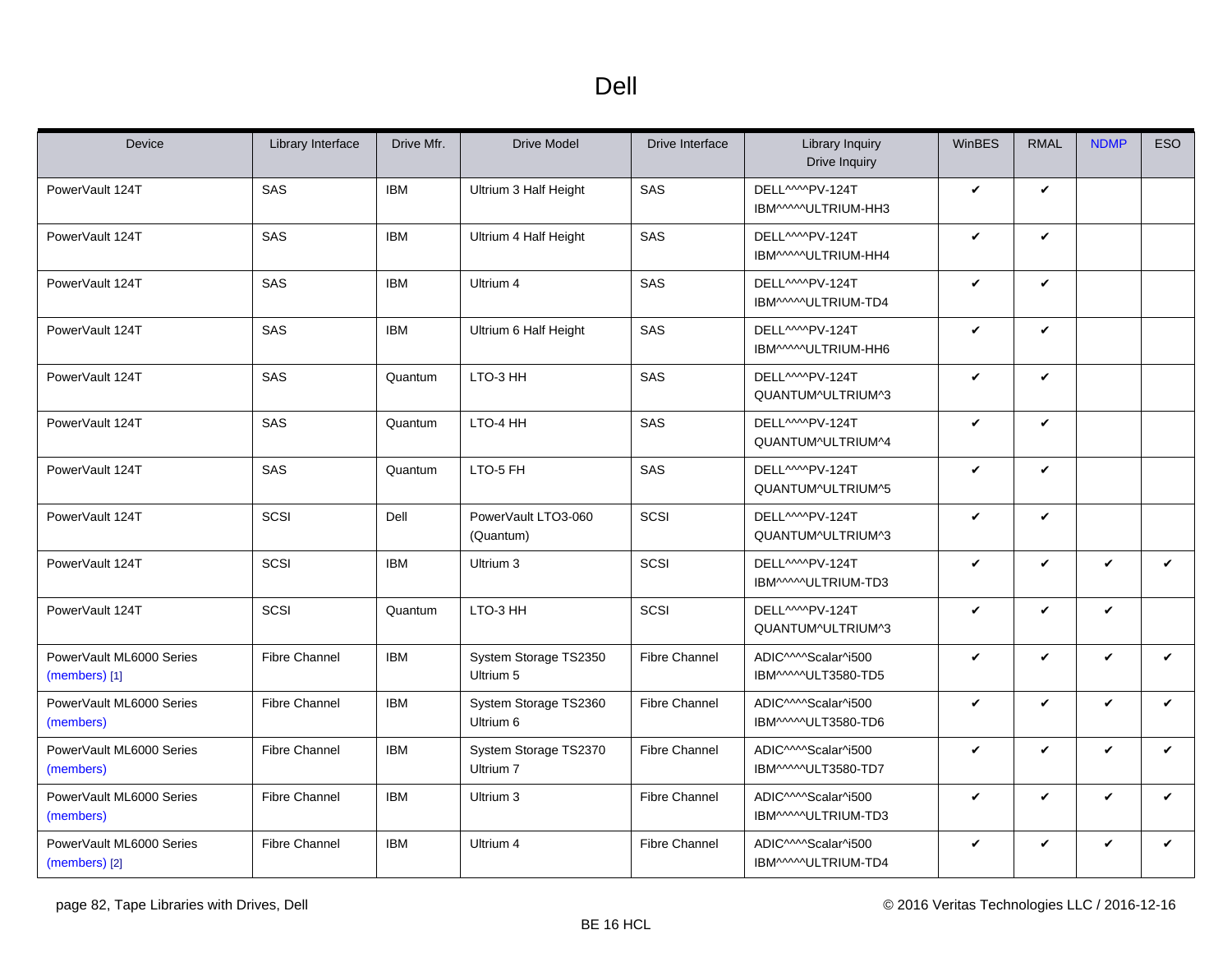| <b>Device</b>                                    | Library Interface    | Drive Mfr. | <b>Drive Model</b>                             | Drive Interface      | <b>Library Inquiry</b><br>Drive Inquiry                            | WinBES       | <b>RMAL</b> | <b>NDMP</b> | ESO          |
|--------------------------------------------------|----------------------|------------|------------------------------------------------|----------------------|--------------------------------------------------------------------|--------------|-------------|-------------|--------------|
| PowerVault ML6000 Series<br>(members)            | SAS                  | <b>IBM</b> | System Storage TS2350<br>Ultrium 5             | SAS                  | ADIC^^^^Scalar^i500<br>IBM^^^^ULT3580-TD5                          | V            | V           |             |              |
| PowerVault ML6000 Series<br>(members)            | SAS                  | <b>IBM</b> | System Storage TS2360<br>Ultrium 6             | SAS                  | ADIC <sup>MM</sup> Scalar <sup>4</sup> i500<br>IBM^^^^^ULT3580-TD6 | V            | ✓           |             |              |
| PowerVault ML6000 Series<br>(members) [2]        | SAS                  | <b>IBM</b> | Ultrium 4                                      | SAS                  | ADIC <sup>MM</sup> Scalar <sup>4</sup> i500<br>IBM^^^^^ULTRIUM-TD4 | V            | V           |             |              |
| PowerVault ML6000 Series<br>(members)            | SCSI                 | <b>IBM</b> | Ultrium 3                                      | SCSI                 | ADIC <sup>MM</sup> Scalar <sup>4</sup> 500<br>IBM^^^^ULTRIUM-TD3   | V            | ✓           | ✓           | $\checkmark$ |
| PowerVault TL1000                                | SAS                  | <b>IBM</b> | System Storage TS2240<br>Ultrium 4 Half Height | SAS                  | IBM^^^^3572-TL<br>IBM^^^^^ULT3580-HH4                              | V            | ✓           |             |              |
| PowerVault TL1000                                | SAS                  | <b>IBM</b> | System Storage TS2250<br>Ultrium 5 Half Height | SAS                  | IBM^^^^3572-TL<br>IBM^^^^^ULT3580-HH5                              | V            | V           |             |              |
| PowerVault TL1000                                | SAS                  | <b>IBM</b> | System Storage TS2260<br>Ultrium 6 Half Height | SAS                  | IBM^^^^3572-TL<br>IBM^^^^^ULT3580-HH6                              | V            | V           |             |              |
| PowerVault TL1000                                | SAS                  | <b>IBM</b> | System Storage TS2270<br>Ultrium 7 Half Height | SAS                  | IBM^^^^3572-TL<br>IBM^^^^^ULT3580-HH7                              | V            | V           |             |              |
| PowerVault TL2000/TL4000 series<br>(members)     | <b>Fibre Channel</b> | <b>IBM</b> | System Storage TS2240<br>Ultrium 4 Half Height | <b>Fibre Channel</b> | IBM^^^^3573-TL<br>IBM^^^^^ULT3580-HH4                              | $\checkmark$ | V           | V           | $\checkmark$ |
| PowerVault TL2000/TL4000 series<br>(members)     | <b>Fibre Channel</b> | <b>IBM</b> | System Storage TS2250<br>Ultrium 5 Half Height | <b>Fibre Channel</b> | IBM^^^^3573-TL<br>IBM^^^^^ULT3580-HH5                              | V            | V           | ✓           | V            |
| PowerVault TL2000/TL4000 series<br>(members)     | <b>Fibre Channel</b> | <b>IBM</b> | System Storage TS2260<br>Ultrium 6 Half Height | <b>Fibre Channel</b> | IBM^^^^3573-TL<br>IBM^^^^^ULT3580-HH6                              | $\mathbf v$  | V           | V           | $\checkmark$ |
| PowerVault TL2000/TL4000 series<br>(members)     | <b>Fibre Channel</b> | <b>IBM</b> | System Storage TS2270<br>Ultrium 7 Half Height | <b>Fibre Channel</b> | IBM^^^^3573-TL<br>IBM^^^^ULT3580-HH7                               | V            | V           | V           | V            |
| PowerVault TL2000/TL4000 series<br>(members)     | <b>Fibre Channel</b> | <b>IBM</b> | System Storage TS2340<br>Ultrium 4             | <b>Fibre Channel</b> | IBM^^^^3573-TL<br>IBM^^^^ULT3580-TD4                               | V            | V           | V           | V            |
| PowerVault TL2000/TL4000 series<br>(members)     | <b>Fibre Channel</b> | <b>IBM</b> | TotalStorage 3580 Ultrium<br>3                 | <b>Fibre Channel</b> | IBM^^^^3573-TL<br>IBM^^^^^ULT3580-TD3                              | $\checkmark$ | V           | V           | $\checkmark$ |
| PowerVault TL2000/TL4000 series<br>(members) [3] | SAS                  | <b>IBM</b> | System Storage TS2230<br>Ultrium 3 Half Height | SAS                  | IBM^^^^3573-TL<br>IBM^^^^^ULT3580-HH3                              | V            | V           |             |              |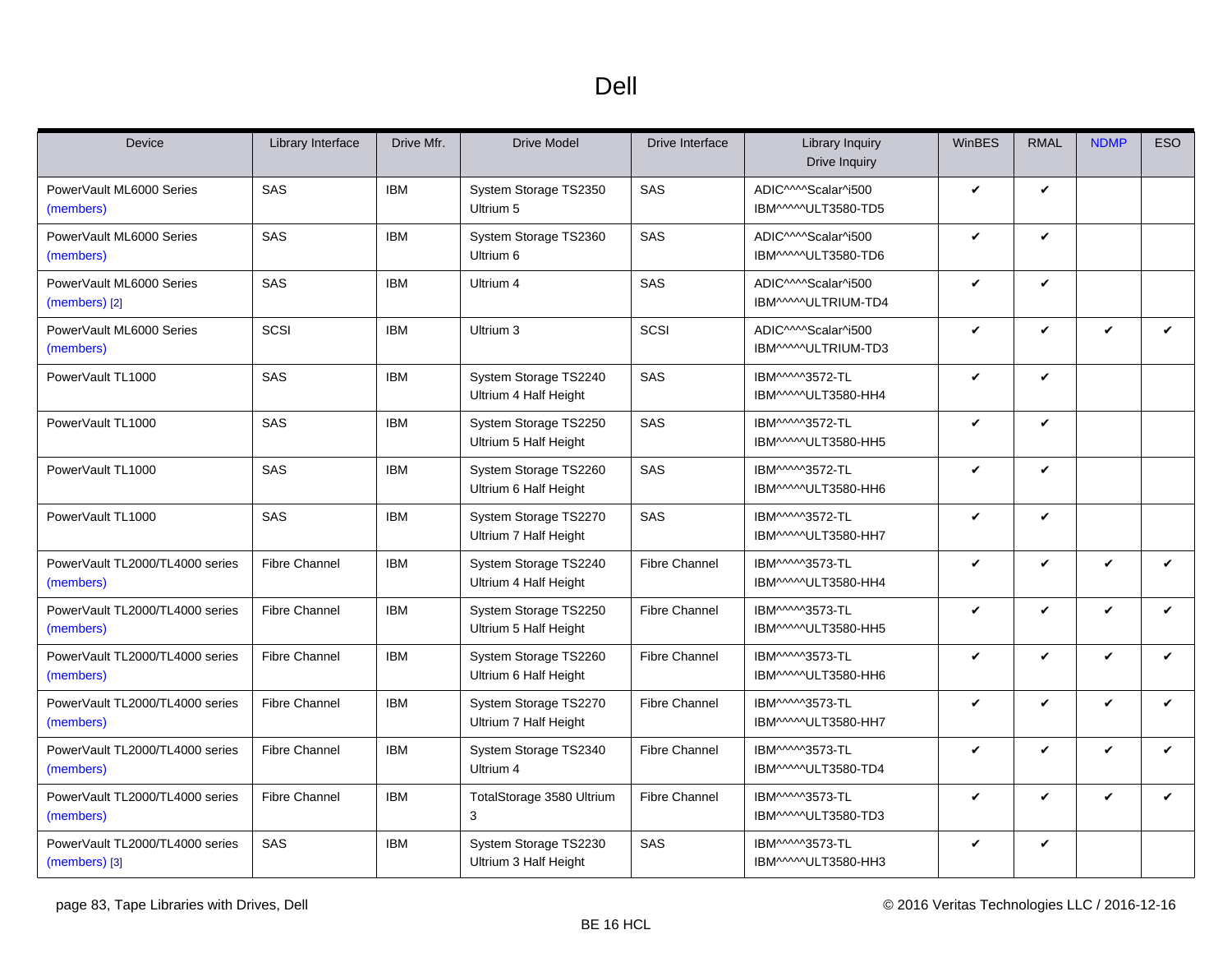<span id="page-83-0"></span>

| Device                                             | Library Interface | Drive Mfr. | Drive Model                                    | Drive Interface | Library Inquiry<br>Drive Inquiry      | <b>WinBES</b> | <b>RMAL</b> | <b>NDMP</b> | ESO |
|----------------------------------------------------|-------------------|------------|------------------------------------------------|-----------------|---------------------------------------|---------------|-------------|-------------|-----|
| PowerVault TL2000/TL4000 series<br>(members)       | <b>SAS</b>        | <b>IBM</b> | System Storage TS2240<br>Ultrium 4 Half Height | SAS             | IBM^^^^3573-TL<br>IBM^^^^ULT3580-HH4  | ✓             | ✓           |             |     |
| PowerVault TL2000/TL4000 series<br>$(members)$ [3] | <b>SAS</b>        | <b>IBM</b> | System Storage TS2250<br>Ultrium 5 Half Height | SAS             | IBM^^^^3573-TL<br>IBM^^^^^ULT3580-HH5 | V             | V           |             | ✓   |
| PowerVault TL2000/TL4000 series<br>(members)       | <b>SAS</b>        | <b>IBM</b> | System Storage TS2260<br>Ultrium 6 Half Height | <b>SAS</b>      | IBM^^^^3573-TL<br>IBM^^^^^ULT3580-HH6 | ✓             | V           |             |     |
| PowerVault TL2000/TL4000 series<br>(members)       | <b>SAS</b>        | <b>IBM</b> | System Storage TS2270<br>Ultrium 7 Half Height | <b>SAS</b>      | IBM^^^^3573-TL<br>IBM^^^^^ULT3580-HH7 | ✓             | V           |             |     |
| PowerVault TL2000/TL4000 series<br>$(members)$ [3] | <b>SAS</b>        | IBM        | System Storage TS2340<br>Ultrium 4             | SAS             | IBM^^^^3573-TL<br>IBM^^^^^ULT3580-TD4 | $\checkmark$  | V           |             |     |
| PowerVault TL2000/TL4000 series<br>$(members)$ [3] | <b>SAS</b>        | <b>IBM</b> | Ultrium 4 Half Height                          | SAS             | IBM^^^^3573-TL<br>IBM^^^^ULTRIUM-HH4  | V             | ✓           |             |     |
| PowerVault TL2000/TL4000 series<br>(members)       | SCSI              | <b>IBM</b> | TotalStorage 3580 Ultrium<br>3                 | SCSI            | IBM^^^^3573-TL<br>IBM^^^^^ULT3580-TD3 | ✓             | ✓           | ✓           |     |

<span id="page-83-1"></span>1. L1 and L2 barcode labels on a cleaning media will cause a cleaning utility job to hang indefinitely. Recommend using L3 (or above) barcode labels for cleaning media.

<span id="page-83-2"></span>2. L1 barcode labels on a cleaning media will cause a cleaning utility job to hang indefinitely. Recommend using L2 (or above) barcode labels for cleaning media.

<span id="page-83-3"></span>3. ESO is only supported with the TL24iSCSIxSAS blade.

| Device       | Library Interface | Drive Mfr.                        | Drive Model       | Drive Interface      | Library Inquiry<br>Drive Inquiry                | <b>WinBES</b> | <b>RMAL</b> | <b>NDMP</b> | ESO |
|--------------|-------------------|-----------------------------------|-------------------|----------------------|-------------------------------------------------|---------------|-------------|-------------|-----|
| ETERNUS LT20 | Fibre Channel     | <b>Hewlett Packard Enterprise</b> | Ultrium 1760 LTO4 | <b>Fibre Channel</b> | FSC^^^^^FibreCAT^TX08<br>HP^^^^^^Ultrium^4-SCSI |               |             |             |     |
| ETERNUS LT20 | Fibre Channel     | <b>Hewlett Packard Enterprise</b> | Ultrium 3000 LTO5 | Fibre Channel        | FSC^^^^^FibreCAT^TX08<br>HP^^^^^Ultrium^5-SCSI  |               |             |             |     |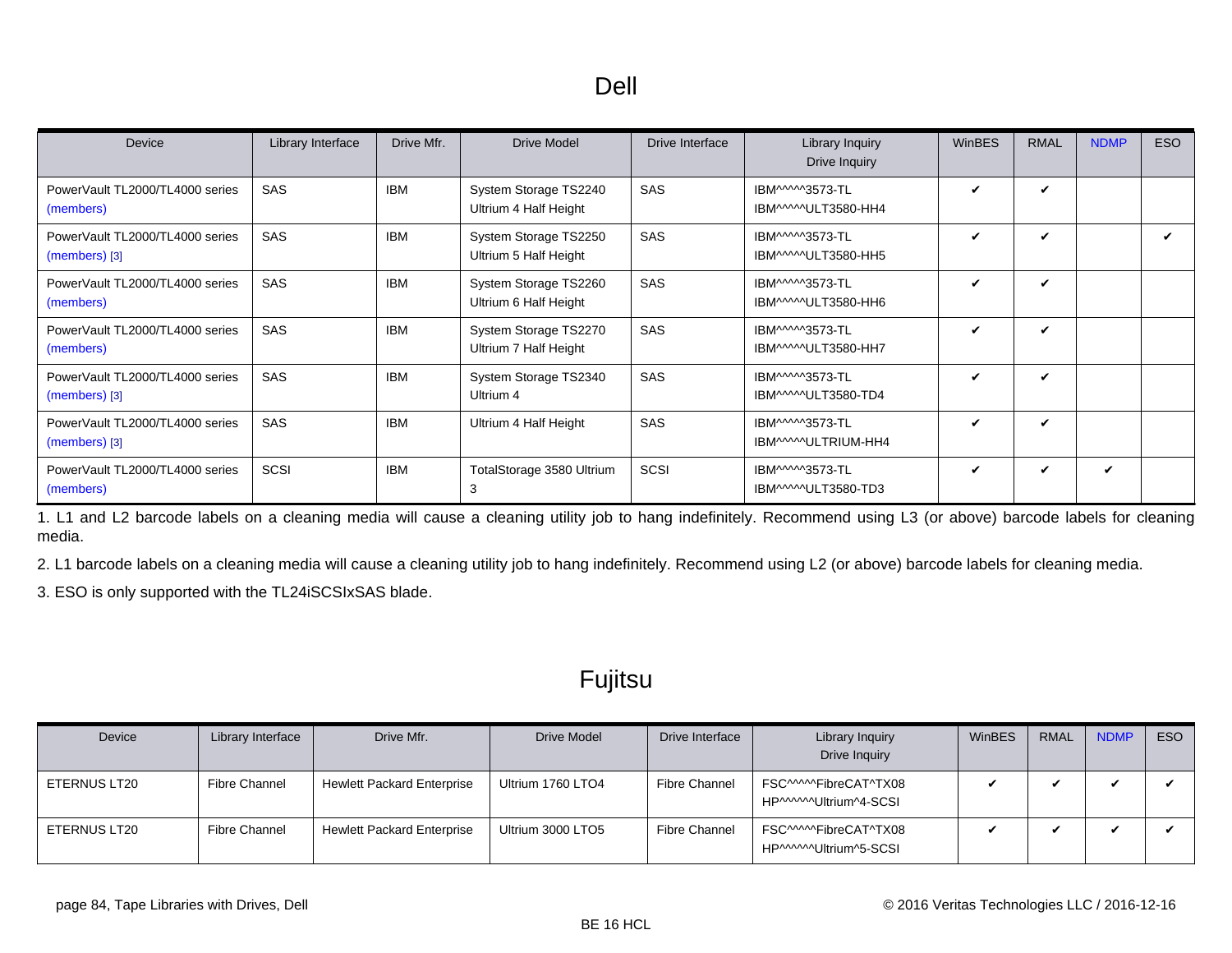| <b>Device</b>                                  | Library Interface    | Drive Mfr.                        | <b>Drive Model</b>    | Drive Interface      | Library Inquiry<br>Drive Inquiry                | WinBES       | <b>RMAL</b>  | <b>NDMP</b>  | <b>ESO</b>   |
|------------------------------------------------|----------------------|-----------------------------------|-----------------------|----------------------|-------------------------------------------------|--------------|--------------|--------------|--------------|
| ETERNUS LT20                                   | SAS                  | <b>Hewlett Packard Enterprise</b> | Ultrium 920 LTO3      | SAS                  | FSC^^^^^FibreCAT^TX08<br>HP^^^^^Ultrium^3-SCSI  | V            | V            |              |              |
| ETERNUS LT20                                   | SAS                  | <b>Hewlett Packard Enterprise</b> | Ultrium 1760 LTO4     | SAS                  | FSC^^^^^FibreCAT^TX08<br>HP^^^^^^Ultrium^4-SCSI | $\checkmark$ | $\checkmark$ |              |              |
| ETERNUS LT20                                   | SAS                  | <b>Hewlett Packard Enterprise</b> | Ultrium 3000 LTO5     | SAS                  | FSC^^^^^FibreCAT^TX08<br>HP^^^^^^Ultrium^5-SCSI | $\checkmark$ | V            |              |              |
| ETERNUS LT20/40/60<br>S <sub>2</sub> (members) | <b>Fibre Channel</b> | <b>Hewlett Packard Enterprise</b> | Ultrium 1760 LTO4     | <b>Fibre Channel</b> | FUJITSU^ETERNUS^LT^S2<br>HP^^^^^Ultrium^4-SCSI  | V            | ✓            | $\checkmark$ | $\checkmark$ |
| ETERNUS LT20/40/60<br>S2 (members) [1]         | <b>Fibre Channel</b> | <b>Hewlett Packard Enterprise</b> | Ultrium 1840 LTO4     | <b>Fibre Channel</b> | FUJITSU^ETERNUS^LT^S2<br>HP^^^^^Ultrium^4-SCSI  | $\checkmark$ | $\checkmark$ | $\checkmark$ | V            |
| ETERNUS LT20/40/60<br>S <sub>2</sub> (members) | <b>Fibre Channel</b> | <b>Hewlett Packard Enterprise</b> | Ultrium 3000 LTO5     | <b>Fibre Channel</b> | FUJITSU^ETERNUS^LT^S2<br>HP^^^^^Ultrium^5-SCSI  | $\checkmark$ | V            | V            | ✓            |
| ETERNUS LT20/40/60<br>S2 (members) [1]         | <b>Fibre Channel</b> | <b>Hewlett Packard Enterprise</b> | Ultrium 3280 LTO5     | <b>Fibre Channel</b> | FUJITSU^ETERNUS^LT^S2<br>HP^^^^^Ultrium^5-SCSI  | V            | V            | V            | $\checkmark$ |
| ETERNUS LT20/40/60<br>S <sub>2</sub> (members) | <b>Fibre Channel</b> | <b>Hewlett Packard Enterprise</b> | Ultrium 6250 LTO6     | <b>Fibre Channel</b> | FUJITSU^ETERNUS^LT^S2<br>HP^^^^^Ultrium^6-SCSI  | $\checkmark$ | $\checkmark$ | $\mathbf{v}$ | V            |
| ETERNUS LT20/40/60<br>S <sub>2</sub> (members) | <b>Fibre Channel</b> | <b>IBM</b>                        | Ultrium 6 Half Height | <b>Fibre Channel</b> | FUJITSU^ETERNUS^LT^S2<br>IBM^^^^^ULTRIUM-HH6    | $\checkmark$ | $\checkmark$ | $\checkmark$ | V            |
| ETERNUS LT20/40/60<br>S <sub>2</sub> (members) | <b>Fibre Channel</b> | <b>IBM</b>                        | Ultrium 7 Half Height | <b>Fibre Channel</b> | FUJITSU^ETERNUS^LT^S2<br>IBM^^^^^ULTRIUM-HH7    | V            | V            | $\checkmark$ | V            |
| ETERNUS LT20/40/60<br>S <sub>2</sub> (members) | SAS                  | <b>Hewlett Packard Enterprise</b> | Ultrium 920 LTO3      | SAS                  | FUJITSU^ETERNUS^LT^S2<br>HP^^^^^Ultrium^3-SCSI  | $\checkmark$ | $\checkmark$ |              |              |
| ETERNUS LT20/40/60<br>S2 (members)             | SAS                  | <b>Hewlett Packard Enterprise</b> | Ultrium 1760 LTO4     | SAS                  | FUJITSU^ETERNUS^LT^S2<br>HP^^^^^Ultrium^4-SCSI  | $\checkmark$ | V            |              |              |
| ETERNUS LT20/40/60<br>S2 (members) [1]         | SAS                  | <b>Hewlett Packard Enterprise</b> | Ultrium 1840 LTO4     | SAS                  | FUJITSU^ETERNUS^LT^S2<br>HP^^^^^Ultrium^4-SCSI  | V            | V            |              |              |
| ETERNUS LT20/40/60<br>S <sub>2</sub> (members) | SAS                  | <b>Hewlett Packard Enterprise</b> | Ultrium 3000 LTO5     | SAS                  | FUJITSU^ETERNUS^LT^S2<br>HP^^^^^Ultrium^5-SCSI  | $\checkmark$ | V            |              |              |
| ETERNUS LT20/40/60<br>S2 (members) [1]         | SAS                  | <b>Hewlett Packard Enterprise</b> | Ultrium 3280 LTO5     | SAS                  | FUJITSU^ETERNUS^LT^S2<br>HP^^^^^Ultrium^5-SCSI  | $\checkmark$ | V            |              |              |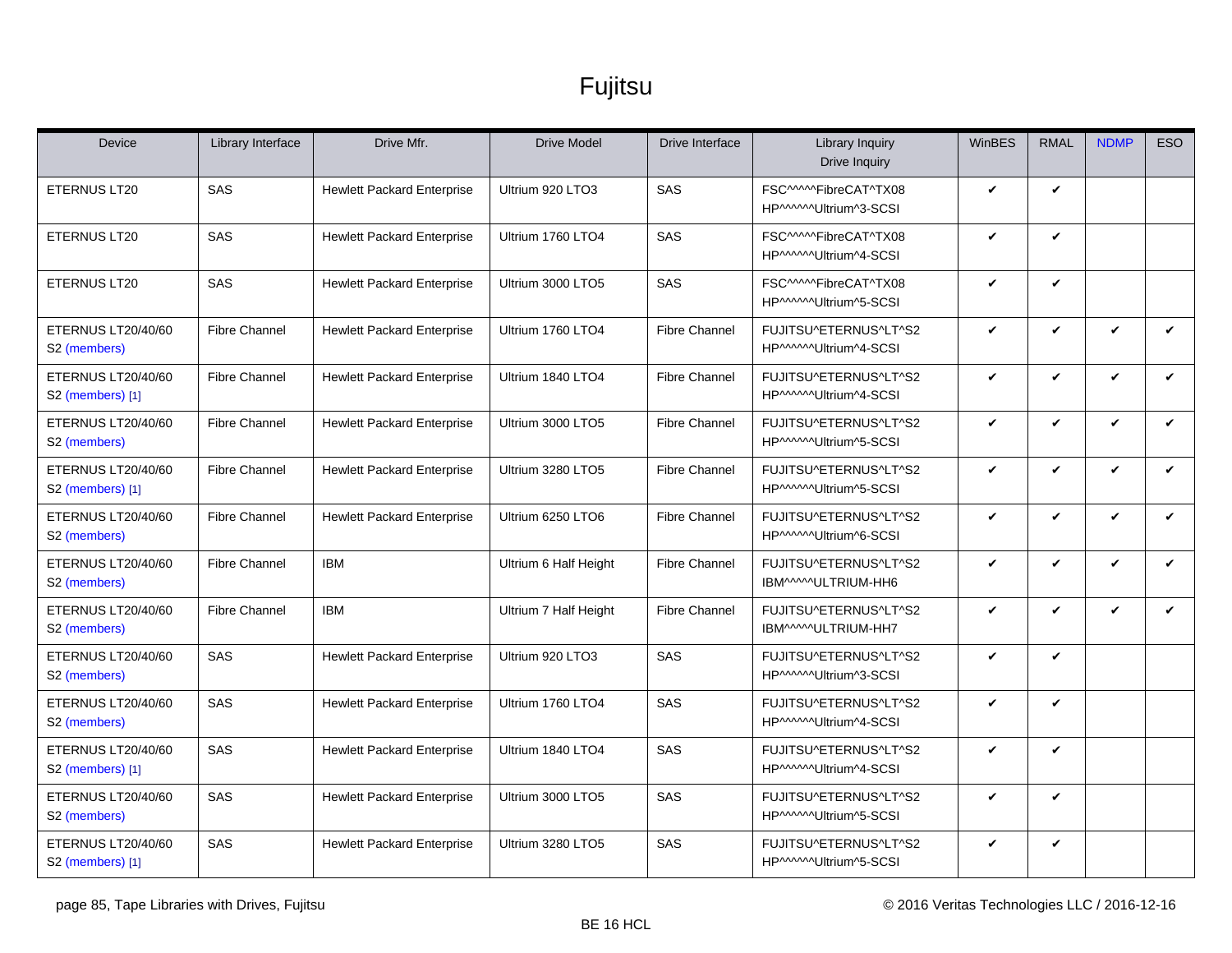| <b>Device</b>                                  | Library Interface    | Drive Mfr.                        | <b>Drive Model</b>    | Drive Interface      | <b>Library Inquiry</b><br>Drive Inquiry           | WinBES       | <b>RMAL</b>  | <b>NDMP</b>  | <b>ESO</b>   |
|------------------------------------------------|----------------------|-----------------------------------|-----------------------|----------------------|---------------------------------------------------|--------------|--------------|--------------|--------------|
| ETERNUS LT20/40/60<br>S2 (members)             | <b>SAS</b>           | <b>Hewlett Packard Enterprise</b> | Ultrium 6250 LTO6     | SAS                  | FUJITSU^ETERNUS^LT^S2<br>HP^^^^^Ultrium^6-SCSI    | V            | $\checkmark$ |              |              |
| ETERNUS LT20/40/60<br>S <sub>2</sub> (members) | SAS                  | <b>IBM</b>                        | Ultrium 6 Half Height | SAS                  | FUJITSU^ETERNUS^LT^S2<br>IBM^^^^^ULTRIUM-HH6      | V            | $\checkmark$ |              |              |
| ETERNUS LT20/40/60<br>S <sub>2</sub> (members) | <b>SAS</b>           | <b>IBM</b>                        | Ultrium 7 Half Height | SAS                  | FUJITSU^ETERNUS^LT^S2<br>IBM^^^^^ULTRIUM-HH7      | $\checkmark$ | $\checkmark$ |              |              |
| ETERNUS LT40                                   | <b>Fibre Channel</b> | <b>Hewlett Packard Enterprise</b> | Ultrium 1760 LTO4     | <b>Fibre Channel</b> | FSC^^^^^FibreCAT-TX24^S2<br>HP^^^^^Ultrium^4-SCSI | V            | V            | $\checkmark$ | $\checkmark$ |
| <b>ETERNUS LT40</b>                            | <b>Fibre Channel</b> | <b>Hewlett Packard Enterprise</b> | Ultrium 1840 LTO4     | <b>Fibre Channel</b> | FSC^^^^^FibreCAT-TX24^S2<br>HP^^^^^Ultrium^4-SCSI | $\checkmark$ | $\checkmark$ | V            | $\checkmark$ |
| ETERNUS LT40                                   | <b>Fibre Channel</b> | <b>Hewlett Packard Enterprise</b> | Ultrium 3000 LTO5     | <b>Fibre Channel</b> | FSC^^^^^FibreCAT-TX24^S2<br>HP^^^^^Ultrium^5-SCSI | V            | $\checkmark$ | $\mathbf{v}$ | V            |
| ETERNUS LT40                                   | <b>Fibre Channel</b> | <b>Hewlett Packard Enterprise</b> | Ultrium 3280 LTO5     | <b>Fibre Channel</b> | FSC^^^^^FibreCAT-TX24^S2<br>HP^^^^^Ultrium^5-SCSI | V            | $\checkmark$ | V            | V            |
| ETERNUS LT40                                   | SAS                  | <b>Hewlett Packard Enterprise</b> | Ultrium 920 LTO3      | SAS                  | FSC^^^^^FibreCAT-TX24^S2<br>HP^^^^^Ultrium^3-SCSI | $\checkmark$ | $\checkmark$ |              |              |
| ETERNUS LT40                                   | SAS                  | <b>Hewlett Packard Enterprise</b> | Ultrium 1760 LTO4     | SAS                  | FSC^^^^^FibreCAT-TX24^S2<br>HP^^^^^Ultrium^4-SCSI | V            | $\checkmark$ |              |              |
| ETERNUS LT40                                   | SAS                  | <b>Hewlett Packard Enterprise</b> | Ultrium 1840 LTO4     | SAS                  | FSC^^^^^FibreCAT-TX24^S2<br>HP^^^^^Ultrium^4-SCSI | V            | $\checkmark$ |              |              |
| ETERNUS LT40                                   | SAS                  | <b>Hewlett Packard Enterprise</b> | Ultrium 3000 LTO5     | SAS                  | FSC^^^^^FibreCAT-TX24^S2<br>HP^^^^^Ultrium^5-SCSI | $\checkmark$ | $\checkmark$ |              |              |
| ETERNUS LT40                                   | SAS                  | <b>Hewlett Packard Enterprise</b> | Ultrium 3280 LTO5     | SAS                  | FSC^^^^^FibreCAT-TX24^S2<br>HP^^^^^Ultrium^5-SCSI | V            | $\checkmark$ |              |              |
| ETERNUS LT60                                   | <b>Fibre Channel</b> | <b>Hewlett Packard Enterprise</b> | Ultrium 1760 LTO4     | <b>Fibre Channel</b> | FSC^^^^^FibreCAT-TX48^S2<br>HP^^^^^Ultrium^4-SCSI | $\checkmark$ | $\checkmark$ | $\mathbf{v}$ | $\mathbf{v}$ |
| ETERNUS LT60                                   | <b>Fibre Channel</b> | <b>Hewlett Packard Enterprise</b> | Ultrium 1840 LTO4     | <b>Fibre Channel</b> | FSC^^^^^FibreCAT-TX48^S2<br>HP^^^^^Ultrium^4-SCSI | V            | $\checkmark$ | $\checkmark$ | ✓            |
| ETERNUS LT60                                   | <b>Fibre Channel</b> | <b>Hewlett Packard Enterprise</b> | Ultrium 3000 LTO5     | <b>Fibre Channel</b> | FSC^^^^^FibreCAT-TX48^S2<br>HP^^^^^Ultrium^5-SCSI | V            | $\checkmark$ | V            | V            |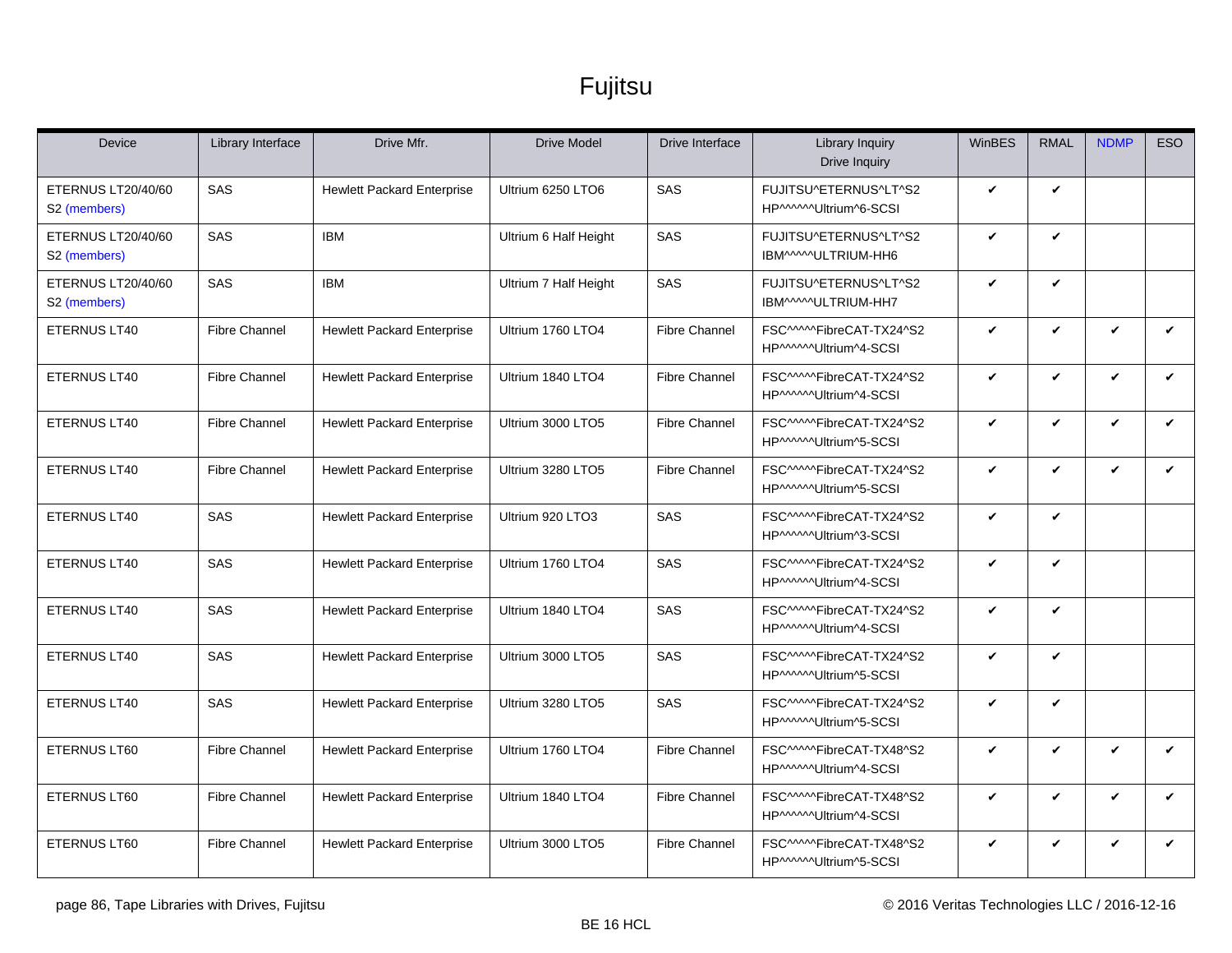| <b>Device</b>            | Library Interface    | Drive Mfr.                        | <b>Drive Model</b>                             | Drive Interface      | <b>Library Inquiry</b><br><b>Drive Inquiry</b>    | WinBES       | <b>RMAL</b>  | <b>NDMP</b>  | ESO |
|--------------------------|----------------------|-----------------------------------|------------------------------------------------|----------------------|---------------------------------------------------|--------------|--------------|--------------|-----|
| ETERNUS LT60             | <b>Fibre Channel</b> | <b>Hewlett Packard Enterprise</b> | Ultrium 3280 LTO5                              | <b>Fibre Channel</b> | FSC^^^^^FibreCAT-TX48^S2<br>HP^^^^^Ultrium^5-SCSI | V            | V            | V            | V   |
| ETERNUS LT60             | SAS                  | <b>Hewlett Packard Enterprise</b> | Ultrium 920 LTO3                               | SAS                  | FSC^^^^^FibreCAT-TX48^S2<br>HP^^^^^Ultrium^3-SCSI | V            | $\checkmark$ |              |     |
| <b>ETERNUS LT60</b>      | SAS                  | <b>Hewlett Packard Enterprise</b> | Ultrium 1760 LTO4                              | SAS                  | FSC^^^^^FibreCAT-TX48^S2<br>HP^^^^^Ultrium^4-SCSI | V            | $\checkmark$ |              |     |
| ETERNUS LT60             | SAS                  | <b>Hewlett Packard Enterprise</b> | Ultrium 1840 LTO4                              | SAS                  | FSC^^^^^FibreCAT-TX48^S2<br>HP^^^^^Ultrium^4-SCSI | V            | $\checkmark$ |              |     |
| ETERNUS LT60             | SAS                  | <b>Hewlett Packard Enterprise</b> | Ultrium 3000 LTO5                              | SAS                  | FSC^^^^^FibreCAT-TX48^S2<br>HP^^^^^Ultrium^5-SCSI | V            | $\checkmark$ |              |     |
| <b>ETERNUS LT60</b>      | <b>SAS</b>           | <b>Hewlett Packard Enterprise</b> | Ultrium 3280 LTO5                              | SAS                  | FSC^^^^^FibreCAT-TX48^S2<br>HP^^^^^Ultrium^5-SCSI | V            | $\checkmark$ |              |     |
| ETERNUS LT210<br>(T16A2) | SAS                  | <b>IBM</b>                        | System Storage TS2230<br>Ultrium 3 Half Height | SAS                  | NEC^^^^^T16A2<br>IBM^^^^ULT3580-HH3               | V            | $\checkmark$ |              |     |
| ETERNUS LT210<br>(T16A2) | SCSI                 | <b>IBM</b>                        | System Storage TS2230<br>Ultrium 3 Half Height | SCSI                 | NEC^^^^^T16A2<br>IBM^^^^ULT3580-HH3               | V            | $\checkmark$ |              |     |
| ETERNUS LT210<br>(T16A2) | SCSI                 | <b>IBM</b>                        | Ultrium 4 (U160)                               | SCSI                 | NEC^^^^^T16A2<br>IBM^^^^ULTRIUM-TD4               | V            | $\checkmark$ | $\checkmark$ |     |
| ETERNUS LT220 (T16A)     | SCSI                 | <b>IBM</b>                        | TotalStorage 3580<br>Ultrium 3                 | SCSI                 | NEC^^^^^T16A<br>IBM^^^^ULT3580-TD3                | V            | $\checkmark$ | V            |     |
| ETERNUS LT220<br>(T16A2) | SCSI                 | <b>IBM</b>                        | System Storage TS2230<br>Ultrium 3 Half Height | SCSI                 | NEC^^^^^T16A2<br>IBM^^^^ULT3580-HH3               | $\checkmark$ | $\checkmark$ |              |     |
| ETERNUS LT220<br>(T16A2) | SCSI                 | <b>IBM</b>                        | Ultrium 4 (U160)                               | SCSI                 | NEC^^^^^T16A2<br>IBM^^^^^ULTRIUM-TD4              | V            | $\checkmark$ | V            |     |
| ETERNUS LT230 (T40A)     | SCSI                 | <b>IBM</b>                        | TotalStorage 3580<br>Ultrium 3                 | SCSI                 | NEC^^^^^T40A<br>IBM^^^^ULT3580-TD3                | V            | $\checkmark$ | V            |     |
| ETERNUS LT230<br>(T40A2) | <b>Fibre Channel</b> | <b>IBM</b>                        | Ultrium 3                                      | <b>Fibre Channel</b> | NEC^^^^^T40A2<br>IBM^^^^^ULTRIUM-TD3              | $\checkmark$ | $\checkmark$ | $\checkmark$ | V   |
| ETERNUS LT230<br>(T40A2) | <b>Fibre Channel</b> | <b>IBM</b>                        | Ultrium 4                                      | <b>Fibre Channel</b> | NEC^^^^^T40A2<br>IBM^^^^ULTRIUM-TD4               | V            | $\checkmark$ | V            | V   |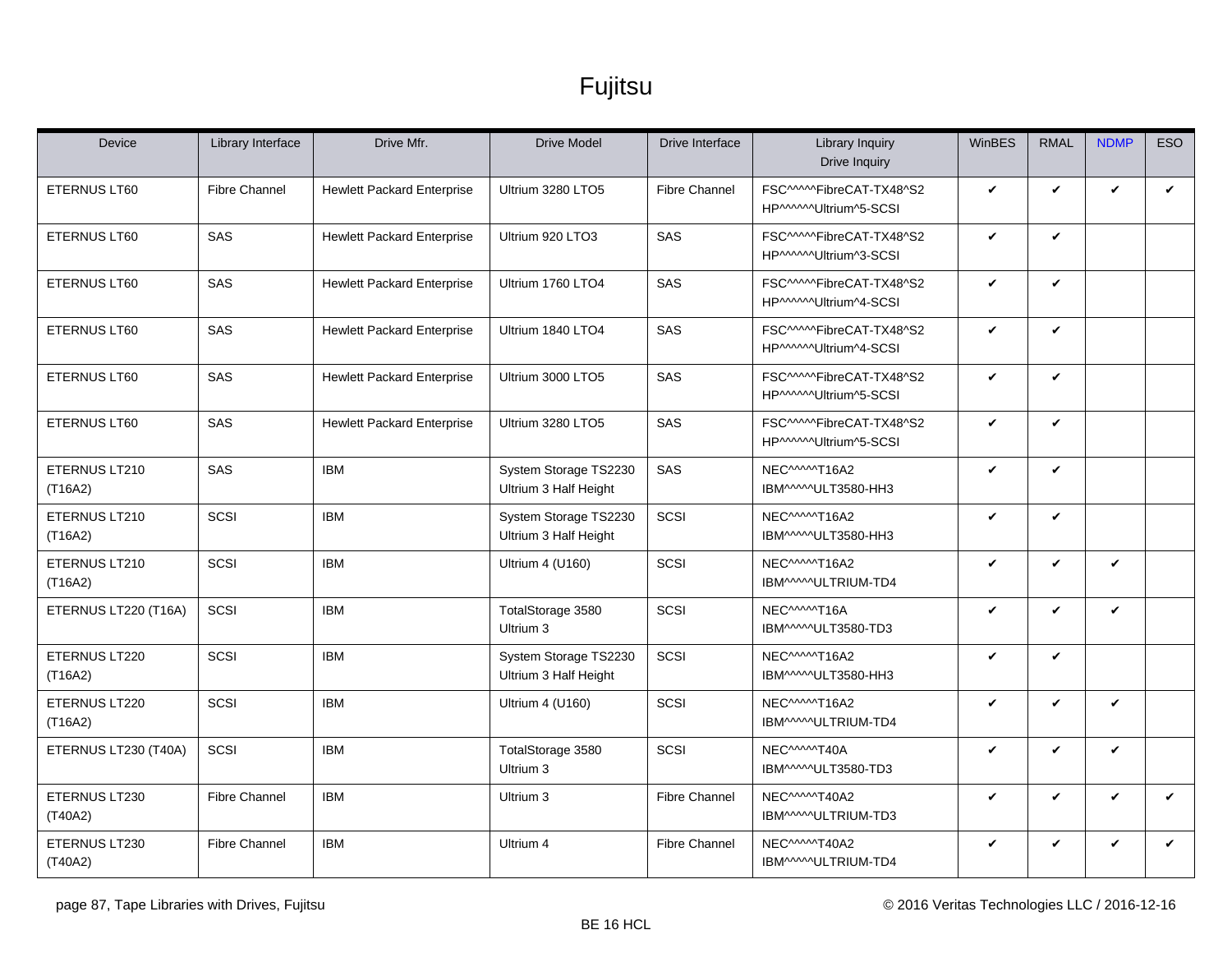| <b>Device</b>            | Library Interface    | Drive Mfr.                        | <b>Drive Model</b>                 | Drive Interface      | <b>Library Inquiry</b><br>Drive Inquiry        | WinBES       | <b>RMAL</b> | <b>NDMP</b>  | <b>ESO</b>   |
|--------------------------|----------------------|-----------------------------------|------------------------------------|----------------------|------------------------------------------------|--------------|-------------|--------------|--------------|
| ETERNUS LT230<br>(T40A2) | SCSI                 | <b>IBM</b>                        | Ultrium 3                          | SCSI                 | NEC^^^^^T40A2<br>IBM^^^^^ULTRIUM-TD3           | V            | V           | V            |              |
| ETERNUS LT250            | <b>Fibre Channel</b> | <b>Hewlett Packard Enterprise</b> | Ultrium 960 LTO3                   | <b>Fibre Channel</b> | FUJITSU^NML7A<br>HP^^^^^Ultrium^3-SCSI         | V            | V           | $\checkmark$ | $\checkmark$ |
| ETERNUS LT250            | <b>Fibre Channel</b> | <b>IBM</b>                        | System Storage TS2350<br>Ultrium 5 | <b>Fibre Channel</b> | FUJITSU^NML7A<br>IBM^^^^^ULT3580-TD5           | V            | V           | $\checkmark$ | $\checkmark$ |
| ETERNUS LT250            | <b>Fibre Channel</b> | <b>IBM</b>                        | Ultrium 3                          | <b>Fibre Channel</b> | FUJITSU^NML7A<br>IBM^^^^^ULTRIUM-TD3           | V            | V           | $\checkmark$ | V            |
| ETERNUS LT250            | <b>Fibre Channel</b> | <b>IBM</b>                        | Ultrium 4                          | <b>Fibre Channel</b> | FUJITSU^NML7A<br>IBM^^^^^ULTRIUM-TD4           | $\checkmark$ | V           | $\checkmark$ | $\checkmark$ |
| ETERNUS LT250            | <b>Fibre Channel</b> | <b>IBM</b>                        | Ultrium 6                          | <b>Fibre Channel</b> | FUJITSU^NML7A<br>IBM^^^^^ULTRIUM-TD6           | V            | V           | V            | $\checkmark$ |
| ETERNUS LT250            | SCSI                 | <b>Hewlett Packard Enterprise</b> | Ultrium 960 LTO3                   | SCSI                 | FUJITSU^NML7A<br>HP^^^^^Ultrium^3-SCSI         | $\checkmark$ | V           | $\checkmark$ |              |
| ETERNUS LT250            | SCSI                 | <b>IBM</b>                        | Ultrium 3                          | SCSI                 | FUJITSU^NML7A<br>IBM^^^^ULTRIUM-TD3            | V            | V           | V            |              |
| ETERNUS LT260            | <b>Fibre Channel</b> | <b>Hewlett Packard Enterprise</b> | Ultrium 3000 LTO5                  | <b>Fibre Channel</b> | FUJITSU^ETERNUS^LT260<br>HP^^^^^Ultrium^5-SCSI | $\checkmark$ | V           | $\checkmark$ | $\checkmark$ |
| ETERNUS LT260            | <b>Fibre Channel</b> | <b>Hewlett Packard Enterprise</b> | Ultrium 6250 LTO6                  | <b>Fibre Channel</b> | FUJITSU^ETERNUS^LT260<br>HP^^^^^Ultrium^6-SCSI | V            | V           | V            | $\checkmark$ |
| ETERNUS LT260            | <b>Fibre Channel</b> | <b>IBM</b>                        | Ultrium 6 Half Height              | <b>Fibre Channel</b> | FUJITSU^ETERNUS^LT260<br>IBM^^^^^ULTRIUM-HH6   | $\checkmark$ | V           | $\checkmark$ | $\checkmark$ |
| ETERNUS LT260            | <b>Fibre Channel</b> | <b>IBM</b>                        | Ultrium 7 Half Height              | <b>Fibre Channel</b> | FUJITSU^ETERNUS^LT260<br>IBM^^^^^ULTRIUM-HH7   | $\checkmark$ | V           | V            | $\checkmark$ |
| ETERNUS LT260            | SAS                  | <b>Hewlett Packard Enterprise</b> | Ultrium 3000 LTO5                  | SAS                  | FUJITSU^ETERNUS^LT260<br>HP^^^^^Ultrium^5-SCSI | V            | V           |              |              |
| ETERNUS LT260            | SAS                  | <b>Hewlett Packard Enterprise</b> | Ultrium 6250 LTO6                  | SAS                  | FUJITSU^ETERNUS^LT260<br>HP^^^^^Ultrium^6-SCSI | $\checkmark$ | V           |              |              |
| ETERNUS LT260            | SAS                  | <b>IBM</b>                        | Ultrium 6 Half Height              | SAS                  | FUJITSU^ETERNUS^LT260<br>IBM^^^^^ULTRIUM-HH6   | V            | V           |              |              |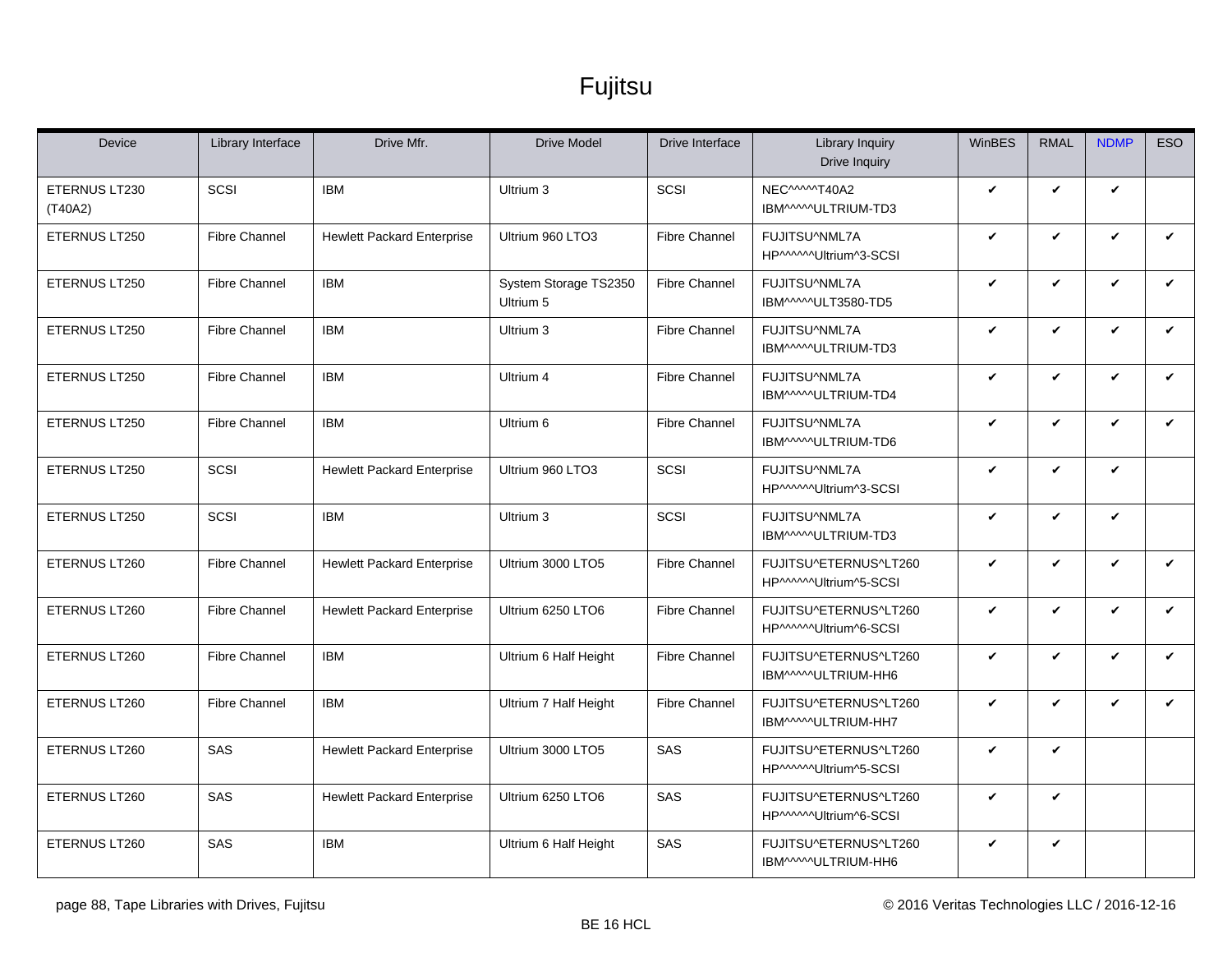| <b>Device</b>    | Library Interface    | Drive Mfr.                        | <b>Drive Model</b>                 | Drive Interface      | <b>Library Inquiry</b><br>Drive Inquiry           | WinBES       | <b>RMAL</b> | <b>NDMP</b>  | <b>ESO</b>   |
|------------------|----------------------|-----------------------------------|------------------------------------|----------------------|---------------------------------------------------|--------------|-------------|--------------|--------------|
| ETERNUS LT260    | <b>SAS</b>           | <b>IBM</b>                        | Ultrium 7 Half Height              | SAS                  | FUJITSU^ETERNUS^LT260<br>IBM^^^^^ULTRIUM-HH7      | V            | V           |              |              |
| ETERNUS LT270 S2 | <b>Fibre Channel</b> | <b>Hewlett Packard Enterprise</b> | Ultrium 6650 LTO6                  | <b>Fibre Channel</b> | ETERNUS^LT270S2<br>HP^^^^^Ultrium^6-SCSI          | V            | V           | $\checkmark$ | V            |
| ETERNUS LT270 S2 | <b>Fibre Channel</b> | <b>IBM</b>                        | Ultrium 4                          | <b>Fibre Channel</b> | ETERNUS^LT270S2<br>IBM^^^^^ULTRIUM-TD4            | V            | V           | $\checkmark$ | $\checkmark$ |
| ETERNUS LT270 S2 | <b>Fibre Channel</b> | <b>IBM</b>                        | Ultrium 5                          | <b>Fibre Channel</b> | ETERNUS^LT270S2<br>IBM^^^^^ULTRIUM-TD5            | V            | V           | $\checkmark$ | V            |
| ETERNUS LT270 S2 | <b>Fibre Channel</b> | <b>IBM</b>                        | Ultrium 6                          | <b>Fibre Channel</b> | ETERNUS^LT270S2<br>IBM^^^^^ULTRIUM-TD6            | V            | V           | $\checkmark$ | $\checkmark$ |
| ETERNUS LT270    | <b>Fibre Channel</b> | <b>Hewlett Packard Enterprise</b> | Ultrium 960 LTO3                   | <b>Fibre Channel</b> | FUJITSU^NML10A<br>HP^^^^^Ultrium^3-SCSI           | V            | V           | $\checkmark$ | $\checkmark$ |
| ETERNUS LT270    | <b>Fibre Channel</b> | <b>IBM</b>                        | System Storage TS2350<br>Ultrium 5 | <b>Fibre Channel</b> | FUJITSU^NML10A<br>IBM^^^^^ULT3580-TD5             | $\checkmark$ | V           | V            | $\checkmark$ |
| ETERNUS LT270    | <b>Fibre Channel</b> | <b>IBM</b>                        | TotalStorage 3580<br>Ultrium 3     | <b>Fibre Channel</b> | FUJITSU^NML10A<br>IBM^^^^ULT3580-TD3              | V            | V           | $\checkmark$ | $\checkmark$ |
| ETERNUS LT270    | <b>Fibre Channel</b> | <b>IBM</b>                        | Ultrium 4                          | <b>Fibre Channel</b> | FUJITSU^NML10A<br>IBM^^^^^ULTRIUM-TD4             | V            | V           | V            | $\checkmark$ |
| FibreCAT TX08    | <b>Fibre Channel</b> | <b>Hewlett Packard Enterprise</b> | Ultrium 1760 LTO4                  | <b>Fibre Channel</b> | FSC^^^^^FibreCAT^TX08<br>HP^^^^^Ultrium^4-SCSI    | $\checkmark$ | V           | $\checkmark$ | ✓            |
| FibreCAT TX08    | SAS                  | <b>Hewlett Packard Enterprise</b> | Ultrium 920 LTO3                   | SAS                  | FSC^^^^^FibreCAT^TX08<br>HP^^^^^Ultrium^3-SCSI    | V            | V           |              |              |
| FibreCAT TX08    | <b>SAS</b>           | <b>Hewlett Packard Enterprise</b> | Ultrium 1760 LTO4                  | SAS                  | FSC^^^^^FibreCAT^TX08<br>HP^^^^^Ultrium^4-SCSI    | V            | V           |              |              |
| FibreCAT TX08    | SCSI                 | <b>Hewlett Packard Enterprise</b> | Ultrium 448 LTO2                   | SCSI                 | FSC^^^^^FibreCAT^TX08<br>HP^^^^^Ultrium^2-SCSI    | $\checkmark$ | V           | V            |              |
| FibreCAT TX08    | SCSI                 | <b>Hewlett Packard Enterprise</b> | Ultrium 920 LTO3                   | SCSI                 | FSC^^^^^FibreCAT^TX08<br>HP^^^^^Ultrium^3-SCSI    | V            | V           | V            |              |
| FibreCAT TX24 S2 | <b>Fibre Channel</b> | <b>Hewlett Packard Enterprise</b> | Ultrium 1760 LTO4                  | <b>Fibre Channel</b> | FSC^^^^^FibreCAT-TX24^S2<br>HP^^^^^Ultrium^4-SCSI | V            | V           | V            | V            |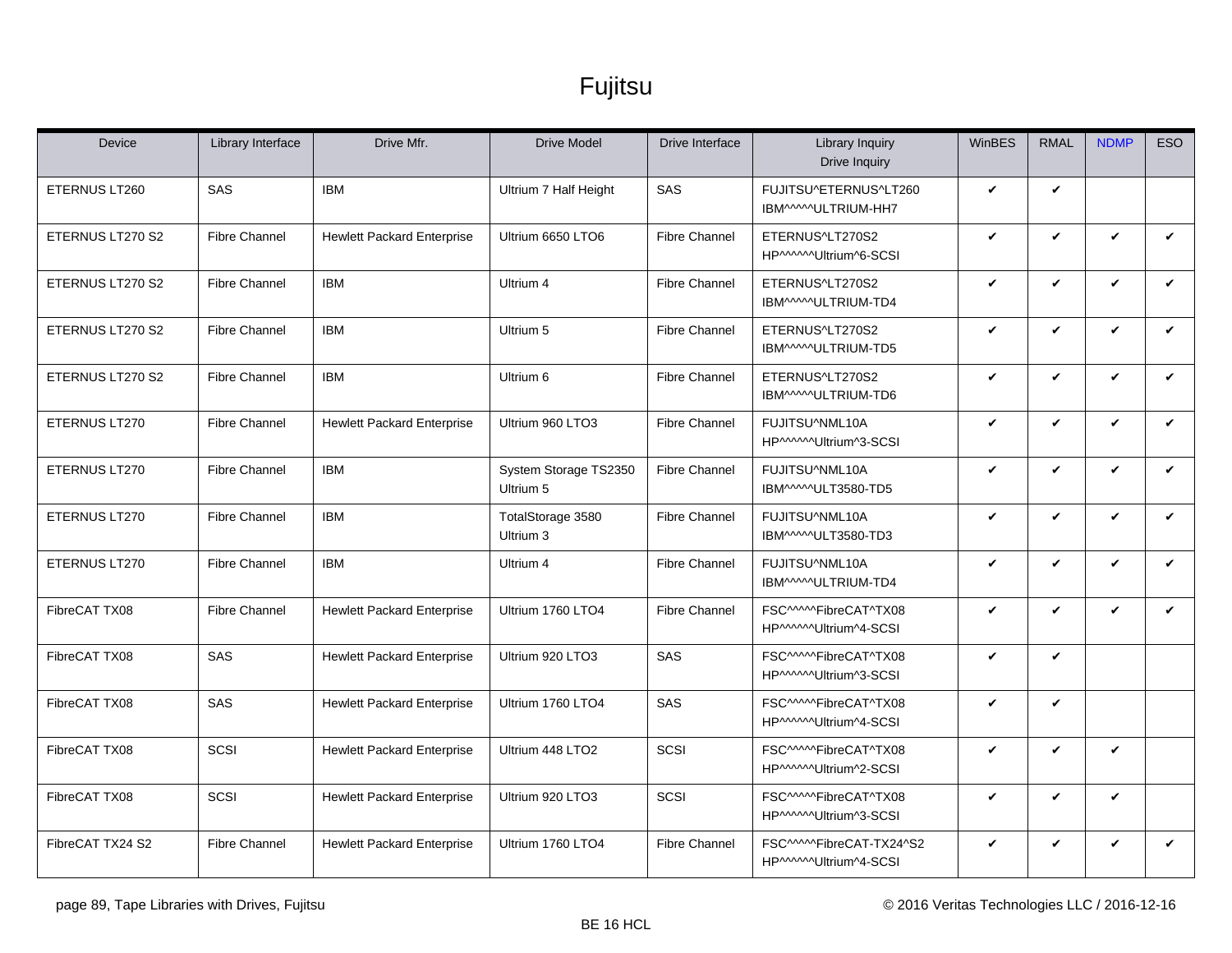| <b>Device</b>    | Library Interface    | Drive Mfr.                        | <b>Drive Model</b>             | Drive Interface      | <b>Library Inquiry</b><br>Drive Inquiry           | WinBES       | <b>RMAL</b>        | <b>NDMP</b>  | <b>ESO</b> |
|------------------|----------------------|-----------------------------------|--------------------------------|----------------------|---------------------------------------------------|--------------|--------------------|--------------|------------|
| FibreCAT TX24 S2 | SAS                  | <b>Hewlett Packard Enterprise</b> | Ultrium 920 LTO3               | SAS                  | FSC^^^^^FibreCAT-TX24^S2<br>HP^^^^^Ultrium^3-SCSI | $\checkmark$ | $\checkmark$       |              |            |
| FibreCAT TX24 S2 | SAS                  | <b>Hewlett Packard Enterprise</b> | Ultrium 1760 LTO4              | SAS                  | FSC^^^^^FibreCAT-TX24^S2<br>HP^^^^^Ultrium^4-SCSI | V            | $\checkmark$       |              |            |
| FibreCAT TX24    | SCSI                 | <b>Hewlett Packard Enterprise</b> | Ultrium 448 LTO2               | SCSI                 | FSC^^^^^FibreCAT^TX24<br>HP^^^^^Ultrium^2-SCSI    | V            | $\checkmark$       | V            |            |
| FibreCAT TX24    | SCSI                 | <b>Hewlett Packard Enterprise</b> | Ultrium 920 LTO3               | SCSI                 | FSC^^^^^FibreCAT^TX24<br>HP^^^^^Ultrium^3-SCSI    | V            | $\checkmark$       | V            |            |
| FibreCAT TX24    | SCSI                 | <b>IBM</b>                        | Ultrium 3                      | SCSI                 | FSC^^^^^FibreCAT^TX24<br>IBM^^^^ULTRIUM-TD3       | V            | ✓                  | V            |            |
| FibreCAT TX48 S2 | <b>Fibre Channel</b> | <b>Hewlett Packard Enterprise</b> | Ultrium 1760 LTO4              | <b>Fibre Channel</b> | FSC^^^^^FibreCAT-TX48^S2<br>HP^^^^^Ultrium^4-SCSI | V            | $\checkmark$       | V            | ✓          |
| FibreCAT TX48 S2 | SAS                  | <b>Hewlett Packard Enterprise</b> | Ultrium 920 LTO3               | SAS                  | FSC^^^^^FibreCAT-TX48^S2<br>HP^^^^^Ultrium^3-SCSI | $\checkmark$ | $\checkmark$       |              |            |
| FibreCAT TX48 S2 | <b>SAS</b>           | <b>Hewlett Packard Enterprise</b> | Ultrium 1760 LTO4              | SAS                  | FSC^^^^^FibreCAT-TX48^S2<br>HP^^^^^Ultrium^4-SCSI | V            | V                  |              |            |
| FibreCAT TX48    | <b>Fibre Channel</b> | <b>IBM</b>                        | Ultrium 3                      | <b>Fibre Channel</b> | FSC^^^^^FibreCAT^TX48<br>IBM^^^^ULTRIUM-TD3       | V            | $\boldsymbol{\nu}$ | V            | ✓          |
| FibreCAT TX48    | <b>Fibre Channel</b> | <b>IBM</b>                        | Ultrium 4                      | <b>Fibre Channel</b> | FSC^^^^^FibreCAT^TX48<br>IBM^^^^ULTRIUM-TD4       | $\checkmark$ | $\boldsymbol{\nu}$ | $\mathbf{v}$ | ✓          |
| FibreCAT TX48    | SCSI                 | <b>Hewlett Packard Enterprise</b> | Ultrium 448 LTO2               | SCSI                 | FSC^^^^^FibreCAT^TX48<br>HP^^^^^Ultrium^2-SCSI    | V            | $\checkmark$       | V            |            |
| FibreCAT TX48    | SCSI                 | <b>Hewlett Packard Enterprise</b> | Ultrium 920 LTO3               | SCSI                 | FSC^^^^^FibreCAT^TX48<br>HP^^^^^Ultrium^3-SCSI    | V            | V                  | V            |            |
| FibreCAT TX48    | SCSI                 | <b>IBM</b>                        | TotalStorage 3580<br>Ultrium 3 | SCSI                 | FSC^^^^^FibreCAT^TX48<br>IBM^^^^^ULT3580-TD3      | V            | V                  | V            |            |

<span id="page-89-0"></span>1. The ETERNUS LT20 only supports half height drives. The drive referenced in this row is a full height drive.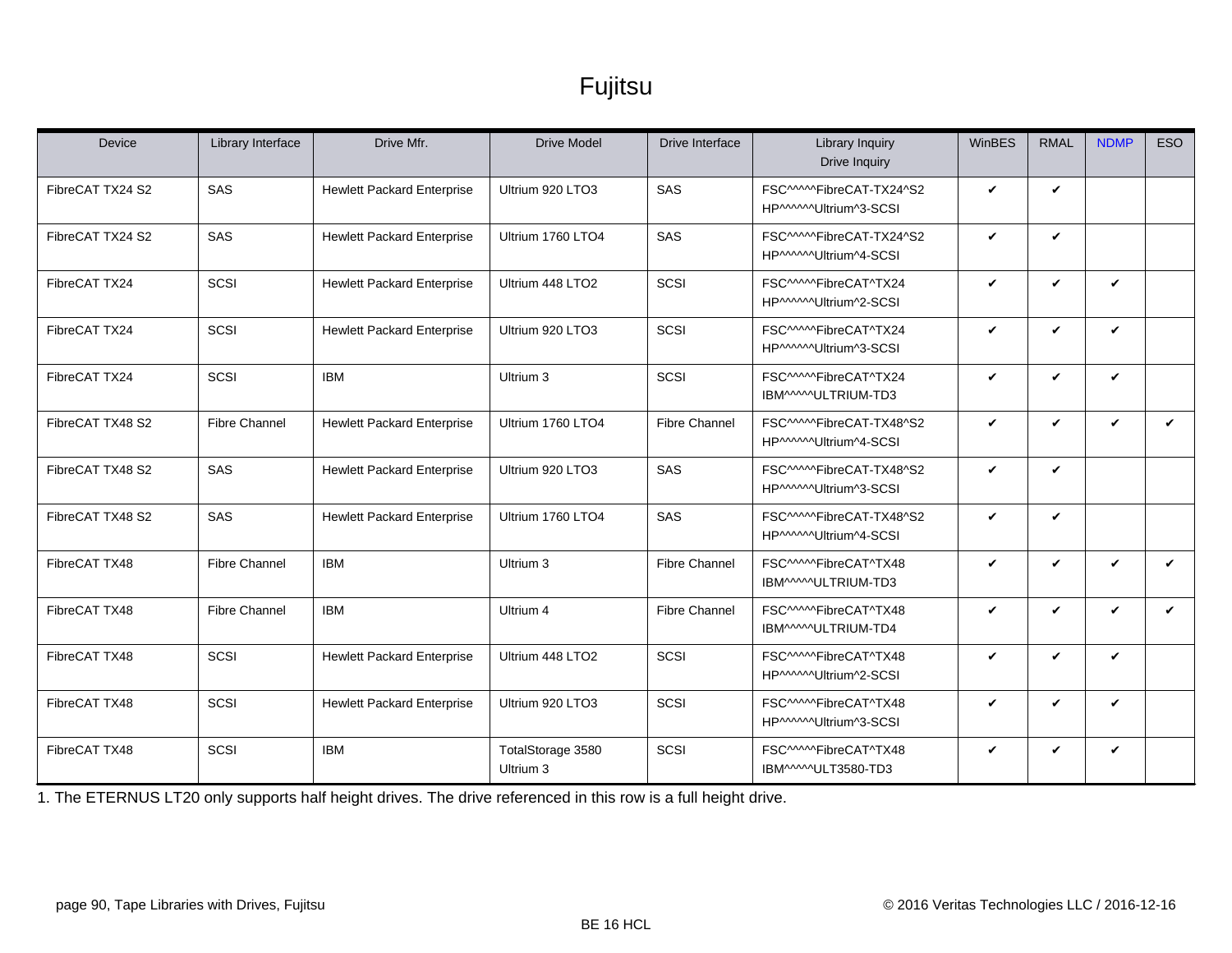<span id="page-90-0"></span>

| Device                        | Library Interface    | Drive Mfr.                           | <b>Drive Model</b> | Drive Interface      | <b>Library Inquiry</b><br>Drive Inquiry         | <b>WinBES</b> | <b>RMAL</b>  | <b>NDMP</b>  | ESO          |
|-------------------------------|----------------------|--------------------------------------|--------------------|----------------------|-------------------------------------------------|---------------|--------------|--------------|--------------|
| 1/8 G2 Tape Autoloader        | <b>Fibre Channel</b> | <b>Hewlett Packard</b><br>Enterprise | Ultrium 3000 LTO5  | <b>Fibre Channel</b> | HP^^^^^1x8^G2^AUTOLDR<br>HP^^^^^^Ultrium^5-SCSI | V             | V            | V            | V            |
| 1/8 G2 Tape Autoloader        | <b>Fibre Channel</b> | <b>Hewlett Packard</b><br>Enterprise | Ultrium 6250 LTO6  | <b>Fibre Channel</b> | HP^^^^^1x8^G2^AUTOLDR<br>HP^^^^^Ultrium^6-SCSI  | $\checkmark$  | V            | V            | $\checkmark$ |
| 1/8 G2 Tape Autoloader        | <b>Fibre Channel</b> | <b>Hewlett Packard</b><br>Enterprise | Ultrium 15000 LTO7 | <b>Fibre Channel</b> | HP^^^^^1x8^G2^AUTOLDR<br>HP^^^^^^Ultrium^7-SCSI | $\checkmark$  | V            | V            | V            |
| 1/8 G2 Tape Autoloader [1]    | SAS                  | <b>Hewlett Packard</b><br>Enterprise | Ultrium 920 LTO3   | SAS                  | HP^^^^^1x8^G2^AUTOLDR<br>HP^^^^^Ultrium^3-SCSI  | V             | V            |              |              |
| 1/8 G2 Tape Autoloader [1]    | SAS                  | <b>Hewlett Packard</b><br>Enterprise | Ultrium 1760 LTO4  | SAS                  | HP^^^^^1x8^G2^AUTOLDR<br>HP^^^^^Ultrium^4-SCSI  | $\checkmark$  | $\checkmark$ |              |              |
| 1/8 G2 Tape Autoloader [1]    | SAS                  | <b>Hewlett Packard</b><br>Enterprise | Ultrium 3000 LTO5  | SAS                  | HP^^^^^1x8^G2^AUTOLDR<br>HP^^^^^^Ultrium^5-SCSI | $\checkmark$  | $\checkmark$ |              |              |
| 1/8 G2 Tape Autoloader [1]    | SAS                  | <b>Hewlett Packard</b><br>Enterprise | Ultrium 6250 LTO6  | SAS                  | HP^^^^^1x8^G2^AUTOLDR<br>HP^^^^^Ultrium^6-SCSI  | V             | V            |              |              |
| 1/8 G2 Tape Autoloader [1]    | SAS                  | <b>Hewlett Packard</b><br>Enterprise | Ultrium 15000 LTO7 | SAS                  | HP^^^^^1x8^G2^AUTOLDR<br>HP^^^^^Ultrium^7-SCSI  | $\checkmark$  | V            |              |              |
| 1/8 G2 Tape Autoloader [1]    | SCSI                 | <b>Hewlett Packard</b><br>Enterprise | Ultrium 448 LTO2   | SCSI                 | HP^^^^^1x8^G2^AUTOLDR<br>HP^^^^^^Ultrium^2-SCSI | $\checkmark$  | V            | V            |              |
| 1/8 G2 Tape Autoloader [1]    | SCSI                 | <b>Hewlett Packard</b><br>Enterprise | Ultrium 920 LTO3   | SCSI                 | HP^^^^^1x8^G2^AUTOLDR<br>HP^^^^^Ultrium^3-SCSI  | V             | V            | V            | ✓            |
| 1/8 G2 Tape Autoloader [1]    | SCSI                 | <b>Hewlett Packard</b><br>Enterprise | Ultrium 1760 LTO4  | SCSI                 | HP^^^^^1x8^G2^AUTOLDR<br>HP^^^^^Ultrium^4-SCSI  | $\checkmark$  | $\checkmark$ |              |              |
| DAT 72x10                     | SCSI                 | <b>Hewlett Packard</b><br>Enterprise | <b>DAT 72</b>      | SCSI                 | HP^^^^^DAT^Autoloader<br>HP^^^^^C7438A          | $\checkmark$  |              |              |              |
| <b>EML E-Series (members)</b> | <b>Fibre Channel</b> | <b>Hewlett Packard</b><br>Enterprise | Ultrium 960 LTO3   | <b>Fibre Channel</b> | HP^^^^^EML^E-Series<br>HP^^^^^Ultrium^3-SCSI    | V             | $\checkmark$ | $\checkmark$ | V            |
| <b>EML E-Series (members)</b> | Fibre Channel        | <b>Hewlett Packard</b><br>Enterprise | Ultrium 1840 LTO4  | <b>Fibre Channel</b> | HP^^^^^EML^E-Series<br>HP^^^^^^Ultrium^4-SCSI   | $\checkmark$  | ✓            | ✓            | ✓            |
| <b>EML E-Series (members)</b> | <b>Fibre Channel</b> | <b>Hewlett Packard</b><br>Enterprise | Ultrium 3280 LTO5  | <b>Fibre Channel</b> | HP^^^^^EML^E-Series<br>HP^^^^^Ultrium^5-SCSI    | $\checkmark$  | V            |              | V            |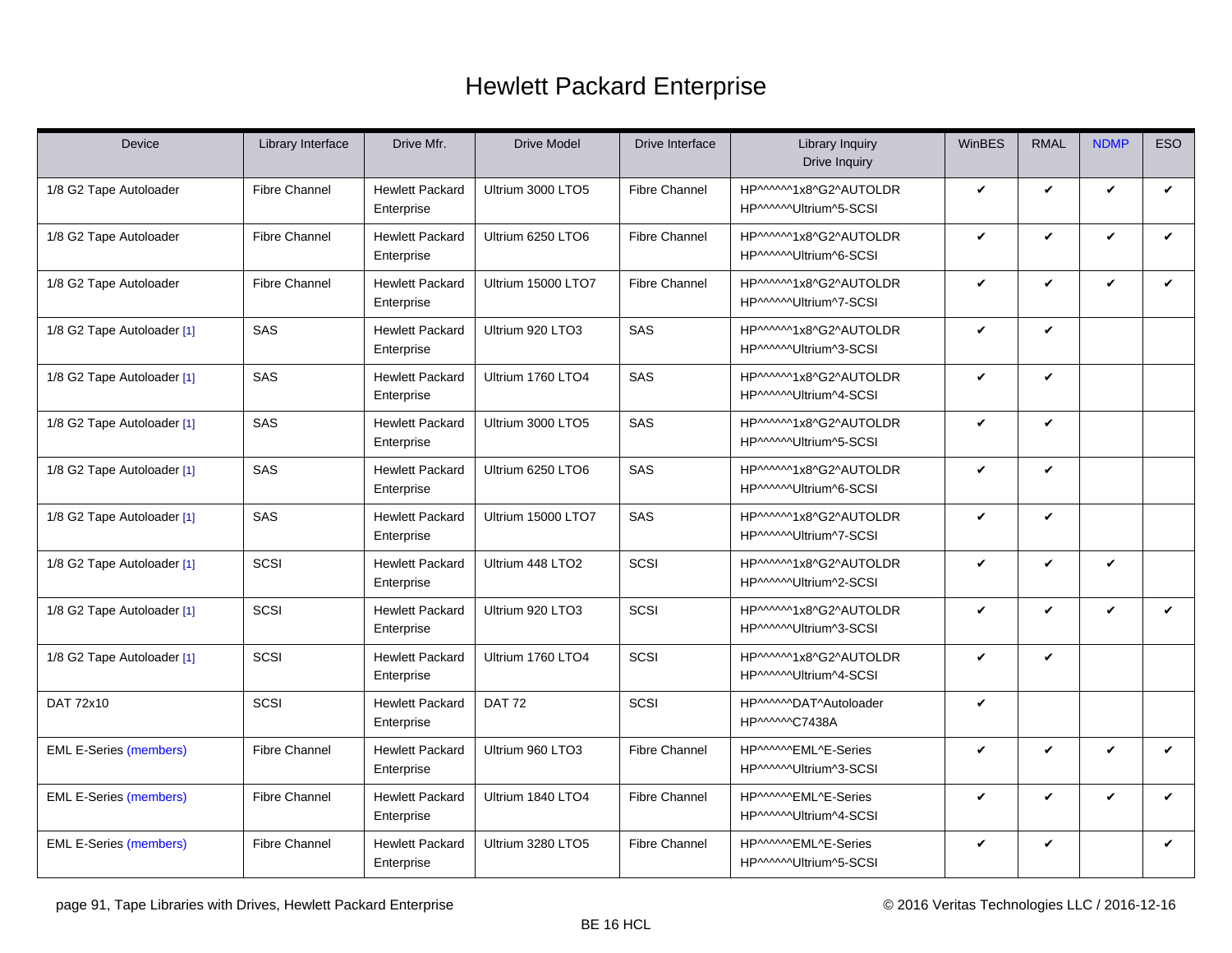| Device                                          | Library Interface    | Drive Mfr.                           | <b>Drive Model</b> | Drive Interface      | Library Inquiry<br>Drive Inquiry               | <b>WinBES</b> | <b>RMAL</b>  | <b>NDMP</b> | ESO          |
|-------------------------------------------------|----------------------|--------------------------------------|--------------------|----------------------|------------------------------------------------|---------------|--------------|-------------|--------------|
| <b>EML E-Series (members)</b>                   | <b>Fibre Channel</b> | <b>Hewlett Packard</b><br>Enterprise | Ultrium 6650 LTO6  | <b>Fibre Channel</b> | HP^^^^^EML^E-Series<br>HP^^^^^^Ultrium^6-SCSI  | $\checkmark$  | V            | V           | $\checkmark$ |
| <b>ESL E-Series (members)</b>                   | <b>Fibre Channel</b> | <b>Hewlett Packard</b><br>Enterprise | Ultrium 460 LTO2   | <b>Fibre Channel</b> | HP^^^^^ESL^E-Series<br>HP^^^^^Ultrium^2-SCSI   | V             | ✓            |             | ✓            |
| <b>ESL E-Series (members)</b>                   | <b>Fibre Channel</b> | <b>Hewlett Packard</b><br>Enterprise | Ultrium 460 LTO2   | SCSI                 | HP^^^^^ESL^E-Series<br>HP^^^^^^Ultrium^2-SCSI  | $\checkmark$  | V            |             | $\checkmark$ |
| <b>ESL E-Series (members)</b>                   | <b>Fibre Channel</b> | <b>Hewlett Packard</b><br>Enterprise | Ultrium 960 LTO3   | <b>Fibre Channel</b> | HP^^^^^ESL^E-Series<br>HP^^^^^^Ultrium^3-SCSI  | $\checkmark$  | V            | V           | $\checkmark$ |
| <b>ESL E-Series (members)</b>                   | <b>Fibre Channel</b> | <b>Hewlett Packard</b><br>Enterprise | Ultrium 1840 LTO4  | <b>Fibre Channel</b> | HP^^^^^ESL^E-Series<br>HP^^^^^^Ultrium^4-SCSI  | $\checkmark$  | ✓            | V           |              |
| <b>ESL E-Series (members)</b>                   | <b>Fibre Channel</b> | <b>Hewlett Packard</b><br>Enterprise | Ultrium 3280 LTO5  | <b>Fibre Channel</b> | HP^^^^^ESL^E-Series<br>HP^^^^^Ultrium^5-SCSI   | $\checkmark$  | $\checkmark$ |             | $\checkmark$ |
| <b>ESL E-Series (members)</b>                   | SCSI                 | <b>Hewlett Packard</b><br>Enterprise | Ultrium 960 LTO3   | <b>Fibre Channel</b> | HP^^^^^ESL^E-Series<br>HP^^^^^^Ultrium^3-SCSI  | V             | V            | V           |              |
| ESL <sub>G3</sub>                               | <b>Fibre Channel</b> | <b>Hewlett Packard</b><br>Enterprise | Ultrium 1840 LTO4  | <b>Fibre Channel</b> | HP^^^^^ESL^G3^Series<br>HP^^^^^^Ultrium^4-SCSI | $\checkmark$  | V            | V           | $\checkmark$ |
| ESL G3                                          | <b>Fibre Channel</b> | <b>Hewlett Packard</b><br>Enterprise | Ultrium 3280 LTO5  | <b>Fibre Channel</b> | HP^^^^^ESL^G3^Series<br>HP^^^^^^Ultrium^5-SCSI | $\checkmark$  | V            | V           | $\checkmark$ |
| ESL G3                                          | <b>Fibre Channel</b> | <b>Hewlett Packard</b><br>Enterprise | Ultrium 6650 LTO6  | <b>Fibre Channel</b> | HP^^^^^ESL^G3^Series<br>HP^^^^^^Ultrium^6-SCSI | V             | V            | V           | V            |
| ESL <sub>G3</sub>                               | <b>Fibre Channel</b> | <b>Hewlett Packard</b><br>Enterprise | Ultrium 15750 LTO7 | <b>Fibre Channel</b> | HP^^^^^ESL^G3^Series<br>HP^^^^^Ultrium^7-SCSI  | $\checkmark$  | V            | V           | $\checkmark$ |
| MSL2024/4048/8048/8096 (G3<br>series) (members) | <b>Fibre Channel</b> | <b>Hewlett Packard</b><br>Enterprise | Ultrium 960 LTO3   | <b>Fibre Channel</b> | HP^^^^^MSL^G3^Series<br>HP^^^^^^Ultrium^3-SCSI | $\checkmark$  | V            | V           | V            |
| MSL2024/4048/8048/8096 (G3<br>series) (members) | <b>Fibre Channel</b> | <b>Hewlett Packard</b><br>Enterprise | Ultrium 1840 LTO4  | <b>Fibre Channel</b> | HP^^^^^MSL^G3^Series<br>HP^^^^^^Ultrium^4-SCSI | V             | V            | V           | $\checkmark$ |
| MSL2024/4048/8048/8096 (G3<br>series) (members) | <b>Fibre Channel</b> | <b>Hewlett Packard</b><br>Enterprise | Ultrium 3000 LTO5  | <b>Fibre Channel</b> | HP^^^^^MSL^G3^Series<br>HP^^^^^^Ultrium^5-SCSI | $\checkmark$  | $\checkmark$ | V           | $\checkmark$ |
| MSL2024/4048/8048/8096 (G3<br>series) (members) | <b>Fibre Channel</b> | <b>Hewlett Packard</b><br>Enterprise | Ultrium 3280 LTO5  | <b>Fibre Channel</b> | HP^^^^^MSL^G3^Series<br>HP^^^^^Ultrium^5-SCSI  | V             | V            | V           | ✓            |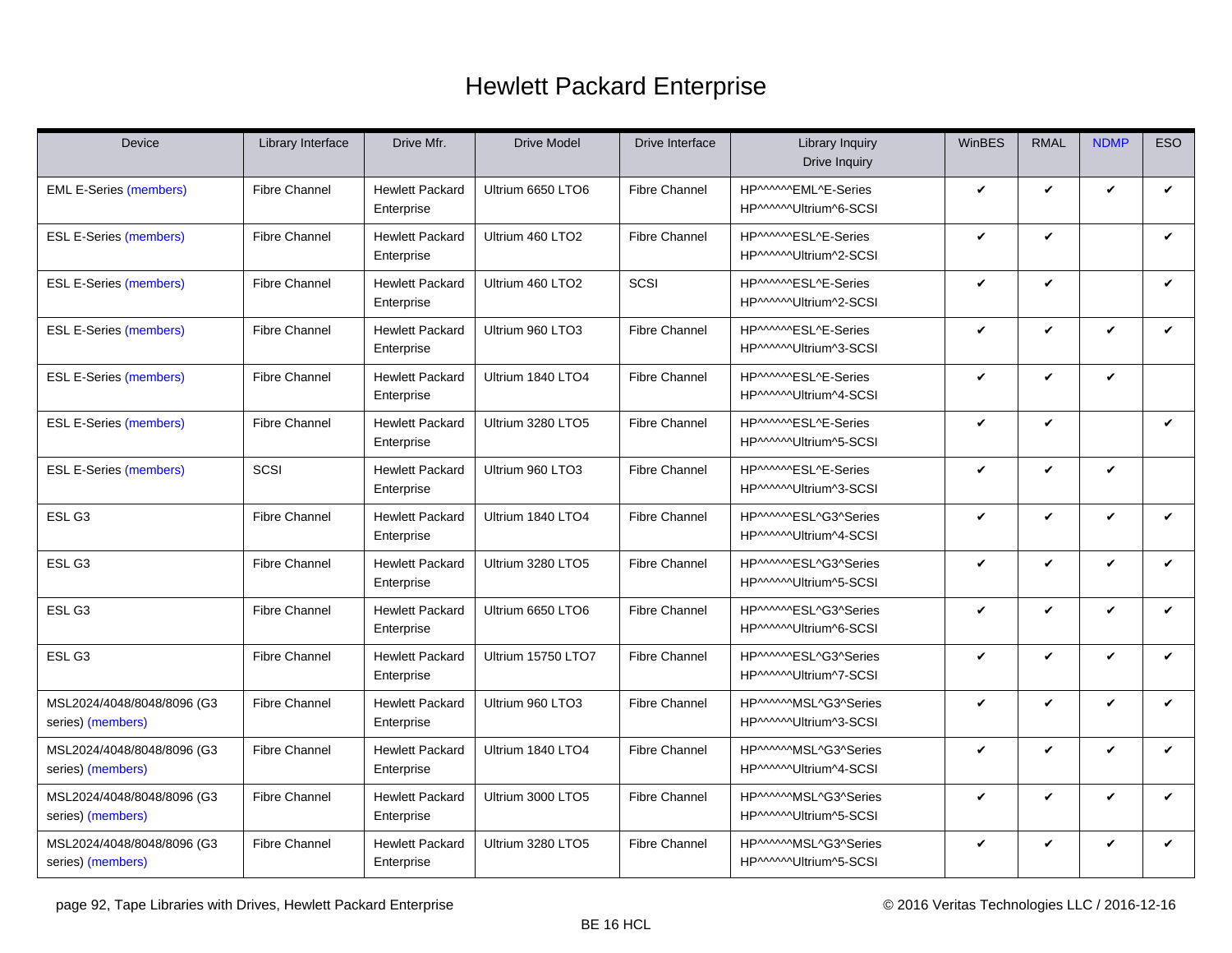| Device                                              | Library Interface    | Drive Mfr.                           | <b>Drive Model</b> | Drive Interface      | <b>Library Inquiry</b><br>Drive Inquiry         | <b>WinBES</b> | <b>RMAL</b>  | <b>NDMP</b>  | <b>ESO</b>   |
|-----------------------------------------------------|----------------------|--------------------------------------|--------------------|----------------------|-------------------------------------------------|---------------|--------------|--------------|--------------|
| MSL2024/4048/8048/8096 (G3<br>series) (members)     | <b>Fibre Channel</b> | <b>Hewlett Packard</b><br>Enterprise | Ultrium 6250 LTO6  | <b>Fibre Channel</b> | HP^^^^^MSL^G3^Series<br>HP^^^^^^Ultrium^6-SCSI  | V             | V            | $\checkmark$ | $\checkmark$ |
| MSL2024/4048/8048/8096 (G3<br>series) (members) [2] | <b>Fibre Channel</b> | <b>Hewlett Packard</b><br>Enterprise | Ultrium 15000 LTO7 | <b>Fibre Channel</b> | HP^^^^^MSL^G3^Series<br>HP^^^^^^Ultrium^7-SCSI  | ✓             | V            | $\checkmark$ | $\checkmark$ |
| MSL2024/4048/8048/8096 (G3<br>series) (members)     | SAS                  | <b>Hewlett Packard</b><br>Enterprise | Ultrium 920 LTO3   | SAS                  | HP^^^^^MSL^G3^Series<br>HP^^^^^Ultrium^3-SCSI   | ✓             | V            | $\checkmark$ |              |
| MSL2024/4048/8048/8096 (G3<br>series) (members)     | SAS                  | <b>Hewlett Packard</b><br>Enterprise | Ultrium 1760 LTO4  | SAS                  | HP^^^^^MSL^G3^Series<br>HP^^^^^^Ultrium^4-SCSI  | ✓             | V            |              | ✓            |
| MSL2024/4048/8048/8096 (G3<br>series) (members)     | SAS                  | <b>Hewlett Packard</b><br>Enterprise | Ultrium 3000 LTO5  | SAS                  | HP^^^^^MSL^G3^Series<br>HP^^^^^^Ultrium^5-SCSI  | ✓             | V            |              |              |
| MSL2024/4048/8048/8096 (G3<br>series) (members)     | SAS                  | Hewlett Packard<br>Enterprise        | Ultrium 6250 LTO6  | SAS                  | HP^^^^^MSL^G3^Series<br>HP^^^^^Ultrium^6-SCSI   | ✓             | V            |              |              |
| MSL2024/4048/8048/8096 (G3<br>series) (members) [2] | <b>SAS</b>           | <b>Hewlett Packard</b><br>Enterprise | Ultrium 15000 LTO7 | SAS                  | HP^^^^^MSL^G3^Series<br>HP^^^^^^Ultrium^7-SCSI  | V             | V            |              |              |
| MSL2024/4048/8048/8096 (G3<br>series) (members)     | SCSI                 | <b>Hewlett Packard</b><br>Enterprise | Ultrium 448 LTO2   | SCSI                 | HP^^^^^MSL^G3^Series<br>HP^^^^^^Ultrium^2-SCSI  | ✓             | V            | $\checkmark$ |              |
| MSL2024/4048/8048/8096 (G3<br>series) (members)     | <b>SCSI</b>          | <b>Hewlett Packard</b><br>Enterprise | Ultrium 460 LTO2   | SCSI                 | HP^^^^^MSL^G3^Series<br>HP^^^^^^Ultrium^2-SCSI  | V             | $\checkmark$ | $\checkmark$ |              |
| MSL2024/4048/8048/8096 (G3<br>series) (members)     | SCSI                 | <b>Hewlett Packard</b><br>Enterprise | Ultrium 920 LTO3   | SCSI                 | HP^^^^^MSL^G3^Series<br>HP^^^^^^Ultrium^3-SCSI  | ✓             | V            | $\checkmark$ |              |
| MSL2024/4048/8048/8096 (G3<br>series) (members)     | SCSI                 | <b>Hewlett Packard</b><br>Enterprise | Ultrium 960 LTO3   | SCSI                 | HP^^^^^MSL^G3^Series<br>HP^^^^^^Ultrium^3-SCSI  | ✓             | V            | $\checkmark$ |              |
| MSL2024/4048/8048/8096 (G3<br>series) (members)     | <b>SCSI</b>          | <b>Hewlett Packard</b><br>Enterprise | Ultrium 1760 LTO4  | SCSI                 | HP^^^^^MSL^G3^Series<br>HP^^^^^^Ultrium^4-SCSI  | ✓             | V            | $\checkmark$ |              |
| MSL2024/4048/8048/8096 (G3<br>series) (members)     | <b>SCSI</b>          | <b>Hewlett Packard</b><br>Enterprise | Ultrium 1840 LTO4  | SCSI                 | HP^^^^^MSL^G3^Series<br>HP^^^^^^Ultrium^4-SCSI  | V             | V            | $\checkmark$ |              |
| MSL6000 Series (members) [3]                        | <b>SCSI</b>          | <b>Hewlett Packard</b><br>Enterprise | Ultrium 460 LTO2   | SCSI                 | HP^^^^^MSL6000^Series<br>HP^^^^^^Ultrium^2-SCSI | ✓             | V            | $\checkmark$ | $\checkmark$ |
| MSL6000 Series (members) [3]                        | <b>SCSI</b>          | <b>Hewlett Packard</b><br>Enterprise | Ultrium 960 LTO3   | SCSI                 | HP^^^^^MSL6000^Series<br>HP^^^^^Ultrium^3-SCSI  | V             | V            | $\checkmark$ | $\checkmark$ |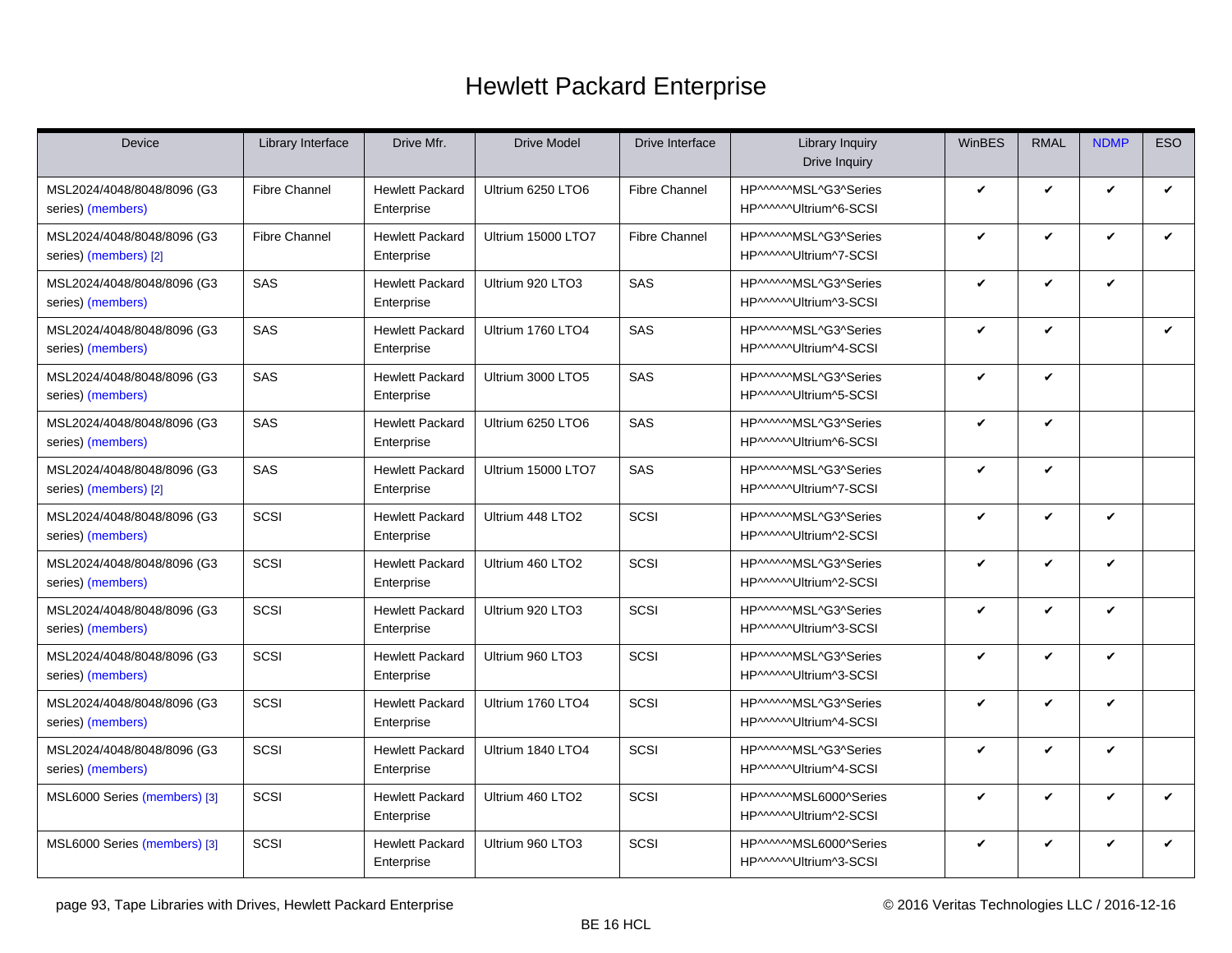<span id="page-93-0"></span>

| Device                       | Library Interface    | Drive Mfr.                           | <b>Drive Model</b> | Drive Interface      | Library Inquiry<br>Drive Inquiry               | WinBES | <b>RMAL</b>                | <b>NDMP</b>                | ESO |
|------------------------------|----------------------|--------------------------------------|--------------------|----------------------|------------------------------------------------|--------|----------------------------|----------------------------|-----|
| MSL6000 Series (members) [3] | SCSI                 | <b>Hewlett Packard</b><br>Enterprise | Ultrium 1840 LTO4  | SCSI                 | HP^^^^^MSL6000^Series<br>HP^^^^^Ultrium^4-SCSI | ✓      | $\boldsymbol{\mathcal{U}}$ | V                          |     |
| <b>MSL6480</b>               | Fibre Channel        | <b>Hewlett Packard</b><br>Enterprise | Ultrium 3000 LTO5  | <b>Fibre Channel</b> | HP^^^^^MSL6480<br>HP^^^^^^Ultrium^5-SCSI       | ✓      | V                          | V                          |     |
| <b>MSL6480</b>               | Fibre Channel        | <b>Hewlett Packard</b><br>Enterprise | Ultrium 6250 LTO6  | <b>Fibre Channel</b> | HP^^^^^MSL6480<br>HP^^^^^^Ultrium^6-SCSI       | ✓      | V                          | $\checkmark$               |     |
| <b>MSL6480</b>               | <b>Fibre Channel</b> | <b>Hewlett Packard</b><br>Enterprise | Ultrium 15000 LTO7 | <b>Fibre Channel</b> | HP^^^^^MSL6480<br>HP^^^^^Ultrium^7-SCSI        | ✓      | $\boldsymbol{\mathcal{U}}$ | $\boldsymbol{\mathcal{U}}$ |     |
| <b>MSL6480</b>               | SAS                  | <b>Hewlett Packard</b><br>Enterprise | Ultrium 3000 LTO5  | SAS                  | HP^^^^^MSL6480<br>HP^^^^^^Ultrium^5-SCSI       | ✔      | V                          |                            |     |
| <b>MSL6480</b>               | SAS                  | <b>Hewlett Packard</b><br>Enterprise | Ultrium 6250 LTO6  | <b>SAS</b>           | HP^^^^^MSL6480<br>HP^^^^^Ultrium^6-SCSI        | ✓      | V                          |                            |     |
| <b>MSL6480</b>               | SAS                  | <b>Hewlett Packard</b><br>Enterprise | Ultrium 15000 LTO7 | <b>SAS</b>           | HP^^^^^MSL6480<br>HP^^^^^Ultrium^7-SCSI        | ✓      | ✓                          |                            |     |

<span id="page-93-1"></span>1. Minimum firmware level of 1.20 is required.

<span id="page-93-2"></span>2. LTO7 is not supported on MSL8096 & MSL8048

<span id="page-93-3"></span>3. This library is often used with an HPE bridge in an FC environment.

#### IBM

| Device                                       | Library Interface | Drive Mfr. | <b>Drive Model</b>                             | Drive Interface | Library Inquiry<br>Drive Inquiry      | WinBES | <b>RMAL</b> | <b>NDMP</b> | ESO |
|----------------------------------------------|-------------------|------------|------------------------------------------------|-----------------|---------------------------------------|--------|-------------|-------------|-----|
| System Storage TS2900 (Machine Type<br>3572) | SAS               | <b>IBM</b> | System Storage TS2230<br>Ultrium 3 Half Height | SAS             | IBM^^^^3572-TL<br>IBM^^^^ULT3580-HH3  |        |             |             |     |
| System Storage TS2900 (Machine Type<br>3572) | SAS               | <b>IBM</b> | System Storage TS2240<br>Ultrium 4 Half Height | SAS             | IBM^^^^3572-TL<br>IBM^^^^^ULT3580-HH4 |        |             |             |     |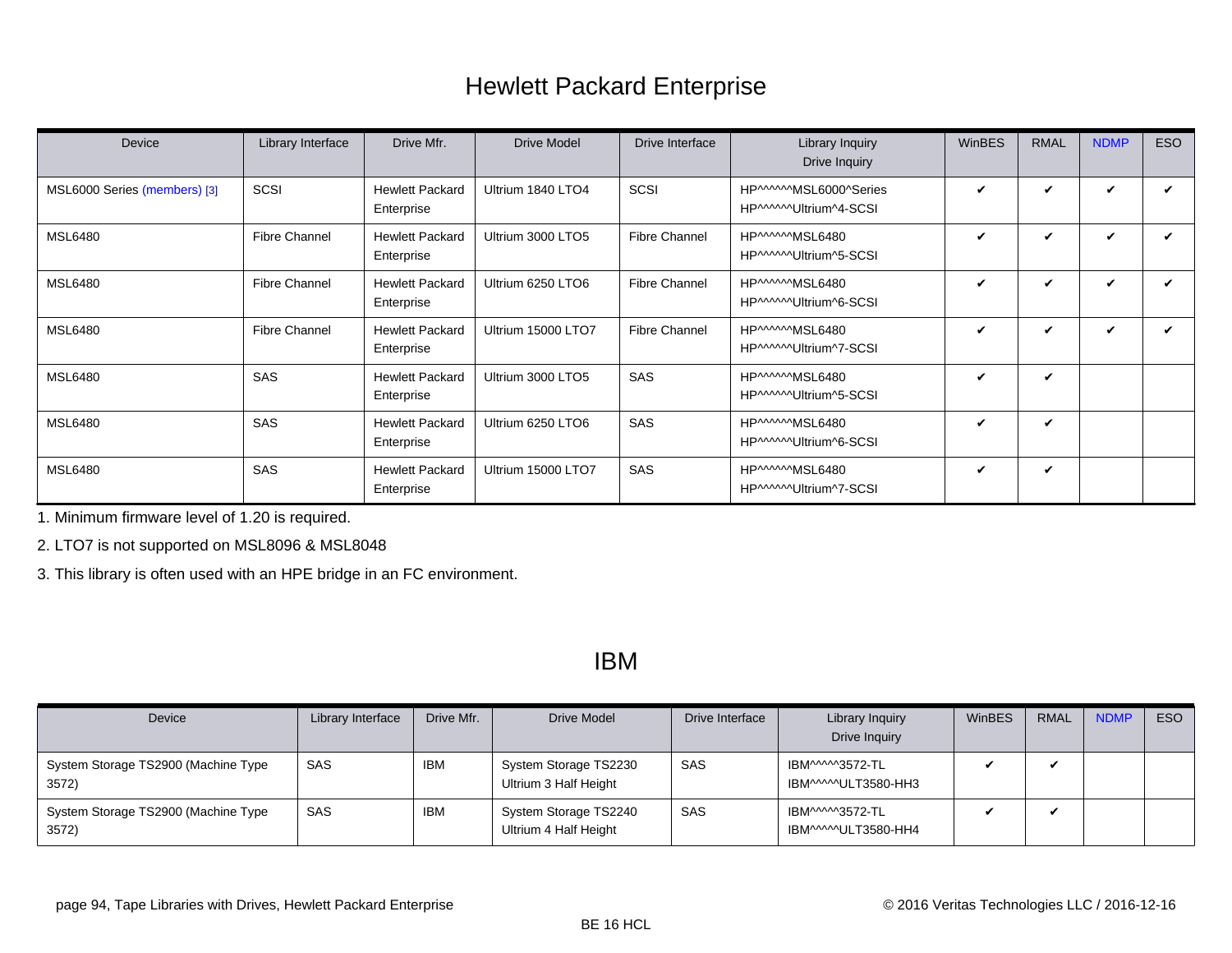#### IBM

| Device                                                            | Library Interface    | Drive Mfr. | <b>Drive Model</b>                             | Drive Interface      | <b>Library Inquiry</b><br>Drive Inquiry | WinBES | <b>RMAL</b>  | <b>NDMP</b>  | <b>ESO</b>   |
|-------------------------------------------------------------------|----------------------|------------|------------------------------------------------|----------------------|-----------------------------------------|--------|--------------|--------------|--------------|
| System Storage TS2900 (Machine Type<br>3572) [1]                  | SAS                  | <b>IBM</b> | System Storage TS2250<br>Ultrium 5 Half Height | SAS                  | IBM^^^^3572-TL<br>IBM^^^^ULT3580-HH5    | V      | V            |              |              |
| System Storage TS2900 (Machine Type<br>3572)                      | <b>SAS</b>           | <b>IBM</b> | System Storage TS2260<br>Ultrium 6 Half Height | SAS                  | IBM^^^^3572-TL<br>IBM^^^^^ULT3580-HH6   | V      | ✓            |              |              |
| System Storage TS2900 (Machine Type<br>3572)                      | SAS                  | <b>IBM</b> | System Storage TS2270<br>Ultrium 7 Half Height | SAS                  | IBM^^^^3572-TL<br>IBM^^^^^ULT3580-HH7   | V      | V            |              |              |
| System Storage TS3100/TS3200 (Machine<br>Type 3573) (members) [2] | <b>Fibre Channel</b> | <b>IBM</b> | System Storage TS2240<br>Ultrium 4 Half Height | <b>Fibre Channel</b> | IBM^^^^3573-TL<br>IBM^^^^^ULT3580-HH4   | V      | V            | V            | V            |
| System Storage TS3100/TS3200 (Machine<br>Type 3573) (members) [2] | <b>Fibre Channel</b> | <b>IBM</b> | System Storage TS2250<br>Ultrium 5 Half Height | <b>Fibre Channel</b> | IBM^^^^3573-TL<br>IBM^^^^ULT3580-HH5    | V      | V            | $\checkmark$ | $\checkmark$ |
| System Storage TS3100/TS3200 (Machine<br>Type 3573) (members) [2] | <b>Fibre Channel</b> | <b>IBM</b> | System Storage TS2260<br>Ultrium 6 Half Height | <b>Fibre Channel</b> | IBM^^^^3573-TL<br>IBM^^^^^ULT3580-HH6   | V      | V            | $\checkmark$ | $\checkmark$ |
| System Storage TS3100/TS3200 (Machine<br>Type 3573) (members) [2] | <b>Fibre Channel</b> | <b>IBM</b> | System Storage TS2270<br>Ultrium 7 Half Height | <b>Fibre Channel</b> | IBM^^^^3573-TL<br>IBM^^^^^ULT3580-HH7   | V      | V            | $\checkmark$ | V            |
| System Storage TS3100/TS3200 (Machine<br>Type 3573) (members) [2] | <b>Fibre Channel</b> | <b>IBM</b> | System Storage TS2340<br>Ultrium 4             | <b>Fibre Channel</b> | IBM^^^^3573-TL<br>IBM^^^^ULT3580-TD4    | V      | V            | $\checkmark$ | $\checkmark$ |
| System Storage TS3100/TS3200 (Machine<br>Type 3573) (members) [2] | <b>Fibre Channel</b> | <b>IBM</b> | System Storage TS2350<br>Ultrium 5             | <b>Fibre Channel</b> | IBM^^^^3573-TL<br>IBM^^^^^ULT3580-TD5   | V      | V            | V            | V            |
| System Storage TS3100/TS3200 (Machine<br>Type 3573) (members) [2] | <b>Fibre Channel</b> | <b>IBM</b> | System Storage TS2360<br>Ultrium 6             | <b>Fibre Channel</b> | IBM^^^^3573-TL<br>IBM^^^^ULT3580-TD6    | V      | ✓            | $\mathbf{v}$ | $\checkmark$ |
| System Storage TS3100/TS3200 (Machine<br>Type 3573) (members) [2] | <b>Fibre Channel</b> | <b>IBM</b> | TotalStorage 3580 Ultrium 3                    | <b>Fibre Channel</b> | IBM^^^^3573-TL<br>IBM^^^^ULT3580-TD3    | V      | V            | V            | $\checkmark$ |
| System Storage TS3100/TS3200 (Machine<br>Type 3573) (members) [2] | <b>SAS</b>           | <b>IBM</b> | System Storage TS2230<br>Ultrium 3 Half Height | SAS                  | IBM^^^^3573-TL<br>IBM^^^^ULT3580-HH3    | V      | V            |              |              |
| System Storage TS3100/TS3200 (Machine<br>Type 3573) (members) [2] | SAS                  | <b>IBM</b> | System Storage TS2240<br>Ultrium 4 Half Height | SAS                  | IBM^^^^3573-TL<br>IBM^^^^^ULT3580-HH4   | V      | V            |              |              |
| System Storage TS3100/TS3200 (Machine<br>Type 3573) (members) [2] | <b>SAS</b>           | <b>IBM</b> | System Storage TS2250<br>Ultrium 5 Half Height | SAS                  | IBM^^^^3573-TL<br>IBM^^^^^ULT3580-HH5   | V      | $\checkmark$ |              |              |
| System Storage TS3100/TS3200 (Machine<br>Type 3573) (members) [2] | <b>SAS</b>           | <b>IBM</b> | System Storage TS2260<br>Ultrium 6 Half Height | SAS                  | IBM^^^^3573-TL<br>IBM^^^^^ULT3580-HH6   | V      | V            |              |              |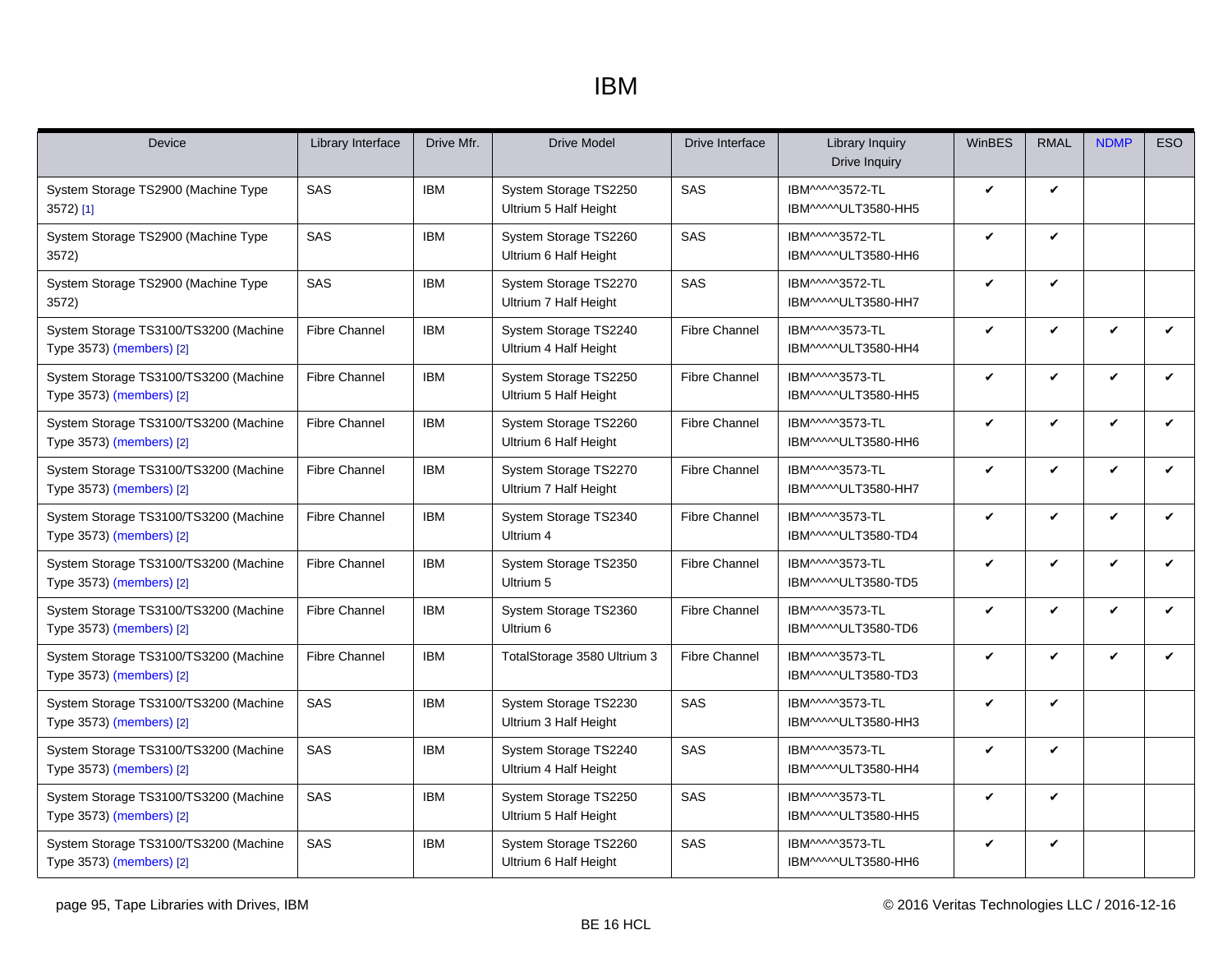#### IBM

| Device                                                            | Library Interface    | Drive Mfr. | <b>Drive Model</b>                                  | Drive Interface      | Library Inquiry<br>Drive Inquiry       | WinBES       | <b>RMAL</b>  | <b>NDMP</b>  | <b>ESO</b> |
|-------------------------------------------------------------------|----------------------|------------|-----------------------------------------------------|----------------------|----------------------------------------|--------------|--------------|--------------|------------|
| System Storage TS3100/TS3200 (Machine<br>Type 3573) (members) [2] | SAS                  | <b>IBM</b> | System Storage TS2270<br>Ultrium 7 Half Height      | SAS                  | IBM^^^^3573-TL<br>IBM^^^^^ULT3580-HH7  | V            | V            |              |            |
| System Storage TS3100/TS3200 (Machine<br>Type 3573) (members) [2] | SAS                  | <b>IBM</b> | System Storage TS2340<br>Ultrium 4                  | SAS                  | IBM^^^^3573-TL<br>IBM^^^^ULT3580-TD4   | V            | V            |              |            |
| System Storage TS3100/TS3200 (Machine<br>Type 3573) (members) [2] | SAS                  | <b>IBM</b> | System Storage TS2350<br>Ultrium 5                  | SAS                  | IBM^^^^3573-TL<br>IBM^^^^ULT3580-TD5   | $\checkmark$ | V            |              |            |
| System Storage TS3100/TS3200 (Machine<br>Type 3573) (members) [2] | SCSI                 | <b>IBM</b> | System Storage TS2230<br>Ultrium 3 Half Height      | SCSI                 | IBM^^^^3573-TL<br>IBM^^^^ULT3580-HH3   | V            | V            |              |            |
| System Storage TS3100/TS3200 (Machine<br>Type 3573) (members) [2] | <b>SCSI</b>          | <b>IBM</b> | System Storage TS2340<br>Ultrium 4                  | SCSI                 | IBM^^^^3573-TL<br>IBM^^^^^ULT3580-TD4  | $\checkmark$ | V            | $\checkmark$ |            |
| System Storage TS3100/TS3200 (Machine<br>Type 3573) (members) [2] | SCSI                 | <b>IBM</b> | TotalStorage 3580 Ultrium 3                         | SCSI                 | IBM^^^^3573-TL<br>IBM^^^^ULT3580-TD3   | $\checkmark$ | V            | V            |            |
| System Storage TS3310 (Machine Type<br>3576) [3]                  | <b>Fibre Channel</b> | <b>IBM</b> | System Storage TS2340<br>Ultrium 4                  | <b>Fibre Channel</b> | IBM^^^^3576-MTL<br>IBM^^^^ULT3580-TD4  | V            | V            | $\checkmark$ | V          |
| System Storage TS3310 (Machine Type<br>3576) [4]                  | <b>Fibre Channel</b> | <b>IBM</b> | System Storage TS2350<br>Ultrium 5                  | <b>Fibre Channel</b> | IBM^^^^3576-MTL<br>IBM^^^^ULT3580-TD5  | $\checkmark$ | $\checkmark$ | $\checkmark$ | V          |
| System Storage TS3310 (Machine Type<br>3576)                      | <b>Fibre Channel</b> | <b>IBM</b> | System Storage TS2360<br>Ultrium 6                  | <b>Fibre Channel</b> | IBM^^^^3576-MTL<br>IBM^^^^^ULT3580-TD6 | V            | V            | $\checkmark$ | V          |
| System Storage TS3310 (Machine Type<br>3576)                      | <b>Fibre Channel</b> | <b>IBM</b> | System Storage TS2370<br>Ultrium 7                  | <b>Fibre Channel</b> | IBM^^^^3576-MTL<br>IBM^^^^^ULT3580-TD7 | $\checkmark$ | $\checkmark$ | V            | ✓          |
| System Storage TS3310 (Machine Type<br>3576)                      | <b>Fibre Channel</b> | <b>IBM</b> | TotalStorage 3580 Ultrium 3                         | <b>Fibre Channel</b> | IBM^^^^3576-MTL<br>IBM^^^^ULT3580-TD3  | $\checkmark$ | V            | V            | V          |
| System Storage TS3310 (Machine Type<br>3576) [3]                  | SAS                  | <b>IBM</b> | System Storage TS2340<br>Ultrium 4                  | SAS                  | IBM^^^^3576-MTL<br>IBM^^^^^ULT3580-TD4 | V            | V            |              |            |
| System Storage TS3310 (Machine Type<br>3576)                      | <b>SCSI</b>          | <b>IBM</b> | TotalStorage 3580 Ultrium 3                         | <b>SCSI</b>          | IBM^^^^3576-MTL<br>IBM^^^^ULT3580-TD3  | $\checkmark$ | V            | $\checkmark$ | V          |
| System Storage TS3500 (Machine Type<br>3584)                      | <b>Fibre Channel</b> | <b>IBM</b> | System Storage TS1030<br>(3588 Model F3B) Ultrium 3 | <b>Fibre Channel</b> | IBM^^^^^03584<br>IBM^^^^ULT3580-TD3    | $\checkmark$ | V            | $\checkmark$ | V          |
| System Storage TS3500 (Machine Type<br>3584) [5] [6] [7]          | <b>Fibre Channel</b> | <b>IBM</b> | System Storage TS1140<br>(3592 Model E07)           | <b>Fibre Channel</b> | IBM^^^^^03584<br>IBM^^^^^03592E07      | V            | V            | V            | V          |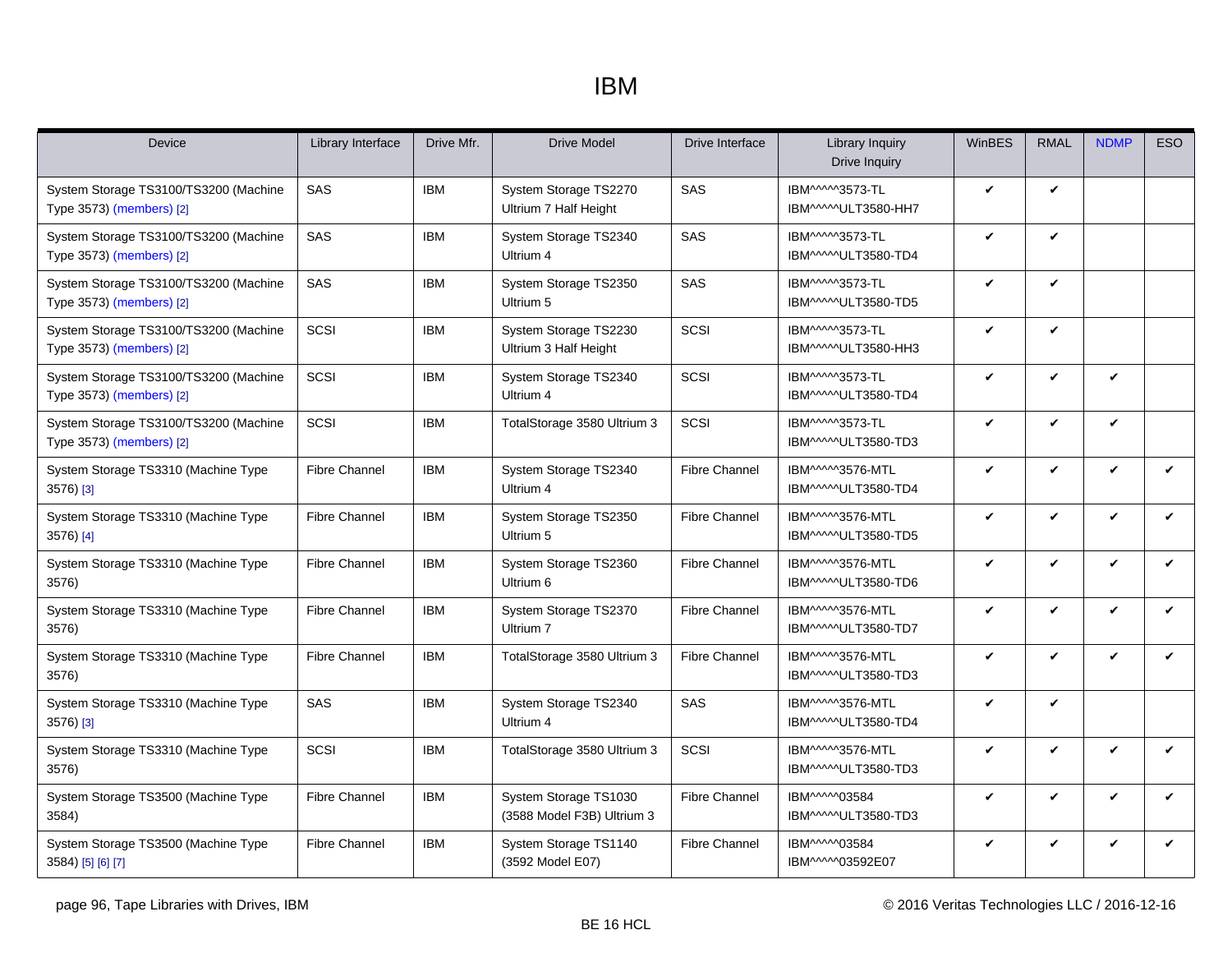| Device                                                   | Library Interface    | Drive Mfr. | Drive Model                               | Drive Interface      | Library Inquiry<br>Drive Inquiry     | WinBES                     | <b>RMAL</b> | <b>NDMP</b> | ESO |
|----------------------------------------------------------|----------------------|------------|-------------------------------------------|----------------------|--------------------------------------|----------------------------|-------------|-------------|-----|
| System Storage TS3500 (Machine Type<br>3584) [5] [6] [8] | <b>Fibre Channel</b> | <b>IBM</b> | System Storage TS1150<br>(3592 Model E08) | <b>Fibre Channel</b> | IBM^^^^^03584<br>IBM^^^^03592E08     | V                          | V           | ✓           | ✓   |
| System Storage TS3500 (Machine Type<br>3584)             | <b>Fibre Channel</b> | <b>IBM</b> | System Storage TS2340<br>Ultrium 4        | <b>Fibre Channel</b> | IBM^^^^^03584<br>IBM^^^^^ULT3580-TD4 | V                          | V           | ✓           |     |
| System Storage TS3500 (Machine Type<br>$3584)$ [6]       | <b>Fibre Channel</b> | <b>IBM</b> | System Storage TS2350<br>Ultrium 5        | <b>Fibre Channel</b> | IBM^^^^^03584<br>IBM^^^^ULT3580-TD5  | ✓                          | ✓           | ✓           |     |
| System Storage TS3500 (Machine Type<br>3584) [6]         | <b>Fibre Channel</b> | <b>IBM</b> | System Storage TS2360<br>Ultrium 6        | <b>Fibre Channel</b> | IBM^^^^^03584<br>IBM^^^^^ULT3580-TD6 | $\boldsymbol{\mathcal{U}}$ | ✓           | ✓           |     |
| System Storage TS3500 (Machine Type<br>$3584)$ [6]       | <b>Fibre Channel</b> | <b>IBM</b> | System Storage TS2370<br>Ultrium 7        | <b>Fibre Channel</b> | IBM^^^^^03584<br>IBM^^^^^ULT3580-TD7 | V                          | V           | ✓           |     |
| System Storage TS3500 (Machine Type<br>3584)             | <b>Fibre Channel</b> | <b>IBM</b> | TotalStorage 3580 Ultrium 2               | <b>Fibre Channel</b> | IBM^^^^^03584<br>IBM^^^^ULT3580-TD2  | V                          | ✓           | ✓           |     |
| System Storage TS3500 (Machine Type<br>3584)             | <b>Fibre Channel</b> | <b>IBM</b> | TotalStorage 3580 Ultrium 3               | <b>Fibre Channel</b> | IBM^^^^^03584<br>IBM^^^^^ULT3580-TD3 | V                          | V           | ✔           |     |

<span id="page-96-0"></span>1. Minimum firmware levels of 0018 are required for the library and B171 for the drive.

<span id="page-96-1"></span>2. IBM markets this under two names, with and without the words "Express Model". They are identical and both are supported.

<span id="page-96-2"></span>3. L1 barcode labels on a cleaning media will cause a cleaning utility job to hang indefinitely. Recommend using L2 (or above) barcode labels for cleaning media.

<span id="page-96-3"></span>4. L1 and L2 barcode labels on a cleaning media will cause a cleaning utility job to hang indefinitely. Recommend using L3 (or above) barcode labels for cleaning media.

<span id="page-96-4"></span>5. Capacity and compression reporting is not currently supported for this device.

<span id="page-96-5"></span>6. Due to IBM ALMS virtualizing the tape slots: the tapes are not in the slot order as they appear in the BE GUI and the cleaning tapes are not visible to BE. Therefore drive cleaning must be done via the library itself.

<span id="page-96-6"></span>7. For optimal performance, do not mix generations of 3592 drives in a single logical library. Media problems can result when different drive generations are mixed. Please see [<http://www-01.ibm.com/support/docview.wss?uid=swg21570099>](http://www-01.ibm.com/support/docview.wss?uid=swg21570099)

<span id="page-96-7"></span>8. For optimal performance, do not mix generations of 3592 drives in a single logical library. Media problems can result when different drive generations are mixed. Please see [<http://www-01.ibm.com/support/docview.wss?uid=swg21687064>](http://www-01.ibm.com/support/docview.wss?uid=swg21687064)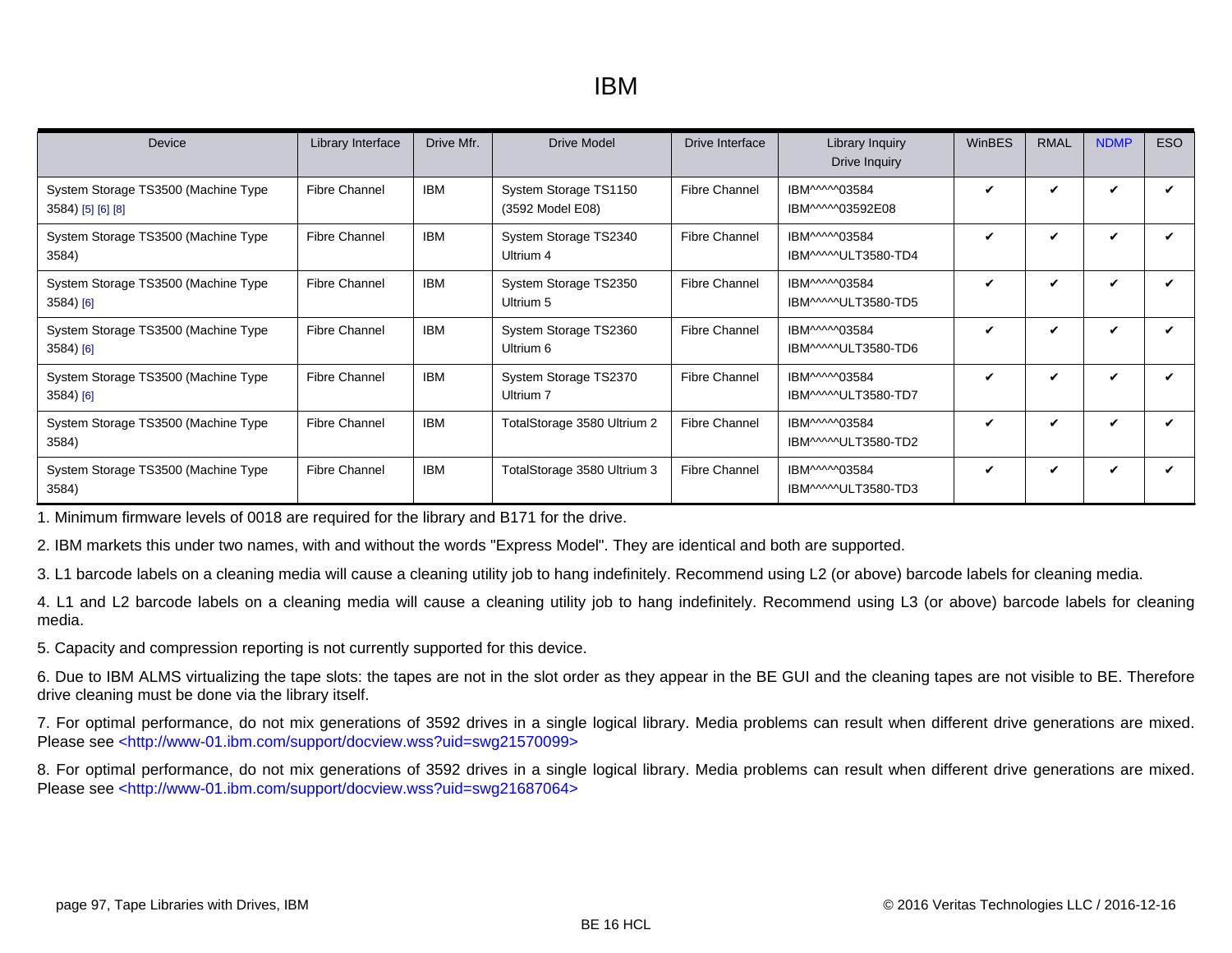#### Imation

<span id="page-97-0"></span>

| Device                    | Library Interface    | Drive Mfr. | Drive Model           | Drive Interface      | Library Inquiry<br>Drive Inquiry      | <b>WinBES</b> | <b>RMAL</b> | <b>NDMP</b> | ESO |
|---------------------------|----------------------|------------|-----------------------|----------------------|---------------------------------------|---------------|-------------|-------------|-----|
| L1200 LTO 2U Tape Library | <b>Fibre Channel</b> | <b>IBM</b> | Ultrium 4 Half Height | <b>Fibre Channel</b> | IBM^^^^3573-TL<br>IBM^^^^^ULTRIUM-HH4 | V             | V           | V           |     |
| L1200 LTO 2U Tape Library | <b>Fibre Channel</b> | <b>IBM</b> | Ultrium 5 Half Height | <b>Fibre Channel</b> | IBM^^^^3573-TL<br>IBM^^^^ULTRIUM-HH5  | V             | ✓           | ✓           |     |
| L1200 LTO 2U Tape Library | <b>SAS</b>           | <b>IBM</b> | Ultrium 4 Half Height | SAS                  | IBM^^^^3573-TL<br>IBM^^^^^ULTRIUM-HH4 | V             | V           |             |     |
| L1200 LTO 2U Tape Library | <b>SAS</b>           | <b>IBM</b> | Ultrium 5 Half Height | SAS                  | IBM^^^^3573-TL<br>IBM^^^^^ULTRIUM-HH5 | V             | V           |             |     |
| L1400 LTO 4U Tape Library | <b>Fibre Channel</b> | <b>IBM</b> | Ultrium 4 Half Height | <b>Fibre Channel</b> | IBM^^^^3573-TL<br>IBM^^^^^ULTRIUM-HH4 | V             | V           | ✓           | ✓   |
| L1400 LTO 4U Tape Library | <b>Fibre Channel</b> | <b>IBM</b> | Ultrium 5 Half Height | <b>Fibre Channel</b> | IBM^^^^3573-TL<br>IBM^^^^^ULTRIUM-HH5 | V             | V           | V           |     |
| L1400 LTO 4U Tape Library | <b>SAS</b>           | <b>IBM</b> | Ultrium 4 Half Height | SAS                  | IBM^^^^3573-TL<br>IBM^^^^^ULTRIUM-HH4 | V             | V           |             |     |
| L1400 LTO 4U Tape Library | SAS                  | <b>IBM</b> | Ultrium 5 Half Height | SAS                  | IBM^^^^3573-TL<br>IBM^^^^^ULTRIUM-HH5 | V             | V           |             |     |

# NEC

| Device     | Library Interface | Drive Mfr. | Drive Model                                    | Drive Interface | Library Inquiry<br>Drive Inquiry      | <b>WinBES</b> | <b>RMAL</b>  | <b>NDMP</b> | <b>ESO</b> |
|------------|-------------------|------------|------------------------------------------------|-----------------|---------------------------------------|---------------|--------------|-------------|------------|
| LL009F     | SAS               | <b>IBM</b> | System Storage TS2250<br>Ultrium 5 Half Height | <b>SAS</b>      | NEC^^^^^LL009F<br>IBM^^^^ULT3580-HH5  |               | ✓            |             |            |
| LL009F [1] | SAS               | <b>IBM</b> | Ultrium 3 Half Height                          | SAS             | NEC^^^^^LL009F<br>IBM^^^^^ULTRIUM-HH3 |               | $\checkmark$ |             |            |
| LL009F [1] | SAS               | <b>IBM</b> | Ultrium 4 Half Height                          | SAS             | NEC^^^^^LL009F<br>IBM^^^^^ULTRIUM-HH4 | ້             | ✓            |             |            |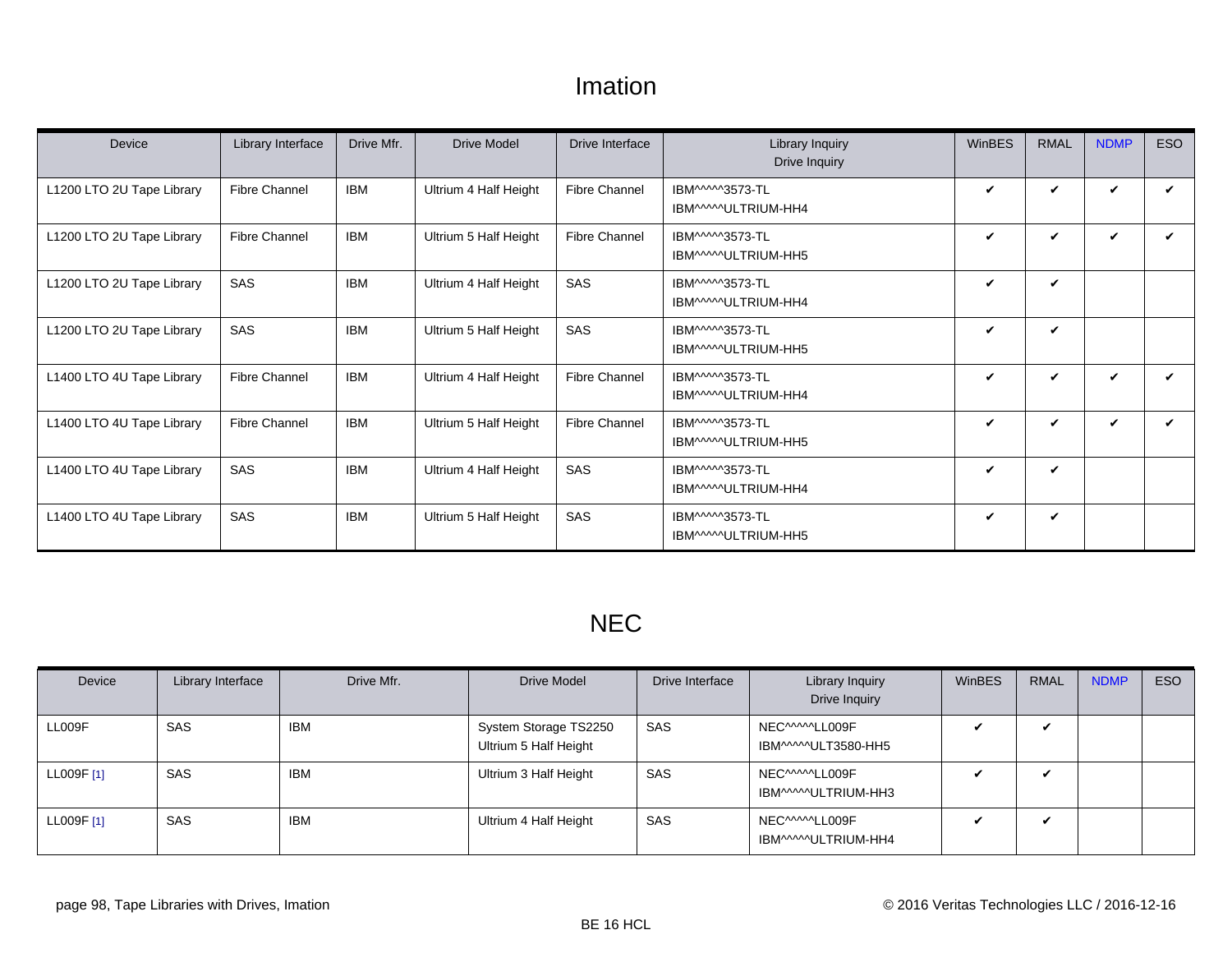| Device                 | Library Interface    | Drive Mfr.                        | <b>Drive Model</b>                             | Drive Interface      | <b>Library Inquiry</b><br>Drive Inquiry | <b>WinBES</b> | <b>RMAL</b>  | <b>NDMP</b>  | <b>ESO</b>   |
|------------------------|----------------------|-----------------------------------|------------------------------------------------|----------------------|-----------------------------------------|---------------|--------------|--------------|--------------|
| LL009F                 | SAS                  | <b>IBM</b>                        | Ultrium 6 Half Height                          | SAS                  | NEC^^^^^LL009F<br>IBM^^^^^ULTRIUM-HH6   | V             | $\checkmark$ |              |              |
| T16A2                  | SAS                  | <b>IBM</b>                        | System Storage TS2240<br>Ultrium 4 Half Height | SAS                  | NEC^^^^^T16A2<br>IBM^^^^ULT3580-HH4     | V             | $\checkmark$ |              |              |
| T16A2                  | SAS                  | <b>IBM</b>                        | System Storage TS2350<br>Ultrium 5             | SAS                  | NEC^^^^^T16A2<br>IBM^^^^^ULT3580-TD5    | V             | $\checkmark$ |              |              |
| T16A2                  | SCSI                 | <b>Hewlett Packard Enterprise</b> | Ultrium 960 LTO3                               | SCSI                 | NEC^^^^^T16A2<br>HP^^^^^Ultrium^3-SCSI  | V             | $\checkmark$ | V            |              |
| T16A2                  | SCSI                 | <b>IBM</b>                        | System Storage TS2230<br>Ultrium 3 Half Height | SCSI                 | NEC^^^^^T16A2<br>IBM^^^^ULT3580-HH3     | V             | $\checkmark$ |              |              |
| T16A2                  | SCSI                 | <b>IBM</b>                        | Ultrium 4 (U160)                               | SCSI                 | NEC^^^^^T16A2<br>IBM^^^^ULTRIUM-TD4     | V             | $\checkmark$ | $\checkmark$ |              |
| T30A/T60A<br>(members) | <b>Fibre Channel</b> | <b>IBM</b>                        | Ultrium 4 Half Height                          | <b>Fibre Channel</b> | NEC^^^^^LL-2B01<br>IBM^^^^^ULTRIUM-HH4  | V             | $\checkmark$ | V            | $\checkmark$ |
| T30A/T60A<br>(members) | <b>Fibre Channel</b> | <b>IBM</b>                        | Ultrium 5 Half Height                          | <b>Fibre Channel</b> | NEC^^^^^LL-2B01<br>IBM^^^^^ULTRIUM-HH5  | $\checkmark$  | $\checkmark$ | ✓            | $\checkmark$ |
| T30A/T60A<br>(members) | <b>Fibre Channel</b> | <b>IBM</b>                        | Ultrium 6 Half Height                          | <b>Fibre Channel</b> | NEC^^^^^LL-2B01<br>IBM^^^^^ULTRIUM-HH6  | V             | $\checkmark$ | V            | $\checkmark$ |
| T30A/T60A<br>(members) | SAS                  | <b>IBM</b>                        | Ultrium 3 Half Height                          | SAS                  | NEC^^^^^LL-2B01<br>IBM^^^^^ULTRIUM-HH3  | V             | $\checkmark$ |              |              |
| T30A/T60A<br>(members) | SAS                  | <b>IBM</b>                        | Ultrium 4 Half Height                          | SAS                  | NEC^^^^^LL-2B01<br>IBM^^^^^ULTRIUM-HH4  | $\checkmark$  | $\checkmark$ |              |              |
| T30A/T60A<br>(members) | SAS                  | <b>IBM</b>                        | Ultrium 5 Half Height                          | SAS                  | NEC^^^^^LL-2B01<br>IBM^^^^^ULTRIUM-HH5  | V             | $\checkmark$ |              |              |
| T30A/T60A<br>(members) | SAS                  | <b>IBM</b>                        | Ultrium 6 Half Height                          | SAS                  | NEC^^^^^LL-2B01<br>IBM^^^^^ULTRIUM-HH6  | V             | $\checkmark$ |              |              |
| T40A2                  | <b>Fibre Channel</b> | <b>Hewlett Packard Enterprise</b> | Ultrium 960 LTO3                               | <b>Fibre Channel</b> | NEC^^^^^T40A2<br>HP^^^^^Ultrium^3-SCSI  | V             | $\checkmark$ | ✓            | $\checkmark$ |
| T40A2                  | <b>Fibre Channel</b> | <b>IBM</b>                        | System Storage TS2350<br>Ultrium 5             | <b>Fibre Channel</b> | NEC^^^^^T40A2<br>IBM^^^^^ULT3580-TD5    | V             | $\checkmark$ | V            | $\checkmark$ |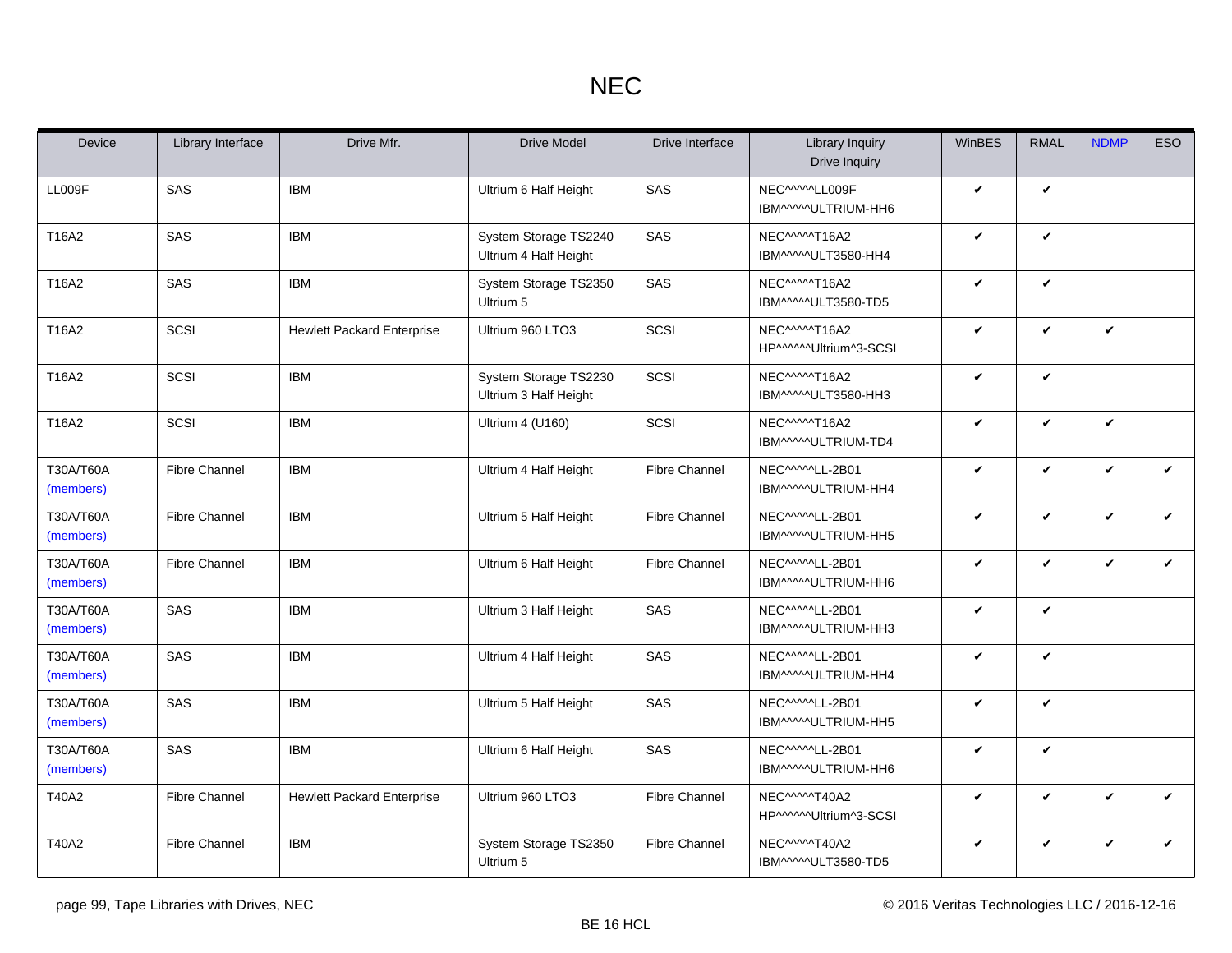| Device       | Library Interface    | Drive Mfr.                        | <b>Drive Model</b>                 | Drive Interface      | <b>Library Inquiry</b><br>Drive Inquiry | <b>WinBES</b> | <b>RMAL</b>  | <b>NDMP</b>  | <b>ESO</b>   |
|--------------|----------------------|-----------------------------------|------------------------------------|----------------------|-----------------------------------------|---------------|--------------|--------------|--------------|
| T40A2        | <b>Fibre Channel</b> | <b>IBM</b>                        | Ultrium 3                          | <b>Fibre Channel</b> | NEC^^^^^T40A2<br>IBM^^^^ULTRIUM-TD3     | V             | $\checkmark$ | V            | $\checkmark$ |
| T40A2        | <b>Fibre Channel</b> | <b>IBM</b>                        | Ultrium 4                          | <b>Fibre Channel</b> | NEC^^^^^T40A2<br>IBM^^^^^ULTRIUM-TD4    | V             | $\checkmark$ | $\checkmark$ | V            |
| T40A2        | SAS                  | <b>IBM</b>                        | System Storage TS2350<br>Ultrium 5 | SAS                  | NEC^^^^^T40A2<br>IBM^^^^ULT3580-TD5     | V             | $\checkmark$ |              |              |
| T40A2        | SAS                  | <b>IBM</b>                        | Ultrium 4                          | SAS                  | NEC^^^^^T40A2<br>IBM^^^^ULTRIUM-TD4     | V             | $\checkmark$ |              |              |
| T40A2        | SCSI                 | <b>Hewlett Packard Enterprise</b> | Ultrium 960 LTO3                   | SCSI                 | NEC^^^^^T40A2<br>HP^^^^^Ultrium^3-SCSI  | V             | $\checkmark$ | $\checkmark$ |              |
| T40A2        | SCSI                 | <b>IBM</b>                        | Ultrium 3                          | SCSI                 | NEC^^^^^T40A2<br>IBM^^^^ULTRIUM-TD3     | V             | $\checkmark$ | V            |              |
| T100A        | <b>Fibre Channel</b> | <b>Hewlett Packard Enterprise</b> | Ultrium 960 LTO3                   | <b>Fibre Channel</b> | FUJITSU^NML7A<br>HP^^^^^Ultrium^3-SCSI  | V             | $\checkmark$ | $\checkmark$ | $\checkmark$ |
| T100A        | <b>Fibre Channel</b> | <b>IBM</b>                        | Ultrium 4                          | <b>Fibre Channel</b> | FUJITSU^NML7A<br>IBM^^^^ULTRIUM-TD4     | V             | $\checkmark$ | $\checkmark$ | $\checkmark$ |
| T100A        | SCSI                 | <b>Hewlett Packard Enterprise</b> | Ultrium 960 LTO3                   | SCSI                 | FUJITSU^NML7A<br>HP^^^^^Ultrium^3-SCSI  | V             | $\checkmark$ | $\checkmark$ |              |
| T100A2       | <b>Fibre Channel</b> | <b>IBM</b>                        | Ultrium 5                          | <b>Fibre Channel</b> | FUJITSU^NML7A<br>IBM^^^^ULTRIUM-TD5     | V             | $\checkmark$ | $\checkmark$ | $\checkmark$ |
| T100A2       | <b>Fibre Channel</b> | <b>IBM</b>                        | Ultrium 6                          | <b>Fibre Channel</b> | FUJITSU^NML7A<br>IBM^^^^ULTRIUM-TD6     | V             | $\checkmark$ | V            | $\checkmark$ |
| <b>T700A</b> | <b>Fibre Channel</b> | <b>Hewlett Packard Enterprise</b> | Ultrium 960 LTO3                   | <b>Fibre Channel</b> | FUJITSU^NML10A<br>HP^^^^^Ultrium^3-SCSI | V             | $\checkmark$ | $\checkmark$ | $\checkmark$ |
| <b>T700A</b> | <b>Fibre Channel</b> | <b>IBM</b>                        | Ultrium 4                          | <b>Fibre Channel</b> | FUJITSU^NML10A<br>IBM^^^^ULTRIUM-TD4    | ✓             | $\checkmark$ | $\checkmark$ | $\checkmark$ |
| T700A2       | <b>Fibre Channel</b> | <b>IBM</b>                        | Ultrium 5                          | <b>Fibre Channel</b> | ETERNUS^LT270S2<br>IBM^^^^ULTRIUM-TD5   | V             | $\checkmark$ | $\checkmark$ | $\checkmark$ |
| T700A2       | <b>Fibre Channel</b> | <b>IBM</b>                        | Ultrium 6                          | <b>Fibre Channel</b> | ETERNUS^LT270S2<br>IBM^^^^^ULTRIUM-TD6  | V             | $\checkmark$ | V            | $\checkmark$ |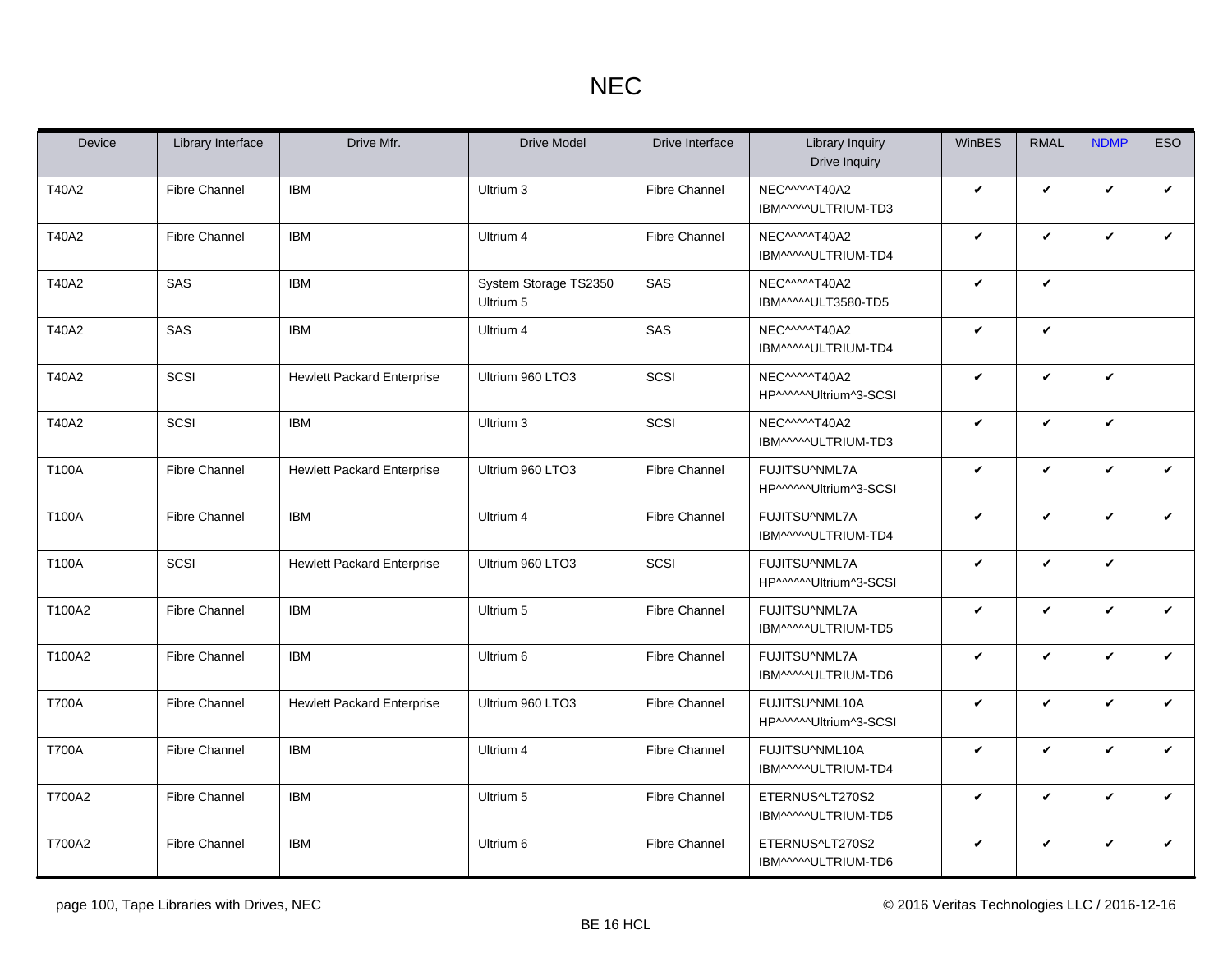#### **Oracle**

<span id="page-100-1"></span><span id="page-100-0"></span>

| <b>Device</b>    | Library Interface    | Drive Mfr.                        | <b>Drive Model</b>    | Drive Interface      | Library Inquiry<br>Drive Inquiry       | WinBES             | <b>RMAL</b>  | <b>NDMP</b>  | <b>ESO</b>   |
|------------------|----------------------|-----------------------------------|-----------------------|----------------------|----------------------------------------|--------------------|--------------|--------------|--------------|
| StorageTek SL150 | <b>Fibre Channel</b> | <b>Hewlett Packard Enterprise</b> | Ultrium 3000 LTO5     | <b>Fibre Channel</b> | STK^^^^^SL150<br>HP^^^^^Ultrium^5-SCSI | $\checkmark$       | V            | $\checkmark$ | V            |
| StorageTek SL150 | <b>Fibre Channel</b> | <b>Hewlett Packard Enterprise</b> | Ultrium 6250 LTO6     | <b>Fibre Channel</b> | STK^^^^^SL150<br>HP^^^^^Ultrium^6-SCSI | $\checkmark$       | V            | $\checkmark$ | ✓            |
| StorageTek SL150 | <b>Fibre Channel</b> | <b>IBM</b>                        | Ultrium 5 Half Height | <b>Fibre Channel</b> | STK^^^^SL150<br>IBM^^^^^ULTRIUM-HH5    | ✓                  | V            | $\checkmark$ | V            |
| StorageTek SL150 | <b>Fibre Channel</b> | <b>IBM</b>                        | Ultrium 6 Half Height | <b>Fibre Channel</b> | STK^^^^SL150<br>IBM^^^^^ULTRIUM-HH6    | $\checkmark$       | $\checkmark$ | $\checkmark$ | $\checkmark$ |
| StorageTek SL150 | <b>Fibre Channel</b> | <b>IBM</b>                        | Ultrium 7 Half Height | <b>Fibre Channel</b> | STK^^^^SL150<br>IBM^^^^^ULTRIUM-HH7    | $\checkmark$       | $\checkmark$ | $\checkmark$ | $\checkmark$ |
| StorageTek SL150 | SAS                  | <b>Hewlett Packard Enterprise</b> | Ultrium 3000 LTO5     | SAS                  | STK^^^^^SL150<br>HP^^^^^Ultrium^5-SCSI | $\checkmark$       | V            |              |              |
| StorageTek SL150 | SAS                  | <b>Hewlett Packard Enterprise</b> | Ultrium 6250 LTO6     | SAS                  | STK^^^^^SL150<br>HP^^^^^Ultrium^6-SCSI | $\boldsymbol{\nu}$ | V            |              |              |
| StorageTek SL150 | <b>SAS</b>           | <b>IBM</b>                        | Ultrium 5 Half Height | SAS                  | STK^^^^SL150<br>IBM^^^^^ULTRIUM-HH5    | $\checkmark$       | V            |              |              |
| StorageTek SL150 | SAS                  | <b>IBM</b>                        | Ultrium 6 Half Height | SAS                  | STK^^^^^SL150<br>IBM^^^^^ULTRIUM-HH6   | $\checkmark$       | V            |              |              |
| StorageTek SL150 | SAS                  | <b>IBM</b>                        | Ultrium 7 Half Height | SAS                  | STK^^^^^SL150<br>IBM^^^^^ULTRIUM-HH7   | $\checkmark$       | V            |              |              |
| StorageTek SL500 | <b>Fibre Channel</b> | <b>Hewlett Packard Enterprise</b> | Ultrium 6650 LTO6     | <b>Fibre Channel</b> | STK^^^^^SL500<br>HP^^^^^Ultrium^6-SCSI | $\checkmark$       | V            | $\checkmark$ | $\checkmark$ |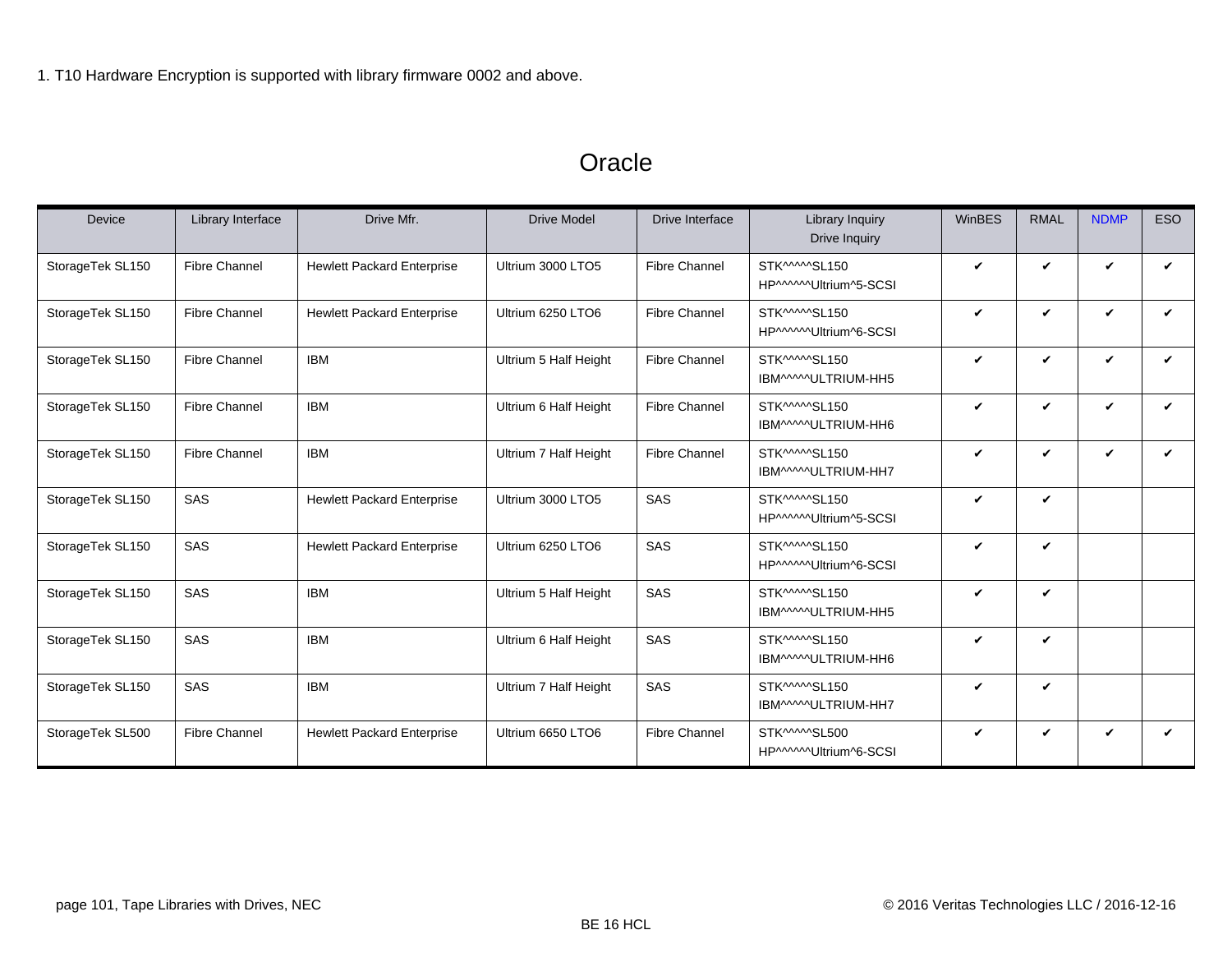# Overland Storage

<span id="page-101-0"></span>

| Device                        | Library Interface    | Drive Mfr.                        | <b>Drive Model</b>    | Drive Interface      | <b>Library Inquiry</b><br><b>Drive Inquiry</b> | WinBES       | <b>RMAL</b>  | <b>NDMP</b>  | <b>ESO</b>   |
|-------------------------------|----------------------|-----------------------------------|-----------------------|----------------------|------------------------------------------------|--------------|--------------|--------------|--------------|
| NEO 100s 2nd Generation       | SAS                  | <b>IBM</b>                        | Ultrium 5 Half Height | SAS                  | IBM^^^^3572-TL<br>IBM^^^^ULTRIUM-HH5           | $\checkmark$ | V            |              |              |
| NEO 100s 2nd Generation       | SAS                  | <b>IBM</b>                        | Ultrium 6 Half Height | SAS                  | IBM^^^^3572-TL<br>IBM^^^^^ULTRIUM-HH6          | $\checkmark$ | V            |              |              |
| NEO E-Series (members)        | <b>Fibre Channel</b> | <b>Hewlett Packard Enterprise</b> | Ultrium 1840 LTO4     | <b>Fibre Channel</b> | OVERLANDNEO^Series<br>HP^^^^^Ultrium^4-SCSI    | $\checkmark$ | $\checkmark$ | $\checkmark$ | $\checkmark$ |
| <b>NEO E-Series (members)</b> | <b>Fibre Channel</b> | <b>Hewlett Packard Enterprise</b> | Ultrium 3280 LTO5     | <b>Fibre Channel</b> | OVERLANDNEO^Series<br>HP^^^^^Ultrium^5-SCSI    | $\checkmark$ | V            | V            | V            |
| <b>NEO E-Series (members)</b> | <b>Fibre Channel</b> | <b>IBM</b>                        | Ultrium 4             | <b>Fibre Channel</b> | OVERLANDNEO^Series<br>IBM^^^^^ULTRIUM-TD4      | $\checkmark$ | $\checkmark$ | $\checkmark$ | $\checkmark$ |
| <b>NEO E-Series (members)</b> | <b>Fibre Channel</b> | <b>IBM</b>                        | Ultrium 5             | <b>Fibre Channel</b> | OVERLANDNEO^Series<br>IBM^^^^ULTRIUM-TD5       | $\checkmark$ | $\checkmark$ | V            | ✓            |
| NEO E-Series (members)        | <b>Fibre Channel</b> | <b>IBM</b>                        | Ultrium 6             | <b>Fibre Channel</b> | OVERLANDNEO^Series<br>IBM^^^^^ULTRIUM-TD6      | $\checkmark$ | $\checkmark$ | $\checkmark$ | $\checkmark$ |
| <b>NEO E-Series (members)</b> | <b>Fibre Channel</b> | <b>IBM</b>                        | Ultrium 7             | Fibre Channel        | OVERLANDNEO^Series<br>IBM^^^^^ULTRIUM-TD7      | $\checkmark$ | V            | V            | V            |
| <b>NEO E-Series (members)</b> | SAS                  | <b>Hewlett Packard Enterprise</b> | Ultrium 1840 LTO4     | SAS                  | OVERLANDNEO^Series<br>HP^^^^^Ultrium^4-SCSI    | $\checkmark$ | $\checkmark$ |              |              |
| <b>NEO E-Series (members)</b> | SAS                  | <b>Hewlett Packard Enterprise</b> | Ultrium 3000 LTO5     | SAS                  | OVERLANDNEO^Series<br>HP^^^^^Ultrium^5-SCSI    | $\checkmark$ | V            |              |              |
| <b>NEO E-Series (members)</b> | SAS                  | <b>Hewlett Packard Enterprise</b> | Ultrium 3280 LTO5     | SAS                  | OVERLANDNEO^Series<br>HP^^^^^Ultrium^5-SCSI    | $\checkmark$ | $\checkmark$ |              |              |
| <b>NEO E-Series (members)</b> | SAS                  | <b>IBM</b>                        | Ultrium 4             | SAS                  | OVERLANDNEO^Series<br>IBM^^^^^ULTRIUM-TD4      | $\checkmark$ | V            |              |              |
| <b>NEO E-Series (members)</b> | SAS                  | <b>IBM</b>                        | Ultrium 5             | SAS                  | OVERLANDNEO^Series<br>IBM^^^^^ULTRIUM-TD5      | $\checkmark$ | V            |              |              |
| <b>NEO E-Series (members)</b> | SAS                  | <b>IBM</b>                        | Ultrium 6             | SAS                  | OVERLANDNEO^Series<br>IBM^^^^ULTRIUM-TD6       | $\checkmark$ | $\checkmark$ |              |              |
| <b>NEO E-Series (members)</b> | SCSI                 | <b>Hewlett Packard Enterprise</b> | Ultrium 960 LTO3      | SCSI                 | OVERLANDNEO^Series<br>HP^^^^^Ultrium^3-SCSI    | $\checkmark$ | $\checkmark$ | V            | $\checkmark$ |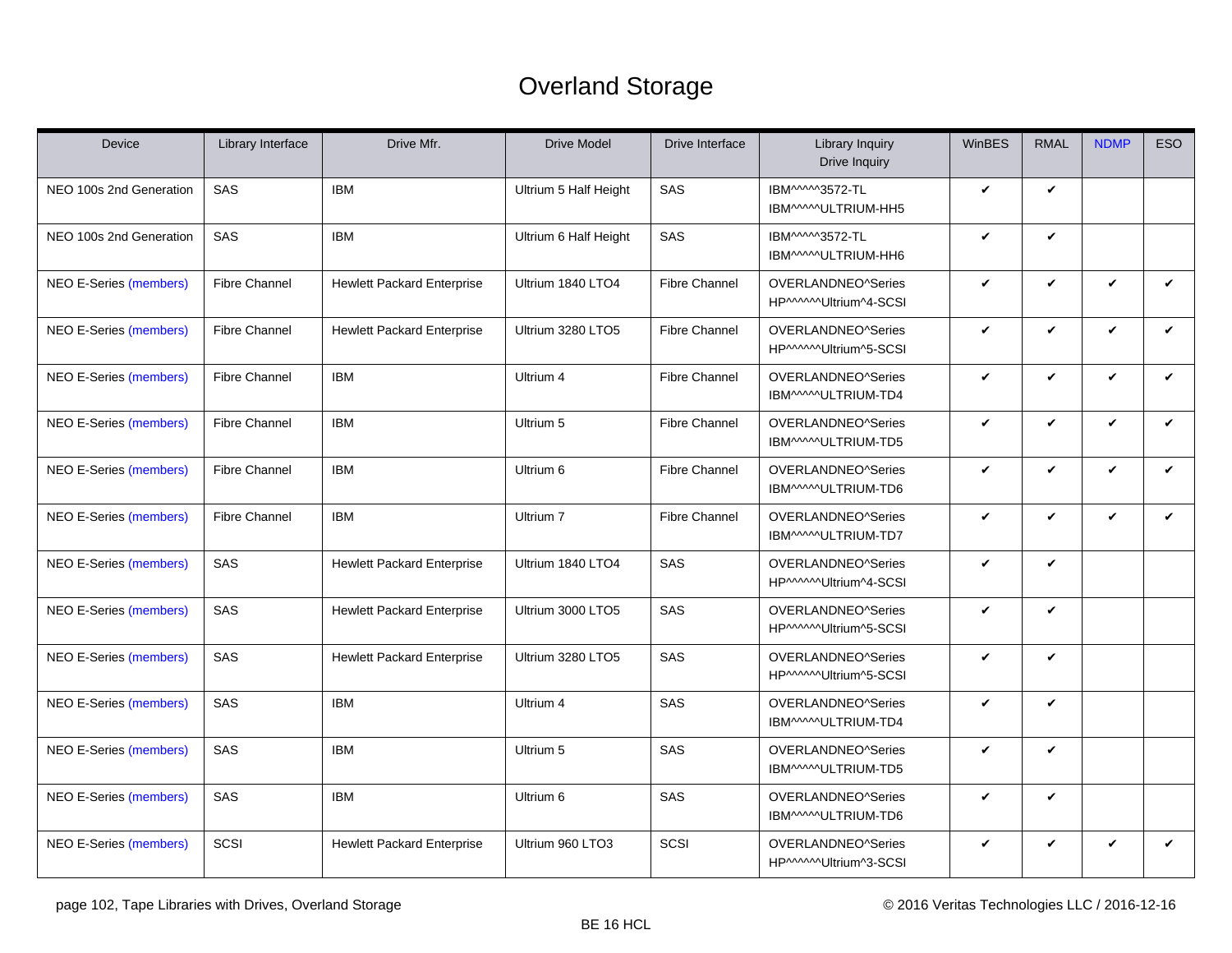# Overland Storage

| Device                                  | Library Interface    | Drive Mfr.                        | <b>Drive Model</b>    | Drive Interface      | <b>Library Inquiry</b><br>Drive Inquiry       | WinBES       | <b>RMAL</b>  | <b>NDMP</b>  | <b>ESO</b>   |
|-----------------------------------------|----------------------|-----------------------------------|-----------------------|----------------------|-----------------------------------------------|--------------|--------------|--------------|--------------|
| <b>NEO E-Series (members)</b>           | <b>SCSI</b>          | <b>Hewlett Packard Enterprise</b> | Ultrium 1840 LTO4     | SCSI                 | OVERLANDNEO^Series<br>HP^^^^^Ultrium^4-SCSI   | $\checkmark$ | $\checkmark$ | V            | V            |
| <b>NEO E-Series (members)</b>           | SCSI                 | <b>IBM</b>                        | Ultrium 4 (U320)      | SCSI                 | OVERLANDNEO^Series<br>IBM^^^^^ULTRIUM-TD4     | $\checkmark$ | $\checkmark$ | V            | ✓            |
| NEOs series (members)                   | <b>Fibre Channel</b> | <b>Hewlett Packard Enterprise</b> | Ultrium 1840 LTO4     | <b>Fibre Channel</b> | HP^^^^^MSL^G3^Series<br>HP^^^^^Ultrium^4-SCSI | $\checkmark$ | V            | $\checkmark$ | $\checkmark$ |
| NEOs series (members)                   | <b>Fibre Channel</b> | <b>Hewlett Packard Enterprise</b> | Ultrium 3280 LTO5     | <b>Fibre Channel</b> | HP^^^^^MSL^G3^Series<br>HP^^^^^Ultrium^5-SCSI | $\checkmark$ | $\checkmark$ | V            | V            |
| NEOs series (members)                   | SAS                  | <b>Hewlett Packard Enterprise</b> | Ultrium 920 LTO3      | SAS                  | HP^^^^^MSL^G3^Series<br>HP^^^^^Ultrium^3-SCSI | $\checkmark$ | $\checkmark$ |              |              |
| NEOs series (members)                   | SAS                  | <b>Hewlett Packard Enterprise</b> | Ultrium 1760 LTO4     | SAS                  | HP^^^^^MSL^G3^Series<br>HP^^^^^Ultrium^4-SCSI | $\checkmark$ | $\checkmark$ |              |              |
| NEOs series (members)                   | SAS                  | <b>Hewlett Packard Enterprise</b> | Ultrium 3000 LTO5     | SAS                  | HP^^^^^MSL^G3^Series<br>HP^^^^^Ultrium^5-SCSI | $\checkmark$ | $\checkmark$ |              |              |
| NEOs series (members)                   | SCSI                 | <b>Hewlett Packard Enterprise</b> | Ultrium 920 LTO3      | SCSI                 | HP^^^^^MSL^G3^Series<br>HP^^^^^Ultrium^3-SCSI | $\checkmark$ | $\checkmark$ | $\checkmark$ |              |
| NEOs series (members)                   | SCSI                 | <b>Hewlett Packard Enterprise</b> | Ultrium 1760 LTO4     | SCSI                 | HP^^^^^MSL^G3^Series<br>HP^^^^^Ultrium^4-SCSI | $\checkmark$ | $\checkmark$ | $\checkmark$ |              |
| NEOs series 2nd<br>Generation (members) | Fibre Channel        | <b>IBM</b>                        | Ultrium 4 Half Height | <b>Fibre Channel</b> | IBM^^^^3573-TL<br>IBM^^^^^ULTRIUM-HH4         | $\checkmark$ | $\checkmark$ | V            | $\checkmark$ |
| NEOs series 2nd<br>Generation (members) | <b>Fibre Channel</b> | <b>IBM</b>                        | Ultrium 5 Half Height | <b>Fibre Channel</b> | IBM^^^^3573-TL<br>IBM^^^^*ULTRIUM-HH5         | $\checkmark$ | $\checkmark$ | V            | ✓            |
| NEOs series 2nd<br>Generation (members) | <b>Fibre Channel</b> | <b>IBM</b>                        | Ultrium 6 Half Height | <b>Fibre Channel</b> | IBM^^^^3573-TL<br>IBM^^^^^ULTRIUM-HH6         | $\checkmark$ | $\checkmark$ | V            | V            |
| NEOs series 2nd<br>Generation (members) | SAS                  | <b>IBM</b>                        | Ultrium 4 Half Height | SAS                  | IBM^^^^3573-TL<br>IBM^^^^ULTRIUM-HH4          | $\checkmark$ | V            |              |              |
| NEOs series 2nd<br>Generation (members) | SAS                  | <b>IBM</b>                        | Ultrium 5 Half Height | SAS                  | IBM^^^^3573-TL<br>IBM^^^^ULTRIUM-HH5          | $\checkmark$ | $\checkmark$ |              |              |
| NEOs series 2nd<br>Generation (members) | SAS                  | <b>IBM</b>                        | Ultrium 6 Half Height | SAS                  | IBM^^^^3573-TL<br>IBM^^^^^ULTRIUM-HH6         | $\checkmark$ | V            |              |              |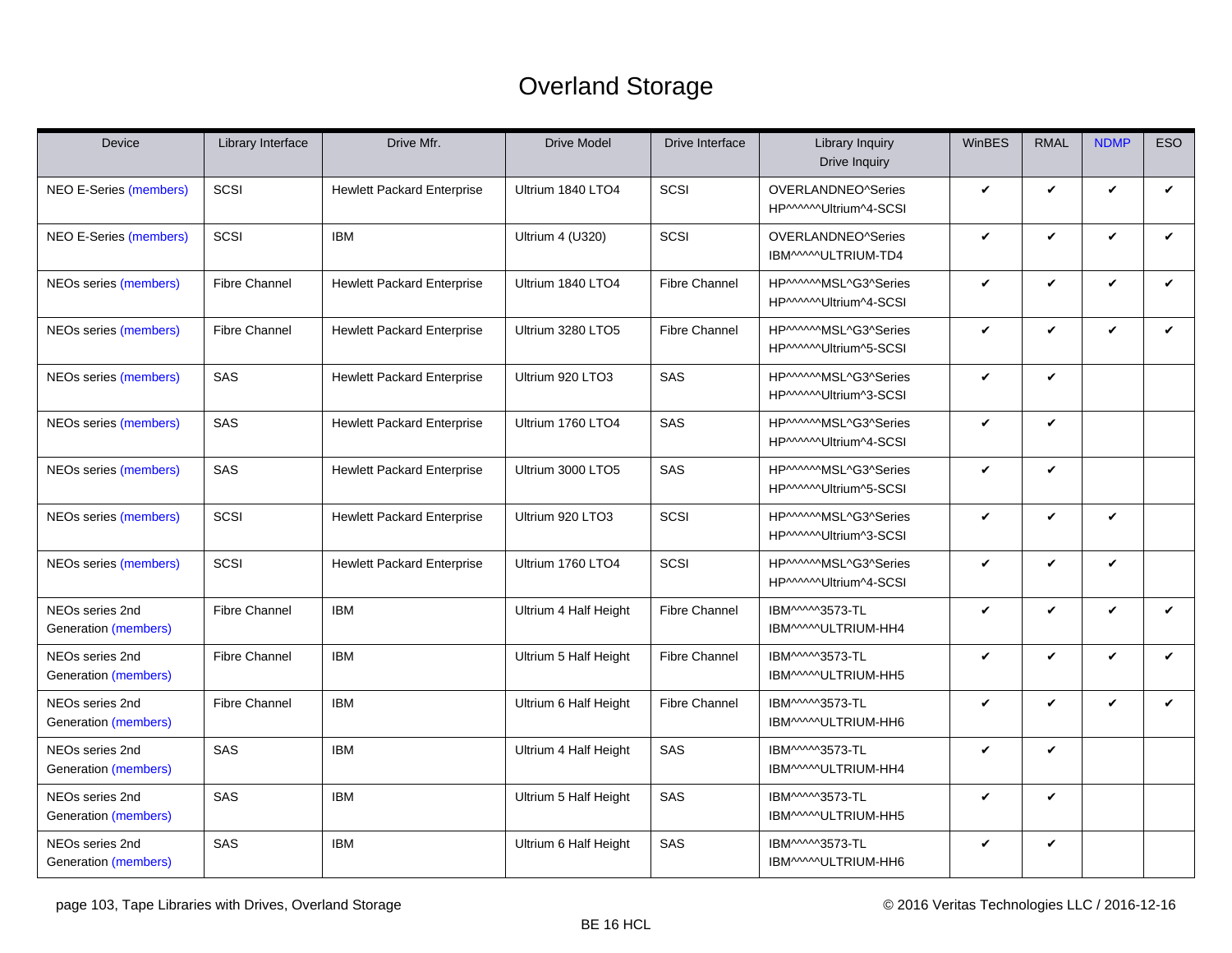# Overland Storage

| <b>Device</b>                           | Library Interface    | Drive Mfr. | <b>Drive Model</b>    | Drive Interface      | Library Inquiry<br>Drive Inquiry           | WinBES | <b>RMAL</b> | <b>NDMP</b> | <b>ESO</b> |
|-----------------------------------------|----------------------|------------|-----------------------|----------------------|--------------------------------------------|--------|-------------|-------------|------------|
| NEOs series 3rd<br>Generation (members) | <b>Fibre Channel</b> | <b>IBM</b> | Ultrium 5 Half Height | <b>Fibre Channel</b> | BDT^^^^^FlexStor^II<br>IBM^^^^^ULTRIUM-HH5 | V      | V           | V           | V          |
| NEOs series 3rd<br>Generation (members) | <b>Fibre Channel</b> | <b>IBM</b> | Ultrium 6 Half Height | <b>Fibre Channel</b> | BDT^^^^^FlexStor^II<br>IBM^^^^^ULTRIUM-HH6 | ✓      | V           | V           | ✓          |
| NEOs series 3rd<br>Generation (members) | <b>Fibre Channel</b> | <b>IBM</b> | Ultrium 7 Half Height | <b>Fibre Channel</b> | BDT^^^^^FlexStor^II<br>IBM^^^^ULTRIUM-HH7  | V      | V           | V           | ✓          |
| NEOs series 3rd<br>Generation (members) | SAS                  | <b>IBM</b> | Ultrium 5 Half Height | SAS                  | BDT^^^^^FlexStor^II<br>IBM^^^^ULTRIUM-HH5  | V      | V           |             |            |
| NEOs series 3rd<br>Generation (members) | SAS                  | <b>IBM</b> | Ultrium 6 Half Height | SAS                  | BDT^^^^^FlexStor^II<br>IBM^^^^^ULTRIUM-HH6 | V      | V           |             |            |
| NEOs series 3rd<br>Generation (members) | SAS                  | <b>IBM</b> | Ultrium 7 Half Height | SAS                  | BDT^^^^^FlexStor^II<br>IBM^^^^ULTRIUM-HH7  | V      | V           |             |            |
| NEOxl series (members)                  | <b>Fibre Channel</b> | <b>IBM</b> | Ultrium 5 Half Height | <b>Fibre Channel</b> | BDT^^^^MULTISTAK<br>IBM^^^^ULTRIUM-HH5     | V      | V           | V           | ✓          |
| NEOxl series (members)                  | <b>Fibre Channel</b> | <b>IBM</b> | Ultrium 6 Half Height | <b>Fibre Channel</b> | BDT^^^^^MULTISTAK<br>IBM^^^^^ULTRIUM-HH6   | V      | V           | V           | ✓          |
| NEOxl series (members)                  | <b>Fibre Channel</b> | <b>IBM</b> | Ultrium 7 Half Height | <b>Fibre Channel</b> | BDT^^^^MULTISTAK<br>IBM^^^^ULTRIUM-HH7     | ✓      | V           | V           | ✓          |
| NEOxl series (members)                  | SAS                  | <b>IBM</b> | Ultrium 5 Half Height | SAS                  | BDT^^^^MULTISTAK<br>IBM^^^^ULTRIUM-HH5     | ✓      | V           |             |            |
| NEOxl series (members)                  | SAS                  | <b>IBM</b> | Ultrium 6 Half Height | SAS                  | BDT^^^^MULTISTAK<br>IBM^^^^^ULTRIUM-HH6    | V      | V           |             |            |
| NEOxl series (members)                  | SAS                  | <b>IBM</b> | Ultrium 7 Half Height | SAS                  | BDT^^^^MULTISTAK<br>IBM^^^^ULTRIUM-HH7     | V      | V           |             |            |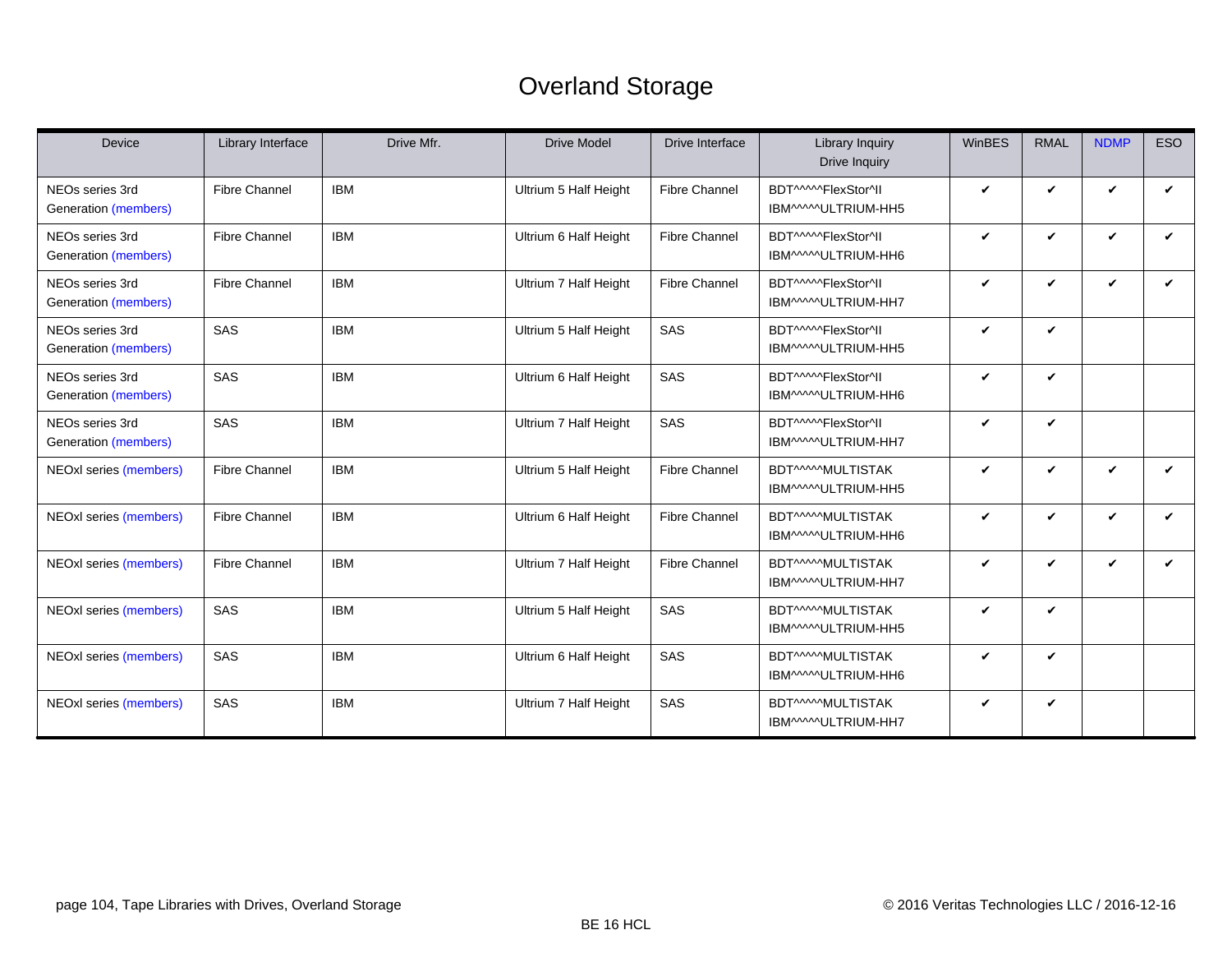#### **PivotStor**

<span id="page-104-0"></span>

| <b>Device</b> | Library Interface | Drive Mfr.                        | <b>Drive Model</b> | Drive Interface | <b>Library Inquiry</b><br>Drive Inquiry       | <b>WinBES</b> | <b>RMAL</b>  | <b>NDMP</b> | <b>ESO</b> |
|---------------|-------------------|-----------------------------------|--------------------|-----------------|-----------------------------------------------|---------------|--------------|-------------|------------|
| AP TL2000 2U  | SAS               | <b>Hewlett Packard Enterprise</b> | Ultrium 1760 LTO4  | SAS             | BDT^^^^^FlexStor^II<br>HP^^^^^^Ultrium^4-SCSI | ✓             | $\checkmark$ |             |            |
| AP TL2000 2U  | SCSI              | <b>Hewlett Packard Enterprise</b> | Ultrium 1760 LTO4  | SCSI            | BDT^^^^^FlexStor^II<br>HP^^^^^Ultrium^4-SCSI  | ✓             | ✓            | ✓           |            |
| AP TL4000 4U  | SAS               | <b>Hewlett Packard Enterprise</b> | Ultrium 1760 LTO4  | SAS             | BDT^^^^^FlexStor^II<br>HP^^^^^Ultrium^4-SCSI  | V             | ✓            |             |            |
| AP TL4000 4U  | SCSI              | <b>Hewlett Packard Enterprise</b> | Ultrium 1760 LTO4  | SCSI            | BDT^^^^^FlexStor^II<br>HP^^^^^Ultrium^4-SCSI  | ✓             | ✓            | ✓           |            |
| AP TL8000 8U  | SAS               | <b>Hewlett Packard Enterprise</b> | Ultrium 1760 LTO4  | <b>SAS</b>      | BDT^^^^^FlexStor^II<br>HP^^^^^Ultrium^4-SCSI  | ✓             | ✓            |             |            |
| AP TL8000 8U  | SCSI              | <b>Hewlett Packard Enterprise</b> | Ultrium 1760 LTO4  | SCSI            | BDT^^^^^FlexStor^II<br>HP^^^^^Ultrium^4-SCSI  | ✓             | ✓            | ✓           |            |

# **Qualstar**

| Device            | Library Interface    | Drive Mfr. | Drive Model           | Drive Interface      | Library Inquiry<br>Drive Inquiry           | <b>WinBES</b> | <b>RMAL</b>  | <b>NDMP</b> | <b>ESO</b> |
|-------------------|----------------------|------------|-----------------------|----------------------|--------------------------------------------|---------------|--------------|-------------|------------|
| Q24/Q48 (members) | Fibre Channel        | IBM        | Ultrium 6 Half Height | <b>Fibre Channel</b> | BDT^^^^^FlexStor^II<br>IBM^^^^^ULTRIUM-HH6 | ✓             | V            |             |            |
| Q24/Q48 (members) | <b>Fibre Channel</b> | IBM        | Ultrium 7 Half Height | Fibre Channel        | BDT^^^^^FlexStor^II<br>IBM^^^^^ULTRIUM-HH7 | $\checkmark$  | V            |             |            |
| Q24/Q48 (members) | SAS                  | <b>IBM</b> | Ultrium 6 Half Height | SAS                  | BDT^^^^^FlexStor^II<br>IBM^^^^ULTRIUM-HH6  | V             | V            |             |            |
| Q24/Q48 (members) | SAS                  | IBM        | Ultrium 7 Half Height | SAS                  | BDT^^^^^FlexStor^II<br>IBM^^^^^ULTRIUM-HH7 | $\checkmark$  | $\checkmark$ |             |            |
| Q80               | Fibre Channel        | IBM        | Ultrium 6 Half Height | Fibre Channel        | BDT^^^^MULTISTAK<br>IBM^^^^^ULTRIUM-HH6    | $\checkmark$  | V            | ✓           |            |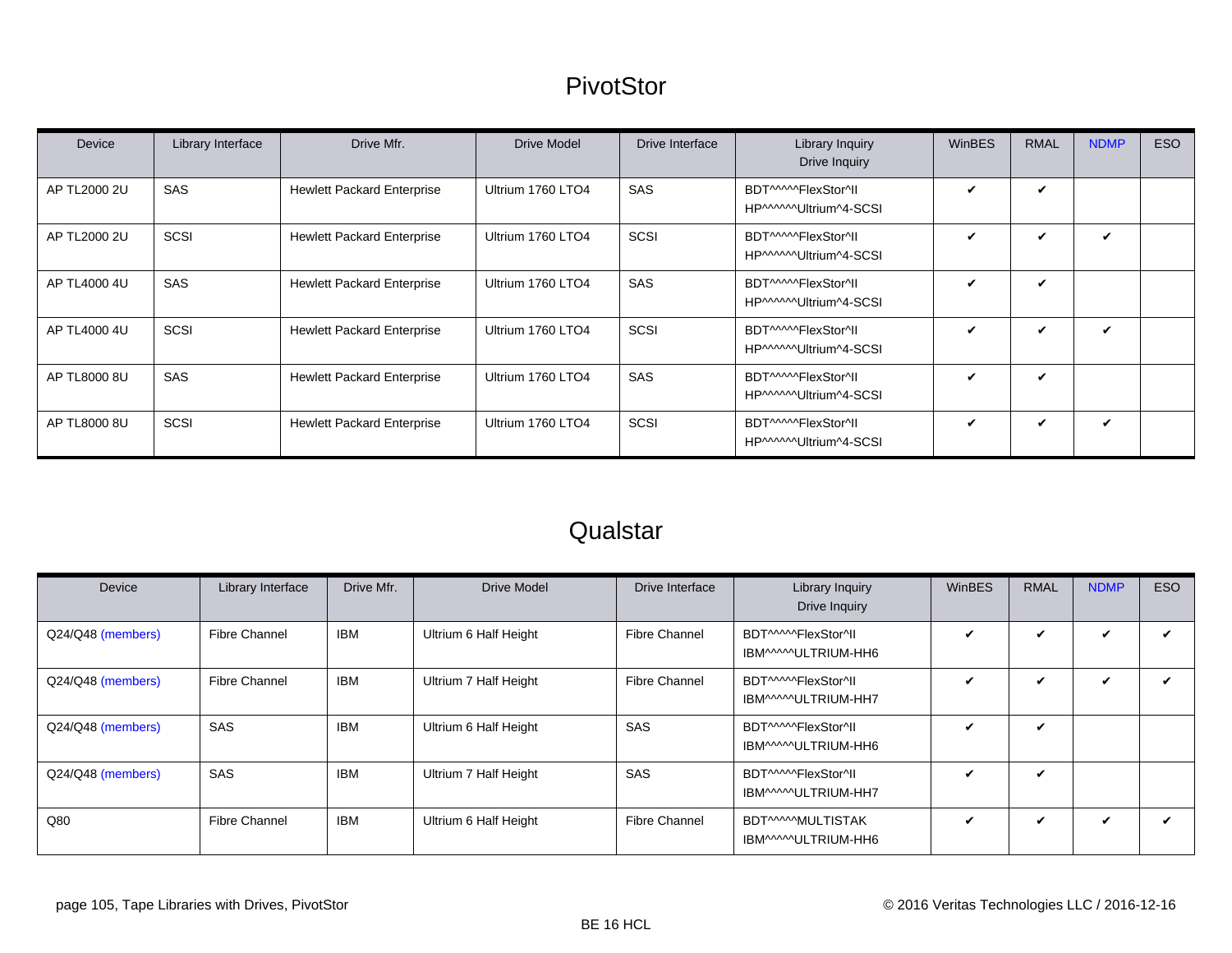#### **Qualstar**

| <b>Device</b>                     | Library Interface    | Drive Mfr. | <b>Drive Model</b>          | Drive Interface      | <b>Library Inquiry</b><br>Drive Inquiry | <b>WinBES</b> | <b>RMAL</b>  | <b>NDMP</b> | <b>ESO</b> |
|-----------------------------------|----------------------|------------|-----------------------------|----------------------|-----------------------------------------|---------------|--------------|-------------|------------|
| Q80                               | <b>Fibre Channel</b> | <b>IBM</b> | Ultrium 7 Half Height       | <b>Fibre Channel</b> | BDT^^^^MULTISTAK<br>IBM^^^^^ULTRIUM-HH7 | V             | V            | ✓           | ✓          |
| Q80                               | SAS                  | <b>IBM</b> | Ultrium 6 Half Height       | SAS                  | BDT^^^^MULTISTAK<br>IBM^^^^^ULTRIUM-HH6 | V             | V            |             |            |
| Q80                               | SAS                  | <b>IBM</b> | Ultrium 7 Half Height       | SAS                  | BDT^^^^MULTISTAK<br>IBM^^^^^ULTRIUM-HH7 | V             | $\checkmark$ |             |            |
| RLS-8000 LTO series<br>(members)  | <b>Fibre Channel</b> | <b>IBM</b> | Ultrium 5 Half Height       | <b>Fibre Channel</b> | QUALSTARRLS-8<br>IBM^^^^ULTRIUM-HH5     | V             | V            | ✓           | ✓          |
| RLS-8000 LTO series<br>(members)  | SAS                  | <b>IBM</b> | Ultrium 5 Half Height       | SAS                  | QUALSTARRLS-8<br>IBM^^^^^ULTRIUM-HH5    | V             | V            |             |            |
| RLS-8000 LTO series<br>(members)  | SCSI                 | <b>IBM</b> | TotalStorage 3580 Ultrium 3 | SCSI                 | QUALSTARRLS-8<br>IBM^^^^^ULT3580-TD3    | V             | V            | V           | V          |
| RLS-8000D LTO series<br>(members) | <b>Fibre Channel</b> | <b>IBM</b> | Ultrium 4                   | <b>Fibre Channel</b> | QUALSTARRLS-8<br>IBM^^^^^ULTRIUM-TD4    | V             | V            | ✓           | V          |
| RLS-8000D LTO series<br>(members) | <b>Fibre Channel</b> | <b>IBM</b> | Ultrium 5 Half Height       | <b>Fibre Channel</b> | QUALSTARRLS-8<br>IBM^^^^^ULTRIUM-HH5    | V             | V            | ✓           | V          |
| RLS-8000D LTO series<br>(members) | <b>Fibre Channel</b> | <b>IBM</b> | Ultrium 6 Half Height       | <b>Fibre Channel</b> | QUALSTARRLS-8<br>IBM^^^^^ULTRIUM-HH6    | V             | V            | V           | V          |
| RLS-8000D LTO series<br>(members) | SAS                  | <b>IBM</b> | Ultrium 5 Half Height       | SAS                  | QUALSTARRLS-8<br>IBM^^^^ULTRIUM-HH5     | V             | ✓            |             |            |
| RLS-8500 LTO series<br>(members)  | <b>Fibre Channel</b> | <b>IBM</b> | Ultrium 5 Half Height       | <b>Fibre Channel</b> | QUALSTARRLS-85<br>IBM^^^^^ULTRIUM-HH5   | V             | V            | ✓           | V          |
| RLS-8500 LTO series<br>(members)  | <b>Fibre Channel</b> | <b>IBM</b> | Ultrium 6 Half Height       | <b>Fibre Channel</b> | QUALSTARRLS-85<br>IBM^^^^^ULTRIUM-HH6   | V             | V            | V           | V          |
| RLS-8500 LTO series<br>(members)  | <b>Fibre Channel</b> | <b>IBM</b> | Ultrium 7 Half Height       | <b>Fibre Channel</b> | QUALSTARRLS-85<br>IBM^^^^^ULTRIUM-HH7   | V             | V            | ✓           | ✓          |
| RLS-8500 LTO series<br>(members)  | SAS                  | <b>IBM</b> | Ultrium 5 Half Height       | SAS                  | QUALSTARRLS-85<br>IBM^^^^^ULTRIUM-HH5   | V             | V            |             |            |
| RLS-8500 LTO series<br>(members)  | SAS                  | <b>IBM</b> | Ultrium 6 Half Height       | SAS                  | QUALSTARRLS-85<br>IBM^^^^^ULTRIUM-HH6   | V             | $\checkmark$ |             |            |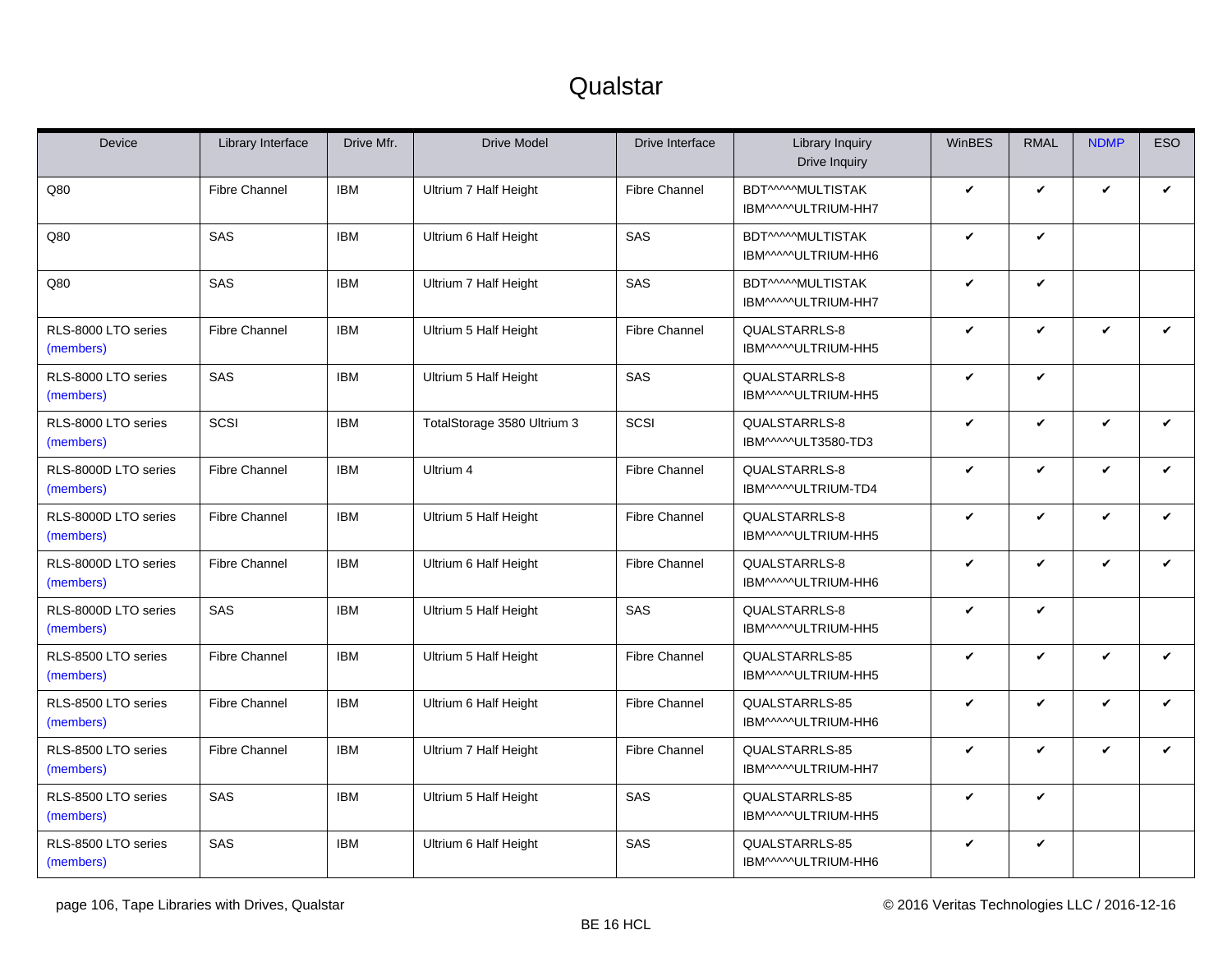#### **Qualstar**

| <b>Device</b>                     | Library Interface    | Drive Mfr. | <b>Drive Model</b>          | Drive Interface      | Library Inquiry<br>Drive Inquiry       | <b>WinBES</b> | <b>RMAL</b>  | <b>NDMP</b>  | ESO          |
|-----------------------------------|----------------------|------------|-----------------------------|----------------------|----------------------------------------|---------------|--------------|--------------|--------------|
| RLS-8500 LTO series<br>(members)  | SAS                  | <b>IBM</b> | Ultrium 7 Half Height       | SAS                  | QUALSTARRLS-85<br>IBM^^^^^ULTRIUM-HH7  | V             | $\checkmark$ |              |              |
| TLS-5000 SAIT series<br>(members) | SCSI                 | <b>IBM</b> | Ultrium 4 (U320)            | SCSI                 | QUALSTARTLS-5<br>IBM^^^^^ULTRIUM-TD4   | V             | V            | $\checkmark$ | $\checkmark$ |
| TLS-5000 SAIT series<br>(members) | SCSI                 | <b>IBM</b> | Ultrium 4                   | <b>Fibre Channel</b> | QUALSTARTLS-5<br>IBM^^^^^ULTRIUM-TD4   | V             | V            | $\checkmark$ | $\checkmark$ |
| TLS-8000 LTO series<br>(members)  | <b>Fibre Channel</b> | <b>IBM</b> | TotalStorage 3580 Ultrium 2 | <b>Fibre Channel</b> | QUALSTARTLS-8<br>IBM^^^^ULT3580-TD2    | ✓             | $\checkmark$ | ✓            | $\checkmark$ |
| TLS-8000 LTO series<br>(members)  | <b>Fibre Channel</b> | <b>IBM</b> | TotalStorage 3580 Ultrium 3 | <b>Fibre Channel</b> | QUALSTARTLS-8<br>IBM^^^^^ULT3580-TD3   | V             | $\checkmark$ | ✓            | $\checkmark$ |
| TLS-8000 LTO series<br>(members)  | <b>Fibre Channel</b> | <b>IBM</b> | Ultrium 4                   | <b>Fibre Channel</b> | QUALSTARTLS-8<br>IBM^^^^^ULTRIUM-TD4   | V             | V            | ✓            | $\checkmark$ |
| TLS-8000 LTO series<br>(members)  | <b>Fibre Channel</b> | <b>IBM</b> | Ultrium 5 Half Height       | <b>Fibre Channel</b> | QUALSTARTLS-8<br>IBM^^^^ULTRIUM-HH5    | V             | $\checkmark$ | ✓            | $\checkmark$ |
| TLS-8000 LTO series<br>(members)  | <b>Fibre Channel</b> | <b>IBM</b> | Ultrium 6 Half Height       | <b>Fibre Channel</b> | QUALSTARTLS-8<br>IBM^^^^^ULTRIUM-HH6   | V             | V            | ✓            | $\checkmark$ |
| TLS-8000 LTO series<br>(members)  | SAS                  | <b>IBM</b> | Ultrium 5 Half Height       | SAS                  | QUALSTARTLS-8<br>IBM^^^^^ULTRIUM-HH5   | V             | V            |              |              |
| TLS-8000 LTO series<br>(members)  | SAS                  | <b>IBM</b> | Ultrium 6 Half Height       | SAS                  | QUALSTARTLS-8<br>IBM^^^^ULTRIUM-HH6    | V             | $\checkmark$ |              |              |
| TLS-8000 LTO series<br>(members)  | SCSI                 | <b>IBM</b> | TotalStorage 3580 Ultrium 2 | SCSI                 | QUALSTARTLS-8<br>IBM^^^^^ULT3580-TD2   | V             | V            | ✓            | $\checkmark$ |
| TLS-8000 LTO series<br>(members)  | SCSI                 | <b>IBM</b> | TotalStorage 3580 Ultrium 3 | SCSI                 | QUALSTARTLS-8<br>IBM^^^^ULT3580-TD3    | V             | V            | $\checkmark$ | $\checkmark$ |
| TLS-8000 LTO series<br>(members)  | SCSI                 | <b>IBM</b> | Ultrium 3                   | <b>Fibre Channel</b> | QUALSTARTLS-8<br>IBM^^^^ULTRIUM-TD3    | V             | $\checkmark$ | ✓            | $\checkmark$ |
| TLS-8000 LTO series<br>(members)  | SCSI                 | <b>IBM</b> | Ultrium 4 (U160)            | SCSI                 | QUALSTARTLS-8<br>IBM^^^^^ULTRIUM-TD4   | V             | V            | ✓            |              |
| XLS-8000                          | SCSI                 | <b>IBM</b> | TotalStorage 3580 Ultrium 3 | SCSI                 | QUALSTARXLS-8000<br>IBM^^^^ULT3580-TD3 | V             | V            | V            | $\checkmark$ |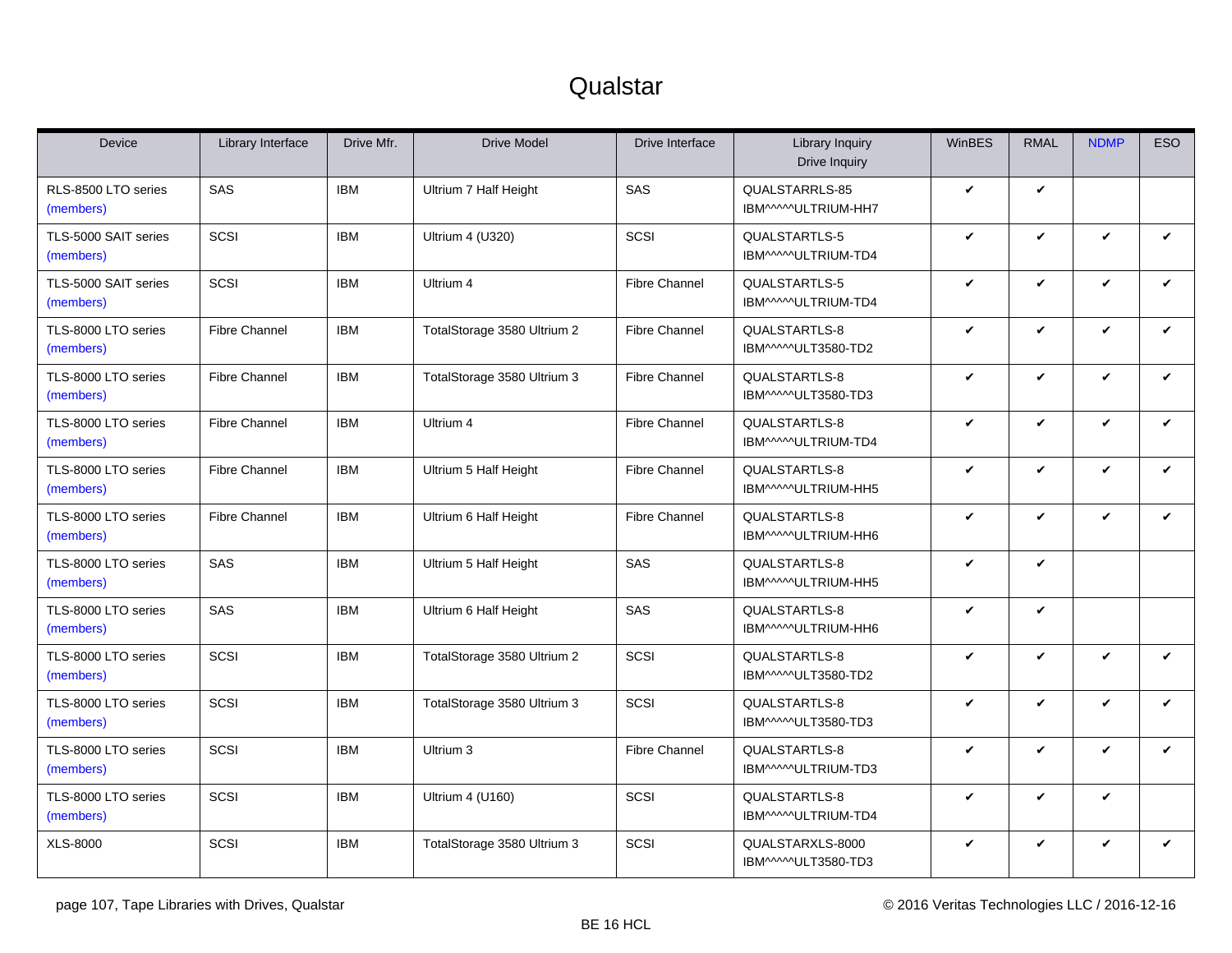#### **Qualstar**

<span id="page-107-0"></span>

| <b>Device</b>        | Library Interface    | Drive Mfr. | <b>Drive Model</b>          | Drive Interface      | Library Inquiry<br>Drive Inquiry        | <b>WinBES</b> | <b>RMAL</b> | <b>NDMP</b> | ESO |
|----------------------|----------------------|------------|-----------------------------|----------------------|-----------------------------------------|---------------|-------------|-------------|-----|
| XLS series (members) | <b>Fibre Channel</b> | <b>IBM</b> | TotalStorage 3580 Ultrium 3 | <b>Fibre Channel</b> | QUALSTARXLS-8000<br>IBM^^^^^ULT3580-TD3 | $\mathbf{v}$  | ✓           | ✓           | ✓   |
| XLS series (members) | <b>Fibre Channel</b> | <b>IBM</b> | Ultrium 3                   | <b>Fibre Channel</b> | QUALSTARXLS-8000<br>IBM^^^^ULTRIUM-TD3  | $\checkmark$  | V           | ✓           | ✓   |
| XLS series (members) | <b>Fibre Channel</b> | <b>IBM</b> | Ultrium 4                   | <b>Fibre Channel</b> | QUALSTARXLS-8000<br>IBM^^^^^ULTRIUM-TD4 | $\checkmark$  | ✓           | ✓           | ✓   |
| XLS series (members) | <b>Fibre Channel</b> | <b>IBM</b> | Ultrium 5                   | <b>Fibre Channel</b> | QUALSTARXLS-8000<br>IBM^^^^^ULTRIUM-TD5 | $\checkmark$  | ✓           | ✓           | ✓   |
| XLS series (members) | <b>Fibre Channel</b> | <b>IBM</b> | Ultrium 6                   | <b>Fibre Channel</b> | QUALSTARXLS-8000<br>IBM^^^^ULTRIUM-TD6  | ✓             | V           | ✓           | ✓   |
| XLS series (members) | <b>Fibre Channel</b> | <b>IBM</b> | Ultrium 7                   | <b>Fibre Channel</b> | QUALSTARXLS-8000<br>IBM^^^^ULTRIUM-TD7  | V             | ✓           | ✓           | ✓   |

#### Quantum

| Device                             | Library Interface    | Drive Mfr.                        | Drive Model              | Drive Interface      | Library Inquiry<br>Drive Inquiry                 | <b>WinBES</b> | <b>RMAL</b> | <b>NDMP</b> | <b>ESO</b> |
|------------------------------------|----------------------|-----------------------------------|--------------------------|----------------------|--------------------------------------------------|---------------|-------------|-------------|------------|
| Scalar i40/i80 series<br>(members) | <b>Fibre Channel</b> | <b>Hewlett Packard Enterprise</b> | Ultrium 1760 LTO4        | <b>Fibre Channel</b> | QUANTUM^Scalar^i40-i80<br>HP^^^^^Ultrium^4-SCSI  | ✔             | v           |             |            |
| Scalar i40/i80 series<br>(members) | Fibre Channel        | <b>Hewlett Packard Enterprise</b> | Ultrium 1840 LTO4        | <b>Fibre Channel</b> | QUANTUM^Scalar^i40-i80<br>HP^^^^^^Ultrium^4-SCSI | ✓             | ✓           | ✓           |            |
| Scalar i40/i80 series<br>(members) | <b>Fibre Channel</b> | <b>Hewlett Packard Enterprise</b> | Ultrium 3000 LTO5        | <b>Fibre Channel</b> | QUANTUM^Scalar^i40-i80<br>HP^^^^^Ultrium^5-SCSI  | ✔             | ✓           | ✓           |            |
| Scalar i40/i80 series<br>(members) | <b>Fibre Channel</b> | <b>Hewlett Packard Enterprise</b> | Ultrium 6250 LTO6        | <b>Fibre Channel</b> | QUANTUM^Scalar^i40-i80<br>HP^^^^^^Ultrium^6-SCSI | ✓             | ✓           | ✓           |            |
| Scalar i40/i80 series<br>(members) | Fibre Channel        | <b>IBM</b>                        | Ultrium 5 Half<br>Height | Fibre Channel        | QUANTUM^Scalar^i40-i80<br>IBM^^^^ULTRIUM-HH5     | ✓             | V           | ✓           |            |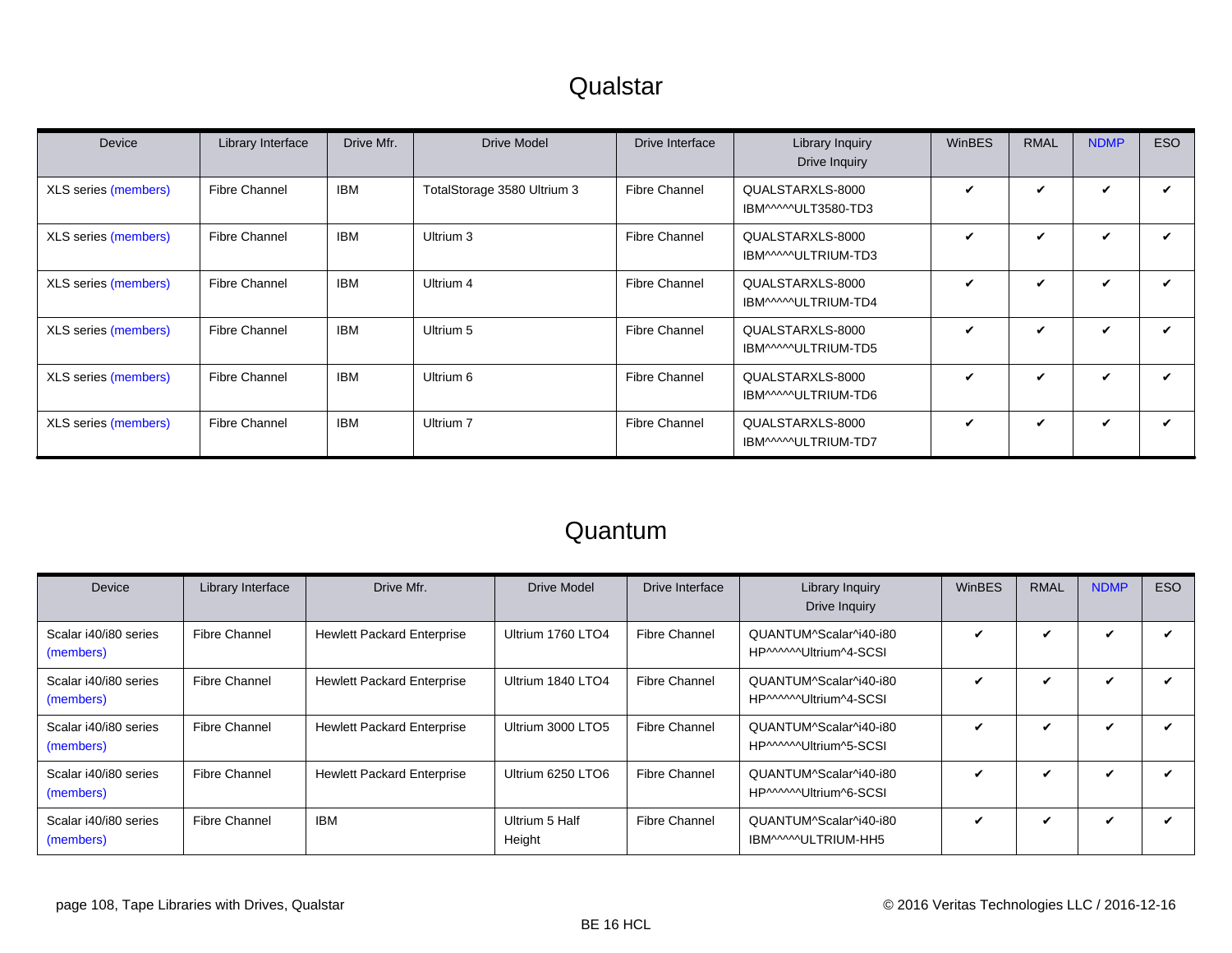<span id="page-108-0"></span>

| Device                             | Library Interface    | Drive Mfr.                        | <b>Drive Model</b>             | Drive Interface      | <b>Library Inquiry</b><br><b>Drive Inquiry</b>  | WinBES       | <b>RMAL</b>  | <b>NDMP</b> | <b>ESO</b>   |
|------------------------------------|----------------------|-----------------------------------|--------------------------------|----------------------|-------------------------------------------------|--------------|--------------|-------------|--------------|
| Scalar i40/i80 series<br>(members) | <b>Fibre Channel</b> | <b>IBM</b>                        | Ultrium 6 Half<br>Height       | <b>Fibre Channel</b> | QUANTUM^Scalar^i40-i80<br>IBM^^^^^ULTRIUM-HH6   | V            | V            | ✓           | $\checkmark$ |
| Scalar i40/i80 series<br>(members) | <b>Fibre Channel</b> | <b>IBM</b>                        | Ultrium 7 Half<br>Height       | <b>Fibre Channel</b> | QUANTUM^Scalar^i40-i80<br>IBM^^^^^ULTRIUM-HH7   | $\checkmark$ | V            | ✓           | $\checkmark$ |
| Scalar i40/i80 series<br>(members) | SAS                  | <b>Hewlett Packard Enterprise</b> | Ultrium 1760 LTO4              | <b>SAS</b>           | QUANTUM^Scalar^i40-i80<br>HP^^^^^Ultrium^4-SCSI | $\checkmark$ | V            |             |              |
| Scalar i40/i80 series<br>(members) | SAS                  | <b>Hewlett Packard Enterprise</b> | Ultrium 1840 LTO4              | SAS                  | QUANTUM^Scalar^i40-i80<br>HP^^^^^Ultrium^4-SCSI | V            | V            |             |              |
| Scalar i40/i80 series<br>(members) | SAS                  | <b>Hewlett Packard Enterprise</b> | Ultrium 3000 LTO5              | SAS                  | QUANTUM^Scalar^i40-i80<br>HP^^^^^Ultrium^5-SCSI | $\checkmark$ | V            |             |              |
| Scalar i40/i80 series<br>(members) | SAS                  | <b>Hewlett Packard Enterprise</b> | Ultrium 6250 LTO6              | <b>SAS</b>           | QUANTUM^Scalar^i40-i80<br>HP^^^^^Ultrium^6-SCSI | $\checkmark$ | $\checkmark$ |             |              |
| Scalar i40/i80 series<br>(members) | SAS                  | <b>IBM</b>                        | Ultrium 5 Half<br>Height       | SAS                  | QUANTUM^Scalar^i40-i80<br>IBM^^^^^ULTRIUM-HH5   | V            | V            |             |              |
| Scalar i40/i80 series<br>(members) | SAS                  | <b>IBM</b>                        | Ultrium 6 Half<br>Height       | SAS                  | QUANTUM^Scalar^i40-i80<br>IBM^^^^^ULTRIUM-HH6   | $\checkmark$ | V            |             |              |
| Scalar i500                        | <b>Fibre Channel</b> | <b>Hewlett Packard Enterprise</b> | Ultrium 1840 LTO4              | <b>Fibre Channel</b> | Quantum^Scalar^i500<br>HP^^^^^Ultrium^4-SCSI    | V            | V            | V           | $\checkmark$ |
| Scalar i500 [1]                    | <b>Fibre Channel</b> | <b>Hewlett Packard Enterprise</b> | Ultrium 3280 LTO5              | <b>Fibre Channel</b> | Quantum^Scalar^i500<br>HP^^^^^Ultrium^5-SCSI    | V            | V            | ✓           | V            |
| Scalar i500                        | <b>Fibre Channel</b> | <b>Hewlett Packard Enterprise</b> | Ultrium 6650 LTO6              | <b>Fibre Channel</b> | Quantum^Scalar^i500<br>HP^^^^^Ultrium^6-SCSI    | $\checkmark$ | V            | V           | $\checkmark$ |
| Scalar i500                        | <b>Fibre Channel</b> | <b>IBM</b>                        | TotalStorage 3580<br>Ultrium 2 | <b>Fibre Channel</b> | Quantum^Scalar^i500<br>IBM^^^^^ULT3580-TD2      | V            | V            | V           | $\checkmark$ |
| Scalar i500                        | <b>Fibre Channel</b> | <b>IBM</b>                        | TotalStorage 3580<br>Ultrium 3 | <b>Fibre Channel</b> | Quantum^Scalar^i500<br>IBM^^^^ULT3580-TD3       | $\checkmark$ | V            | ✓           | V            |
| Scalar i500 [2]                    | <b>Fibre Channel</b> | <b>IBM</b>                        | Ultrium 4                      | <b>Fibre Channel</b> | Quantum^Scalar^i500<br>IBM^^^^ULTRIUM-TD4       | V            | V            | V           | ✓            |
| Scalar i500                        | <b>Fibre Channel</b> | <b>IBM</b>                        | Ultrium 5                      | <b>Fibre Channel</b> | Quantum^Scalar^i500<br>IBM^^^^ULTRIUM-TD5       | V            | V            | V           | $\checkmark$ |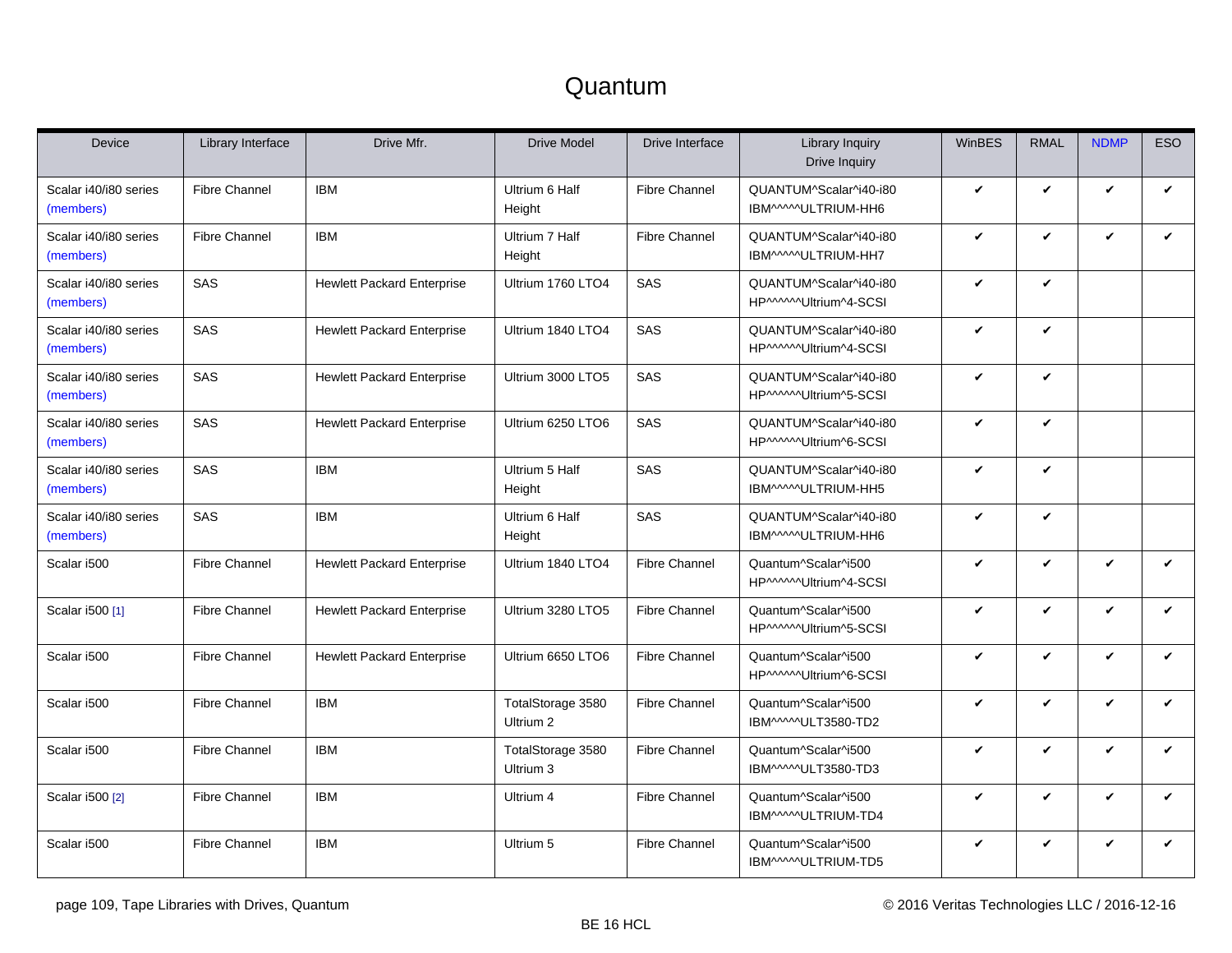| Device           | Library Interface    | Drive Mfr.                        | <b>Drive Model</b>                 | Drive Interface      | <b>Library Inquiry</b><br>Drive Inquiry       | WinBES       | <b>RMAL</b>  | <b>NDMP</b>  | <b>ESO</b>   |
|------------------|----------------------|-----------------------------------|------------------------------------|----------------------|-----------------------------------------------|--------------|--------------|--------------|--------------|
| Scalar i500      | <b>Fibre Channel</b> | <b>IBM</b>                        | Ultrium 6                          | <b>Fibre Channel</b> | Quantum^Scalar^i500<br>IBM^^^^*ULTRIUM-TD6    | $\checkmark$ | V            | $\checkmark$ | $\checkmark$ |
| Scalar i500      | <b>Fibre Channel</b> | <b>IBM</b>                        | Ultrium 7                          | <b>Fibre Channel</b> | Quantum^Scalar^i500<br>IBM^^^^ULTRIUM-TD7     | $\checkmark$ | V            | $\checkmark$ | $\checkmark$ |
| Scalar i500 [2]  | SAS                  | <b>Hewlett Packard Enterprise</b> | Ultrium 1840 LTO4                  | SAS                  | Quantum^Scalar^i500<br>HP^^^^^Ultrium^4-SCSI  | $\checkmark$ | V            |              |              |
| Scalar i500 [1]  | SAS                  | <b>Hewlett Packard Enterprise</b> | Ultrium 3280 LTO5                  | SAS                  | Quantum^Scalar^i500<br>HP^^^^^Ultrium^5-SCSI  | V            | V            |              |              |
| Scalar i500      | SAS                  | <b>Hewlett Packard Enterprise</b> | Ultrium 6650 LTO6                  | SAS                  | Quantum^Scalar^i500<br>HP^^^^^Ultrium^6-SCSI  | $\checkmark$ | V            |              |              |
| Scalar i500 [1]  | SAS                  | <b>IBM</b>                        | System Storage<br>TS2350 Ultrium 5 | SAS                  | Quantum^Scalar^i500<br>IBM^^^^^ULT3580-TD5    | $\checkmark$ | $\checkmark$ |              |              |
| Scalar i500 [2]  | SAS                  | <b>IBM</b>                        | Ultrium 4                          | SAS                  | Quantum^Scalar^i500<br>IBM^^^^^ULTRIUM-TD4    | V            | V            |              |              |
| Scalar i500      | SCSI                 | <b>IBM</b>                        | TotalStorage 3580<br>Ultrium 3     | SCSI                 | Quantum^Scalar^i500<br>IBM^^^^ULT3580-TD3     | $\checkmark$ | V            | $\mathbf{v}$ | $\checkmark$ |
| Scalar i500 [2]  | SCSI                 | <b>IBM</b>                        | Ultrium 4 (U160)                   | SCSI                 | Quantum^Scalar^i500<br>IBM^^^^^ULTRIUM-TD4    | V            | V            | V            |              |
| Scalar i2000     | <b>Fibre Channel</b> | <b>Hewlett Packard Enterprise</b> | Ultrium 960 LTO3                   | <b>Fibre Channel</b> | Quantum^Scalar^i2000<br>HP^^^^^Ultrium^3-SCSI | $\checkmark$ | V            | $\mathbf v$  | $\checkmark$ |
| Scalar i2000     | <b>Fibre Channel</b> | <b>Hewlett Packard Enterprise</b> | Ultrium 1840 LTO4                  | <b>Fibre Channel</b> | Quantum^Scalar^i2000<br>HP^^^^^Ultrium^4-SCSI | $\checkmark$ | V            | $\mathbf{v}$ | $\checkmark$ |
| Scalar i2000 [2] | <b>Fibre Channel</b> | <b>Hewlett Packard Enterprise</b> | Ultrium 3280 LTO5                  | <b>Fibre Channel</b> | Quantum^Scalar^i2000<br>HP^^^^^Ultrium^5-SCSI | $\checkmark$ | V            | V            | $\checkmark$ |
| Scalar i2000     | <b>Fibre Channel</b> | <b>IBM</b>                        | TotalStorage 3580<br>Ultrium 3     | <b>Fibre Channel</b> | Quantum^Scalar^i2000<br>IBM^^^^^ULT3580-TD3   | $\checkmark$ | V            | $\mathbf{v}$ | ✓            |
| Scalar i2000 [2] | <b>Fibre Channel</b> | <b>IBM</b>                        | Ultrium 4                          | <b>Fibre Channel</b> | Quantum^Scalar^i2000<br>IBM^^^^^ULTRIUM-TD4   | $\checkmark$ | V            | V            | $\checkmark$ |
| Scalar i6000 [3] | <b>Fibre Channel</b> | <b>Hewlett Packard Enterprise</b> | Ultrium 960 LTO3                   | <b>Fibre Channel</b> | Quantum^Scalar^i6000<br>HP^^^^^Ultrium^3-SCSI | V            | V            | V            | $\checkmark$ |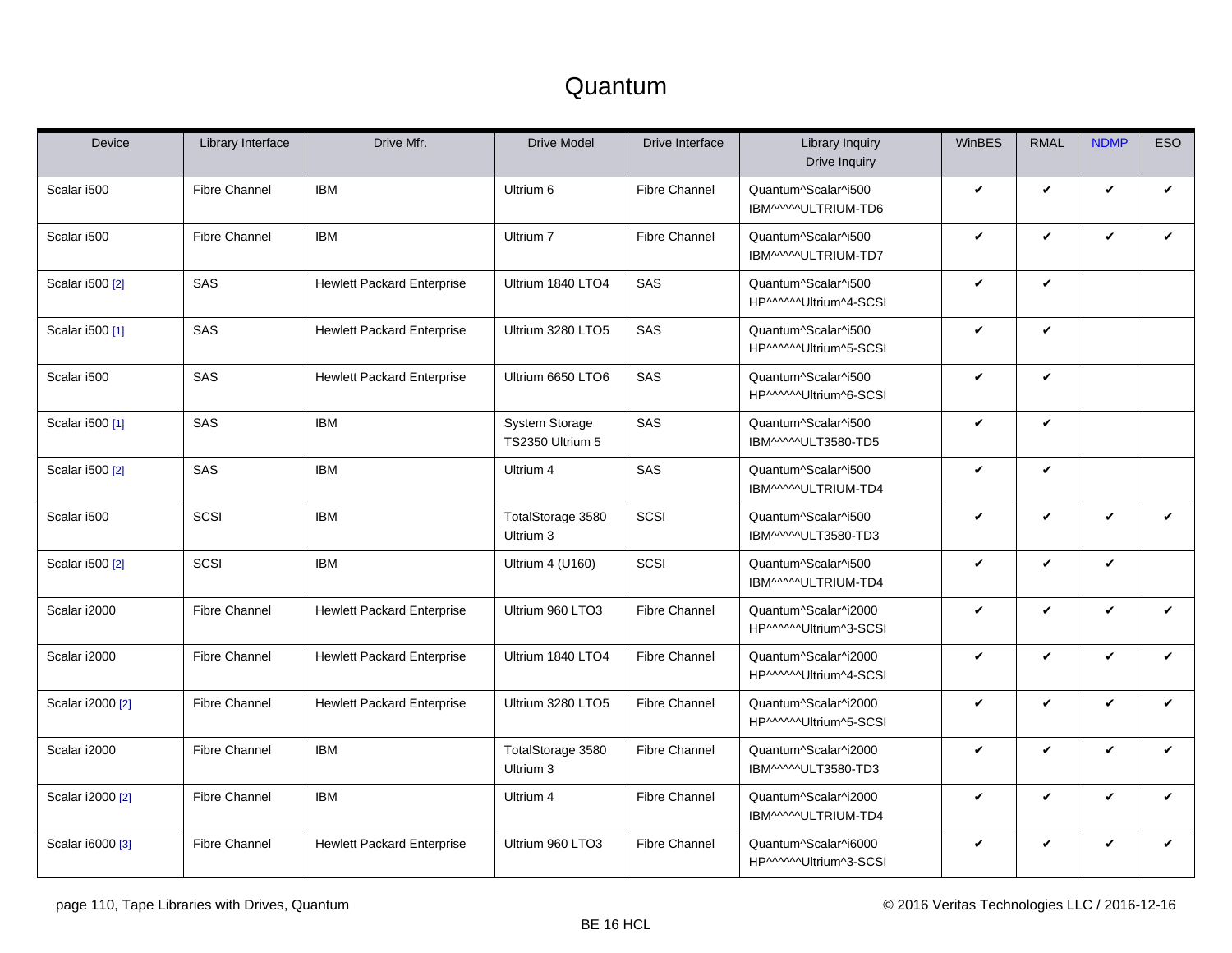| Device               | Library Interface    | Drive Mfr.                        | <b>Drive Model</b>             | Drive Interface      | <b>Library Inquiry</b><br>Drive Inquiry       | WinBES       | <b>RMAL</b> | <b>NDMP</b>  | <b>ESO</b>   |
|----------------------|----------------------|-----------------------------------|--------------------------------|----------------------|-----------------------------------------------|--------------|-------------|--------------|--------------|
| Scalar i6000 [2] [3] | <b>Fibre Channel</b> | <b>Hewlett Packard Enterprise</b> | Ultrium 1840 LTO4              | <b>Fibre Channel</b> | Quantum^Scalar^i6000<br>HP^^^^^Ultrium^4-SCSI | $\checkmark$ | V           | $\mathbf v$  | $\checkmark$ |
| Scalar i6000 [1] [3] | <b>Fibre Channel</b> | <b>Hewlett Packard Enterprise</b> | Ultrium 3280 LTO5              | <b>Fibre Channel</b> | Quantum^Scalar^i6000<br>HP^^^^^Ultrium^5-SCSI | $\checkmark$ | V           | V            | $\checkmark$ |
| Scalar i6000 [3]     | <b>Fibre Channel</b> | <b>Hewlett Packard Enterprise</b> | Ultrium 6650 LTO6              | <b>Fibre Channel</b> | Quantum^Scalar^i6000<br>HP^^^^^Ultrium^6-SCSI | $\checkmark$ | V           | $\checkmark$ | $\checkmark$ |
| Scalar i6000 [3]     | <b>Fibre Channel</b> | <b>IBM</b>                        | TotalStorage 3580<br>Ultrium 2 | <b>Fibre Channel</b> | Quantum^Scalar^i6000<br>IBM^^^^^ULT3580-TD2   | V            | V           | V            | V            |
| Scalar i6000 [3]     | <b>Fibre Channel</b> | <b>IBM</b>                        | Ultrium 3                      | <b>Fibre Channel</b> | Quantum^Scalar^i6000<br>IBM^^^^ULTRIUM-TD3    | $\checkmark$ | V           | V            | $\checkmark$ |
| Scalar i6000 [3]     | <b>Fibre Channel</b> | <b>IBM</b>                        | Ultrium 4                      | <b>Fibre Channel</b> | Quantum^Scalar^i6000<br>IBM^^^^ULTRIUM-TD4    | $\checkmark$ | V           | V            | $\checkmark$ |
| Scalar i6000 [3]     | <b>Fibre Channel</b> | <b>IBM</b>                        | Ultrium 5                      | <b>Fibre Channel</b> | Quantum^Scalar^i6000<br>IBM^^^^ULTRIUM-TD5    | V            | V           | V            | $\checkmark$ |
| Scalar i6000 [3]     | <b>Fibre Channel</b> | <b>IBM</b>                        | Ultrium 6                      | <b>Fibre Channel</b> | Quantum^Scalar^i6000<br>IBM^^^^^ULTRIUM-TD6   | $\checkmark$ | V           | $\checkmark$ | $\checkmark$ |
| Scalar i6000 [3]     | <b>Fibre Channel</b> | <b>IBM</b>                        | Ultrium 7                      | <b>Fibre Channel</b> | Quantum^Scalar^i6000<br>IBM^^^^ULTRIUM-TD7    | $\checkmark$ | V           | V            | V            |
| Scalar i6000 [3]     | <b>Fibre Channel</b> | Quantum                           | DLT-S4                         | <b>Fibre Channel</b> | Quantum^Scalar^i6000<br>QUANTUM^DLT-S4        | $\checkmark$ | V           | $\mathbf v$  | $\checkmark$ |
| SuperLoader 3        | SAS                  | <b>IBM</b>                        | Ultrium 4 Half<br>Height       | SAS                  | QUANTUM^UHDL<br>IBM^^^^^ULTRIUM-HH4           | $\checkmark$ | V           |              |              |
| SuperLoader 3        | SAS                  | <b>IBM</b>                        | Ultrium 5 Half<br>Height       | SAS                  | QUANTUM^UHDL<br>IBM^^^^^ULTRIUM-HH5           | $\checkmark$ | V           |              |              |
| SuperLoader 3        | SAS                  | <b>IBM</b>                        | Ultrium 6 Half<br>Height       | SAS                  | QUANTUM^UHDL<br>IBM^^^^^ULTRIUM-HH6           | $\checkmark$ | V           |              |              |
| SuperLoader 3        | SAS                  | <b>IBM</b>                        | Ultrium 7 Half<br>Height       | SAS                  | QUANTUM^UHDL<br>IBM^^^^^ULTRIUM-HH7           | $\checkmark$ | V           |              |              |
| SuperLoader 3        | SAS                  | Quantum                           | LTO-3 HH                       | SAS                  | QUANTUM^UHDL<br>QUANTUM^ULTRIUM^3             | V            | V           |              |              |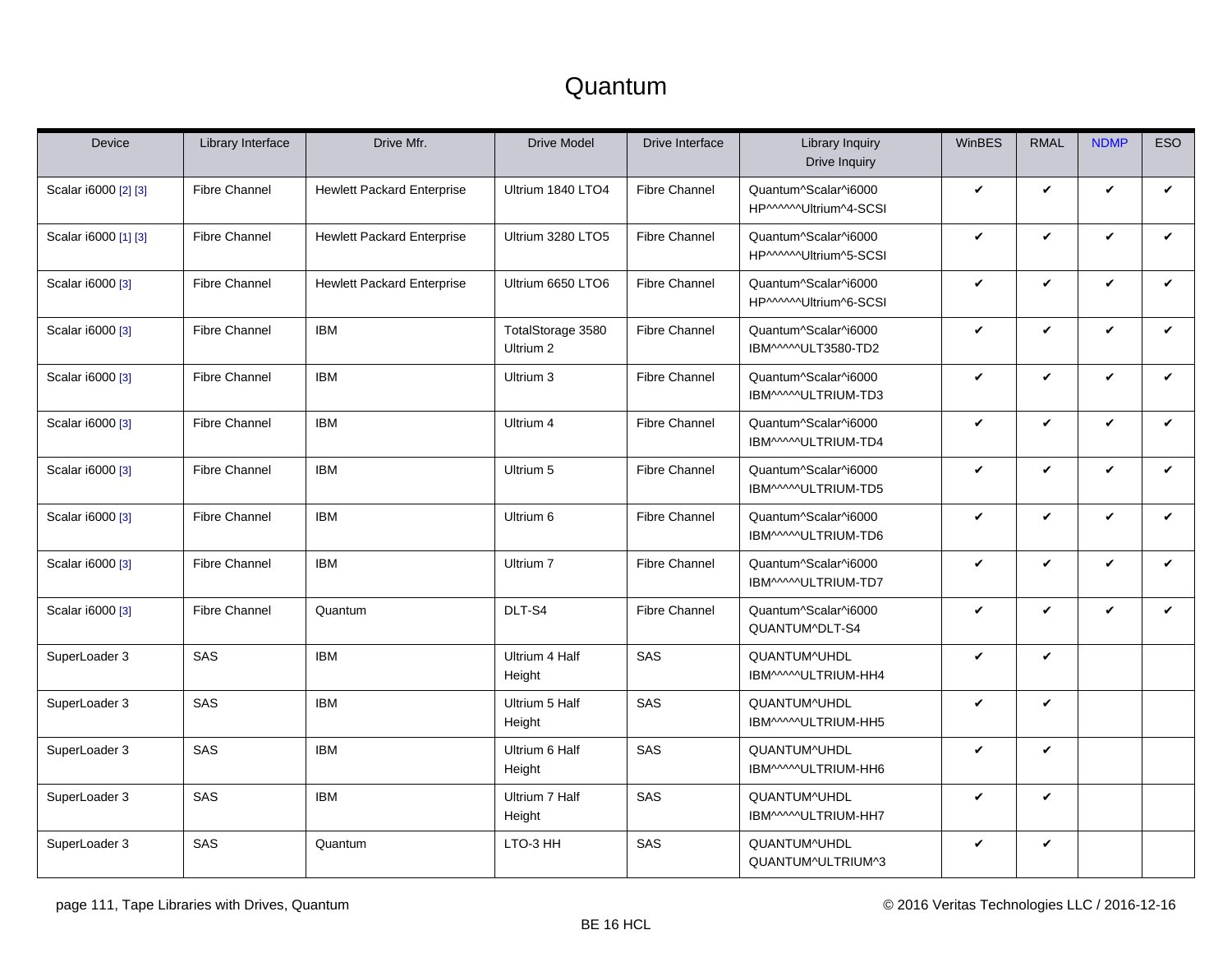| Device        | Library Interface | Drive Mfr.                        | <b>Drive Model</b> | Drive Interface | Library Inquiry<br>Drive Inquiry       | <b>WinBES</b>      | <b>RMAL</b>        | <b>NDMP</b> | <b>ESO</b> |
|---------------|-------------------|-----------------------------------|--------------------|-----------------|----------------------------------------|--------------------|--------------------|-------------|------------|
| SuperLoader 3 | SAS               | Quantum                           | LTO-4 HH           | SAS             | QUANTUM^UHDL<br>QUANTUM^ULTRIUM^4      | V                  | ✓                  |             |            |
| SuperLoader 3 | SAS               | Quantum                           | LTO-5 FH           | <b>SAS</b>      | QUANTUM^UHDL<br>QUANTUM^ULTRIUM^5      | ✓                  | ✓                  |             |            |
| SuperLoader 3 | SAS               | Quantum                           | LTO-5 HH           | SAS             | QUANTUM^UHDL<br>QUANTUM^ULTRIUM^5      | ✓                  | $\boldsymbol{\nu}$ |             |            |
| SuperLoader 3 | SAS               | Quantum                           | LTO-6 HH           | SAS             | QUANTUM^UHDL<br>QUANTUM^ULTRIUM^6      | V                  | V                  |             |            |
| SuperLoader 3 | SCSI              | <b>Hewlett Packard Enterprise</b> | Ultrium 1840 LTO4  | SCSI            | QUANTUM^UHDL<br>HP^^^^^^Ultrium^4-SCSI | V                  | $\checkmark$       | V           |            |
| SuperLoader 3 | SCSI              | Quantum                           | DLT-S4             | SCSI            | QUANTUM^UHDL<br>QUANTUM^DLT-S4         | ✓                  | ✓                  |             |            |
| SuperLoader 3 | SCSI              | Quantum                           | LTO-3 HH           | SCSI            | QUANTUM^UHDL<br>QUANTUM^ULTRIUM^3      | $\boldsymbol{\nu}$ | ✓                  | $\mathbf v$ | ✔          |
| SuperLoader 3 | SCSI              | Quantum                           | LTO-4 HH           | SCSI            | QUANTUM^UHDL<br>QUANTUM^ULTRIUM^4      | V                  | ✓                  | V           |            |

<span id="page-111-0"></span>1. L1 and L2 barcode labels on a cleaning media will cause a cleaning utility job to hang indefinitely. Recommend using L3 (or above) barcode labels for cleaning media.

<span id="page-111-1"></span>2. L1 barcode labels on a cleaning media will cause a cleaning utility job to hang indefinitely. Recommend using L2 (or above) barcode labels for cleaning media.

<span id="page-111-2"></span>3. i6000 Dual Robot supported with firmware 630Q-GS0xxxx and above.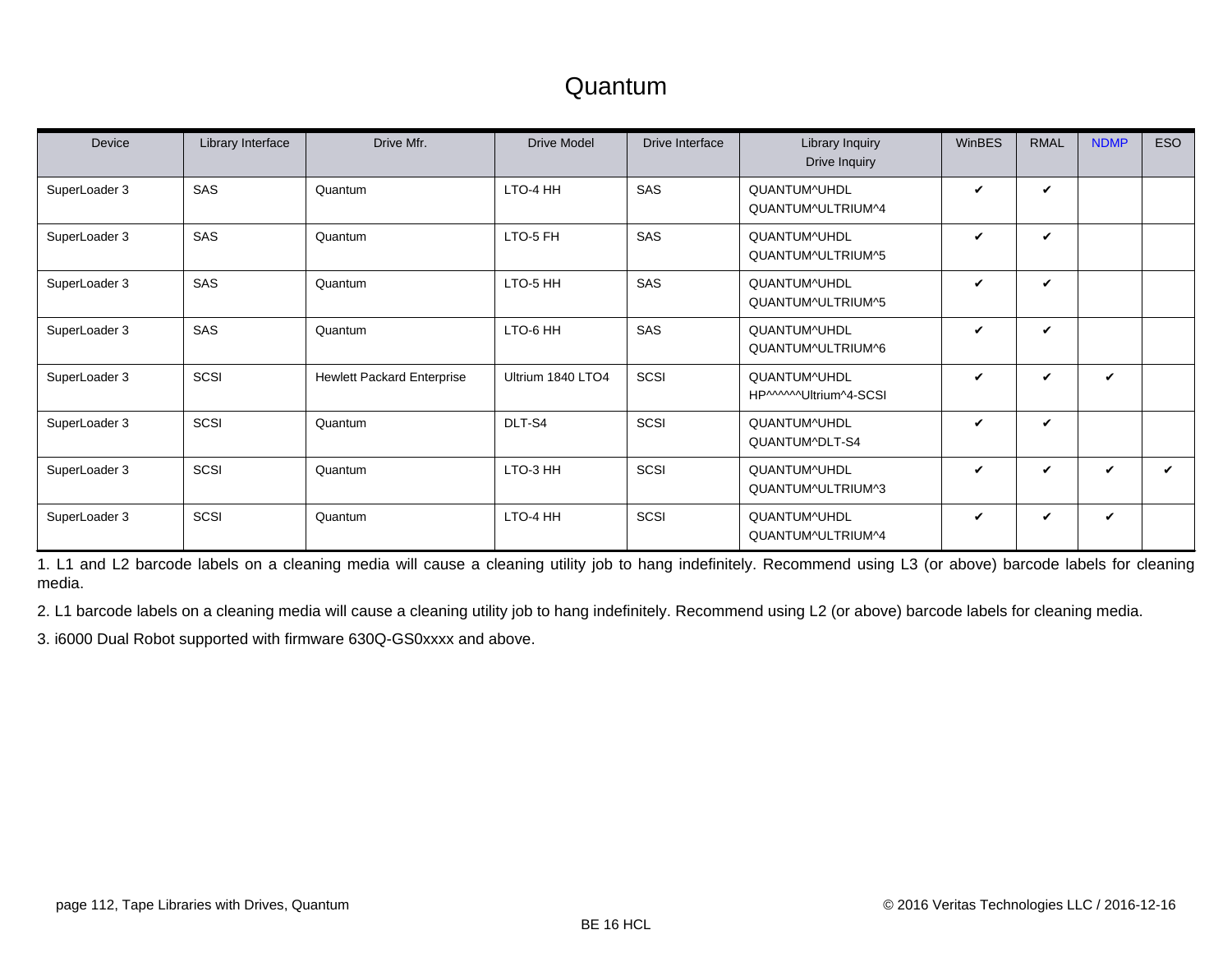### Spectra Logic

<span id="page-112-2"></span><span id="page-112-1"></span><span id="page-112-0"></span>

| Device                          | Library Interface    | Drive Mfr.                        | <b>Drive Model</b>                             | Drive Interface      | <b>Library Inquiry</b><br>Drive Inquiry | WinBES | <b>RMAL</b>  | <b>NDMP</b> | <b>ESO</b>   |
|---------------------------------|----------------------|-----------------------------------|------------------------------------------------|----------------------|-----------------------------------------|--------|--------------|-------------|--------------|
| Spectra T24                     | SCSI                 | <b>Hewlett Packard Enterprise</b> | Ultrium 920 LTO3                               | SCSI                 | SPECTRA^GECKO<br>HP^^^^^Ultrium^3-SCSI  | V      | V            | V           |              |
| T-series (members) [1]<br>$[2]$ | <b>Fibre Channel</b> | <b>IBM</b>                        | System Storage TS2250<br>Ultrium 5 Half Height | <b>Fibre Channel</b> | SPECTRA^PYTHON<br>IBM^^^^ULT3580-HH5    | V      | V            | V           | $\checkmark$ |
| T-series (members) [1]<br>$[2]$ | <b>Fibre Channel</b> | <b>IBM</b>                        | System Storage TS2350<br>Ultrium 5             | <b>Fibre Channel</b> | SPECTRA^PYTHON<br>IBM^^^^ULT3580-TD5    | V      | $\checkmark$ | V           | $\checkmark$ |
| T-series (members) [1]<br>$[2]$ | <b>Fibre Channel</b> | <b>IBM</b>                        | Ultrium 3                                      | <b>Fibre Channel</b> | SPECTRA^PYTHON<br>IBM^^^^ULTRIUM-TD3    | V      | V            | V           | V            |
| T-series (members) [1]<br>$[2]$ | <b>Fibre Channel</b> | <b>IBM</b>                        | Ultrium 4                                      | <b>Fibre Channel</b> | SPECTRA^PYTHON<br>IBM^^^^^ULTRIUM-TD4   | V      | V            | V           | $\checkmark$ |
| T-series (members) [1]<br>$[2]$ | <b>Fibre Channel</b> | <b>IBM</b>                        | Ultrium 6 Half Height                          | <b>Fibre Channel</b> | SPECTRA^PYTHON<br>IBM^^^^ULTRIUM-HH6    | V      | $\checkmark$ | V           | $\checkmark$ |
| T-series (members) [1]<br>$[2]$ | <b>Fibre Channel</b> | <b>IBM</b>                        | Ultrium 6                                      | <b>Fibre Channel</b> | SPECTRA^PYTHON<br>IBM^^^^^ULTRIUM-TD6   | V      | V            | V           | V            |
| T-series (members) [1]<br>$[2]$ | <b>Fibre Channel</b> | <b>IBM</b>                        | Ultrium 7 Half Height                          | <b>Fibre Channel</b> | SPECTRA^PYTHON<br>IBM^^^^ULTRIUM-HH7    | V      | $\checkmark$ | V           | $\checkmark$ |
| T-series (members) [1]<br>$[2]$ | SAS                  | <b>IBM</b>                        | System Storage TS2250<br>Ultrium 5 Half Height | SAS                  | SPECTRA^PYTHON<br>IBM^^^^ULT3580-HH5    | V      | $\checkmark$ |             |              |
| T-series (members) [1]<br>$[2]$ | SAS                  | <b>IBM</b>                        | Ultrium 6 Half Height                          | SAS                  | SPECTRA^PYTHON<br>IBM^^^^ULTRIUM-HH6    | V      | V            |             |              |
| T-series (members) [1]<br>$[2]$ | SAS                  | <b>IBM</b>                        | Ultrium 6                                      | SAS                  | SPECTRA^PYTHON<br>IBM^^^^^ULTRIUM-TD6   | V      | $\checkmark$ |             |              |
| T-series (members) [1]<br>$[2]$ | SAS                  | <b>IBM</b>                        | Ultrium 7 Half Height                          | SAS                  | SPECTRA^PYTHON<br>IBM^^^^ULTRIUM-HH7    | V      | V            |             |              |
| T-series (members) [1]          | SCSI                 | <b>Hewlett Packard Enterprise</b> | Ultrium 448 LTO2                               | SCSI                 | SPECTRA^PYTHON<br>HP^^^^^Ultrium^2-SCSI | V      | V            | V           |              |
| T-series (members) [1]          | SCSI                 | <b>IBM</b>                        | TotalStorage 3580<br>Ultrium 3                 | <b>Fibre Channel</b> | SPECTRA^PYTHON<br>IBM^^^^ULT3580-TD3    | V      | $\checkmark$ | V           |              |
| T-series (members) [1]          | SCSI                 | <b>IBM</b>                        | TotalStorage 3580<br>Ultrium 3                 | SCSI                 | SPECTRA^PYTHON<br>IBM^^^^ULT3580-TD3    | V      | V            | V           | V            |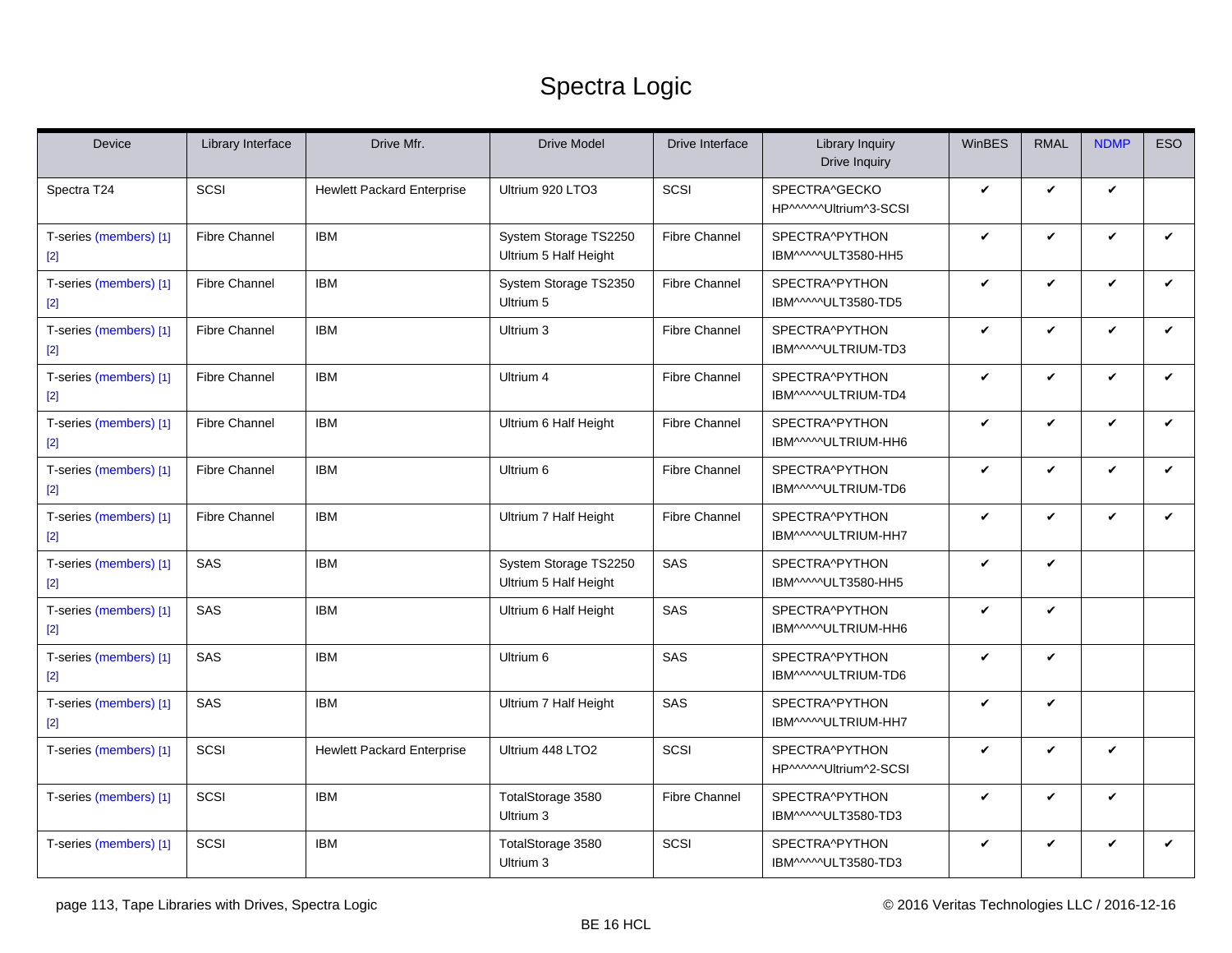### Spectra Logic

| Device                 | Library Interface | Drive Mfr. | <b>Drive Model</b> | Drive Interface | Library Inquiry<br>Drive Inquiry      | WinBES | RMAL | <b>NDMP</b> | ESO |
|------------------------|-------------------|------------|--------------------|-----------------|---------------------------------------|--------|------|-------------|-----|
| T-series (members) [1] | SCSI              | <b>IBM</b> | Ultrium 4 (U320)   | SCSI            | SPECTRA^PYTHON<br>IBM^^^^^ULTRIUM-TD4 |        |      |             |     |

<span id="page-113-0"></span>1. Minimum library firmware of BlueScale10.4.0-20080908F is suggested for proper import/export operation. Library firmware version is determined in the library GUI, not in the inquiry string.

<span id="page-113-1"></span>2. Refer to Spectra KB article 1286 for incompatible media library issues. (Spectra login required)

### StorageTek

| Device       | Library Interface    | Drive Mfr.                        | <b>Drive Model</b>           | Drive Interface      | Library Inquiry<br>Drive Inquiry       | <b>WinBES</b> | <b>RMAL</b>  | <b>NDMP</b>  | <b>ESO</b> |
|--------------|----------------------|-----------------------------------|------------------------------|----------------------|----------------------------------------|---------------|--------------|--------------|------------|
| <b>SL500</b> | <b>Fibre Channel</b> | <b>Hewlett Packard Enterprise</b> | Ultrium 460 LTO <sub>2</sub> | <b>Fibre Channel</b> | STK^^^^SL500<br>HP^^^^^Ultrium^2-SCSI  | V             | ✓            | ✓            | ✔          |
| <b>SL500</b> | <b>Fibre Channel</b> | <b>Hewlett Packard Enterprise</b> | Ultrium 960 LTO3             | <b>Fibre Channel</b> | STK^^^^SL500<br>HP^^^^^Ultrium^3-SCSI  | V             | ✓            | $\checkmark$ | ✓          |
| <b>SL500</b> | <b>Fibre Channel</b> | <b>Hewlett Packard Enterprise</b> | Ultrium 1840 LTO4            | <b>Fibre Channel</b> | STK^^^^^SL500<br>HP^^^^^Ultrium^4-SCSI | V             | $\checkmark$ | V            | ✓          |
| <b>SL500</b> | <b>Fibre Channel</b> | <b>Hewlett Packard Enterprise</b> | Ultrium 3280 LTO5            | <b>Fibre Channel</b> | STK^^^^^SL500<br>HP^^^^^Ultrium^5-SCSI | V             | $\checkmark$ | V            |            |
| <b>SL500</b> | <b>Fibre Channel</b> | <b>IBM</b>                        | TotalStorage 3580 Ultrium 2  | <b>Fibre Channel</b> | STK^^^^^SL500<br>IBM^^^^^ULT3580-TD2   | V             | $\checkmark$ | ✓            | ✓          |
| <b>SL500</b> | <b>Fibre Channel</b> | <b>IBM</b>                        | TotalStorage 3580 Ultrium 3  | <b>Fibre Channel</b> | STK^^^^^SL500<br>IBM^^^^ULT3580-TD3    | V             | $\checkmark$ | $\checkmark$ | ✓          |
| <b>SL500</b> | <b>Fibre Channel</b> | <b>IBM</b>                        | Ultrium 3                    | <b>Fibre Channel</b> | STK^^^^^SL500<br>IBM^^^^^ULTRIUM-TD3   | V             | $\checkmark$ | V            | ✓          |
| <b>SL500</b> | <b>Fibre Channel</b> | <b>IBM</b>                        | Ultrium 4 (U160)             | SCSI                 | STK^^^^^SL500<br>IBM^^^^^ULTRIUM-TD4   | V             | $\checkmark$ |              |            |
| <b>SL500</b> | <b>Fibre Channel</b> | <b>IBM</b>                        | Ultrium 4                    | <b>Fibre Channel</b> | STK^^^^SL500<br>IBM^^^^^ULTRIUM-TD4    | V             | ✓            | V            | ✓          |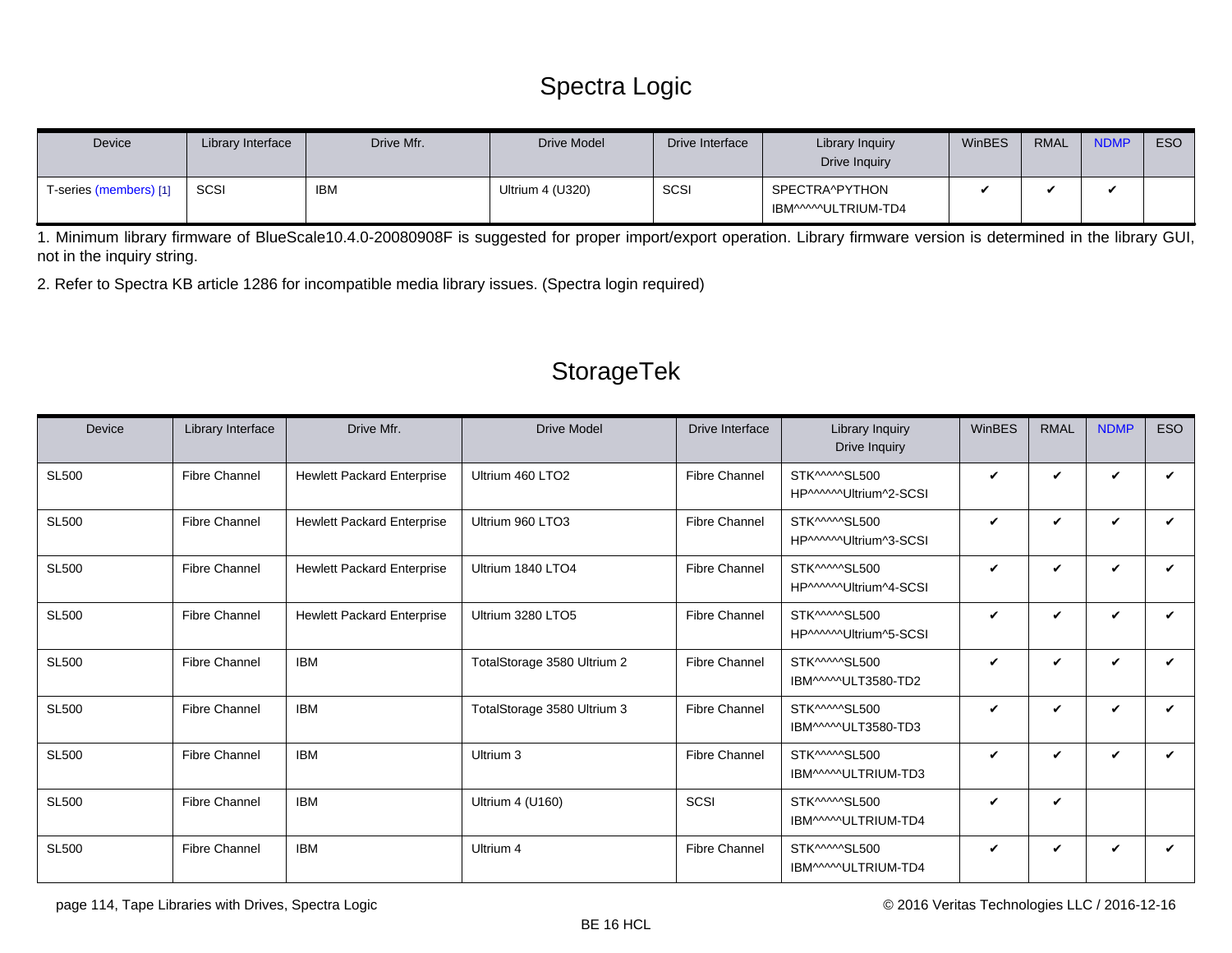### StorageTek

| Device       | Library Interface    | Drive Mfr.                        | <b>Drive Model</b>              | Drive Interface      | Library Inquiry<br>Drive Inquiry        | WinBES       | <b>RMAL</b>  | <b>NDMP</b>  | <b>ESO</b>   |
|--------------|----------------------|-----------------------------------|---------------------------------|----------------------|-----------------------------------------|--------------|--------------|--------------|--------------|
| <b>SL500</b> | <b>Fibre Channel</b> | <b>IBM</b>                        | Ultrium 5                       | <b>Fibre Channel</b> | STK^^^^^SL500<br>IBM^^^^^ULTRIUM-TD5    | V            | $\checkmark$ | $\checkmark$ | V            |
| <b>SL500</b> | SAS                  | <b>Hewlett Packard Enterprise</b> | Ultrium 3280 LTO5               | SAS                  | STK^^^^^SL500<br>HP^^^^^^Ultrium^5-SCSI | $\checkmark$ | $\checkmark$ |              |              |
| <b>SL500</b> | SCSI                 | <b>Hewlett Packard Enterprise</b> | Ultrium 460 LTO2                | <b>Fibre Channel</b> | STK^^^^^SL500<br>HP^^^^^Ultrium^2-SCSI  | V            | $\checkmark$ | $\checkmark$ | V            |
| <b>SL500</b> | SCSI                 | <b>Hewlett Packard Enterprise</b> | Ultrium 460 LTO2                | SCSI                 | STK^^^^^SL500<br>HP^^^^^^Ultrium^2-SCSI | $\checkmark$ | $\checkmark$ | $\checkmark$ | V            |
| <b>SL500</b> | SCSI                 | <b>Hewlett Packard Enterprise</b> | Ultrium 960 LTO3                | <b>Fibre Channel</b> | STK^^^^^SL500<br>HP^^^^^Ultrium^3-SCSI  | V            | $\checkmark$ | $\checkmark$ | V            |
| <b>SL500</b> | SCSI                 | <b>Hewlett Packard Enterprise</b> | Ultrium 960 LTO3                | SCSI                 | STK^^^^^SL500<br>HP^^^^^Ultrium^3-SCSI  | V            | $\checkmark$ | $\checkmark$ |              |
| <b>SL500</b> | SCSI                 | <b>IBM</b>                        | TotalStorage 3580 Ultrium 2     | <b>Fibre Channel</b> | STK^^^^^SL500<br>IBM^^^^ULT3580-TD2     | V            | $\checkmark$ | $\checkmark$ | V            |
| <b>SL500</b> | SCSI                 | <b>IBM</b>                        | TotalStorage 3580 Ultrium 2     | SCSI                 | STK^^^^^SL500<br>IBM^^^^ULT3580-TD2     | V            | $\checkmark$ | $\checkmark$ | $\checkmark$ |
| <b>SL500</b> | SCSI                 | <b>IBM</b>                        | TotalStorage 3580 Ultrium 3     | SCSI                 | STK^^^^^SL500<br>IBM^^^^ULT3580-TD3     | V            | $\checkmark$ | $\checkmark$ | V            |
| SL3000 [1]   | <b>Fibre Channel</b> | <b>Hewlett Packard Enterprise</b> | Ultrium 1840 LTO4               | <b>Fibre Channel</b> | STK^^^^^SL3000<br>HP^^^^^Ultrium^4-SCSI | V            | $\checkmark$ | $\checkmark$ | V            |
| SL3000 [1]   | <b>Fibre Channel</b> | <b>Hewlett Packard Enterprise</b> | Ultrium 3280 LTO5               | <b>Fibre Channel</b> | STK^^^^^SL3000<br>HP^^^^^Ultrium^5-SCSI | $\checkmark$ | $\checkmark$ | $\checkmark$ | $\checkmark$ |
| SL3000 [1]   | <b>Fibre Channel</b> | <b>Hewlett Packard Enterprise</b> | Ultrium 6650 LTO6               | <b>Fibre Channel</b> | STK^^^^^SL3000<br>HP^^^^^Ultrium^6-SCSI | V            | V            | $\checkmark$ | V            |
| SL3000 [1]   | <b>Fibre Channel</b> | <b>IBM</b>                        | System Storage TS2350 Ultrium 5 | <b>Fibre Channel</b> | STK^^^^^SL3000<br>IBM^^^^ULT3580-TD5    | V            | $\checkmark$ | $\checkmark$ | V            |
| SL3000 [1]   | <b>Fibre Channel</b> | <b>IBM</b>                        | Ultrium 4                       | <b>Fibre Channel</b> | STK^^^^^SL3000<br>IBM^^^^^ULTRIUM-TD4   | $\checkmark$ | $\checkmark$ | $\checkmark$ | $\checkmark$ |
| SL3000 [1]   | <b>Fibre Channel</b> | <b>IBM</b>                        | Ultrium 5                       | <b>Fibre Channel</b> | STK^^^^^SL3000<br>IBM^^^^^ULTRIUM-TD5   | V            | V            | $\checkmark$ | V            |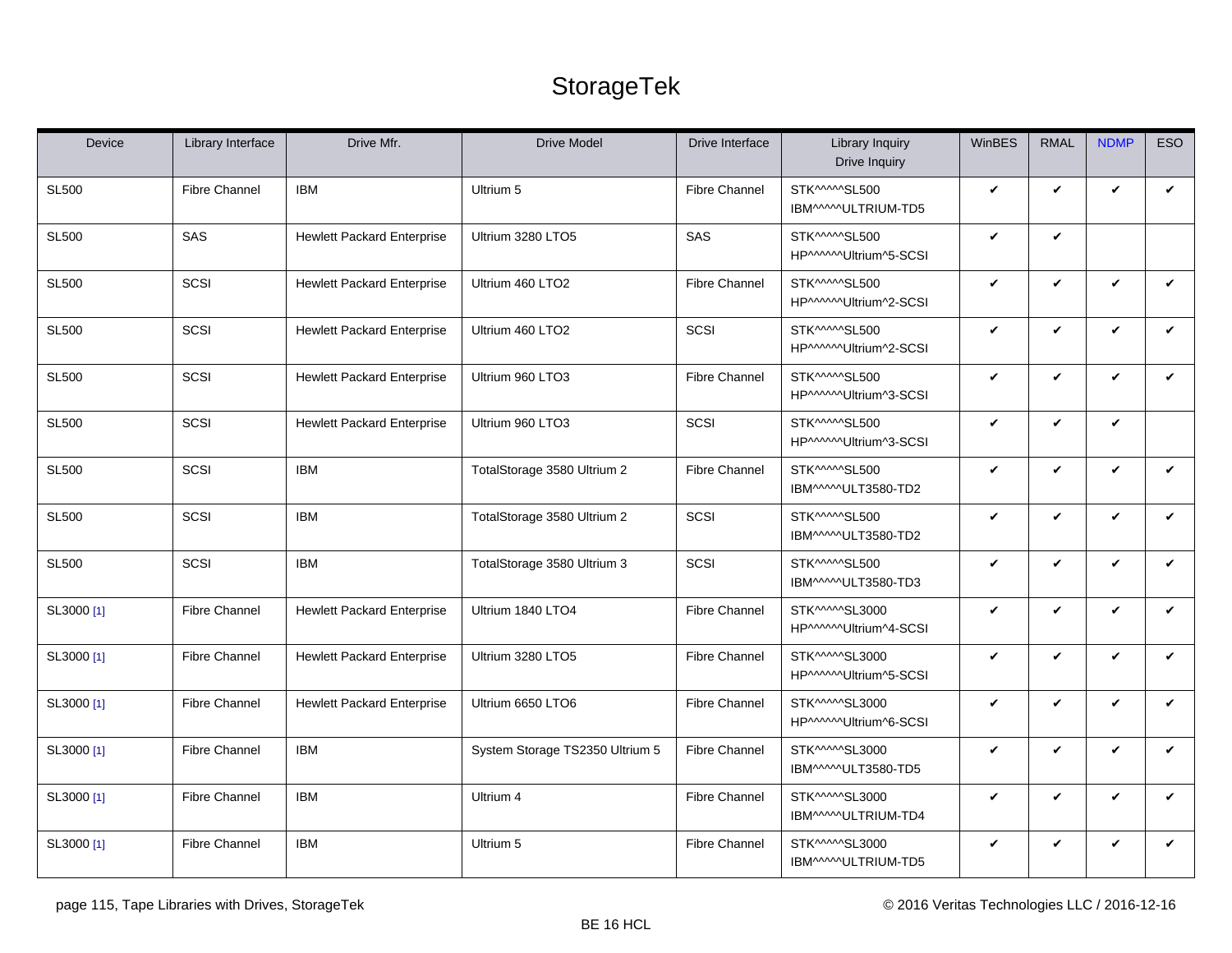### StorageTek

| Device         | Library Interface    | Drive Mfr. | <b>Drive Model</b> | Drive Interface      | Library Inquiry<br>Drive Inquiry      | WinBES       | <b>RMAL</b> | <b>NDMP</b> | <b>ESO</b> |
|----------------|----------------------|------------|--------------------|----------------------|---------------------------------------|--------------|-------------|-------------|------------|
| SL3000 [1]     | <b>Fibre Channel</b> | <b>IBM</b> | Ultrium 6          | <b>Fibre Channel</b> | STK^^^^SL3000<br>IBM^^^^ULTRIUM-TD6   | V            | ✓           | V           | ✓          |
| SL3000 [1]     | <b>Fibre Channel</b> | <b>IBM</b> | Ultrium 7          | <b>Fibre Channel</b> | STK^^^^^SL3000<br>IBM^^^^^ULTRIUM-TD7 | V            | ✓           | V           | ✓          |
| SL3000 [1] [2] | <b>Fibre Channel</b> | Oracle     | StorageTek T10000D | <b>Fibre Channel</b> | STK^^^^^SL3000<br>STK^^^^^T10000D     | V            | V           | V           | ✓          |
| SL3000 [1]     | <b>Fibre Channel</b> | StorageTek | T9840C             | <b>Fibre Channel</b> | STK^^^^^SL3000<br>STK^^^^^T9840C      | V            | V           | V           | ✓          |
| SL3000 [1]     | <b>Fibre Channel</b> | StorageTek | T9840D             | <b>Fibre Channel</b> | STK^^^^^SL3000<br>STK^^^^^T9840D      | $\checkmark$ | ✓           | $\mathbf v$ | ✓          |
| SL3000 [1]     | <b>Fibre Channel</b> | StorageTek | T10000A            | <b>Fibre Channel</b> | STK^^^^^SL3000<br>STK^^^^^T10000A     | V            | ✓           | V           | ✓          |
| SL3000 [1]     | <b>Fibre Channel</b> | StorageTek | T10000B            | <b>Fibre Channel</b> | STK^^^^^SL3000<br>STK^^^^^T10000B     | V            | V           | V           | ✓          |
| SL3000 [1]     | <b>Fibre Channel</b> | StorageTek | T10000C            | <b>Fibre Channel</b> | STK^^^^^SL3000<br>STK^^^^^T10000C     | V            | V           | V           | ✓          |

<span id="page-115-0"></span>1. Minimum library firmware level of 2.30 is required.

<span id="page-115-1"></span>2. Minimum tape drive firmware level of 4.09 is required.

#### Sun

| Device          | Library Interface | Drive Mfr.                        | Drive Model       | Drive Interface      | Library Inquiry<br>Drive Inquiry               | WinBES | RMAL | <b>NDMP</b> | ESO <sub>1</sub> |
|-----------------|-------------------|-----------------------------------|-------------------|----------------------|------------------------------------------------|--------|------|-------------|------------------|
| StorageTek SL24 | Fibre Channel     | <b>Hewlett Packard Enterprise</b> | Ultrium 960 LTO3  | <b>Fibre Channel</b> | HP^^^^^MSL^G3^Series<br>HP^^^^^^Ultrium^3-SCSI |        |      |             |                  |
| StorageTek SL24 | Fibre Channel     | <b>Hewlett Packard Enterprise</b> | Ultrium 1840 LTO4 | <b>Fibre Channel</b> | HP^^^^^MSL^G3^Series<br>HP^^^^^^Ultrium^4-SCSI |        |      |             |                  |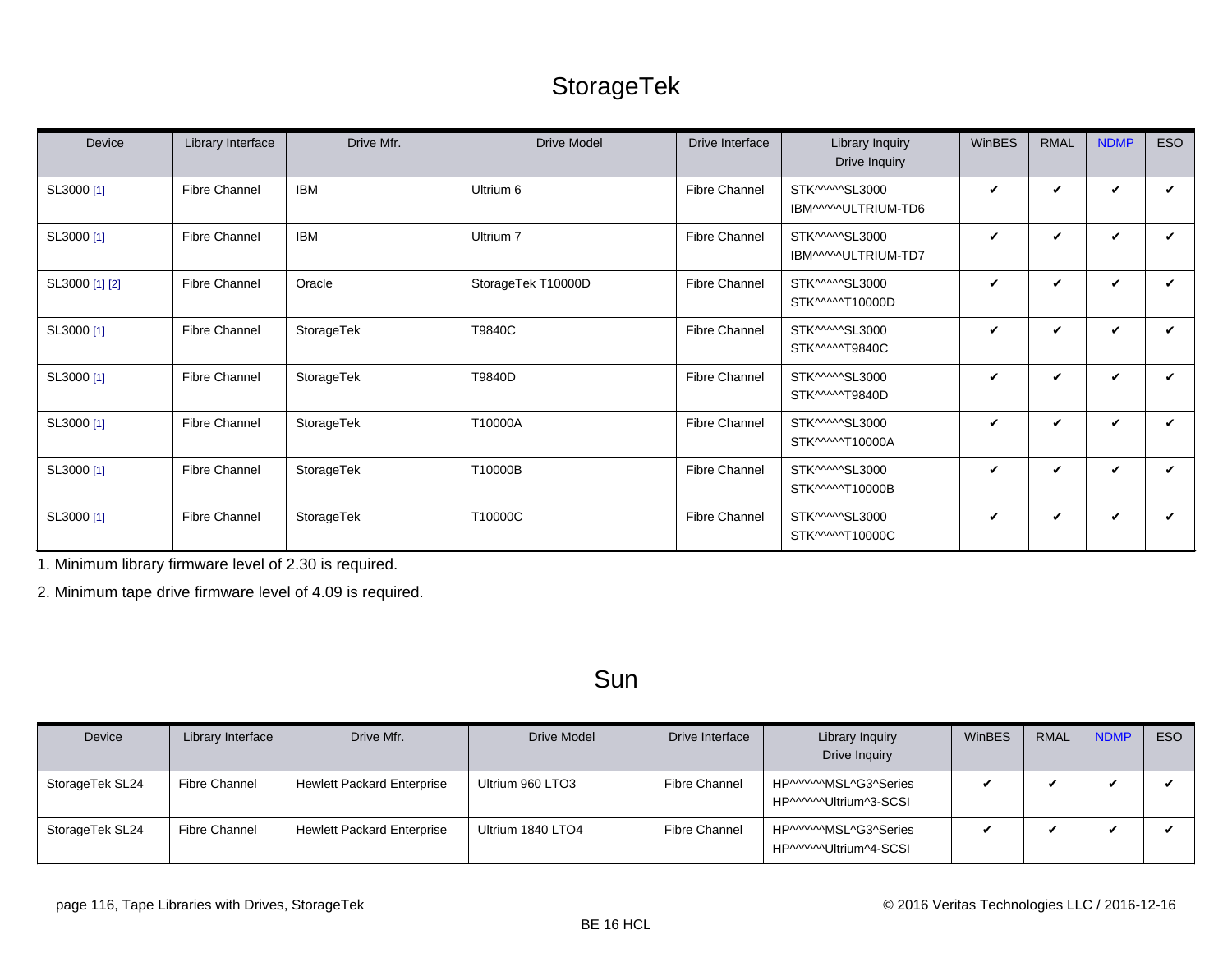| <b>Device</b>   | Library Interface    | Drive Mfr.                        | <b>Drive Model</b> | Drive Interface      | <b>Library Inquiry</b><br>Drive Inquiry       | <b>WinBES</b> | <b>RMAL</b> | <b>NDMP</b>  | <b>ESO</b>   |
|-----------------|----------------------|-----------------------------------|--------------------|----------------------|-----------------------------------------------|---------------|-------------|--------------|--------------|
| StorageTek SL24 | <b>Fibre Channel</b> | <b>Hewlett Packard Enterprise</b> | Ultrium 3280 LTO5  | <b>Fibre Channel</b> | HP^^^^^MSL^G3^Series<br>HP^^^^^Ultrium^5-SCSI | $\checkmark$  | V           | $\checkmark$ | $\checkmark$ |
| StorageTek SL24 | SAS                  | <b>Hewlett Packard Enterprise</b> | Ultrium 920 LTO3   | SAS                  | HP^^^^^MSL^G3^Series<br>HP^^^^^Ultrium^3-SCSI | V             | V           |              |              |
| StorageTek SL24 | SAS                  | <b>Hewlett Packard Enterprise</b> | Ultrium 1760 LTO4  | SAS                  | HP^^^^^MSL^G3^Series<br>HP^^^^^Ultrium^4-SCSI | $\checkmark$  | V           |              |              |
| StorageTek SL24 | SAS                  | <b>Hewlett Packard Enterprise</b> | Ultrium 3000 LTO5  | SAS                  | HP^^^^^MSL^G3^Series<br>HP^^^^^Ultrium^5-SCSI | V             | V           |              |              |
| StorageTek SL24 | SCSI                 | <b>Hewlett Packard Enterprise</b> | Ultrium 448 LTO2   | SCSI                 | HP^^^^^MSL^G3^Series<br>HP^^^^^Ultrium^2-SCSI | $\checkmark$  | V           | $\checkmark$ |              |
| StorageTek SL24 | SCSI                 | <b>Hewlett Packard Enterprise</b> | Ultrium 920 LTO3   | SCSI                 | HP^^^^^MSL^G3^Series<br>HP^^^^^Ultrium^3-SCSI | $\checkmark$  | V           | $\checkmark$ |              |
| StorageTek SL24 | SCSI                 | <b>Hewlett Packard Enterprise</b> | Ultrium 960 LTO3   | <b>SCSI</b>          | HP^^^^^MSL^G3^Series<br>HP^^^^^Ultrium^3-SCSI | V             | V           | V            |              |
| StorageTek SL24 | SCSI                 | <b>Hewlett Packard Enterprise</b> | Ultrium 1760 LTO4  | SCSI                 | HP^^^^^MSL^G3^Series<br>HP^^^^^Ultrium^4-SCSI | $\checkmark$  | V           |              |              |
| StorageTek SL24 | SCSI                 | <b>Hewlett Packard Enterprise</b> | Ultrium 1840 LTO4  | SCSI                 | HP^^^^^MSL^G3^Series<br>HP^^^^^Ultrium^4-SCSI | V             | V           | $\checkmark$ |              |
| StorageTek SL48 | <b>Fibre Channel</b> | <b>Hewlett Packard Enterprise</b> | Ultrium 960 LTO3   | <b>Fibre Channel</b> | HP^^^^^MSL^G3^Series<br>HP^^^^^Ultrium^3-SCSI | V             | V           | V            | V            |
| StorageTek SL48 | <b>Fibre Channel</b> | <b>Hewlett Packard Enterprise</b> | Ultrium 1840 LTO4  | <b>Fibre Channel</b> | HP^^^^^MSL^G3^Series<br>HP^^^^^Ultrium^4-SCSI | $\checkmark$  | V           | V            | $\checkmark$ |
| StorageTek SL48 | <b>Fibre Channel</b> | <b>Hewlett Packard Enterprise</b> | Ultrium 3280 LTO5  | <b>Fibre Channel</b> | HP^^^^^MSL^G3^Series<br>HP^^^^^Ultrium^5-SCSI | $\checkmark$  | V           | V            | V            |
| StorageTek SL48 | SAS                  | <b>Hewlett Packard Enterprise</b> | Ultrium 920 LTO3   | SAS                  | HP^^^^^MSL^G3^Series<br>HP^^^^^Ultrium^3-SCSI | V             | V           |              |              |
| StorageTek SL48 | SAS                  | <b>Hewlett Packard Enterprise</b> | Ultrium 1760 LTO4  | SAS                  | HP^^^^^MSL^G3^Series<br>HP^^^^^Ultrium^4-SCSI | $\checkmark$  | V           |              |              |
| StorageTek SL48 | SAS                  | <b>Hewlett Packard Enterprise</b> | Ultrium 3000 LTO5  | SAS                  | HP^^^^^MSL^G3^Series<br>HP^^^^^Ultrium^5-SCSI | V             | V           |              |              |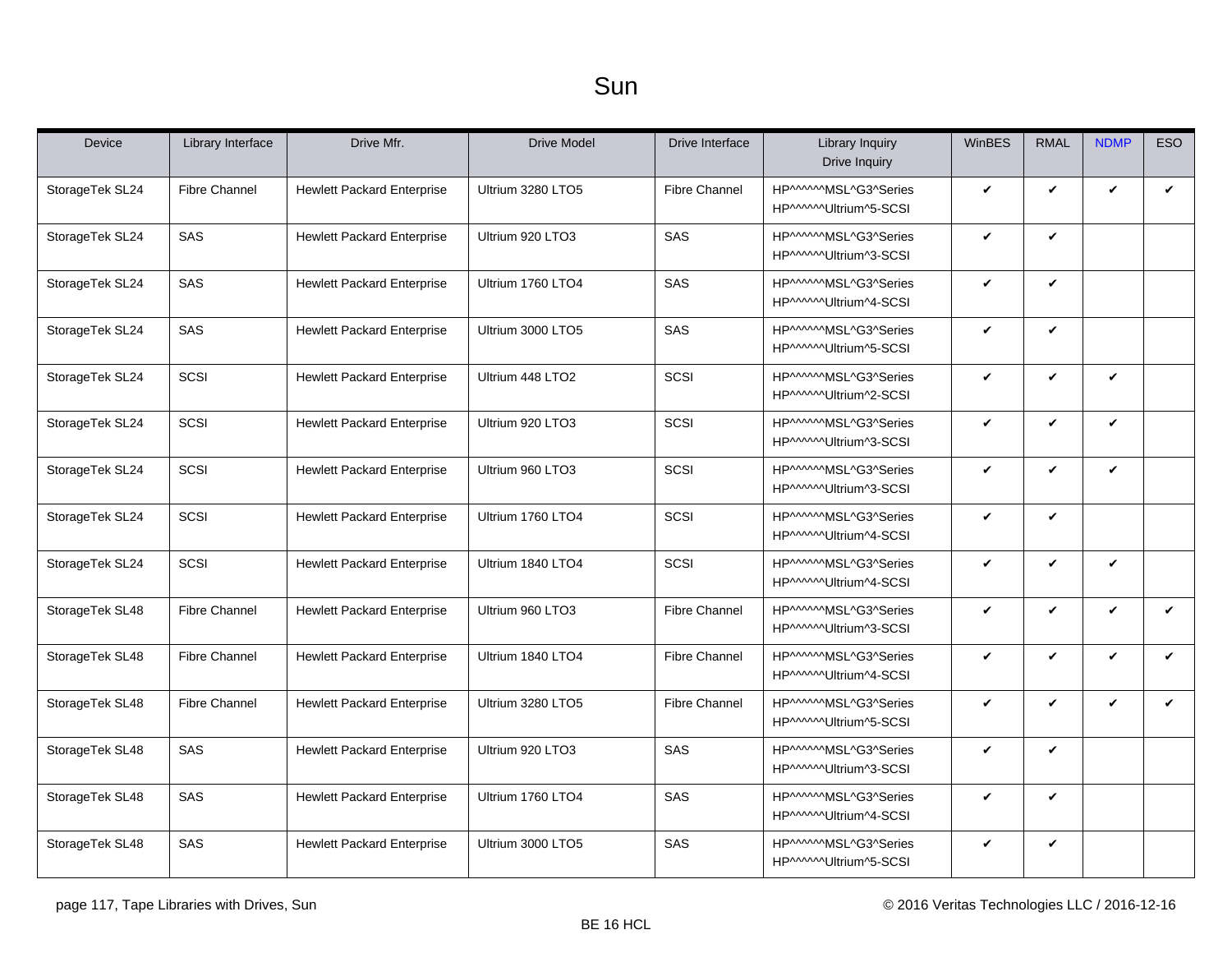| <b>Device</b>    | Library Interface | Drive Mfr.                        | <b>Drive Model</b>           | Drive Interface | Library Inquiry<br>Drive Inquiry               | <b>WinBES</b> | <b>RMAL</b>                | <b>NDMP</b> | ESO |
|------------------|-------------------|-----------------------------------|------------------------------|-----------------|------------------------------------------------|---------------|----------------------------|-------------|-----|
| StorageTek SL48  | SCSI              | <b>Hewlett Packard Enterprise</b> | Ultrium 448 LTO <sub>2</sub> | SCSI            | HP^^^^^MSL^G3^Series<br>HP^^^^^Ultrium^2-SCSI  | ✓             | ✓                          | V           |     |
| StorageTek SL48  | SCSI              | <b>Hewlett Packard Enterprise</b> | Ultrium 920 LTO3             | SCSI            | HP^^^^^MSL^G3^Series<br>HP^^^^^^Ultrium^3-SCSI | V             | v                          | ✓           |     |
| StorageTek SL48  | SCSI              | <b>Hewlett Packard Enterprise</b> | Ultrium 960 LTO3             | SCSI            | HP^^^^^MSL^G3^Series<br>HP^^^^^^Ultrium^3-SCSI | ✓             | ✔                          | ✓           |     |
| StorageTek SL48  | SCSI              | <b>Hewlett Packard Enterprise</b> | Ultrium 1760 LTO4            | SCSI            | HP^^^^^MSL^G3^Series<br>HP^^^^^^Ultrium^4-SCSI | V             | $\boldsymbol{\mathcal{U}}$ |             |     |
| StorageTek SL48  | SCSI              | <b>Hewlett Packard Enterprise</b> | Ultrium 1840 LTO4            | SCSI            | HP^^^^^MSL^G3^Series<br>HP^^^^^Ultrium^4-SCSI  | V             | ✓                          | V           |     |
| StorageTek SL500 | SCSI              | <b>IBM</b>                        | TotalStorage 3580 Ultrium 2  | <b>SCSI</b>     | STK^^^^^SL500<br>IBM^^^^^ULT3580-TD2           | ✓             | v                          | ✓           |     |

| Device             | Library Interface    | Drive Mfr.                        | <b>Drive Model</b>               | Drive Interface      | Library Inquiry<br>Drive Inquiry             | WinBES | <b>RMAL</b> | <b>NDMP</b>                | <b>ESO</b> |
|--------------------|----------------------|-----------------------------------|----------------------------------|----------------------|----------------------------------------------|--------|-------------|----------------------------|------------|
| StorageLibrary T24 | <b>Fibre Channel</b> | <b>Hewlett Packard Enterprise</b> | Ultrium 1760<br>LTO <sub>4</sub> | <b>Fibre Channel</b> | EXABYTE^MAGNUM^224<br>HP^^^^^\Ultrium^4-SCSI | ✓      | V           | ✓                          |            |
| StorageLibrary T24 | <b>Fibre Channel</b> | <b>Hewlett Packard Enterprise</b> | Ultrium 3000<br>LTO <sub>5</sub> | Fibre Channel        | EXABYTE^MAGNUM^224<br>HP^^^^^Ultrium^5-SCSI  | ✓      | V           | $\boldsymbol{\mathcal{U}}$ |            |
| StorageLibrary T24 | <b>Fibre Channel</b> | <b>Hewlett Packard Enterprise</b> | Ultrium 6250<br>LTO <sub>6</sub> | <b>Fibre Channel</b> | EXABYTE^MAGNUM^224<br>HP^^^^^Ultrium^6-SCSI  | ✓      | V           | $\checkmark$               |            |
| StorageLibrary T24 | <b>Fibre Channel</b> | <b>IBM</b>                        | Ultrium 3                        | Fibre Channel        | EXABYTE^MAGNUM^224<br>IBM^^^^ULTRIUM-TD3     | V      | V           | ✓                          |            |
| StorageLibrary T24 | <b>Fibre Channel</b> | <b>IBM</b>                        | Ultrium 4                        | <b>Fibre Channel</b> | EXABYTE^MAGNUM^224<br>IBM^^^^^ULTRIUM-TD4    | ✓      | V           | $\checkmark$               |            |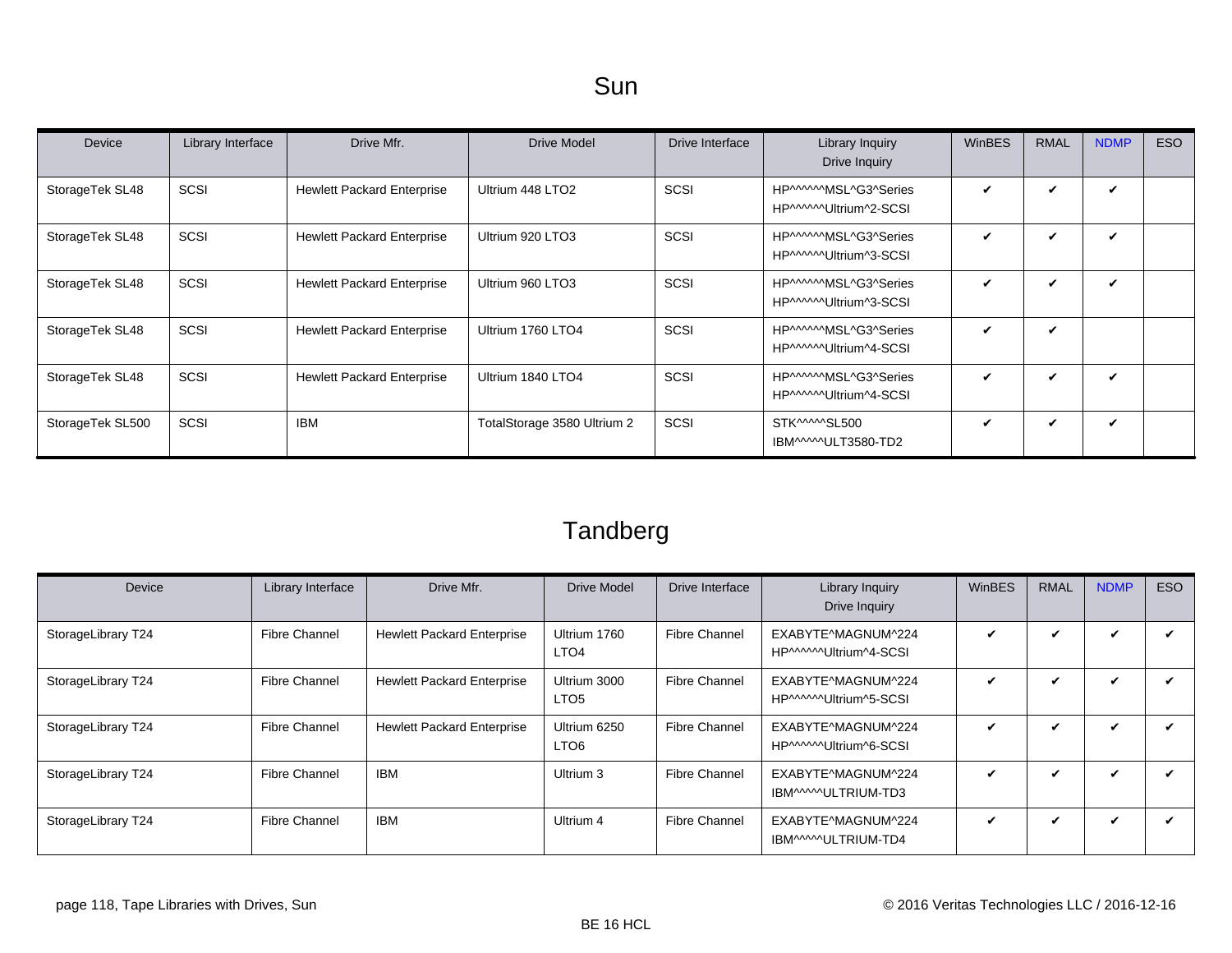<span id="page-118-0"></span>

| Device                                                      | Library Interface    | Drive Mfr.                        | <b>Drive Model</b>               | Drive Interface      | <b>Library Inquiry</b><br><b>Drive Inquiry</b> | WinBES       | <b>RMAL</b>                | <b>NDMP</b>  | <b>ESO</b>   |
|-------------------------------------------------------------|----------------------|-----------------------------------|----------------------------------|----------------------|------------------------------------------------|--------------|----------------------------|--------------|--------------|
| StorageLibrary T24                                          | SAS                  | <b>Hewlett Packard Enterprise</b> | Ultrium 1760<br>LTO <sub>4</sub> | <b>SAS</b>           | EXABYTE^MAGNUM^224<br>HP^^^^^Ultrium^4-SCSI    | V            | $\boldsymbol{\mathcal{U}}$ |              |              |
| StorageLibrary T24                                          | SAS                  | <b>Hewlett Packard Enterprise</b> | Ultrium 3000<br>LTO <sub>5</sub> | SAS                  | EXABYTE^MAGNUM^224<br>HP^^^^^Ultrium^5-SCSI    | V            | $\mathbf{v}$               |              |              |
| StorageLibrary T24                                          | SAS                  | <b>Hewlett Packard Enterprise</b> | Ultrium 6250<br>LTO <sub>6</sub> | SAS                  | EXABYTE^MAGNUM^224<br>HP^^^^^Ultrium^6-SCSI    | $\checkmark$ | $\checkmark$               |              |              |
| StorageLibrary T24                                          | SAS                  | <b>IBM</b>                        | Ultrium 4 Half<br>Height         | SAS                  | EXABYTE^MAGNUM^224<br>IBM^^^^^ULTRIUM-HH4      | V            | $\mathbf{v}$               |              |              |
| StorageLibrary T24                                          | SCSI                 | <b>Hewlett Packard Enterprise</b> | Ultrium 448<br>LTO <sub>2</sub>  | SCSI                 | EXABYTE^MAGNUM^224<br>HP^^^^^Ultrium^2-SCSI    | V            | $\checkmark$               | ✓            |              |
| StorageLibrary T24                                          | SCSI                 | <b>Hewlett Packard Enterprise</b> | Ultrium 920<br>LTO <sub>3</sub>  | SCSI                 | EXABYTE^MAGNUM^224<br>HP^^^^^Ultrium^3-SCSI    | V            | $\boldsymbol{\nu}$         | V            |              |
| StorageLibrary T24                                          | SCSI                 | <b>IBM</b>                        | Ultrium 3                        | SCSI                 | EXABYTE^MAGNUM^224<br>IBM^^^^ULTRIUM-TD3       | $\checkmark$ | $\mathbf{v}$               | $\checkmark$ |              |
| StorageLibrary T24                                          | SCSI                 | <b>IBM</b>                        | Ultrium 4 (U160)                 | SCSI                 | EXABYTE^MAGNUM^224<br>IBM^^^^ULTRIUM-TD4       | V            | $\mathbf{v}$               | $\checkmark$ |              |
| StorageLibrary T24                                          | SCSI                 | <b>IBM</b>                        | Ultrium 4 Half<br>Height (U320)  | SCSI                 | EXABYTE^MAGNUM^224<br>IBM^^^^^ULTRIUM-HH4      | V            | $\checkmark$               | V            |              |
| StorageLibrary<br>T40+/T80+/T120+/T160+ series<br>(members) | <b>Fibre Channel</b> | <b>Hewlett Packard Enterprise</b> | Ultrium 1760<br>LTO <sub>4</sub> | <b>Fibre Channel</b> | TANDBERGStorageLoader<br>HP^^^^^Ultrium^4-SCSI | V            | $\checkmark$               | $\checkmark$ | $\checkmark$ |
| StorageLibrary<br>T40+/T80+/T120+/T160+ series<br>(members) | <b>Fibre Channel</b> | <b>Hewlett Packard Enterprise</b> | Ultrium 3000<br>LTO <sub>5</sub> | <b>Fibre Channel</b> | TANDBERGStorageLoader<br>HP^^^^^Ultrium^5-SCSI | V            | $\checkmark$               | $\checkmark$ | V            |
| StorageLibrary<br>T40+/T80+/T120+/T160+ series<br>(members) | <b>Fibre Channel</b> | <b>Hewlett Packard Enterprise</b> | Ultrium 3280<br>LTO <sub>5</sub> | <b>Fibre Channel</b> | TANDBERGStorageLoader<br>HP^^^^^Ultrium^5-SCSI | V            | $\checkmark$               | ✓            | $\checkmark$ |
| StorageLibrary<br>T40+/T80+/T120+/T160+ series<br>(members) | <b>Fibre Channel</b> | <b>Hewlett Packard Enterprise</b> | Ultrium 6250<br>LTO <sub>6</sub> | <b>Fibre Channel</b> | TANDBERGStorageLoader<br>HP^^^^^Ultrium^6-SCSI | V            | $\checkmark$               | V            | ✓            |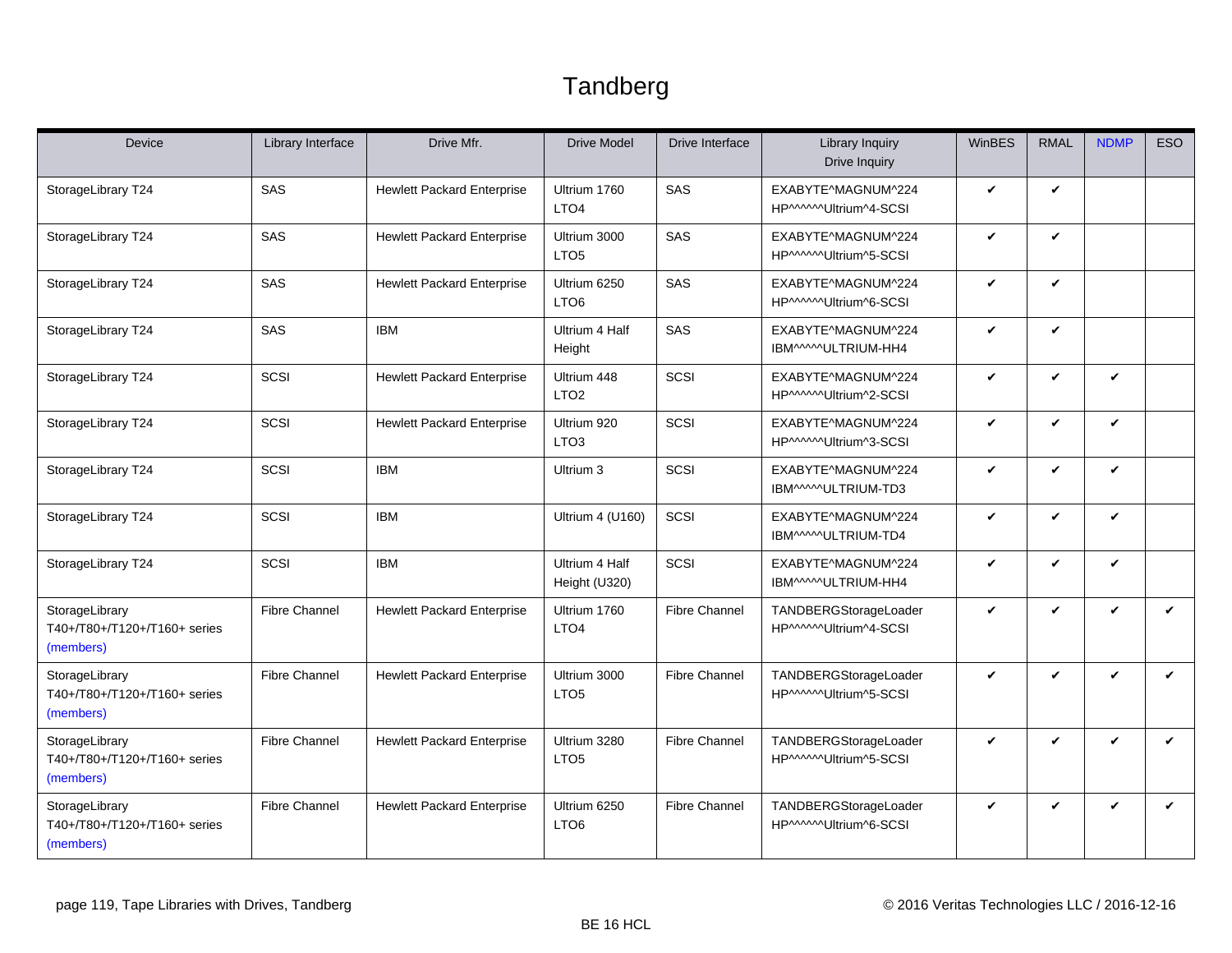<span id="page-119-1"></span><span id="page-119-0"></span>

| Device                                                      | Library Interface    | Drive Mfr.                        | <b>Drive Model</b>               | Drive Interface      | <b>Library Inquiry</b><br>Drive Inquiry        | WinBES       | <b>RMAL</b> | <b>NDMP</b>  | <b>ESO</b> |
|-------------------------------------------------------------|----------------------|-----------------------------------|----------------------------------|----------------------|------------------------------------------------|--------------|-------------|--------------|------------|
| StorageLibrary<br>T40+/T80+/T120+/T160+ series<br>(members) | <b>Fibre Channel</b> | <b>IBM</b>                        | Ultrium 3                        | <b>Fibre Channel</b> | TANDBERGStorageLoader<br>IBM^^^^ULTRIUM-TD3    | $\checkmark$ | V           | $\checkmark$ | ✓          |
| StorageLibrary<br>T40+/T80+/T120+/T160+ series<br>(members) | <b>Fibre Channel</b> | <b>IBM</b>                        | Ultrium 4                        | <b>Fibre Channel</b> | TANDBERGStorageLoader<br>IBM^^^^ULTRIUM-TD4    | $\checkmark$ | V           | $\checkmark$ | V          |
| StorageLibrary<br>T40+/T80+/T120+/T160+ series<br>(members) | SAS                  | <b>Hewlett Packard Enterprise</b> | Ultrium 1760<br>LTO <sub>4</sub> | SAS                  | TANDBERGStorageLoader<br>HP^^^^^Ultrium^4-SCSI | $\checkmark$ | V           |              |            |
| StorageLibrary<br>T40+/T80+/T120+/T160+ series<br>(members) | SAS                  | <b>Hewlett Packard Enterprise</b> | Ultrium 3000<br>LTO <sub>5</sub> | SAS                  | TANDBERGStorageLoader<br>HP^^^^^Ultrium^5-SCSI | $\checkmark$ | V           |              |            |
| StorageLibrary<br>T40+/T80+/T120+/T160+ series<br>(members) | SAS                  | <b>Hewlett Packard Enterprise</b> | Ultrium 6250<br>LTO <sub>6</sub> | SAS                  | TANDBERGStorageLoader<br>HP^^^^^Ultrium^6-SCSI | $\checkmark$ | V           |              |            |
| StorageLibrary<br>T40+/T80+/T120+/T160+ series<br>(members) | SAS                  | <b>IBM</b>                        | Ultrium 4 Half<br>Height         | SAS                  | TANDBERGStorageLoader<br>IBM^^^^^ULTRIUM-HH4   | $\checkmark$ | V           |              |            |
| StorageLibrary<br>T40+/T80+/T120+/T160+ series<br>(members) | SCSI                 | <b>Hewlett Packard Enterprise</b> | Ultrium 1760<br>LTO <sub>4</sub> | SCSI                 | TANDBERGStorageLoader<br>HP^^^^^Ultrium^4-SCSI | $\checkmark$ | V           | V            |            |
| StorageLibrary<br>T40+/T80+/T120+/T160+ series<br>(members) | SCSI                 | <b>IBM</b>                        | Ultrium 3                        | SCSI                 | TANDBERGStorageLoader<br>IBM^^^^ULTRIUM-TD3    | $\checkmark$ | V           | $\checkmark$ |            |
| StorageLibrary<br>T40+/T80+/T120+/T160+ series<br>(members) | SCSI                 | <b>IBM</b>                        | Ultrium 4 (U320)                 | SCSI                 | TANDBERGStorageLoader<br>IBM^^^^^ULTRIUM-TD4   | $\checkmark$ | V           | $\mathbf{v}$ |            |
| StorageLibrary<br>T40+/T80+/T120+/T160+ series<br>(members) | SCSI                 | <b>IBM</b>                        | Ultrium 4 Half<br>Height (U320)  | SCSI                 | TANDBERGStorageLoader<br>IBM^^^^^ULTRIUM-HH4   | $\checkmark$ | V           | $\checkmark$ |            |
| StorageLibrary T40                                          | <b>Fibre Channel</b> | <b>IBM</b>                        | Ultrium 3                        | <b>Fibre Channel</b> | TANDBERGStorageLoader<br>IBM^^^^ULTRIUM-TD3    | $\checkmark$ | V           | $\checkmark$ | V          |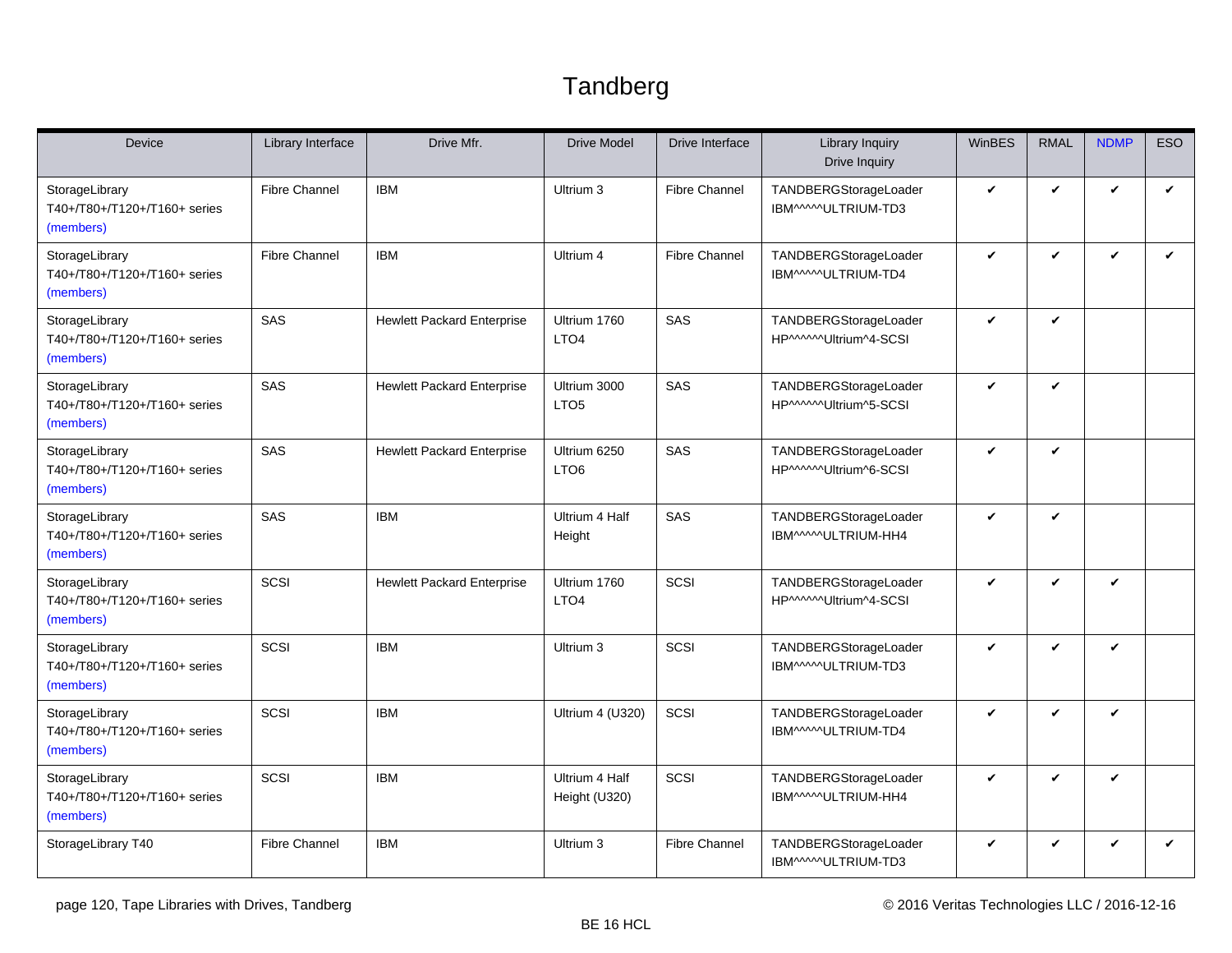| Device               | Library Interface    | Drive Mfr.                        | <b>Drive Model</b>              | Drive Interface      | <b>Library Inquiry</b><br><b>Drive Inquiry</b> | WinBES       | <b>RMAL</b> | <b>NDMP</b>  | <b>ESO</b>   |
|----------------------|----------------------|-----------------------------------|---------------------------------|----------------------|------------------------------------------------|--------------|-------------|--------------|--------------|
| StorageLibrary T40   | <b>Fibre Channel</b> | <b>IBM</b>                        | Ultrium 4                       | <b>Fibre Channel</b> | TANDBERGStorageLoader<br>IBM^^^^^ULTRIUM-TD4   | V            | V           | $\checkmark$ | $\checkmark$ |
| StorageLibrary T40   | SCSI                 | <b>IBM</b>                        | Ultrium 3                       | SCSI                 | TANDBERGStorageLoader<br>IBM^^^^^ULTRIUM-TD3   | V            | V           | $\checkmark$ |              |
| StorageLibrary T40   | SCSI                 | <b>IBM</b>                        | Ultrium 4 (U160)                | SCSI                 | TANDBERGStorageLoader<br>IBM^^^^^ULTRIUM-TD4   | V            | V           | $\checkmark$ |              |
| StorageLibrary T48   | <b>Fibre Channel</b> | <b>IBM</b>                        | Ultrium 3                       | <b>Fibre Channel</b> | EXABYTE^MAGNUM^448<br>IBM^^^^^ULTRIUM-TD3      | V            | V           | $\checkmark$ | $\checkmark$ |
| StorageLibrary T48   | <b>Fibre Channel</b> | <b>IBM</b>                        | Ultrium 4                       | Fibre Channel        | EXABYTE^MAGNUM^448<br>IBM^^^^^ULTRIUM-TD4      | V            | V           | $\checkmark$ | $\checkmark$ |
| StorageLibrary T48   | SAS                  | <b>IBM</b>                        | Ultrium 4 Half<br>Height        | SAS                  | EXABYTE^MAGNUM^448<br>IBM^^^^^ULTRIUM-HH4      | V            | V           |              |              |
| StorageLibrary T48   | SCSI                 | <b>Hewlett Packard Enterprise</b> | Ultrium 448<br>LTO <sub>2</sub> | SCSI                 | EXABYTE^MAGNUM^448<br>HP^^^^^Ultrium^2-SCSI    | V            | V           | $\checkmark$ |              |
| StorageLibrary T48   | SCSI                 | <b>Hewlett Packard Enterprise</b> | Ultrium 920<br>LTO <sub>3</sub> | SCSI                 | EXABYTE^MAGNUM^448<br>HP^^^^^Ultrium^3-SCSI    | V            | V           | $\checkmark$ |              |
| StorageLibrary T48   | SCSI                 | <b>IBM</b>                        | Ultrium 3                       | SCSI                 | EXABYTE^MAGNUM^448<br>IBM^^^^ULTRIUM-TD3       | V            | V           | $\checkmark$ |              |
| StorageLibrary T48   | SCSI                 | <b>IBM</b>                        | Ultrium 4 (U160)                | SCSI                 | EXABYTE^MAGNUM^448<br>IBM^^^^^ULTRIUM-TD4      | V            | V           | $\checkmark$ |              |
| StorageLibrary T48   | SCSI                 | <b>IBM</b>                        | Ultrium 4 Half<br>Height (U320) | SCSI                 | EXABYTE^MAGNUM^448<br>IBM^^^^^ULTRIUM-HH4      | $\checkmark$ | V           | $\checkmark$ |              |
| StorageLoader 2U LTO | SCSI                 | <b>Hewlett Packard Enterprise</b> | Ultrium 448<br>LTO <sub>2</sub> | SCSI                 | EXABYTE^MAGNUM^224<br>HP^^^^^Ultrium^2-SCSI    | V            | V           | $\checkmark$ |              |
| StorageLoader 2U LTO | SCSI                 | <b>Hewlett Packard Enterprise</b> | Ultrium 920<br>LTO <sub>3</sub> | SCSI                 | EXABYTE^MAGNUM^224<br>HP^^^^^Ultrium^3-SCSI    | V            | V           | $\checkmark$ |              |
| StorageLoader 2U LTO | SCSI                 | <b>IBM</b>                        | TotalStorage<br>3580 Ultrium 3  | SCSI                 | EXABYTE^MAGNUM^224<br>IBM^^^^^ULT3580-TD3      | V            | V           | $\checkmark$ |              |
| StorageLoader 2U LTO | SCSI                 | <b>IBM</b>                        | Ultrium 4 (U160)                | SCSI                 | EXABYTE^MAGNUM^224<br>IBM^^^^ULTRIUM-TD4       | V            | V           | $\checkmark$ |              |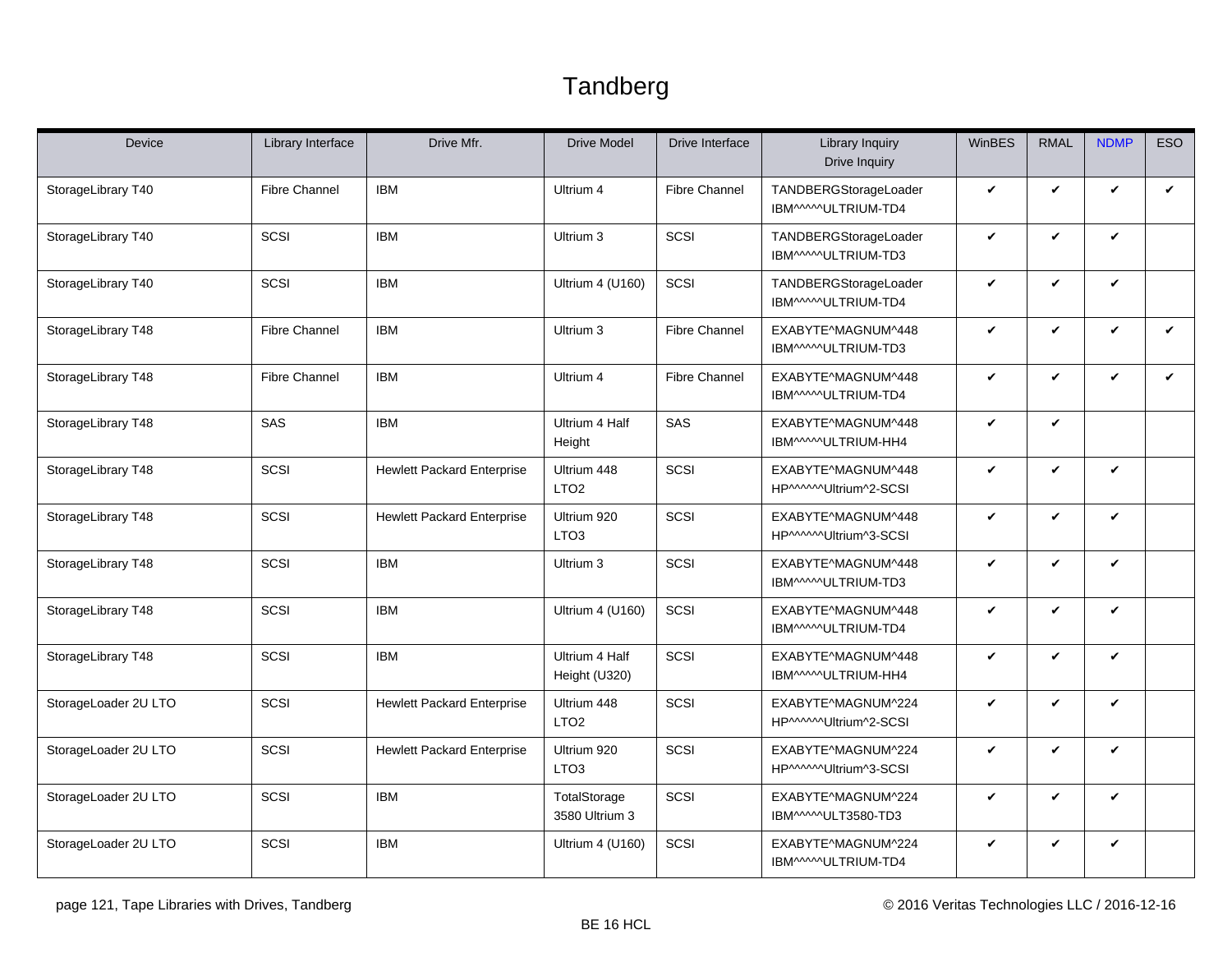| Device            | Library Interface    | Drive Mfr.                        | Drive Model                      | Drive Interface      | Library Inquiry<br>Drive Inquiry               | <b>WinBES</b> | <b>RMAL</b>                | <b>NDMP</b> | <b>ESO</b> |
|-------------------|----------------------|-----------------------------------|----------------------------------|----------------------|------------------------------------------------|---------------|----------------------------|-------------|------------|
| StorageLoader LTO | <b>Fibre Channel</b> | <b>Hewlett Packard Enterprise</b> | Ultrium 3000<br>LTO <sub>5</sub> | <b>Fibre Channel</b> | TANDBERGStorageLoader<br>HP^^^^^Ultrium^5-SCSI | $\checkmark$  | V                          | ✓           | ✔          |
| StorageLoader LTO | <b>SAS</b>           | <b>Hewlett Packard Enterprise</b> | Ultrium 1760<br>LTO <sub>4</sub> | SAS                  | TANDBERGStorageLoader<br>HP^^^^^Ultrium^4-SCSI | $\checkmark$  | V                          |             |            |
| StorageLoader LTO | SAS                  | <b>Hewlett Packard Enterprise</b> | Ultrium 3000<br>LTO <sub>5</sub> | <b>SAS</b>           | TANDBERGStorageLoader<br>HP^^^^^Ultrium^5-SCSI | V             | ✔                          |             |            |
| StorageLoader LTO | <b>SAS</b>           | <b>Hewlett Packard Enterprise</b> | Ultrium 6250<br>LTO <sub>6</sub> | <b>SAS</b>           | TANDBERGStorageLoader<br>HP^^^^^Ultrium^6-SCSI | $\checkmark$  | $\boldsymbol{\mathcal{U}}$ |             |            |
| StorageLoader LTO | <b>SAS</b>           | <b>IBM</b>                        | Ultrium 4 Half<br>Height         | SAS                  | TANDBERGStorageLoader<br>IBM^^^^^ULTRIUM-HH4   | V             | V                          |             |            |
| StorageLoader LTO | SCSI                 | <b>Hewlett Packard Enterprise</b> | Ultrium 920<br>LTO <sub>3</sub>  | SCSI                 | TANDBERGStorageLoader<br>HP^^^^^Ultrium^3-SCSI | $\checkmark$  | ✔                          | ✓           |            |
| StorageLoader LTO | SCSI                 | <b>Hewlett Packard Enterprise</b> | Ultrium 1760<br>LTO <sub>4</sub> | SCSI                 | TANDBERGStorageLoader<br>HP^^^^^Ultrium^4-SCSI | $\checkmark$  | ✔                          | ✓           |            |

### Tape Library Families

When a hardware family of devices is listed, refer to this section for a definition of family members. Generally speaking, the family name and members are defined by the hardware manufacturer, and share common operational traits. In some cases, a specific member of the family may not be supported in the same fashion as the other members. When this occurs, a footnote in the hardware category section will indentify this limitation.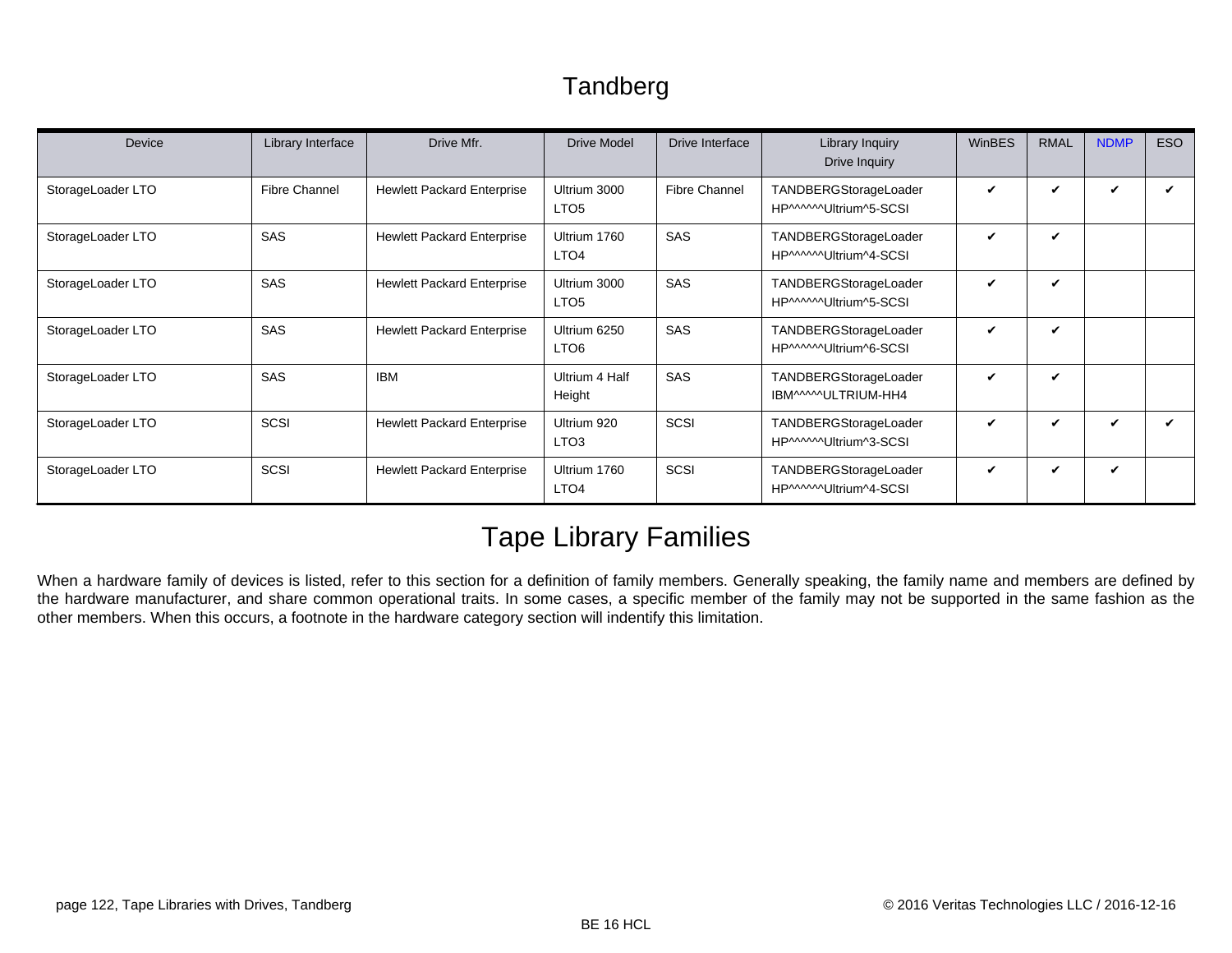#### Dell

| <b>Backtrack</b> | Family                          | Interface     | <b>Family Members</b>                                   |
|------------------|---------------------------------|---------------|---------------------------------------------------------|
| <b>Backtrack</b> | PowerVault ML6000 Series        | Fibre Channel | PowerVault ML6010, PowerVault ML6020, PowerVault ML6030 |
| <b>Backtrack</b> | PowerVault ML6000 Series        | SAS           | PowerVault ML6010, PowerVault ML6020, PowerVault ML6030 |
| <b>Backtrack</b> | PowerVault ML6000 Series        | SCSI          | PowerVault ML6010, PowerVault ML6020, PowerVault ML6030 |
| <b>Backtrack</b> | PowerVault TL2000/TL4000 series | Fibre Channel | PowerVault TL2000, PowerVault TL4000                    |
| <b>Backtrack</b> | PowerVault TL2000/TL4000 series | SAS           | PowerVault TL2000, PowerVault TL4000                    |
| <b>Backtrack</b> | PowerVault TL2000/TL4000 series | <b>SCSI</b>   | PowerVault TL2000, PowerVault TL4000                    |

### Fujitsu

| <b>Backtrack</b> | Family                | Interface     | <b>Family Members</b>                             |
|------------------|-----------------------|---------------|---------------------------------------------------|
| <b>Backtrack</b> | ETERNUS LT20/40/60 S2 | Fibre Channel | ETERNUS LT20 S2, ETERNUS LT40 S2, ETERNUS LT60 S2 |
| <b>Backtrack</b> | ETERNUS LT20/40/60 S2 | SAS           | ETERNUS LT20 S2, ETERNUS LT40 S2, ETERNUS LT60 S2 |

### Hewlett Packard Enterprise

| <b>Backtrack</b> | Family                             | Interface            | <b>Family Members</b>                                                                                                                                    |
|------------------|------------------------------------|----------------------|----------------------------------------------------------------------------------------------------------------------------------------------------------|
| <b>Backtrack</b> | <b>EML E-Series</b>                | <b>Fibre Channel</b> | EML E-Series 71e, EML E-Series 103e, EML E-Series 245e, EML E-Series 348e, EML E-Series 375e,<br>EML E-Series 442e, EML E-Series 469e, EML E-Series 505e |
| <b>Backtrack</b> | <b>ESL E-Series</b>                | Fibre Channel        | ESL E-Series 286e, ESL E-Series 322e, ESL E-Series 630e, ESL E-Series 712e                                                                               |
| <b>Backtrack</b> | <b>ESL E-Series</b>                | <b>SCSI</b>          | ESL E-Series 286e, ESL E-Series 322e, ESL E-Series 630e, ESL E-Series 712e                                                                               |
| <b>Backtrack</b> | MSL2024/4048/8048/8096 (G3 series) | Fibre Channel        | MSL2024, MSL4048, MSL8048, MSL8096                                                                                                                       |
| <b>Backtrack</b> | MSL2024/4048/8048/8096 (G3 series) | SAS                  | MSL2024, MSL4048, MSL8048, MSL8096                                                                                                                       |
| <b>Backtrack</b> | MSL2024/4048/8048/8096 (G3 series) | <b>SCSI</b>          | MSL2024, MSL4048, MSL8048, MSL8096                                                                                                                       |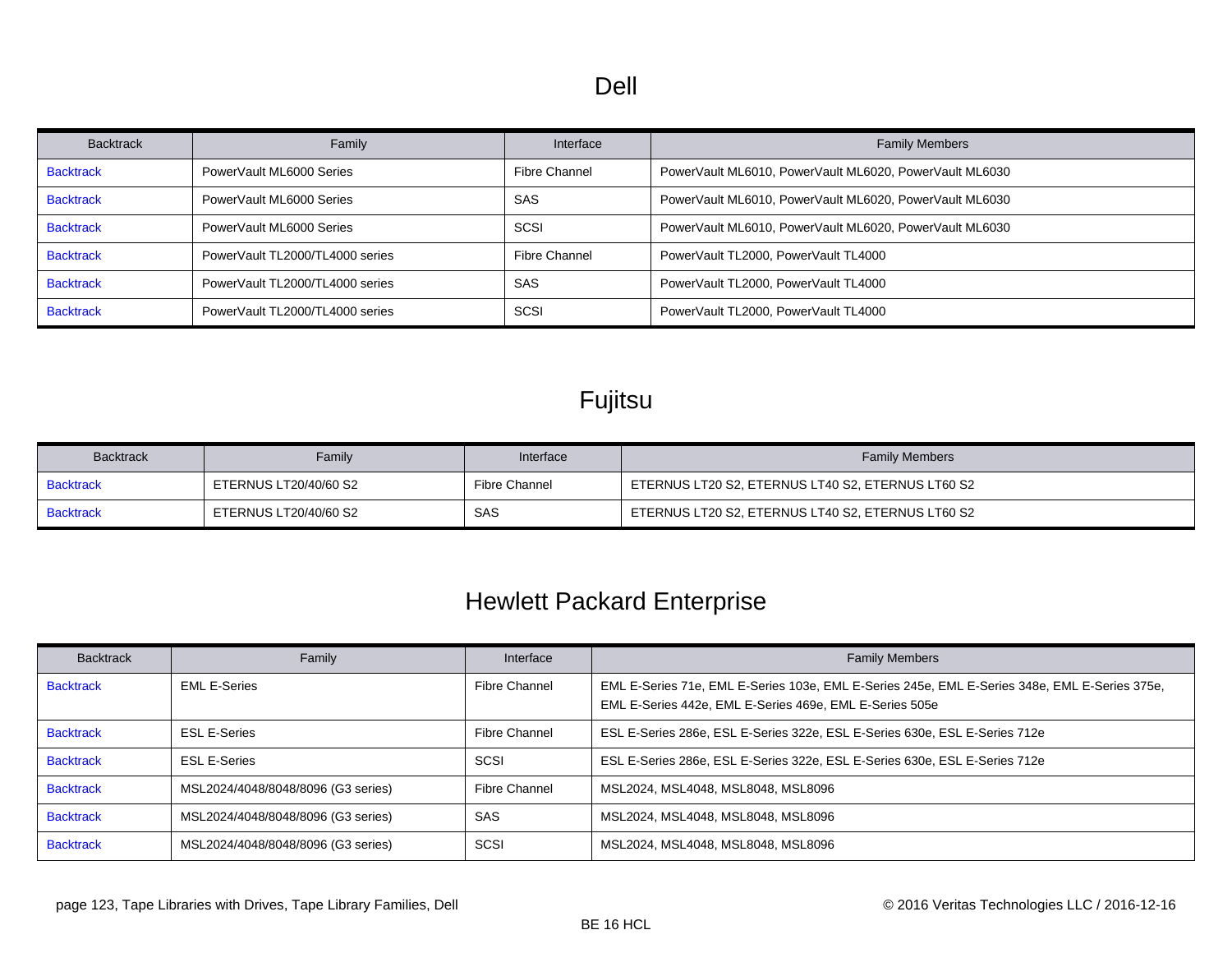### Hewlett Packard Enterprise

| <b>Backtrack</b> | Family         | Interface | <b>Family Members</b>   |
|------------------|----------------|-----------|-------------------------|
| <b>Backtrack</b> | MSL6000 Series | SCSI      | MSL6060L2<br>MSL6030L2, |

#### IBM

| <b>Backtrack</b> | Family                                           | Interface     | <b>Family Members</b>                                                                |
|------------------|--------------------------------------------------|---------------|--------------------------------------------------------------------------------------|
| <b>Backtrack</b> | System Storage TS3100/TS3200 (Machine Type 3573) | Fibre Channel | System Storage TS3100 (Machine Type 3573), System Storage TS3200 (Machine Type 3573) |
| <b>Backtrack</b> | System Storage TS3100/TS3200 (Machine Type 3573) | SAS           | System Storage TS3100 (Machine Type 3573), System Storage TS3200 (Machine Type 3573) |
| <b>Backtrack</b> | System Storage TS3100/TS3200 (Machine Type 3573) | SCSI          | System Storage TS3100 (Machine Type 3573), System Storage TS3200 (Machine Type 3573) |

#### NEC

| <b>Backtrack</b> | Family    | Interface     | <b>Family Members</b> |
|------------------|-----------|---------------|-----------------------|
| <b>Backtrack</b> | T30A/T60A | Fibre Channel | T30A, T60A            |
| <b>Backtrack</b> | T30A/T60A | SAS           | T30A, T60A            |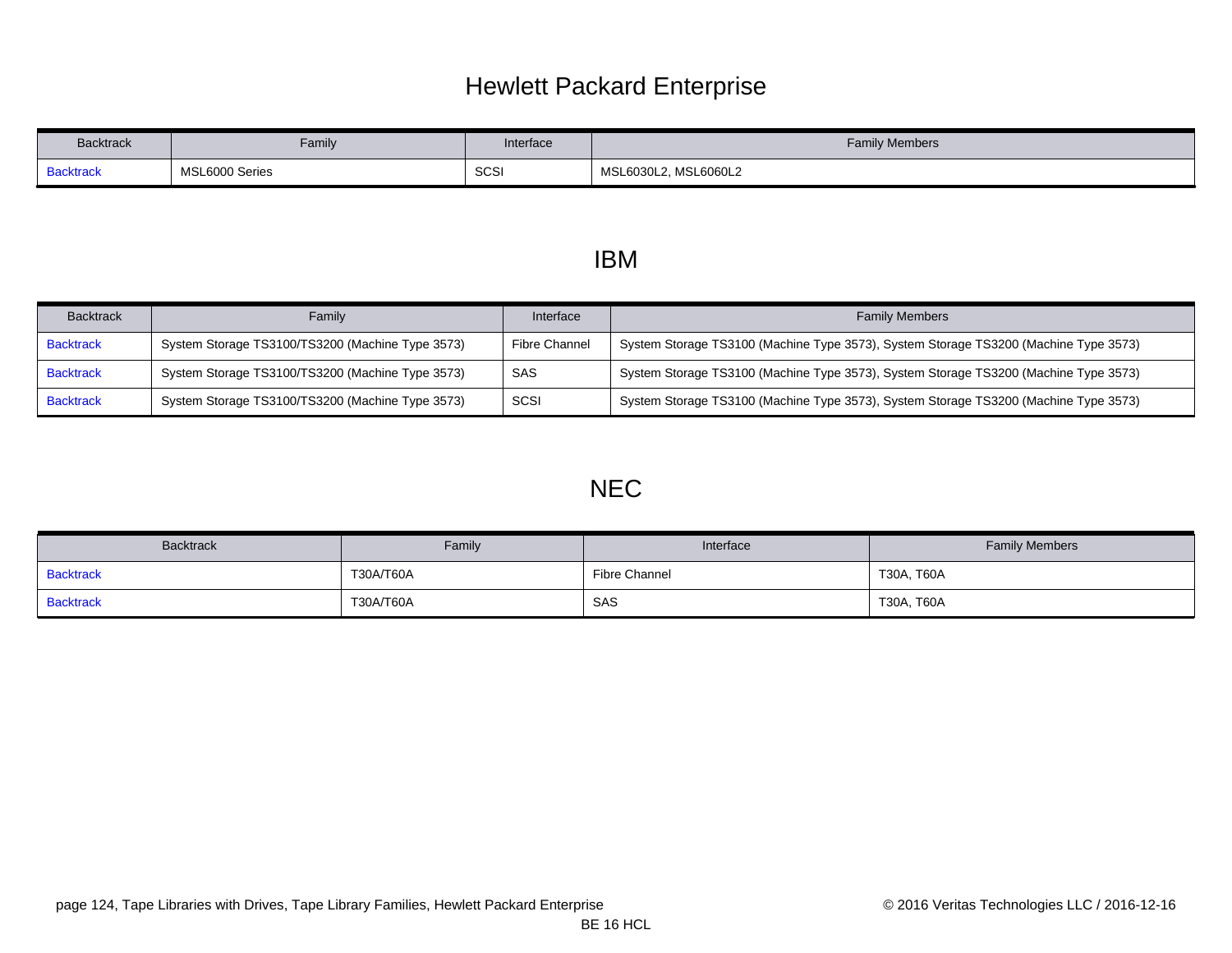### Overland Storage

| <b>Backtrack</b> | Family                     | Interface            | <b>Family Members</b>                            |
|------------------|----------------------------|----------------------|--------------------------------------------------|
| <b>Backtrack</b> | <b>NEO E-Series</b>        | <b>Fibre Channel</b> | NEO 2000e, NEO 4000e, NEO 8000e                  |
| <b>Backtrack</b> | NEO E-Series               | SAS                  | NEO 2000e, NEO 4000e, NEO 8000e                  |
| <b>Backtrack</b> | <b>NEO E-Series</b>        | SCSI                 | NEO 2000e, NEO 4000e, NEO 8000e                  |
| <b>Backtrack</b> | NEOs series                | <b>Fibre Channel</b> | NEO 200s, NEO 400s                               |
| <b>Backtrack</b> | <b>NEOs series</b>         | SAS                  | NEO 200s, NEO 400s                               |
| <b>Backtrack</b> | NEOs series                | SCSI                 | NEO 200s, NEO 400s                               |
| <b>Backtrack</b> | NEOs series 2nd Generation | <b>Fibre Channel</b> | NEO 200s 2nd Generation, NEO 400s 2nd Generation |
| <b>Backtrack</b> | NEOs series 2nd Generation | SAS                  | NEO 200s 2nd Generation, NEO 400s 2nd Generation |
| <b>Backtrack</b> | NEOs series 3rd Generation | <b>Fibre Channel</b> | NEOs StorageLoader, NEOs T24, NEOs T48           |
| <b>Backtrack</b> | NEOs series 3rd Generation | SAS                  | NEOs StorageLoader, NEOs T24, NEOs T48           |
| <b>Backtrack</b> | NEOxl series               | <b>Fibre Channel</b> | NEOxl 60, NEOxl 80                               |
| <b>Backtrack</b> | NEOxl series               | SAS                  | NEOxl 60, NEOxl 80                               |

### **Qualstar**

| <b>Backtrack</b> | Family               | Interface            | <b>Family Members</b>           |
|------------------|----------------------|----------------------|---------------------------------|
| <b>Backtrack</b> | Q24/Q48              | <b>Fibre Channel</b> | Q24, Q48                        |
| <b>Backtrack</b> | Q24/Q48              | <b>SAS</b>           | Q24, Q48                        |
| <b>Backtrack</b> | RLS-8000 LTO series  | <b>Fibre Channel</b> | RLS-8204, RLS-8236, RLS-8244    |
| <b>Backtrack</b> | RLS-8000 LTO series  | <b>SAS</b>           | RLS-8204, RLS-8236, RLS-8244    |
| <b>Backtrack</b> | RLS-8000 LTO series  | SCSI                 | RLS-8204, RLS-8236, RLS-8244    |
| <b>Backtrack</b> | RLS-8000D LTO series | <b>Fibre Channel</b> | RLS-8204D, RLS-8236D, RLS-8244D |
| <b>Backtrack</b> | RLS-8000D LTO series | SAS                  | RLS-8204D, RLS-8236D, RLS-8244D |
| <b>Backtrack</b> | RLS-8500 LTO series  | <b>Fibre Channel</b> | RLS-8350, RLS-8560, RLS-85120   |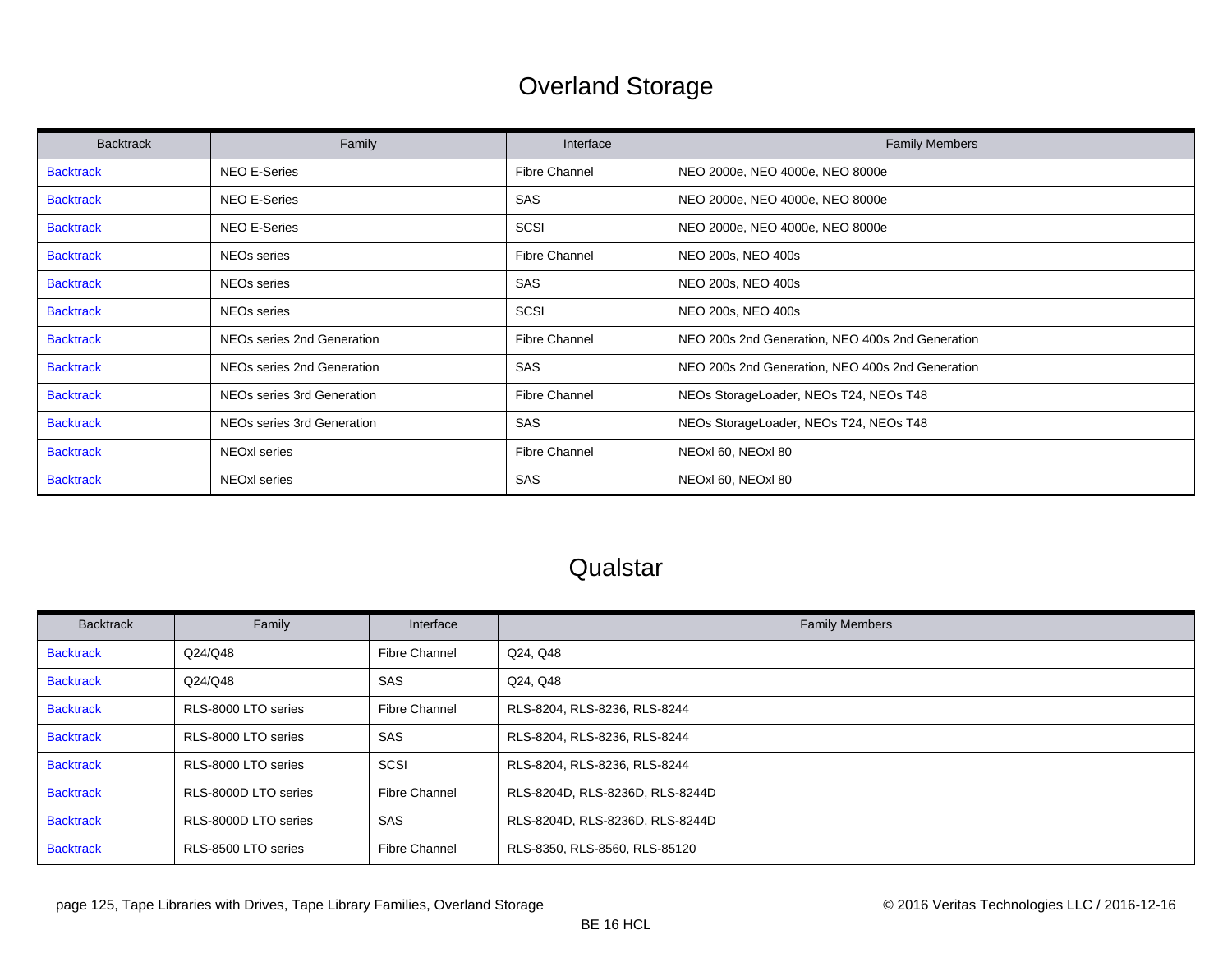### **Qualstar**

| <b>Backtrack</b> | Family               | Interface            | <b>Family Members</b>                                                             |
|------------------|----------------------|----------------------|-----------------------------------------------------------------------------------|
| <b>Backtrack</b> | RLS-8500 LTO series  | SAS                  | RLS-8350, RLS-8560, RLS-85120                                                     |
| <b>Backtrack</b> | TLS-5000 SAIT series | SCSI                 | TLS-5433, TLS-5466, TLS-58132, TLS-58264                                          |
| <b>Backtrack</b> | TLS-8000 LTO series  | <b>Fibre Channel</b> | TLS-8211, TLS-8222, TLS-8433, TLS-8466, TLS-88132, TLS-88264                      |
| <b>Backtrack</b> | TLS-8000 LTO series  | SAS                  | TLS-8211, TLS-8222, TLS-8433, TLS-8466, TLS-88132, TLS-88264                      |
| <b>Backtrack</b> | TLS-8000 LTO series  | SCSI                 | TLS-8211, TLS-8222, TLS-8433, TLS-8466, TLS-88132, TLS-88264                      |
| <b>Backtrack</b> | <b>XLS</b> series    | <b>Fibre Channel</b> | XLS-8000, XLS-802500, XLS-810160, XLS-810240, XLS-812300, XLS-832700, XLS-8161100 |

#### Quantum

<span id="page-125-1"></span><span id="page-125-0"></span>

| <b>Backtrack</b> | Family                | Interface     | <b>Family Members</b>  |
|------------------|-----------------------|---------------|------------------------|
| <b>Backtrack</b> | Scalar i40/i80 series | Fibre Channel | Scalar i40, Scalar i80 |
| <b>Backtrack</b> | Scalar i40/i80 series | SAS           | Scalar i40, Scalar i80 |

### Spectra Logic

<span id="page-125-4"></span><span id="page-125-3"></span><span id="page-125-2"></span>

| <b>Backtrack</b> | Family  | Interface            | <b>Family Members</b>                                                                           |
|------------------|---------|----------------------|-------------------------------------------------------------------------------------------------|
| <b>Backtrack</b> | -series | <b>Fibre Channel</b> | Spectra T50, Spectra T50e, Spectra T120, Spectra T200, Spectra T380, Spectra T680, Spectra T950 |
| <b>Backtrack</b> | -series | SAS                  | Spectra T50e, Spectra T120                                                                      |
| <b>Backtrack</b> | -series | SCSI                 | Spectra T50, Spectra T50e, Spectra T120, Spectra T200, Spectra T380, Spectra T680, Spectra T950 |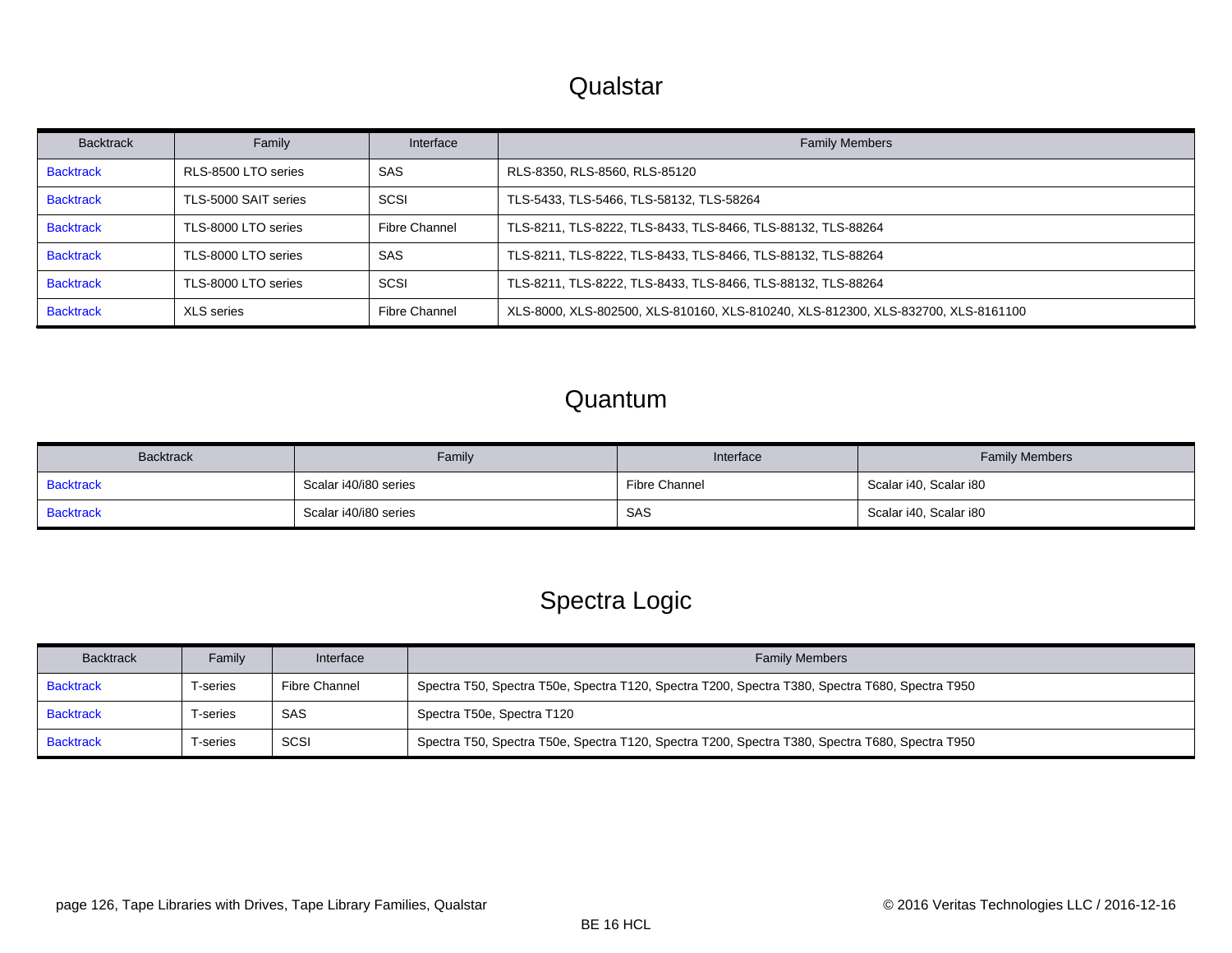<span id="page-126-2"></span><span id="page-126-1"></span><span id="page-126-0"></span>

| <b>Backtrack</b> | Family                                      | Interface            | <b>Family Members</b>                                                                |
|------------------|---------------------------------------------|----------------------|--------------------------------------------------------------------------------------|
| <b>Backtrack</b> | StorageLibrary T40+/T80+/T120+/T160+ series | <b>Fibre Channel</b> | StorageLibrary T40+, StorageLibrary T80+, StorageLibrary T120+, StorageLibrary T160+ |
| <b>Backtrack</b> | StorageLibrary T40+/T80+/T120+/T160+ series | SAS                  | StorageLibrary T40+, StorageLibrary T80+, StorageLibrary T120+, StorageLibrary T160+ |
| <b>Backtrack</b> | StorageLibrary T40+/T80+/T120+/T160+ series | SCSI                 | StorageLibrary T40+, StorageLibrary T80+, StorageLibrary T120+, StorageLibrary T160+ |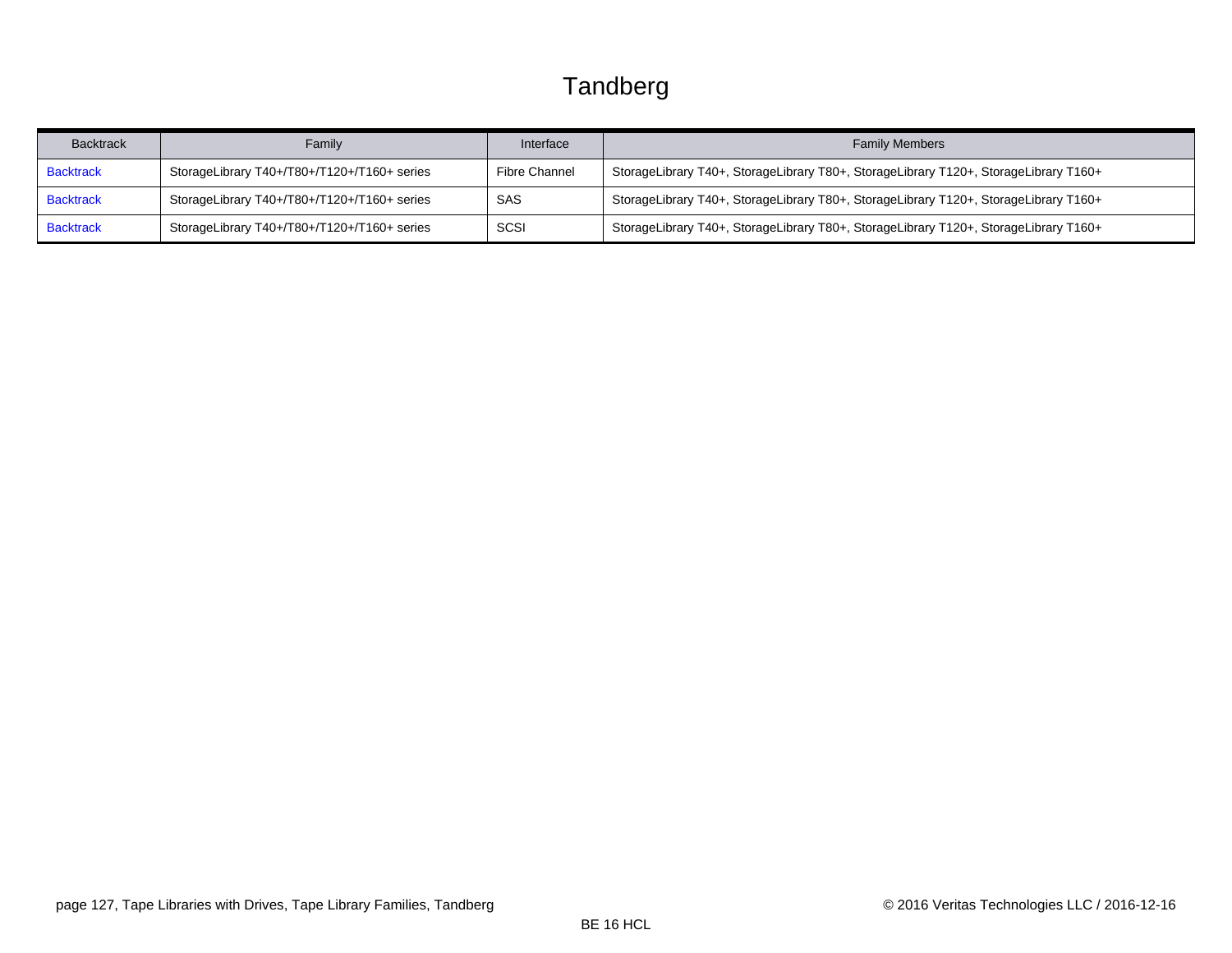# NDMP Platforms

<span id="page-127-0"></span>The NDMP platform support information is listed below. This information is organized by vendor manufacturer/model(s), minimum software required, method of connection, and any other important notes or information relevant to the hardware and its compatibility.

The storage devices supported by the NDMP option are included with the Tape Library / Virtual Tape Library sections. In these sections, search by storage device vendor, then model, then look for a check [✔] in the NDMP column for support. Please note that the presence of a check means that **Veritas will support the storage device and NDMP combination IF and ONLY IF the NDMP vendor also supports the library / drive combination.** Please refer to the NDMP vendors' documentation for storage device support and possible limitations. If known, these compatibility lists are listed in the notes section by vendor.

#### Please Note:

1. The tape library drivers are supplied by Veritas with Backup Exec 16.

2. The tape drive drivers are supplied by the NDMP platform vendor when using Direct-attach or 3-Way NDMP Connection methods.

3. NDMP only supports libraries (real or virtual). Stand-alone tape drives are not supported when using Direct-attach or 3-Way NDMP Connection methods.

4. Validate that firewalls allow NDMP traffic.

5. LTO7 support is very new. Please verify LTO7 and LTO6 support with your NDMP platform provider.

6. This NDMP hardware section is only required when using the Backup Exec NDMP option. The Backup Exec NDMP option is typically used for backing up file data on the below listed NDMP/NAS servers. If the NDMP/NAS server contains VM images or databases, those items are typically better protected via other Backup Exec Agents or Options.

#### **NDMP Option minimum requirements:**

1. NDMP v4 is required.

2. The NDMP server has the Network Data Management Protocol enabled.

The following table describes the supported NDMP connection methods. Veritas supports these connection methods, provided the NDMP platform vendor does as well.

#### NDMP Connection Methods

| Connection<br>Method | Description                                                                                                                                                                                                                                                                                                                                                                                                                                                                                                                                                |
|----------------------|------------------------------------------------------------------------------------------------------------------------------------------------------------------------------------------------------------------------------------------------------------------------------------------------------------------------------------------------------------------------------------------------------------------------------------------------------------------------------------------------------------------------------------------------------------|
|                      |                                                                                                                                                                                                                                                                                                                                                                                                                                                                                                                                                            |
| Direct-attach        | Data travels from NDMP disk to a tape device on the same NDMP host, or from NDMP disk to a tape device on a SAN. Backup data is NOT sent over the local Ethernet network. The tape<br>device is connected directly to the NAS device via SCSI or Fibre Channel. This is the only NDMP Connection Method that is "LAN free".                                                                                                                                                                                                                                |
| Remote               | Data travels from the NDMP host, across the local Ethernet network to a Backup Exec server, and then to a tape or disk device connected to the Backup Exec server. Any Backup Exec<br>supported tape or disk device can be used with this Connection Method. A checkmark is NOT needed in the NDMP column of the tape library since the target tape or disk device is not<br>directly connected to the NDMP/NAS. This is the only Connection Method available if the NDMP server doesn't support attaching a local tape library via SCSI or Fibre Channel. |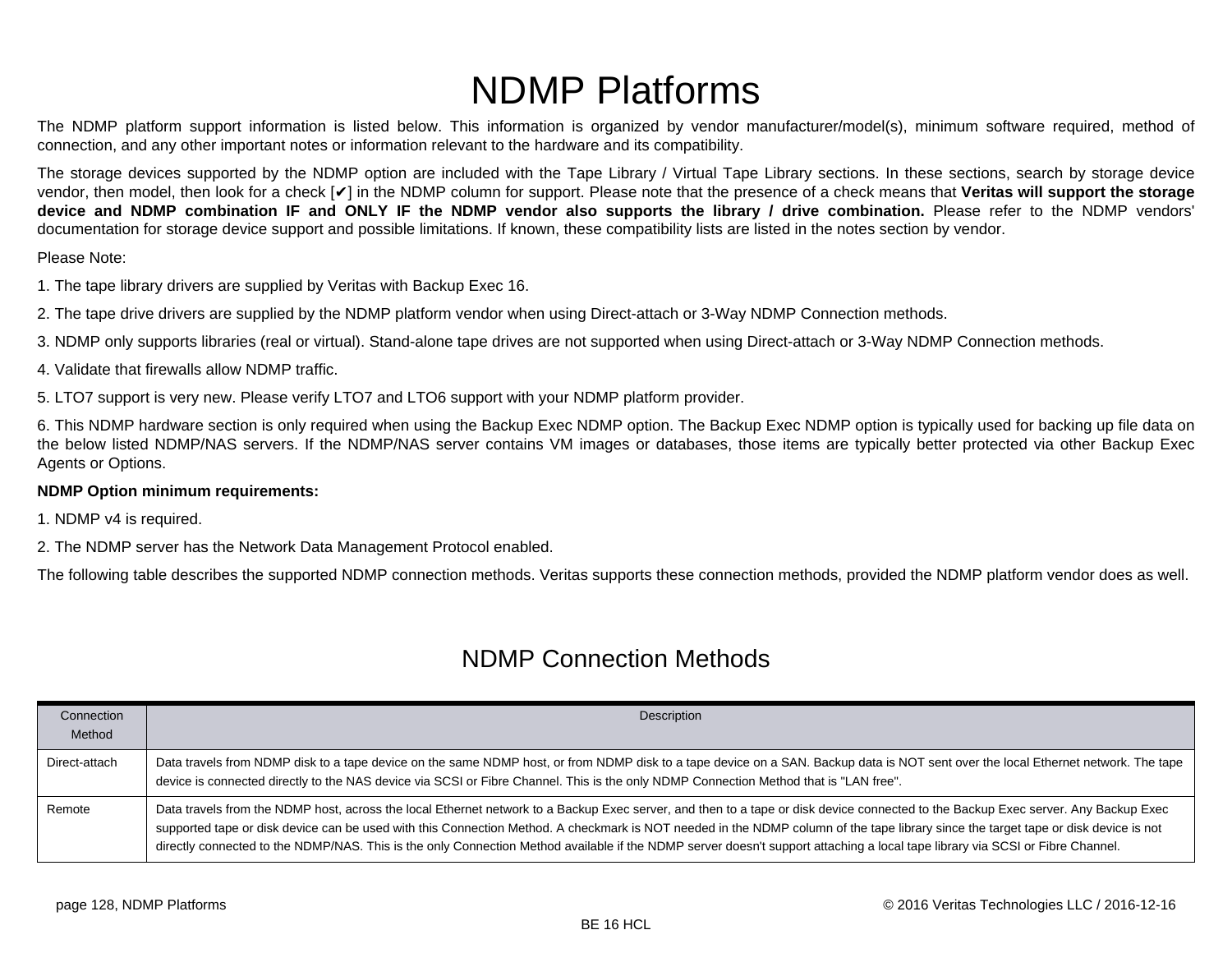### NDMP Connection Methods

| Connection<br>Method | Description                                                                                                                                                                                                                                                                |
|----------------------|----------------------------------------------------------------------------------------------------------------------------------------------------------------------------------------------------------------------------------------------------------------------------|
| 3-way                | Data travels from disk on an NDMP host to a tape device on another NDMP host of the same vendor. Backup data is sent over the local network. This requires multiple NDMP servers<br>from the same vendor. The target tape device must have a checkmark in the NDMP column. |

### Dell

| Device            | <b>Software Tested</b>   | <b>Connection Method</b> | <b>Direct Access Restore</b> | <b>Directory Direct Access Restore</b> | <b>ESO</b> |
|-------------------|--------------------------|--------------------------|------------------------------|----------------------------------------|------------|
| Compellent FS8600 | FluidFS 2.0              | Remote                   | V                            | V                                      |            |
| Compellent FS8600 | FluidFS 3.0              | Remote                   | ✓                            | V                                      |            |
| Compellent FS8600 | FluidFS 4.0              | Remote                   | V                            | V                                      |            |
| Compellent FS8600 | FluidFS 5.0              | Remote                   | V                            | V                                      |            |
| EqualLogic FS7500 | Scalable File System 1.0 | Remote                   | ✓                            | V                                      |            |
| EqualLogic FS7500 | FluidFS 2.0              | Remote                   | V                            | V                                      |            |
| EqualLogic FS7500 | FluidFS 3.0              | Remote                   | V                            | V                                      |            |
| EqualLogic FS7600 | FluidFS 2.0              | Remote                   | V                            | V                                      |            |
| EqualLogic FS7600 | FluidFS 3.0              | Remote                   | V                            | V                                      |            |
| EqualLogic FS7610 | FluidFS 2.0              | Remote                   | V                            | V                                      |            |
| EqualLogic FS7610 | FluidFS 3.0              | Remote                   | ✓                            | V                                      |            |
| PowerVault NX3500 | Scalable File System 1.0 | Remote                   | V                            | V                                      |            |
| PowerVault NX3500 | FluidFS 2.0              | Remote                   | ✓                            | V                                      |            |
| PowerVault NX3500 | FluidFS 3.0              | Remote                   | V                            | V                                      |            |
| PowerVault NX3600 | FluidFS 2.0              | Remote                   | V                            | V                                      |            |
| PowerVault NX3600 | FluidFS 3.0              | Remote                   | ✓                            | V                                      |            |
| PowerVault NX3610 | FluidFS 2.0              | Remote                   | ✓                            | V                                      |            |
| PowerVault NX3610 | FluidFS 3.0              | Remote                   | ✓                            | V                                      |            |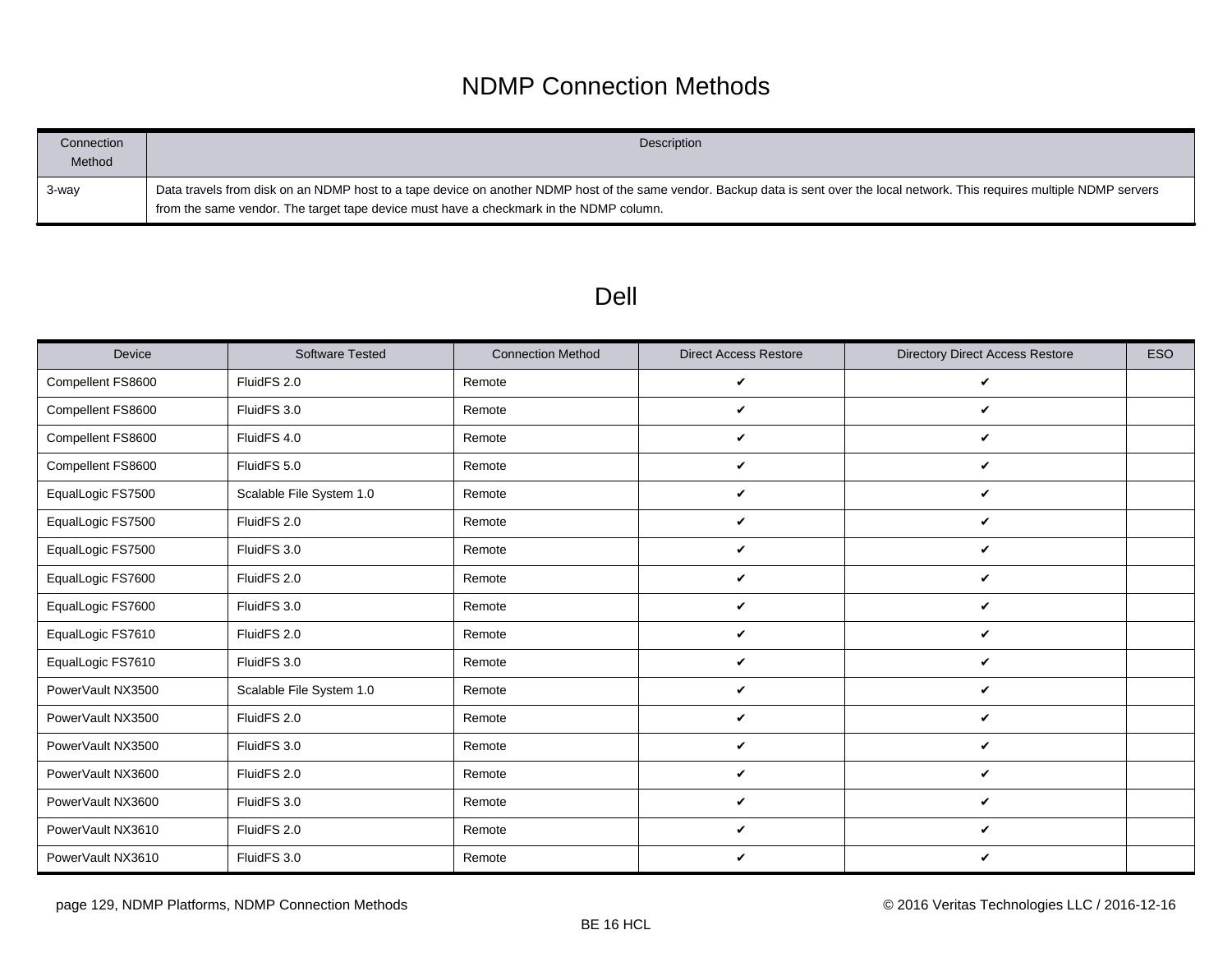<span id="page-129-8"></span><span id="page-129-7"></span><span id="page-129-6"></span><span id="page-129-5"></span>

| Device                             | <b>Software Tested</b>          | <b>Connection Method</b>     | <b>Direct Access Restore</b> | <b>Directory Direct Access Restore</b> | <b>ESO</b> |
|------------------------------------|---------------------------------|------------------------------|------------------------------|----------------------------------------|------------|
| Unity series (members) [1] [2]     | Unity Operating Environment 4.0 | Remote, 3-way                |                              |                                        |            |
| VNX2 series (members) [2]          | VNX File 8.1                    | Direct Attach, Remote, 3-way |                              |                                        |            |
| VNX2e series (members) [2] [3] [4] | VNXe Operating Environment v3.1 | Remote, 3-way                |                              |                                        |            |
| VNXe series (members) [2] [4]      | VNXe Operating Environment v2.0 | Remote, 3-way                |                              |                                        |            |
| VNXe series (members) [2] [4]      | VNXe Operating Environment v2.4 | Remote, 3-way                |                              |                                        |            |
| VNX series (members) [2]           | VNX File 7.0                    | Direct Attach, Remote, 3-way |                              |                                        |            |
| VNX series (members) [2]           | VNX File 7.1                    | Direct Attach, Remote, 3-way |                              |                                        |            |

<span id="page-129-9"></span><span id="page-129-0"></span>1. EMC Unity firmware 4.0.1.8194551 (SP1) (or higher) is required.

<span id="page-129-1"></span>2. EMC's HCL can be found here: [<https://elabnavigator.emc.com> S](https://elabnavigator.emc.com)elect "Customers and Partners" and then select PDFs and Guides and open Celerra .pdf

<span id="page-129-2"></span>3. EMC VNXe firmware 3.1.5.6801782 (or higher) is required.

<span id="page-129-3"></span>4. VNXe supports "3-way" with the restriction that VNXe can't support the NDMP Tape Server part of a 3-way operation. 3-way requires a VNX or Celerra data mover as the NDMP Tape Server. ESO is supported when used with a 3-way connection.

#### Fujitsu

| <b>Device</b>         | <b>Software Tested</b> | <b>Connection Method</b>     | Direct Access Restore | <b>Directory Direct Access Restore</b> | <b>ESC</b> |
|-----------------------|------------------------|------------------------------|-----------------------|----------------------------------------|------------|
| ETERNUS NR series [1] | Data ONTAP v7.0.3      | Direct Attach, Remote, 3-way |                       |                                        |            |

<span id="page-129-4"></span>1. Supported tape drives of this product can be found here: [<http://www.netapp.com/us/solutions/a-z/data-protection-devices.html>](http://www.netapp.com/us/solutions/a-z/data-protection-devices.html)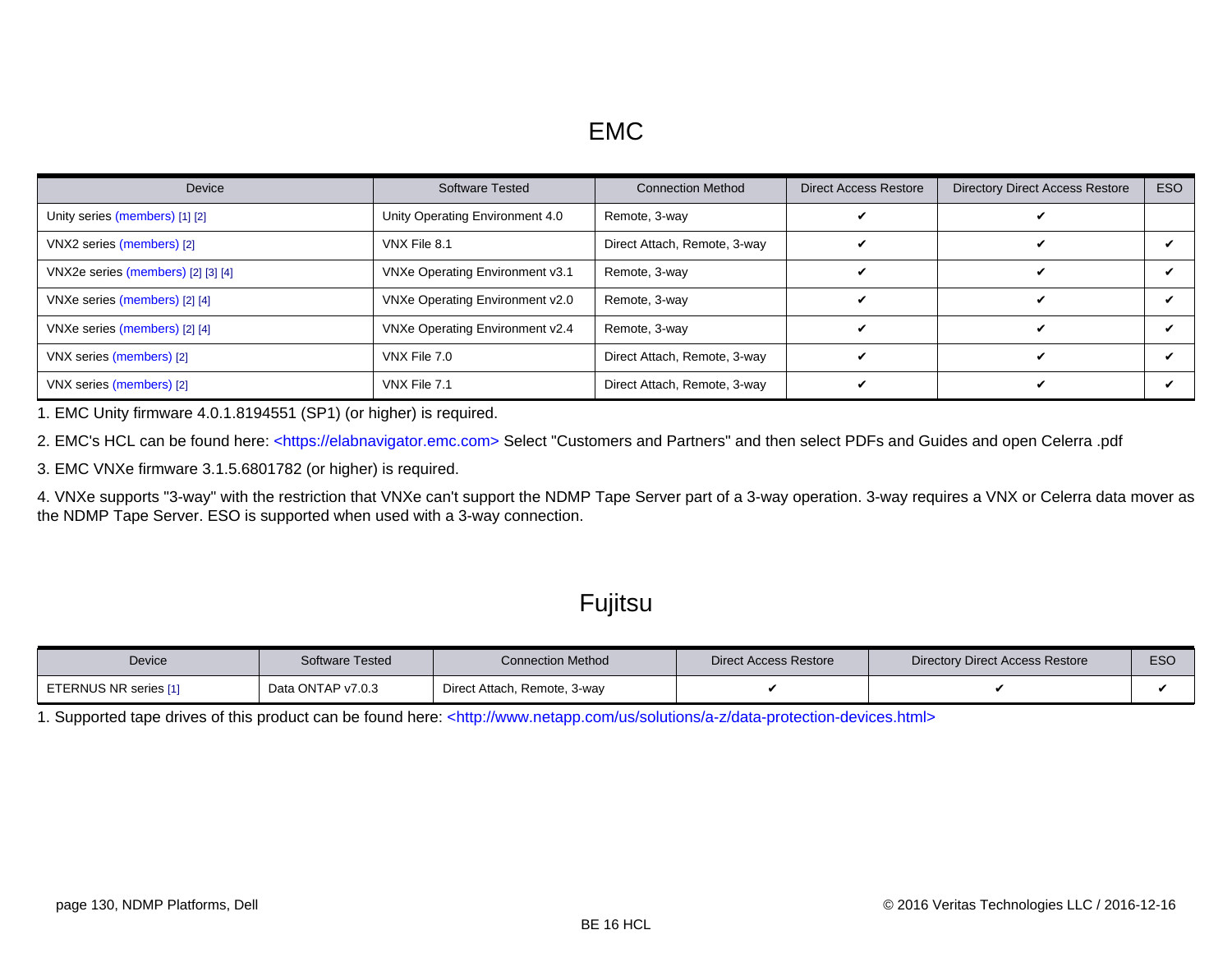#### Hitachi

<span id="page-130-3"></span><span id="page-130-2"></span>

| Device                                            | <b>Software Tested</b> | <b>Connection Method</b>     | <b>Direct Access Restore</b> | <b>Directory Direct Access Restore</b> | ESO |
|---------------------------------------------------|------------------------|------------------------------|------------------------------|----------------------------------------|-----|
| NAS Platform, 4000 and 3000 Series (members)      | Hitachi NAS OS 11.3    | Direct Attach, Remote, 3-way |                              |                                        |     |
| NAS Platform, 4000 and 3000 Series (members)      | Hitachi NAS OS 12.1    | Direct Attach, Remote, 3-way |                              |                                        |     |
| NAS Platform, 4000 and 3000 Series (members)      | Hitachi NAS OS 12.2    | Direct Attach, Remote, 3-way |                              |                                        |     |
| NAS Platform F1000 (HNAS F1000) (members) [1] [2] | FOS 4.1                | Remote                       |                              |                                        |     |
| NAS Platform F1000 (HNAS F1000) (members) [2]     | FOS 5.0                | Remote                       |                              |                                        |     |
| Virtual File Platform (VFP) (members) [1] [2]     | FOS 4.1                | Remote                       |                              |                                        |     |
| Virtual File Platform (VFP) (members) [2]         | FOS 5.0                | Remote                       |                              |                                        |     |

<span id="page-130-4"></span><span id="page-130-0"></span>1. FOS 4.1.1-00 or later version is required.

<span id="page-130-1"></span>2. The restore from the incremental backup set fails if the backup set has no backup data.

#### IBM

<span id="page-130-6"></span><span id="page-130-5"></span>

| Device                                              | <b>Software Tested</b>         | <b>Connection Method</b>     | <b>Direct Access Restore</b> | <b>Directory Direct Access Restore</b> | ESO |
|-----------------------------------------------------|--------------------------------|------------------------------|------------------------------|----------------------------------------|-----|
| Scale Out Network Attached Storage<br>$(SONAS)$ [1] | <b>IBM OS 1.4</b>              | Remote                       | $\boldsymbol{\checkmark}$    |                                        |     |
| Storwize series (members) [1]                       | <b>IBM OS 1.4</b>              | Remote                       | V                            | ✓                                      |     |
| System Storage N series (members)<br>$[2]$          | Data ONTAP 7.2.3               | Direct Attach, Remote, 3-way | ✓                            | ✔                                      |     |
| System Storage N series (members)<br>$[2]$          | Data ONTAP 7.3.6               | Direct Attach, Remote, 3-way | $\checkmark$                 | ✓                                      |     |
| System Storage N series (members)<br>$[2]$          | Data ONTAP v8.0 (7-Mode)       | Direct Attach, Remote, 3-way | ✓                            | ✓                                      |     |
| System Storage N series (members)<br>$[2]$          | Data ONTAP v8.0 (Cluster-Mode) | Direct Attach, Remote, 3-way | ✓                            | ✓                                      |     |
| System Storage N series (members)<br>$[2]$          | Data ONTAP v8.1 (7-Mode)       | Direct Attach, Remote, 3-way | ✓                            | ✓                                      |     |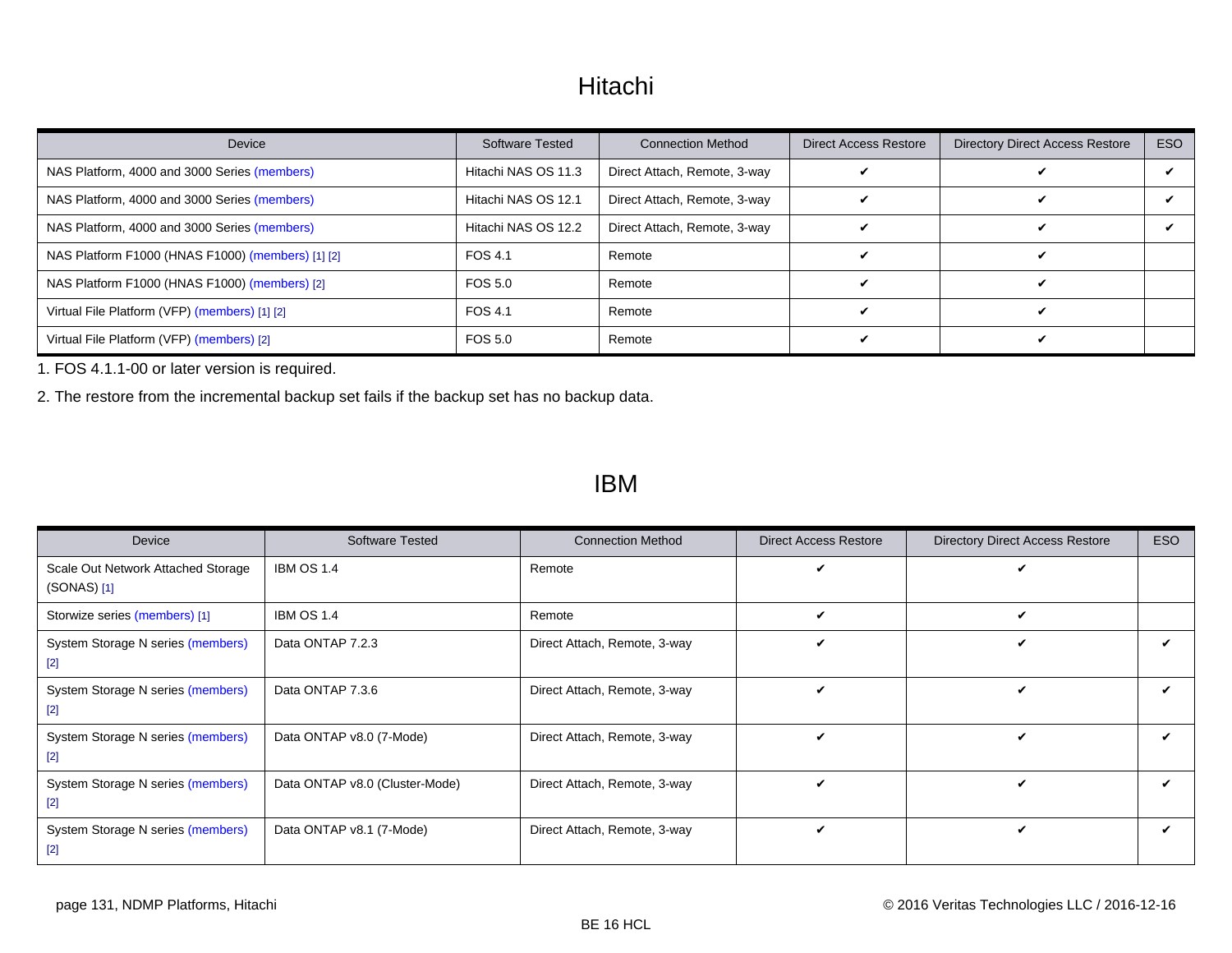#### IBM

| <b>Device</b>                                          | <b>Software Tested</b>           | <b>Connection Method</b>     | <b>Direct Access Restore</b> | <b>Directory Direct Access Restore</b> | <b>ESO</b> |
|--------------------------------------------------------|----------------------------------|------------------------------|------------------------------|----------------------------------------|------------|
| System Storage N series (members)<br>$[2]$             | Data ONTAP v8.1 (Cluster-Mode)   | Direct Attach, Remote, 3-way | V                            | V                                      | ✓          |
| System Storage N series (members)<br>$\lceil 2 \rceil$ | Data ONTAP v8.1.2 (7-Mode)       | Direct Attach, Remote, 3-way | $\checkmark$                 | V                                      | ✓          |
| System Storage N series (members)<br>$[2]$             | Data ONTAP v8.1.2 (Cluster-Mode) | Direct Attach, Remote, 3-way | $\checkmark$                 | V                                      | ✓          |
| System Storage N series (members)<br>$[2]$             | Data ONTAP v8.1.3 (7-Mode)       | Direct Attach, Remote, 3-way | $\boldsymbol{\mathcal{U}}$   | ✓                                      |            |
| System Storage N series (members)<br>$[2]$             | Data ONTAP v8.1.3 (Cluster-Mode) | Direct Attach, Remote, 3-way | V                            | V                                      | ✓          |
| System Storage N series (members)<br>$[2]$             | Data ONTAP v8.1.4 (7-Mode)       | Direct Attach, Remote, 3-way | $\checkmark$                 | $\checkmark$                           | ✓          |
| System Storage N series (members)<br>$\lceil 2 \rceil$ | Data ONTAP v8.1.4 (Cluster-Mode) | Direct Attach, Remote, 3-way | V                            | $\checkmark$                           | ✓          |
| System Storage N series (members)<br>$[2] [3]$         | Data ONTAP v8.2 (7-Mode)         | Direct Attach, Remote, 3-way | $\checkmark$                 | $\boldsymbol{\nu}$                     | ✓          |
| System Storage N series (members)<br>[2] [3] [4]       | Data ONTAP v8.2 (Cluster-Mode)   | Direct Attach, Remote, 3-way | $\boldsymbol{\mathcal{U}}$   | $\boldsymbol{\nu}$                     |            |
| System Storage N series (members)<br>$[2] [3]$         | Data ONTAP v8.2.2 (7-Mode)       | Direct Attach, Remote, 3-way | V                            | V                                      | ✓          |
| System Storage N series (members)<br>[2] [3] [4]       | Data ONTAP v8.2.2 (Cluster-Mode) | Direct Attach, Remote, 3-way | $\checkmark$                 | $\checkmark$                           | ✓          |

<span id="page-131-0"></span>1. IBM OS 1.5 is not officially supported yet.

<span id="page-131-1"></span>2. IBM System Storage N series tape support: [<http://www-03.ibm.com/systems/storage/network/interophome.html>](http://www-03.ibm.com/systems/storage/network/interophome.html)

<span id="page-131-2"></span>3. Browsing of volumes (Backup Selections) is not available. Please use the Include/Exclude feature to configure the backup selections. Please see [<http://www.veritas.com/docs/000022865>](http://www.veritas.com/docs/000022865)

<span id="page-131-3"></span>4. NetApp clustered data ONTAP (CDOT) features such as service name virtualization and multi-tenancy (VSERVER) capabilities are not supported. Node-scoped NDMP mode is required to be enabled. More information is available at [<https://library.netapp.com/ecmdocs/ECMP1368707/html/GUID-21B82CCB-97F1-4FA6-BB22-095E97979110.html>](https://library.netapp.com/ecmdocs/ECMP1368707/html/GUID-21B82CCB-97F1-4FA6-BB22-095E97979110.html)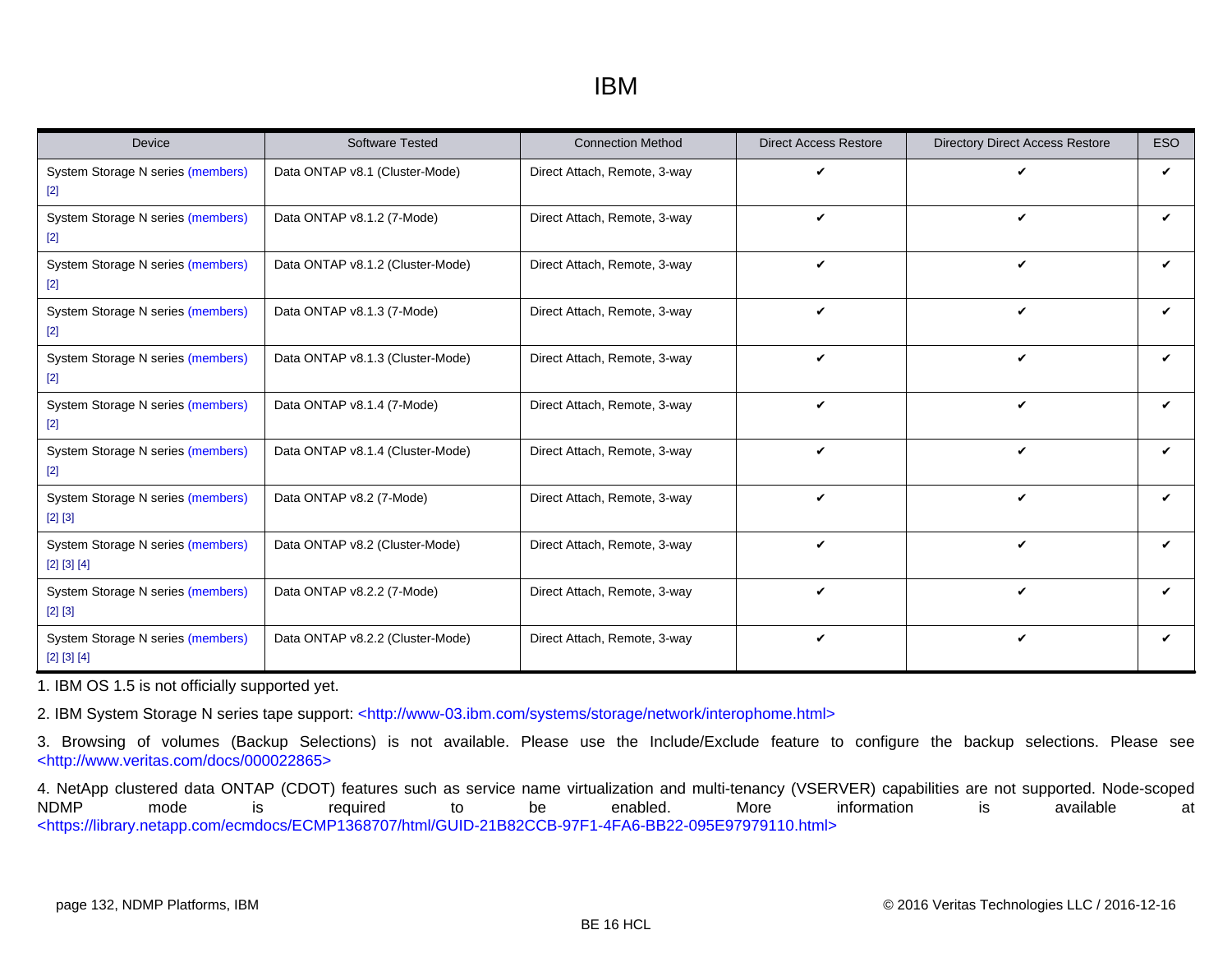#### Imation

| <b>Device</b>  | Software Tested | <b>Connection Method</b> | Direct Access Restore | Directory Direct Access Restore | <b>ESC</b> |
|----------------|-----------------|--------------------------|-----------------------|---------------------------------|------------|
| Nexsan NST5000 | NestOS 2.2      | Remote                   |                       |                                 |            |

#### **Isilon**

<span id="page-132-5"></span>

| Device                      | <b>Software Tested</b> | <b>Connection Method</b>     | <b>Direct Access Restore</b> | <b>Directory Direct Access Restore</b> | <b>ESO</b> |
|-----------------------------|------------------------|------------------------------|------------------------------|----------------------------------------|------------|
| Scale-Out NAS (members) [1] | OneFS 5.5.7.9          | Direct Attach, Remote, 3-way |                              |                                        |            |
| Scale-Out NAS (members) [2] | OneFS 6.5.1.8          | Direct Attach, Remote, 3-way |                              |                                        |            |
| Scale-Out NAS (members) [3] | OneFS 7.0              | Direct Attach, Remote, 3-way |                              |                                        |            |
| Scale-Out NAS (members) [4] | OneFS <sub>7.1</sub>   | Direct Attach, Remote, 3-way |                              |                                        |            |
| Scale-Out NAS (members) [5] | OneFS 7.2              | Direct Attach, Remote, 3-way |                              |                                        |            |

<span id="page-132-0"></span>1. Direct Access Recovery (DAR) and Directory Direct Access Recovery (DDAR) are currently not supported with this device/software combination.

<span id="page-132-1"></span>2. OneFS versions 6.5.x are supported.

<span id="page-132-2"></span>3. OneFS versions 7.0.x are supported.

<span id="page-132-3"></span>4. OneFS versions 7.1.x are supported.

<span id="page-132-4"></span>5. OneFS versions 7.2.x are supported.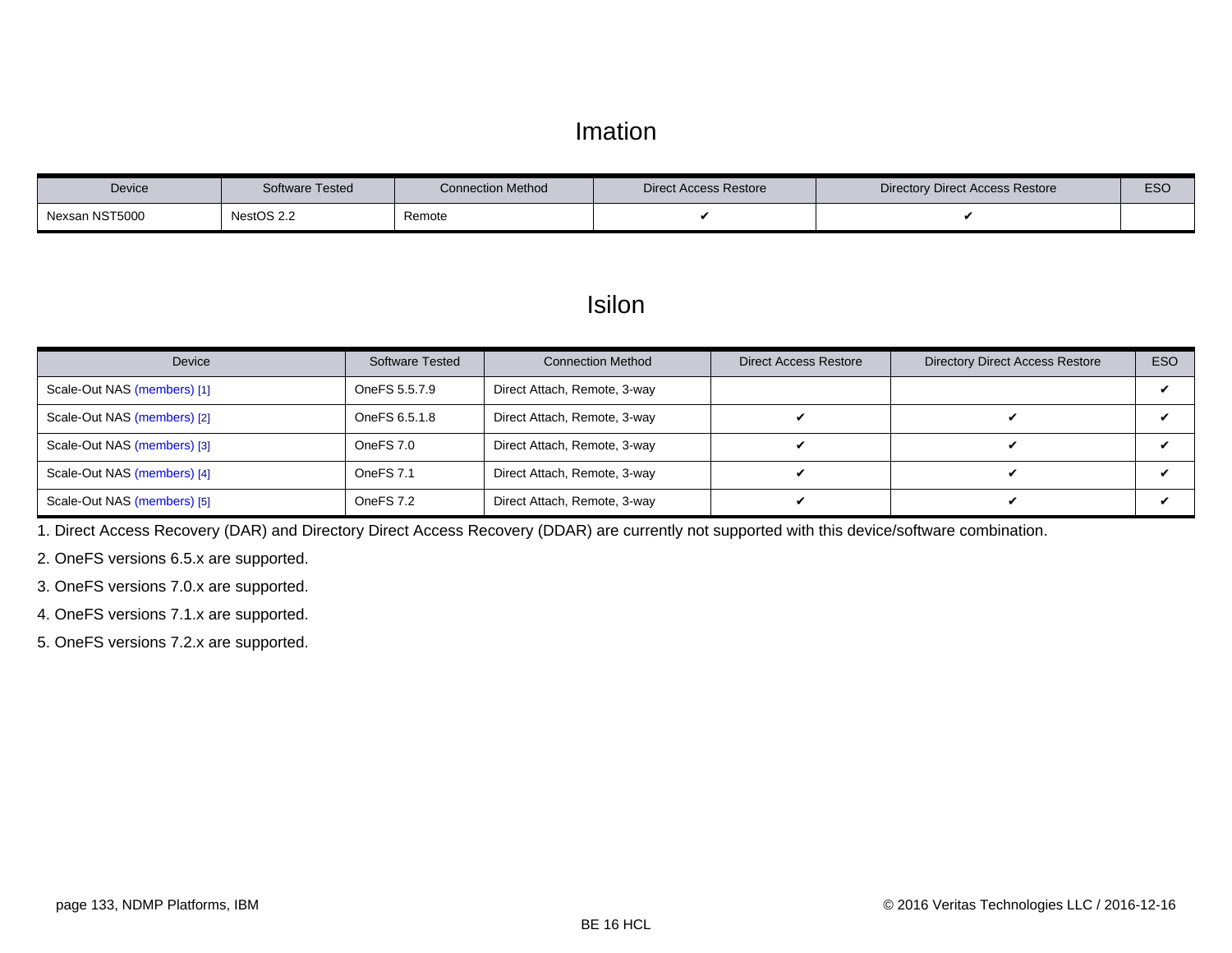## LSI Logic

| <b>Device</b>                       | Software Tested   | <b>Connection Method</b>     | Direct Access Restore | Directory Direct Access Restore | <b>ESC</b> |
|-------------------------------------|-------------------|------------------------------|-----------------------|---------------------------------|------------|
| Cougar 3000/6000 Series NAS Gateway | $E$ verON 4.0.4.6 | Direct Attach, Remote, 3-way |                       |                                 |            |

### NetApp

<span id="page-133-0"></span>

| <b>Device</b>                    | <b>Software Tested</b>           | <b>Connection Method</b>     | <b>Direct Access Restore</b> | <b>Directory Direct Access Restore</b> | <b>ESO</b>   |
|----------------------------------|----------------------------------|------------------------------|------------------------------|----------------------------------------|--------------|
| FAS Series (members) [1]         | Data ONTAP v7.0.3                | Direct Attach, Remote, 3-way | $\checkmark$                 | V                                      | $\checkmark$ |
| FAS Series (members) [1]         | Data ONTAP v7.2.3                | Direct Attach, Remote, 3-way | V                            | $\checkmark$                           | $\checkmark$ |
| FAS Series (members) [1]         | Data ONTAP v7.3.1                | Direct Attach, Remote, 3-way | V                            | V                                      | V            |
| FAS Series (members) [1]         | Data ONTAP v7.3.6                | Direct Attach, Remote, 3-way | $\checkmark$                 | V                                      | $\checkmark$ |
| FAS Series (members) [1]         | Data ONTAP v8.0 (7-Mode)         | Direct Attach, Remote, 3-way | $\checkmark$                 | $\checkmark$                           | V            |
| FAS Series (members) [1]         | Data ONTAP v8.0 (Cluster-Mode)   | Direct Attach, Remote, 3-way | V                            | V                                      | ✓            |
| FAS Series (members) [1]         | Data ONTAP v8.1 (7-Mode)         | Direct Attach, Remote, 3-way | $\checkmark$                 | V                                      | V            |
| FAS Series (members) [1]         | Data ONTAP v8.1 (Cluster-Mode)   | Direct Attach, Remote, 3-way | $\checkmark$                 | V                                      | V            |
| FAS Series (members) [1]         | Data ONTAP v8.1.1 (7-Mode)       | Direct Attach, Remote, 3-way | V                            | V                                      | V            |
| FAS Series (members) [1]         | Data ONTAP v8.1.1 (Cluster-Mode) | Direct Attach, Remote, 3-way | $\checkmark$                 | V                                      | V            |
| FAS Series (members) [1]         | Data ONTAP v8.1.2 (7-Mode)       | Direct Attach, Remote, 3-way | $\checkmark$                 | V                                      | ✓            |
| FAS Series (members) [1]         | Data ONTAP v8.1.2 (Cluster-Mode) | Direct Attach, Remote, 3-way | $\checkmark$                 | V                                      | ✓            |
| FAS Series (members) [1]         | Data ONTAP v8.1.3 (7-Mode)       | Direct Attach, Remote, 3-way | V                            | V                                      | V            |
| FAS Series (members) [1]         | Data ONTAP v8.1.3 (Cluster-Mode) | Direct Attach, Remote, 3-way | V                            | V                                      | V            |
| FAS Series (members) [1]         | Data ONTAP v8.1.4 (7-Mode)       | Direct Attach, Remote, 3-way | $\checkmark$                 | V                                      | V            |
| FAS Series (members) [1]         | Data ONTAP v8.1.4 (Cluster-Mode) | Direct Attach, Remote, 3-way | $\checkmark$                 | V                                      | $\checkmark$ |
| FAS Series (members) [1] [2]     | Data ONTAP v8.2 (7-Mode)         | Direct Attach, Remote, 3-way | $\checkmark$                 | V                                      | V            |
| FAS Series (members) [1] [2] [3] | Data ONTAP v8.2 (Cluster-Mode)   | Direct Attach, Remote, 3-way | $\checkmark$                 | V                                      | ✓            |
| FAS Series (members) [1] [2]     | Data ONTAP v8.2.1 (7-Mode)       | Direct Attach, Remote, 3-way | $\boldsymbol{\nu}$           | V                                      | V            |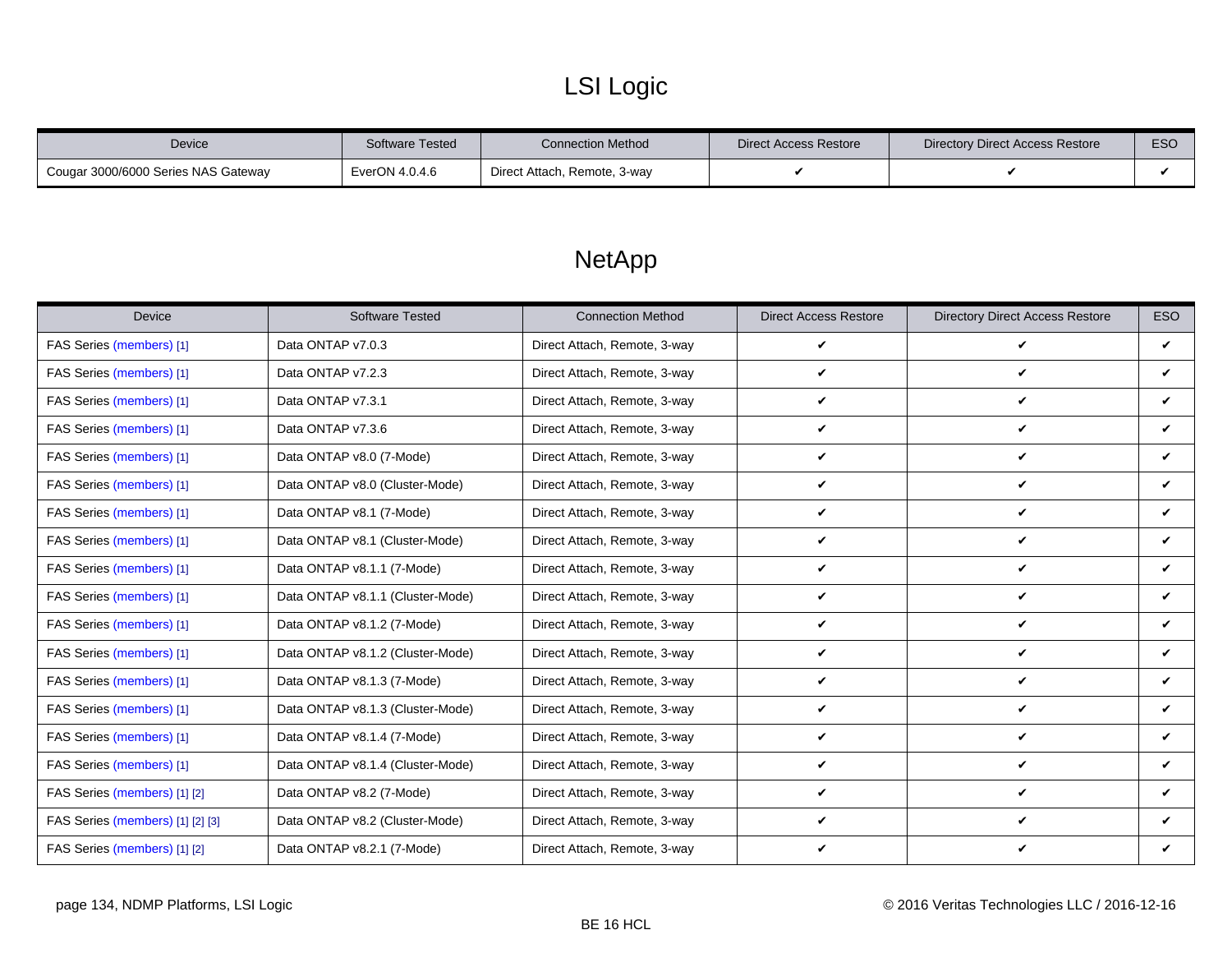### **NetApp**

| <b>Device</b>                            | Software Tested                  | <b>Connection Method</b>     | <b>Direct Access Restore</b> | <b>Directory Direct Access Restore</b> | ESO |
|------------------------------------------|----------------------------------|------------------------------|------------------------------|----------------------------------------|-----|
| FAS Series (members) [1] [2] [3]         | Data ONTAP v8.2.1 (Cluster-Mode) | Direct Attach, Remote, 3-way |                              |                                        |     |
| FAS Series (members) [1] [2]             | Data ONTAP v8.2.2 (7-Mode)       | Direct Attach, Remote, 3-way | ✔                            | V                                      |     |
| FAS Series (members) [1] [2] [3]         | Data ONTAP v8.2.2 (Cluster-Mode) | Direct Attach, Remote, 3-way | v                            | ✓                                      |     |
| FAS Series (members) [1] [2]             | Data ONTAP v8.2.3 (7-Mode)       | Direct Attach, Remote, 3-way | v                            | v                                      |     |
| FAS Series (members) [1] [2] [3]         | Data ONTAP v8.2.3 (Cluster-Mode) | Direct Attach, Remote, 3-way | V                            | V                                      |     |
| FAS Series (members) [1] [2] [4]         | Data ONTAP v8.2.4 (7-mode)       | Direct Attach, Remote, 3-way | ✓                            | ✓                                      | ✔   |
| FAS Series (members) [1] [2] [3] [4]     | Data ONTAP v8.2.4 (Cluster-Mode) | Direct Attach, Remote, 3-way | ✔                            | v                                      |     |
| FAS Series (members) [1] [2] [3] [5]     | Data ONTAP v8.3 (Clustered)      | Direct Attach, Remote, 3-way | v                            | ✔                                      |     |
| FAS Series (members) [1] [2] [3] [5] [6] | Data ONTAP v8.3.2 (Clustered)    | Direct Attach, Remote, 3-way | ✓                            | v                                      |     |
| GX series [1]                            | Data ONTAP v8.0 (Cluster-Mode)   | Direct Attach, Remote, 3-way | v                            |                                        |     |

<span id="page-134-0"></span>1. NetApp's HCL can be found here: [<http://www.netapp.com/us/solutions/a-z/data-protection-devices.html>](http://www.netapp.com/us/solutions/a-z/data-protection-devices.html)

<span id="page-134-1"></span>2. Browsing of volumes (Backup Selections) is not available. Please use the Include/Exclude feature to configure the backup selections. Please see [<http://www.veritas.com/docs/000022865>](http://www.veritas.com/docs/000022865)

<span id="page-134-2"></span>3. NetApp clustered data ONTAP (CDOT) features such as service name virtualization and multi-tenancy (VSERVER) capabilities are not supported. Node-scoped NDMP mode is required to be enabled. More information is available at [<https://library.netapp.com/ecmdocs/ECMP1368707/html/GUID-21B82CCB-97F1-4FA6-BB22-095E97979110.html>](https://library.netapp.com/ecmdocs/ECMP1368707/html/GUID-21B82CCB-97F1-4FA6-BB22-095E97979110.html)

<span id="page-134-3"></span>4. 8.2.4 requires NetApp P-release version 8.2.4p3

<span id="page-134-4"></span>5. 8.3.1 is not supported. This is due to changes made by NetApp that causes Verify to fail during Incremental Backups.

<span id="page-134-5"></span>6. 8.3.2 requires NetApp P-release version 8.3.2p1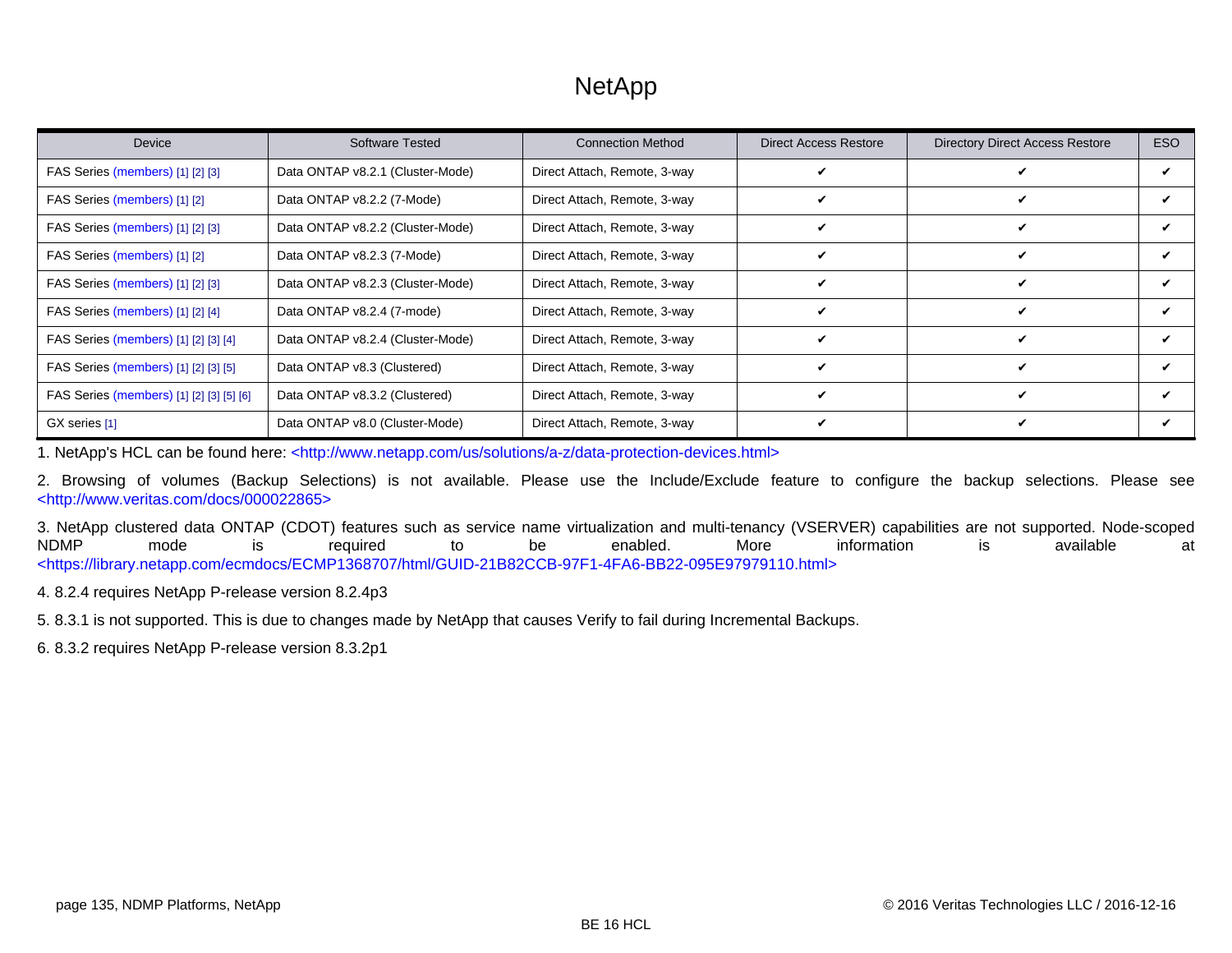#### **Oracle**

<span id="page-135-6"></span>

| Device                                     | <b>Software Tested</b> | <b>Connection Method</b>     | Direct Access Restore | Directory Direct Access Restore | ESO |
|--------------------------------------------|------------------------|------------------------------|-----------------------|---------------------------------|-----|
| ZFS Storage Appliance series (members) [1] | Oracle OS 2010.08.17   | Direct Attach, Remote, 3-way |                       |                                 |     |
| ZFS Storage Appliance series (members) [1] | Oracle OS 2013.06.05   | Direct Attach, Remote, 3-way |                       |                                 |     |

<span id="page-135-5"></span>1. Support for clustering of the Oracle Sun NDMP devices was not specifically tested, though may work. Contact Oracle for usage of this environment.

#### Veritas

| Device    | <b>Software Tested</b> | <b>Connection Method</b> | Direct Access Restore | Directory Direct Access Restore | <b>ESO</b> |
|-----------|------------------------|--------------------------|-----------------------|---------------------------------|------------|
| FileStore | FileStore 5.6          | Remote                   |                       |                                 |            |
| FileStore | FileStore 5.7          | Remote                   |                       |                                 |            |

### NDMP Families

#### EMC

<span id="page-135-4"></span><span id="page-135-3"></span><span id="page-135-2"></span><span id="page-135-1"></span><span id="page-135-0"></span>

| <b>Backtrack</b> | Family       | <b>Family Members</b>                                                                                 |
|------------------|--------------|-------------------------------------------------------------------------------------------------------|
| <b>Backtrack</b> | Unity series | Unity 300, Unity 300F, Unity 400, Unity 400F, Unity 500, Unity 500F, Unity 600, Unity 600F, Unity VSA |
| <b>Backtrack</b> | VNX2 series  | VNX5200, VNX5400, VNX5600, VNX5800, VNX7600, VNX8000                                                  |
| <b>Backtrack</b> | VNX2e series | VNXe1600, VNXe3200                                                                                    |
| <b>Backtrack</b> | VNXe series  | VNXe3100, VNXe3150, VNXe3300                                                                          |
| <b>Backtrack</b> | VNX series   | VNX 5100, VNX 5300, VNX 5500, VNX 5700, VNX 7500                                                      |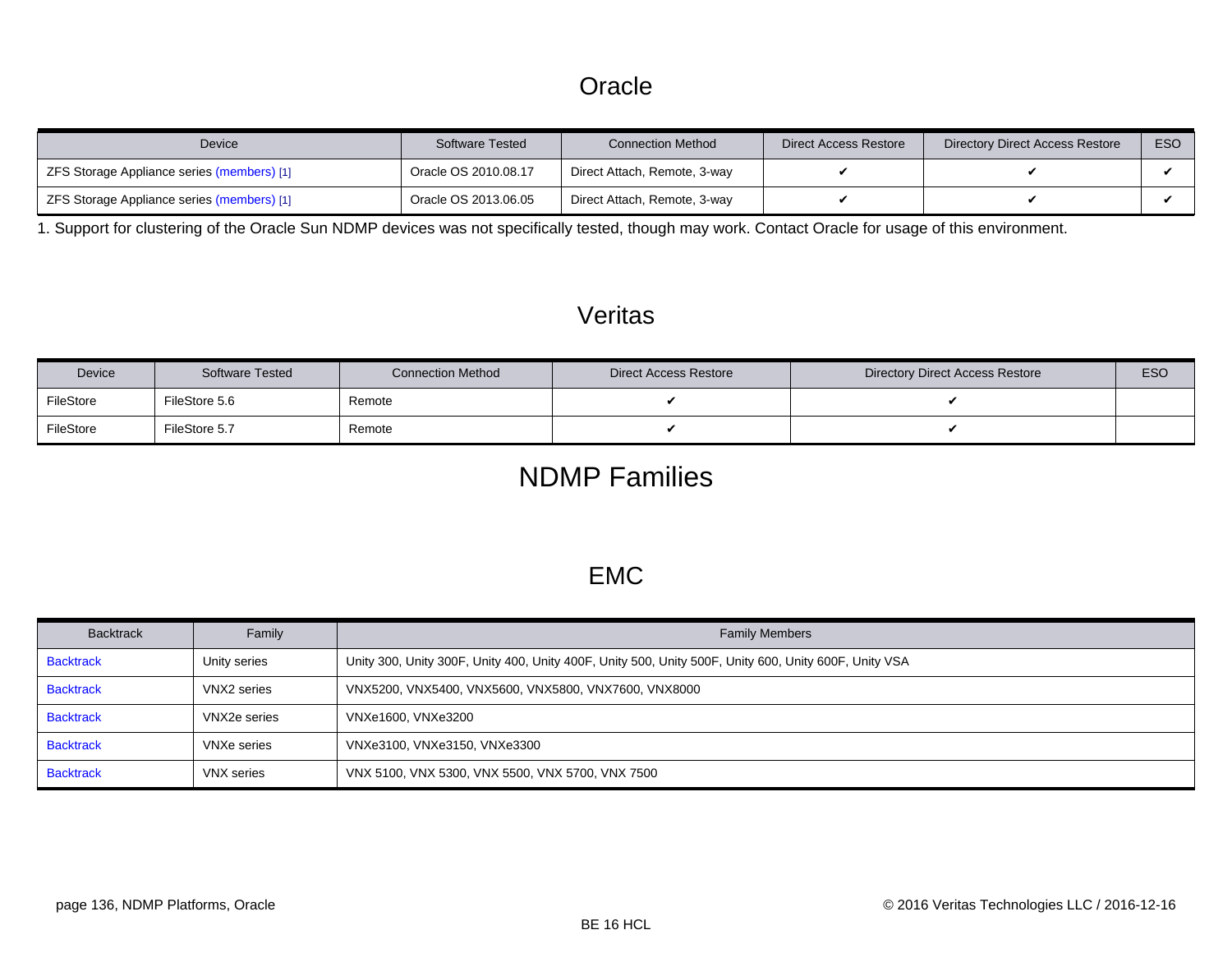### Hitachi

<span id="page-136-2"></span><span id="page-136-1"></span><span id="page-136-0"></span>

| <b>Backtrack</b> | Family                             | <b>Family Members</b>                                                                                           |
|------------------|------------------------------------|-----------------------------------------------------------------------------------------------------------------|
| <b>Backtrack</b> | NAS Platform, 4000 and 3000 Series | HNAS 3080 (M1), HNAS 3090 (M2), HNAS 4040, HNAS 4060, HNAS 4080, HNAS 4100                                      |
| <b>Backtrack</b> | NAS Platform F1000 (HNAS F1000)    | <b>HNAS F1120, HNAS F1140</b>                                                                                   |
| <b>Backtrack</b> | Virtual File Platform (VFP)        | VFP 50, VFP 70, VFP 80, VFP 100N, VFP 110, VFP 200N, VFP 300N, VFP 500N, VFP 600N, VFP 2010, VFP 2100, VFP 2300 |

#### IBM

<span id="page-136-4"></span><span id="page-136-3"></span>

| <b>Backtrack</b> | Family                  | <b>Family Members</b>                                                                                                                                                                      |
|------------------|-------------------------|--------------------------------------------------------------------------------------------------------------------------------------------------------------------------------------------|
| <b>Backtrack</b> | Storwize series         | FlashSystem V9000, SANVC(2145), Storwize V3500, Storwize V3700, Storwize V5000, Storwize V7000, Storwize V7000 Unified                                                                     |
| <b>Backtrack</b> | System Storage N series | N3150, N3220, N3240, N3300, N3400, N3600, N3700, N5200, N5300, N5500, N5600, N6040, N6060, N6070, N6210, N6220, N6240, N6250,<br>N6270, N7550T, N7600, N7700, N7750T, N7800, N7900, N7950T |

### Isilon

<span id="page-136-5"></span>

| <b>Backtrack</b> | Family        | <b>Family Members</b>                                                                            |
|------------------|---------------|--------------------------------------------------------------------------------------------------|
| ' Backtrack      | Scale-Out NAS | IQ Storage, IQ Storage HD-Series, IQ Storage NL-Series, IQ Storage S-Series, IQ Storage X-Series |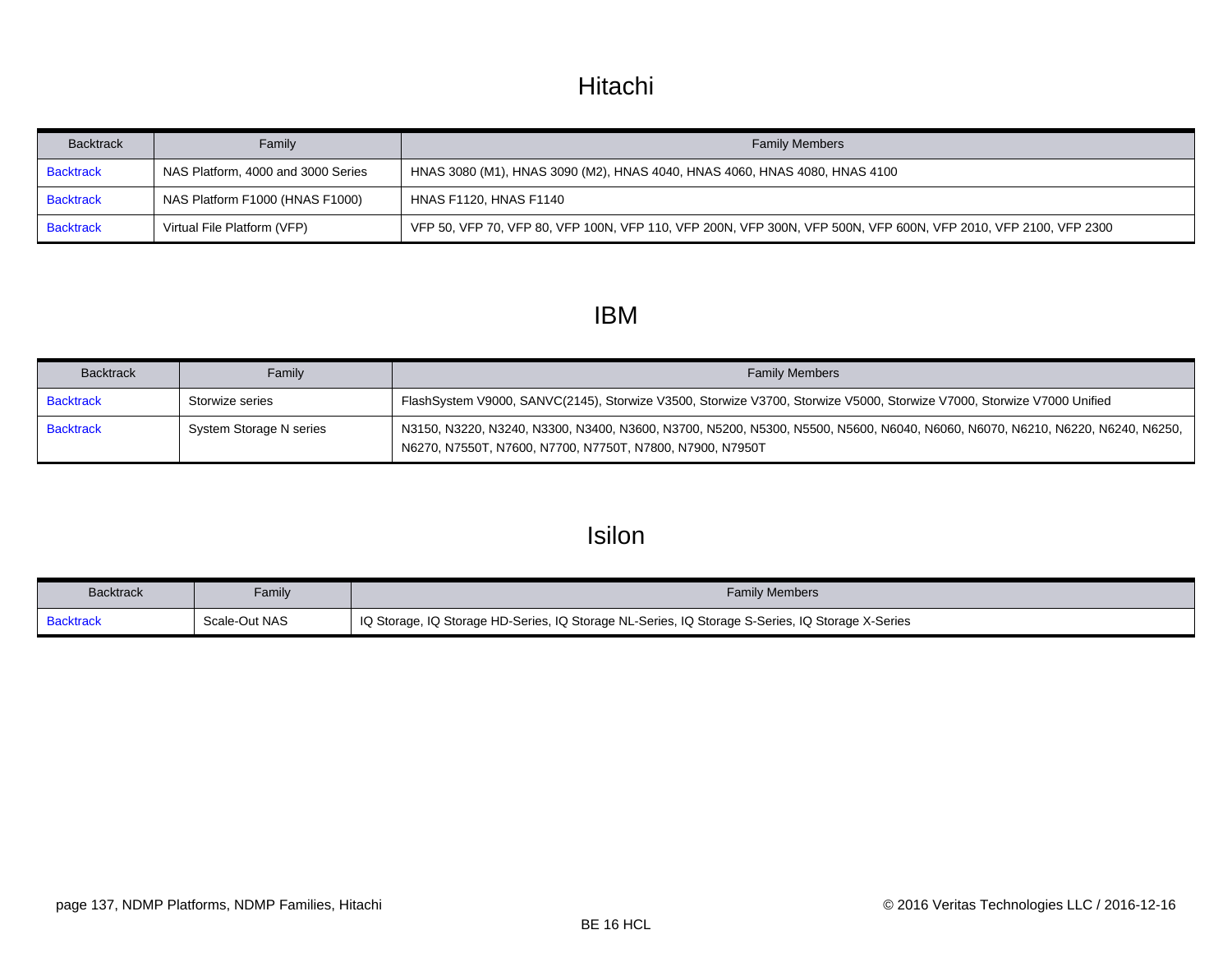### NetApp

<span id="page-137-0"></span>

| Backtrack        | Family            | <b>Family Members</b> |  |
|------------------|-------------------|-----------------------|--|
| <b>Backtrack</b> | <b>FAS Series</b> | 'FAS' Models.<br>ΑII  |  |

### **Oracle**

<span id="page-137-1"></span>

| <b>Backtrack</b> | Family                       | <b>Family Members</b>                                                                                                               |
|------------------|------------------------------|-------------------------------------------------------------------------------------------------------------------------------------|
| Backtrack        | ZFS Storage Appliance series | Oracle ZFS Storage 7110, Oracle ZFS Storage 7120, Oracle ZFS Storage 7210, Oracle ZFS Storage 7310, Oracle ZFS Storage 7320, Oracle |
|                  |                              | ZFS Storage 7410, Oracle ZFS Storage 7420, ZFS Storage ZS3-2, ZFS Storage ZS3-4, ZFS Storage ZS4-4                                  |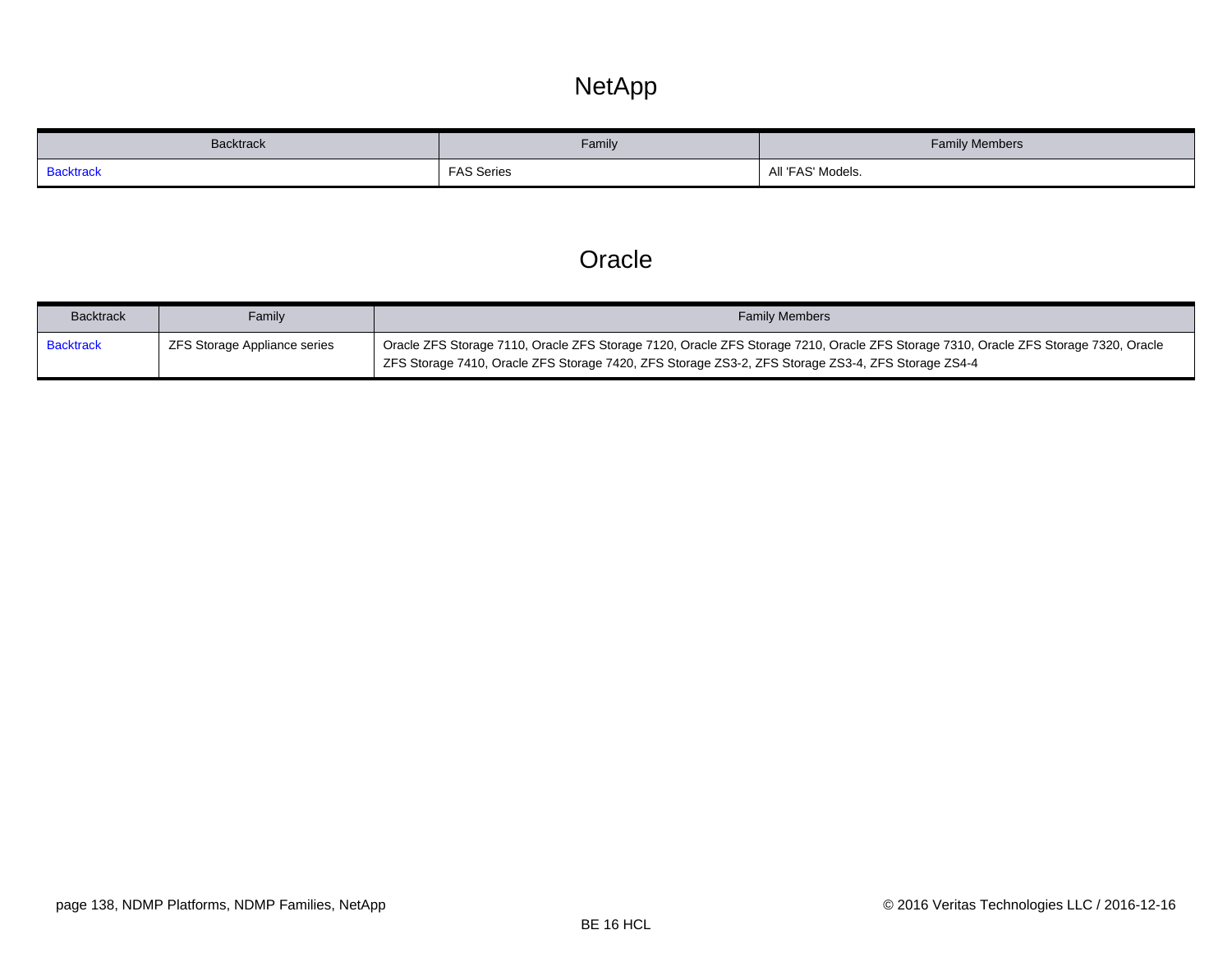# NAS Sources

NAS Source support information is listed below. This information is organized by vendor manufacturer/model(s), minimum software required, and any other important notes or information relevant to the hardware and its compatibility.

NAS devices listed in this sections have been tested with Backup Exec as a result of formal joint business agreements and OEM relationships.

Hardware is selected and prioritized for certification based on market research and input from the field, including customer feedback. If a customer would like to have their hardware considered for inclusion on this HCL, simply submit the request via an email <Backup Exec HCL@veritas.com> . Requests will be reviewed by the appropriate Veritas Product Management team members for possible certification, with final decisions based on the overall fit with the product, target market, and frequency of request.

#### Family | Family Members | Software **Tested** Tape Support Notes SnapServer DX | SnapServer DX1, SnapServer DX2, XSR 120, XSR 40, XSD 40 GOS 7.2.126 | SAS | Client Side Dedup is not supported. Snapshots are not supported on the file system. Overland Storage support link for agent installation instructions. [<http://support.overlandstorage.com/jive/servlet/KbServlet/download/10414-102-3212/10400441-001.pdf>](http://support.overlandstorage.com/jive/servlet/KbServlet/download/10414-102-3212/10400441-001.pdf)

#### Overland Storage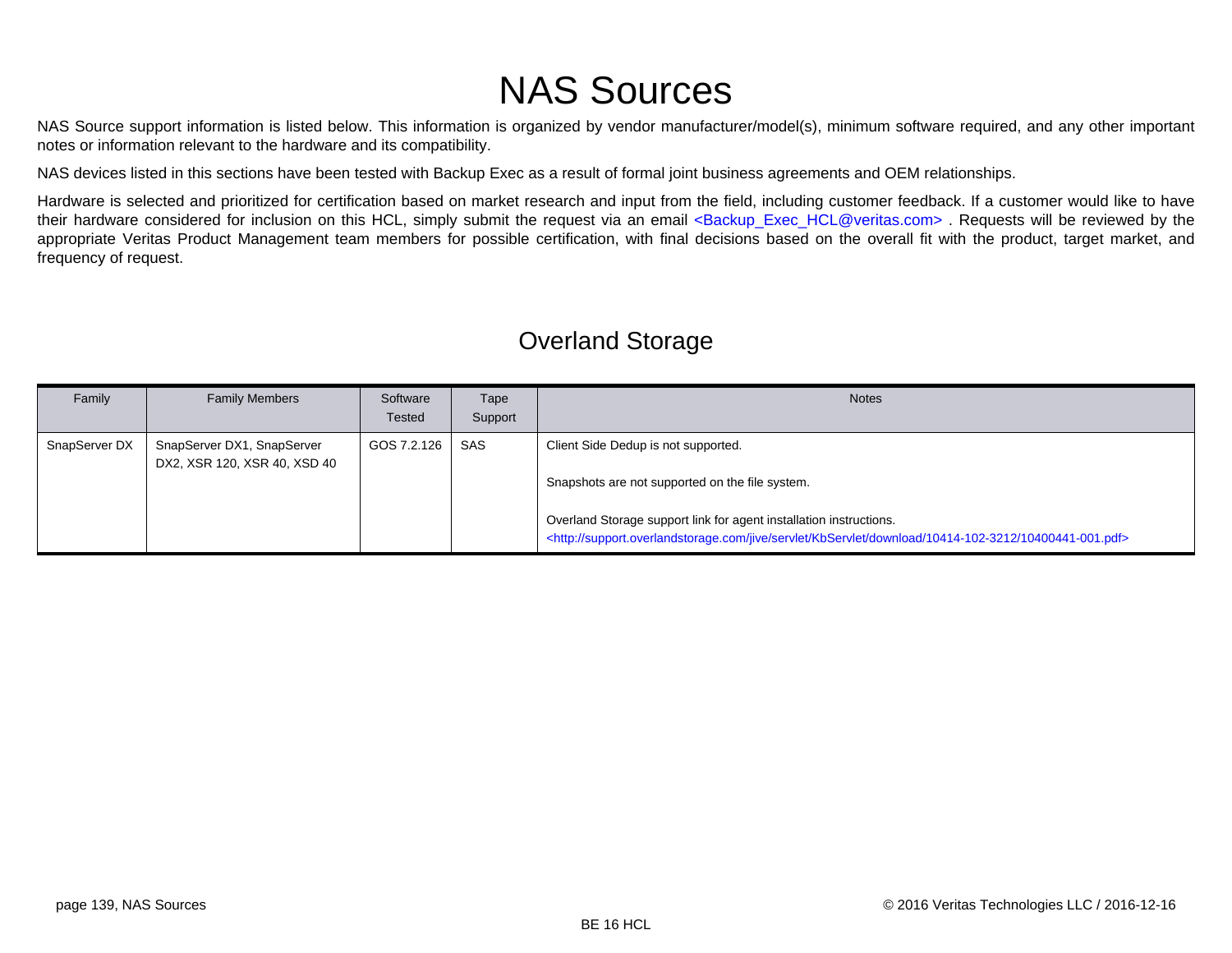# SAN Infrastructure components

The SAN infrastructure components section of the HCL is split into three sections - traditional fibre channel infrastructure components, FCoE infrastructure, and iSCSI "solutions". The fibre channel and FCoE sections list possible components to be used interchangeably, whereas the iSCSI section lists SAN components to be used as a solution; a complete set of hardware from hardware or software initiator, through interconnect (if any), to storage device.

Fibre channel SANs: To verify support for tape libraries, or virtual tape libraries (VTL), refer to the column labelled "ESO" in the respective "Tape Libraries with Drives" or "Virtual Tape Libraries with Drives" sections.

Libraries or drives with an interface column of "SCSI" require an interface card or bridge to establish a connection to an FC switch. Please see the content below for supported devices.

### Fibre Channel Infrastructure

This list of supported fibre-channel storage area network (SAN) components represents what has been tested in Veritas labs, or in Veritas-supervised partner labs. All the devices in your SAN must be on this supported device list. To ensure compatibility, Veritas, the device manufacturers, and the operating system vendor must support the combination of SAN devices.

To verify support for tape libraries, or virtual tape libraries (VTL), refer to the column labelled "ESO" in the respective "Tape Libraries with Drives" or "Virtual Tape Libraries with Drives" sections.

#### **HBAs**

Note: The OS and Version information indicate the tested platform. Unless specifically noted all other OS Versions are supported.

Veritas recommends (where possible), the following to avoid complications in the SAN environment:

1. Avoid mixing HBAs from different vendors.

2. All HBAs should use the same firmware, BIOS and driver revision.

3. Consult the hardware vendor's web site for up-to-date firmware and driver updates.

4. Where support is shown for Windows Server 2008, Windows Server 2012, or Windows Server 2016, please reference the Software Compatibility List ( [<http://www.veritas.com/docs/000115689>\)](http://www.veritas.com/docs/000115689) for supported operating system versions.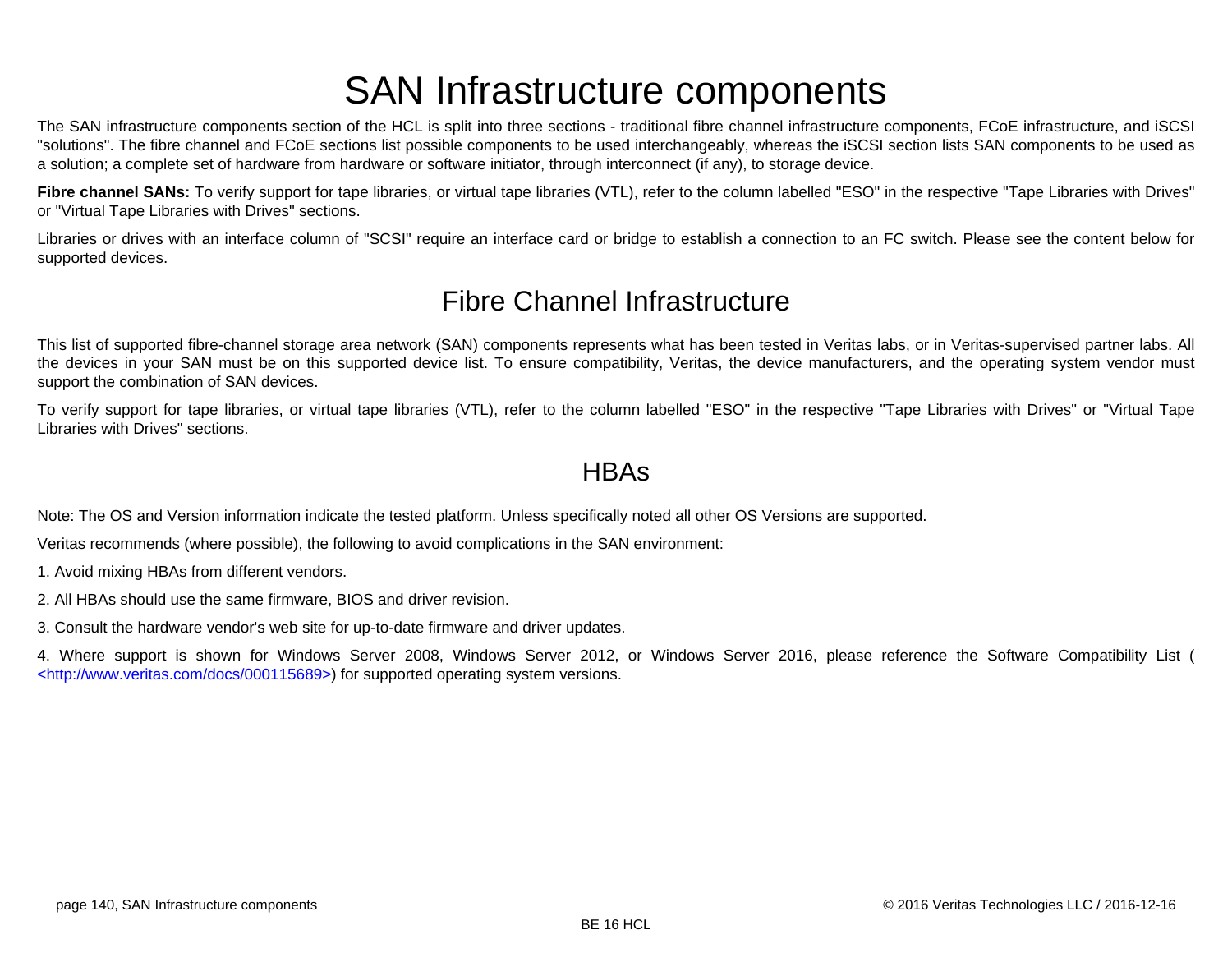#### Brocade

| Device    | Bus Type    | <b>Windows</b>                           |
|-----------|-------------|------------------------------------------|
| 425       | PCIe        | Windows Server 2008, Windows Server 2012 |
| 815       | <b>PCIe</b> | Windows Server 2008                      |
| 1860 (FC) | PCIe        | Windows Server 2008                      |

#### Emulex

<span id="page-140-3"></span><span id="page-140-2"></span><span id="page-140-1"></span><span id="page-140-0"></span>

| Device                                             | Bus Type | Windows                                     | (Asianux Consortium) Asianux | (Red Hat) Enterprise Linux                     | (SUSE) SUSE Linux Enterprise Server |
|----------------------------------------------------|----------|---------------------------------------------|------------------------------|------------------------------------------------|-------------------------------------|
| LP1100x / 1150 series (Helios<br>ASIC) (members)   | PCI-X    | Windows Server 2008                         | 2.0                          | $4.0$ (ES),<br>5.0 (Advanced),<br>$5.0$ (base) | 9,<br>10                            |
| LPe11xxx / 115x series (Zephyr<br>ASIC) (members)  | PCIe     | Windows Server 2008                         | 2.0                          | $4.0$ (ES),<br>5.0 (Advanced),<br>$5.0$ (base) | 9,<br>10,<br>11                     |
| LPe12xxx / 125x series (Saturn<br>ASIC) (members)  | PCIe     | Windows Server 2008,<br>Windows Server 2012 | 2.0                          | $4.0$ (ES),<br>5.0 (Advanced),<br>$5.0$ (base) | 9,<br>10                            |
| LPe16xxx / 15xxx series<br>(Lancer ASIC) (members) | PCIe     | Windows Server 2008,<br>Windows Server 2012 |                              |                                                |                                     |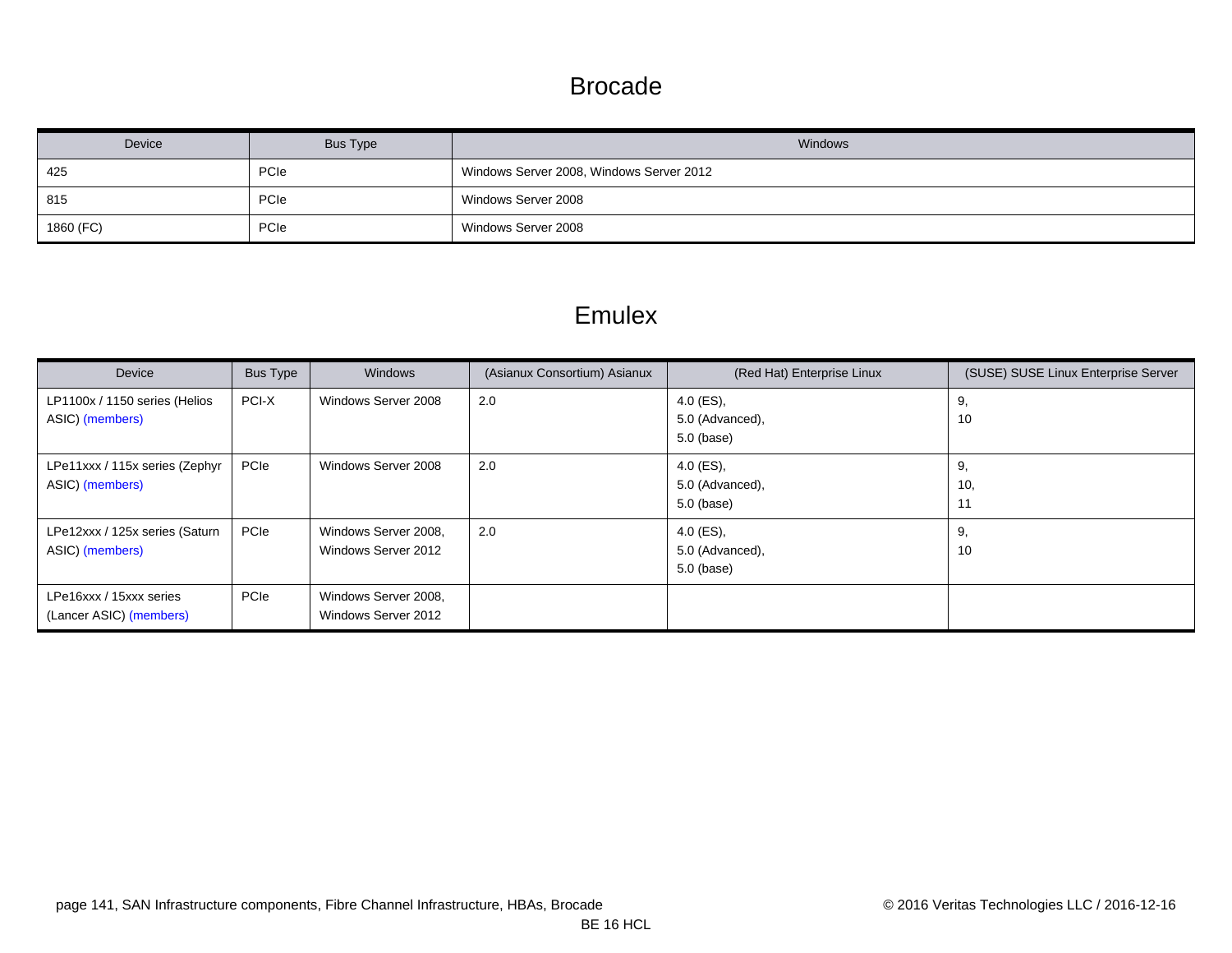### Hewlett Packard Enterprise

| Device        | <b>Bus Type</b> | Windows             | (Asianux Consortium) Asianux | (Red Hat) Enterprise Linux                     | (SUSE) SUSE Linux Enterprise Server |
|---------------|-----------------|---------------------|------------------------------|------------------------------------------------|-------------------------------------|
| 81B           | PCle            | Windows Server 2008 |                              |                                                |                                     |
| 81E           | PCle            | Windows Server 2008 | 2.0                          | 4.0 (ES),<br>5.0 (Advanced),<br>5.0 (base)     | 9,<br>10                            |
| 81Q           | PCle            | Windows Server 2008 |                              |                                                |                                     |
| 82B           | PCle            | Windows Server 2008 |                              |                                                |                                     |
| 82E           | PCIe            | Windows Server 2008 |                              |                                                |                                     |
| 82Q           | PCle            | Windows Server 2008 |                              |                                                |                                     |
| A7388A        | PCI-X           | Windows Server 2008 | 2.0                          | $4.0$ (ES),<br>5.0 (Advanced),<br>5.0 (base)   | 9,<br>$10$                          |
| AJ764A        | PCle            | Windows Server 2008 |                              | 4.0 (ES),<br>5.0 (Advanced),<br>5.0 (base)     | 9,<br>$10$                          |
| FC1142SR      | PCle            | Windows Server 2008 |                              | 4.0 (ES),<br>5.0 (Advanced),<br>5.0 (base)     | 9,<br>$10$                          |
| FC1143        | PCI-X           | Windows Server 2008 |                              | $4.0$ (ES),<br>5.0 (Advanced),<br>$5.0$ (base) | 9,<br>10                            |
| FC2142SR      | PCle            | Windows Server 2008 | 2.0                          | 4.0 (ES),<br>5.0 (Advanced),<br>5.0 (base)     | 9,<br>10                            |
| FC2143        | PCle            | Windows Server 2008 | $2.0\,$                      | 4.0 (ES),<br>5.0 (Advanced),<br>5.0 (base)     | 9,<br>$10$                          |
| QMH2462-HP-BK | PCle            | Windows Server 2008 |                              |                                                |                                     |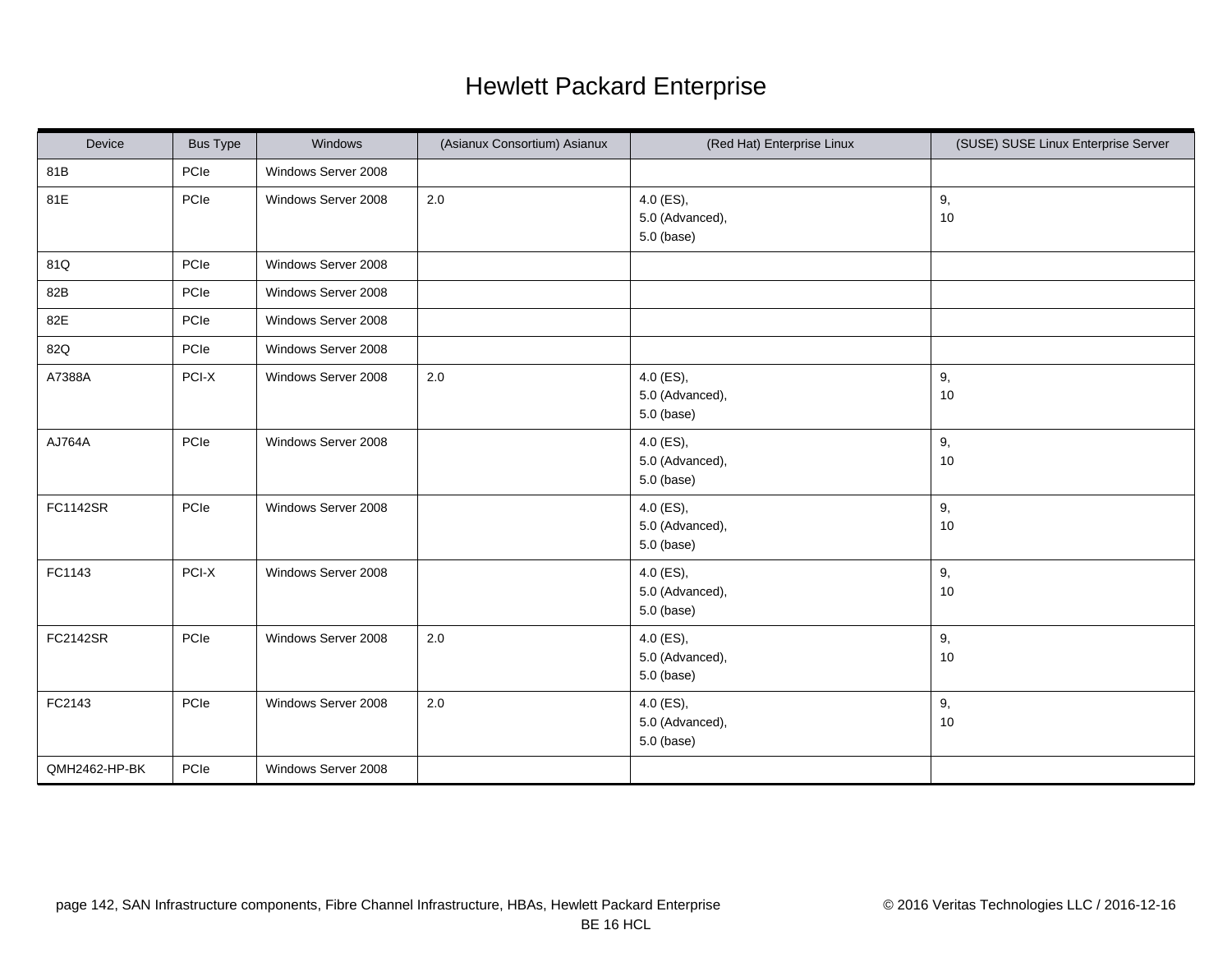### Hitachi

<span id="page-142-0"></span>

| Device                    | <b>Bus Type</b>      | Windows             |
|---------------------------|----------------------|---------------------|
| HFCE080x series (members) | PCIe.<br>, mezzanine | Windows Server 2008 |

### LSI Logic

| Device       | <b>Bus Type</b> | Windows                  |
|--------------|-----------------|--------------------------|
| LSI7202XP-LC | PCI-X           | Server 2008 د<br>Windows |

### QLogic

| Device                         | <b>Bus Type</b> | <b>Windows</b>                           | (Red Hat) Enterprise Linux                 | (SUSE) SUSE Linux Enterprise Server |
|--------------------------------|-----------------|------------------------------------------|--------------------------------------------|-------------------------------------|
| QLE236x series (members)       | PCIe            | Windows Server 2008, Windows Server 2012 | 4.0 (ES),<br>5.0 (Advanced),<br>5.0 (base) | 9,<br>10                            |
| QLE2400 series (members)       | PCIe            | Windows Server 2008, Windows Server 2012 | 4.0 (ES),<br>5.0 (Advanced),<br>5.0 (base) | 9,<br>10                            |
| QLE2500 series (members)       | PCIe            | Windows Server 2008, Windows Server 2012 | 4.0 (ES),<br>5.0 (Advanced),<br>5.0 (base) | 9,<br>10                            |
| QLE2600 series (members)       | PCIe            | Windows Server 2008, Windows Server 2012 |                                            |                                     |
| QLE8300 series (FC) (members)  | PCIe            | Windows Server 2012                      |                                            |                                     |
| QLE10000 series (members)      | <b>PCIe</b>     | Windows Server 2008                      |                                            |                                     |
| SANblade 23xx series (members) | PCI, PCI-X      | Windows Server 2008                      | 4.0 (ES),<br>5.0 (Advanced),<br>5.0 (base) | 9,<br>10                            |
| SANblade 24xx series (members) | PCI-X           | Windows Server 2008, Windows Server 2012 | 5.0 (base)                                 |                                     |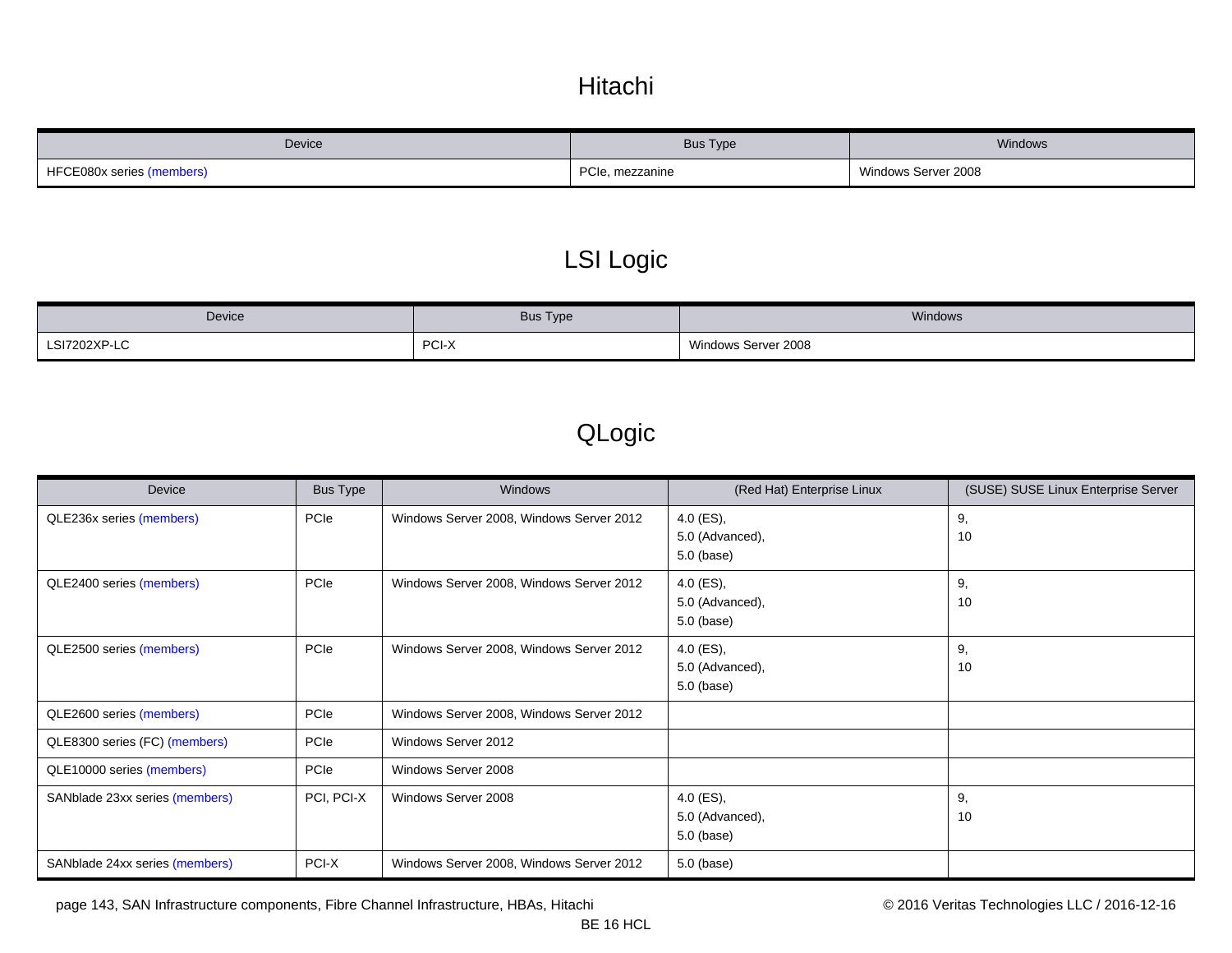#### Sun

| Device          | Bus Type | Windows             |
|-----------------|----------|---------------------|
| SG-XPCIE2FC-QF4 | PCIe     | Windows Server 2008 |

#### HBA Families

#### **Emulex**

<span id="page-143-3"></span><span id="page-143-2"></span><span id="page-143-1"></span><span id="page-143-0"></span>

| <b>Backtrack</b> | Family                                | <b>Family Members</b>                                                                                                                        |
|------------------|---------------------------------------|----------------------------------------------------------------------------------------------------------------------------------------------|
| <b>Backtrack</b> | LP1100x / 1150 series (Helios ASIC)   | LP1150, LP11000, LP11000-M4, LP11002, LP11002-M4, LP12002-S                                                                                  |
| <b>Backtrack</b> | LPe11xxx / 115x series (Zephyr ASIC)  | LPe111, LPe1105-M, LPe1150, LPe11000, LPe11002, LPe11002-E, LPe11002-S, LPe11004, LPem11002-S                                                |
| <b>Backtrack</b> | LPe12xxx / 125x series (Saturn ASIC)  | LPe1205-HP, LPe1250, LPe12000, LPe12000-E, LPe12002, LPe12002-E, LPe12002-M8, LPe12002-X8, LPe12004                                          |
| <b>Backtrack</b> | LPe16xxx / 15xxx series (Lancer ASIC) | LPe15004, LPe16000-M6, LPe16000B, LPe16000B-M6, LPe16000B-M8, LPe16002-M6, LPe16002B,<br>LPe16002B-M6, LPe16002B-M8, LPe16004, LPe16202 (FC) |

### Hitachi

<span id="page-143-4"></span>

| <b>Backtrack</b> | Family          | <b>Family Members</b>                                      |
|------------------|-----------------|------------------------------------------------------------|
| 3acktrack        | HFCE080x series | HFCE0802, HFCE0802-M,<br>l, HFCE0804-M<br><b>HFCE0801.</b> |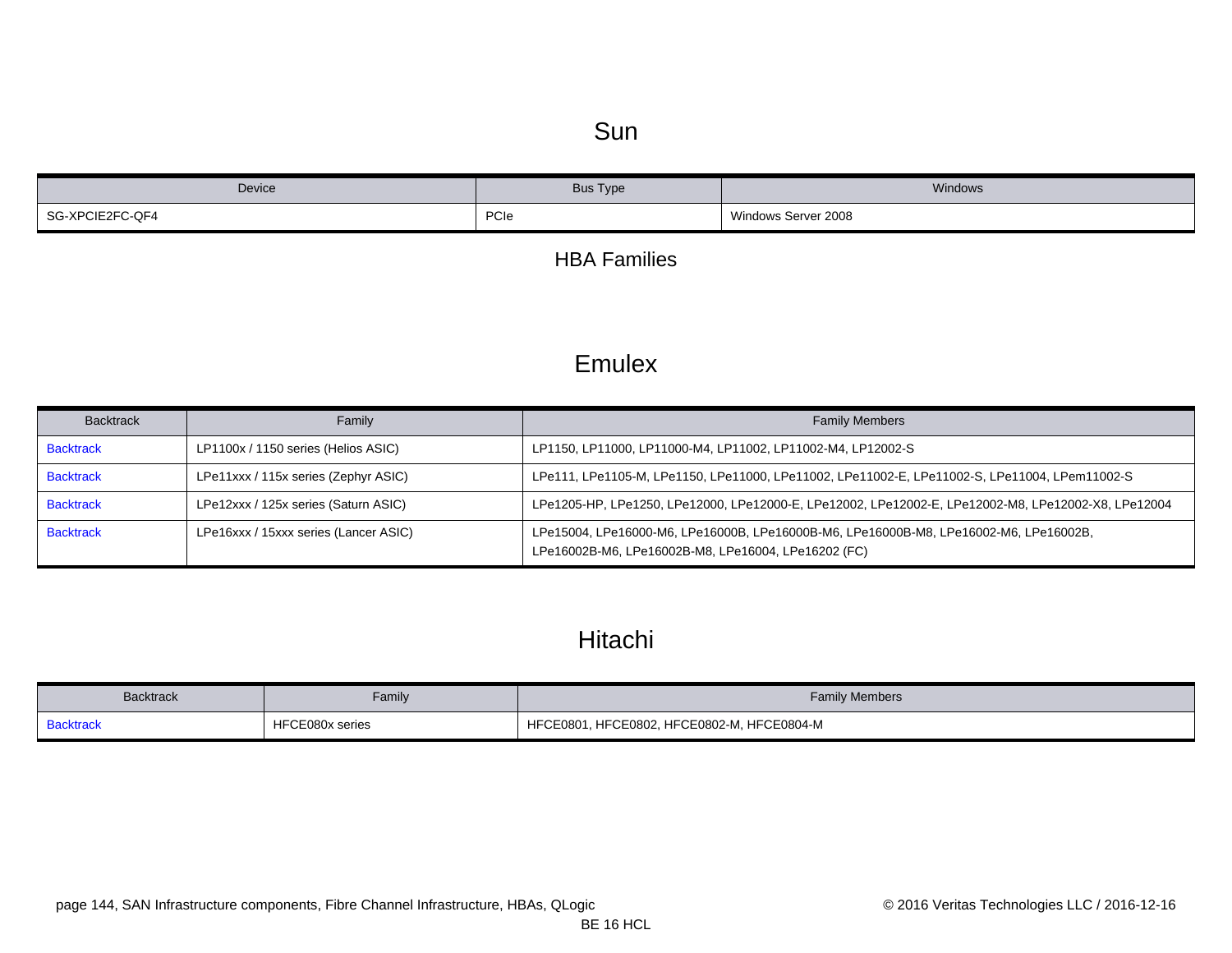# QLogic

| <b>Backtrack</b> | Family               | <b>Family Members</b>                                                                                       |
|------------------|----------------------|-------------------------------------------------------------------------------------------------------------|
| <b>Backtrack</b> | QLE236x series       | QLE2360, QLE2362                                                                                            |
| <b>Backtrack</b> | QLE2400 series       | QLE2440, QLE2460, QLE2462, QLE2464, QME2462, QMI2572                                                        |
| <b>Backtrack</b> | QLE2500 series       | QLE2560, QLE2562, QLE2562-S, QLE2564, QME2572, QMH2562, QMH2572, QMI2582, QMI3572                           |
| <b>Backtrack</b> | QLE2600 series       | QLE2662, QLE2670, QLE2672                                                                                   |
| <b>Backtrack</b> | QLE8300 series (FC)  | QLE8360 (FC), QLE8362 (FC)                                                                                  |
| <b>Backtrack</b> | QLE10000 series      | QLE10502, QLE10522, QLE10542                                                                                |
| <b>Backtrack</b> | SANblade 23xx series | QCP2332, QCP2340, QLA2300, QLA2302, QLA2310, QLA2332, QLA2340, QLA2340C, QLA2342, QLA2344, QSB2340, QSB2342 |
| <b>Backtrack</b> | SANblade 24xx series | QLA2440, QLA2460, QLA2462                                                                                   |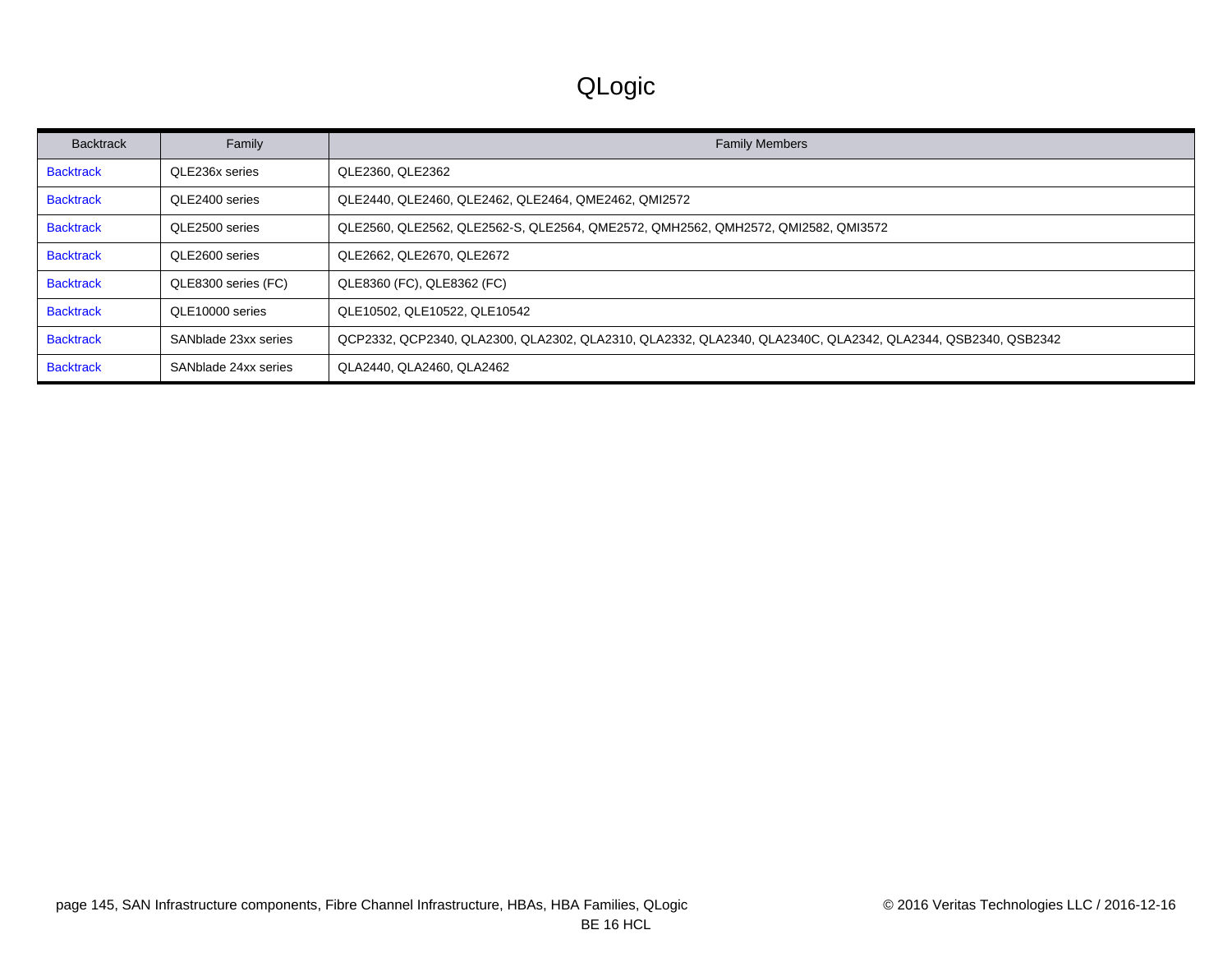### Bridges and Routers

Consult the hardware vendor's web site for up-to-date firmware updates.

### ADIC

|                     | Device |
|---------------------|--------|
| SNC 4000 (embedded) |        |

# ATTO

#### Device FibreBridge 3300

### Dell

Device

PV-132T (FCR embedded)

### Hewlett Packard Enterprise

|                                   | Device |
|-----------------------------------|--------|
| e1200-320 4Gb                     |        |
| e2400-160 FC Interface Controller |        |
| e2400-FC 2Gb Interface Controller |        |
| e2400-FC 4Gb Interface Controller |        |

#### **Qualstar**

| Device                  |
|-------------------------|
| FS1310B embedded router |
| VFS113 embedded router  |
| VFS212 embedded router  |

# **Crossroads**

Device 6000 [\[1\]](#page-145-0)

6240 Storage Router [\[1\]](#page-145-0)

<span id="page-145-0"></span>1. If hardware encryption is used, then a minimum firmware of 5.8.24 is required.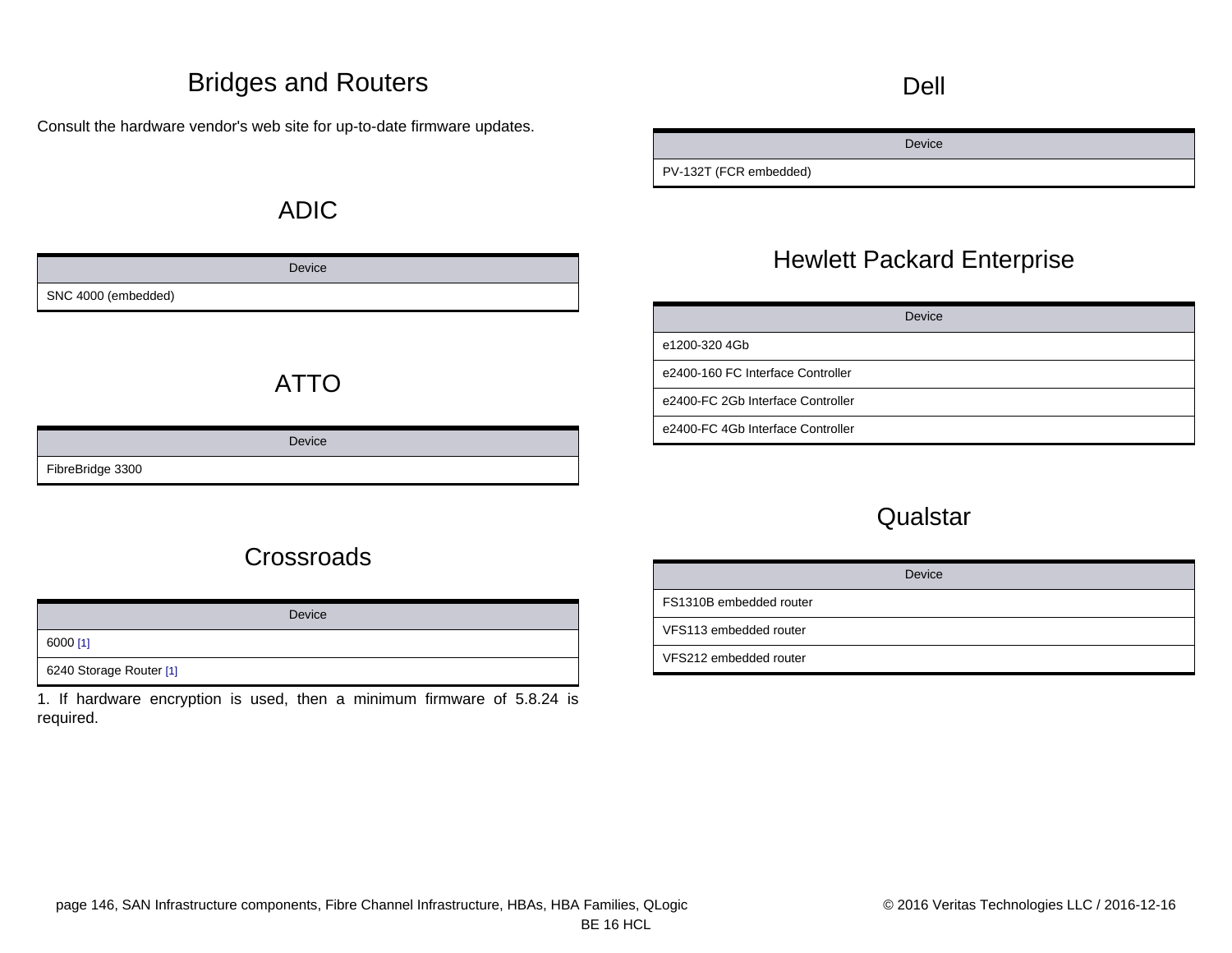### Quantum

### Device FC1202 FC470

# Spectra Logic

Device F-QIP

# **StorageTek**

Direct FC Attach (L180/L700)

L1400 Interface Control Module

# **Switches**

1. Avoid mixing switches/hubs from different vendors, unless specifically supported by the switch/hub vendors.

2. Consult the hardware vendor's web site for up-to-date firmware updates.

#### Brocade

| Device         |
|----------------|
| 300            |
| 5100           |
| 6510           |
| SilkWorm 12000 |
| SilkWorm 200E  |
| SilkWorm 2010  |
| SilkWorm 2050  |
| SilkWorm 220E  |
| SilkWorm 240E  |
| SilkWorm 300   |
| SilkWorm 3200  |
| SilkWorm 3250  |
| SilkWorm 3800  |
| SilkWorm 3850  |
| SilkWorm 3900  |
| SilkWorm 4100  |
| SilkWorm 5100  |
| SilkWorm 6505  |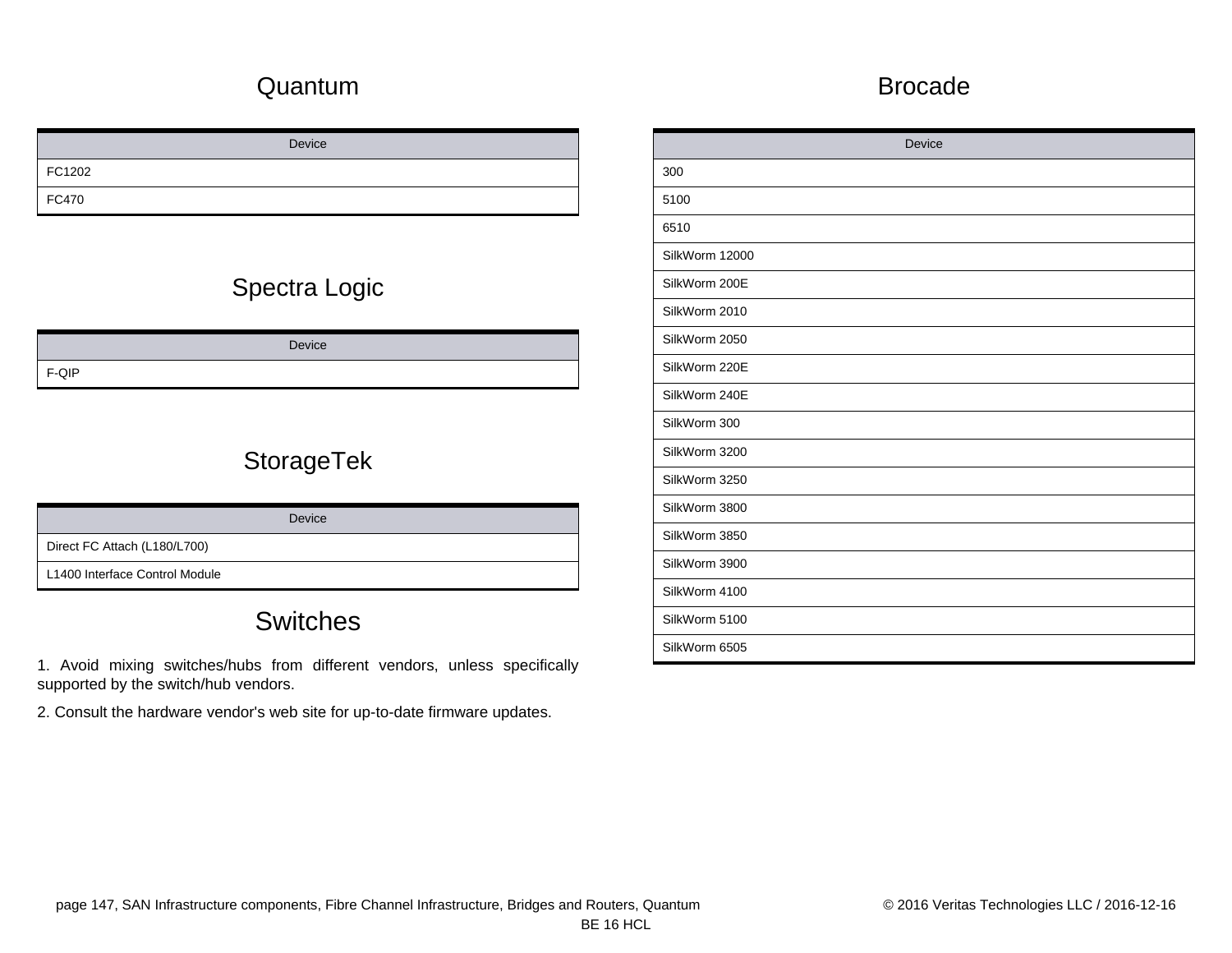### Cisco Systems

Device

MDS9216

### Hewlett Packard Enterprise

| Device                                                    |
|-----------------------------------------------------------|
| 4Gb Virtual Connect Fibre Channel Module for c- Class Bla |
| SAN Switch 4/16                                           |
| SAN Switch 4/32                                           |
| SAN Switch 4/64                                           |
| SAN Switch 4/8                                            |
| SAN Switch 8/24                                           |
| SAN Switch 8/40                                           |
| SAN Switch 8/8                                            |

### **McDATA**

Device ED-5000 ES-3016 Sphereon 4500

# QLogic

| Device       |
|--------------|
| SANbox 3602  |
| SANbox 3810  |
| SANbox 5600  |
| SANbox 5602  |
| SANbox 5800  |
| SANbox 5802  |
| SANbox 9000  |
| SANbox 9008V |

### IBM

|          | Device |
|----------|--------|
| 2109 F32 |        |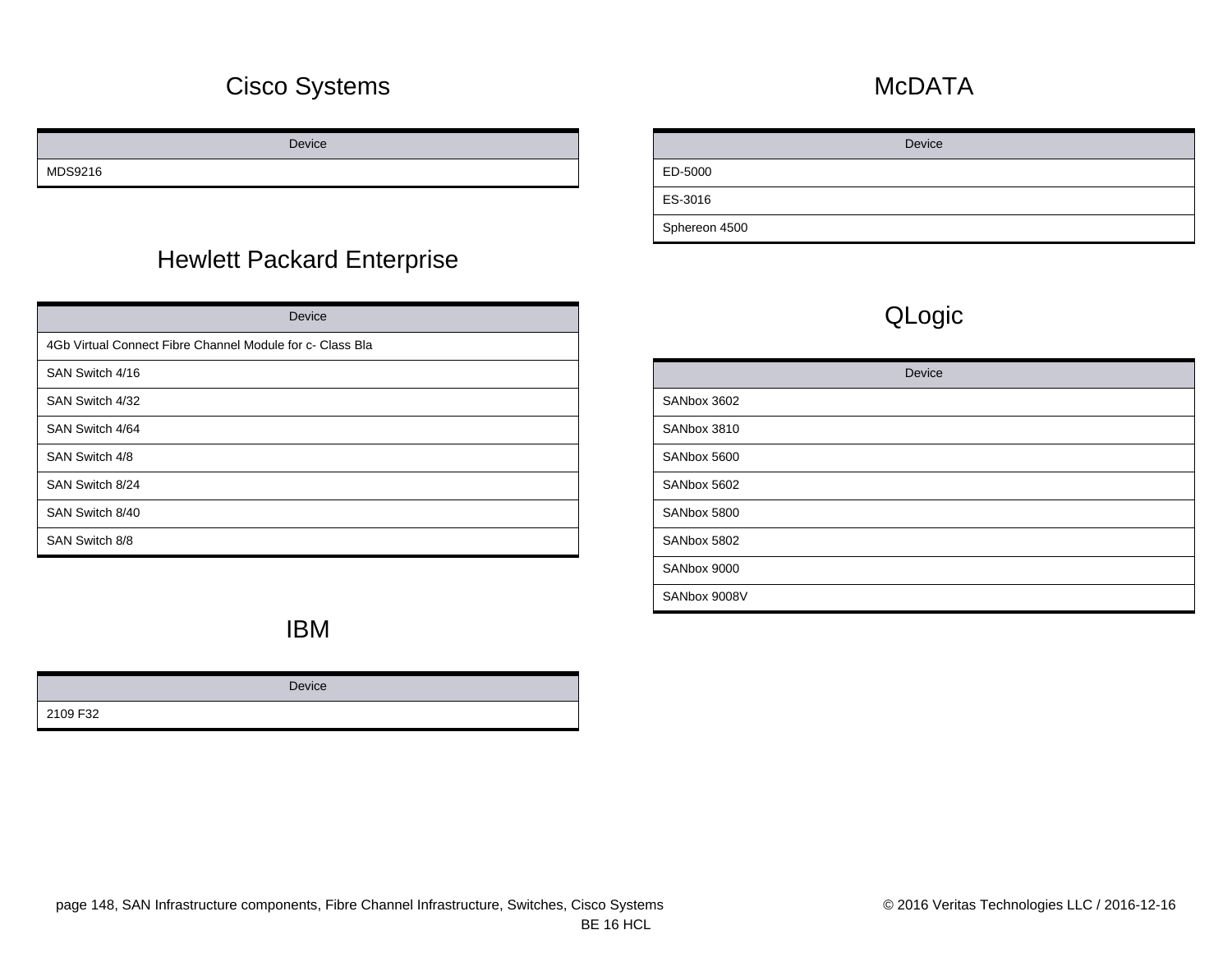# FCoE Infrastructure

This list of supported Fibre Channel over Ethernet (FCoE) storage area network (SAN) components represents what has been tested in Veritas labs, or in Veritas-supervised partner labs. All the devices in your SAN must be on this supported device list. To ensure compatibility, Veritas, the device manufacturers, and the operating system vendor must support the combination of SAN devices.

To verify support for tape libraries, or virtual tape libraries (VTL), refer to the column labelled "ESO" in the respective "Tape Libraries with Drives" or "Virtual Tape Libraries with Drives" sections.

### CNAs

#### **Please Note:**

1. All like CNAs within a SAN should use the same firmware, BIOS and driver revision as recommended by CNA vendors.

2. Consult the hardware vendor's web site for current firmware and driver updates (where applicable).

3. Running a server's Ethernet and Fibre Channel over Ethernet (FCoE) traffic on the same CNA port is not supported.

4. Where support is shown for Windows Server 2008, Windows Server 2012,or Windows Server 2016 please reference the Software Compatibility List ( [<http://www.veritas.com/docs/000115689>\)](http://www.veritas.com/docs/000115689) for supported operating system versions.

### **Brocade**

| Device      | <b>Bus Type</b> | Windows             |
|-------------|-----------------|---------------------|
| 1860 (FCoE) | PCIe            | Windows Server 2008 |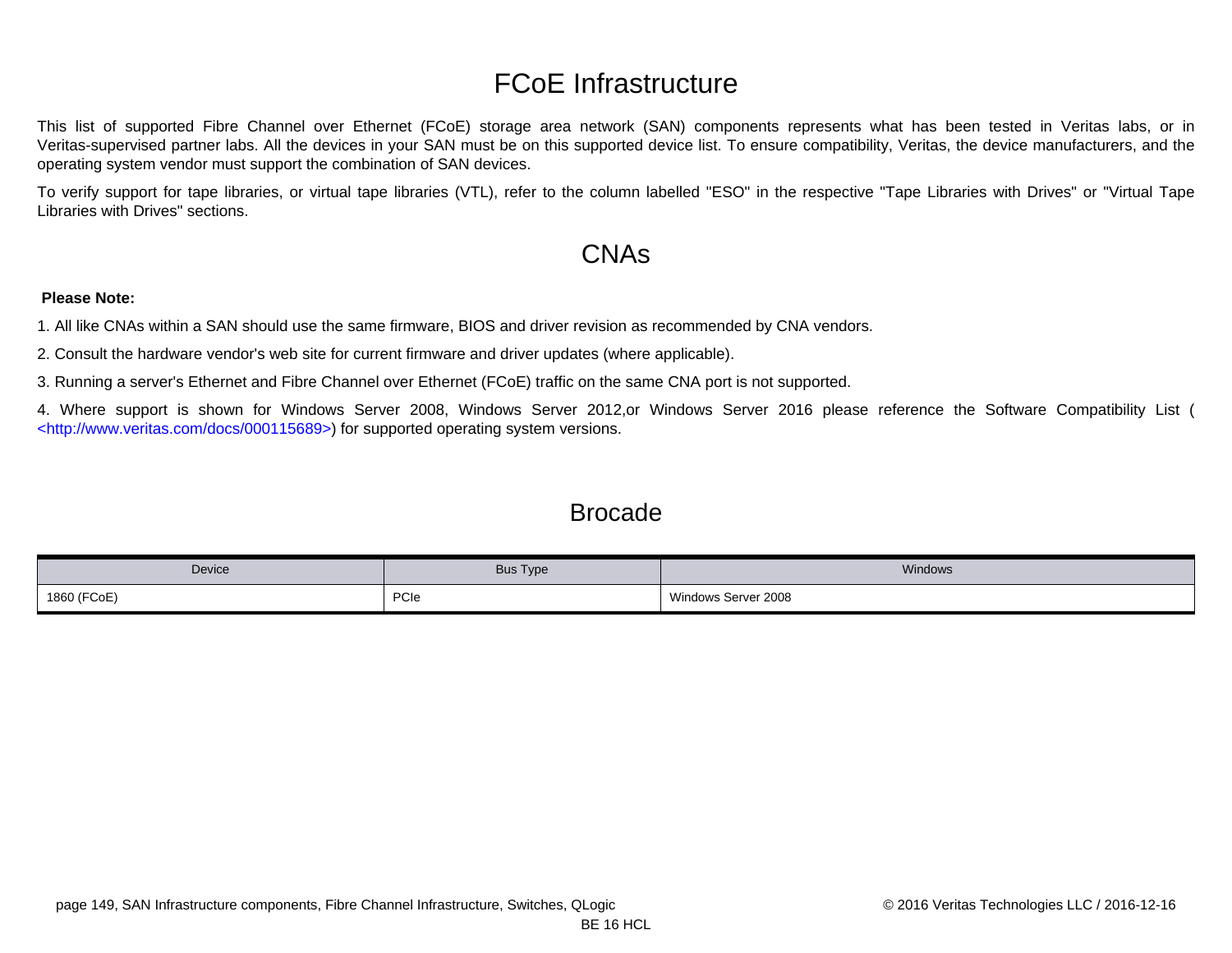#### Emulex

| Device                                                   | Bus Type | Windows                                  |
|----------------------------------------------------------|----------|------------------------------------------|
| OneConnect OCe11000 series (FCoE BE3 ASIC) (members)     | PCIe     | Windows Server 2008, Windows Server 2012 |
| OneConnect OCe14000 series (FCoE Skyhawk ASIC) (members) | PCIe     | Windows Server 2008, Windows Server 2012 |
| OneConnect OCe14401 Series (FCoE Skyhawk ASIC) (members) | PCIe     | Windows Server 2012                      |

# <span id="page-149-2"></span><span id="page-149-1"></span><span id="page-149-0"></span>Hewlett Packard Enterprise

| Device         | Bus Type | <b>Windows</b>      | (Red Hat) Enterprise Linux |
|----------------|----------|---------------------|----------------------------|
| CN1000Q        | PCIe     | Windows Server 2008 | 5.0 (base)                 |
| <b>CN1100E</b> | PCIe     | Windows Server 2008 | 5.0 (base)                 |
| <b>NC553i</b>  | PCIe     | Windows Server 2008 | $5.0$ (base)               |

# QLogic

<span id="page-149-5"></span><span id="page-149-4"></span><span id="page-149-3"></span>

| Device                          | Bus Type    | Windows                                  |
|---------------------------------|-------------|------------------------------------------|
| QLE8200 series (FCoE) (members) | PCIe        | Windows Server 2008                      |
| QLE8300 series (FCoE) (members) | PCIe        | Windows Server 2008, Windows Server 2012 |
| QLE8400 series (FCoE) (members) | <b>PCIe</b> | Windows Server 2008, Windows Server 2012 |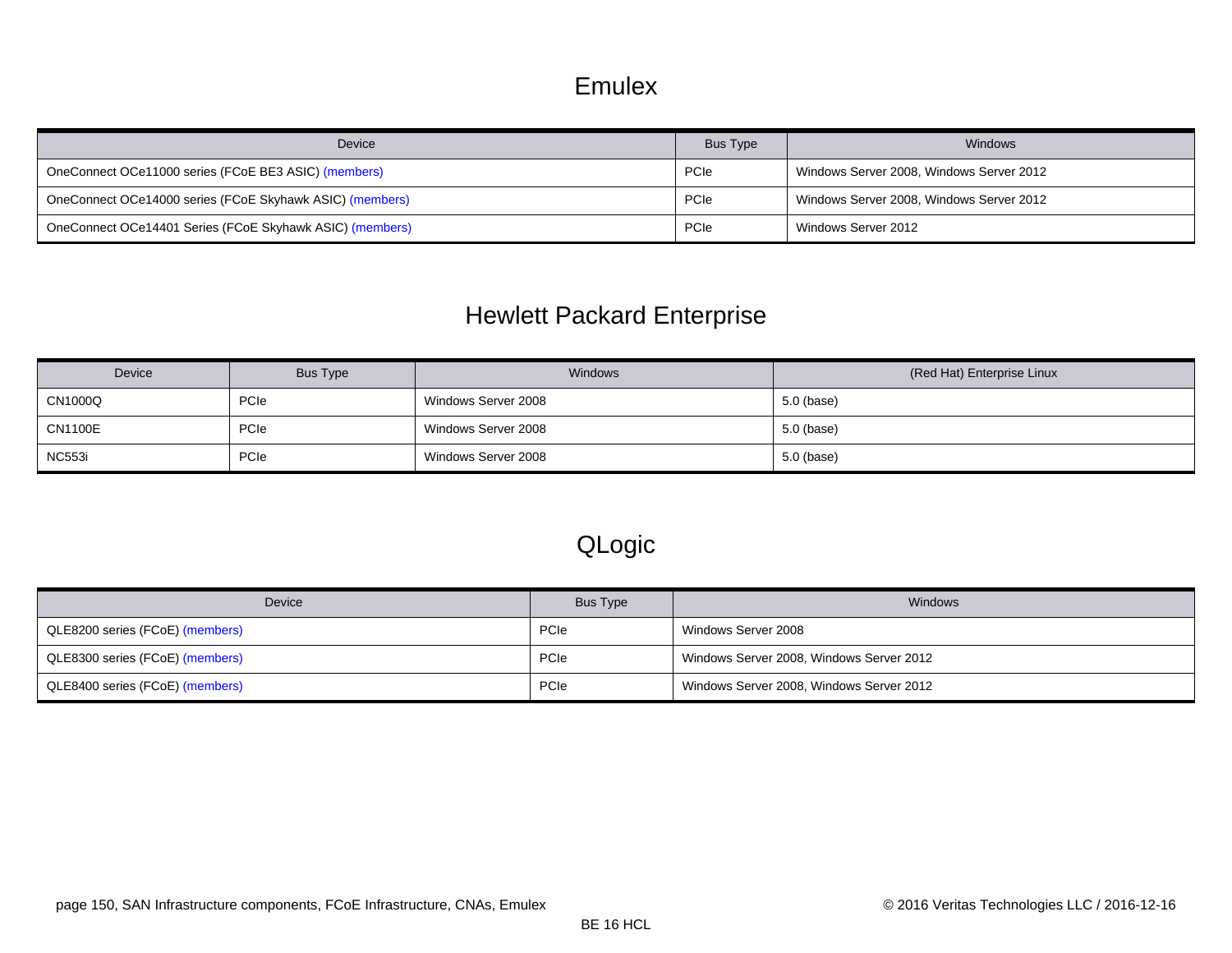#### CNA Families

### Emulex

<span id="page-150-2"></span><span id="page-150-1"></span><span id="page-150-0"></span>

| <b>Backtrack</b> | Family                                         | <b>Family Members</b>                |
|------------------|------------------------------------------------|--------------------------------------|
| <b>Backtrack</b> | OneConnect OCe11000 series (FCoE BE3 ASIC)     | OCe11102 (FCoE)                      |
| <b>Backtrack</b> | OneConnect OCe14000 series (FCoE Skyhawk ASIC) | OCe14102 (FCoE), OCm14102-OCP (FCoE) |
| <b>Backtrack</b> | OneConnect OCe14401 Series (FCoE Skyhawk ASIC) | OCe14401 (FCoE), OCe14401B (FCoE)    |

# QLogic

<span id="page-150-5"></span><span id="page-150-4"></span><span id="page-150-3"></span>

| <b>Backtrack</b> | Family                | <b>Family Members</b>          |
|------------------|-----------------------|--------------------------------|
| <b>Backtrack</b> | QLE8200 series (FCoE) | QLE8240 (FCoE), QLE8242 (FCoE) |
| <b>Backtrack</b> | QLE8300 series (FCoE) | QLE8360 (FCoE), QLE8362 (FCoE) |
| <b>Backtrack</b> | QLE8400 series (FCoE) | QLE8440 (FCoE), QLE8442 (FCoE) |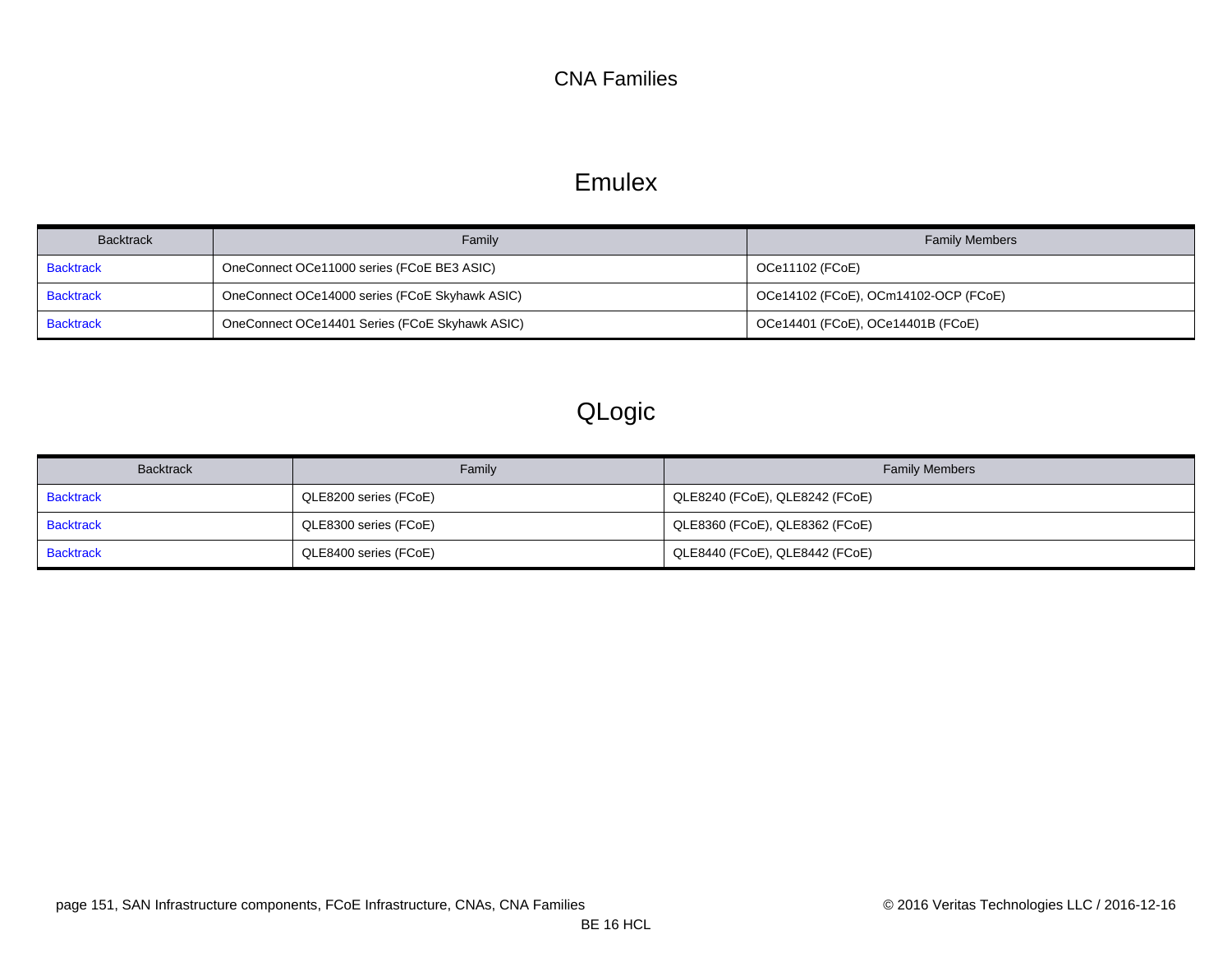### Bridges and Routers

### Cisco Systems

Device N5K-1008

**Switches** 

### Cisco Systems

Device Nexus 5010

### Hewlett Packard Enterprise

Device

2408 FCoE CN Switch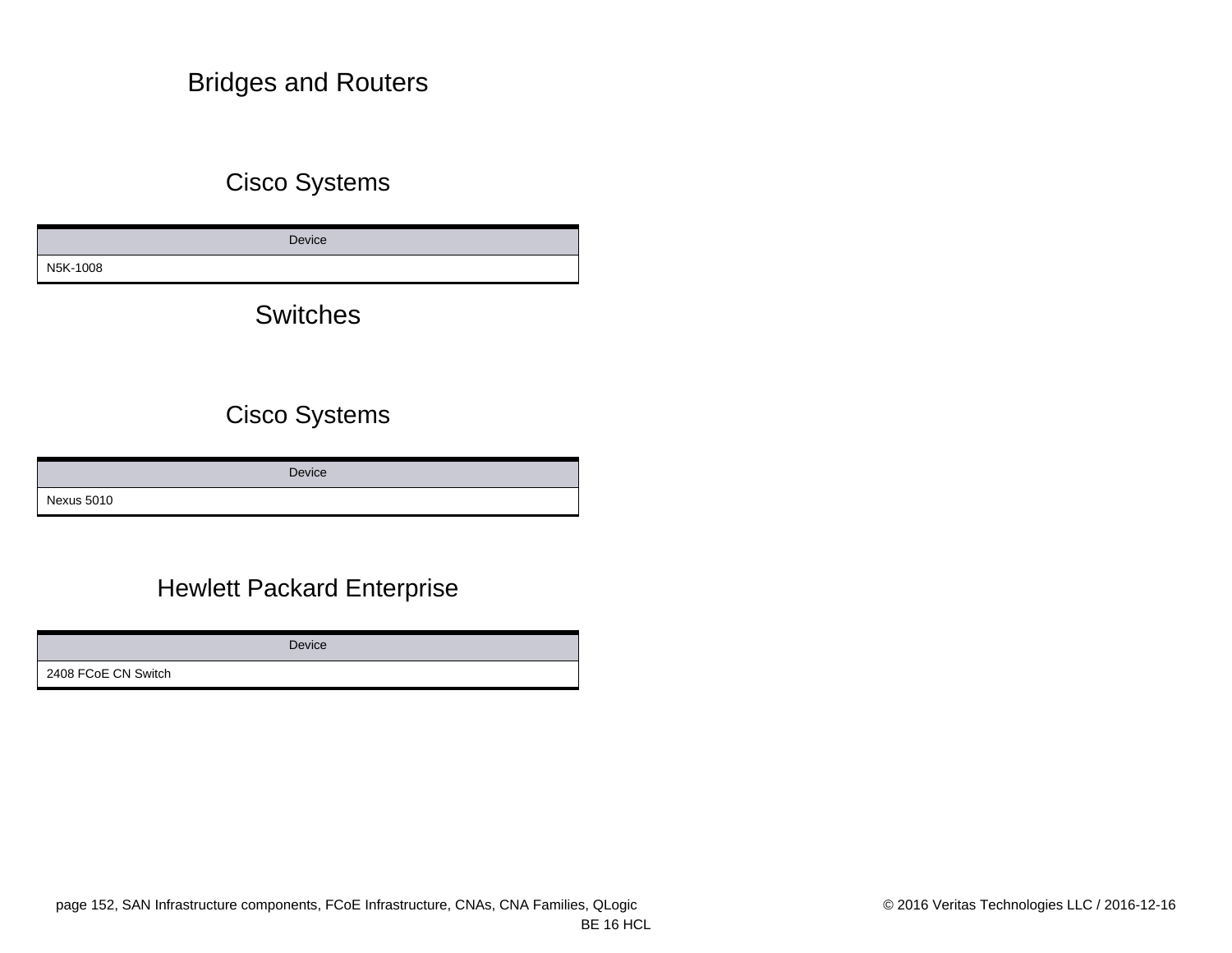# iSCSI Solutions

This list of tested iSCSI components represents what has been tested in Veritas labs, or in Veritas-supervised partner labs. The listed components in each row should be used together to ensure compatibility. This section is a mix of physical and virtual TAPE libraries. iSCSI disk solutions are listed in the appropriate Disk sections of this HCL.

#### **Please Note:**

1. Each column within the configuration tables represents the key components that were tested in an iSCSI SAN with the Backup Exec Enterprise Server Option (ESO).

2. To ensure compatibility, Veritas, the device manufacturers, and the operating system vendor must support the combination of iSCSI devices.

3. Configurations that use the Microsoft iSCSI initiator aren't supported with the Simplified Disaster Recovery (SDR) option.

4. The firmware and driver versions listed are minimum recommended levels. For device support and firmware/driver updates, please contact your hardware vendor.

5. Where possible, avoid mixing of vendor HBAs. All like HBAs within your SAN should use the same firmware, BIOS and driver revision.

6. In some cases, tape libraries with mixed media drive types were tested. Either drive type may be used.

7. The "ULTRIUM-TD" and the "ULT3580-TD" inquiry strings are interchangeable (both are supported), unless otherwise indicated. The "ULTRIUM-HH" and the "ULT3580-HH" inquiry strings are interchangeable (both are supported), unless otherwise indicated.

#### Amazon

| Library $\sim$ Firmware $\sim$ Inquiry                                    | Drive $\sim$ Firmware $\sim$ Inquiry                        | $HBA \sim$ Driver ~ Firmware                                             | Interconnect $\sim$ Firmware  |
|---------------------------------------------------------------------------|-------------------------------------------------------------|--------------------------------------------------------------------------|-------------------------------|
| Amazon AWS Storage Gateway VTL ~<br>16-Dec-2014 ~ AWS^^^^^Gateway-VTL [1] | IBM TotalStorage 3580 Ultrium 5 ~ N/A ~ IBM^^^^^ULT3580-TD5 | Microsoft iSCSI Software Initiator ~<br>msiscsi.sys 6.1.7601.18386 - N/A | Amazon AWS iSCSI device ~ N/A |
| Amazon AWS Storage Gateway VTL ~<br>16-Dec-2014 ~ AWS^^^^^Gateway-VTL [1] | IBM TotalStorage 3580 Ultrium 5 ~ N/A ~ IBM^^^^^ULT3580-TD5 | Microsoft iSCSI Software Initiator ~<br>msiscsi.sys 6.2.9200.16813 - N/A | Amazon AWS iSCSI device ~ N/A |
| Amazon AWS Storage Gateway VTL ~<br>16-Dec-2014 ~ AWS^^^^^Gateway-VTL [1] | IBM TotalStorage 3580 Ultrium 5 ~ N/A ~ IBM^^^^^ULT3580-TD5 | Microsoft iSCSI Software Initiator ~<br>msiscsi.sys 6.3.9600.16384 - N/A | Amazon AWS iSCSI device ~ N/A |

<span id="page-152-0"></span>1. This device includes Cloud features. Please see the [Amazon Cloud Storage s](#page-13-0)ection for specifics.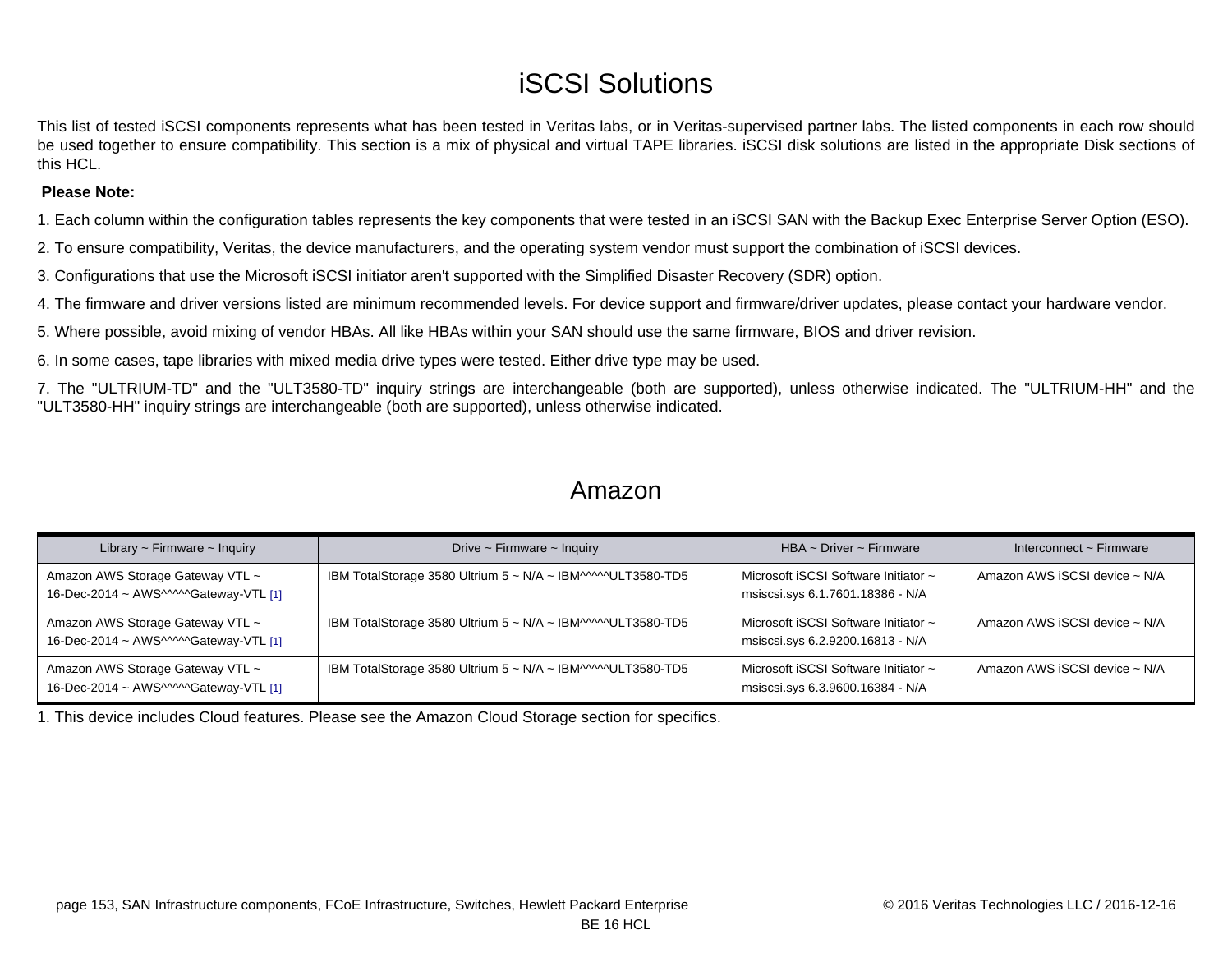### BDT

| Library $\sim$ Firmware $\sim$ Inquiry   | Drive $\sim$ Firmware $\sim$ Inquiry                                           | $HBA \sim$ Driver ~ Firmware                                             | Interconnect ~ Firmware       |
|------------------------------------------|--------------------------------------------------------------------------------|--------------------------------------------------------------------------|-------------------------------|
| BDT RDStor ~ R1.03 ~ BDT^^^^RDStor T [1] | Hewlett Packard Enterprise Ultrium 1840 LTO4 ~<br>N/A ~ HP^^^^^^Ultrium^4-SCSI | Microsoft iSCSI Software Initiator ~<br>msiscsi.sys 6.0.6001.18000 - N/A | BDT Direct iSCSI Device ~ N/A |

<span id="page-153-0"></span>1. To Import, insert the RDX media into the slot(s) and select Scan from Backup Exec. Due to the physical differences between the RDstor and a tape library, regular import jobs will result in error messages in the import job log.

### Dell

| Library $\sim$ Firmware $\sim$ Inquiry             | Drive $\sim$ Firmware $\sim$ Inquiry                                                            | HBA ~ Driver ~ Firmware                                                  | Interconnect $\sim$ Firmware    |
|----------------------------------------------------|-------------------------------------------------------------------------------------------------|--------------------------------------------------------------------------|---------------------------------|
| Dell PowerVault TL2000 ~ 6.60 ~ IBM^^^^3573-TL [1] | IBM System Storage TS2230 Ultrium 3 Half Height<br>$\sim$ 73P9 $\sim$ IBM $\sim$ VVULT3580-HH3  | Microsoft iSCSI Software Initiator ~<br>iscsiprt.sys 5.2.3790.3640 - 1.5 | Dell TL24iSCSIxSAS ~ v1.00.02   |
| Dell PowerVault TL2000 ~ 6.60 ~ IBM^^^^3573-TL [1] | IBM System Storage TS2250 Ultrium 5 Half Height<br>$\sim$ N/A $\sim$ IBM $\sim$ MVLT3580-HH5    | Microsoft iSCSI Software Initiator ~<br>iscsiprt.sys 5.2.3790.3640 - 1.5 | Dell TL24iSCSIxSAS ~ v1.00.02   |
| Dell PowerVault TL2000 ~ 6.60 ~ IBM^^^^3573-TL [1] | IBM System Storage TS2340 Ultrium 4 ~ 74H6 ~<br>IBM^^^^^ULT3580-TD4                             | Microsoft iSCSI Software Initiator ~<br>iscsiprt.sys 5.2.3790.3640 - 1.5 | Dell TL24iSCSIxSAS ~ v1.00.02   |
| Dell PowerVault TL2000 ~ 6.60 ~ IBM^^^^3573-TL [1] | IBM Ultrium 4 Half Height ~ 89B1 ~<br>IBM^^^^^ULTRIUM-HH4                                       | Microsoft iSCSI Software Initiator ~<br>iscsiprt.sys 5.2.3790.3640 - 1.5 | Dell TL24iSCSIxSAS ~ v1.00.02   |
| Dell PowerVault TL4000 ~ 6.60 ~ IBM^^^^3573-TL [1] | IBM System Storage TS2230 Ultrium 3 Half Height<br>$\sim$ 73P9 $\sim$ IBM^^^^ULT3580-HH3        | Microsoft iSCSI Software Initiator ~<br>iscsiprt.sys 5.2.3790.3640 - 1.5 | Dell TL24iSCSIxSAS ~ v1.00.02   |
| Dell PowerVault TL4000 ~ 6.60 ~ IBM^^^^3573-TL [1] | IBM System Storage TS2250 Ultrium 5 Half Height<br>$\sim$ N/A $\sim$ IBM $\sim$ MV-VILT3580-HH5 | Microsoft iSCSI Software Initiator ~<br>iscsiprt.sys 5.2.3790.3640 - 1.5 | Dell TL24iSCSIxSAS ~ v1.00.02   |
| Dell PowerVault TL4000 ~ 6.60 ~ IBM^^^^3573-TL [1] | IBM System Storage TS2340 Ultrium 4 ~ 74H6 ~<br>IBM^^^^ULT3580-TD4                              | Microsoft iSCSI Software Initiator ~<br>iscsiprt.sys 5.2.3790.3640 - 1.5 | Dell TL24iSCSIxSAS ~ v1.00.02   |
| Dell PowerVault TL4000 ~ 6.60 ~ IBM^^^^3573-TL [1] | IBM Ultrium 4 Half Height $\sim$ 89B1 $\sim$<br>IBM^^^^^ULTRIUM-HH4                             | Microsoft iSCSI Software Initiator ~<br>iscsiprt.sys 5.2.3790.3640 - 1.5 | Dell TL24iSCSIxSAS ~ $v1.00.02$ |
| Dell PowerVault TL4000 ~ A.50 ~ IBM^^^^3573-TL     | IBM System Storage TS2240 Ultrium 4 Half Height<br>$\sim$ B171 $\sim$ IBM^^^^ULT3580-HH4        | Microsoft iSCSI Software Initiator ~ N/A<br>6.1.7600.16385 - N/A         | Dell TL24iSCSIxSAS ~ v1.00.05   |
| Dell PowerVault TL4000 ~ A.50 ~ IBM^^^^3573-TL [1] | IBM System Storage TS2250 Ultrium 5 Half Height<br>$\sim$ B171 $\sim$ IBM^^^^ULT3580-HH5        | Microsoft iSCSI Software Initiator ~ N/A<br>6.1.7600.16385 - N/A         | Dell TL24iSCSIxSAS ~ v1.00.05   |

<span id="page-153-1"></span>1. See the referenced document for more details. ( <http://www.symantec.com/docs/TECH65411>)

page 154, SAN Infrastructure components, iSCSI Solutions, BDT © 2016 Veritas Technologies LLC / 2016-12-16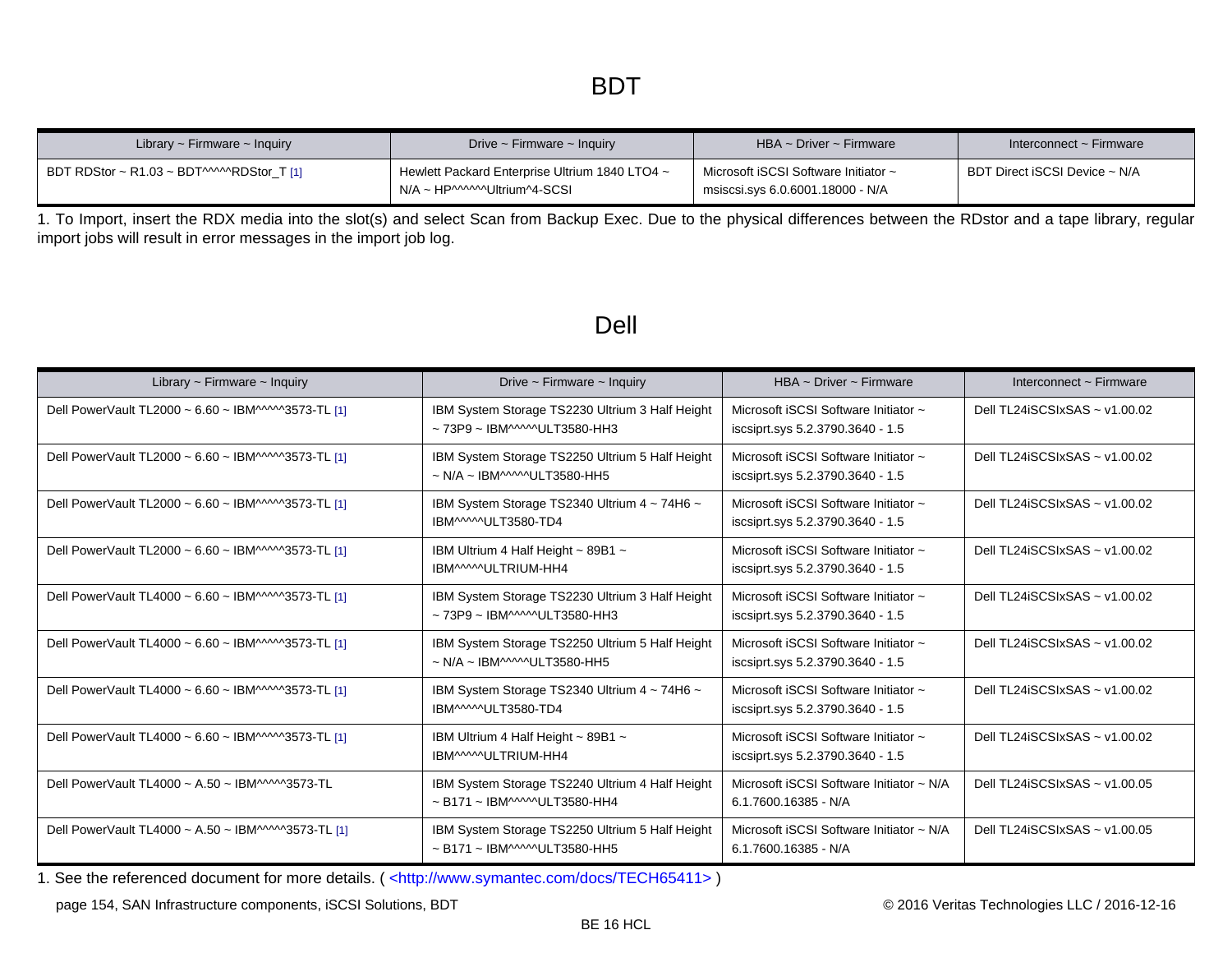### Hewlett Packard Enterprise

| Library $\sim$ Firmware $\sim$ Inquiry             | Drive $\sim$ Firmware $\sim$ Inquiry                      | HBA ~ Driver ~ Firmware              | Interconnect ~ Firmware                              |
|----------------------------------------------------|-----------------------------------------------------------|--------------------------------------|------------------------------------------------------|
| Hewlett Packard Enterprise D2D100 Series Backup    | Hewlett Packard Enterprise Ultrium 460                    | Microsoft iSCSI Software Initiator ~ | Hewlett Packard Enterprise Direct iSCSI Device ~ N/A |
| System ~ kn6C-001.231 ~ HP^^^^^^D2DBS [1] [2]      | $LTO2 \sim N/A \sim HP^{MMM}$ Ultrium^2-SCSI              | iscsiprt.sys 5.2.3790.1748 - 2.03    |                                                      |
| Hewlett Packard Enterprise D2D100 Series Backup    | Hewlett Packard Enterprise Ultrium 460                    | Microsoft iSCSI Software Initiator ~ | Hewlett Packard Enterprise Direct iSCSI Device ~ N/A |
| System ~ kn77 ~ HP^^^^^^D2DBS [1] [2]              | LTO2 ~ N/A ~ HP^^^^^^Ultrium^2-SCSI                       | iscsiprt.sys 5.2.3790.1748 - 2.03    |                                                      |
| Hewlett Packard Enterprise D2D100 Series Backup    | Hewlett Packard Enterprise Ultrium 460                    | Microsoft iSCSI Software Initiator ~ | Hewlett Packard Enterprise Direct iSCSI Device ~ N/A |
| System ~ kn7b ~ HP^^^^^^D2DBS [1] [2]              | LTO2 ~ N/A ~ HP^^^^^^Ultrium^2-SCSI                       | iscsiprt.sys 5.2.3790.1748 - 2.03    |                                                      |
| Hewlett Packard Enterprise D2D2500 Series Backup   | Hewlett Packard Enterprise Ultrium 1840                   | Microsoft iSCSI Software Initiator ~ | Hewlett Packard Enterprise Direct iSCSI Device ~ N/A |
| System ~ pf86 ~ HP^^^^^D2DBS [1] [3]               | $LTO4 \sim N/A \sim HP^{MMM}$ Ultrium $^{4}$ -SCSI        | iscsiprt.sys 5.2.3790.3640 - N/A     |                                                      |
| Hewlett Packard Enterprise D2D4000 Series Backup   | Hewlett Packard Enterprise Ultrium 1840                   | Microsoft iSCSI Software Initiator ~ | Hewlett Packard Enterprise Direct iSCSI Device ~ N/A |
| System $\sim$ pf86 $\sim$ HP^^^^^D2DBS [1] [3]     | $LTO4 \sim N/A \sim HP^{MMM}$ Ultrium^4-SCSI              | iscsiprt.sys 5.2.3790.3640 - N/A     |                                                      |
| Hewlett Packard Enterprise StoreOnce 2700 ~ N/A ~  | Hewlett Packard Enterprise Ultrium 3280                   | Microsoft iSCSI Software Initiator ~ | Hewlett Packard Enterprise Direct iSCSI Device ~ N/A |
| HP^^^^^D2DBS                                       | LTO5 ~ N/A ~ HP^^^^^^Ultrium^5-SCSI                       | msiscsi.sys 6.1.7601.18386 - N/A     |                                                      |
| Hewlett Packard Enterprise StoreOnce 2900 ~ N/A ~  | Hewlett Packard Enterprise Ultrium 3280                   | Microsoft iSCSI Software Initiator ~ | Hewlett Packard Enterprise Direct iSCSI Device ~ N/A |
| HP^^^^^D2DBS                                       | $LTO5 \sim N/A \sim HP^{MMM}$ Ultrium^5-SCSI              | msiscsi.sys 6.1.7601.18386 - N/A     |                                                      |
| Hewlett Packard Enterprise StoreOnce VSA ~ EL01 ~  | Hewlett Packard Enterprise Ultrium 3280                   | Microsoft iSCSI Software Initiator ~ | Hewlett Packard Enterprise Direct iSCSI Device ~ N/A |
| HP^^^^^D2DBS [4] [5] [6] [7]                       | $LTO5 \sim ED51 \sim HP^{MMM}$ Ultrium^5-SCSI             | msiscsi.sys 6.3.9600.17328 - N/A     |                                                      |
| Hewlett Packard Enterprise VLS 1000i ~ 2.6.0.226 ~ | Hewlett Packard Enterprise Ultrium 460                    | QLogic QLA4052C ~ N/A 2.1.2.0 -      | Hewlett Packard Enterprise Direct iSCSI Device ~ N/A |
| HP^^^^^VLS1000i[1][8]                              | $LTO2 \sim N/A \sim HP^{MMM}$ Ultrium^2-SCSI              | 2.0.0.7                              |                                                      |
| Hewlett Packard Enterprise VLS 1000i ~ 2.6.0.228 ~ | Hewlett Packard Enterprise Ultrium 460                    | QLogic QLA4052C $\sim$ ql40xx.sys    | Hewlett Packard Enterprise Direct iSCSI Device ~ N/A |
| HP^^^^^VLS1000i [1] [8]                            | $LTO2 \sim N/A \sim HP^{MMM}$ Ultrium <sup>A</sup> 2-SCSI | $2.1.3.26 - 2.0.0.7$                 |                                                      |

<span id="page-154-0"></span>1. Each VTL may only be assigned to a single server (no sharing), but the physical library may be connected to multiple servers.

<span id="page-154-1"></span>2. Minimum VTL software version kn7b is required to support automated robotic import/export functionality.

<span id="page-154-2"></span>3. This VTL also supports HPE LTO2, LTO3, LTO4, and LTO5 tape drive emulation. These combinations are also supported.

- <span id="page-154-3"></span>4. Each VTL may only be assigned to a single server (no sharing).
- <span id="page-154-4"></span>5. For device details and platform support refer to: [<http://www8.hp.com/h20195/v2/GetDocument.aspx?docname=c04328820>](http://www8.hp.com/h20195/v2/GetDocument.aspx?docname=c04328820)
- <span id="page-154-5"></span>6. StoreOnce VSA is a virtual appliance supported on VMware 5.x
- <span id="page-154-6"></span>7. StoreOnce VSA is a virtual appliance supported on Windows Server 2012 Hyper-V R2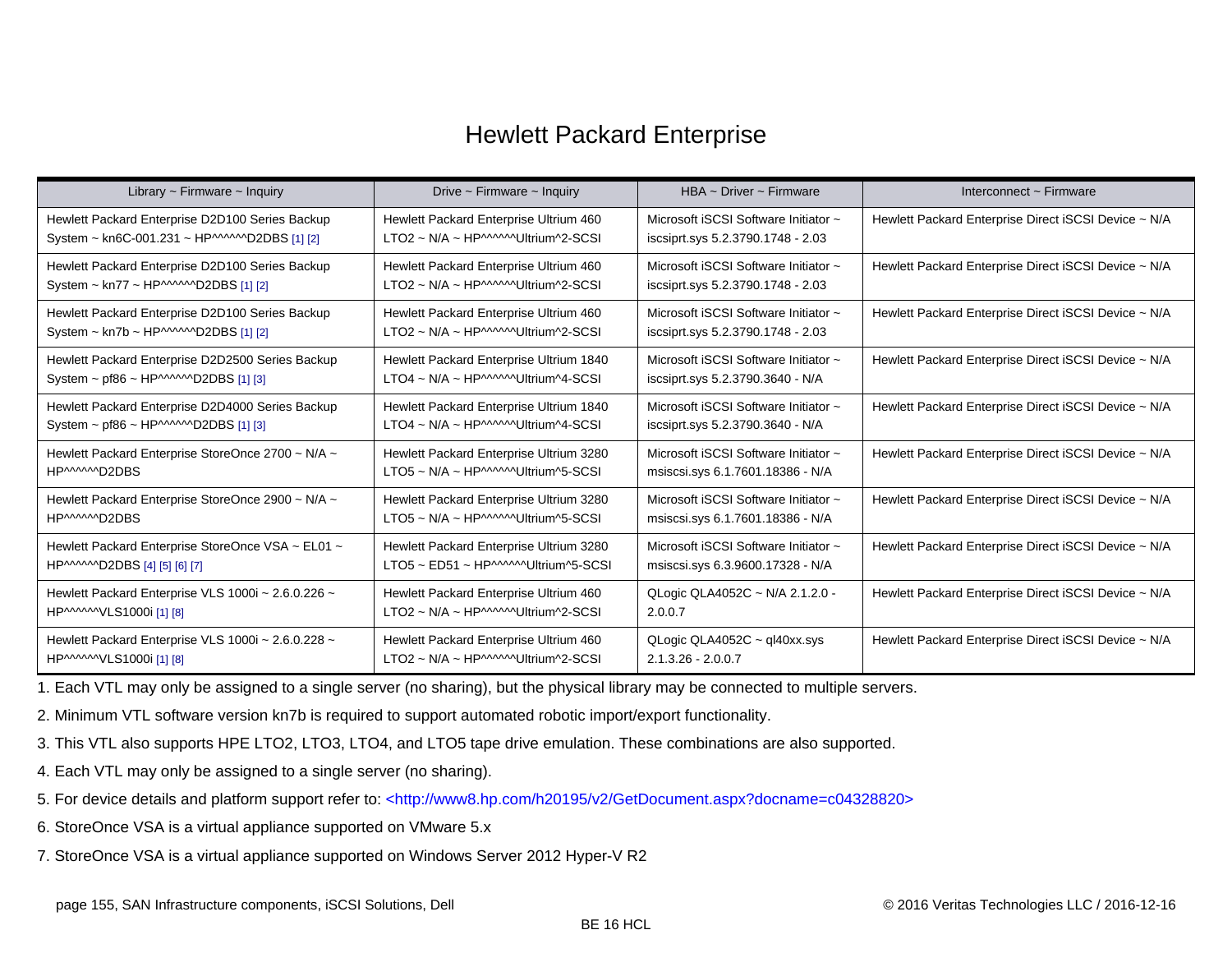# Overland Storage

<span id="page-155-0"></span>

| Library $\sim$ Firmware $\sim$ Inquiry               | Drive $\sim$ Firmware $\sim$ Inquiry                                         | HBA ~ Driver ~ Firmware                                                  | Interconnect ~ Firmware                                 |
|------------------------------------------------------|------------------------------------------------------------------------------|--------------------------------------------------------------------------|---------------------------------------------------------|
| Overland Storage REO 4600 ~ N/A ~ OVERLANDREO^Series | Hewlett Packard Enterprise Ultrium 460<br>LTO2 ~ N/A ~ HP^^^^^Ultrium^2-SCSI | Microsoft iSCSI Software Initiator ~<br>msiscsi.sys  5.2.3790.3497 - N/A | <sup>1</sup> Overland Storage Direct iSCSI Device ~ N/A |

### Quantum

| Library $\sim$ Firmware $\sim$ Inquiry                  | Drive $\sim$ Firmware $\sim$ Inquiry                                           | HBA ~ Driver ~ Firmware                                                   | Interconnect $\sim$ Firmware         |
|---------------------------------------------------------|--------------------------------------------------------------------------------|---------------------------------------------------------------------------|--------------------------------------|
| Quantum DXi3500/DXi5500 Dxi Series ~ 0400 ~ QUANTUM^DXi | Quantum DLT 7000 ~ N/A ~<br>QUANTUM^DLT7000                                    | Microsoft iSCSI Software Initiator ~<br>iscsiprt.sys 5.2.3790.3099 - 2.03 | Quantum Direct iSCSI Device ~ N/A    |
| Quantum RDX8000 ~ R1.08 ~ QUANTUM^RDX8000 T [1]         | Quantum LTO-4 ~ N/A ~<br>QUANTUM^ULTRIUM^4                                     | Microsoft iSCSI Software Initiator ~<br>msiscsi.sys 6.0.6001.18000 - N/A  | Quantum Direct iSCSI Device ~ N/A    |
| Quantum Scalar i40 ~ 120G ~ QUANTUM^Scalar^i40-i80      | Hewlett Packard Enterprise Ultrium 3000<br>LTO5 ~ Y23Z ~ HP^^^^^Ultrium^5-SCSI | Microsoft iSCSI Software Initiator ~<br>N/A 6.1.7600.16385 - N/A          | Chelsio USR1100-ESAS-FB ~ USR v2.0.1 |
| Quantum Scalar i500 ~ 586G ~ Quantum^Scalar^i500        | Hewlett Packard Enterprise Ultrium 3280<br>LTO5 ~ X38Z ~ HP^^^^^Ultrium^5-SCSI | Microsoft iSCSI Software Initiator ~<br>N/A 6.1.7600.16385 - N/A          | Chelsio USR1100-ESAS-FB ~ USR v2.0.1 |
| Quantum Scalar i80 ~ 120G ~ QUANTUM^Scalar^i40-i80      | Hewlett Packard Enterprise Ultrium 3000<br>LTO5 ~ Y23Z ~ HP^^^^^Ultrium^5-SCSI | Microsoft iSCSI Software Initiator ~<br>N/A 6.1.7600.16385 - N/A          | Chelsio USR1100-ESAS-FB ~ USR v2.0.1 |

<span id="page-155-1"></span>1. To Import, insert the RDX media into the slot(s) and select "Scan" from Backup Exec. Due to the physical design of the RDX8000, regular Backup Exec import jobs will result in error messages in the import job log.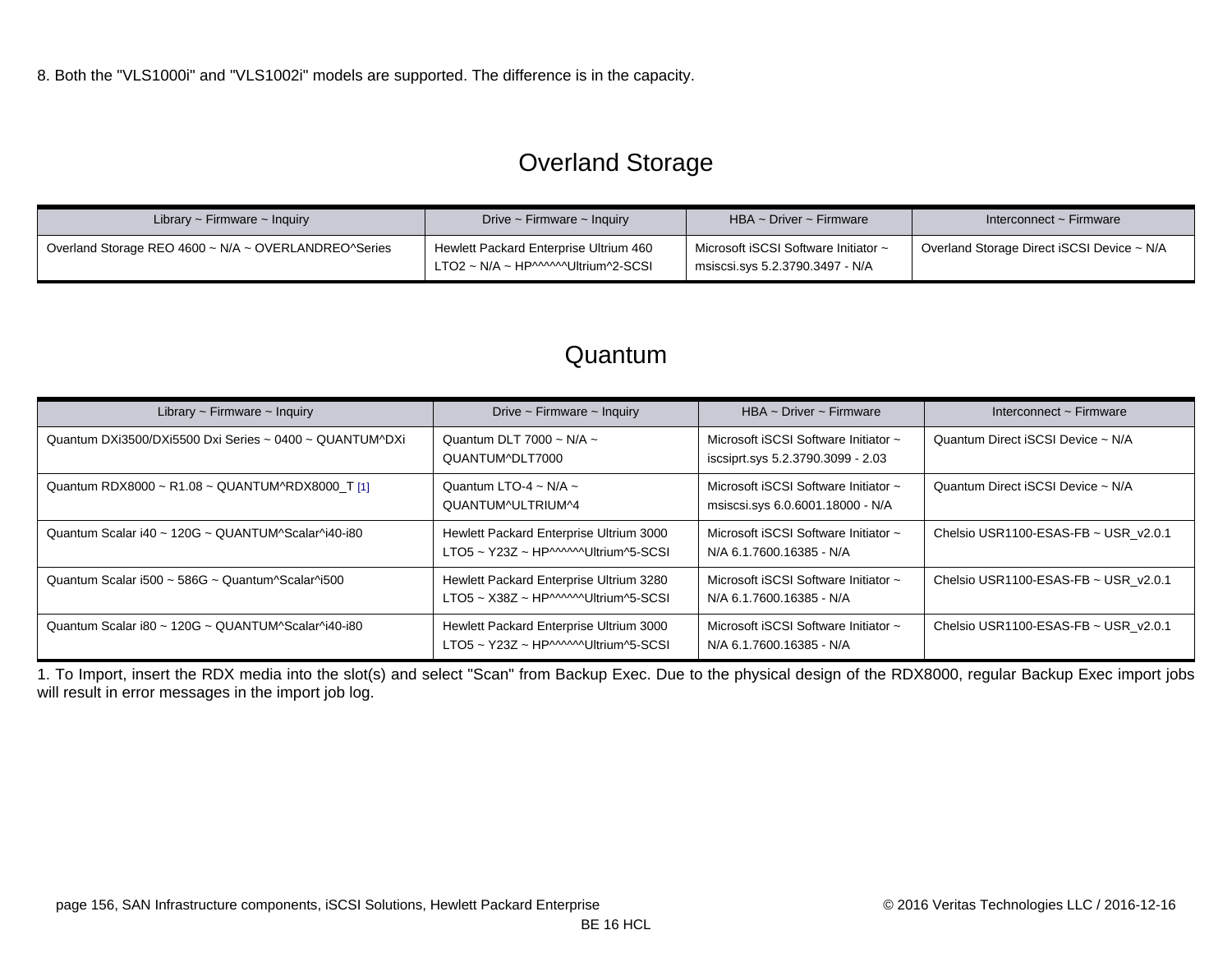### **StorageTek**

| Library $\sim$ Firmware $\sim$ Inquiry  | Drive $\sim$ Firmware $\sim$ Inquiry                                 | HBA $\sim$ Driver $\sim$ Firmware                | Interconnect $\sim$ Firmware       |
|-----------------------------------------|----------------------------------------------------------------------|--------------------------------------------------|------------------------------------|
| StorageTek SL500 ~ 1048 ~ STK^^^^^SL500 | IBM TotalStorage 3580 Ultrium 3 ~ 5BG2<br>$\sim$ IBM^^^^^ULT3580-TD3 | QLogic QLA4050C ~ ql40xx.sys 2.1.2.5 - 2.0.0.7   | QLogic SANbox 6140 ~ 2.0.7.2d      |
| StorageTek SL500 ~ 1048 ~ STK^^^^^SL500 | IBM TotalStorage 3580 Ultrium 3 ~ 5BG2<br>$\sim$ IBM^^^^^ULT3580-TD3 | QLogic QLA4050C ~ ql40xx.sys $2.1.2.5 - 2.0.0.7$ | QLogic SANbox $6142 \sim 2.1.4.0a$ |

### **Tandberg**

| Library $\sim$ Firmware $\sim$ Inquiry                                         | Drive $\sim$ Firmware $\sim$ Inquiry                                           | HBA ~ Driver ~ Firmware                                          | Interconnect $\sim$ Firmware       |
|--------------------------------------------------------------------------------|--------------------------------------------------------------------------------|------------------------------------------------------------------|------------------------------------|
| Tandberg DPS1100 VTL $\sim$ 0363 $\sim$<br>TANDBERGDPS1000 [1]                 | Hewlett Packard Enterprise Ultrium 960<br>LTO3 ~ G39W ~ HP^^^^^Ultrium^3-SCSI  | Microsoft iSCSI Software Initiator ~ e1g60i32.sys 6.0.6002 - N/A | Tandberg Direct iSCSI Device ~ N/A |
| Tandberg DPS1200 VTL $\sim$ 0363 $\sim$<br>TANDBERGDPS1000 [1]                 | Hewlett Packard Enterprise Ultrium 960<br>LTO3 ~ G39W ~ HP^^^^^^Ultrium^3-SCSI | Microsoft iSCSI Software Initiator ~ e1g60i32.sys 6.0.6002 - N/A | Tandberg Direct iSCSI Device ~ N/A |
| Tandberg RDX QuikStation $\sim$ 0111 $\sim$<br>TANDBERGQuikStation [2] [3] [4] | Hewlett Packard Enterprise Ultrium 960<br>LTO3 ~ D237 ~ HP^^^^^^Ultrium^3-SCSI | Microsoft iSCSI Software Initiator ~ e1g6030e.sys 6.0.6002 - N/A | Tandberg Direct iSCSI Device ~ N/A |
| Tandberg RDX QuikStation $\sim$ 0210 $\sim$<br>TANDBERGQuikStation [2] [3] [4] | Hewlett Packard Enterprise Ultrium 960<br>LTO3 ~ D237 ~ HP^^^^^Ultrium^3-SCSI  | Microsoft iSCSI Software Initiator ~ N/A 6.1.7601.17514 - N/A    | Tandberg Direct iSCSI Device ~ N/A |

<span id="page-156-0"></span>1. Each VTL may only be assigned to a single server (no sharing), but the physical library may be connected to multiple servers.

<span id="page-156-1"></span>2. See the referenced document for more details. ( <http://www.veritas.com/docs/000012392>)

<span id="page-156-2"></span>3. The VTL may only be assigned to a single server (no sharing).

<span id="page-156-3"></span>4. This VTL has been validated as a backup device for use with VMware.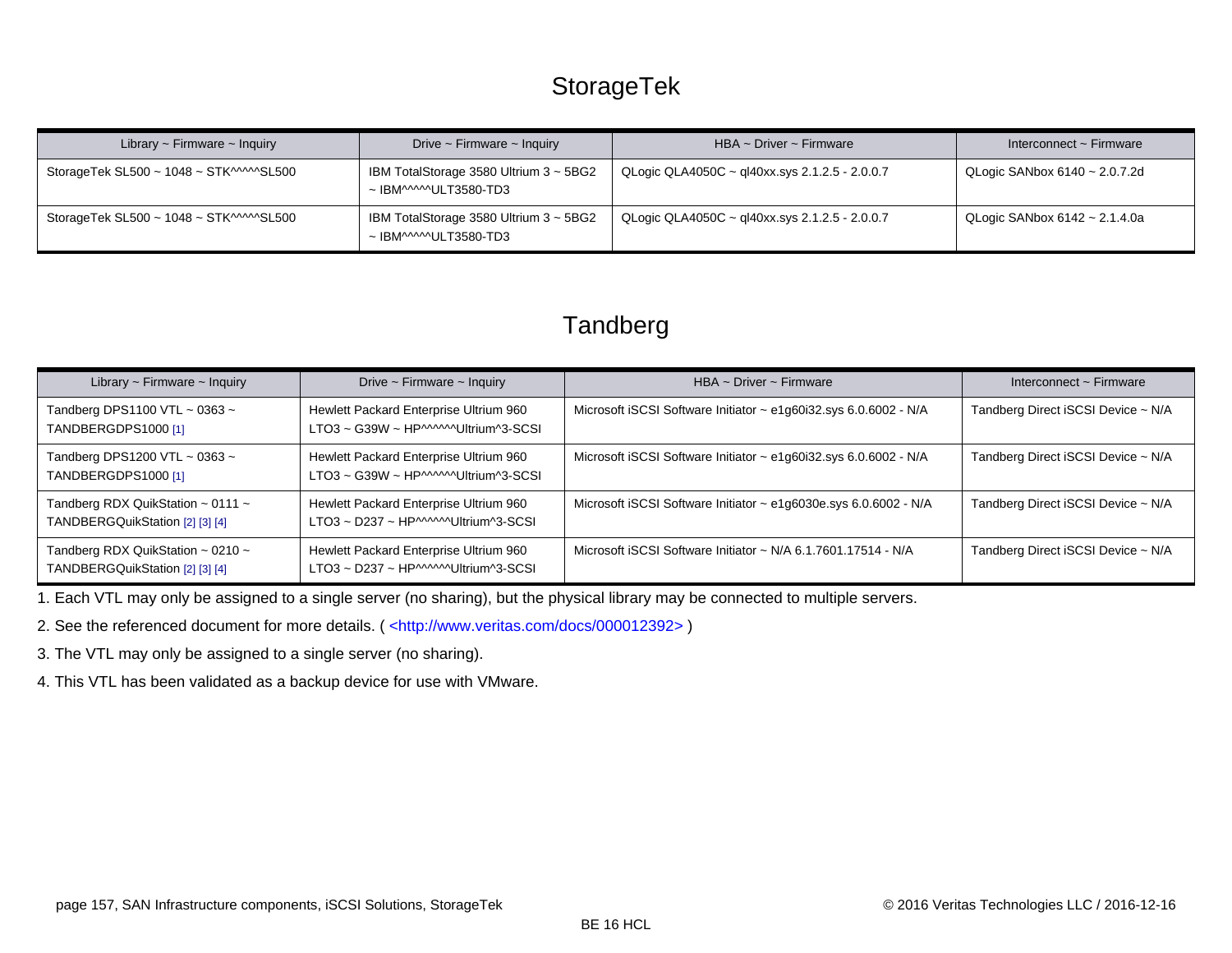# Support End-of-Life

EOL Notice: These devices are no longer officially supported for use with this version of Backup Exec. This is a periodic process to bring Backup Exec support in line with what is still supported by the hardware vendors and/or the device's age, capacity or performance. Please be aware that different vendors may have different EOL policies for their particular model of a common device. See the HCL introduction for further clarification of our policies and goals. No changes were made to Backup Exec to drop support or recognition for these devices, so it is fully expected that they will continue to work with this version of Backup Exec. But if a problem is discovered with the device, it is likely that vendor support, repair parts, and/or firmware fixes are no longer available which limits the ability of our Veritas technical support team to help resolve your issue. Please be aware that Windows 2008 (and newer) treats some devices (especially ATAPI/IDE/SATA) different than Windows 2003 did, so if you are moving old hardware to a new server, the operating system change may have more of an impact than changing versions of Backup Exec.

OST Note: The OST section contains rows that frequently indicate that support for a plug-in has expired, per the OST vendor's request. Please do not assume that support for the entire device is withdrawn. Your OST device and OST plug-in version probably just need to be updated.

# End-of-Life Disk Storage

#### Quantum

| Family         | Connectivity | Basic B2D | <b>GRT Tested</b> | <b>Devices</b>   | <b>BEDedup</b> |
|----------------|--------------|-----------|-------------------|------------------|----------------|
| DXi2500-D      | <b>CIFS</b>  |           |                   | <b>DXi2500-D</b> |                |
| <b>DXi3500</b> | <b>CIFS</b>  |           |                   | <b>DXi3500</b>   |                |

# End-of-Life OST-Appliance

This OST section contains rows that frequently indicate that support for a plug-in has expired, per the OST vendor's request. Please do not assume that support for the entire device is withdrawn. Your OST device and OST plug-in version probably just need to be updated.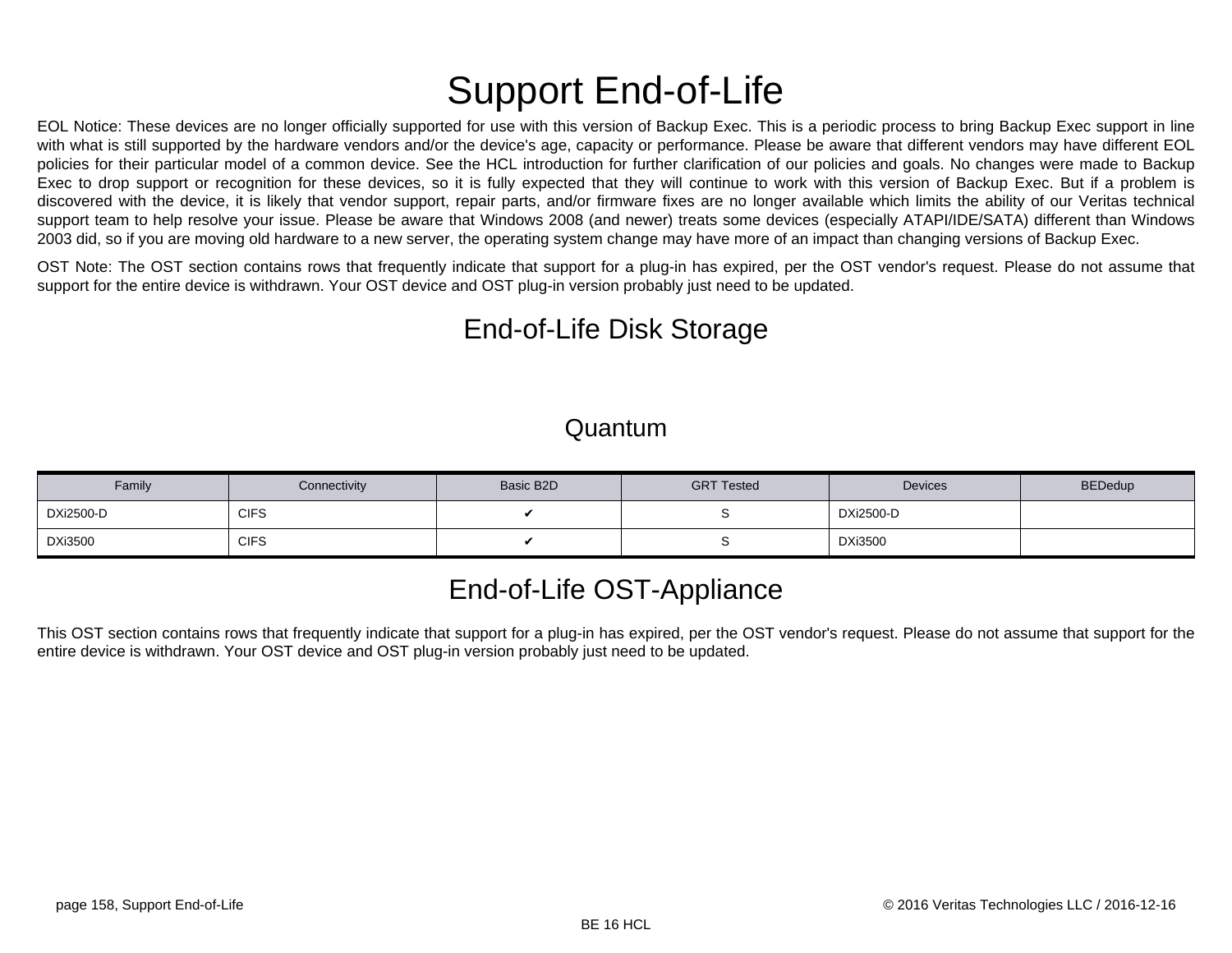### Data Domain

| <b>Storage Server</b><br>Family | <b>Storage Server Family Members</b>                                                                                                                                                      | Plug-in | Data Interface | Windows<br>Server 2008 | Windows<br>Server 2012 | Supported OpenStorage<br>Functionality                      |
|---------------------------------|-------------------------------------------------------------------------------------------------------------------------------------------------------------------------------------------|---------|----------------|------------------------|------------------------|-------------------------------------------------------------|
| Appliance<br>series             | DD120, DD140, DD160, DD510, DD530, DD560, DD565, DD580, DD610, DD620,<br>DD630, DD640, DD660, DD670, DD690, DD860, DD880, DD890, DD990, DD2200,<br>DD2500, DD4200, DD4500, DD7200, DD9500 | 2.6     | Ethernet       |                        |                        | Basic Deduplication,<br><b>Optimized Duplication</b>        |
| Appliance<br>series             | DD120, DD140, DD160, DD510, DD530, DD560, DD565, DD580, DD610, DD620,<br>DD630, DD640, DD660, DD670, DD690, DD860, DD880, DD890, DD990, DD2200,<br>DD2500, DD4200, DD4500, DD7200, DD9500 | 3.0     | Ethernet       |                        |                        | <b>Basic Deduplication,</b><br><b>Optimized Duplication</b> |

### Dell

| Storage Server Family | <b>Storage Server Family Members</b> | Plug-in | Data Interface | Windows Server 2008 | Windows Server 2012 | Supported OpenStorage Functionality        |
|-----------------------|--------------------------------------|---------|----------------|---------------------|---------------------|--------------------------------------------|
| <b>DR Series</b>      | DR4000, DR4100, DR6000               | 3.0     | Ethernet       |                     |                     | Basic Deduplication, Optimized Duplication |
| <b>DR Series</b>      | DR4000, DR4100, DR6000               | 3.1     | Ethernet       |                     |                     | Basic Deduplication, Optimized Duplication |

# Fujitsu

| Storage Server Family | <b>Storage Server Family Members</b> | Plug-in | Data Interface | Windows Server 2008 | Windows Server 2012 | <b>Supported OpenStorage Functionality</b> |
|-----------------------|--------------------------------------|---------|----------------|---------------------|---------------------|--------------------------------------------|
| ETERNUS CS800 S3      | ETERNUS CS800 S3                     | 2.9.1   | Ethernet       |                     |                     | Basic Deduplication, Optimized Duplication |
| ETERNUS CS800 S4      | ETERNUS CS800 S4                     | 2.9.1   | Ethernet       |                     |                     | Basic Deduplication, Optimized Duplication |
| ETERNUS CS800 S5      | ETERNUS CS800 S5                     | 2.9.1   | Ethernet       |                     |                     | Basic Deduplication, Optimized Duplication |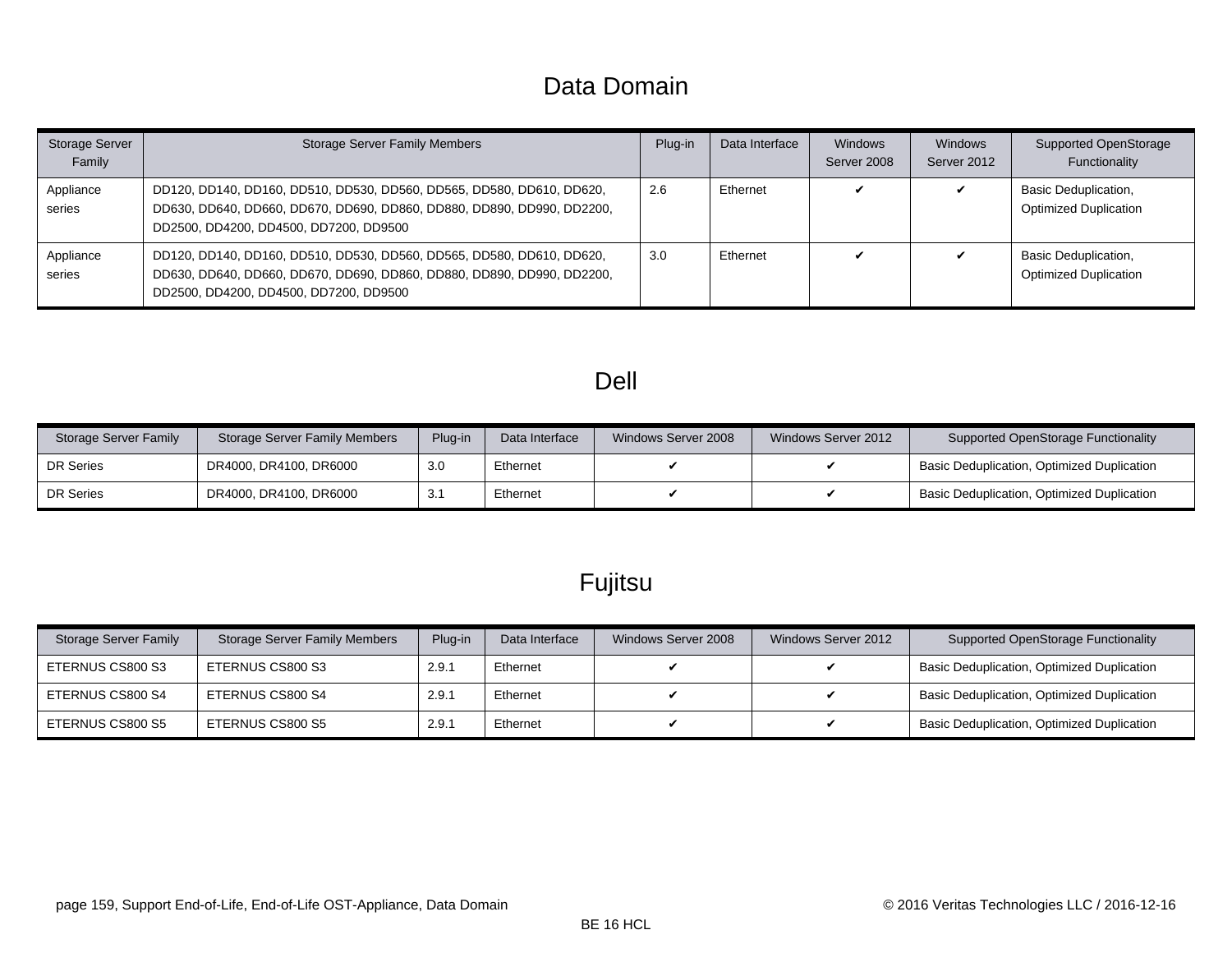| <b>Storage Server Family</b> | <b>Storage Server Family</b><br><b>Members</b>    | Plug-in | Data Interface | Windows Server 2008 | Windows Server 2012 | Supported OpenStorage Functionality        |
|------------------------------|---------------------------------------------------|---------|----------------|---------------------|---------------------|--------------------------------------------|
| DXi2500-D                    | DXi2500-D                                         | 2.9     | Ethernet       | $\checkmark$        | V                   | Basic Deduplication, Optimized Duplication |
| DXi2500-D                    | DXi2500-D                                         | 3.0     | Ethernet       | V                   | V                   | Basic Deduplication, Optimized Duplication |
| DXi4000 Series               | DXi4510, DXi4520, DXi4601                         | 2.9     | Ethernet       | V                   | V                   | Basic Deduplication, Optimized Duplication |
| DXi4000 Series               | DXi4510, DXi4520, DXi4601                         | 3.0     | Ethernet       | V                   | V                   | Basic Deduplication, Optimized Duplication |
| DXi4700 Series               | DXi4701                                           | 2.9     | Ethernet       | V                   | V                   | Basic Deduplication, Optimized Duplication |
| DXi4700 Series               | DXi4701                                           | 3.0     | Ethernet       | V                   | V                   | Basic Deduplication, Optimized Duplication |
| DXi6000 Series               | DXi6510, DXi6520, DXi6530,<br>DXi6540, DXi6550    | 2.9     | Ethernet       | V                   | V                   | Basic Deduplication, Optimized Duplication |
| DXi6000 Series               | DXi6510, DXi6520, DXi6530,<br>DXi6540, DXi6550    | 3.0     | Ethernet       | V                   | V                   | Basic Deduplication, Optimized Duplication |
| DXi6700 Series               | DXi6700, DXi6701, DXi6702                         | 2.9     | Ethernet       | $\checkmark$        | V                   | Basic Deduplication, Optimized Duplication |
| DXi6700 Series               | DXi6700, DXi6701, DXi6702                         | 3.0     | Ethernet       | V                   | V                   | Basic Deduplication, Optimized Duplication |
| DXi6800 Series               | DXi6802                                           | 2.9     | Ethernet       | V                   | V                   | Basic Deduplication, Optimized Duplication |
| DXi6800 Series               | DXi6802                                           | 3.0     | Ethernet       | ✓                   | V                   | Basic Deduplication, Optimized Duplication |
| DXi6900 Series               | DXi6900, DXi6900-S                                | 2.9     | Ethernet       | V                   | V                   | Basic Deduplication, Optimized Duplication |
| DXi6900 Series               | DXi6900, DXi6900-S                                | 3.0     | Ethernet       | V                   | V                   | Basic Deduplication, Optimized Duplication |
| DXi7500 Series               | DXi7500 Enterprise,<br>DXi7500 Express, DXi7500-N | 2.9     | Ethernet       | V                   | V                   | Basic Deduplication, Optimized Duplication |
| DXi7500 Series               | DXi7500 Enterprise,<br>DXi7500 Express, DXi7500-N | 3.0     | Ethernet       | V                   | V                   | Basic Deduplication, Optimized Duplication |
| DXi8500 Series               | DXi8500, DXi8500 2TB,<br><b>DXi8500 3TB</b>       | 2.9     | Ethernet       | ✓                   | ✓                   | Basic Deduplication, Optimized Duplication |
| DXi8500 Series               | DXi8500, DXi8500 2TB,<br><b>DXi8500 3TB</b>       | 3.0     | Ethernet       | V                   | V                   | Basic Deduplication, Optimized Duplication |
| DXi V Series                 | DXi V1000, DXi V2000,<br><b>DXi V4000</b>         | 2.9     | Ethernet       | V                   | V                   | Basic Deduplication, Optimized Duplication |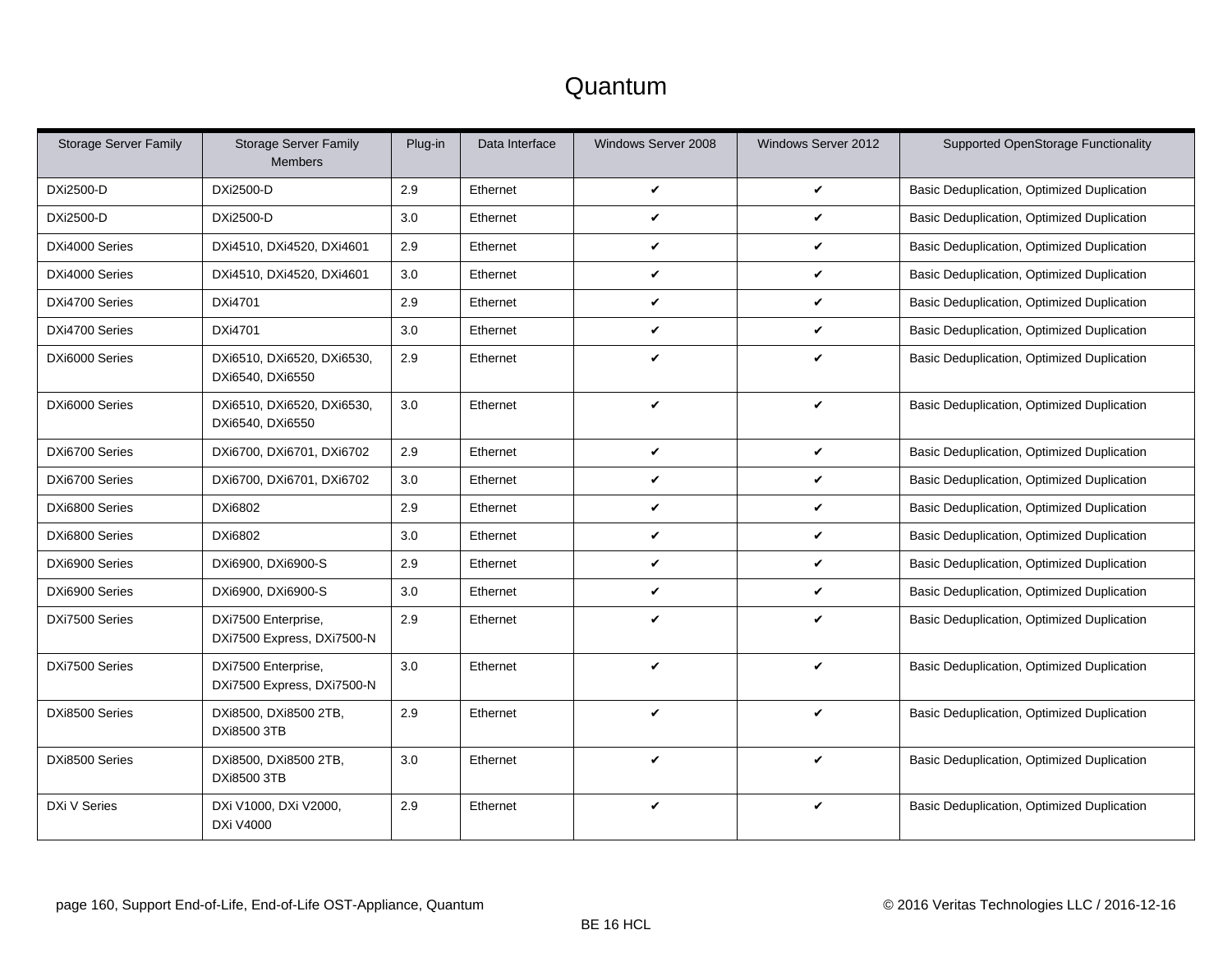### Quantum

| Storage Server Family | Storage Server Family<br><b>Members</b>         | Plug-in | Data Interface | Windows Server 2008 | Windows Server 2012 | Supported OpenStorage Functionality        |
|-----------------------|-------------------------------------------------|---------|----------------|---------------------|---------------------|--------------------------------------------|
| DXi V Series          | <sup>1</sup> DXi V1000, DXi V2000,<br>DXi V4000 | 3.0     | Ethernet       |                     |                     | Basic Deduplication, Optimized Duplication |

# End-of-Life Tape Drives

#### Dell

| Device                          | <b>Inquiry String</b> | Drive Interface |
|---------------------------------|-----------------------|-----------------|
| PowerVault 110T LTO2 (Certance) | CERTANCEULTRIUM^2     | SCSI            |
| PowerVault 110T SDLT320         | QUANTUM^SDLT320       | SCSI            |

| Device          | <b>Inquiry String</b> | Drive Interface |
|-----------------|-----------------------|-----------------|
| DAT 72 USB      | QUANTUM^DAT^^^^DAT72  | <b>SATA</b>     |
| DAT 72          | QUANTUM^DAT^^^^DAT72  | <b>SATA</b>     |
| DAT 72          | QUANTUM^DAT^^^^DAT72  | SCSI            |
| LTO-2 HH        | CERTANCEULTRIUM^2     | SCSI            |
| <b>SDLT 320</b> | QUANTUM^SDLT320       | SCSI            |
| SDLT 600        | QUANTUM^SDLT600       | SCSI            |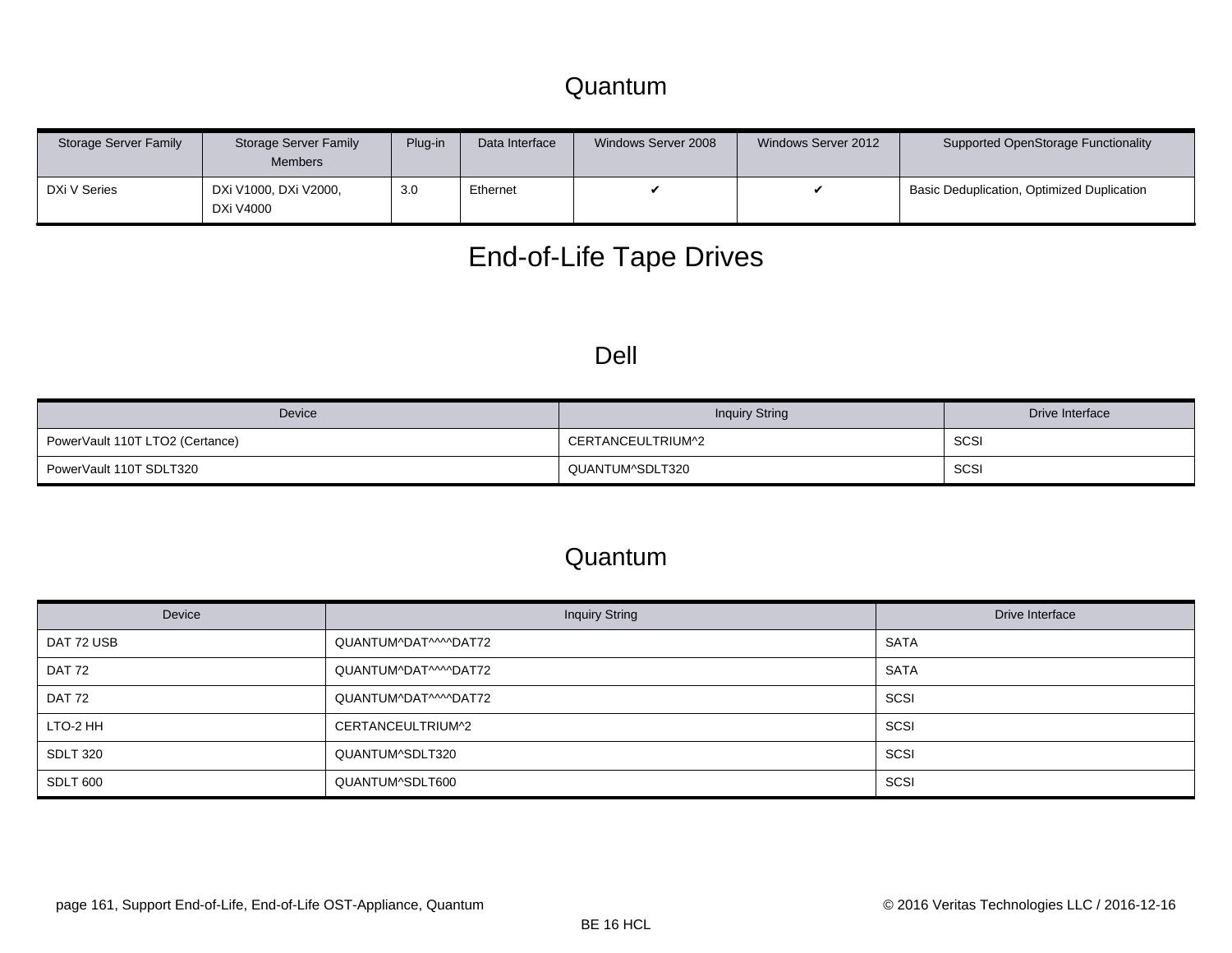# End-of-Life Tape Libraries with Drives

### ADIC

| Device        | Library Interface    | Drive Mfr. | <b>Drive Model</b>          | Drive Interface      | Library Inquiry<br>Drive Inquiry                     |
|---------------|----------------------|------------|-----------------------------|----------------------|------------------------------------------------------|
| Scalar 24 LUN | <b>Fibre Channel</b> | <b>IBM</b> | Ultrium 3                   | <b>Fibre Channel</b> | ADIC <sup>^</sup> ^^Scalar^24<br>IBM^^^^ULTRIUM-TD3  |
| Scalar 24 LUN | <b>Fibre Channel</b> | <b>IBM</b> | Ultrium 4                   | <b>Fibre Channel</b> | ADIC^^^^Scalar^24<br>IBM^^^^ULTRIUM-TD4              |
| Scalar 24 LUN | SCSI                 | <b>IBM</b> | Ultrium 3                   | SCSI                 | ADIC <sup>^</sup> ^^Scalar^24<br>IBM^^^^ULTRIUM-TD3  |
| Scalar 24     | <b>Fibre Channel</b> | IBM        | Ultrium 3                   | <b>Fibre Channel</b> | ADIC <sup>^</sup> ^^Scalar^24<br>IBM^^^^ULTRIUM-TD3  |
| Scalar 24     | SCSI                 | IBM        | TotalStorage 3580 Ultrium 2 | SCSI                 | ADIC <sup>^</sup> ^^Scalar^24<br>IBM^^^^ULT3580-TD2  |
| Scalar 24     | SCSI                 | <b>IBM</b> | TotalStorage 3580 Ultrium 3 | SCSI                 | ADIC <sup>^</sup> ^^Scalar^24<br>IBM^^^^^ULT3580-TD3 |
| Scalar 24     | SCSI                 | <b>IBM</b> | Ultrium 2                   | SCSI                 | ADIC <sup>^</sup> ^^Scalar^24<br>IBM^^^^^ULTRIUM-TD2 |
| Scalar 24     | SCSI                 | IBM        | Ultrium 4 (U160)            | SCSI                 | ADIC <sup>^</sup> ^^Scalar^24<br>IBM^^^^^ULTRIUM-TD4 |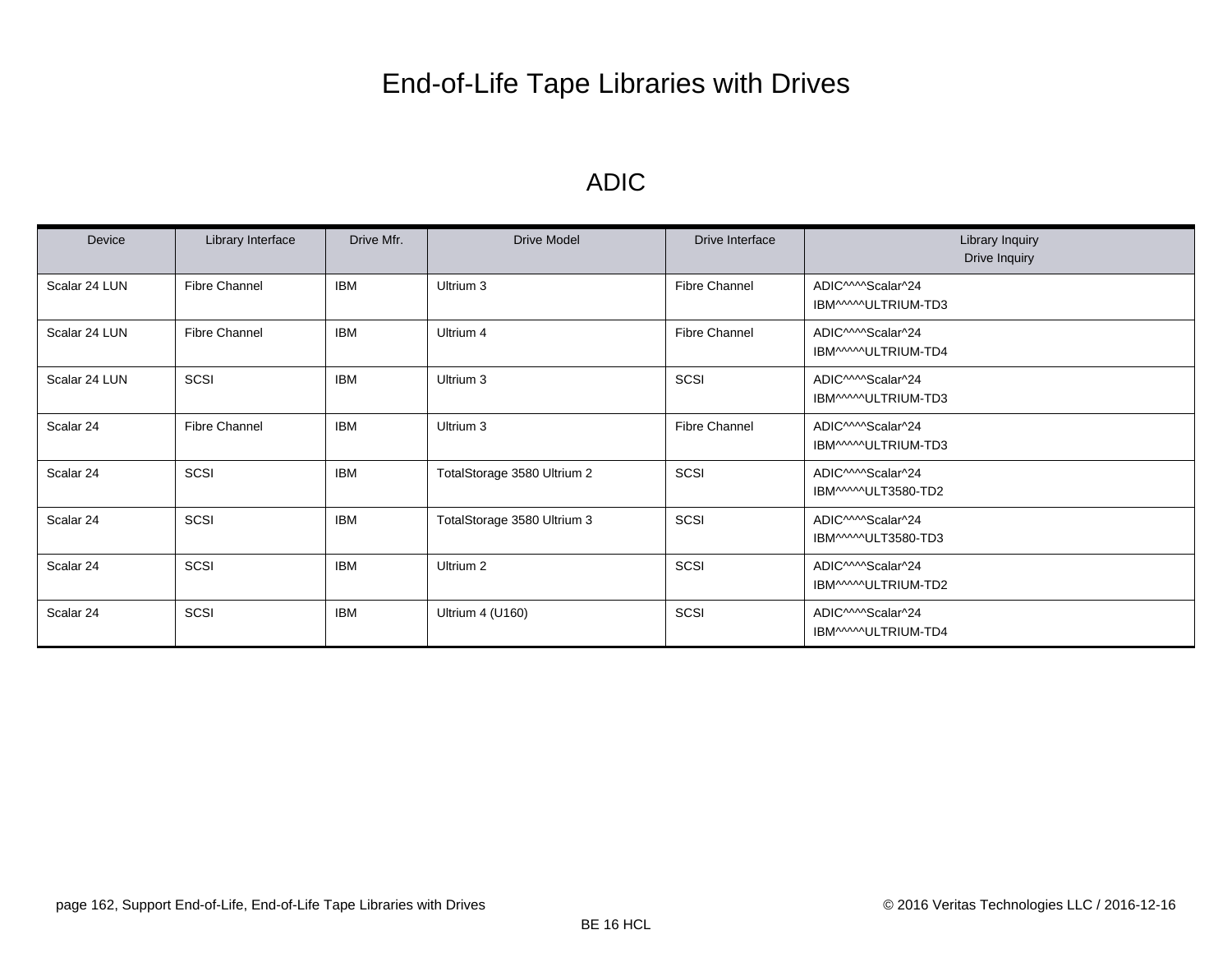| Device              | Library Interface | Drive Mfr. | <b>Drive Model</b>          | Drive Interface      | Library Inquiry<br>Drive Inquiry                                    |
|---------------------|-------------------|------------|-----------------------------|----------------------|---------------------------------------------------------------------|
| PowerVault 124T     | SCSI              | Certance   | CL 400 LTO Ultrium 2        | SCSI                 | DELL <sup>MM</sup> PV-124T<br>CERTANCEULTRIUM^2                     |
| PowerVault 132T     | SCSI              | Dell       | PowerVault 132T LTO         | SCSI                 | DELL <sub>MMPV-132T</sub><br>IBM^^^^^ULTRIUM-TD1                    |
| PowerVault 132T     | SCSI              | Dell       | PowerVault 132T LTO2        | SCSI                 | DELL <sub>MMPV-132T</sub><br>IBM^^^^ULTRIUM-TD2                     |
| PowerVault 132T     | SCSI              | <b>IBM</b> | Ultrium 3                   | SCSI                 | DELL <sub>MMPV-132T</sub><br>IBM^^^^ULTRIUM-TD3                     |
| PowerVault 132T LUN | Fibre Channel     | IBM        | Ultrium 2                   | Fibre Channel        | DELL <sub>MMPV-132T</sub><br>IBM^^^^ULTRIUM-TD2                     |
| PowerVault 132T LUN | Fibre Channel     | <b>IBM</b> | Ultrium 3                   | Fibre Channel        | DELL <sub>MMPV-132T</sub><br>IBM^^^^^ULTRIUM-TD3                    |
| PowerVault 160T     | Fibre Channel     | <b>IBM</b> | TotalStorage 3580 Ultrium 2 | <b>Fibre Channel</b> | ADIC <sup>MM</sup> Scalar <sup>4</sup> i2000<br>IBM^^^^^ULT3580-TD2 |

### IBM

| Device  | Library Interface | Drive Mfr. | <b>Drive Model</b>          | Drive Interface      | <b>Library Inquiry</b><br>Drive Inquiry |
|---------|-------------------|------------|-----------------------------|----------------------|-----------------------------------------|
| 33614LX | Fibre Channel     | <b>IBM</b> | Ultrium 3                   | <b>Fibre Channel</b> | IBM^^^^33614LX<br>IBM^^^^^ULTRIUM-TD3   |
| 33614LX | SCSI              | <b>IBM</b> | Ultrium 3                   | SCSI                 | IBM^^^^33614LX<br>IBM^^^^^ULTRIUM-TD3   |
| 33622LX | SCSI              | <b>IBM</b> | TotalStorage 3580 Ultrium 3 | <b>SCSI</b>          | IBM^^^^33622LX<br>IBM^^^^ULT3580-TD3    |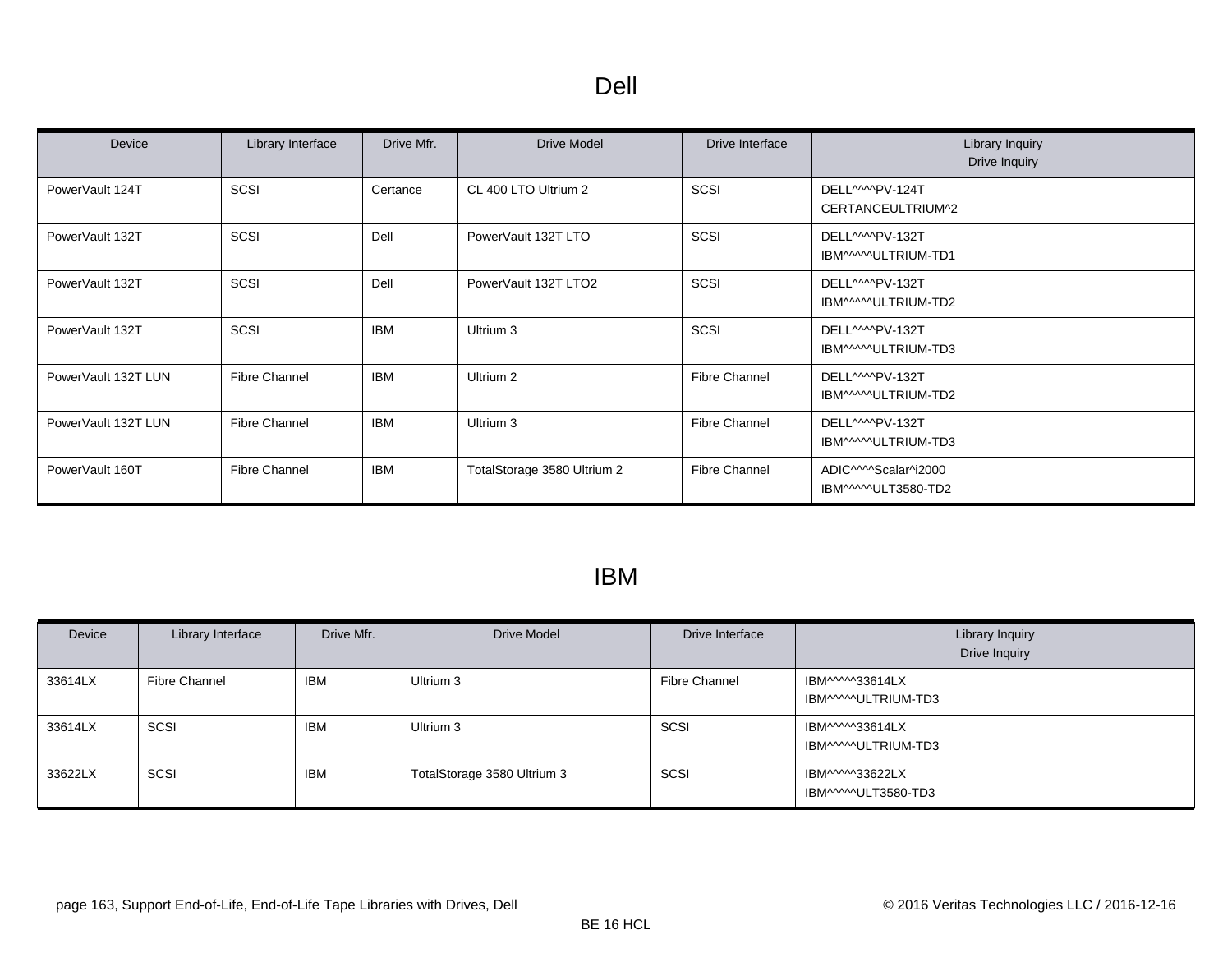# Overland Storage

| <b>Device</b>          | Library Interface    | Drive Mfr.                        | <b>Drive Model</b>          | Drive Interface      | <b>Library Inquiry</b><br>Drive Inquiry          |
|------------------------|----------------------|-----------------------------------|-----------------------------|----------------------|--------------------------------------------------|
| <b>ARCvault series</b> | <b>Fibre Channel</b> | <b>Hewlett Packard Enterprise</b> | Ultrium 960 LTO3            | <b>Fibre Channel</b> | <b>OVERLANDARCvault</b><br>HP^^^^^Ultrium^3-SCSI |
| <b>ARCvault series</b> | <b>Fibre Channel</b> | <b>Hewlett Packard Enterprise</b> | Ultrium 1840 LTO4           | <b>Fibre Channel</b> | <b>OVERLANDARCvault</b><br>HP^^^^^Ultrium^4-SCSI |
| <b>ARCvault series</b> | SAS                  | <b>Hewlett Packard Enterprise</b> | Ultrium 1760 LTO4           | SAS                  | <b>OVERLANDARCvault</b><br>HP^^^^^Ultrium^4-SCSI |
| <b>ARCvault series</b> | SCSI                 | <b>Hewlett Packard Enterprise</b> | Ultrium 448 LTO2            | SCSI                 | <b>OVERLANDARCvault</b><br>HP^^^^^Ultrium^2-SCSI |
| <b>ARCvault series</b> | SCSI                 | <b>Hewlett Packard Enterprise</b> | Ultrium 960 LTO3            | SCSI                 | <b>OVERLANDARCvault</b><br>HP^^^^^Ultrium^3-SCSI |
| <b>ARCvault series</b> | SCSI                 | <b>Hewlett Packard Enterprise</b> | Ultrium 1840 LTO4           | SCSI                 | <b>OVERLANDARCvault</b><br>HP^^^^^Ultrium^4-SCSI |
| <b>NEO</b> series      | <b>Fibre Channel</b> | <b>Hewlett Packard Enterprise</b> | Ultrium 3280 LTO5           | <b>Fibre Channel</b> | OVERLANDNEO^Series<br>HP^^^^^Ultrium^5-SCSI      |
| NEO series             | SCSI                 | <b>Hewlett Packard Enterprise</b> | Ultrium 460 LTO2            | SCSI                 | OVERLANDNEO^Series<br>HP^^^^^Ultrium^2-SCSI      |
| NEO series             | SCSI                 | <b>Hewlett Packard Enterprise</b> | Ultrium 960 LTO3            | <b>Fibre Channel</b> | OVERLANDNEO^Series<br>HP^^^^^Ultrium^3-SCSI      |
| NEO series             | SCSI                 | <b>Hewlett Packard Enterprise</b> | Ultrium 960 LTO3            | SCSI                 | OVERLANDNEO^Series<br>HP^^^^^Ultrium^3-SCSI      |
| NEO series             | SCSI                 | <b>Hewlett Packard Enterprise</b> | Ultrium 1840 LTO4           | <b>Fibre Channel</b> | OVERLANDNEO^Series<br>HP^^^^^Ultrium^4-SCSI      |
| NEO series             | SCSI                 | <b>Hewlett Packard Enterprise</b> | Ultrium 1840 LTO4           | SCSI                 | OVERLANDNEO^Series<br>HP^^^^^Ultrium^4-SCSI      |
| NEO series             | SCSI                 | <b>IBM</b>                        | TotalStorage 3580 Ultrium 2 | SCSI                 | OVERLANDNEO^Series<br>IBM^^^^^ULT3580-TD2        |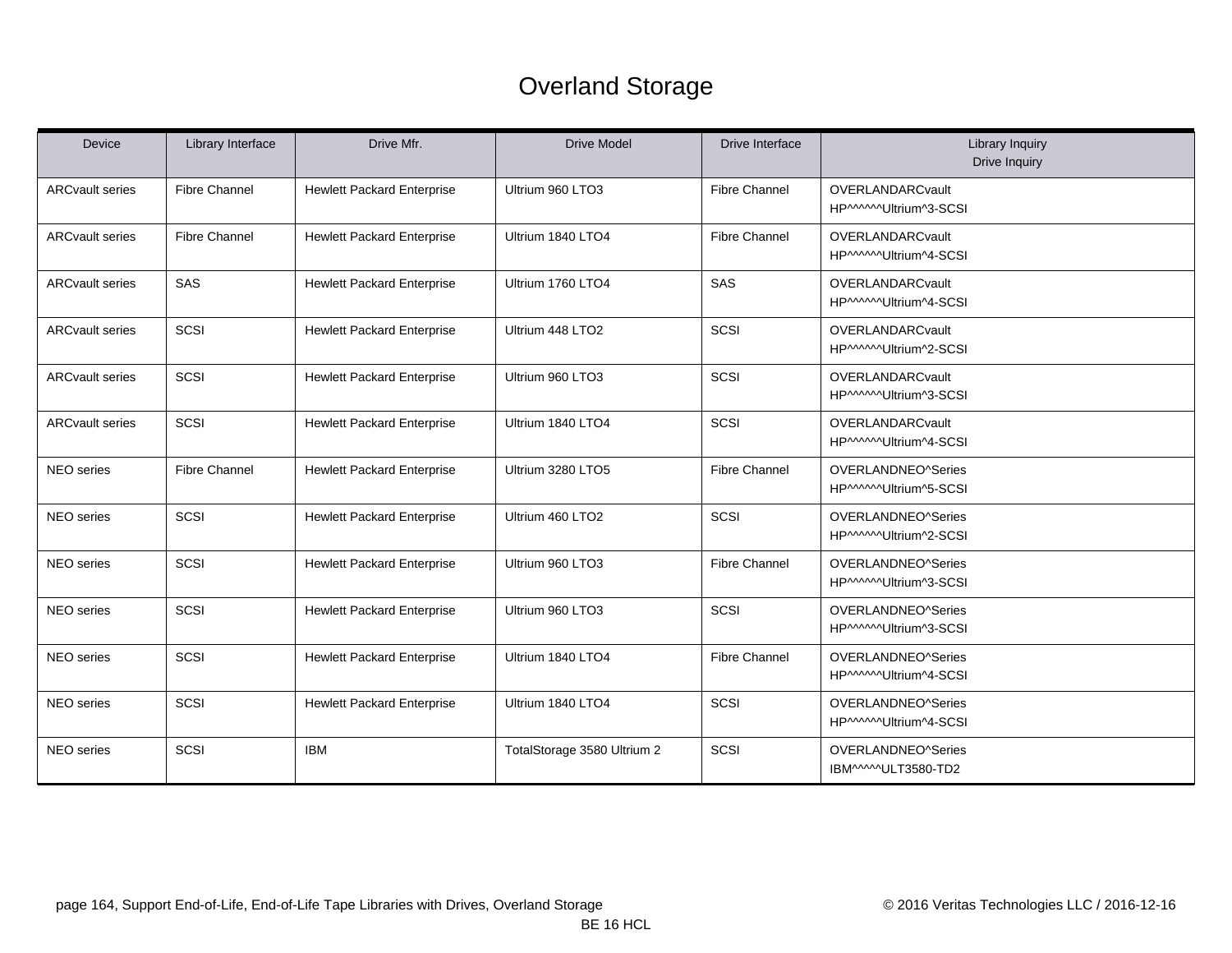### **Qualstar**

| Device               | Library Interface    | Drive Mfr. | Drive Model                 | Drive Interface      | Library Inquiry<br>Drive Inquiry             |
|----------------------|----------------------|------------|-----------------------------|----------------------|----------------------------------------------|
| RLS-4000 AIT series  | SCSI                 | Sony       | SDX-900V AITI520/S (AIT-4)  | SCSI                 | QUALSTARRLS-4<br>SONY <sup>MM</sup> SDX-900V |
| RLS-4000 AIT series  | SCSI                 | Sony       | SDX-1100 AITi1040 (AIT-5)   | SCSI                 | QUALSTARRLS-4<br>SONY <sup>MM</sup> SDX-1100 |
| RLS-8000 LTO series  | SCSI                 | <b>IBM</b> | TotalStorage 3580 Ultrium 2 | SCSI                 | QUALSTARRLS-8<br>IBM^^^^^ULT3580-TD2         |
| RLS-8000 LTO series  | <b>SCSI</b>          | <b>IBM</b> | Ultrium 2                   | <b>Fibre Channel</b> | QUALSTARRLS-8<br>IBM^^^^^ULTRIUM-TD2         |
| RLS-8000 LTO series  | SCSI                 | <b>IBM</b> | Ultrium 2                   | SCSI                 | QUALSTARRLS-8<br>IBM^^^^ULTRIUM-TD2          |
| TLS-4000 AIT series  | SCSI                 | Sony       | SDX-900V AITI520/S (AIT-4)  | SCSI                 | QUALSTARTLS-4<br>SONY <sup>MM</sup> SDX-900V |
| TLS-4000 AIT series  | SCSI                 | Sony       | SDX-1100 AITi1040 (AIT-5)   | SCSI                 | QUALSTARTLS-4<br>SONY <sup>MMSDX-1100</sup>  |
| TLS-5000 SAIT series | <b>Fibre Channel</b> | Sony       | SDZ-130 SAIT11300SS (SAIT)  | <b>Fibre Channel</b> | QUALSTARTLS-5<br>SONY <sup>MMSDZ-130</sup>   |

| Device       | Library Interface | Drive Mfr.                        | Drive Model      | Drive Interface      | <b>Library Inquiry</b><br>Drive Inquiry |
|--------------|-------------------|-----------------------------------|------------------|----------------------|-----------------------------------------|
| PX500 Series | Fibre Channel     | Quantum                           | DLT-S4           | <b>Fibre Channel</b> | QUANTUM^PX500<br>QUANTUM^DLT-S4         |
| PX500 Series | Fibre Channel     | Quantum                           | SDLT 600         | <b>Fibre Channel</b> | QUANTUM^PX500<br>QUANTUM^SDLT600        |
| PX500 Series | SCSI              | <b>Hewlett Packard Enterprise</b> | Ultrium 920 LTO3 | SCSI                 | QUANTUM^PX500<br>HP^^^^^^Ultrium^3-SCSI |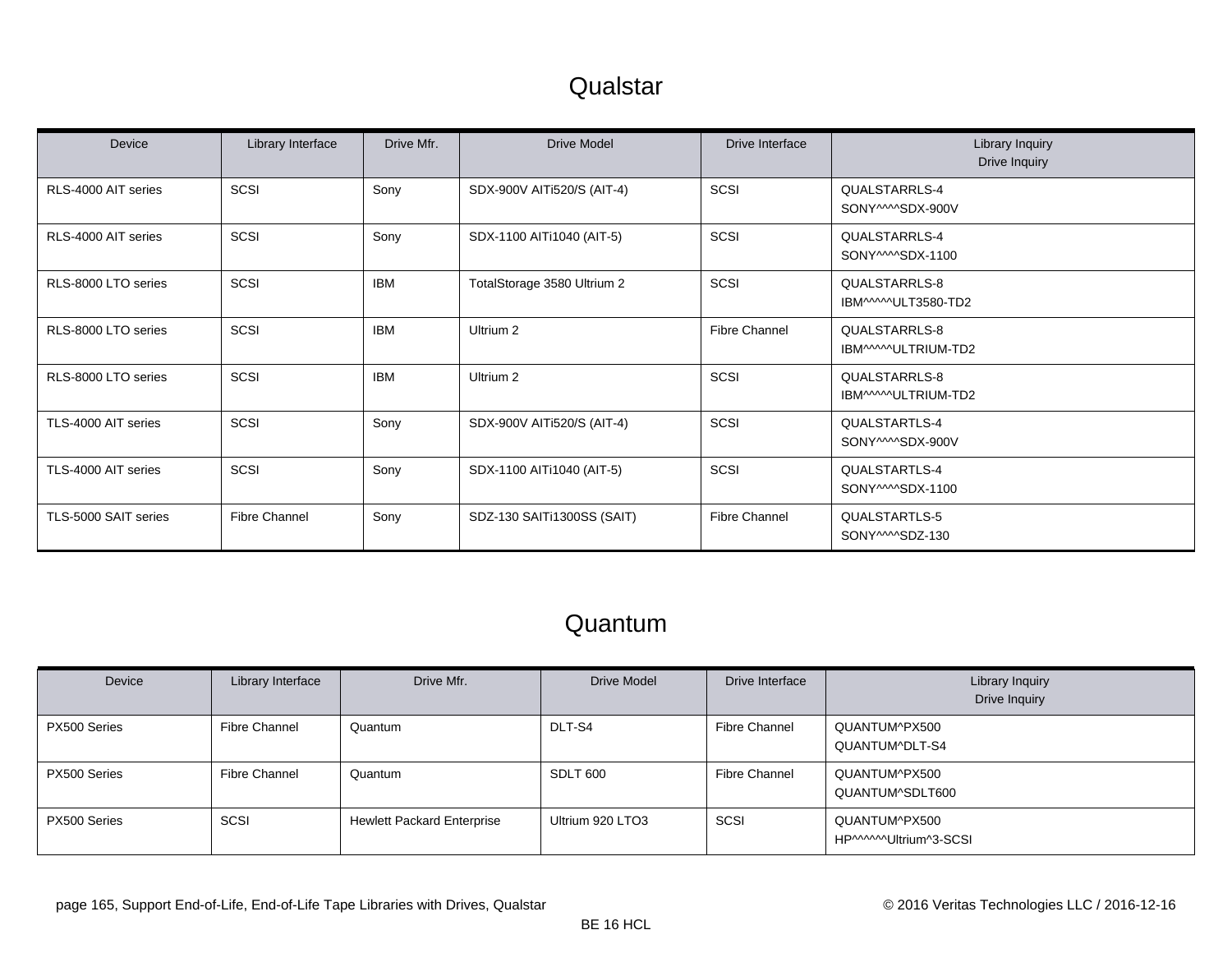| <b>Device</b> | Library Interface    | Drive Mfr.                        | <b>Drive Model</b> | Drive Interface      | <b>Library Inquiry</b><br>Drive Inquiry |
|---------------|----------------------|-----------------------------------|--------------------|----------------------|-----------------------------------------|
| PX500 Series  | <b>SCSI</b>          | <b>Hewlett Packard Enterprise</b> | Ultrium 960 LTO3   | <b>Fibre Channel</b> | QUANTUM^PX500<br>HP^^^^^Ultrium^3-SCSI  |
| PX500 Series  | SCSI                 | <b>Hewlett Packard Enterprise</b> | Ultrium 960 LTO3   | SCSI                 | QUANTUM^PX500<br>HP^^^^^Ultrium^3-SCSI  |
| PX500 Series  | <b>SCSI</b>          | Quantum                           | DLT-S4             | SCSI                 | QUANTUM^PX500<br>QUANTUM^DLT-S4         |
| PX500 Series  | SCSI                 | Quantum                           | LTO-3 HH           | SCSI                 | QUANTUM^PX500<br>QUANTUM^ULTRIUM^3      |
| <b>PX720</b>  | <b>Fibre Channel</b> | <b>Hewlett Packard Enterprise</b> | Ultrium 460 LTO2   | <b>Fibre Channel</b> | QUANTUM^PX720<br>HP^^^^^Ultrium^2-SCSI  |
| <b>PX720</b>  | <b>Fibre Channel</b> | <b>Hewlett Packard Enterprise</b> | Ultrium 1840 LTO4  | <b>Fibre Channel</b> | QUANTUM^PX720<br>HP^^^^^Ultrium^4-SCSI  |
| <b>PX720</b>  | <b>Fibre Channel</b> | Quantum                           | DLT-S4             | <b>Fibre Channel</b> | QUANTUM^PX720<br>QUANTUM^DLT-S4         |
| <b>PX720</b>  | <b>Fibre Channel</b> | Quantum                           | <b>SDLT 600</b>    | <b>Fibre Channel</b> | QUANTUM^PX720<br>QUANTUM^SDLT600        |
| <b>PX720</b>  | SCSI                 | <b>Hewlett Packard Enterprise</b> | Ultrium 460 LTO2   | SCSI                 | QUANTUM^PX720<br>HP^^^^^Ultrium^2-SCSI  |
| <b>PX720</b>  | SCSI                 | <b>Hewlett Packard Enterprise</b> | Ultrium 960 LTO3   | <b>Fibre Channel</b> | QUANTUM^PX720<br>HP^^^^^Ultrium^3-SCSI  |
| <b>PX720</b>  | SCSI                 | <b>Hewlett Packard Enterprise</b> | Ultrium 960 LTO3   | SCSI                 | QUANTUM^PX720<br>HP^^^^^Ultrium^3-SCSI  |
| <b>PX720</b>  | SCSI                 | <b>Hewlett Packard Enterprise</b> | Ultrium 1840 LTO4  | <b>Fibre Channel</b> | QUANTUM^PX720<br>HP^^^^^Ultrium^4-SCSI  |
| <b>PX720</b>  | SCSI                 | <b>Hewlett Packard Enterprise</b> | Ultrium 1840 LTO4  | SCSI                 | QUANTUM^PX720<br>HP^^^^^Ultrium^4-SCSI  |
| <b>PX720</b>  | <b>SCSI</b>          | Quantum                           | <b>SDLT 320</b>    | SCSI                 | QUANTUM^PX720<br>QUANTUM^SDLT320        |
| <b>PX720</b>  | SCSI                 | Quantum                           | <b>SDLT 600</b>    | SCSI                 | QUANTUM^PX720<br>QUANTUM^SDLT600        |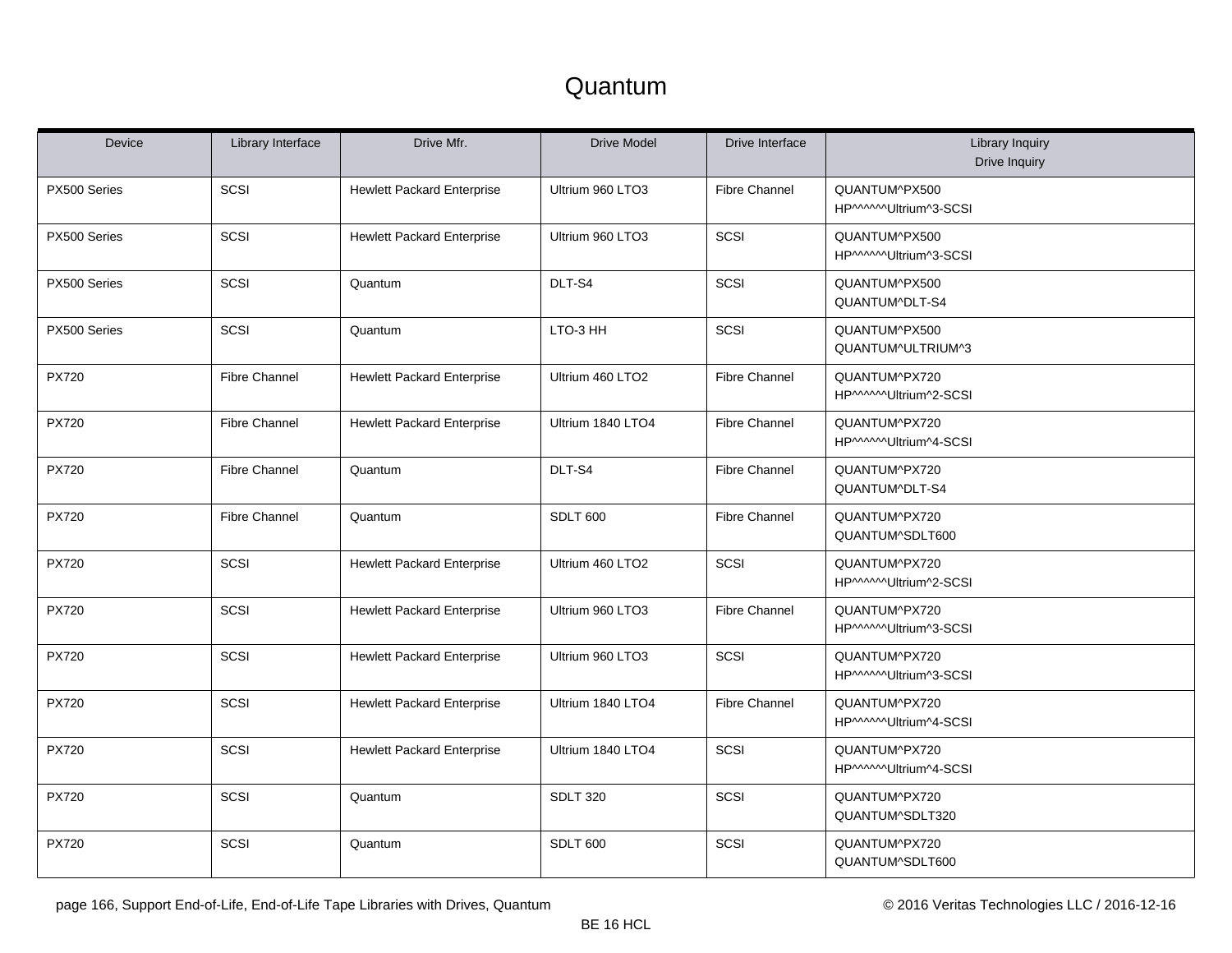| <b>Device</b>        | Library Interface    | Drive Mfr.                        | <b>Drive Model</b>   | Drive Interface      | Library Inquiry<br>Drive Inquiry          |
|----------------------|----------------------|-----------------------------------|----------------------|----------------------|-------------------------------------------|
| Scalar 50 (PX500)    | <b>Fibre Channel</b> | <b>Hewlett Packard Enterprise</b> | Ultrium 960 LTO3     | <b>Fibre Channel</b> | QUANTUM^PX500<br>HP^^^^^Ultrium^3-SCSI    |
| Scalar 50 (PX500)    | SCSI                 | <b>Hewlett Packard Enterprise</b> | Ultrium 960 LTO3     | SCSI                 | QUANTUM^PX500<br>HP^^^^^Ultrium^3-SCSI    |
| Scalar 50 (PX500)    | SCSI                 | Quantum                           | LTO-3 HH             | SCSI                 | QUANTUM^PX500<br>QUANTUM^ULTRIUM^3        |
| Scalar 50 (SCALAR50) | <b>Fibre Channel</b> | <b>Hewlett Packard Enterprise</b> | Ultrium 1840 LTO4    | <b>Fibre Channel</b> | QUANTUM^SCALAR50<br>HP^^^^^Ultrium^4-SCSI |
| Scalar 50 (SCALAR50) | <b>Fibre Channel</b> | Quantum                           | DLT-S4               | <b>Fibre Channel</b> | QUANTUM^SCALAR50<br>QUANTUM^DLT-S4        |
| Scalar 50 (SCALAR50) | SAS                  | <b>Hewlett Packard Enterprise</b> | Ultrium 1760 LTO4    | SAS                  | QUANTUM^SCALAR50<br>HP^^^^^Ultrium^4-SCSI |
| Scalar 50 (SCALAR50) | SCSI                 | <b>Hewlett Packard Enterprise</b> | Ultrium 1840 LTO4    | SCSI                 | QUANTUM^SCALAR50<br>HP^^^^^Ultrium^4-SCSI |
| Scalar 50 (SCALAR50) | SCSI                 | Quantum                           | LTO-3 HH             | SCSI                 | QUANTUM^SCALAR50<br>QUANTUM^ULTRIUM^3     |
| SuperLoader 3        | <b>Fibre Channel</b> | <b>Hewlett Packard Enterprise</b> | Ultrium 960 LTO3     | <b>Fibre Channel</b> | QUANTUM^UHDL<br>HP^^^^^Ultrium^3-SCSI     |
| SuperLoader 3        | <b>Fibre Channel</b> | Quantum                           | DLT-S4               | <b>Fibre Channel</b> | QUANTUM^UHDL<br>QUANTUM^DLT-S4            |
| SuperLoader 3        | SCSI                 | Certance                          | CL 800 LTO Ultrium 3 | SCSI                 | QUANTUM^UHDL<br>CERTANCEULTRIUM^3         |
| SuperLoader 3        | SCSI                 | Quantum                           | DLT-V4               | SCSI                 | QUANTUM^UHDL<br>QUANTUM^DLT-V4            |
| SuperLoader 3        | SCSI                 | Quantum                           | <b>SDLT 600</b>      | SCSI                 | QUANTUM^UHDL<br>QUANTUM^SDLT600           |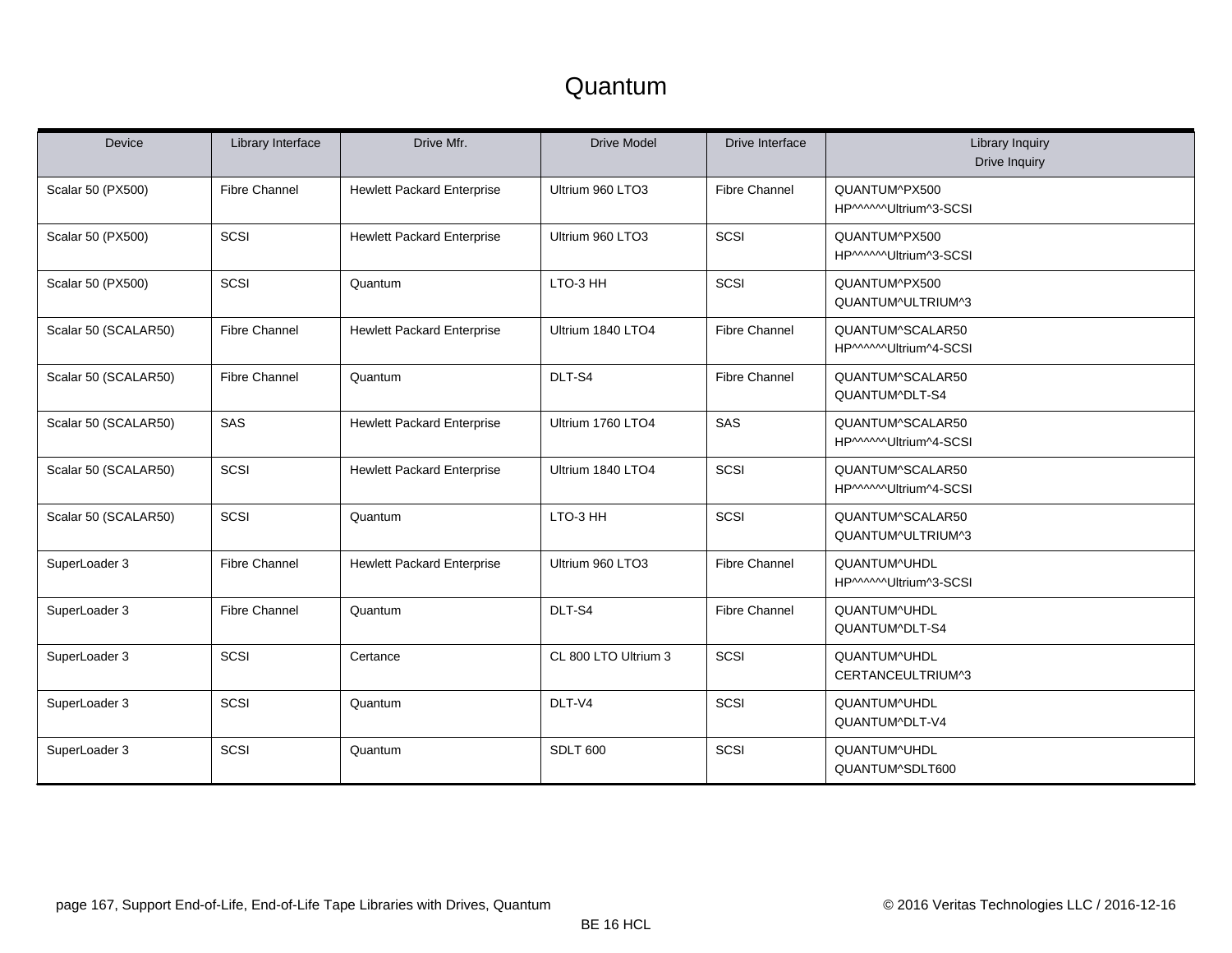# Spectra Logic

| Device      | Library Interface | Drive Mfr.                        | <b>Drive Model</b>          | Drive Interface | Library Inquiry<br>Drive Inquiry        |
|-------------|-------------------|-----------------------------------|-----------------------------|-----------------|-----------------------------------------|
| Spectra T24 | SCSI              | <b>Hewlett Packard Enterprise</b> | Ultrium 448 LTO2            | SCSI            | SPECTRA^GECKO<br>HP^^^^^^Ultrium^2-SCSI |
| T-series    | Fibre Channel     | IBM                               | Ultrium 2                   | Fibre Channel   | SPECTRA^PYTHON<br>IBM^^^^ULTRIUM-TD2    |
| T-series    | SCSI              | <b>IBM</b>                        | TotalStorage 3580 Ultrium 2 | SCSI            | SPECTRA^PYTHON<br>IBM^^^^^ULT3580-TD2   |

# StorageTek

| Device           | Library Interface    | Drive Mfr.                        | <b>Drive Model</b>          | Drive Interface      | Library Inquiry<br>Drive Inquiry       |
|------------------|----------------------|-----------------------------------|-----------------------------|----------------------|----------------------------------------|
| L180             | <b>Fibre Channel</b> | <b>Hewlett Packard Enterprise</b> | Ultrium 460 LTO2            | <b>Fibre Channel</b> | STK^^^^^L180<br>HP^^^^^Ultrium^2-SCSI  |
| L <sub>180</sub> | <b>Fibre Channel</b> | <b>Hewlett Packard Enterprise</b> | Ultrium 1840 LTO4           | <b>Fibre Channel</b> | STK^^^^^L180<br>HP^^^^^\Ultrium^4-SCSI |
| L <sub>180</sub> | <b>Fibre Channel</b> | <b>IBM</b>                        | Ultrium 3                   | <b>Fibre Channel</b> | STK^^^^^L180<br>IBM^^^^ULTRIUM-TD3     |
| L <sub>180</sub> | <b>Fibre Channel</b> | <b>IBM</b>                        | Ultrium 4                   | <b>Fibre Channel</b> | STK^^^^^L180<br>IBM^^^^^ULTRIUM-TD4    |
| L <sub>180</sub> | SCSI                 | <b>Hewlett Packard Enterprise</b> | Ultrium 460 LTO2            | SCSI                 | STK^^^^^L180<br>HP^^^^^^Ultrium^2-SCSI |
| L <sub>180</sub> | SCSI                 | <b>Hewlett Packard Enterprise</b> | Ultrium 960 LTO3            | SCSI                 | STK^^^^^L180<br>HP^^^^^Ultrium^3-SCSI  |
| L <sub>180</sub> | SCSI                 | <b>IBM</b>                        | TotalStorage 3580 Ultrium 2 | SCSI                 | STK^^^^^L180<br>IBM^^^^ULT3580-TD2     |
| L700             | <b>Fibre Channel</b> | <b>Hewlett Packard Enterprise</b> | Ultrium 460 LTO2            | <b>Fibre Channel</b> | STK^^^^^L700<br>HP^^^^^Ultrium^2-SCSI  |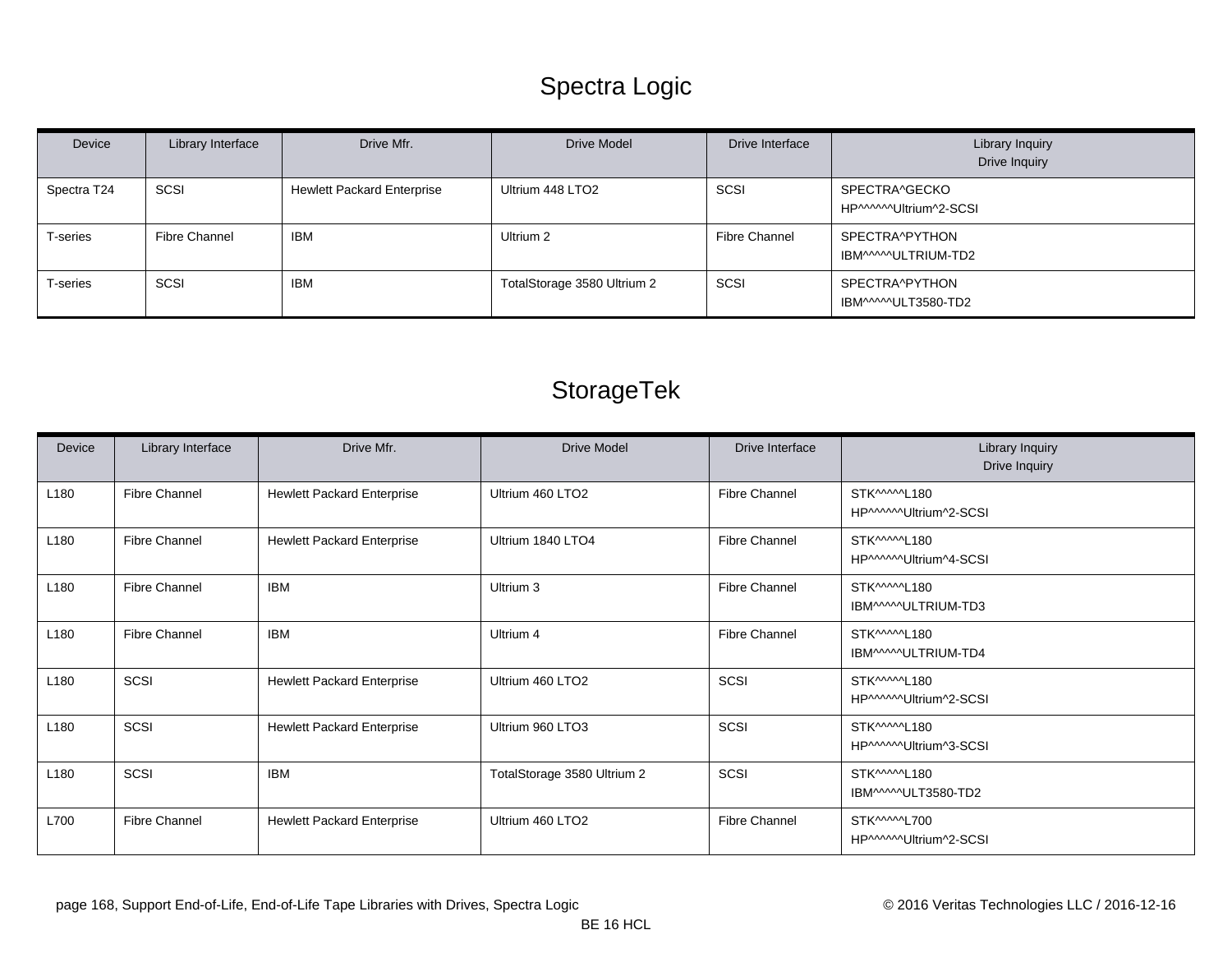# StorageTek

| Device | Library Interface    | Drive Mfr.                        | <b>Drive Model</b>          | Drive Interface      | Library Inquiry<br>Drive Inquiry        |
|--------|----------------------|-----------------------------------|-----------------------------|----------------------|-----------------------------------------|
| L700   | <b>Fibre Channel</b> | <b>Hewlett Packard Enterprise</b> | Ultrium 960 LTO3            | <b>Fibre Channel</b> | STK^^^^^L700<br>HP^^^^^Ultrium^3-SCSI   |
| L700   | <b>Fibre Channel</b> | <b>Hewlett Packard Enterprise</b> | Ultrium 1840 LTO4           | <b>Fibre Channel</b> | STK^^^^^L700<br>HP^^^^^^Ultrium^4-SCSI  |
| L700   | <b>Fibre Channel</b> | <b>IBM</b>                        | TotalStorage 3580 Ultrium 3 | <b>Fibre Channel</b> | STK^^^^^L700<br>IBM^^^^ULT3580-TD3      |
| L700   | <b>Fibre Channel</b> | <b>IBM</b>                        | Ultrium 4                   | <b>Fibre Channel</b> | STK^^^^^L700<br>IBM^^^^ULTRIUM-TD4      |
| L700   | SCSI                 | <b>Hewlett Packard Enterprise</b> | Ultrium 460 LTO2            | SCSI                 | STK^^^^^L700<br>HP^^^^^^Ultrium^2-SCSI  |
| L700   | SCSI                 | <b>Hewlett Packard Enterprise</b> | Ultrium 960 LTO3            | SCSI                 | STK^^^^^L700<br>HP^^^^^Ultrium^3-SCSI   |
| L700   | SCSI                 | <b>IBM</b>                        | TotalStorage 3580 Ultrium 2 | SCSI                 | STK^^^^^L700<br>IBM^^^^^ULT3580-TD2     |
| L1400  | <b>Fibre Channel</b> | <b>Hewlett Packard Enterprise</b> | Ultrium 460 LTO2            | <b>Fibre Channel</b> | STK^^^^^L700e<br>HP^^^^^^Ultrium^2-SCSI |
| L1400  | <b>Fibre Channel</b> | <b>Hewlett Packard Enterprise</b> | Ultrium 960 LTO3            | <b>Fibre Channel</b> | STK^^^^^L700e<br>HP^^^^^Ultrium^3-SCSI  |

### Sun

| Device        | Library Interface | Drive Mfr.                        | Drive Model          | Drive Interface | <b>Library Inquiry</b><br>Drive Inquiry |
|---------------|-------------------|-----------------------------------|----------------------|-----------------|-----------------------------------------|
| StorageTek C4 | SCSI              | Certance                          | CL 400 LTO Ultrium 2 | SCSI            | QUANTUM^PX500<br>CERTANCEULTRIUM^2      |
| StorageTek C4 | SCSI              | <b>Hewlett Packard Enterprise</b> | Ultrium 960 LTO3     | SCSI            | QUANTUM^PX500<br>HP^^^^^^Ultrium^3-SCSI |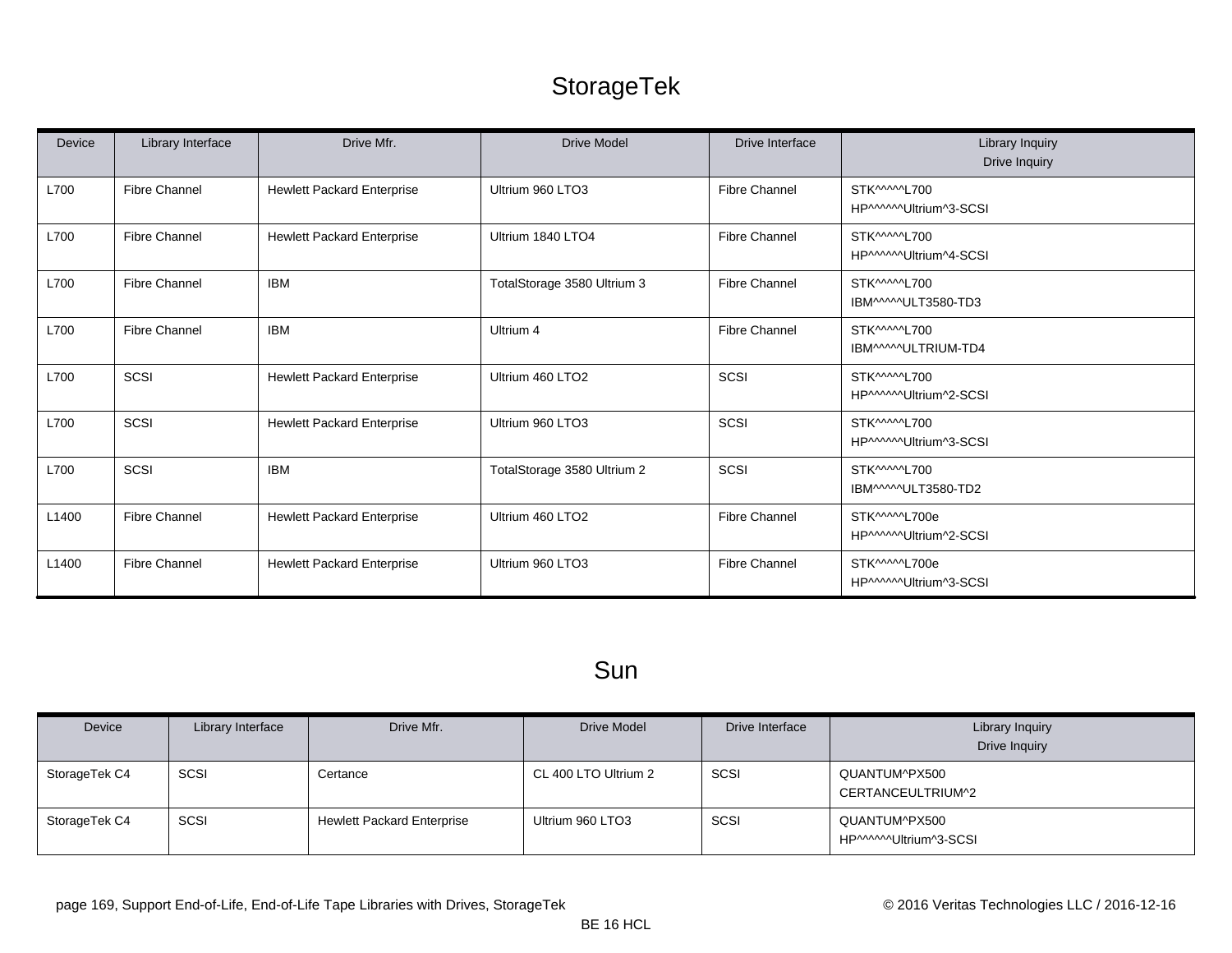| Device        | Library Interface | Drive Mfr.                        | Drive Model          | Drive Interface | Library Inquiry<br><b>Drive Inquiry</b> |
|---------------|-------------------|-----------------------------------|----------------------|-----------------|-----------------------------------------|
| StorageTek C4 | SCSI              | Quantum                           | LTO-3 HH             | SCSI            | QUANTUM^PX500<br>QUANTUM^ULTRIUM^3      |
| StorageTek C4 | <b>SCSI</b>       | Quantum                           | LTO-3                | <b>SCSI</b>     | QUANTUM^PX500<br>CERTANCEULTRIUM^3      |
| StorEdge C2   | SCSI              | Certance                          | CL 400 LTO Ultrium 2 | SCSI            | QUANTUM^UHDL<br>CERTANCEULTRIUM^2       |
| StorEdge C2   | SCSI              | <b>Hewlett Packard Enterprise</b> | Ultrium 960 LTO3     | SCSI            | QUANTUM^UHDL<br>HP^^^^^Ultrium^3-SCSI   |
| StorEdge C2   | SCSI              | Quantum                           | LTO-3                | <b>SCSI</b>     | QUANTUM^UHDL<br>CERTANCEULTRIUM^3       |

# End-of-Life Virtual Tape Libraries with Drives

### Overland Storage

| Device         | Library Interface | Drive Mfr.                        | Drive Model      | Library Inquiry<br>Drive Inquiry             |
|----------------|-------------------|-----------------------------------|------------------|----------------------------------------------|
| REO Series 5.X | Fibre Channel     | <b>Hewlett Packard Enterprise</b> | Ultrium 460 LTO2 | OVERLANDREO^Series<br>HP^^^^^^Ultrium^2-SCSI |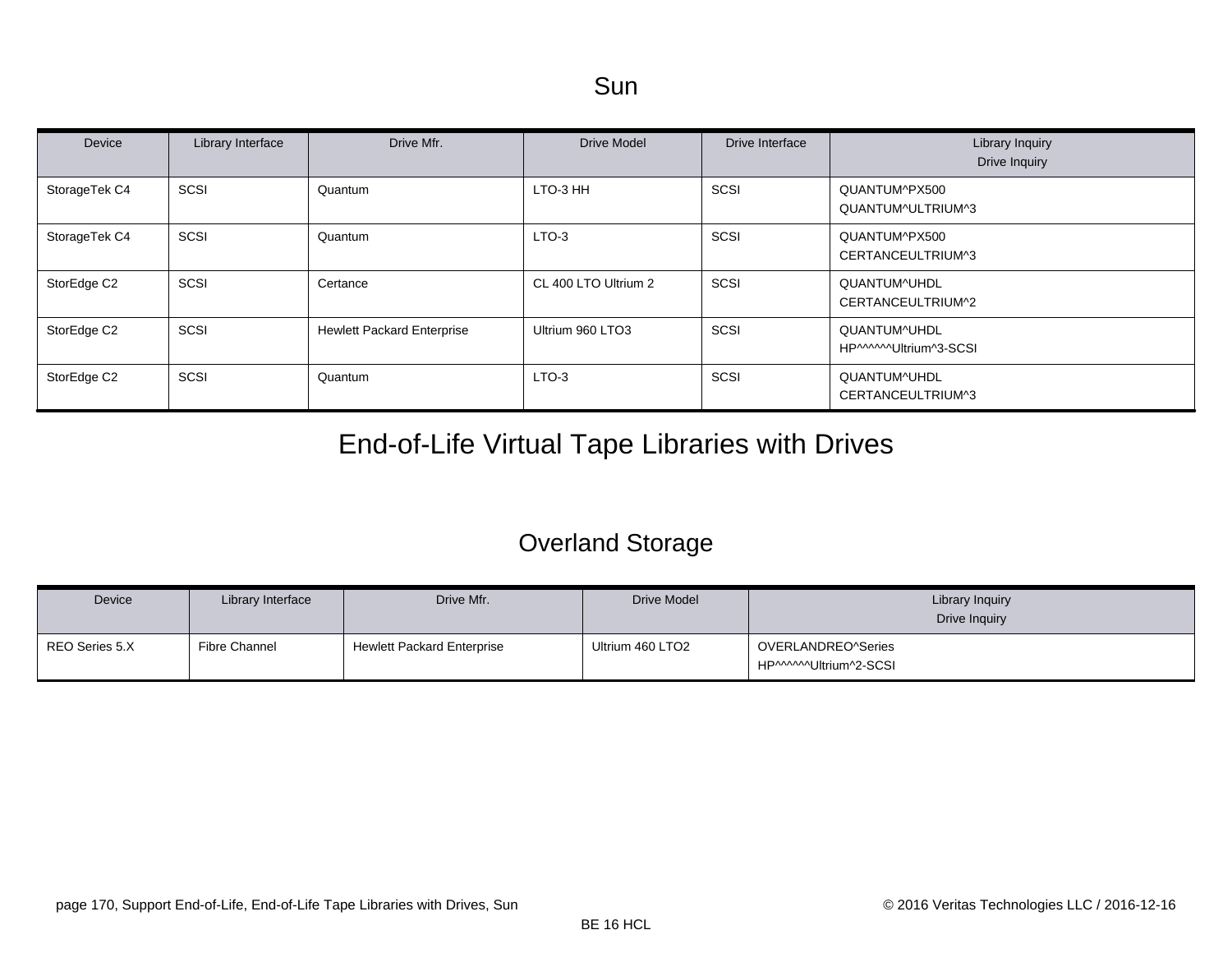# End-of-Life VSS Providers for Offhost backup

### Fujitsu

| Device Family      | Device Family Members                                                 | Interface            | Minimum Array Firmware | <b>Provider Name</b>          | Minimum Provider Version |
|--------------------|-----------------------------------------------------------------------|----------------------|------------------------|-------------------------------|--------------------------|
| ETERNUS2000 series | ETERNUS2000 Model 50, ETERNUS2000<br>Model 100. ETERNUS2000 Model 200 | <b>Fibre Channel</b> | V10L35-0000            | Eternus VSS Hardware Provider |                          |

# End-of-Life VDS Providers for Storage Provisioning Option

#### Dell

| Device Family               | <b>Device Family Members</b>                                                                                                                            | Interface    | <b>Solution Stack</b><br>Version | Provider<br>Name                  | <b>Minimum</b><br>Provider<br>Version | <b>HBA</b>                            | Minimum HBA<br>Firmware |
|-----------------------------|---------------------------------------------------------------------------------------------------------------------------------------------------------|--------------|----------------------------------|-----------------------------------|---------------------------------------|---------------------------------------|-------------------------|
| EqualLogic<br>PS3000 series | EqualLogic PS3000E, EqualLogic PS3000X, EqualLogic PS3000XV                                                                                             | <b>iSCSI</b> | V4.3.5(R115269)                  | EqualLogic<br><b>VDS Provider</b> | 3.4.2                                 | Intel PRO 100 S                       | N/A                     |
| EqualLogic<br>PS4000 series | EqualLogic PS4000E, EqualLogic PS4000X, EqualLogic PS4000XV,<br>EqualLogic PS4100E, EqualLogic PS4100X, EqualLogic PS4100XV,<br>EqualLogic PS4100XV3.5" | <b>iSCSI</b> | V4.3.5(R115269)                  | EqualLogic<br><b>VDS Provider</b> | 3.4.2                                 | Intel PRO 100 S                       | N/A                     |
| EqualLogic<br>PS5000 series | EqualLogic PS5000E, EqualLogic PS5000X, EqualLogic PS5000XV,<br>EqualLogic PS5500E                                                                      | <b>iSCSI</b> | V4.3.5(R115269)                  | EqualLogic<br><b>VDS Provider</b> | 3.4.2                                 | Intel PRO/1000<br><b>MT Dual Port</b> | N/A                     |
| EqualLogic<br>PS5000 series | EqualLogic PS5000E, EqualLogic PS5000X, EqualLogic PS5000XV,<br>EqualLogic PS5500E                                                                      | <b>iSCSI</b> | V4.3.5(R115269)                  | EqualLogic<br><b>VDS Provider</b> | 3.4.2                                 | Intel PRO 100 S                       | N/A                     |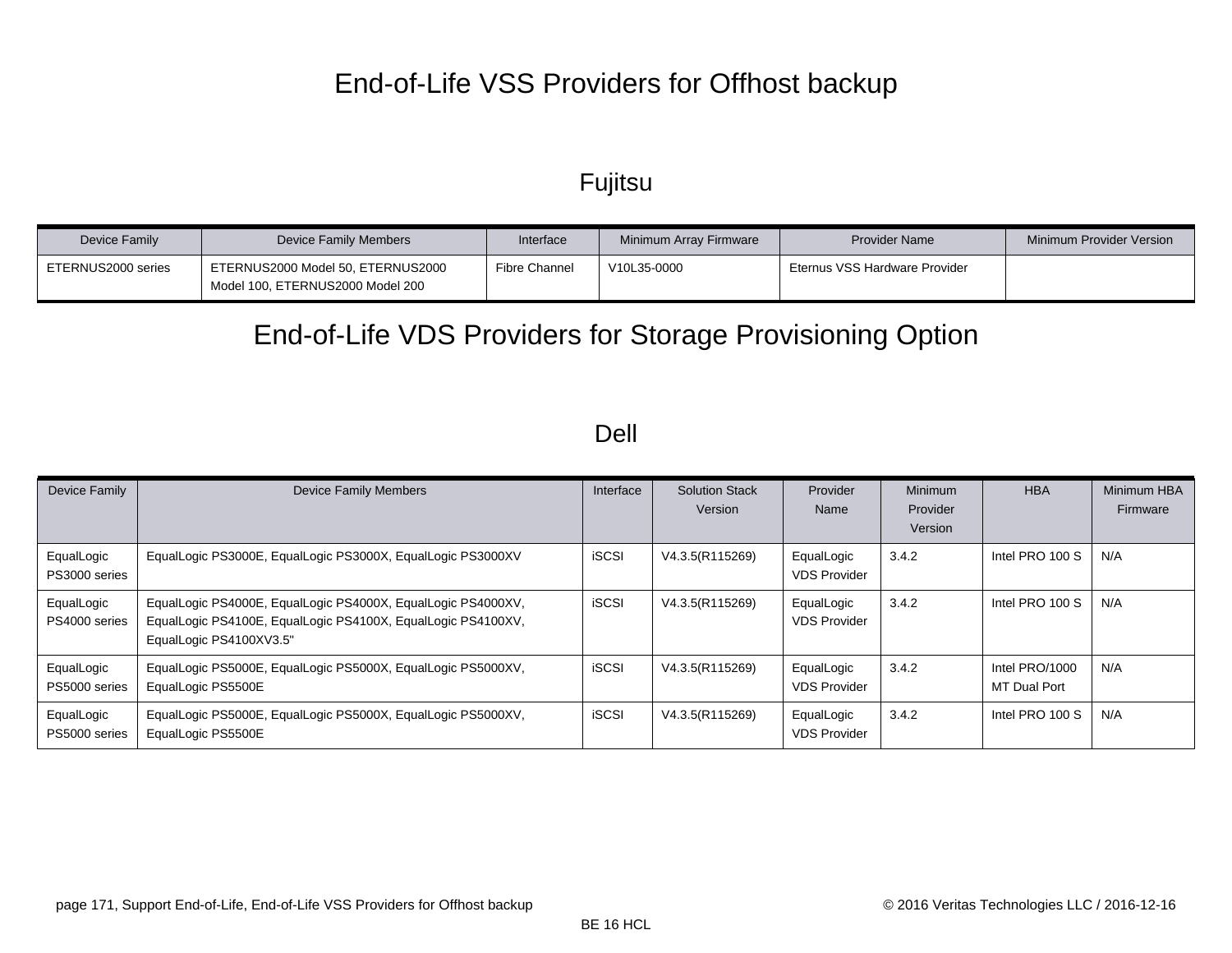| ۰, |
|----|
|----|

| Device Family               | <b>Device Family Members</b>                                                                                                                                                                                                                                                                                                                                                                                                                                       | Interface    | <b>Solution Stack</b><br>Version | Provider<br>Name                  | <b>Minimum</b><br>Provider<br>Version | <b>HBA</b>        | Minimum HBA<br>Firmware |
|-----------------------------|--------------------------------------------------------------------------------------------------------------------------------------------------------------------------------------------------------------------------------------------------------------------------------------------------------------------------------------------------------------------------------------------------------------------------------------------------------------------|--------------|----------------------------------|-----------------------------------|---------------------------------------|-------------------|-------------------------|
| EqualLogic<br>PS6000 series | EqualLogic PS6000E, EqualLogic PS6000S, EqualLogic PS6000X,<br>EqualLogic PS6000XV, EqualLogic PS6000XVS, EqualLogic PS6010E,<br>EqualLogic PS6010S, EqualLogic PS6010X, EqualLogic PS6010XV,<br>EqualLogic PS6010XVS, EqualLogic PS6100E, EqualLogic PS6100X,<br>EqualLogic PS6100XV, EqualLogic PS6100XV3.5", EqualLogic PS6500E,<br>EqualLogic PS6500X, EqualLogic PS6500XV, EqualLogic PS6510E,<br>EqualLogic PS6510X, EqualLogic PX6100S, EqualLogic PX6100XS | <b>iSCSI</b> | V4.3.5(R115269)                  | EqualLogic<br><b>VDS Provider</b> | 3.4.2                                 | Intel PRO 100 S   | N/A                     |
| PowerVault<br><b>DL2000</b> | PowerVault DL2000                                                                                                                                                                                                                                                                                                                                                                                                                                                  | SAS          | 1.0                              | Dell PERC<br>VDS provider         | 91.00.36.36                           | Dell PERC 6/E     | 6.1.1-0047              |
| PowerVault<br>DL2100        | PowerVault DL2100                                                                                                                                                                                                                                                                                                                                                                                                                                                  | SAS          | 1.2.6                            | Dell PERC<br>VDS provider         | 91.01.36.05                           | Dell PERC 6/E     | 6.2.0-0013              |
| PowerVault<br>DL2100        | PowerVault DL2100                                                                                                                                                                                                                                                                                                                                                                                                                                                  | SAS          | 2.1                              | Dell PERC<br><b>VDS</b> provider  | 91.02.36.07                           | Dell PERC 6/i     | 6.2.0-0013              |
| PowerVault<br><b>DL2200</b> | PowerVault DL2200                                                                                                                                                                                                                                                                                                                                                                                                                                                  | <b>SAS</b>   | 3.0                              | Dell PERC<br><b>VDS</b> provider  | 91.02.36.12                           | Dell PERC<br>H700 | 12.3.0-0032             |
| PowerVault<br><b>DL2200</b> | PowerVault DL2200                                                                                                                                                                                                                                                                                                                                                                                                                                                  | <b>SAS</b>   | 3.0                              | Dell PERC<br>VDS provider         | 91.02.36.12                           | Dell PERC<br>H800 | 12.3.0-0032             |

# Fujitsu

| Device Family        | Device Family Members                                                 | Interface            | Minimum Array Firmware | <b>Provider Name</b> | Minimum Provider Version |
|----------------------|-----------------------------------------------------------------------|----------------------|------------------------|----------------------|--------------------------|
| ETERNUS2000 series   | ETERNUS2000 Model 50, ETERNUS2000 Model<br>100, ETERNUS2000 Model 200 | <b>iSCSI</b>         | V <sub>10</sub> L78    | Fujitsu VDS provider | 1.4.0                    |
| ETERNUS DX400 series | ETERNUS DX410, ETERNUS DX410 S2,<br>ETERNUS DX440, ETERNUS DX440 S2   | <b>Fibre Channel</b> | V20L43-0000            | Fujitsu VDS provider | 1.4.0                    |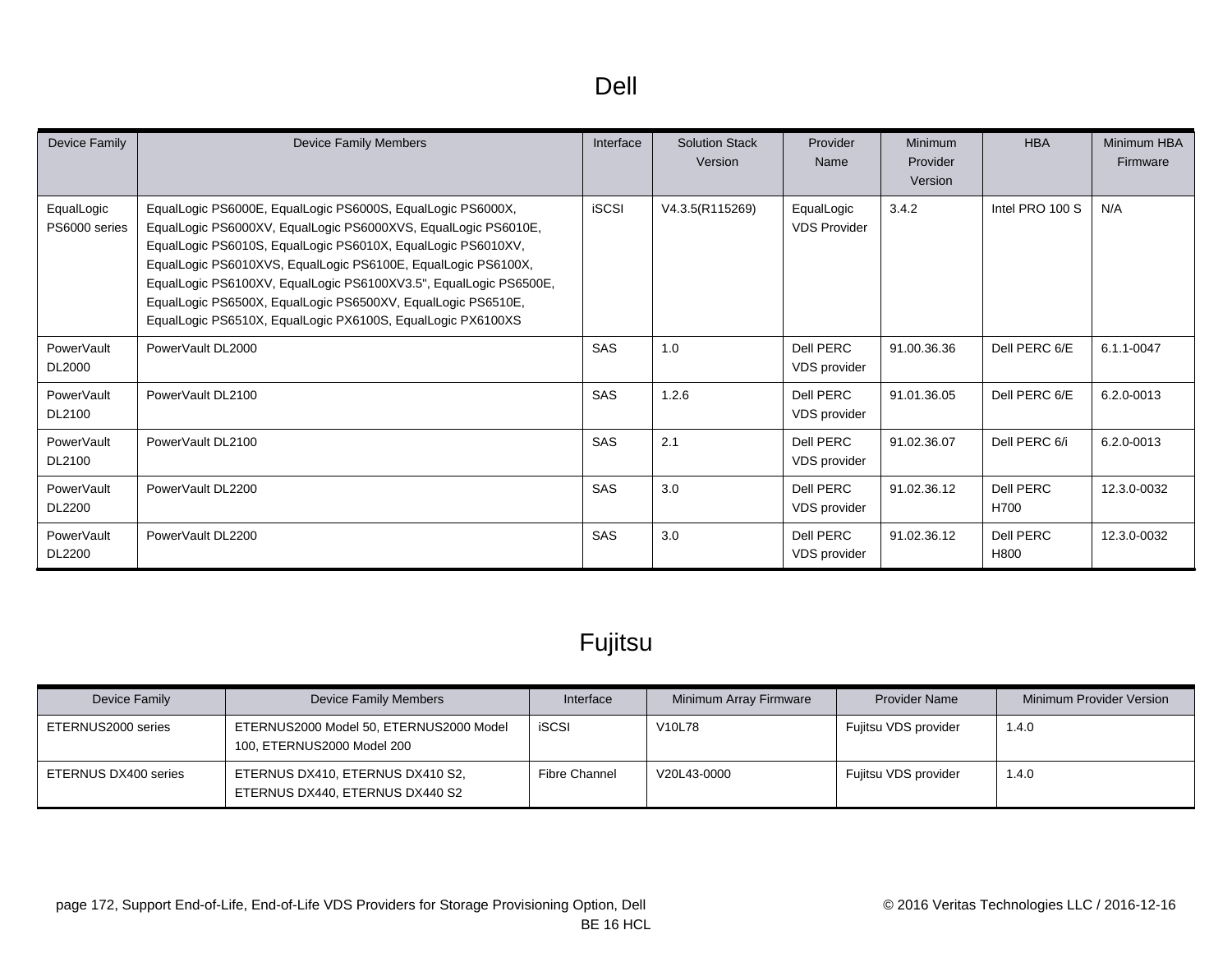### Hitachi

| Device Family      | Device Family Members             | Interface            | Minimum Array Firmware | <b>Provider Name</b>         | Minimum Provider Version |
|--------------------|-----------------------------------|----------------------|------------------------|------------------------------|--------------------------|
| AMS/WMS series     | AMS200, AMS500, AMS1000, WMS100   | Fibre Channel        | 0786/C-S               | Hitachi Virtual Disk Service | 4.X                      |
| SMS/AMS2000 series | AMS2100, AMS2300, AMS2500, SMS100 | <b>Fibre Channel</b> | 08B5/A-X               | Hitachi Virtual Disk Service | 4.X                      |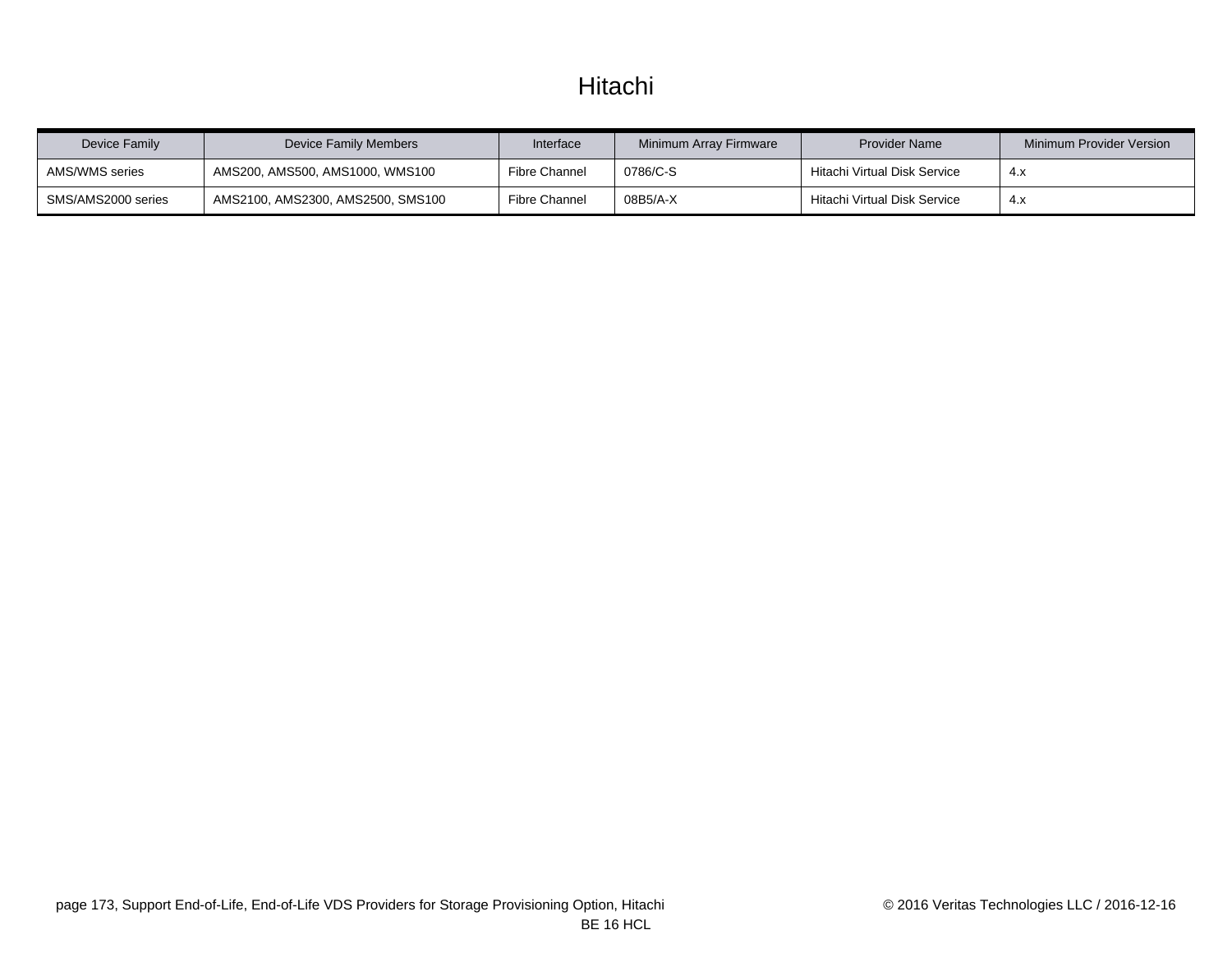# End-of-Life ESO FC Bridges and Routers

### Overland Storage

Device

Fibre Channel Option (FCO)

NEO VIA FCO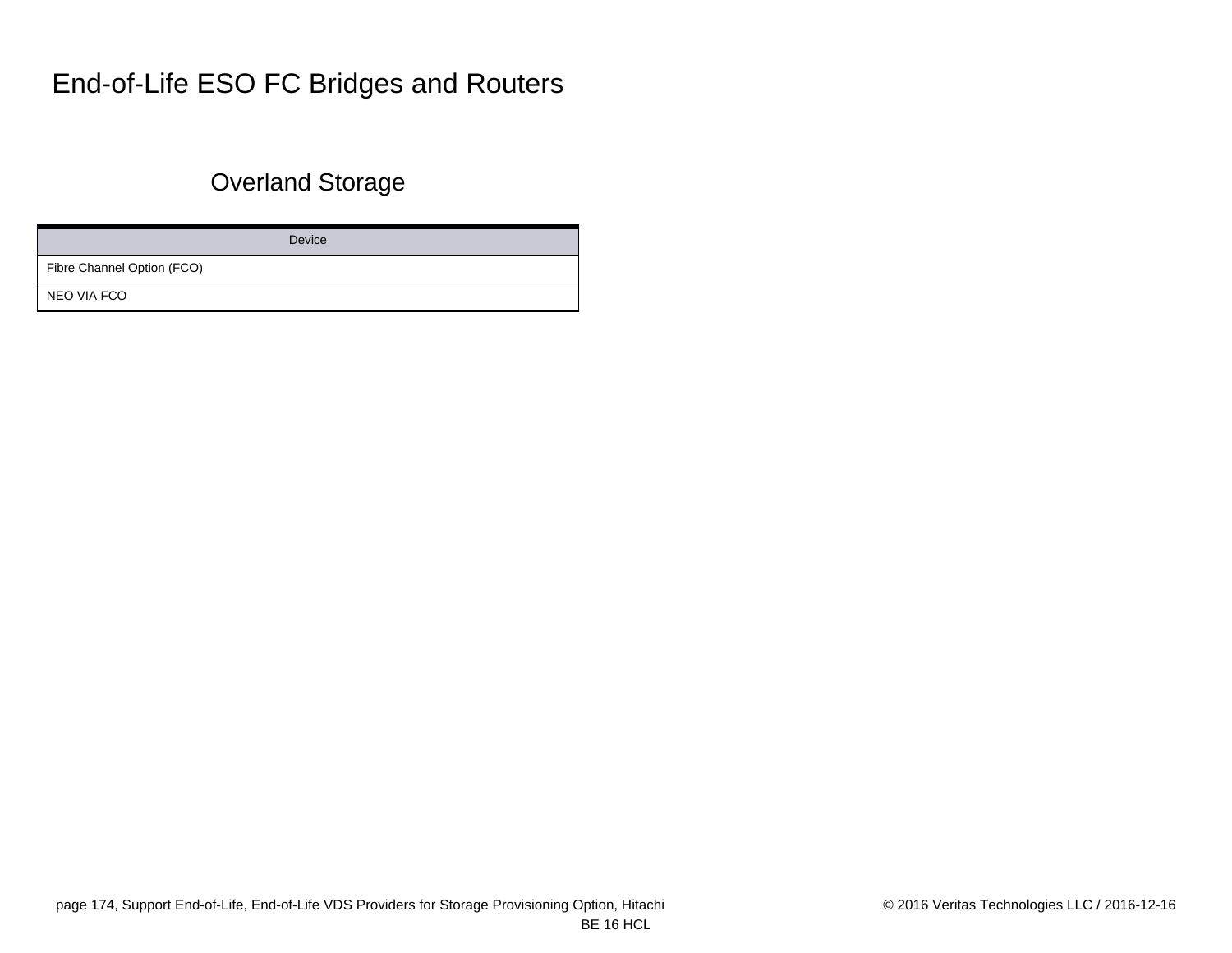# End-of-Life iSCSI Shared Storage

### Overland Storage

| Library $\sim$ Firmware $\sim$ Inquiry                    | Drive $\sim$ Firmware $\sim$ Inquiry                                         | $HBA \sim$ Driver ~ Firmware                                            | Interconnect ~ Firmware                    |
|-----------------------------------------------------------|------------------------------------------------------------------------------|-------------------------------------------------------------------------|--------------------------------------------|
| Overland Storage REO 1500 ~ 4.0.2.36 ~ OVERLANDREO^Series | Hewlett Packard Enterprise Ultrium 460<br>LTO2 ~ N/A ~ HP^^^^^Ultrium^2-SCSI | Microsoft iSCSI Software Initiator ~<br>msiscsi.sys 5.2.3790.3497 - N/A | Overland Storage Direct iSCSI Device ~ N/A |

| Library $\sim$ Firmware $\sim$ Inquiry            | Drive $\sim$ Firmware $\sim$ Inquiry                                                                | HBA ~ Driver ~ Firmware                          | Interconnect $\sim$ Firmware  |
|---------------------------------------------------|-----------------------------------------------------------------------------------------------------|--------------------------------------------------|-------------------------------|
| Quantum PX500 Series ~ 0008 (V08) ~ QUANTUM^PX500 | Hewlett Packard Enterprise Ultrium 460<br>LTO2 ~ F63Z ~ HP^^^^^Ultrium^2-SCSI                       | QLogic QLA4050C ~ N/A 2.1.2.0 - N/A              | Quantum TC2201 ~ 6.1.21       |
| Quantum PX500 Series ~ 0008 (V08) ~ QUANTUM^PX500 | Hewlett Packard Enterprise Ultrium 460<br>$LTO2 \sim F63Z \sim HP^{MMM}$ Ultrium <sup>2</sup> -SCSI | QLogic QLA4052C ~ N/A 2.1.2.5 - N/A              | Quantum TC2201 ~ 6.1.21       |
| Quantum PX500 Series ~ 0008 (V08) ~ QUANTUM^PX500 | Hewlett Packard Enterprise Ultrium 960<br>LTO3 ~ G36Z ~ HP^^^^^^Ultrium^3-SCSI                      | QLogic QLA4050C ~ N/A 2.1.2.0 - N/A              | Quantum TC2201 ~ 6.1.21       |
| Quantum PX500 Series ~ 0008 (V08) ~ QUANTUM^PX500 | Hewlett Packard Enterprise Ultrium 960<br>LTO3 ~ G36Z ~ HP^^^^^^Ultrium^3-SCSI                      | QLogic QLA4052C ~ N/A 2.1.2.5 - N/A              | Quantum TC2201 ~ 6.1.21       |
| Quantum PX500 Series ~ 0008 (V08) ~ QUANTUM^PX500 | Quantum DLT-S4 ~ 1414 (V20) ~<br>QUANTUM^DLT-S4                                                     | QLogic QLA4050C ~ N/A 2.1.2.0 - N/A              | Quantum TC2201 ~ 6.1.21       |
| Quantum PX500 Series ~ 0008 (V08) ~ QUANTUM^PX500 | Quantum DLT-S4 ~ 1414 (V20) ~<br>QUANTUM^DLT-S4                                                     | QLogic QLA4052C ~ N/A 2.1.2.5 - N/A              | Quantum TC2201 ~ 6.1.21       |
| Quantum PX500 Series ~ 0008 (V08) ~ QUANTUM^PX500 | Quantum SDLT 600 ~ 2525 (V37) ~<br>QUANTUM^SDLT600                                                  | QLogic QLA4050C ~ ql40xx.sys 2.1.3.26 - 2.0.0.45 | QLogic SANbox 6142 ~ 2.2.1.1c |
| Quantum PX500 Series ~ 0008 (V08) ~ QUANTUM^PX500 | Quantum SDLT 600 ~ 2525 (V37) ~<br>QUANTUM^SDLT600                                                  | QLogic QLA4050C ~ N/A 2.1.2.0 - N/A              | Quantum TC2201 ~ 6.1.21       |
| Quantum PX500 Series ~ 0008 (V08) ~ QUANTUM^PX500 | Quantum SDLT 600 ~ 2525 (V37) ~<br>QUANTUM^SDLT600                                                  | QLogic QLA4052C ~ N/A 2.1.2.5 - N/A              | Quantum TC2201 ~ 6.1.21       |